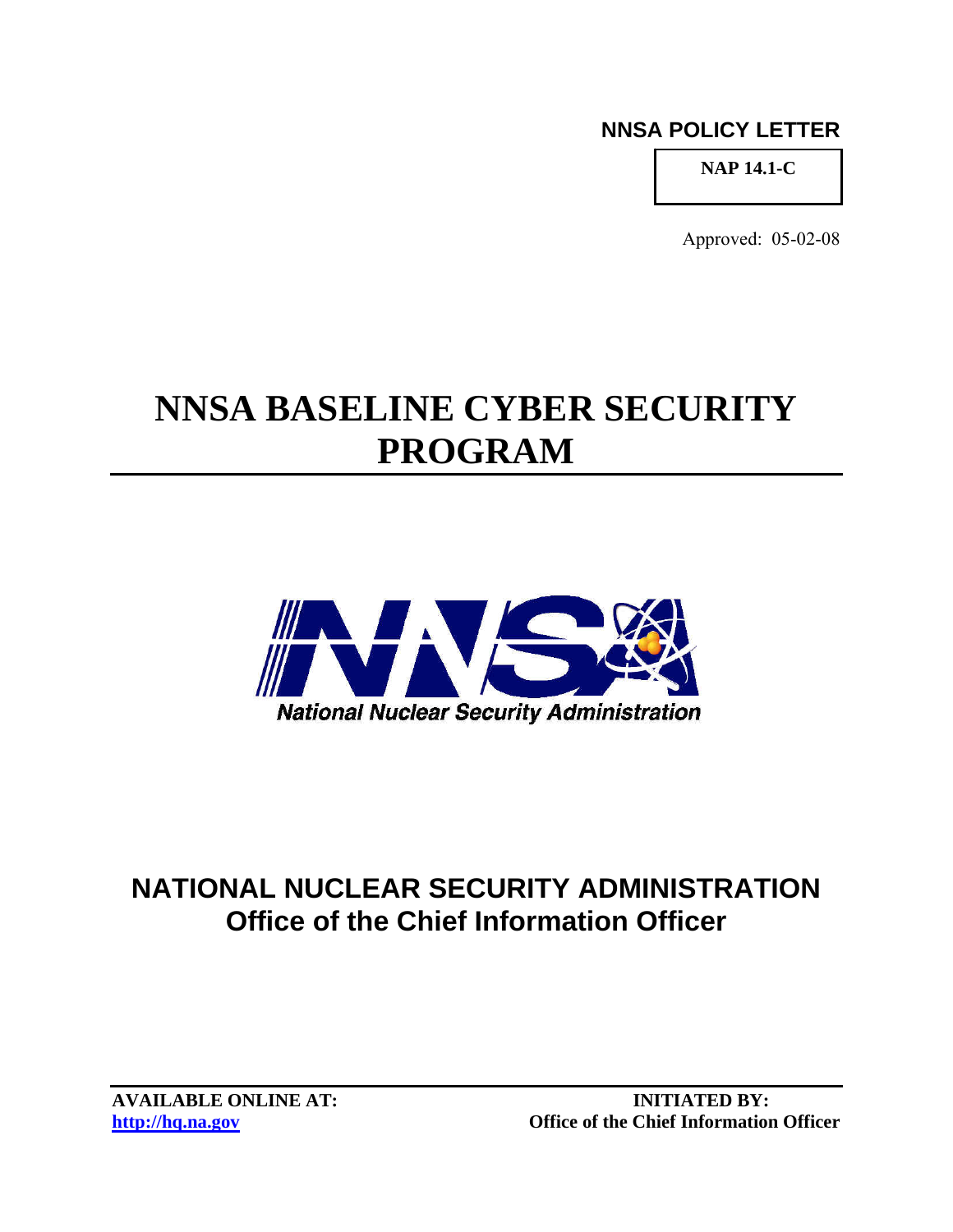**This page intentionally left blank.**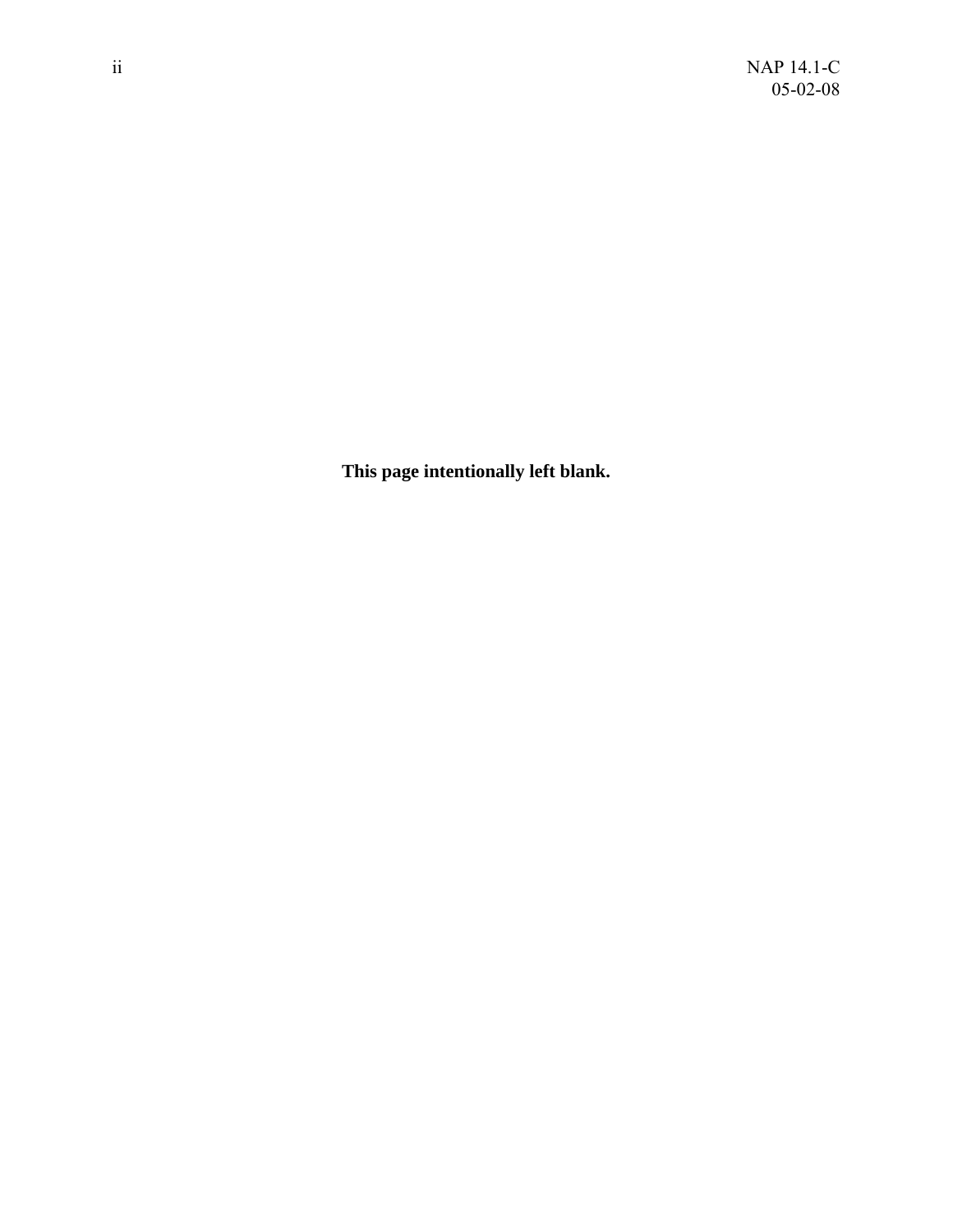## **Table of Contents**

| <b>GENERAL OVERVIEW</b>                                             |          |
|---------------------------------------------------------------------|----------|
| <b>CHAPTER I. NNSA PCSP OVERVIEW</b>                                | $I-1$    |
| <b>CHAPTER II. MANAGEMENT STRUCTURE AND RESPONSIBILITIES</b>        | $II-1$   |
| <b>CHAPTER III. CONFIGURATION MANAGEMENT</b>                        | $III-1$  |
| <b>CHAPTER IV. CYBER SECURITY PROGRAM PLAN</b>                      | $IV-1$   |
| <b>CHAPTER V. INFORMATION GROUPS</b>                                | $V-1$    |
| <b>CHAPTER VI. NNSA CYBER SECURITY PROGRAM DEVIATIONS</b>           | $VI-1$   |
| <b>CHAPTER VII. INCIDENT MANAGEMENT</b>                             | $VII-1$  |
| <b>CHAPTER VIII. INFORMATION CONDITION (INFOCON)</b>                | VIII-1   |
| <b>CHAPTER IX. PLAN OF ACTIONS AND MILESTONES</b>                   | $IX-1$   |
| <b>CHAPTER X. VULNERABILITY MANAGEMENT</b>                          | $X-1$    |
| <b>CHAPTER XI. PORTABLE COMPUTING DEVICES</b>                       | $XI-1$   |
| <b>CHAPTER XII. PASSWORD GENERATION, PROTECTION, AND USE</b>        | $XII-1$  |
| <b>CHAPTER XIII. WIRELESS TECHNOLOGIES</b>                          | $XIII-1$ |
| <b>CHAPTER XIV. REMOTE ACCESS</b>                                   | $XIV-1$  |
| <b>CHAPTER XV. CONTINGENCY PLANNING</b>                             | $XV-1$   |
| CHAPTER XVI. CLEARING, PURGING, AND DESTROYING MEDIA                | $XVI-1$  |
| <b>CHAPTER XVII. SENSITIVE UNCLASSIFIED INFORMATION</b>             | $XVII-1$ |
| <b>CHAPTER XVIII. PEER-TO-PEER (P2P) NETWORKING</b>                 | XVIII-1  |
| <b>CHAPTER XIX. FOREIGN NATIONAL ACCESS</b>                         | $XIX-1$  |
| <b>CHAPTER XX. NNSA INTER-SITE NETWORK INTERCONNECTION APPROVAL</b> |          |
| PROCESS, APPROVAL AUTHORITY, AND CONNECTION REQUIREMENTS            | $XX-1$   |
| <b>Appendices</b>                                                   |          |
| <b>APPENDIX A: ACRONYMS</b>                                         | $A-1$    |
| <b>APPENDIX B: GLOSSARY</b>                                         | $B-1$    |
| APPENDIX C: CONTRACTORS REQUIREMENTS DOCUMENT                       | $C-1$    |
| APPENDIX D: RECOMMENDED ACTIONS FOR INFOCON LEVELS                  | $D-1$    |
| APPENDIX E: FACTORS INFLUENCING INFOCON                             | $E-1$    |
| APPENDIX F: OPERATIONAL IMPACT ASSESSMENT                           | $F-1$    |
| APPENDIX G: CONTINGENCY PLAN STRUCTURE                              | $G-1$    |
| APPENDIX H: RISK ASSESSMENT METHODOLOGY                             | $H-1$    |
| APPENDIX I: SAMPLE MEMORANDUM OF UNDERSTANDING (MOU)                | $I-1$    |
| APPENDIX J: SAMPLE NNSA INTERCONNECTION SECURITY AGREEMENT          | $J-1$    |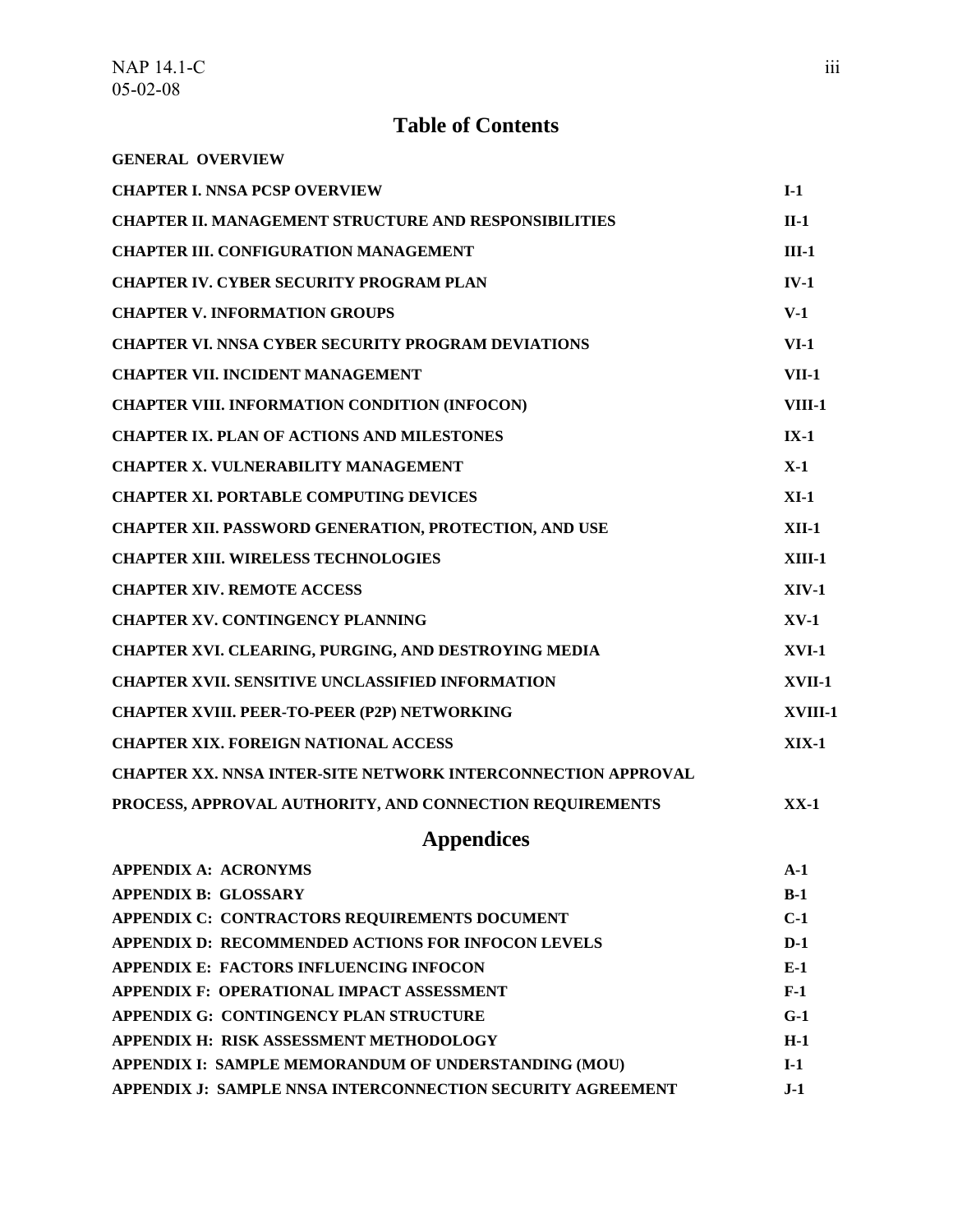## **Figures**

| FIGURE VII-1. NNSA CYBER SECURITY INCIDENT REPORTING PROCESS         | VII-5  |
|----------------------------------------------------------------------|--------|
| FIGURE VII-2. NNSA PII CYBER SECURITY INCIDENT REPORTING PROCESS     | VII-6  |
| FIGURE VII-3. NNSA PII MANAGEMENT – LOST OR STOLEN DATA PROCESS FLOW | VII-7  |
| FIGURE XX-1. INTERCONNECTIVITY PROCESS FLOW                          | $XX-7$ |

## **Tables**

| TABLE VII-1. REQUIRED TIME FRAME FOR REPORTING INCIDENTS OF SECURITY<br>CONCERN BASED ON IMPACT MEASUREMENT INDEX | $VII-2$  |
|-------------------------------------------------------------------------------------------------------------------|----------|
| TABLE VII-2. REQUIRED TIME FRAME FOR REPORTING CYBER SECURITY INCIDENTS                                           |          |
| TO THE INFORMATION ASSURANCE RESPONSE CENTER (IARC)                                                               | VII-5    |
| TABLE VIII-1. INFOCON LEVELS                                                                                      | $VII-3$  |
| TABLE XVI-1. APPROVED PROCESSES FOR MANAGING STORAGE MEDIA                                                        | XVI-8    |
| TABLE XVI-2. APPROVED PROCESSES FOR MANAGING ELECTRONIC MEMORY DEVICES                                            | $XVI-9$  |
| TABLE XVI-3. APPROVED PROCESSES FOR MANAGING HARDWARE                                                             | $XVI-10$ |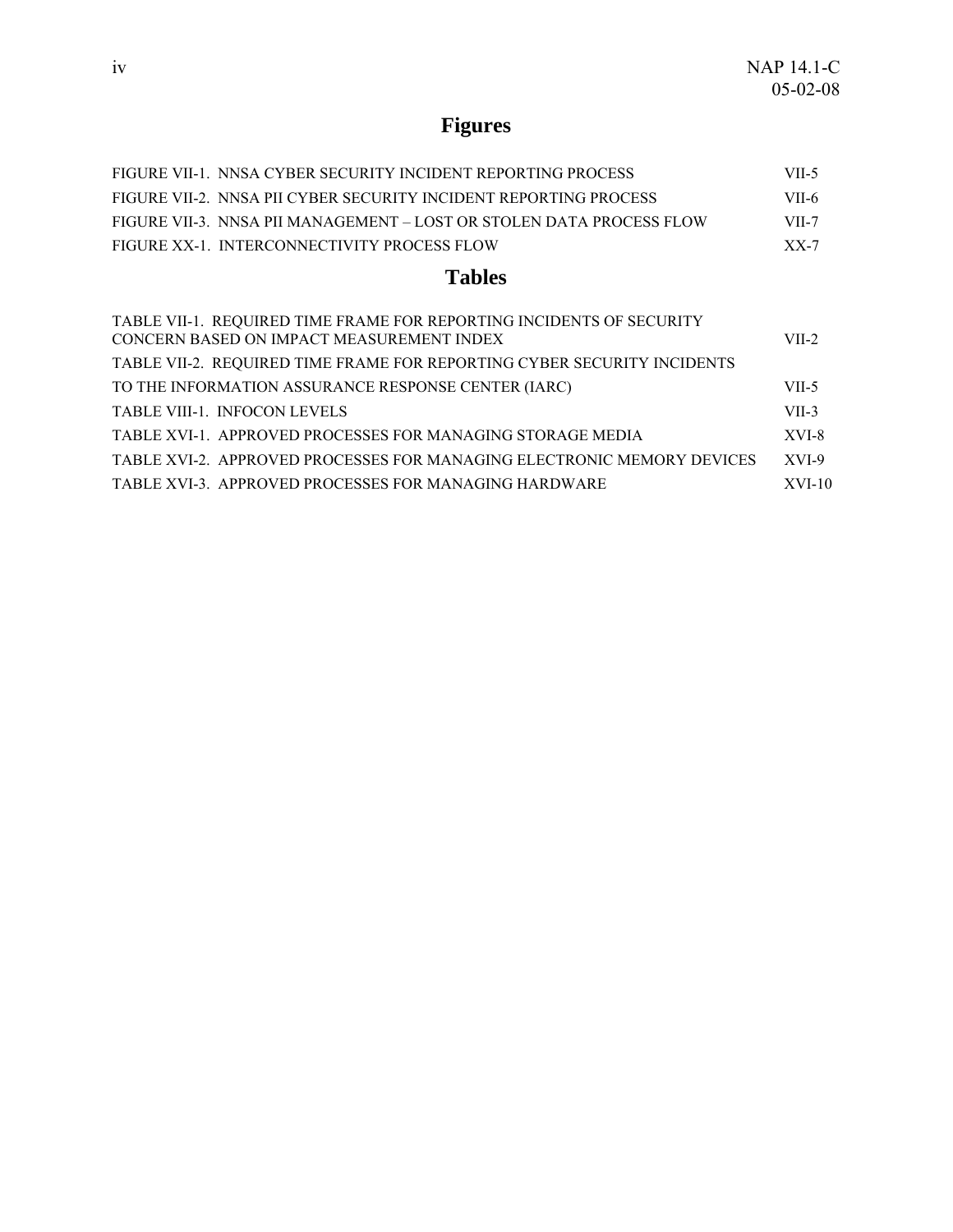#### **NNSA BASELINE CYBER SECURITY PROGRAM**

#### **OVERVIEW**

#### 1. PURPOSE.

- a. Implement DOE O 205.1A, *Department of Energy Cyber Security Management*, and TMR-0, DOE *Cyber Security Program Foundation* in the National Nuclear Security Administration (NNSA) and all Elements under its cognizance.
- b. Establish an NNSA Program Cyber Security Plan (PCSP) that systematically integrates cyber security into management and work practices at all levels in the NNSA so that missions are accomplished while appropriately protecting all information on information systems.
- c. Establish requirements and assign responsibilities within the NNSA PCSP for protecting information on information systems.
- d. Ensure the NNSA PCSP is consistent with, and achieves the objectives of Executive Orders, National Security Directives, DOE Orders and Manuals, and Federal regulations.
- e. Establish a NNSA cyber security process that addresses program requirements, defines protection measures, provides cyber security planning, and implements the NNSA PCSP.
- f. Implement requirements in Public Law (PUB.L.) 100-235 (1987), the Federal Information Security Management Act of 2002 (FISMA), Presidential Directives and Executive Orders, Office of Management and Budget (OMB) directives, National Institute of Standards and Technology (NIST) Federal Information Processing Standards (FIPS), Departmental policies, and the DOE CIO Cyber Security Technical and Management Requirements (TMRs).
- 2. CANCELLATIONS. This NNSA Policy replaces NNSA Policy Letters (NAPs) 14.1-B, 14.2-B, 14.3-A, 14.4-A, 14.5-A, 14.6-A, 14.7A, 14.8A, 14.9A, 14.10A. 14.11-A, 14.12, 14.13, 14.14, 14.15, and 14.16.
- 3. APPLICABILITY. This NAP applies to all NNSA entities, Federal or contractors, that collect, create, process, transmit, store, and disseminate information on automated information systems for the NNSA.

NNSA Elements. NNSA Headquarters (HQ) Site, Organizations, Service Centers, Site Offices, NNSA contractors, and subcontractors are hereafter referred to as NNSA Elements or sites. This NAP applies to all NNSA Elements.

a. Information System. This NAP applies to any information system that collects, creates, processes, transmits, stores, and disseminates unclassified or classified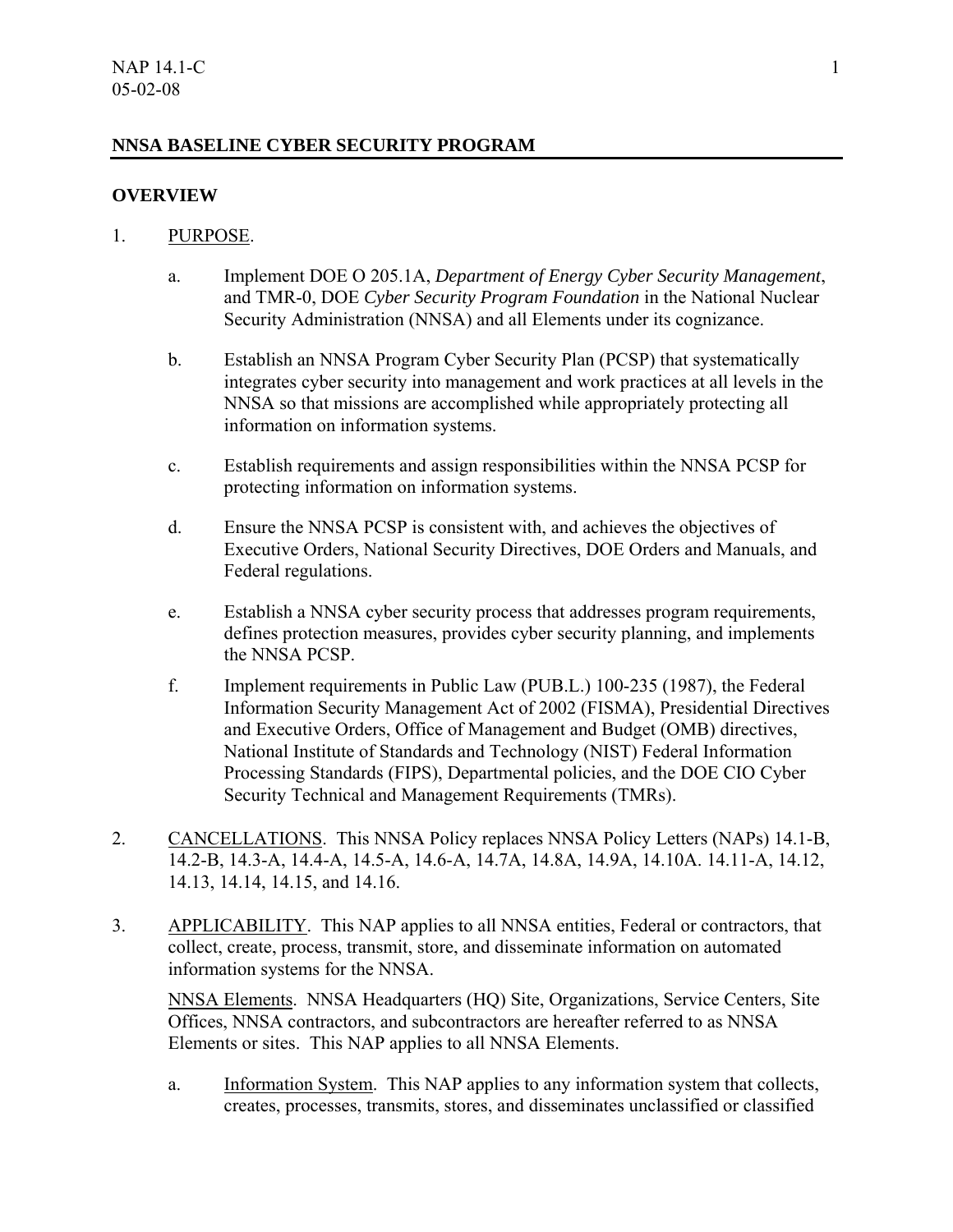NNSA information. This NAP applies to any information system lifecycle, including the development of new information systems, the incorporation of information systems into an infrastructure, the incorporation of information systems outside the infrastructure, the development of prototype information systems, the reconfiguration or upgrade of existing systems, and legacy systems. In this document, the term(s) "information system," "cyber system," or "system," are used to define any information system or network used to collect, create, process, transmit, store, or disseminate data owned by, for, or on behalf of, NNSA or DOE.

- b. Exclusions.
	- (1) The Deputy Administrator for Naval Reactors shall, in accordance with the responsibilities and authorities assigned by Executive Order 12344, set forth in Public Law 106-65 of October 5, 1999, 50 U.S.C. 2406, and to ensure consistency throughout the joint Navy and DOE Organization of the Naval Reactors Propulsion Program, implement and oversee all requirements and practices pertaining to this Order for activities under the Deputy Administrators cognizance.
	- (2) The NNSA PCSP does not apply to Sensitive Compartmented Information (SCI) information systems located at NNSA sites. SCI systems must comply with Director, Central Intelligence Directives (DCIDs), or Intelligence Community Directives (ICDs) security policies. The DOE Office of Intelligence and Counterintelligence approves operation of these information systems.
	- (3) Implementation. A plan for the implementation of this NAP must be completed within 60 days after modification of the site's contract to include this NAP. A plan for implementation of this NAP within an NNSA Federal organization must be completed within 60 days after issuance of this NAP. The implementation plan must include, at a minimum, the program activity to be modified and created; the starting date of revision or development; the estimated due date; and the responsible party for the stated activity. This implementation plan shall not exceed three years from the date of formal approval of the implementation plan. The implementation plan must be approved by the local NNSA Designating Approval Authority (DAA). This means that the NNSA Element's Cyber Security Program (CSP) must comply with all requirements set forth in this NAP. Further, all information systems as defined in the Glossary must be protected in accordance with the requirements set forth in this NAP.
- 4. BACKGROUND. The loss or compromise of information entrusted to NNSA or its contractors may affect the National Security, the Nation's economic competitive position, the environment, NNSA missions, and other citizens of the United States. All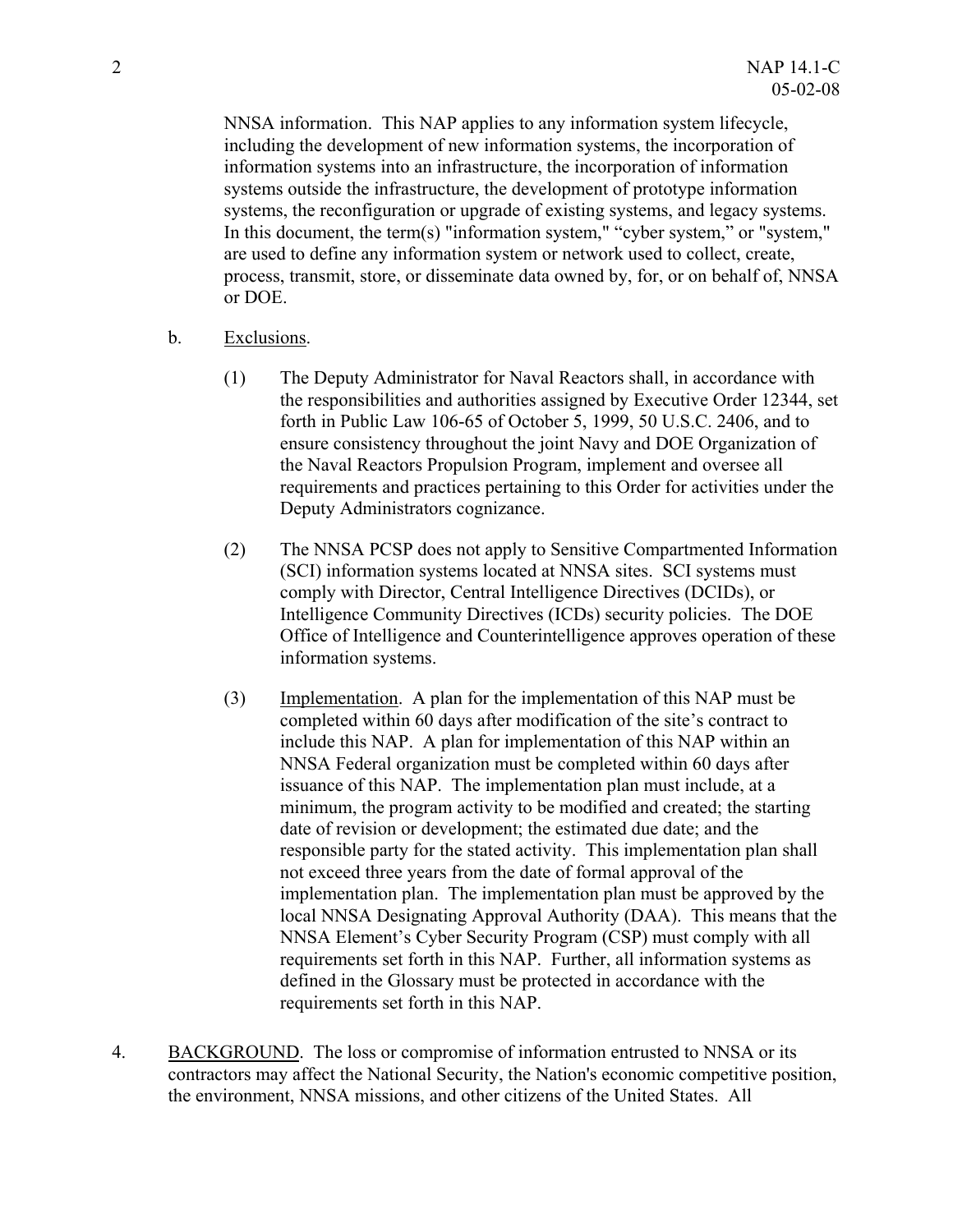information collected, created, processed, transmitted, stored, or disseminated by, or on behalf of, the NNSA on automated information systems requires some level of protection. Loss or compromise of information entrusted to NNSA or its contractors may affect the nation's economic competitive position, the environment, the National Security, NNSA missions, or the citizens of the United States. The risk management approach defined in the NNSA CSP provides for the graded, cost-effective protection of information systems containing unclassified or classified information.

The NNSA NAP 14 series, NNSA Threat Statement, the NNSA Risk Assessment document, and the NNSA CSP comprises the NNSA PCSP. The NNSA PCSP systematically integrates cyber security into management and work practices at all levels in the NNSA so that missions are accomplished while appropriately protecting all information on information systems; establishes requirements and responsibilities for protecting information on information systems for the purpose of maintaining National Security and ensuring the continuity of NNSA operations; and ensures that NNSA cyber security is consistent with, and achieves the objectives of all applicable Executive Orders, National Security Directives, DOE Orders and Manuals, and Federal regulations.

- a. The PCSP is implemented through a CSPP for each NNSA Element.
- b. Risk management is a process that considers the prevailing NNSA threat analysis, the attributes of the information being protected, the effect of countermeasures in place and planned, and the remaining vulnerability of the processing environment (residual risk).
- c. The PCSP establishes minimum protection requirements based on the Consequences of Loss (CoL) of confidentiality, integrity, and availability of all information.
- d. Protection requirements for all information systems are documented in Information System Security Plans (ISSPs).
- e. The PCSP is consistent with other NNSA Directives and DOE Orders, Manuals, and Technical and Management Requirements that provide specific security requirements for information systems, including communications systems, transmission systems, as well as classified and unclassified matter through administrative procedures, logical access, and physical security requirements.
- f. The NNSA PCSP implements the following DOE cyber security policies and guidelines:
	- DOE P 205.1, *Departmental Cyber Security Management Policy*
	- DOE O 205.1A, *Department of Energy Cyber Security Management*
	- DOE M 205.1-4, *National Security System Manual*
	- DOE N 206.5, *Response and Notification Procedures for Data Breaches Involving Personally Identifiable Information*
	- DOE CIO TMR-0, *DOE Cyber Security Program Foundation*
	- DOE CIO TMR-4, *Vulnerability Management*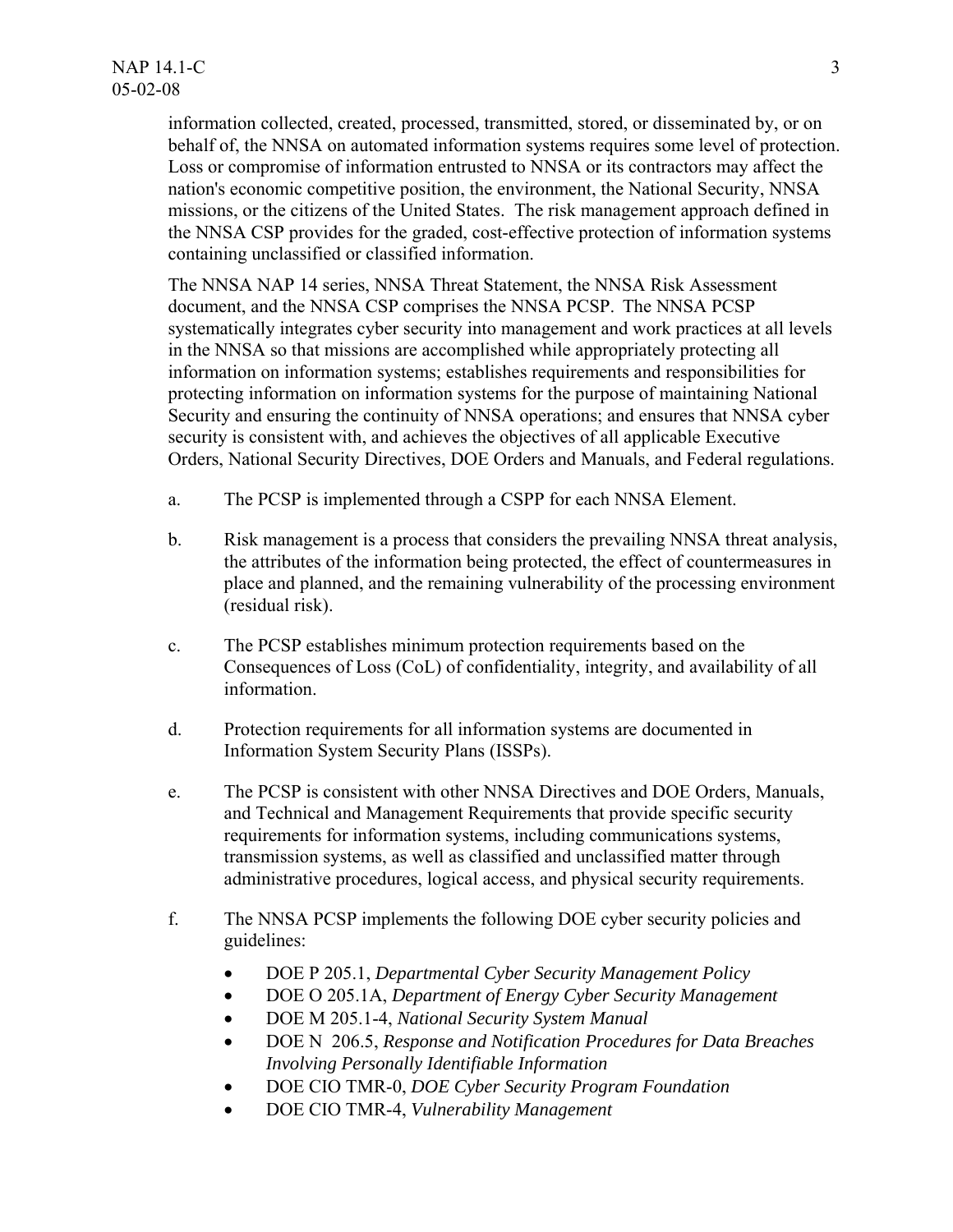- DOE CIO TMR-6, *Plan of Action and Milestones*
- DOE CIO TMR-8, *Configuration Management*
- DOE CIO TMR-12, *Wireless Devices and Information Systems*
- DOE CIO TMR-13, *Portable and Mobile Devices*
- DOE CIO TMR-14, *External Information Systems*
- DOE CIO TMR-18, *Peer-to-Peer (P2P) Networking*
- 5. REQUIREMENTS. NNSA Elements must implement and manage a risk-based CSP. Risk-based approaches, procedures, and other means must be used to evaluate and verify effectiveness of cyber security measures, identify areas requiring improvement, and validate implemented improvements. The following paragraphs address these approaches and procedures.
	- a. Protection Measures. Protection measures for all NNSA information systems must conform to the protection measures described in the NNSA PCSP, the NNSA Element's CSPP, and the ISSP.
		- (1) Protection measures may be strengthened based on an assessment of unique local threat(s) or the local evaluation of CoL.
		- (2) All Governmental information and any non-Governmental information on an NNSA information system must be considered when determining the system's protection measures.
	- b. Information Groups. An NNSA Information Group contains all information that requires similar protection or is similar in content, use, or sensitivity. All NNSA information must be identified as part of an NNSA-approved Information Group. Chapter V contains the definition of NNSA Information Groups and the mapping between the Information Groups and DOE cyber security enclave classes. Chapter XVII further details what information is considered to be Sensitive Unclassified Information (SUI), including Personally Identifiable Information  $(PII).$
	- c. Classified Information Access. Access to classified information must be granted only to persons with the appropriate access authorization and Need-to-Know in the performance of their duties according to NNSA policies and DOE M 470.4-4, *Information Security*. The individual disseminating the information is responsible for determining the recipient's Need-to-Know in accordance with the site's processes and NNSA policies and guidance.
	- d. Unclassified Information Access. Access to unclassified information must be granted to only those persons who have the appropriate access authorization and Need-to-Know for the information in the performance of their duties. The individual disseminating the information is responsible for determining the recipient's Need-to-Know in accordance with the site's processes and NNSA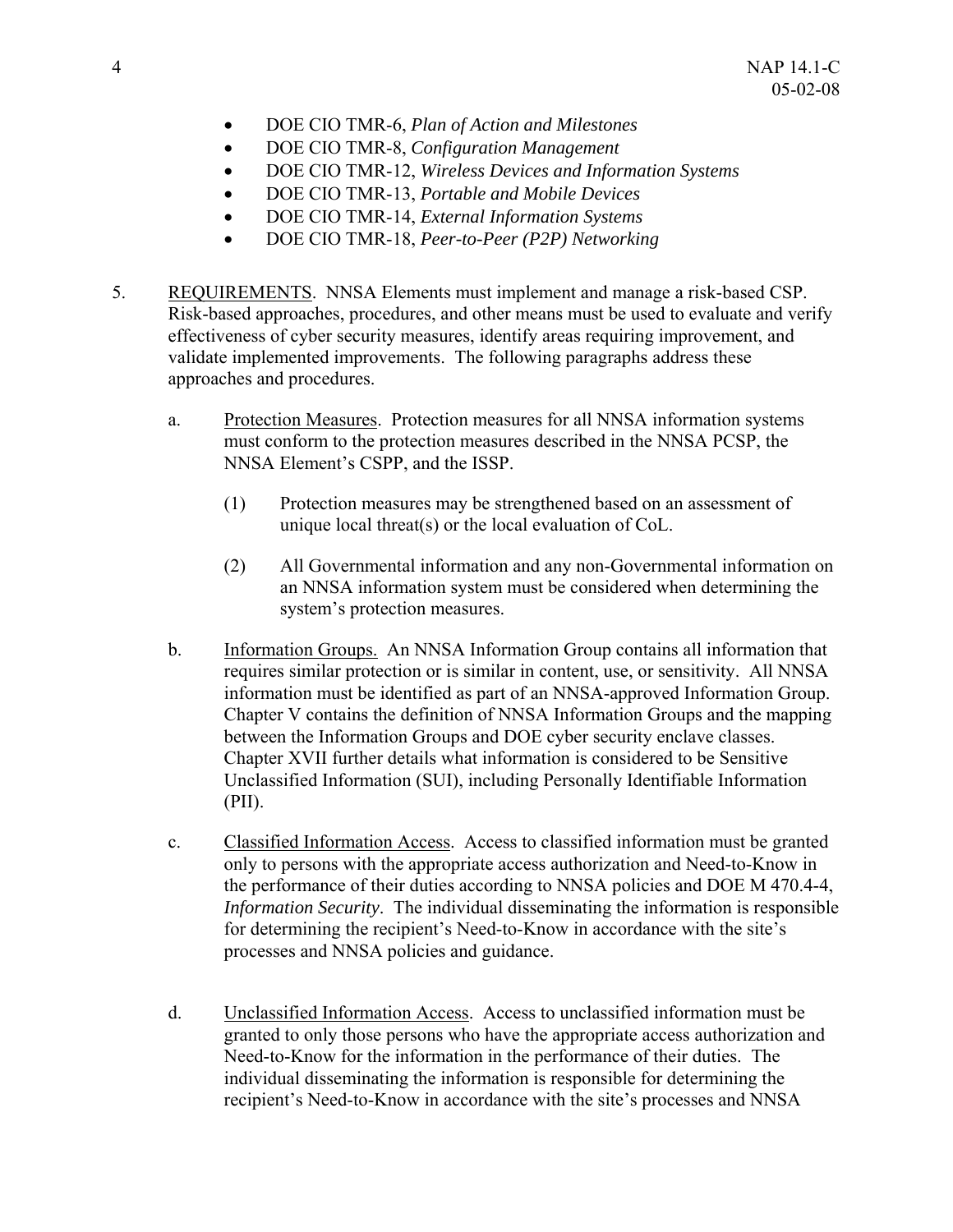policies and guidance.

- e. Knowledge and Resources. All NNSA Element personnel must possess the knowledge, skills, equipment, and resources to fulfill their cyber security responsibilities under both normal and emergency conditions. The primary roles and responsibilities of all applicable NNSA Element personnel are described in Chapter II.
- f. Facility Clearance and Registration. NNSA Elements with classified information systems must obtain prior approval access through the Facility Clearance and Registration Process, as outlined in DOE M 470.4-1, *Safeguards and Security Program Planning and Management.*
- g. Risk Management Process. The NNSA Element must implement the risk management process and requirements described in Appendix H.
- h. Configuration Management. The NNSA Element must implement NNSA Configuration Management (CM) policies and processes for all NNSA information systems within the Element, as described in Chapter III.
- i. Cyber Security Program Plan (CSPP). The NNSA Element must implement the CSPP processes and requirements described in Chapter IV.
- j. Deviations. Any deviation from the NNSA cyber security requirements and pr Serves as the DAA for all information systems whose perimeter or presence as described in an ISSP is wholly contained (Federal or contractor) under the cognizance of the NNSA Service Center. The Service Center Director/Manager's DAA approval authority may be delegated to another Federal employee of the Service Center, or through a memorandum of agreement, to NNSA Federal employees at the NNSA Headquarters Site or a Site Office. Processes must be documented and approved, as described in Chapter VI.
- k. Incident Management. NNSA Elements must implement established requirements and responsibilities for cyber security incident preparation, prevention, warnings, reporting, and recovery from cyber security incidents involving NNSA information systems.
- l. INFOCON. NNSA Elements must implement established requirements and guidance for standardized procedures and responsibilities for authorizing and communicating Information Conditions (INFOCONs) within the Element, and to or from the NNSA Office of the Chief Information Officer (OCIO).
- m. Plan of Actions and Milestones (POA&M). NNSA Elements must implement established requirements for tracking and mitigation of CSP and system-level weaknesses identified at specific NNSA sites.
- n. Vulnerability Management. NNSA Elements must implement established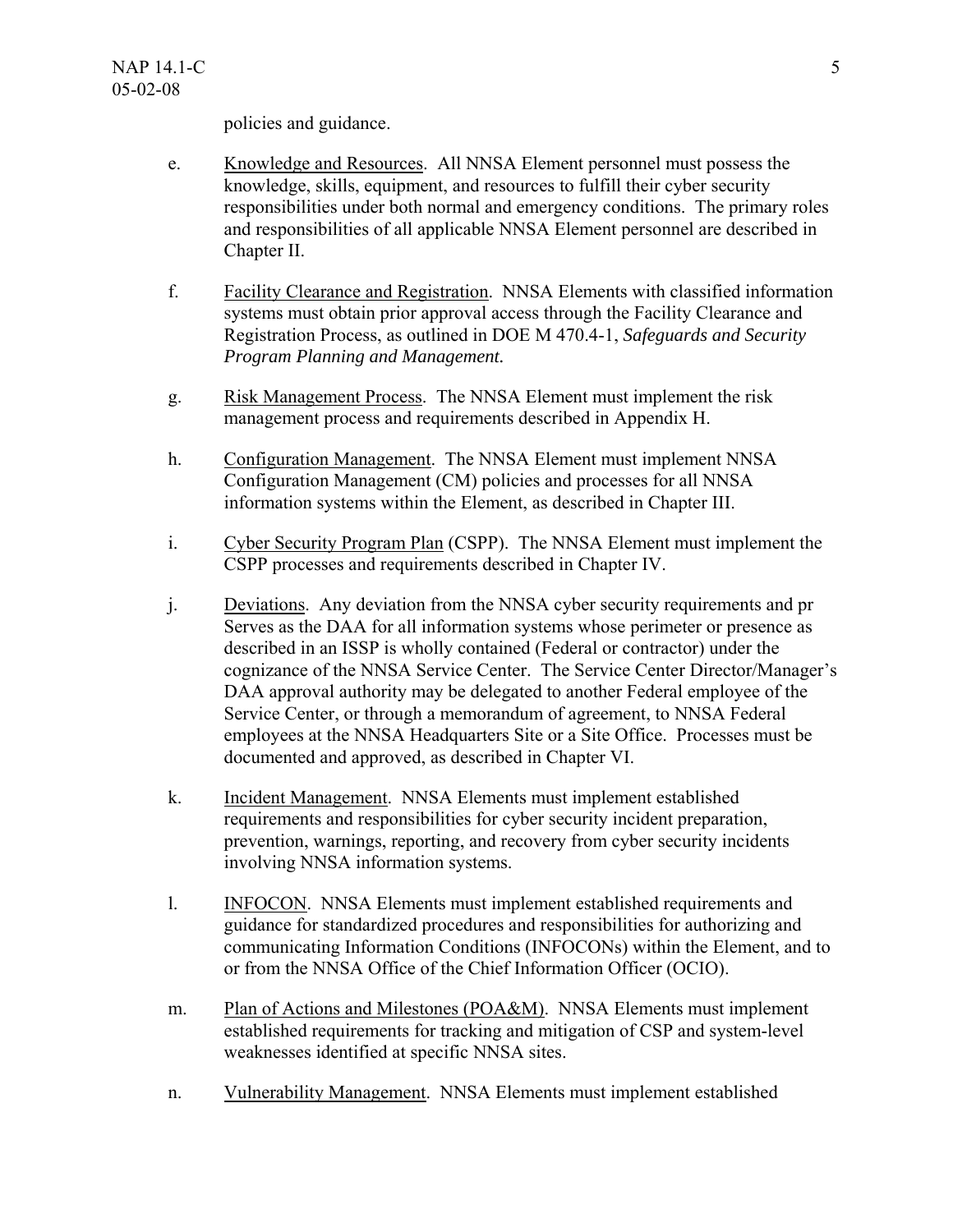requirements for the development of a vulnerability management program, to include patch management procedures, for NNSA information systems.

- o. Foreign National Access. NNSA Elements must implement established requirements for allowing Foreign National Access to NNSA information systems to include, but not be limited to, computers, networks, associated servers, data storage devices, and portable or mobile devices.
- p. Portable Computing Devices. NNSA Elements must implement established requirements for the use of non-Government owned or Government-owned portable computing devices for NNSA and all organizations under its cognizance.
- q. Password Protection. NNSA Elements must implement established requirements for the generation, protection, and use of passwords to support authentication when accessing classified and unclassified NNSA information systems, applications, and resources.
- r. Wireless, Remote. and Peer-to-Peer (P2P) Networking Technolopies. NNSA Elements must establish minimum security controls as appropriate to protect NNSA information systems, applications, and software, when implementing wireless, remote, and P2P technologies.
- **6.** DEFINITIONS. The Glossary in Appendix B defines the acronyms, abbreviations, and terms used in this document.
- 7. CONTACTS. Questions concerning this NAP should be directed to the Cyber Security Program Manager (CSPM), at 202-586-9728.

BY ORDER OF THE ADMINISTRATOR:

 $P \Delta A$ 

THOMAS P. D'AGOST Administrator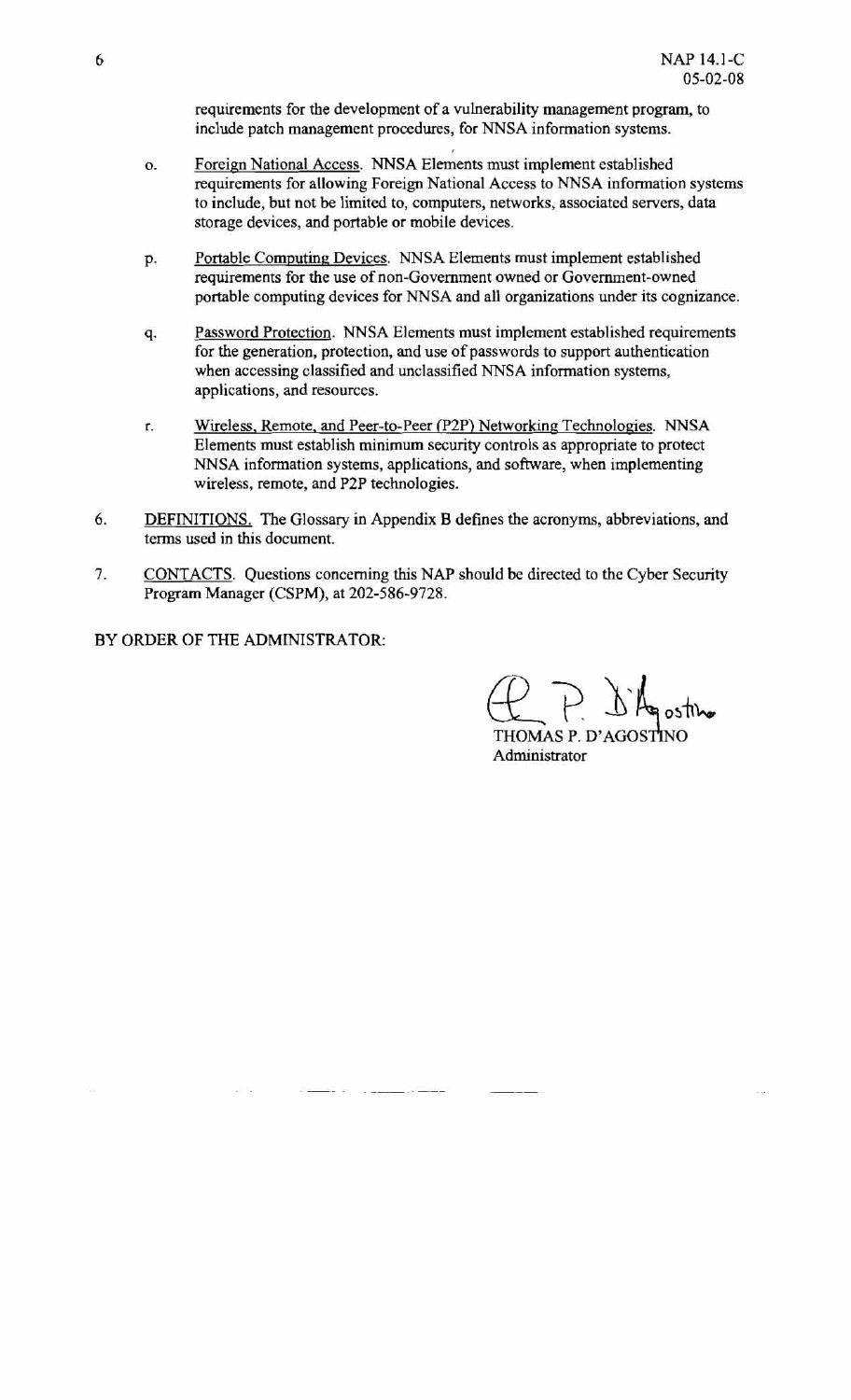#### **CHAPTER I. NNSA PCSP OVERVIEW**

- 1. INTRODUCTION. The requirements of the NNSA PCSP, as detailed in this NAP, apply to any information system or network that is used to collect, create, process, transmit, store, or disseminate information for the NNSA. The NNSA PCSP implements National and Departmental cyber security policies.
- 2. PCSP MANAGEMENT. While cyber security is everybody's responsibility, there are several positions that have key roles in the NNSA PCSP. They are: 1) the CSPM; 2) the DAA; 3) the Information System Security Office Manager (ISOM); 4) the Information Systems Security Site Manager (ISSM); 5) the Information System Owner (ISO); and 6) the Information System Security Officer (ISSO). The roles and responsibilities for these positions are described in Chapter II.
- 3. CYBER SECURITY PROGRAM PLAN. Implementation of the NNSA PCSP is documented in a CSPP. A CSPP must be prepared for each NNSA Element, unless the Element is covered under another CSPP. The CSPP is the document that outlines the policies, procedures, and practices of an Element's CSP. The CSPP is a managementlevel document that details the Element's policies, procedures, and practices for ensuring effective cyber security. It also explains the site, or application-specific environment, missions, and threats. The policies, procedures, practices, environments, missions, and threats that are applicable to systems and major applications at the Enterprise level are documented in the NNSA Element's CSPPs.
- 4. MINIMUM INFORMATION SYSTEM SECURITY CONFIGURATIONS. The NNSA PCSP requires all NNSA Elements to implement and maintain NNSA-approved minimum security configurations. The minimum security configurations for unclassified and classified information systems, as determined by the system categorization process, are listed in NAP 14.2-C, *NNSA Certification and Accreditation (C&A) Process*, Chapter III. Each NNSA Element must implement NNSA-specified or NNSA-approved monitoring capabilities to ensure that protection features defined in the approved minimum security configurations are maintained in the system. If the minimum security configuration cannot be implemented, this must be stated in the Risk Assessment for the system. The monitoring capability must provide continuous review and reporting of the status of the minimum security configuration specified for each information system. The monitoring capability must provide the ability to continuously detect and manage changes in software used in the information system components.

If an information system cannot implement an NNSA-approved minimum information system security configuration due to operational or mission requirements, a new minimum security configuration must be developed and approved by NNSA CSPM.

The minimum security configuration must provides assurance that all security measures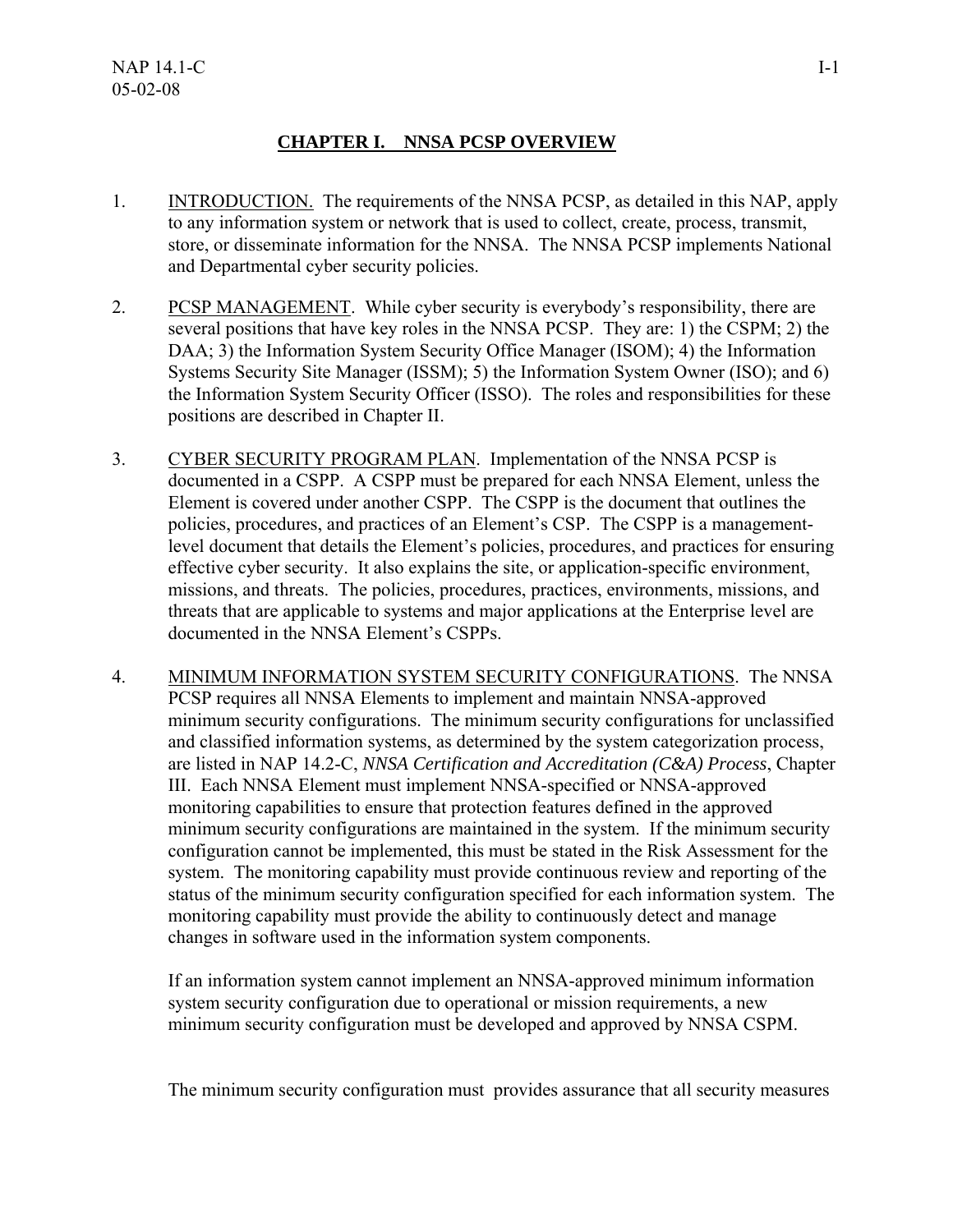are implemented and maintained in the information system, documented in the ISSP, and approved by the local NNSA DAA.

- 5. CERTIFICATION AND ACCREDITATION. The NNSA PCSP implements the National and Departmental requirements for the C&A of all information systems. The NNSA PCSP requires that each information system be accredited every three (3) years, or when significant changes have been made to the system, the system environment, the threat, or cyber security requirements, in response to changes in the NNSA PCSP. Each information system must receive an accreditation*, i.e.,* approval to operate (ATO) or an interim approval to operate (IATO), before beginning operational activities. NAP 14.2- C, *NNSA C&A Process*, sets forth the requirements for the C&A program.
- 6. INFORMATION SYSTEM SECURITY PLAN (ISSP). All information systems processing information at a site must be included as part of an ISSP, and they must receive an ATO or IATO before production. The ISSP is the basis for C&A process. The ISSP documents the security environment in which the information system exists, such as the cyber security requirements needed to protect the information on the system, and implementation of the cyber security requirements for formal accreditation of the information system. The ISSP must be tailored to address the characteristics of the information system, operational requirements, security policy, and prudent risk management throughout the system's lifecycle as conditions change. Required information for the ISSP is thoroughly described in NAP 14.2-C, *NNSA C&A Process*.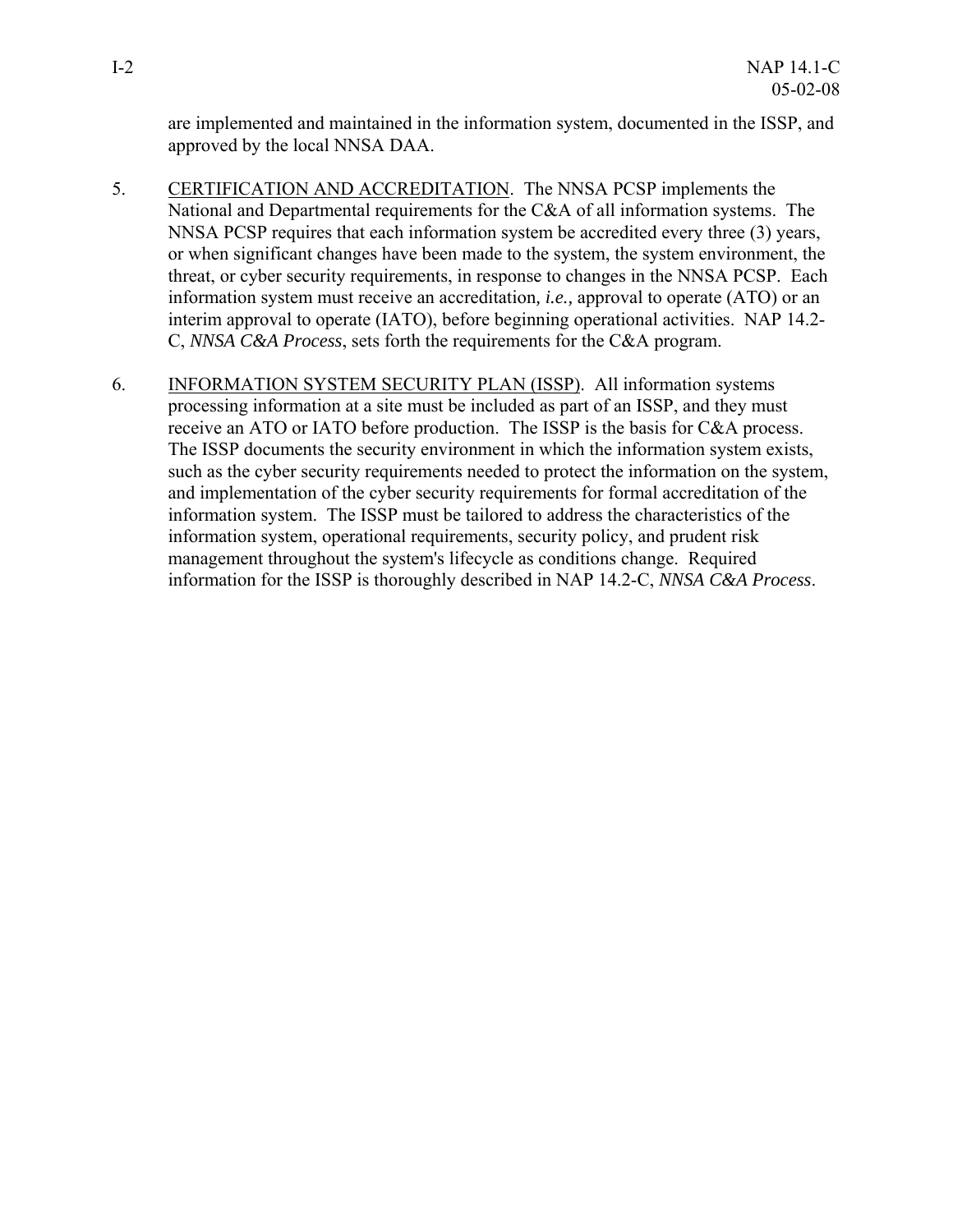#### **CHAPTER II. MANAGEMENT STRUCTURE AND RESPONSIBILITIES**

1. INTRODUCTION. The NNSA PCSP is managed through a multi-tiered structure. The structure includes a CSPM, DAA, ISOM, ISSM, and an ISSO at NNSA Headquarters (HQ). ISOM(s), ISSM(s), and ISSO(s) are located at the NNSA Service Centers and NNSA Site Offices. The ISSMs and ISSOs may also be located at contractor locations. The structure also includes NNSA Enterprise Systems and Major Application Program Managers, Certification Agents (CAs), system owners, application owners, data owners, data stewards, and users of the systems. This chapter describes the roles and responsibilities of the individuals involved in the NNSA PCSP.

#### 2. RESPONSIBILITIES.

- a. Administrator, National Nuclear Security Administration:
	- (1) Retains ultimate accountability for cyber security and accepts the residual risk that exists within each of the NNSA Elements through the approval of the NNSA PCSP.
	- (2) Appoints the NNSA CSPM, who is the focal point for cyber security within the NNSA.
- b. Associate Administrator for The Chief of Defense Nuclear Security: The Associate Administrator for the Chief of Defense Nuclear Security is responsible for the strategic direction and management of the cyber security program.
- c. NNSA Chief Information Officer (CIO). The CIO is responsible for the NNSA CSP and for overseeing security requirements. The CIO's responsibilities include:
	- (1) Ensures that cyber security is integrated into all policies and procedures used to plan, procure, develop, implement and manage the NNSA infrastructure and systems.
	- (2) Ensures that cyber security is integrated into the NNSA Enterprise Architecture.
	- (3) Ensures that architectures are consistent with current and planned computing and communication assets within the NNSA Enterprise.
	- (4) Recommends a qualified person to the NNSA Administrator to fill the position of CSPM.
	- (5) Makes and disseminates to NNSA sites determinations on the INFOCON for NNSA.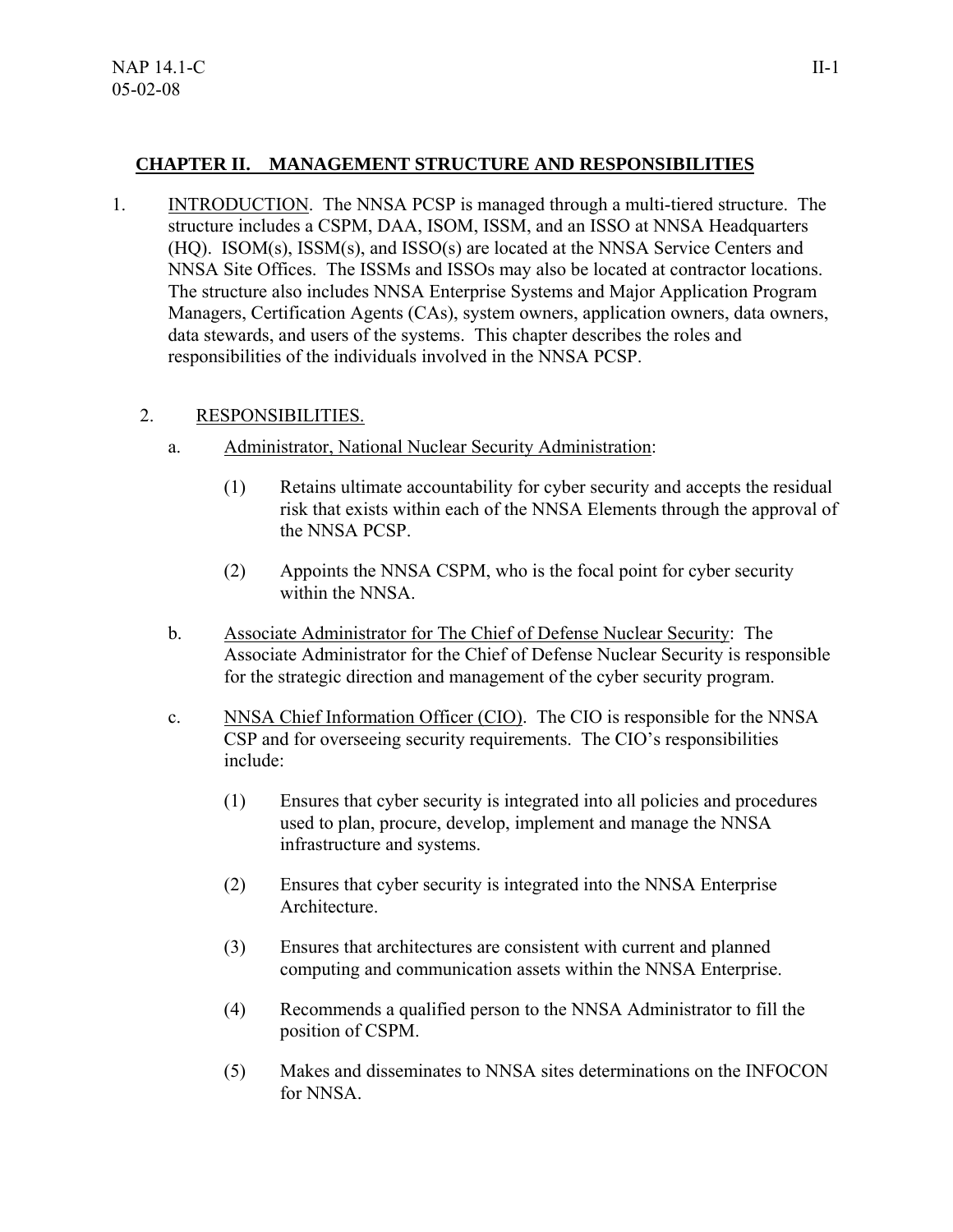- d. Cyber Security Program Manager. The CSPM is responsible for managing the CSP within NNSA. The CSPM is required to spend a minimum of one week at each NNSA field location.
	- (1) Serves as the DAA for all classified and unclassified information systems where perimeter or presence as described in an ISSP is wholly contained within the NNSA HQ Site and within contractor or subcontractor facilities under the cognizance of the NNSA HQ Site. The DAA may be delegated to another individual who must be a Federal employee of the Office of the NNSA CIO. The DAA's authority may be assigned to other NNSA DAAs. All CSPM delegations and assignments by the CSPM must be documented in the NNSA HQ Site CSPP.
	- (2) Approves the NNSA HQ Site CSPP. The CSPP approval authority may be delegated to another individual who must be a Federal employee of the Office of the NNSA CIO Element.
	- (3) Ensures the appointment of an ISOM responsible for oversight of the implementation of the NNSA PCSP at the NNSA HQ Site, as well as at each contractor and subcontractor organization under the cognizance of NNSA HQ. Note that the ISOM and DAA for the NNSA HQ Site may be the same individual.
	- (4) Ensures the appointment of an ISSO for each information system at the NNSA HQ Site.
	- (5) Ensures the appointment of an ISSM to be responsible for developing and implementing the CSPP at the NNSA HQ Site.
	- (6) Ensures the appointment of an ISSM to be responsible for ensuring the development and implementation of the CSPP in each contractor and subcontractor organization under the cognizance of the NNSA HQ Site.
	- (7) Ensures that the NNSA PCSP is implemented at NNSA HQ Site.
	- (8) Ensures that all NNSA HQ Site personnel that use information systems and systems data are aware of and fulfill their duties as described in the NNSA PCSP.
	- (9) Approves all NNSA CSPPs from contractors and subcontractors under the cognizance of NNSA HQ.
	- (10) Ensures that oversight reviews of all contractor and subcontractor sites (facilities) under the cognizance of NNSA HQ are conducted in accordance with the Survey (oversight) program defined in DOE M 470.4- 1. Also ensures that processes and programs allowing access to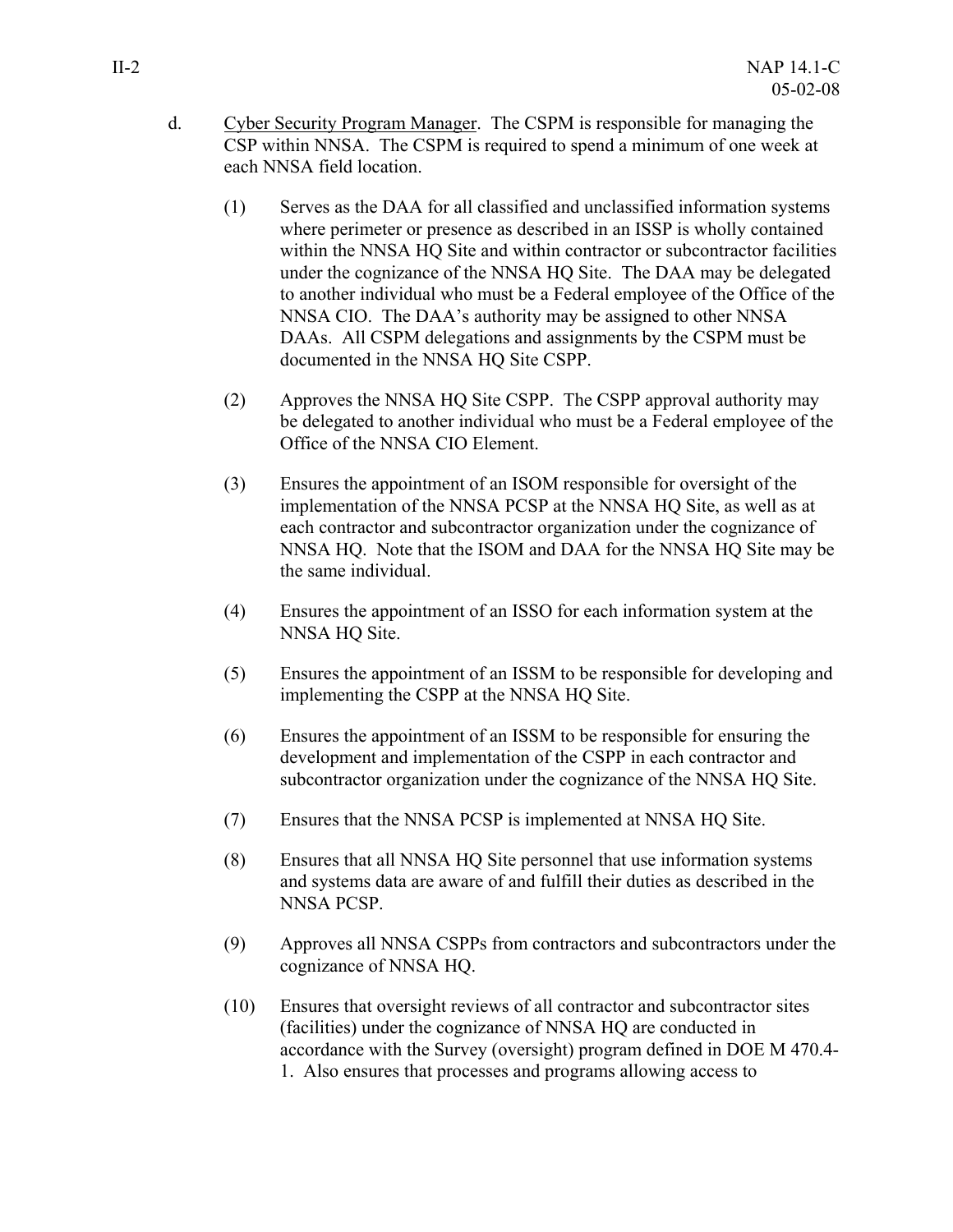information systems by Foreign Nationals are assessed as part of these reviews.

- (11) Ensures adequate resources are allocated to the HQ Site CSP.
- (12) Ensures that the effectiveness of the NNSA HQ Site CSP is monitored through self-assessments and reviews.
- (13) Ensures that the NNSA HQ Site DAAs, ISSMs, ISSOs, users, and System Administrators are trained in their specific duties, and the technologies for which they have responsibilities.
- (14) Ensures the implementation of the NNSA PCSP throughout NNSA.
- (15) Serves as the NNSA primary point of contact (POC) for cyber security.
- (16) Represents the NNSA PCSP before Federal, private, and public organizations concerned with protecting unclassified and classified Government information.
- (17) Serves as the DAA for all NNSA Enterprise information systems or Major Applications and other information systems or major applications with a perimeter or presence on different or multiple sites. This DAA authority may be assigned to other NNSA DAAs. All CSPM delegations and assignments must be documented. Ensures development and coordination of corrective actions plans involving NNSA Enterprise systems in response to issues identified by other Federal agencies (e.g., Office of Independent Oversight), peer reviews, and self-assessments.
- (18) Develops, coordinates, disseminates, and maintains NNSA NAPs and guidance on all aspects of the NNSA PCSP, including coordination with telecommunications security, TEMPEST, and Public Key Infrastructure (PKI) programs.
- (19) Annually reviews, and updates, as necessary, the NNSA Threat Statement, NNSA Cyber Risk Assessment, NNSA PCSP, and any NNSA-approved minimum information system configuration standards.
- (20) Establishes and coordinates NNSA cyber security training, education, and awareness programs.
- (21) Ensures that education in NNSA cyber security policies and practices is available to NNSA DAAs, ISOMs, ISSMs, ISSOs, Certification Agents (CAs), and system administrators. Ensures that this training is presented on a semi-annual basis.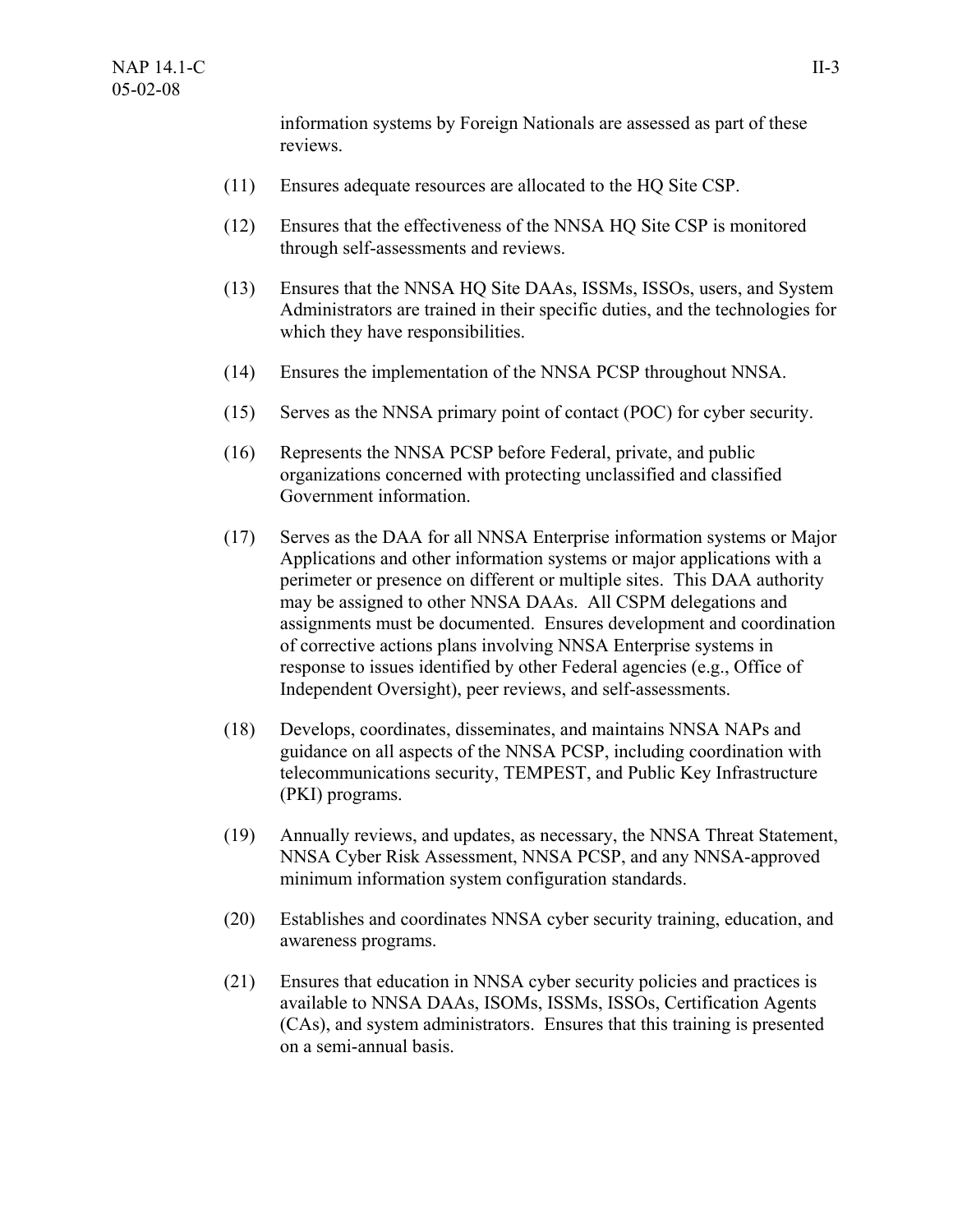- (22) Maintains an NNSA information assurance response capability. This capability maintains and coordinates NNSA cyber incident response procedures to provide timely assistance and system vulnerability information, watch and warning capabilities, analysis, and assistance reviews to all NNSA Elements.
- (23) Evaluates incident reports for NNSA Computer Network Attack (CNA), and Computer Network Exploitation (CNE) situations.
- (24) Recommends changes in NNSA INFOCON to the NNSA CIO.
- (25) Through the most rapid means possible, notifies NNSA Elements, through the cognizant DAAs, when the NNSA INFOCON is changed.
- (26) Provides copies of approved CSPPs to other organizations, as required in NNSA policies.
- (27) Monitors compliance and effectiveness of the PCSP through program reviews, budget reviews, self-assessments, management assessments, performance metrics and analysis, analysis of the results of peer reviews, vulnerability analysis, and independent oversight evaluations.
- (28) Coordinates with the Office of HSS, Office of Defense Nuclear Security, Nuclear Safeguards and Security Program Organization, and Office of Independent Oversight on monitoring implementation of the PCSP, through joint review of self-assessment and oversight documentation.
- (29) Coordinates with the DOE Office of Intelligence and Counterintelligence on cyber security matters that affect SCI systems at NNSA facilities.
- (30) Identifies NNSA cyber security resource requirements to ensure sufficient resources are planned and budgeted.
- (31) Coordinates with the NNSA Office of Planning, Programming, Budgeting, and Evaluation and the Chief Financial Officer (CFO) on budgets and expenditures related to NNSA cyber security.
- (32) Manages a cyber security technology development program to support the NNSA PCSP and to periodically brief NNSA Program Managers, DAAs, ISOMs, and ISSMs, on activities and results of the program.
- (33) Approves secure remote diagnostic and maintenance facilities proposed for use with information systems that process classified information for the HQ Element.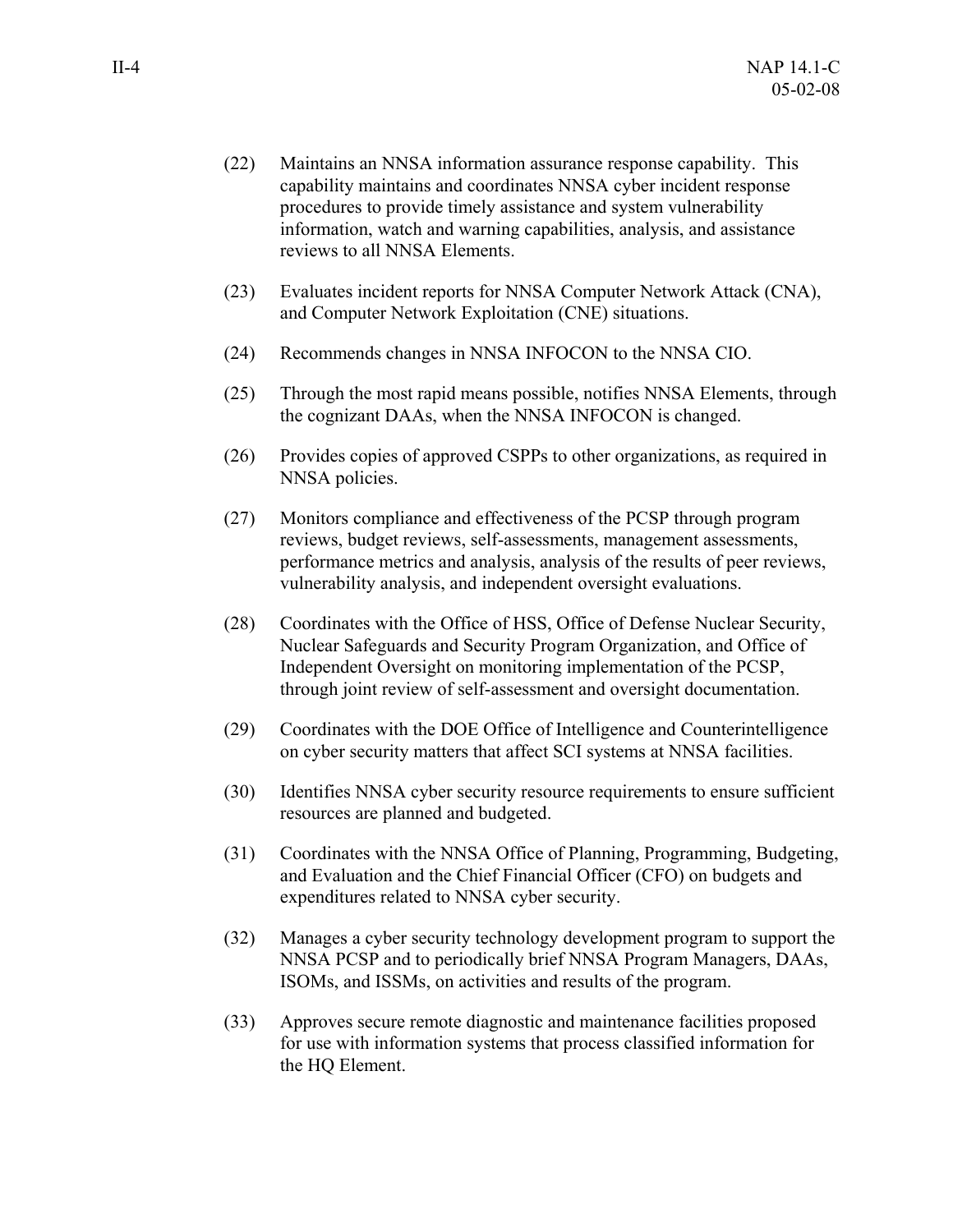- (34) Manages NNSA-wide cyber security incident reporting and response activities, in coordination with the Office of HSS, DOE Office of Associate Chief Information Officer (AOCIO) for Cyber Security, Defense Nuclear Security, the Nuclear Safeguards and Security organization, Office of Intelligence and Counterintelligence, or Office of Inspector General (OIG), as circumstances warrant.
- (35) Addresses differences and resolves conflicts between the NNSA program and the DOE-M 470.4-1 program.
- (36) Coordinates with the Office of HSS and the DOE Office of Associate CIO for Cyber Security on cyber security policy and the NNSA PCSP.
- (37) Coordinates, as needed, with DOE Office of Intelligence and Counterintelligence on:
	- (a) Matters relating to policy and technical planning of counterintelligence activities.
	- (b) Counterintelligence investigative activities.
	- (c) Counterintelligence inspections, including evaluation of the CSP.
	- (d) Counterintelligence threat information.
	- (e) Matters related to the cyber threat.
- (38) Coordinates, as needed, with the DOE Office of the Inspector General (IG), on IG investigation activities involving NNSA information systems.
- (39) Coordinates, as needed, with the DOE Office of HSS on HSS inspection activities involving NNSA information systems.
- (40) Reports changes in ISOM and DAA appointments to all ISOMs and DAAs.
- (41) Supports, maintains, and coordinates an advice and assistance capability for use by any DAA, ISOM, or ISSM within NNSA. This capability includes the review of information systems protection measures as requested by the Element.
- (42) Approves NNSA cyber security waivers and exceptions.
- (43) Approves minimum security configurations for use in all NNSA Elements.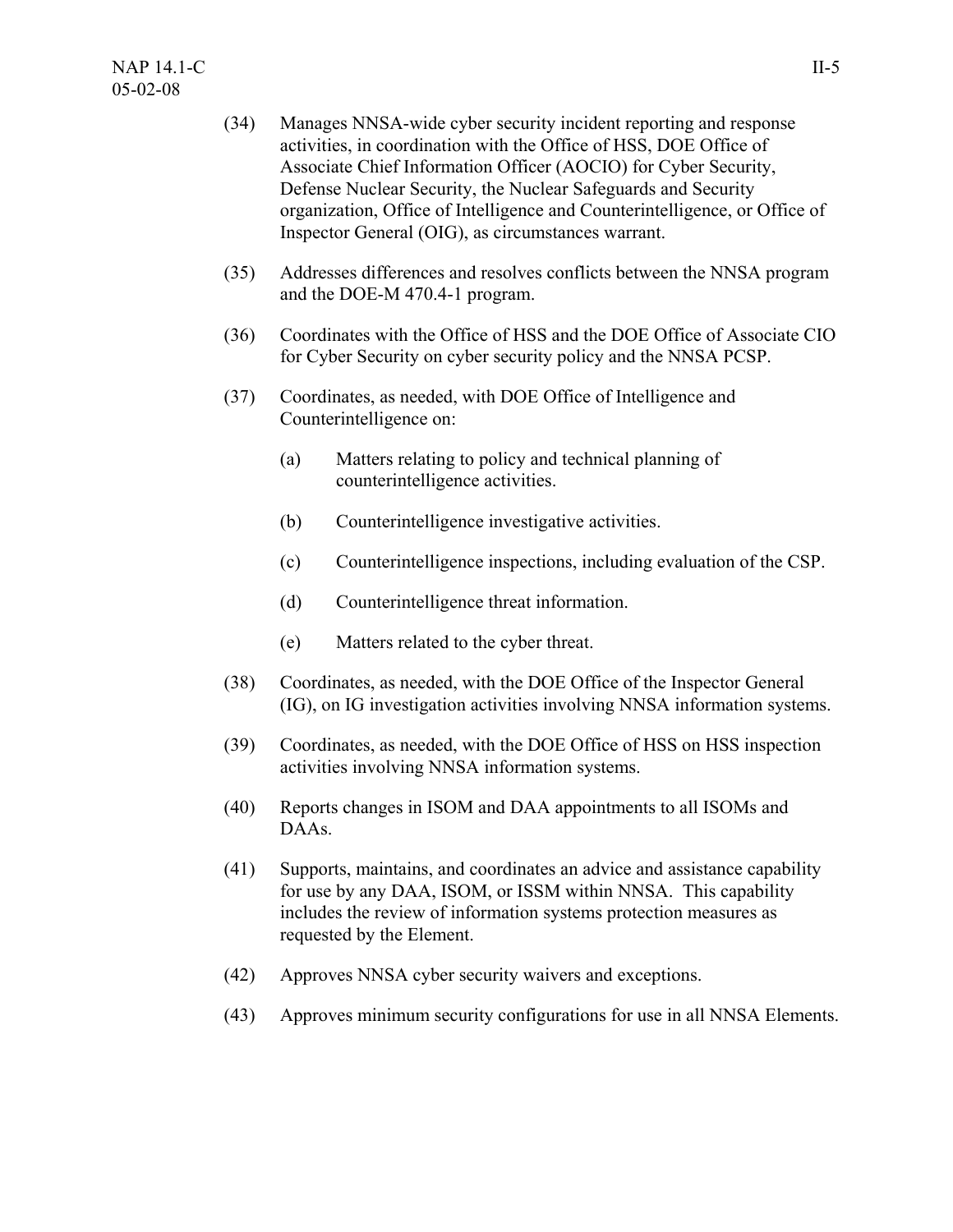#### e. Service Center Director:

- (1) Assumes responsibility and accountability for the NNSA Service Center CSP.
- (2) Serves as the DAA for all classified and unclassified information systems whose perimeter or presence as described in an ISSP is wholly contained (Federal or contractor) under the cognizance of the NNSA Service Center. The Service Center Director or Manager's DAA approval authority may be delegated to another Federal employee of the Service Center, or through a memorandum of agreement, to NNSA Federal employees at the NNSA HQ Site or a Site Office.
- (3) Appoints in writing an ISOM responsible for oversight of the implementation of the NNSA PCSP in each NNSA Element (including the Service Center), under the cognizance of the NNSA Service Center. The DAA and ISOM responsibilities may be filled by one person.
- (4) Appoints in writing an ISSM responsible for oversight of implementation of the NNSA PCSP in the Service Center and each contractor and subcontractor organization under the cognizance of the NNSA Service Center.
- (5) Ensures development, implementation, and maintenance of a CSPP for the Service Center.
- (6) Ensures development and implementation of the CSPP at each contractor and subcontractor site under the cognizance of the Service Center.
- (7) Ensures that all Service Center personnel that use information systems and the information on the systems are aware of and fulfill their duties as described in the PCSP and the CSSP.
- (8) Ensures monitoring of cyber security effectiveness through selfassessments and reviews.
- (9) Ensures that adequate resources hosted within the Service Center are allocated for the conduct of the Service Center CSP and applicable Enterprise System Major Applications.
- (10) Ensures that Service Center DAAs, ISOMs, ISSMs, ISSOs, users, and System Administrators are trained in their specific duties and the technologies for which they have responsibilities.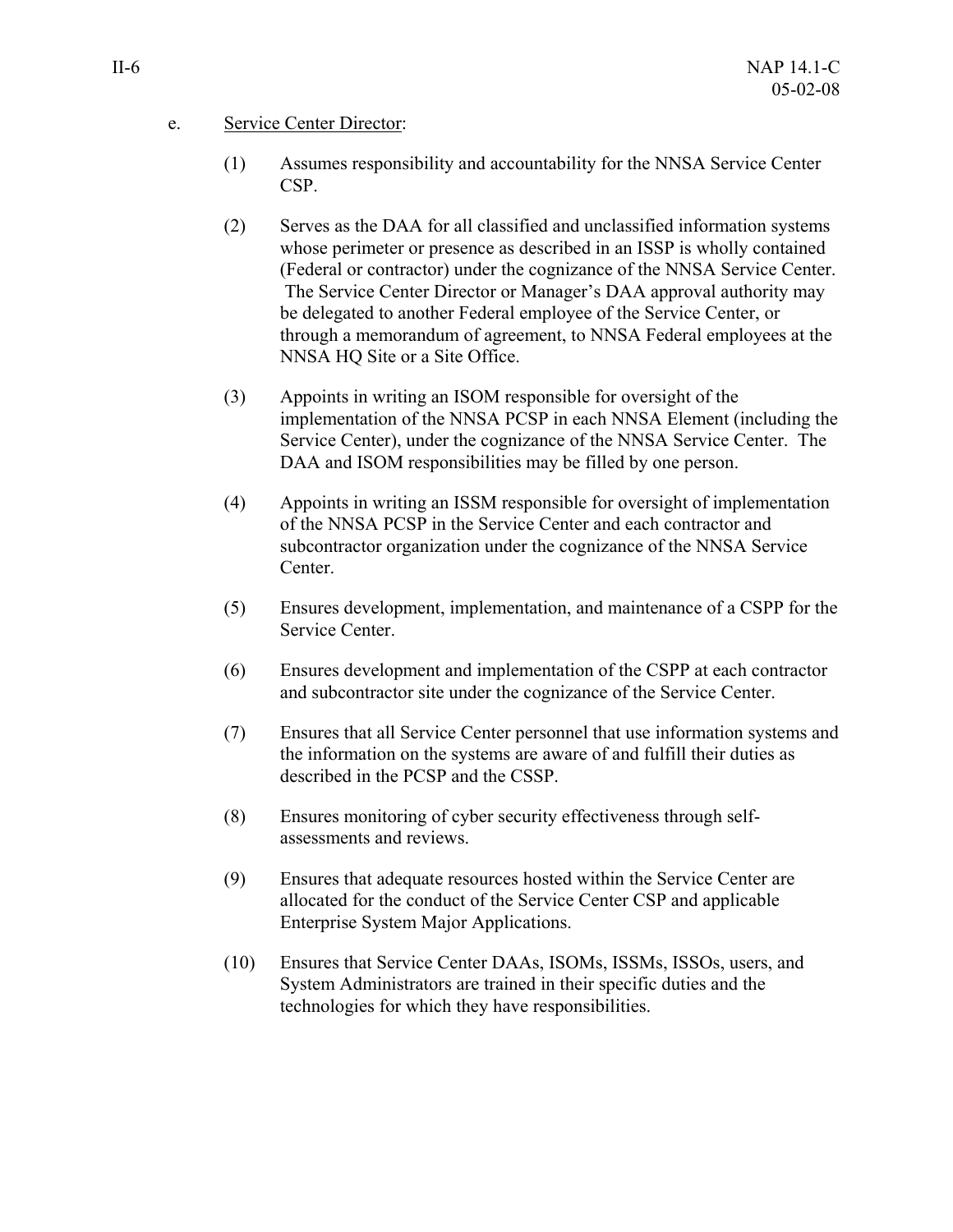#### f. Site Office Manager:

- (1) If the Site Office is not covered in another CSPP, ensures the development, implementation, and maintenance of a CSPP for the Site Office.
- (2) Assumes responsibility and accountability for the Site Office CSPs.

#### g. DAA's Representative

- (1) Serves as the DAA for all information systems whose perimeter or presence as described in an ISSP is wholly contained within an NNSA Site (Federal or contractor), under the cognizance of the NNSA Site Office. The Site Office Manager's DAA approval authority may be delegated to other employees of the Site Office, or through a memorandum of agreement, to Federal employees of another Site Office or the NNSA Service Center. Note that this does not apply to HQ.
- (2) Under the cognizance of the NNSA Service Center, appoints in writing an ISOM responsible for oversight of implementation of the NNSA PCSP in each NNSA Element. The DAA and ISOM responsibilities may be filled by separate individuals.
- (3) Ensures the appointment of an ISSM responsible for developing and implementing the CSPP in the Site Office, unless the Site Office receives cyber security services from the Service Center.
- (4) Ensures the appointment of an ISSM responsible for developing and implementing the CSPP in each NNSA Element under their cognizance.
- (5) Ensures each information system in the Site Office has an appointed ISSO.
- (6) Ensures that all Site Office personnel that use information systems and system data are aware of and fulfill their duties.
- (7) Approves all NNSA CSPPs from NNSA Elements under the cognizance of the Site Office Manager.
- (8) Ensures that oversight reviews of all sites under the cognizance of the Site Office Manager are conducted in accordance with the Survey (oversight) program defined in DOE M 470.4-1. Ensures the process and program allowing access to information systems by Foreign Nationals is assessed as part of these reviews.
- (9) Under the ISOM's purview, ensures adequate resources are allocated to the Site Office CSP and are applicable Enterprise System and Major Applications.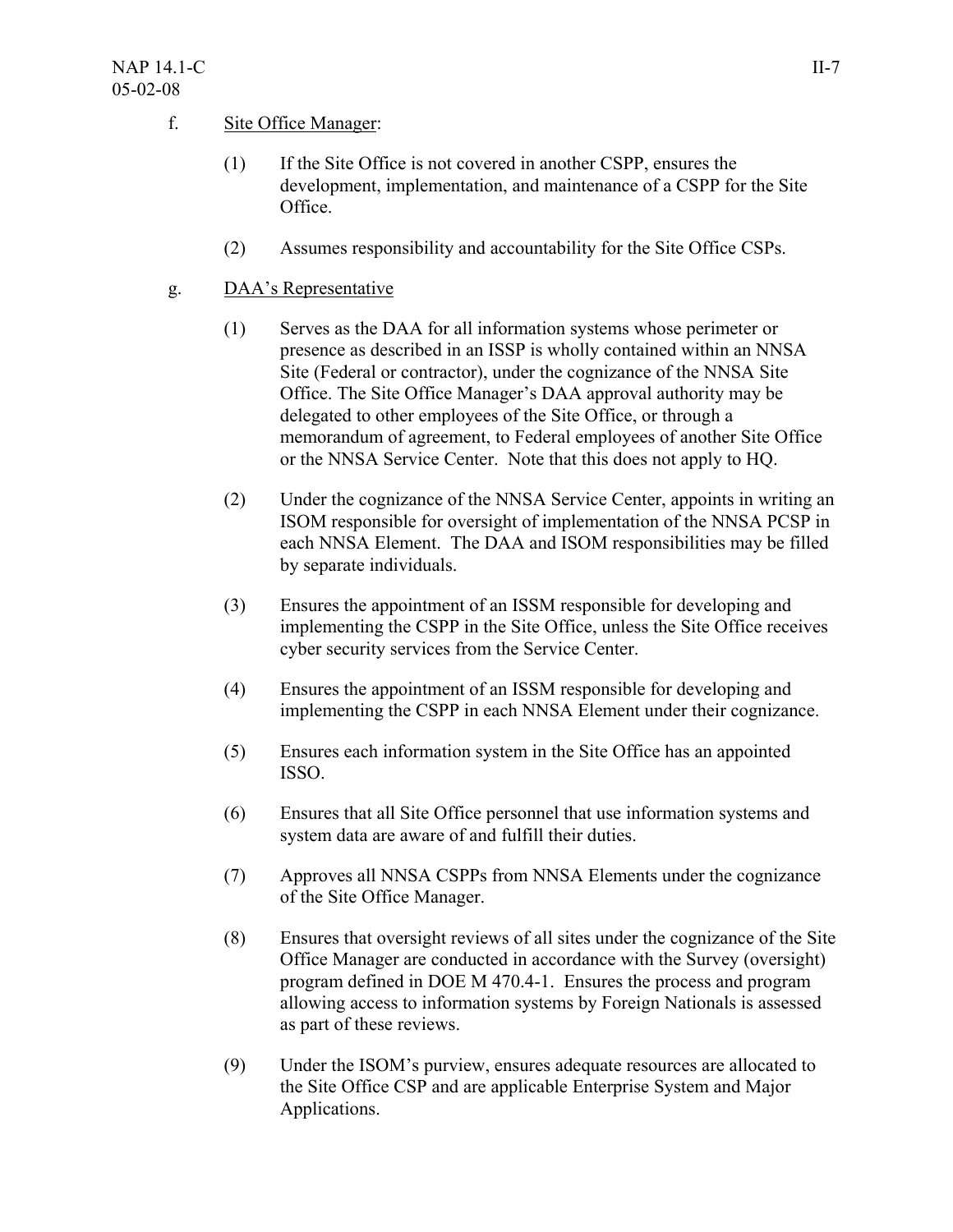- (10) Monitors effectiveness of cyber security through self-assessments and reviews.
- (11) Ensures that Site Office DAAs, ISOMs, ISSMs, ISSOs, users, and System Administrators are trained in their specific duties and the technologies for which they have responsibilities.
- h. Contractors. Appendix C, *Contractor Requirements Document (CRD)*, describes the responsibilities of contractors.
- i. Designated Approving Authority. The DAA is a Federal employee who has the authority to grant formal accreditation to operate, withdraw accreditation, suspend operations, grant IATOs, or grant variances when circumstances warrant. The approval shall be a written, dated statement of accreditation that sets forth clearly any conditions or restrictions to system operation. The DAA is the only individual who may accept all risks for systems under their cognizance. The DAA can delegate any of the following responsibilities to a DAA Representative (Rep), except the authority to grant accreditations or IATOs**.** DAAs are responsible and accountable for the security of the information and systems that the DAA accredits*.* Responsibilities of the DAA include:
	- (1) Ensures that each system is properly accredited based on a) its environment and sensitivity levels, and b) a review and approval of security safeguards and the issuance of written accreditation statements.
	- (2) Ensures that PCSP implementation within operating units under their cognizance.
	- (3) Ensures that documentation is maintained for all information system accreditations under their purview.
	- (4) Ensures that all appropriate roles and responsibilities are accomplished as required for each information system.
	- (5) Ensures that operational information system security policies are promulgated for each system, project, program, and site for which the DAA has approval authority.
	- (6) Should the DAA choose to accredit a system that does not have all security requirements implemented due to fiscal or operational restraints, the DAA may choose to accredit the system in accordance with interim approval criteria as stated in NAP 14.2-C, NNSA C&A Process, or accept any additional risk and issue a full approval to operate for the system.
	- (7) Recommends approval for waivers and exceptions and forwarding such information to the CSPM as appropriate.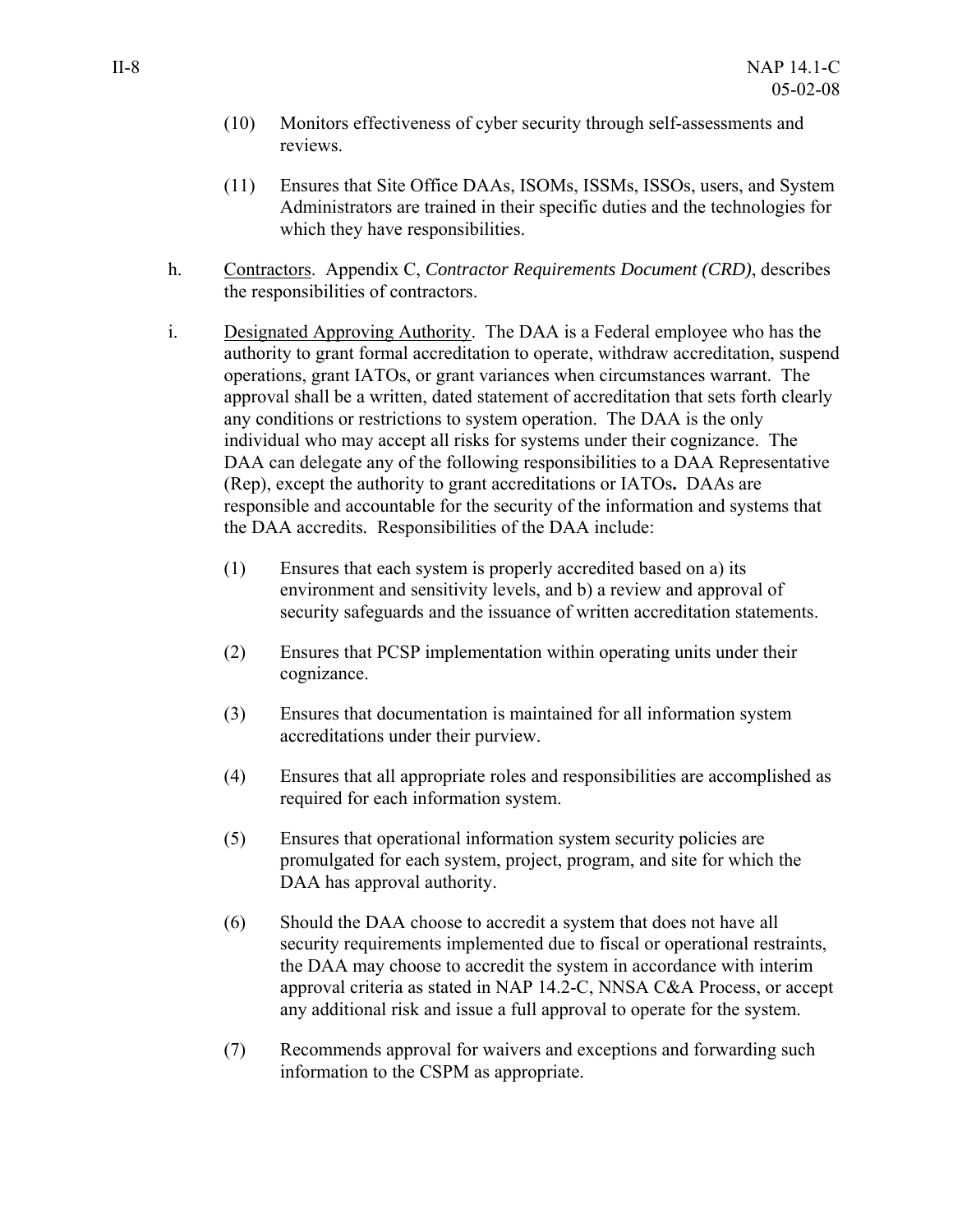- (9) Disseminates INFOCON status changes received from the CSPM.
- (10) Approves P2P applications during the C&A process.
- (11) Approves alternatives to tamper indicating devices for portable mobile devices.
- (12) Approves all products or software used to perform clearing, sanitization, or destruction of storage media.
- (13) Completes NNSA-sponsored DAA training within three (3) months of assuming the DAA position. The ISOM-designated Field DAA's Representative must attend a two-week assignment at NNSA HQ.
- (14) Participates in an ongoing NNSA cyber security training and awareness program.
- (15) Ensures that Security Testing and Evaluation (ST&E) procedures are completed and documented.
- (16) Maintains appropriate system accreditation documentation.
- (17) Evaluates threats and vulnerabilities to ascertain whether additional safeguards are needed.
- (18) Ensures that all risks not mitigated are documented for DAA acceptance, and the Plans of Actions and Milestones (POA&M) are created, if applicable.
- (19) Ensures that a record of all security-related vulnerabilities and incidents is maintained.
- (20) Ensures that certification is accomplished for each NNSA information system, network, and application under their responsibility.
- (21) Evaluates certification documentation as required during C&A activities.
- (22) Ensures that all ISSMs and ISSOs receive technical and security education and training to carry out their duties.
- (23) Assesses changes in a system, its environment, and operational needs that could affect the accreditation.
- (24) Oversees and reviews periodically system security to accommodate possible changes that may have taken place.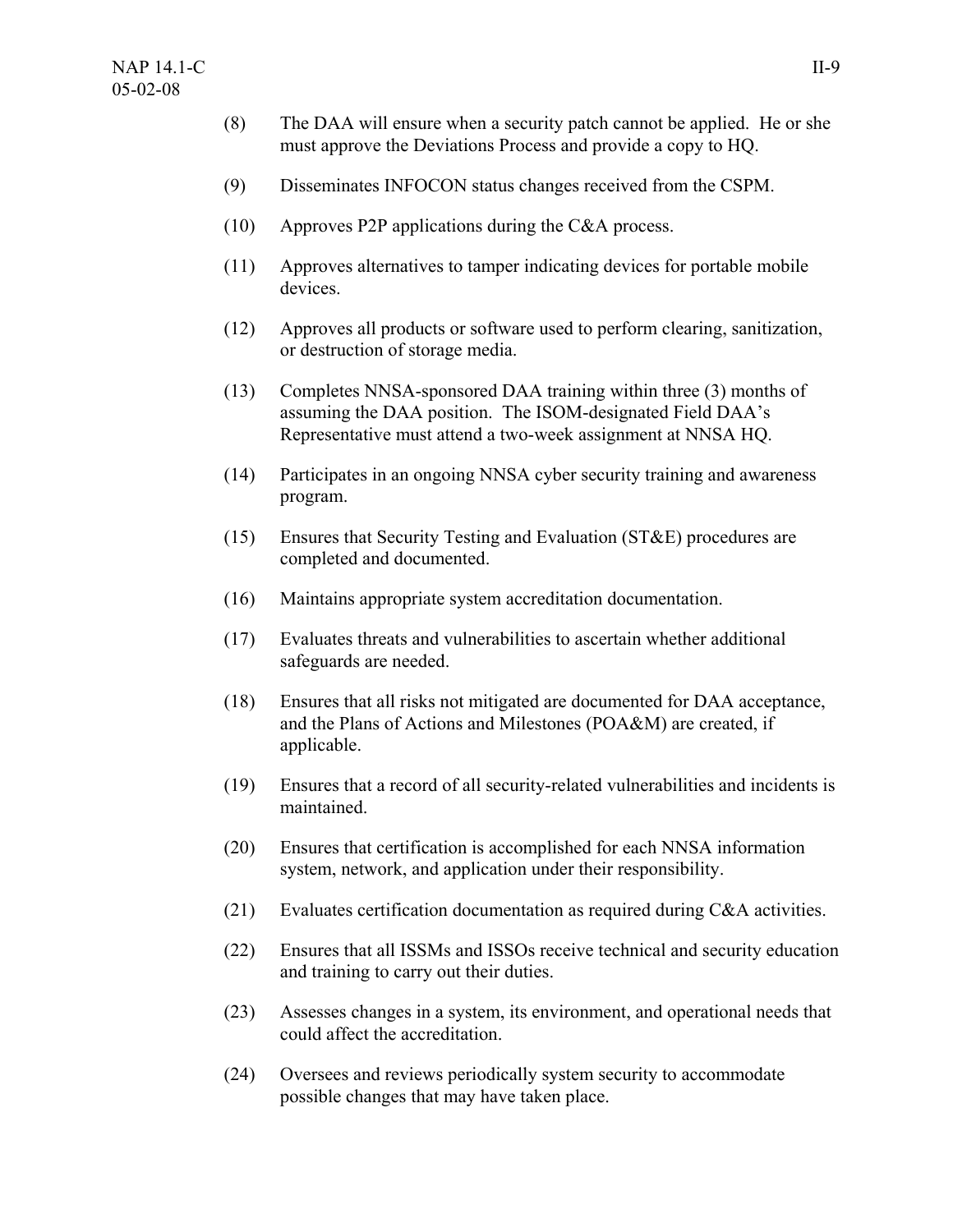- (25) Approves incident reporting procedures developed by the ISSM.
- (26) Determines the Levels of Concern (LOC) for confidentiality, integrity, and availability for the data on a system.
- (27) Ensures consideration and acknowledgement of counterintelligence activities during the C&A process.
- (28) Approves system disposal plans and procedures.
- j. Information System Security Officer Manager (ISOM). The ISOM is a Federal employee responsible for ensuring that operational security is maintained for information systems under the DAA's cognizance throughout the life cycle of the systems. The ISOM is also responsible for coordinating security-related incident communications between the site, the Information Assurance Response Center (IARC), and NNSA HQ. The ISOM must have a working knowledge of system functions, cyber security policies, and cyber security protection measures. If an ISOM is not appointed, the DAA assumes the ISOM responsibilities, which may be delegated to a DAA Rep. Responsibilities of the ISOM include:
	- (1) Evaluates security plans and ensures systems are operated, maintained, and disposed of in accordance with internal security policies and practices outlined in the ISSP.
	- (2) Reports all security-related incidents to the IARC and DAA.
	- (3) Initiates protective or corrective measures when a security incident or vulnerability is discovered.
	- (4) Provides monthly incident status reports to the DAA and IARC.
	- (5) Follows procedures approved by the DAA for authorizing software, hardware, and firmware use before implementation on the system.
	- (6) Conducts periodic reviews to ensure compliance with the CSPP and ISSPs.
- k. Information Systems Security Site Manager (ISSM). The ISSM is a Federal employee appointed by the NNSA Element manager to be responsible for development of the Element's CSPP and implementation of the Element's CSP. The ISSM must have a working knowledge of system functions, cyber security policies, and cyber security protection measures. Any of the following duties may be delegated to an Alternate or Assistant ISSM.
	- (1) Maintains record copies of the Element's CSPP and ensures that the record copy of each ISSP is maintained for systems under their cognizance.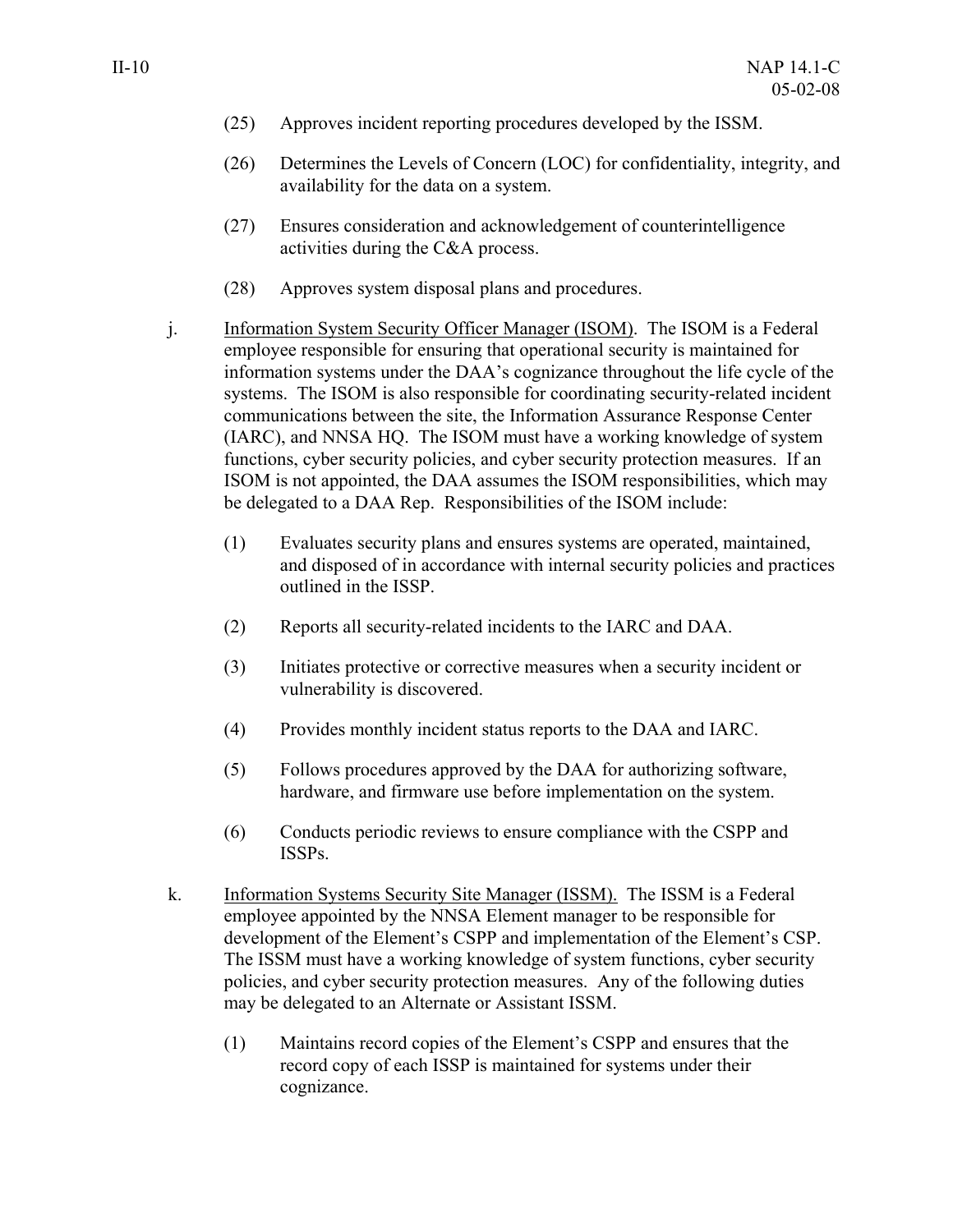- (2) Ensures appointments in writing of ISSOs for information systems operated by the NNSA Element and ensures that each ISSO and System Administrator is aware of and fulfills their cyber security duties as described in the PCSP and the Element's CSPP. ISSOs are responsible to the ISSM for fulfilling their duties.
- (3) Ensures the development, documentation, and presentation of information systems security education, awareness, and training activities for Element management, cyber security personnel, application owners, data stewards, and users.
- (4) Ensures that users are trained on the information system cyber security features, operation, and safeguards prior to being allowed access to the system.
- (5) Ensures that training is available for ISSOs and System Administrators for information systems, cyber security requirements, operations, safeguards, Information Condition (INFOCON), and incident handling procedures.
- (6) Establishes, documents, and monitors the Element's CSP implementation and ensures Element compliance with the NNSA PCSP. Upon completion of each assessment or review, the ISSM must ensure that a corrective action plan (CAP) is prepared and implemented for all findings or vulnerabilities.
- (7) Identifies and documents, in coordination with the organization's Operations Security (OPSEC) program and Counterintelligence programs, Element-specific threats to information systems, and information at the site.
- (8) Develops and documents additional or modified protection measures for those threats and identifies any site-wide protection measures and practices that apply to all site systems.
- (9) Obtains approvals for modified protection measures from the DAA.
- (10) Ensures that the CSPP is coordinated with other site plans and programs to include: Disaster Recovery; Site Safeguards and Security Plan (SSSP) or Site Security Plan; Classified Matter Protection and Control; Physical Security; Personnel Security; Telecommunications Security; TEMPEST; Technical Surveillance Countermeasures; Operations Security; and Nuclear Materials Control and Accountability.
- (11) Ensures development of procedures to implement the Element's CSP on all information systems.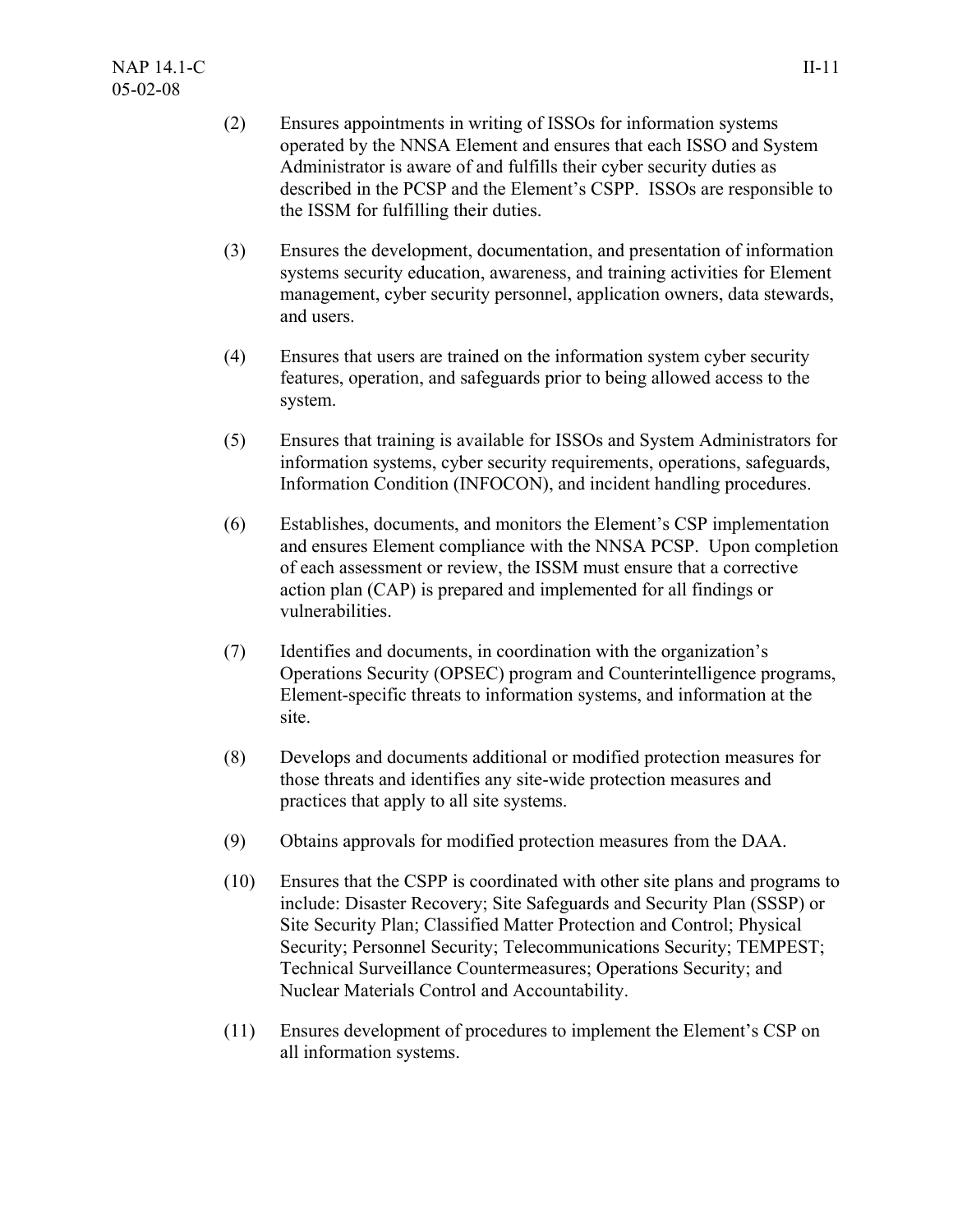- (12) If appointed as the CA, certifies to the cognizant DAA that the protection requirements described in the C&A Package for each information system have been implemented and are operational.
- (13) Ensures that the cognizant DAA is notified when the information system is no longer needed, or when changes occur that might affect the accreditation of the information system.
- (14) Participates in CSPM-sponsored cyber security training within three (3) months of their appointment.
- (15) Ensures development, documentation, and presentation of cyber security training for escorts in information systems operational areas.
- (16) Ensures that a DAA-approved overwrite method is used for clearing and sanitization, and that a review has been completed of the results of overwrites to verify that the method used completely overwrote all classified or sensitive information.
- (17) Ensures that each information system user acknowledges, in writing or electronically, their responsibility (Code of Conduct) for the security of information systems and information.
- (18) Communicates individual incident reports to the ISOM to allow the DAA to meet their reporting schedule.
- (19) Ensures examination and documentation of suspected cyber security incidents, categorization of incidents as Type 1, Type 2, or No Incident, and retention of documentation.
- (20) Ensures analyses of and corrective actions for incidents and findings with status reporting to the DAA.
- (21) Conducts self-assessments in accordance with the NNSA PCSP.
- (22) Ensures that each individual responsible for major applications within the NNSA Element is aware of and fulfills their cyber security duties, as described in the PCSP and the Element's CSPP.
- (23) Recommends changes in the NNSA Element INFOCON status to the DAA.
- l. Information System Owner. The information system owner (ISO) is the person or Element responsible for acquiring, operating, or upgrading an information system. The ISO coordinates all aspects of the system for which they are responsible, from initial concept, through development, to implementation and system maintenance. The ISO is also responsible for identifying all information on the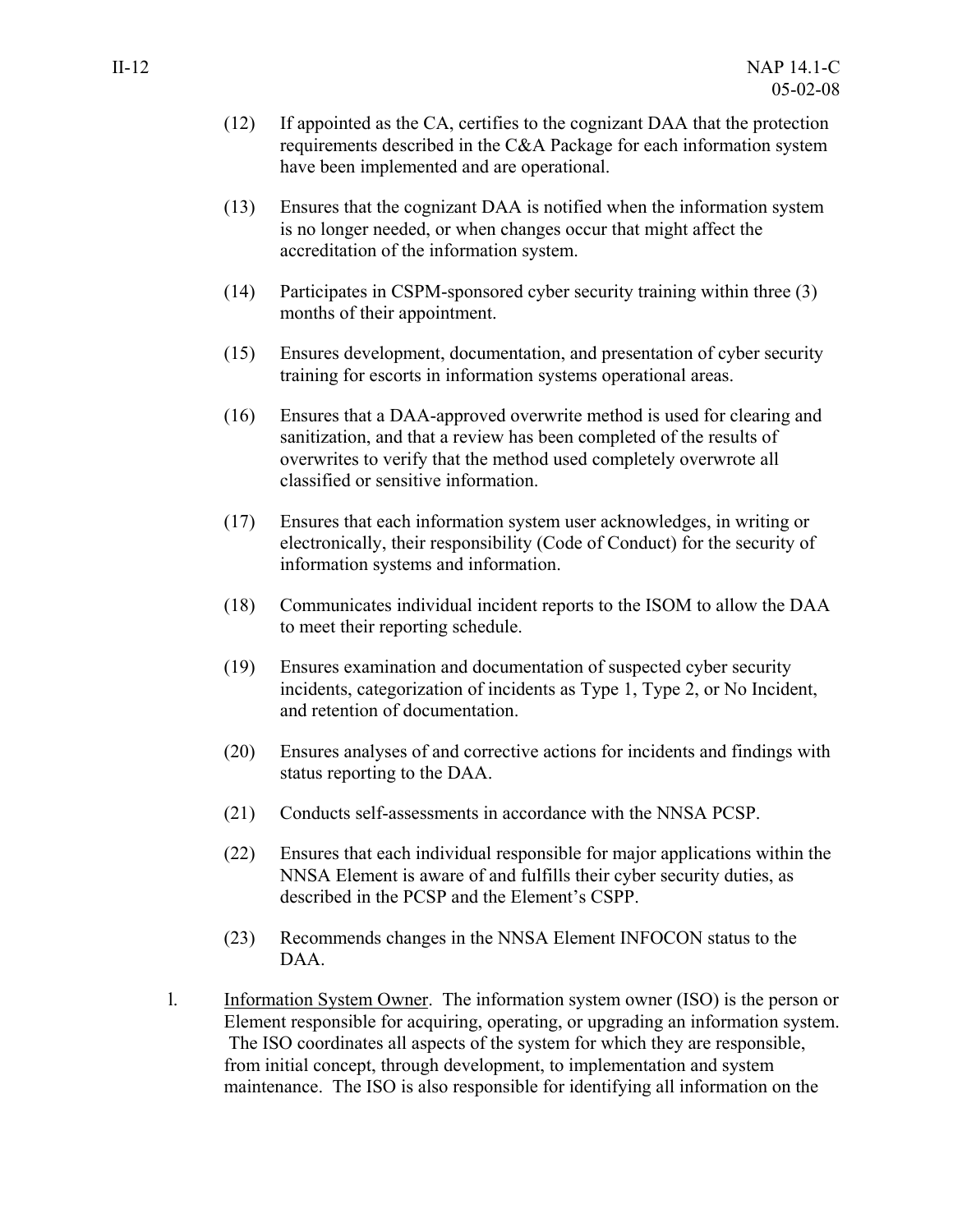system and is involved with FIPS – level determinations. The information system owner:

- (1) Ensures the preparation of the ISSP and the system C&A package.
- (2) Ensures the C&A of all information systems under their cognizance.
- (3) Ensures implementation of protection measures documented in the ISSP for each information system for which they are the ISSO.
- (4) Ensures that privileged users are granted access to information system resources based on the least privilege principle.
- (5) Identifies, in coordination with the ISSM, and documents in the ISSP, unique threats to information systems for which they are responsible.
- (6) Ensures that the CoL of confidentiality, integrity, and availability for the information is determined prior to use of an information system during the C&A process.
- (7) Notifies the ISSM of any changes to the CoL of confidentiality, integrity, and availability for the system.
- (8) Documents any special protection requirements identified by the application owner, data owner, or data steward and ensures that these requirements are included within the protection measures implemented in the information system.
- (9) For each information system for which they serve as the ISSO, ensures the information system is covered by an ISSP.
- (10) Maintains a copy of the ISSP for each information system for which they are the ISSO.
- (11) Ensures that all information system security-related documentation is current and accessible to properly authorized individuals.
- (12) Ensures the implementation of procedures as defined in the Element CSPP and the ISSP for each information system for which they are the ISSO.
- (13) Ensures that system recovery processes are monitored to ensure that security features and procedures are properly restored.
- (14) Ensures that the cognizant ISSM is notified when an information system is no longer needed or when changes occur that might affect the accreditation of the information system.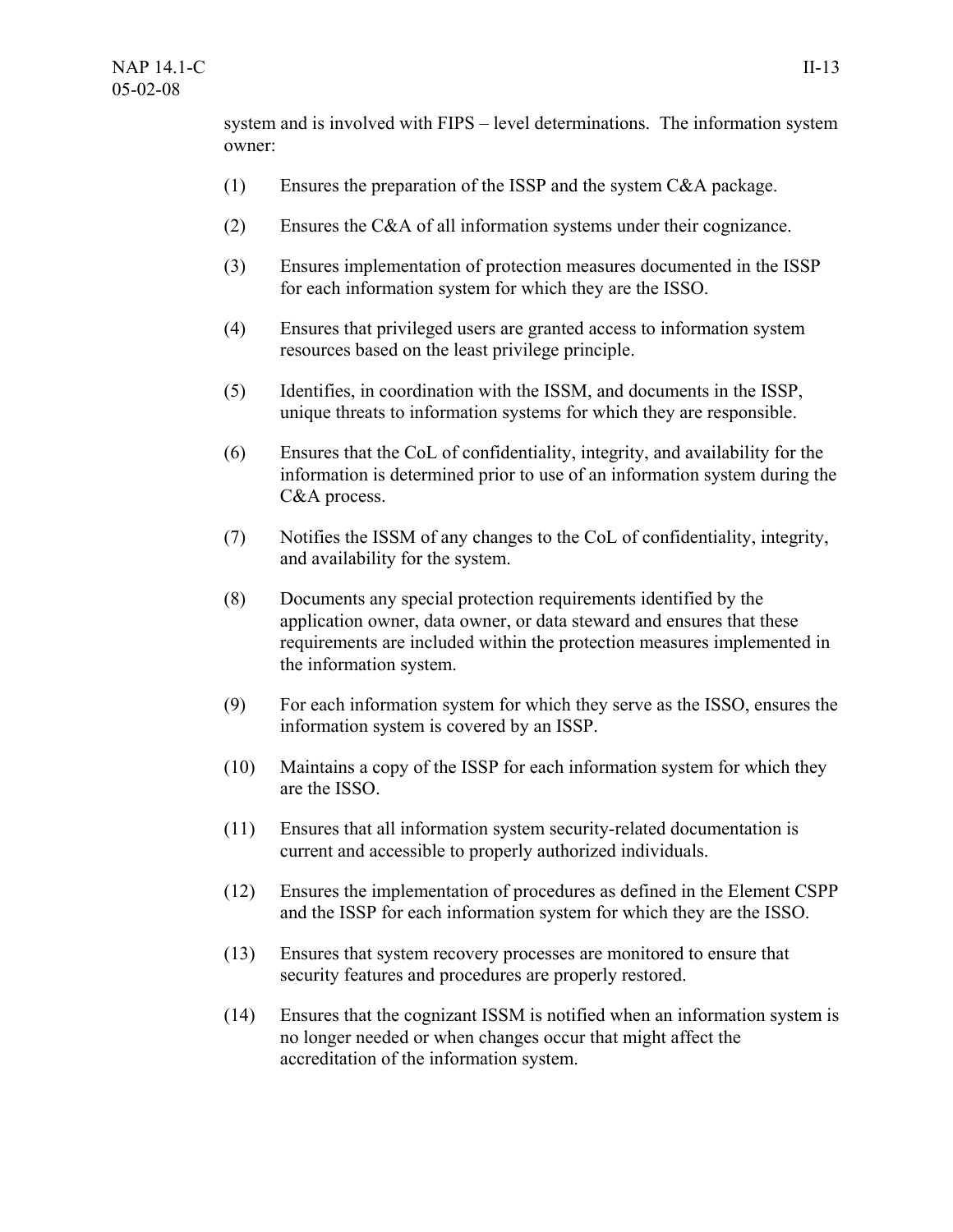- (15) Ensures that information access controls and cyber protection measures are implemented for each information system as described by its ISSP.
- (16) Ensures that users and Systems Administrators are properly trained in information system security by identifying cyber security training needs and the personnel who need to attend the cyber security training program.
- (17) Conducts cyber security reviews and tests to ensure that cyber security features and controls are functioning and effective.
- (18) Participates in the ISSM's self-assessment and training programs.
- (19) Ensures that risk assessment is completed for information systems for which they are responsible.
- (20) Communicates individual incident reports to the ISSM to allow the ISSM to meet their reporting schedule.
- (21) Ensures the implementation of all applicable protection measures for each information system for which they are responsible.
- (22) Ensures that unauthorized personnel are not granted use of, or access to, the information system.
- (23) Report immediately all security incidents and potential vulnerabilities involving the information to the appropriate ISSM.
- m. Information System Security Officer (ISSO). The following roles and responsibilities apply to all information systems for which the ISSO is responsible. The ISSP may be a privileged user. Multiple information systems may be assigned to a single ISSO.
	- (1) Ensures implementation of protection measures documented in the ISSP for each information system for which they are the ISSO.
	- (2) Ensures that privileged users are granted access to information system resources based on the least privilege principle.
	- (3) Identifies, in coordination with the ISSM, and documents in the ISSP, unique threats to information systems for which they are responsible.
	- (4) Ensures that the CoL of confidentiality, integrity, and availability for the information is determined prior to use of an information system during the C&A process.
	- (5) Notifies the ISSM of any changes to the CoL of confidentiality, integrity, and availability for the system.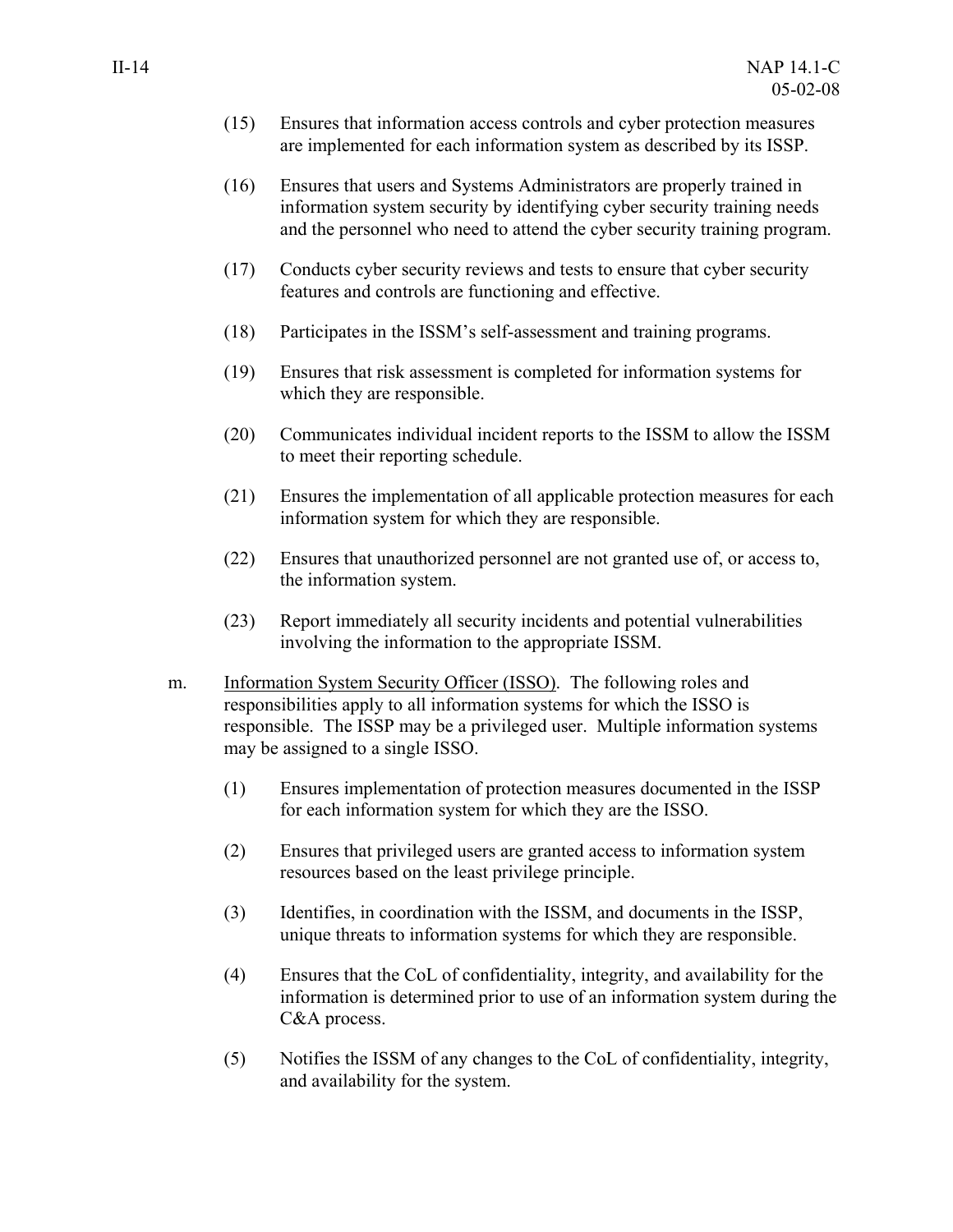- (6) Documents any special protection requirements identified by the application owner, data owner, or data steward and ensures that these requirements are included within the protection measures implemented in the information system.
- (7) Ensures each information system for which they are the ISSO is covered by an ISSP.
- (8) Maintains a copy of the ISSP for each information system for which they are the ISSO.
- (9) Ensures that all information system security-related documentation is current and accessible to properly authorized individuals.
- (10) Ensures the implementation of procedures as defined in the Element CSPP and the ISSP for each information system for which they are the ISSO.
- (11) Ensures that system recovery processes are monitored to ensure that security features and procedures are properly restored.
- (12) Ensures that the cognizant ISSM is notified when an information system is no longer needed, or when the changes occur that might affect the accreditation of the information system.
- (13) Ensures that information access controls and cyber protection measures are implemented for each information system as described by its ISSP.
- (14) Ensures that users and Systems Administrators are properly trained in information system security by identifying cyber security training needs and the personnel who need to attend the cyber security training program.
- (15) Conducts cyber security reviews and tests to ensure that cyber security features and controls are functioning and effective.
- (16) Participates in the ISSM's self-assessment and training programs.
- (17) Ensures that risk assessment is completed for information systems for which they are responsible.
- (18) Communicates individual incident reports to the ISSM to allow the ISSM to meet their reporting schedule.
- (19) Ensures the implementation of all applicable protection measures for each information system for which they are responsible.
- (20) Ensures that unauthorized personnel are not granted use of, or access to, the information system.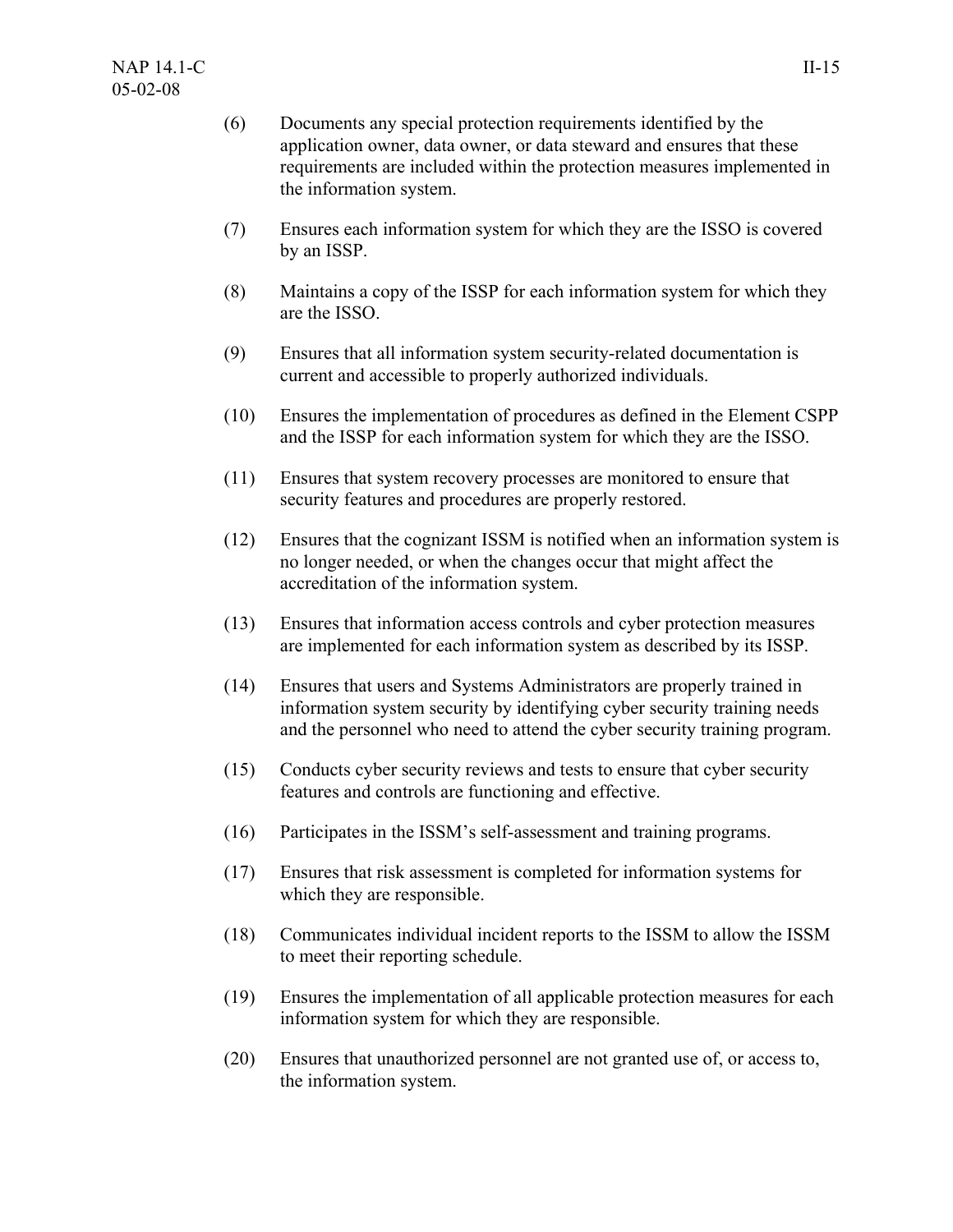- (21) Report immediately all security incidents and potential vulnerabilities involving the information to the appropriate ISSM.
- n. Enterprise System and Major Application Manager. The following items apply only to the Enterprise System and Major Application:
	- (1) Ensures adequate resources are allocated for cyber security of the system or application.
	- (2) Monitors the effectiveness of cyber security through self-assessments and reviews.
	- (3) Ensures the development and maintenance of the Enterprise ISSP and the system certification and accreditation package.
	- (4) Coordinates the ISSP with the involved NNSA Element managers.
	- (5) Coordinates the ISSP with the Element's ISSM.
	- (6) Ensures the NNSA Elements' ISSM, ISSO, users, and System Administrators involved with the Enterprise System and Major Application are trained in their specific duties and responsibilities with respect to the Enterprise System and Major Application.
	- (7) Ensures that the record copy of the Enterprise System and Major Application ISSP is maintained.
	- (8) Ensures the distribution, as needed, of the Enterprise System and Major Application ISSP to other NNSA Elements.
- o. Application Owners and Data Stewards. These roles and responsibilities apply to all information systems.
	- (1) Determine and declares the sensitivity of the information prior to the information being created, processed, stored, transferred, or accessed on the information system.
	- (2) Identify unique threats to their information and ensure that this information is forwarded to the ISSO and ISSM.
	- (3) Advise the ISSO of any special confidentiality, integrity, or availability protection requirements for the information.
	- (4) Ensure that the information is processed only on a system that is approved at a level appropriate to protect the information.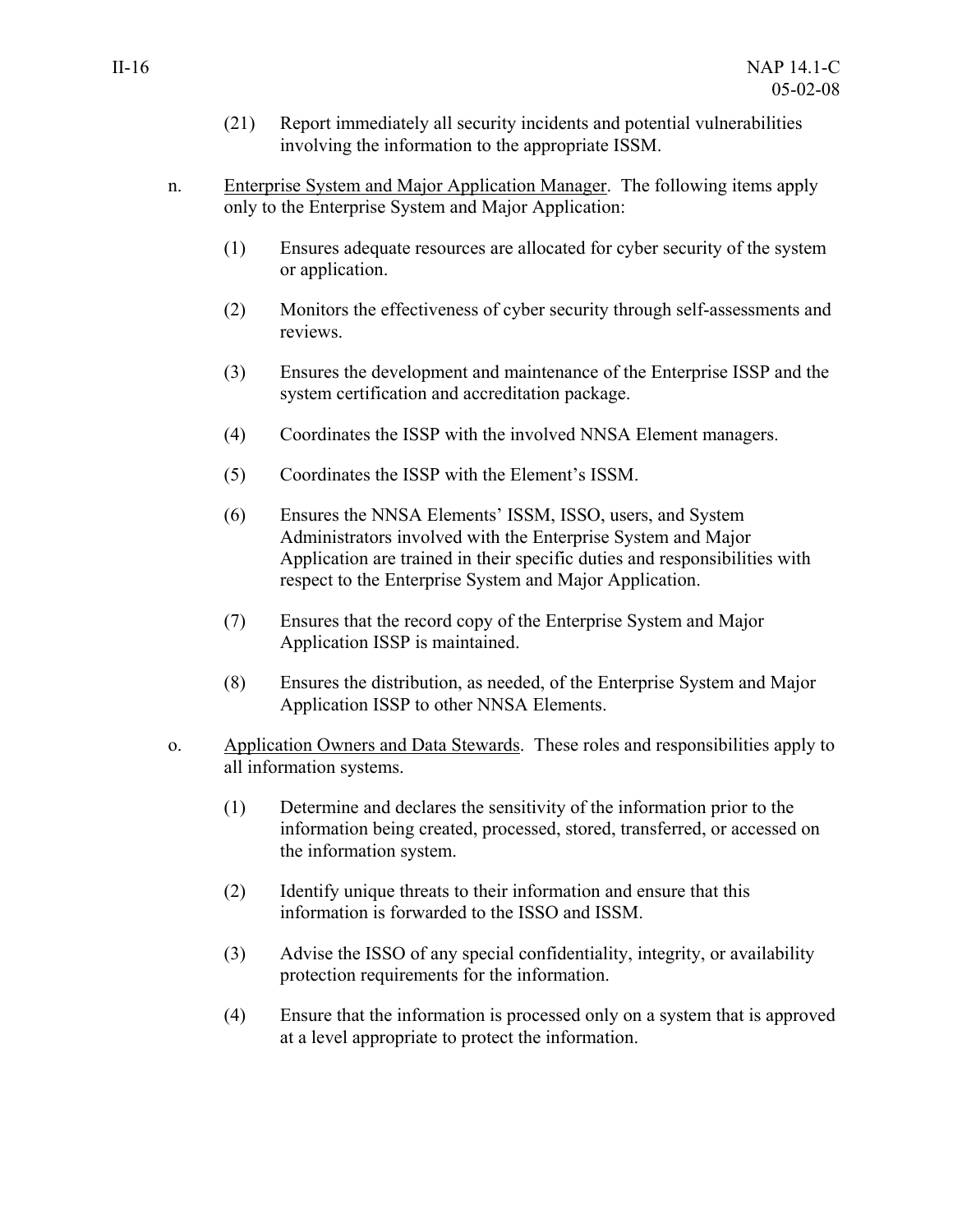- (5) Determine and document the data and application(s) essential to fulfill the organizational mission, and ensure that requirements for contingencies are determined, implemented, and tested.
- (6) Approve access to their information.
- (7) Ensure applications and/or data supporting Critical Infrastructure or Key Resources are identified.
- (8) Provide resources to support implementation and testing of contingency plans for the application data.
- (9) Provide resources to support Business Continuity for the application data.
- p. Users. The roles and responsibilities apply to all cyber assets.
	- (1) Comply with the requirements of the NNSA PCSP, the NNSA Element's CSPP, and the information system ISSP.
	- (2) Be aware of, and knowledgeable about, their responsibilities in regard to information systems security.
	- (3) Ensure that any authentication mechanisms, including passwords, issued for the control of their access to information and information systems, are not shared and are protected at the same level of protection applied to the information to which it permits access, and report any compromise or suspected compromise of an authenticator to the appropriate ISSO. Note that this approach would not apply for RSA tokens.
	- (4) Be responsible and accountable for their actions on an information system.
	- (5) Acknowledge, via electronic signature or in writing, their responsibilities (Code of Conduct) for protecting information systems and classified information.
	- (6) Participate in training on the information system's prescribed security restrictions and safeguards before initial access to a system. Additionally, participate in an ongoing security education, training, and awareness program.
	- (7) Immediately report all security incidents and potential threats and vulnerabilities involving the information system to the appropriate personnel.
	- (8) Ensure that system media and system output are properly classified, marked, controlled, and stored.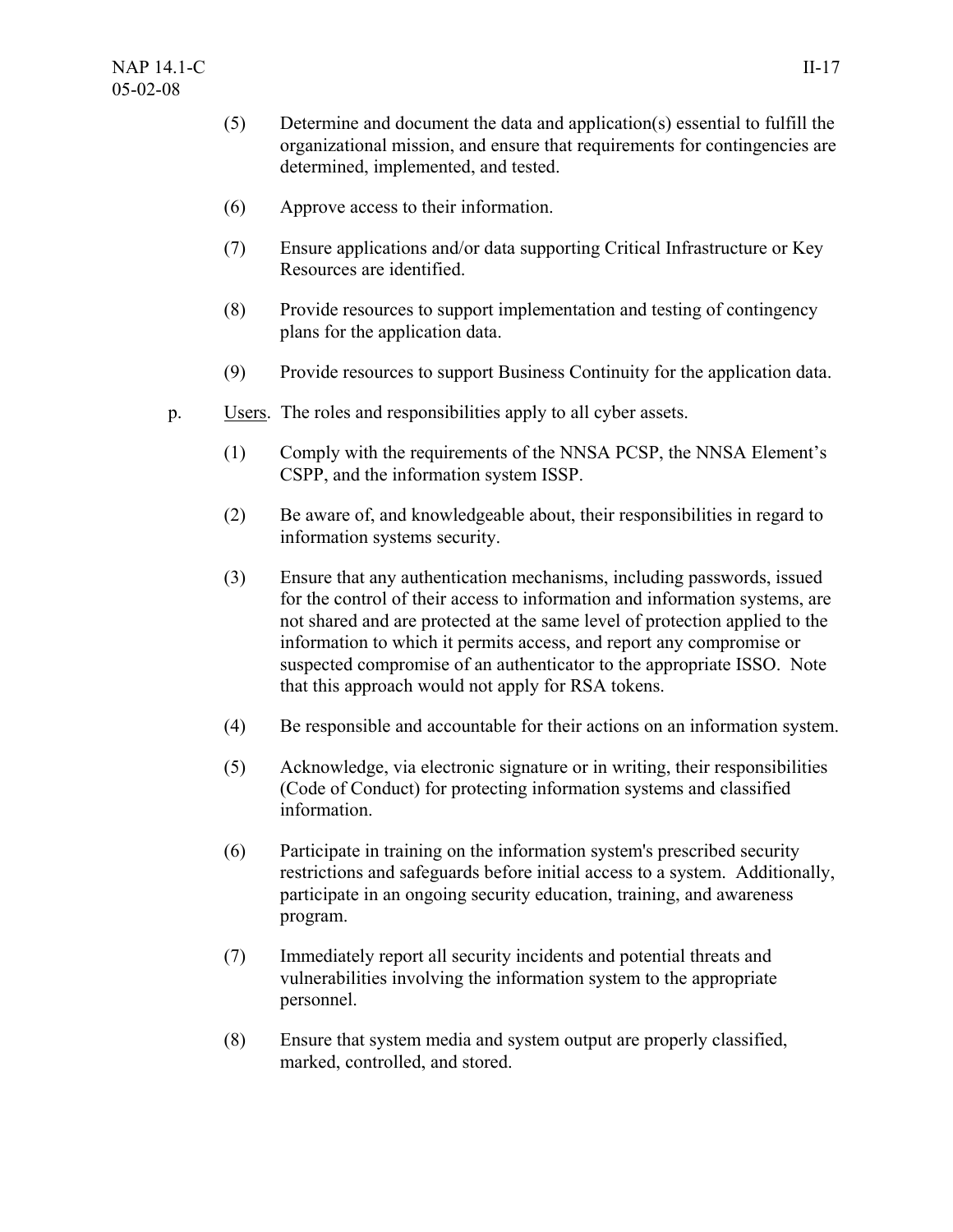- (9) Protect terminals from unauthorized access, as described in the information system ISSP.
- (10) Inform the ISSO when access to a particular information system is no longer required, for example, completion of a project, transfer, retirement, or resignation.
- (11) Observe rules and regulations governing the secure operation and authorized use of information systems.
- (12) Use the information system only for official government business or other activities authorized by NNSA or the NNSA Element manager.
- (13) Receive electronic or written permission from the DAA before any attempt to bypass or test security mechanisms.
- q. Privileged Users and System Administrators.
	- (1) All privileged users must be responsible for all requirements stated for general users.
	- (2) Privileged users are responsible to ensure that user access to the information system's resources and information is based on the least privilege principle.
	- (3) All privileged users must:
		- (a) Be U.S. citizens, unless otherwise approved in accordance with the approved NNSA Element ISPP or in writing by the cognizant DAA. Foreign Nationals are explicitly prohibited from being privileged users on classified systems
		- (b) Possess approvals of Need-to-Know for all information on the system.
		- (c) Possess an Access Authorization sufficient for access to the highest classification and most restrictive category of data processed on the information system.
		- (d) Use unique identifiers as described in the information system ISSP.
		- (e) Protect the root or super-user authenticator at the highest level of data it secures.
		- (f) Be responsible for all super-user or root actions under their account.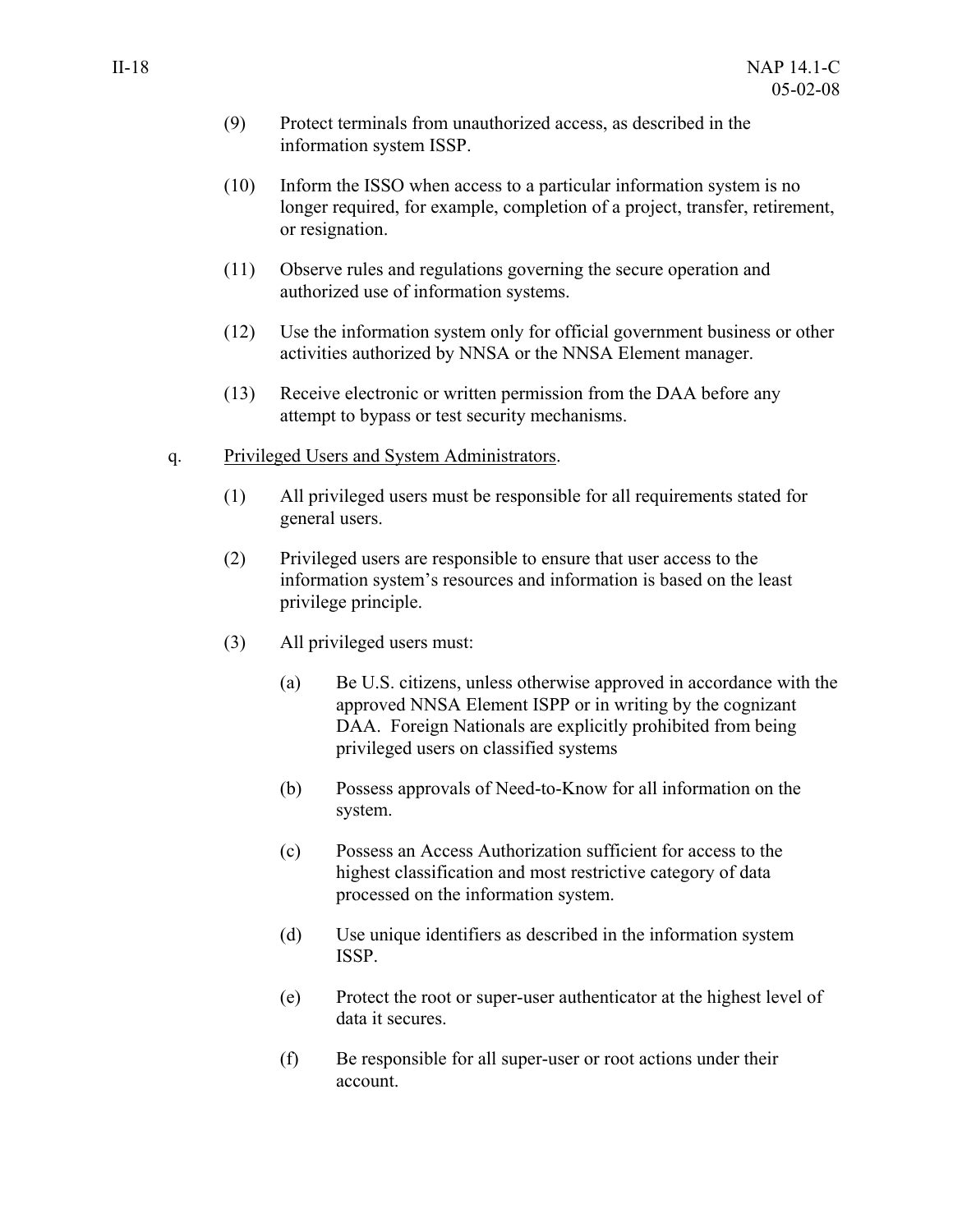- (h) Use the special access or privileges granted only to perform authorized tasks and functions.
- r. Certification Agent (CA)/Certifier. The Certification Agent, or Certifier, is designated to perform security certification. The ISSM may fulfill the role of the CA. General duties of the Certifier include:
	- (1) Ensures that risk assessments and security evaluations are completed prior to information system, network, and application certification.
	- (2) Certifies the extent to which systems, networks and applications meet prescribed security requirements.
	- (3) Prepares the certification report and, upon the completion of certification, forwards the report to the DAA through the CA, if the ISSM is not the CA, with their recommendation on accreditation.
	- (4) Ensures Corrective Action Plans (CAPs) are prepared.
	- (5) Maintains and provides other records and reports of certification activities, as necessary.
	- (6) Reviews all information contained in the ISSP.
	- (7) Conducts a comprehensive evaluation of the technical and non-technical security features of an information system and other safeguards made in support of the accreditation process to establish the extent to which a particular design and implementation meets a set of specified security requirements.
	- (8) Submits recommendations on C&A package to the DAA.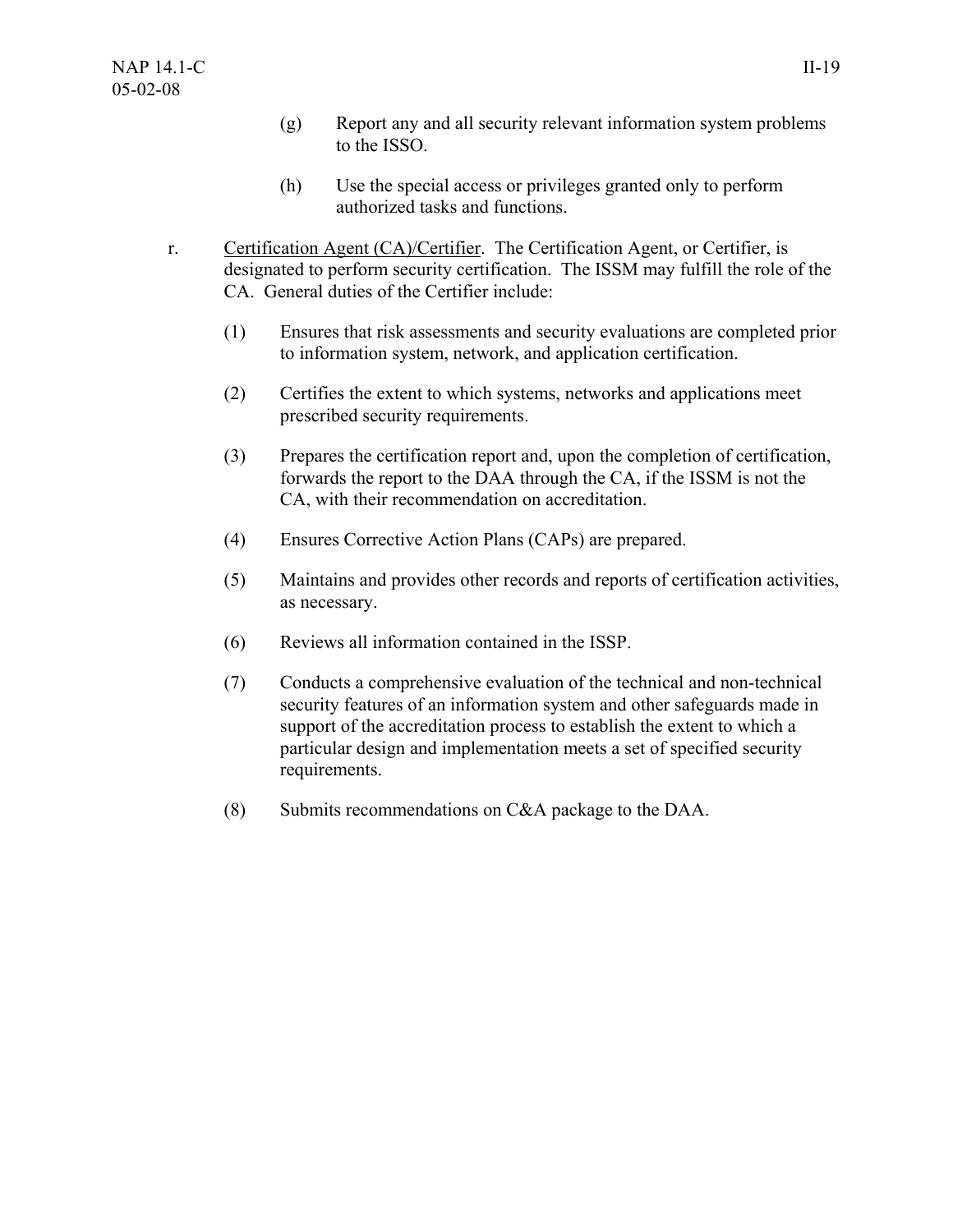This page left intentionally blank.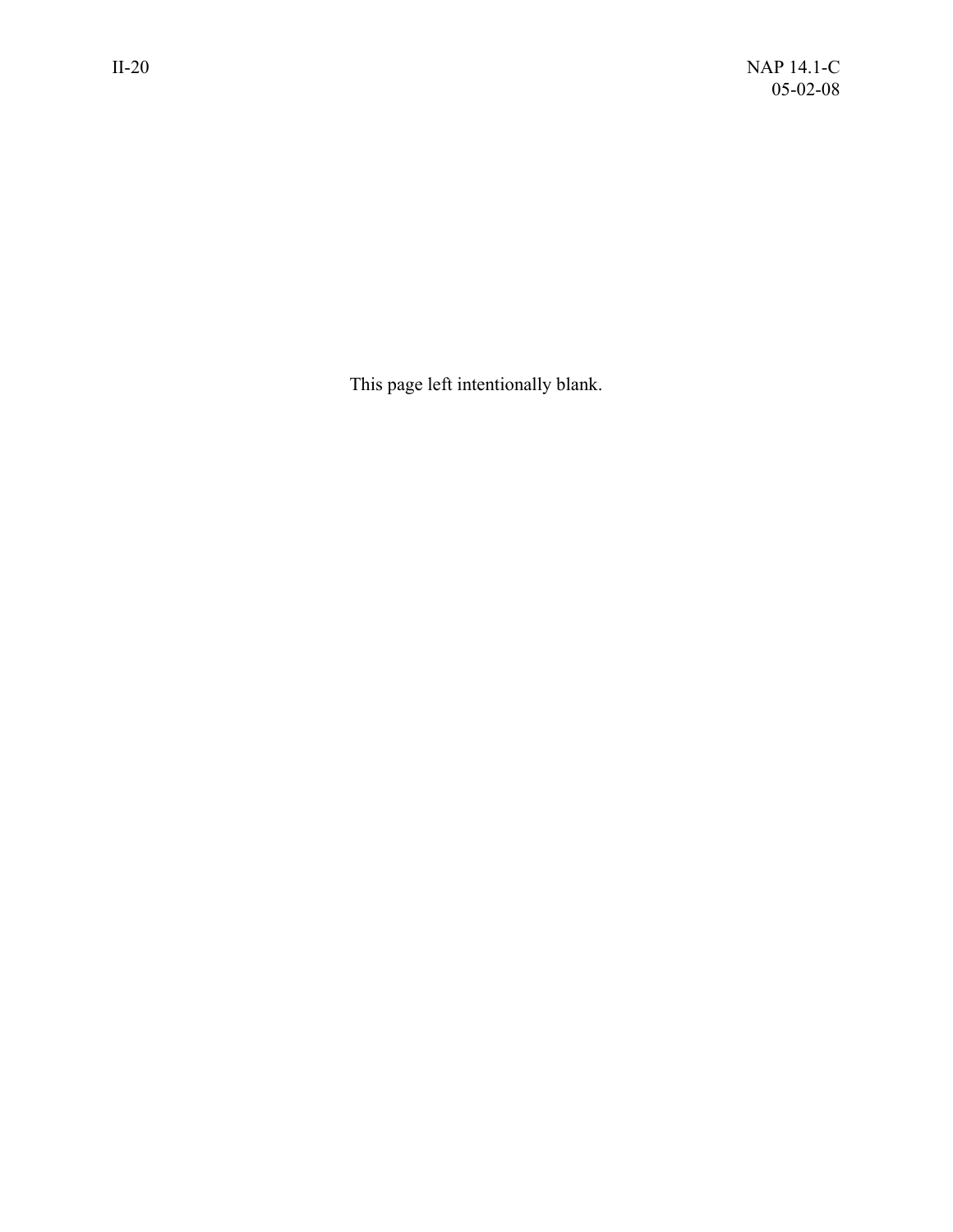#### **CHAPTER III. CONFIGURATION MANAGEMENT**

- 1. INTRODUCTION. Configuration Management (CM) applies administration, technical direction, and surveillance to identify and document functional and physical characteristics of a configuration item, to control changes, record and report change processing and implementation, and to verify compliance with specified requirements. Configuration management implements measures to ensure that protection features specified in NNSA-approved minimum information system security configurations are implemented in the system and maintained in the instantiation of system components by applying a level of discipline and control to the process of system maintenance and modification. The minimum set of security controls for unclassified and classified information systems, as determined by the system categorization, is detailed in NAP 14.2-C, Chapter III, NNSA Certification and Accreditation (C&A) Process.
- 2. REQUIREMENTS. The NNSA Element must implement the following NNSA CM processes for all information systems within the Element.
	- a. Design documentation and any acquisition specifications that must identify the minimum security configuration for the information system, or applicable components of the information system requiring security configurations when being purchased.

If it is necessary to develop alternative minimum security configurations due to operational or mission requirements, the new configuration must be selected from recognized sources of checklist-producing organizations, including  $NIST<sup>1</sup>$  $NIST<sup>1</sup>$  $NIST<sup>1</sup>$ , the National Security Agency  $(NSA)^2$  $(NSA)^2$ , the DISA Security Technical Implementation Guides (STIGs), and the Center for Internet Security (CIS)  $b$ enchmarks<sup>[3.](#page-32-2)</sup> Such alternative configurations must be approved by the cognizant DAA.

- b. The Element's CM procedures for maintaining documentation, tracking changes, approving configuration changes, and implementing vulnerability and patch management shall be described in the Element CSPP.
- c. The minimum set of security controls identified for an information system must be described in CM documentation which includes ISSPs, Contingency Plans, ST&E Procedures, user and administrative guidance, and system component inventories.

 $1 -$ 

<span id="page-32-0"></span><sup>1</sup> The NIST checklist repository is located at http://checklists.nist.gov/ .

<span id="page-32-1"></span><sup>2</sup> The NSA's checklists are available at http://www.nsa.gov/ia/.

<span id="page-32-2"></span><sup>3</sup> CIS's site is http://www.cisecurity.org/.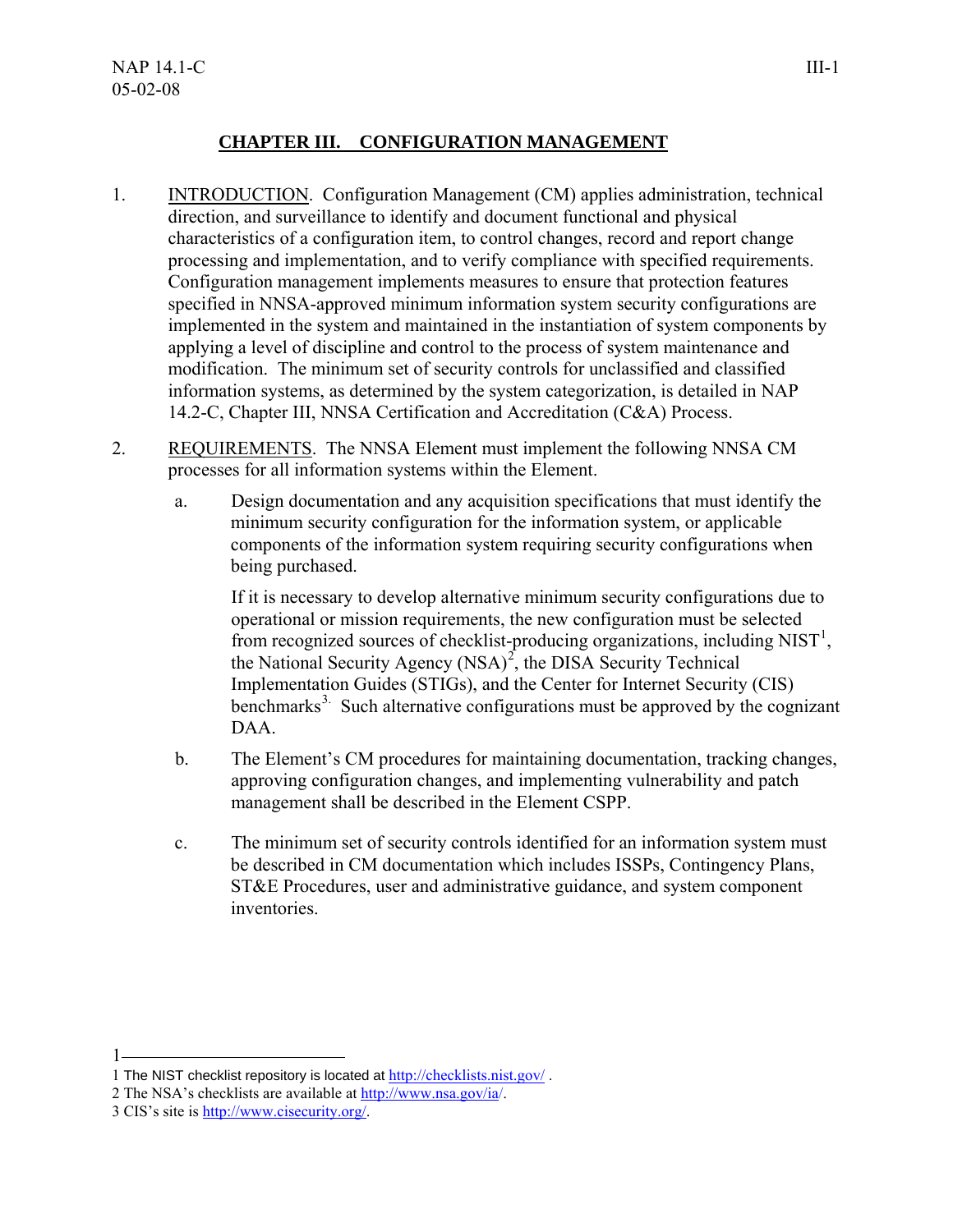- d. The Element's CM procedures, monitoring capability to continuously detect and manage software changes, roles and responsibilities, and configuration identifiers shall be documented in a Configuration Management Plan(s) (CMP). The CMP shall describe the methodology and procedures used for configuration controls to include at a minimum, the following:
	- (1) Identification of the roles and responsibilities for change approval or disapproval.
	- (2) Information system and configuration item unique identification and labeling.
	- (3) Configuration change identification, tracking, control, and history.
	- (4) Configuration auditing and status accounting.
	- (5) Vulnerability and patch management.
	- (6) Security configuration checklist for operating system software, application software, and hardware platforms.
	- (7) Documentation of the methodology and tools used to monitor configuration changes.
- e. Documentation of Minimum Security Configurations requires implementation of the minimum set of security controls is addressed, as required by the system's security categorization. These controls are listed in NAP 14.2-C, *NNSA Certification and Accreditation (C&A) Process*.
- f. Organizations using Microsoft Windows XP and plan to upgrade to Vista must adopt the security configurations developed by the National Institute of Standards and Technology (NIST), the Department of Defense (DOD) and the Department of Homeland Security (DHS).
- g. If it is necessary to develop alternative minimum security configurations due operational or mission requirements, the new configuration must be selected from recognized sources of checklist-producing organizations, including  $NIST<sup>4</sup>$  $NIST<sup>4</sup>$  $NIST<sup>4</sup>$ , the National Security Agency  $(NSA)^5$  $(NSA)^5$ , the DISA Security Technical Implementation Guides (STIGs), and the Center for Internet Security (CIS) benchmarks<sup>[6](#page-33-2).</sup> Such alternative configurations must be approved by the cognizant DAA.

2

<span id="page-33-0"></span><sup>4</sup> The NIST checklist repository is located at http://checklists.nist.gov/ .

<span id="page-33-1"></span><sup>5</sup> The NSA's checklists are available at http://www.nsa.gov/ia/.

<span id="page-33-2"></span><sup>6</sup> CIS's site is http://www.cisecurity.org/.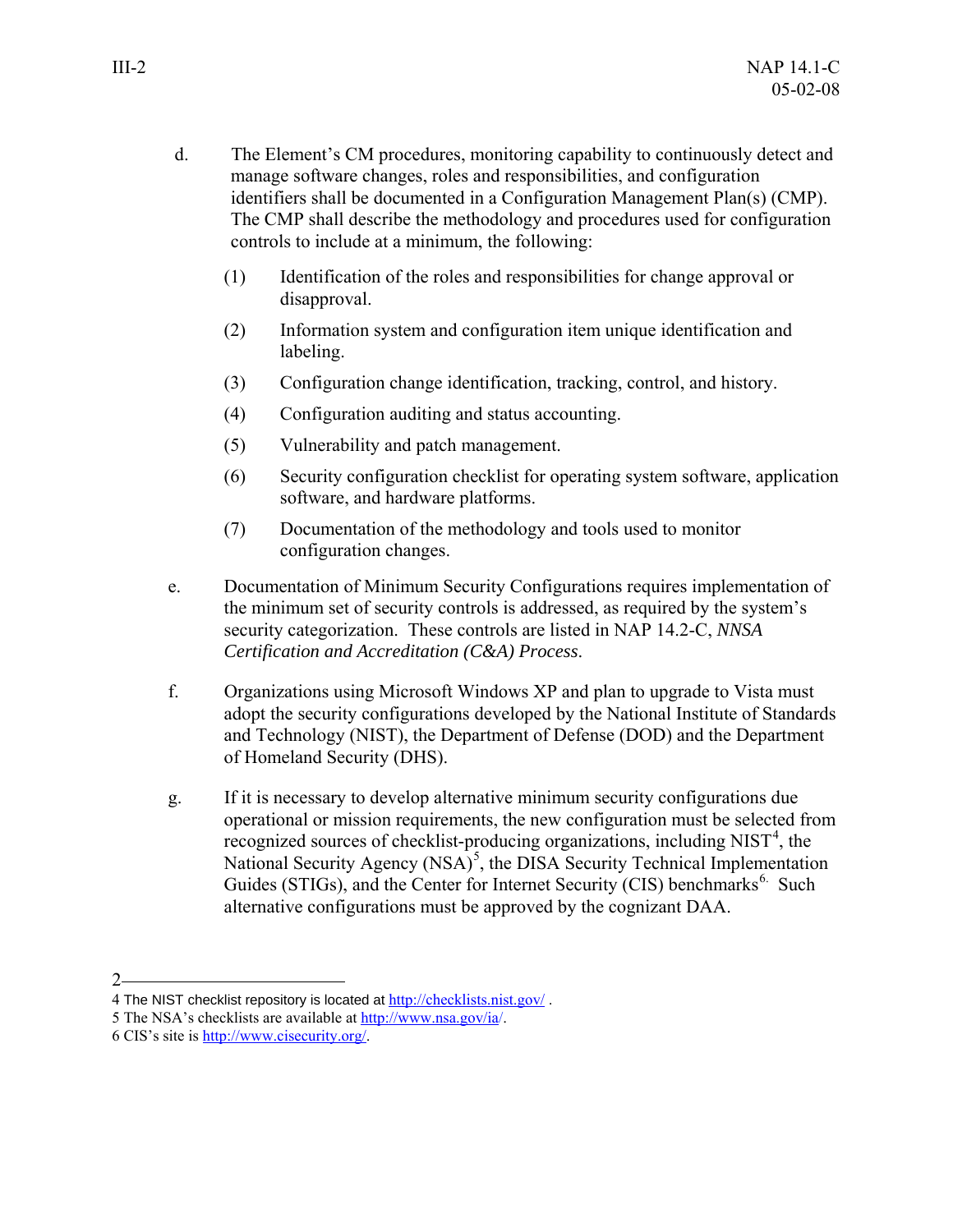#### **CHAPTER IV. CYBER SECURITY PROGRAM PLAN**

- 1. INTRODUCTION. The NNSA CSPP is the document that outlines the policies, procedures, and practices of an organization's (e.g., an NNSA site) CSP—classified and unclassified. The CSPP is a top-level, stand-alone program document at the management level and details the organization's policies, procedures, and practices for ensuring effective cyber security. It also explains the organization's specific environment, missions, and threats. The CSPP will be integrated with other program plans in the Element, such as Site Safeguards and Security Plan (SSSP), and the Information Resource Management (IRM) plans.
- 2. CSPP CONTENTS. The CSPP must describe how the organization implements the NNSA PCSP. The CSPP must explain the organization's specific environment, missions, and threats and describe the policies, procedures, and practices for ensuring effective cyber security. If the following requirements can be met with existing organization policies or procedures, they should be summarized and referenced in the CSPP and a copy attached to the CSPP.
	- a. Environment. Describe the site's mission, objectives, and security environment.
	- b. Information Types and Groups. Identify the Information Types and/or Groups. See Chapter V for a description of the Information Types and/or Groups handled by the site.
	- c. Site Unique Threats. Reference or document any threat or threat assessments used as the basis for its threat environment, such as the NNSA Threat Assessment, OPSEC Threat Assessments, and Site Unique Threats.
	- d. Roles and Responsibilities. Define the cyber security roles and responsibilities for the site, such as the ISSM, ISSO, system administrator, Certification Agent, and general user. Cyber security training requirements for all participants are provided in [CNSSD-500](http://www.cnss.gov/Assets/pdf/CNSSD_500.pdf) Information Assurance (IA) Education, Training, and Awareness - dated August 2006; and [NSTISSD-501](http://www.cnss.gov/Assets/pdf/nstissd_501.pdf) National Training Program for Information Systems Security (INFOSEC) Professionals - dated 16 November 1992.
	- e. Program and Project Controls and Accountability. Describe the method for tracking the site's implementation of the NNSA PCSP in terms of cost and schedule.
	- f. Plan of Actions and Milestones (POA&M). Describe the site's process for tracking system-level weaknesses to include corrective action plans to track the completion of milestones.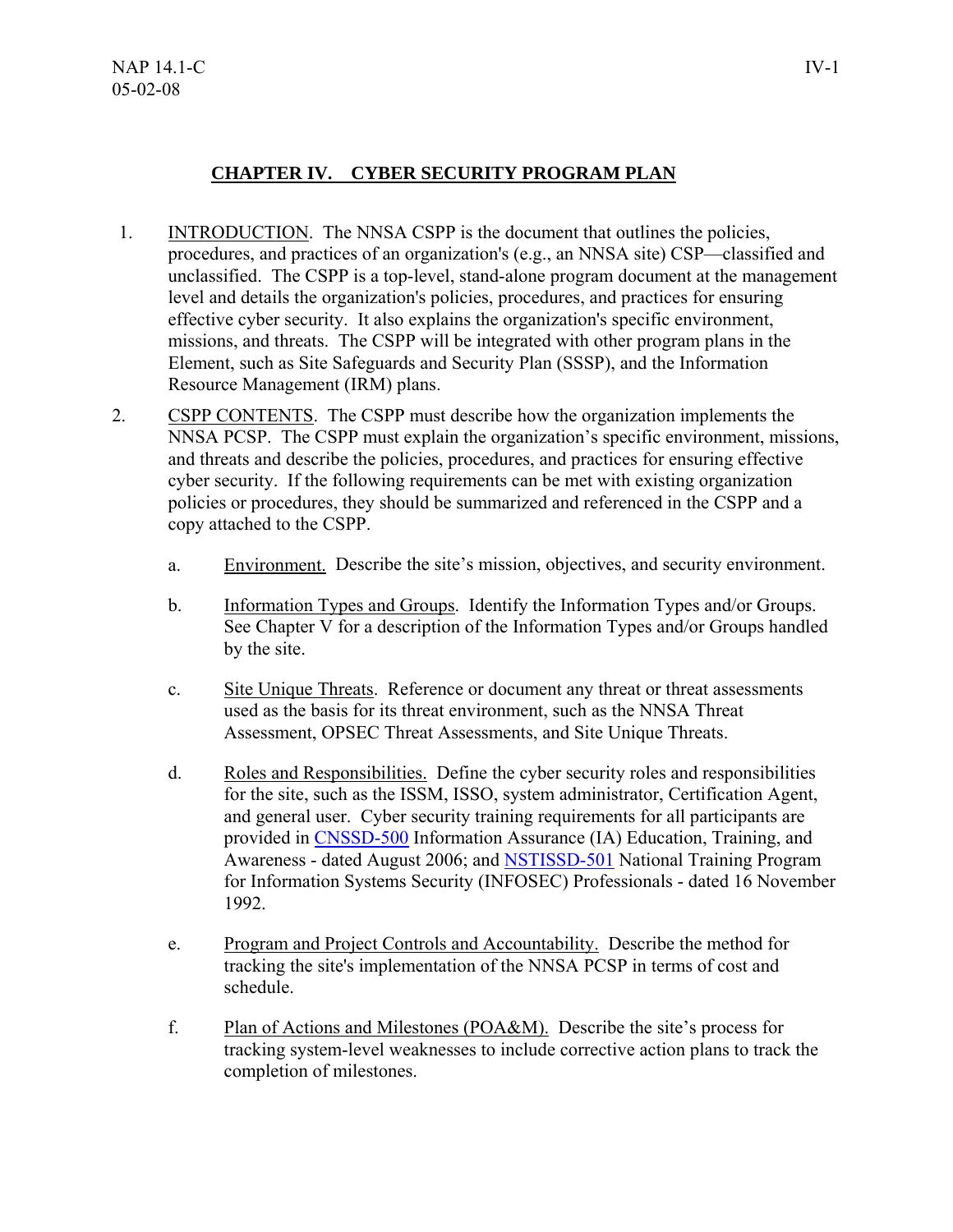- g. Information Systems. Reference an inventory of information systems: accredited, in the accreditation process, and not accredited.
- h. C&A Program. Describe the site's information system C&A process to include processes for additional instantiations of accredited systems. Include (ISSP) format requirements.
- i. Equipment and Software Management.
	- (1) Configuration Management.
		- (a) Describe the site's CM policies and procedures.
		- (b) Identify any NNSA-approved minimum information system security configurations implemented in the Element's information systems.
		- (c) Describe the site's process for identifying and managing information system configurations that cannot apply NNSAapproved minimum information system security configurations due to operational or mission requirements.
		- (d) Describe the site's process for planning, documenting, and managing system interconnections to include:
			- i. Purpose and baseline configuration of the interconnection.
			- ii. Methods used to meet the security requirements of interconnected systems and/or adjudicate security implementation differences between the systems.
			- iii. Processes for mutual configuration management, change notification, maintenance, incident response, and operation of the interconnection.
			- iv. Process for governing the creation, maintenance, and approval of Interconnection Agreements.
	- (2) Equipment Maintenance. Describe the maintenance policies and procedures, including the introduction of vendor maintenance hardware, software and firmware, and the management of remote maintenance activities.
	- (3) Sanitization Clearing, Purging, and Destruction. Describe the Element's management, operational, technical, and assurance controls for sanitization.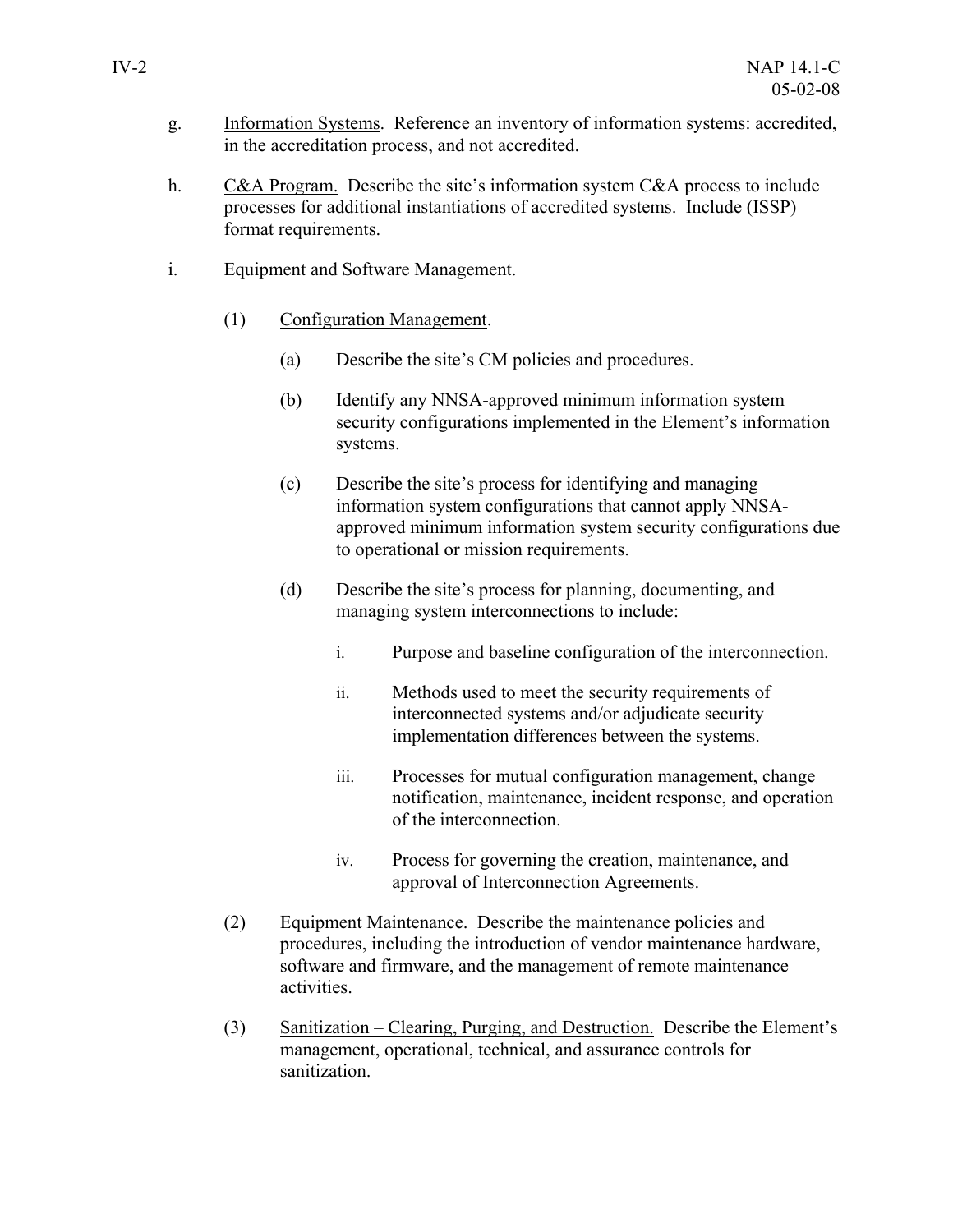Provide the DAA-approved process for the following:

- (a) Clearing, purging, and destroying information system storage media, memory devices, and other related hardware components.
- (b) Reuse of information storage media, memory devices, and other related hardware components at a lower classification or sensitivity level.
- j. Decommissioning. Describe the procedures for decommissioning information systems.
- k. Incident Handling. Describe the composition of the site incident response team, contact methods, such as telephone numbers, pagers, cell phones, e-mail, and incident handling and reporting procedures.
- l. Information Condition. Describe the process for establishing, changing, and reporting the site's INFOCON status. Describe the site's response measures for each INFOCON level. Describe the incident warning and advisory response process for the site.
- m. Security Monitoring. Describe the site's security monitoring policies, processes, and procedures, including how monitoring is used to mitigate risks to the site. Describe the site's processes and procedures for detecting and managing intrusion detection at the desktop, network, and site levels.
- n. Security Coordination. Describe the site's process and procedures to ensure coordination with other security programs, such as physical security; personnel security; Technical Surveillance Countermeasures (TSCM); TEMPEST; Classified Matter Protection and Control (CMPC); Protected Transmission System (PTS); Operations Security (OPSEC); and Computer Security (COMSEC).
- o. Malicious Code. Describe the site's process and procedures to address malicious code incidents (e.g., incidents handled at the boundary, at desktops, and at selected locations), the mechanisms employed, and frequency of updating antimalicious code software throughout the site.
- p. Denial of Service and/or Continuity of Service. Describe the business impact analysis (BIA) process for identifying those information systems and networks that have a low tolerance for disruption or unavailability (system criticality), and the procedures and mechanisms that will be employed to limit and recover from such disruption or unavailability.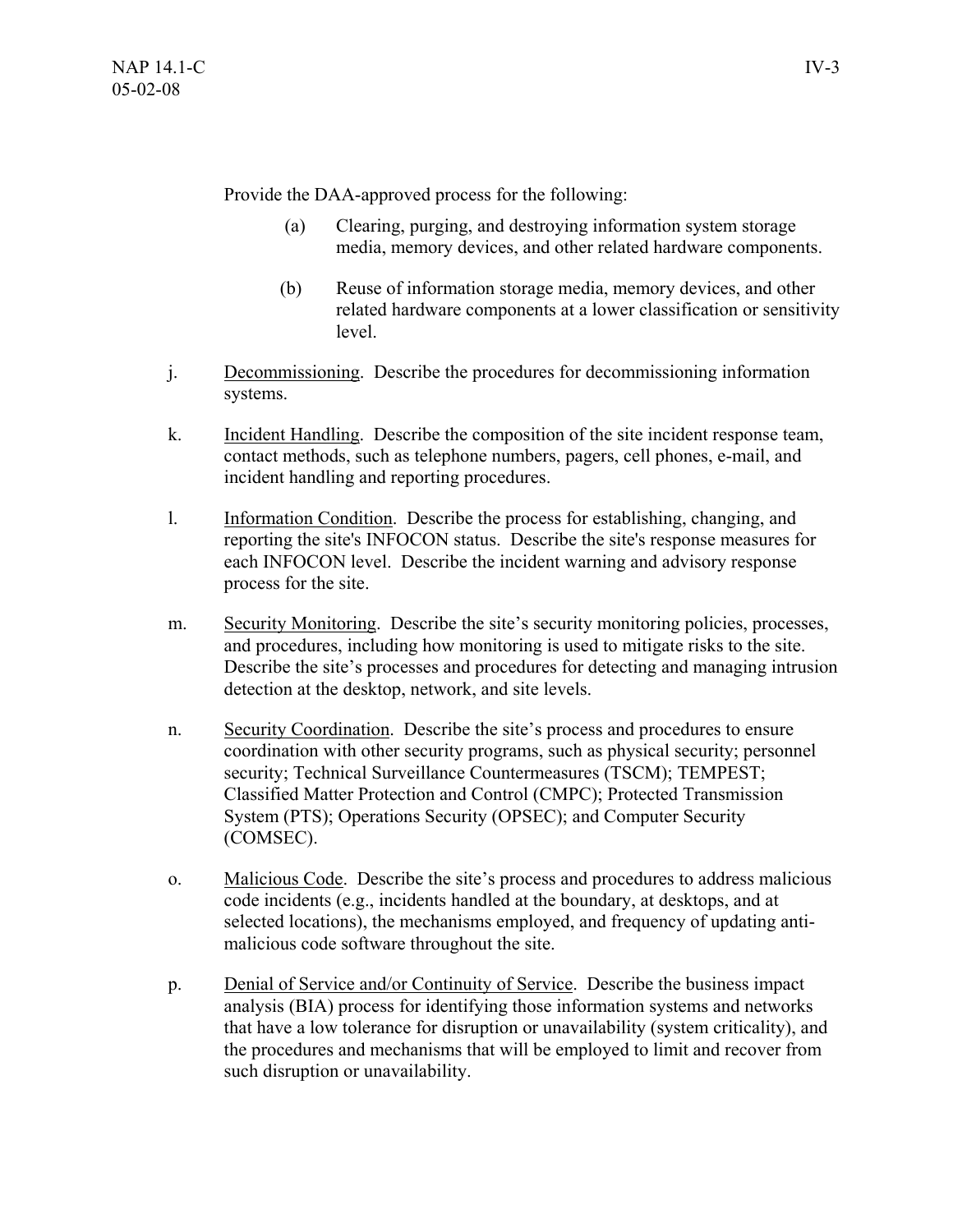- q. Internet Security. Describe the site's Internet use policy, method of securing the site's network from external threats via the Internet connection, policies and procedures for reviews of Web page and server content, as well as Web page and server monitoring policy.
- r. E-mail. Describe the site's e-mail policy, including controls for the use of offsite e-mail.
- s. Component and Output Marking and Labeling. Describe the site's policy for marking and labeling the sensitivity or classification levels of computers, computer equipment, media storage devices, and computer output.
- t. Clear Text Password Management. Describe the site's program for the elimination of clear text passwords from existing and future information systems.
- u. Data Backup and Restoration. Describe the site's policies for data backup and restoration.
- v. Disaster Recovery Program. Describe the site's disaster recovery program, including integration of information systems, Continuity of Service plans, and the procedures for regular testing of continuity of operations and contingency plans.
- w. Output and Display Device Access. Describe the site's policies for controlling access to system output and display devices.
- x. Portable Hardware and Software Technical Reviews. Describe the process for performing technical reviews of the hardware and software components of portable computers that are taken or used outside the U.S. or may have been under the control of a non-U.S. Government organization.
- y. Portable Computing Devices. Describe the policies and procedures for managing the use of portable computing devices in all areas of the site.
- z. External Information Systems. Describe the policies and procedures for managing the use of external information systems in all areas of the site.
- aa. Wireless Information Systems. Describe the policies and procedures for managing installation and use of Radio Frequency (RF) and Infrared (IR) systems in all areas of the site.
- ab. Risk Management. Describe the site's process for risk management for all information systems and information system components.
- ac. Remote Access. Describe management, operational, technical, and assurance controls for remote access.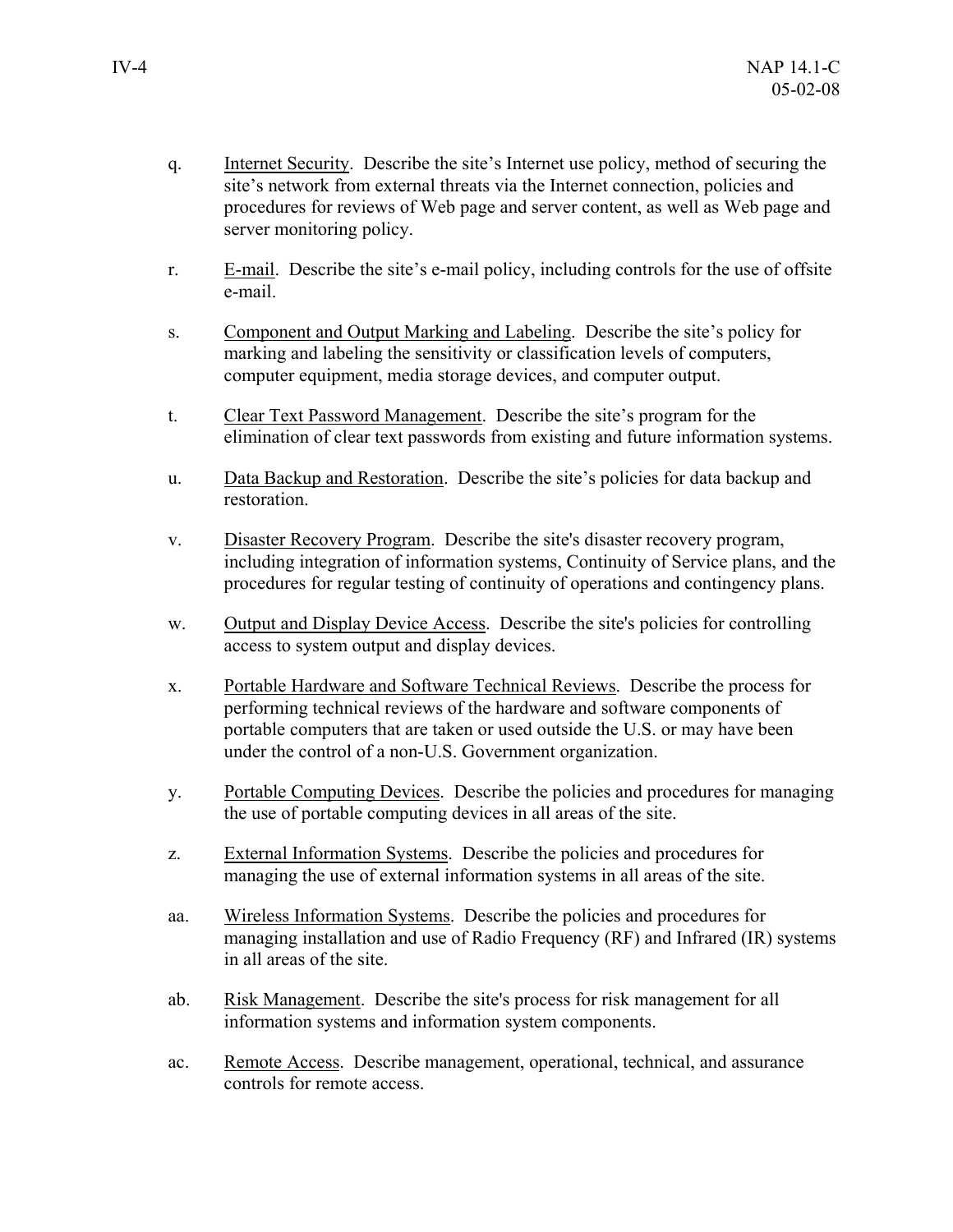- ad. Training. Describe the process for cyber security training and awareness programs, including who must receive training and how frequently re-training will occur. Describe the methodology being used for training, such as briefings or e-mail. Identify those positions requiring training, and identify by title or position those responsible for overseeing training activities at the site.
- ae. Performance Assessment. Describe the site's process and metrics employed to assess compliance with the CSPP and the process for evolving these metrics. Describe the site's peer review and self-assessment processes, including frequency of reviews, the process for selecting peer review members, qualifications required of the prospective individuals or entities, and who is responsible for selecting peer review participants.
- af. Plan Change Management. Describe the update frequency for the CSPP and the process for updating the plan.
- ag. Downloading Unclassified Files from an Unclassified System. Describe the procedure for downloading unclassified data from classified system.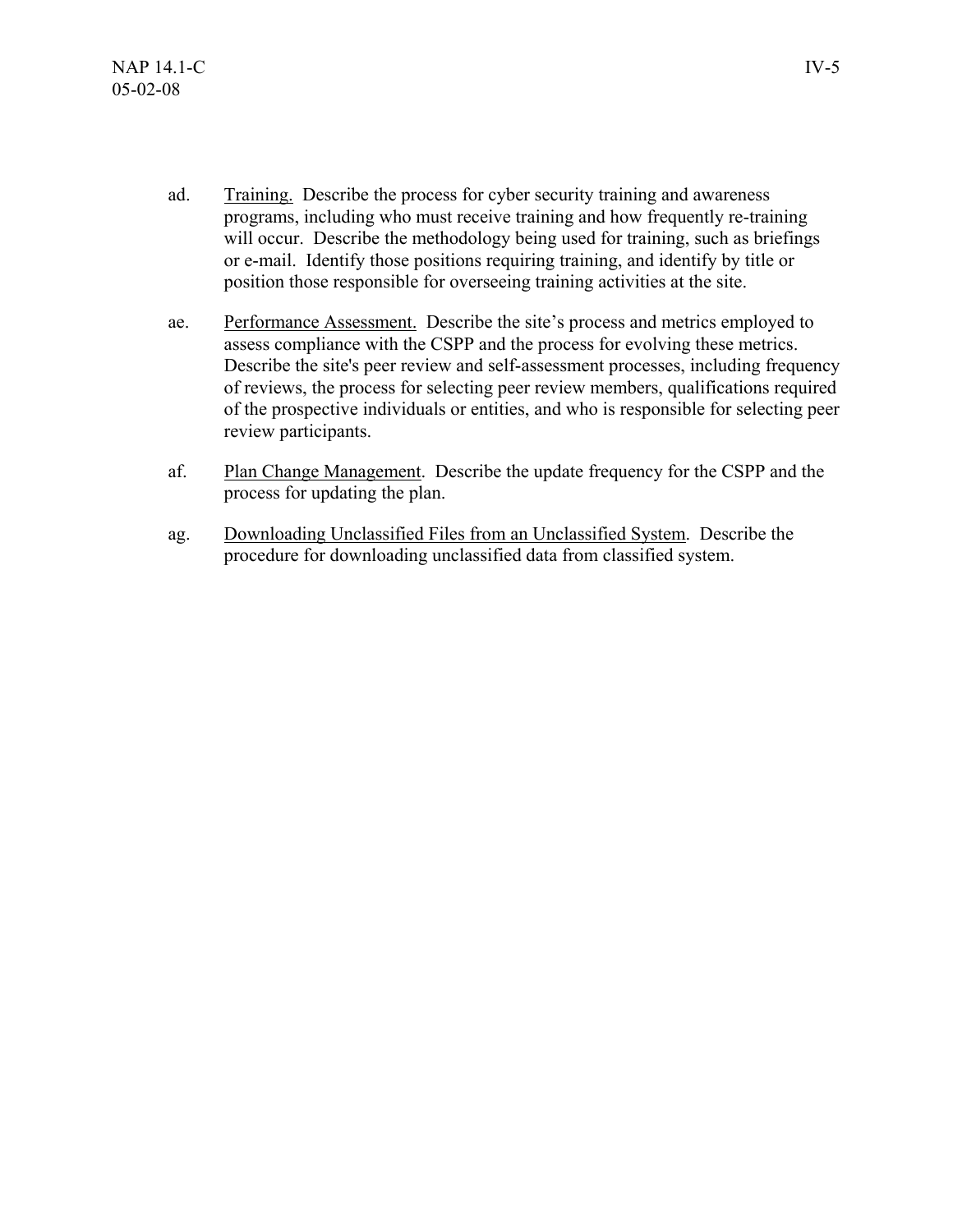**This page intentionally left blank.**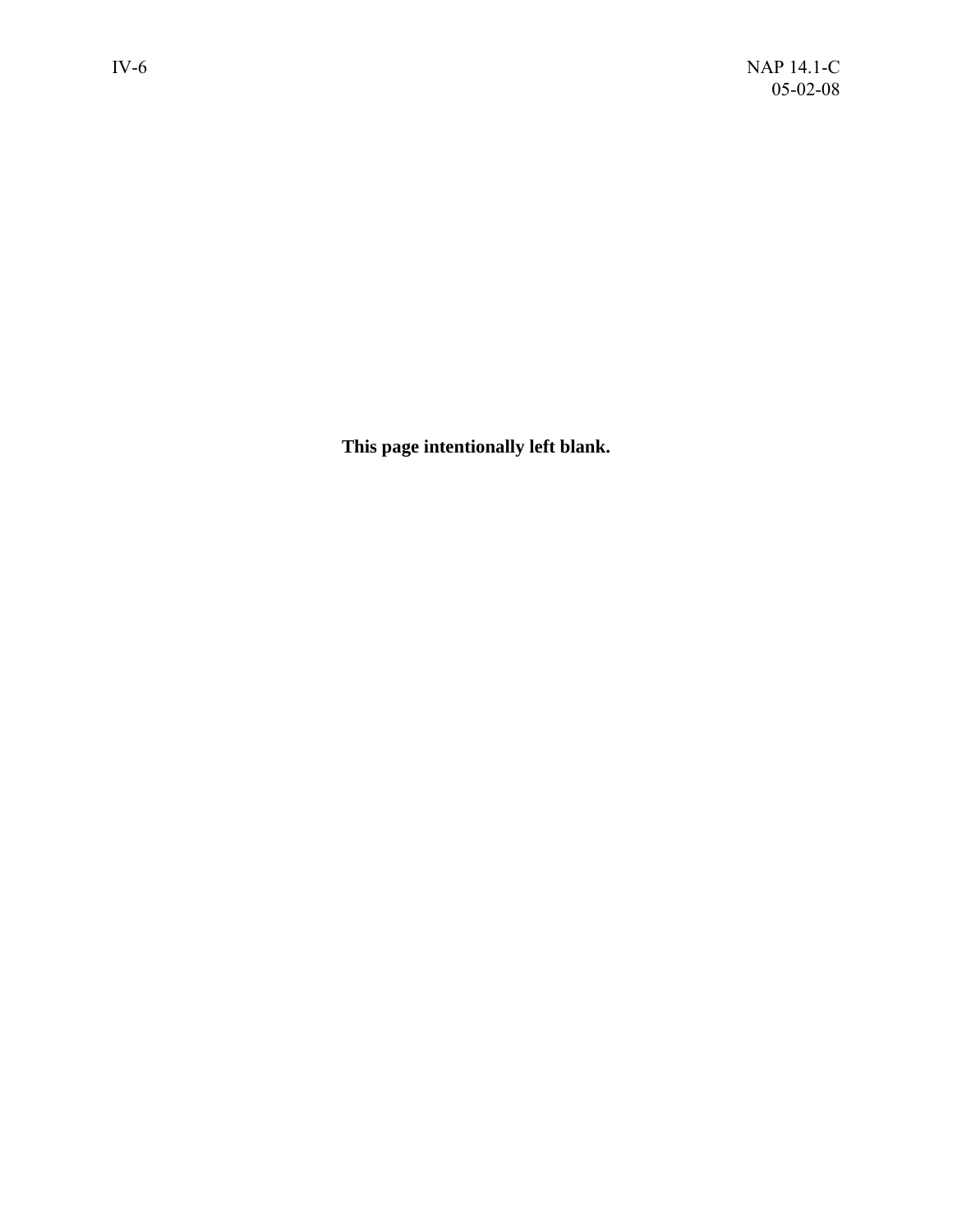### **CHAPTER V. INFORMATION GROUPS**

- 1. INTRODUCTION. Unclassified Information and National Security Information Groups contain all information that requires similar protection or is similar in content or use. The following have been defined for use in assessing the cyber threats to information, and for use in defining the minimum protection criteria.
	- a. Unclassified Information Types.
		- (1) Open, Public, and Unrestricted Access. Information that requires no protection from disclosure, such as information approved for public release.
		- (2) Unclassified Protected. Unclassified information that has been determined by the data owner or data steward to require additional protection due to its sensitive subject matter or impact to Departmental or organizational missions.
		- (3) Unclassified Mandatory Protection and SUI. Information requiring additional protections as mandated by policy or laws, such as the following:
			- (a) Privacy Act information.
			- (b) Agreements between DOE, NNSA, its contractors, and other entities, such as commercial organizations or foreign governments, i.e., Cooperative Research and Development Agreement (CRADA).
			- (c) Proprietary information (but not third party proprietary).
			- (d) Unclassified Controlled Nuclear Information (UCNI).
			- (e) Export-controlled information (ECI).
			- (f) Naval Nuclear Propulsion Information (NNPI).
			- (g) Military and dual use information, such as the Critical Military Technology and Materials list identified by the Department of Defense (DOD).
			- (h) Nonproliferation information.
			- (i) Official Use Only.
			- (j) Personally Identifiable Information (PII) Refer to Chapter XVII for a complete definition of PII.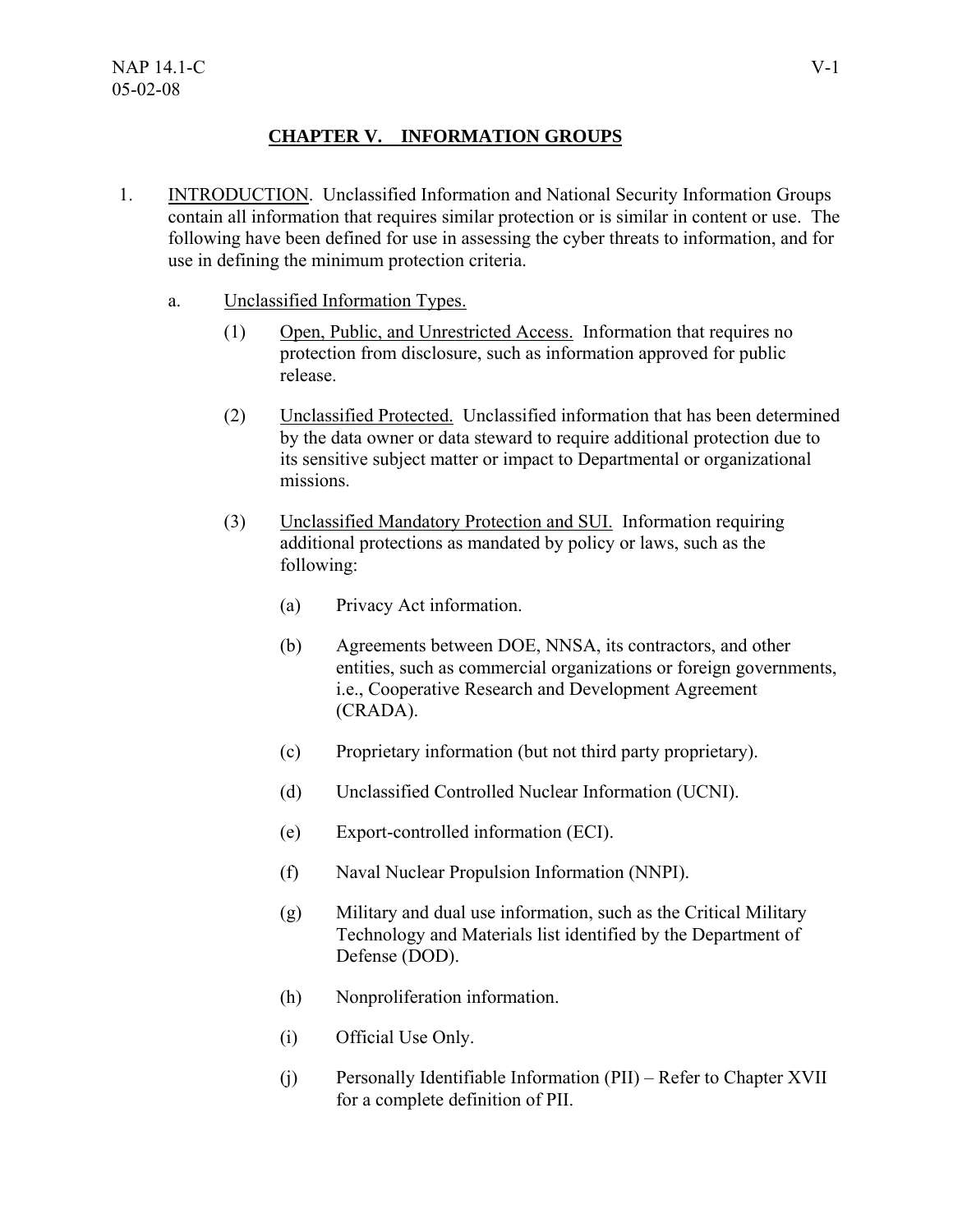#### b. National Security Systems Information Groups.

- (1) Confidential or Secret Non-Nuclear Weapons. Information classified Confidential National Security Information, Confidential Restricted Data, Confidential Formerly Restricted Data, Secret National Security Information, or Secret Formerly Restricted Data and does not contain any nuclear weapons data but may contain information related to uranium enrichment.
- (2) Secret Restricted Non-Nuclear Weapons Data. Information classified Secret Restricted Data and does not contain any nuclear weapons data, but it may contain information related to uranium enrichment or other Secret Restricted Data.
- (3) Confidential Restricted Data Sigmas 1 through 13, and 15, and 20. Information classified as Confidential and identified as Restricted Data, Formerly Restricted Data, or is related to nuclear weapons. This information is further marked with at least one of the sigma categories 1 through 13.
	- (a) Sigmas 1 and 2**.** Theory of operation or complete design of hydrodynamic, nuclear, fission weapons or their unique components. This includes the high explosive system with its detonators and firing unit, pit system, and nuclear initiation system as they pertain to weapon design and theory.
	- (b) Sigmas 3, 4, 5, 9, 10, 11, 12, and 13, 15 and 20**.** Manufacturing and utilization information not comprehensively revealing the theory of operation or design of the physics package; information inherent in pre-shot and post-shot activities necessary in the testing of atomic weapons or devices; production rate and/or stockpile quantities of nuclear weapons and their components; general studies not directly related to the design or performance of specific weapons or weapons systems such as reliability studies, fusing studies, damage studies, aerodynamic studies; chemistry metallurgy, and processing of materials peculiar to the field of atomic weapons or nuclear explosive devices; Information concerning inertial confinement fusion that reveals or is indicative of weapon data; Theory of operation or complete design of the nuclear energy converter, energy director, or other nuclear directed energy weapon outside the radiation case of the nuclear source but within the envelope of the nuclear directed energy weapon concept; and manufacturing and utilization information for nuclear energy converters, directors, or other nuclear directed energy weapon outside the nuclear source radiation case, not comprehensively revealing the theory of operation or design of the nuclear directed energy weapon concept.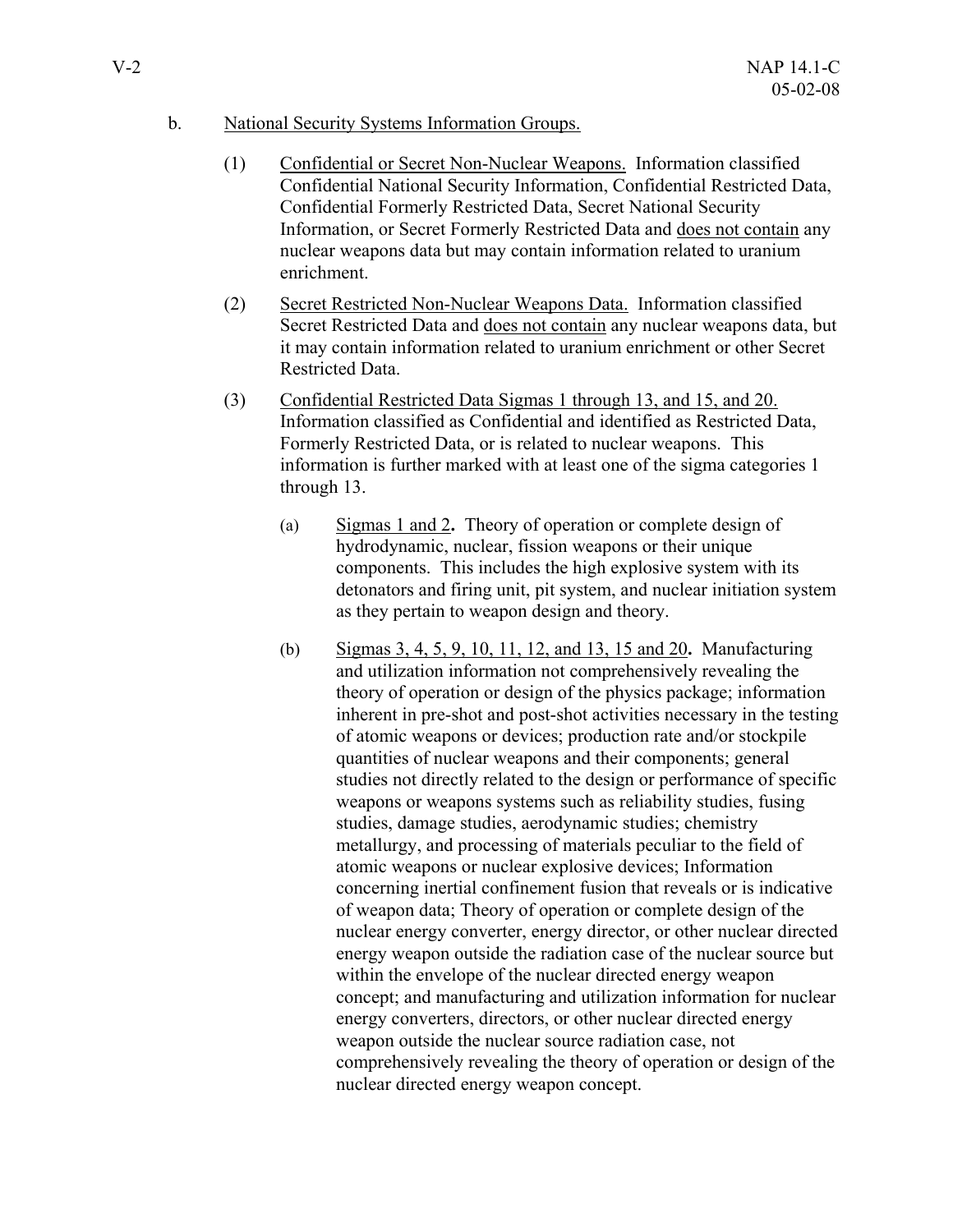- (4) Secret Restricted Data Sigmas 1 through 13.. Information classified as Secret and identified as Restricted Data and related to nuclear weapons. This information is further marked with at least one of the Sigma categories 1 through 13, 15, and 20.
	- (a) Sigmas 1 and 2. Theory of operation or complete design of hydrodynamic, nuclear, fission weapons or their unique components. This includes the high explosive system with its detonators and firing unit, pit system, and nuclear initiation system as they pertain to weapon design and theory.
	- (b) Sigmas 3, 4, 5, 9, 10, 11, 12, and 13. Manufacturing and utilization information not comprehensively revealing the theory of operation or design of the physics package; information inherent in pre-shot and post-shot activities necessary in the testing of atomic weapons or devices; production rate and/or stockpile quantities of nuclear weapons and their components; general studies not directly related to the design or performance of specific weapons or weapons systems – reliability studies, fusing studies, damage studies, and aerodynamic studies; chemistry and metallurgy, and processing of materials peculiar to the field of atomic weapons or nuclear explosive devices; information concerning inertial confinement fusion that reveals or is indicative of weapon data; theory of operation or complete design of the nuclear energy converter, energy director, or other nuclear directed energy weapon outside the radiation case of the nuclear source but within the envelope of the nuclear directed energy weapon concept; and manufacturing and utilization information for nuclear energy converters, directors, or other nuclear directed energy weapon outside the nuclear source radiation case, not comprehensively revealing the theory of operation or design of the nuclear directed energy weapon concept.
	- (c) Sigma 15. The category of sensitive information concerning design and function of nuclear weapons use control systems, features, and their components. This includes use control information for passive and active systems.
	- (d) Sigma 20. The category of nuclear weapon data that pertains to sensitive improvised nuclear device information.
- (5) Secret Restricted Data Sigma 14. Information that is classified as Secret and identified as Restricted Data or is related to nuclear weapons. Sigma 14 is the category of sensitive information concerning the vulnerability of nuclear weapons to deliberate unauthorized nuclear detonation.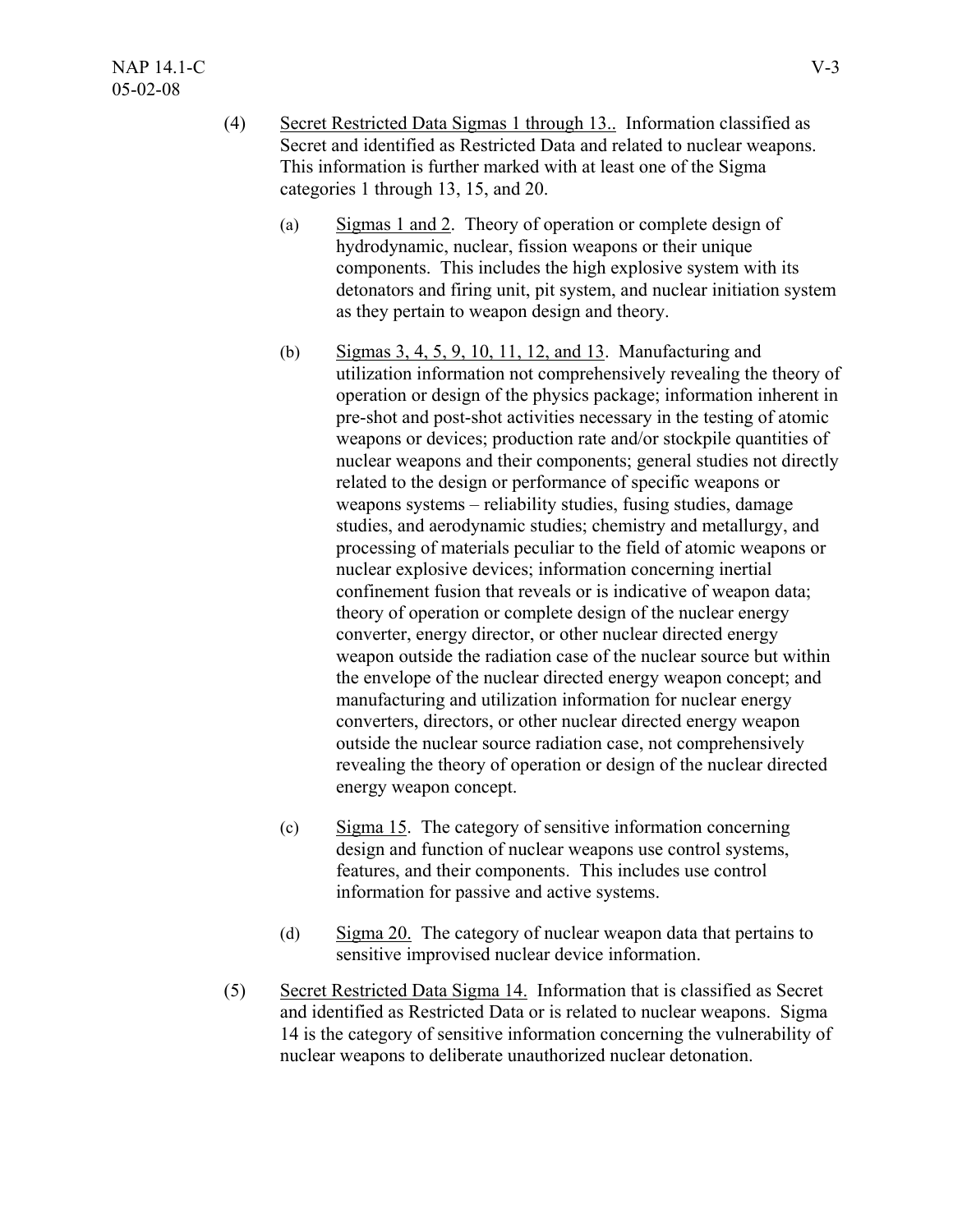- (6) Top Secret. Information classified Top Secret NSI, Top Secret FRD, or Top Secret Restricted Data that does not pertain to Nuclear Weapons.
- (7) Top Secret Restricted Data. Nuclear Weapon information classified Top Secret.
- (8) Special Information Groups. These Information Groups contain Confidential or Secret Restricted Data (or other National Security data) that the US Government, DOE, or NNSA have determined that special or additional protection is necessary.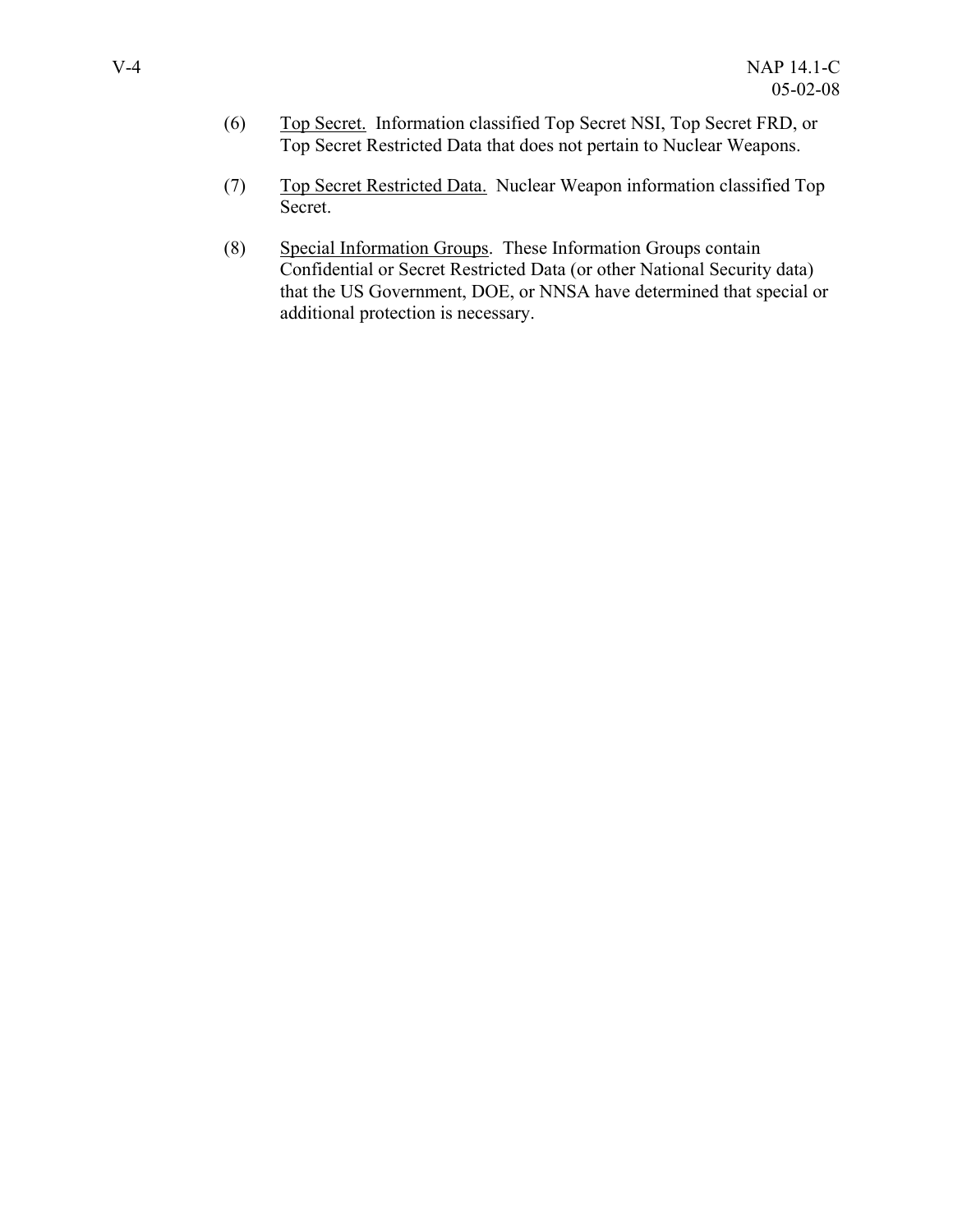### **CHAPTER VI. NNSA CYBER SECURITY PROGRAM DEVIATIONS**

- 1. INTRODUCTION. This chapter describes the types of deviations, such as variances, waivers, and exceptions, required justifications, and the process for obtaining deviations from the NNSA PCSP requirements.
- 2. CRITERIA AND PROCESSES. All approved deviations, as described below, must be documented in the ISSP for the information system, the SSSP, or the Site Security Plan, as appropriate.
	- a. Variances. Variances are approved conditions that technically vary from a NNSA PCSP requirement but afford equivalent levels of protection.
		- (1) Variance requests must be submitted in writing to the DAA. The variance request must include a detailed description of the requirement(s) and rationale. The variance documentation must be referenced in the ISSP.
		- (2) The cognizant DAA will review and approve in writing, or the cognizant DAA will disapprove with comments and recommendations.
		- (3) Variances may be approved for up to three (3) years and documented in the ISSP, but they must be submitted for reconsideration whenever the information system is accredited or re-accredited.
	- b. Waivers. Waivers are approved, non-standard conditions that deviate from a NNSA PCSP requirement, which, if uncompensated, would create a potential or real cyber security vulnerability. Waivers require implementation of compensatory measures that will be in effect for the duration of the waiver.
		- (1) Waiver requests and supporting documentation must be submitted in writing to the cognizant DAA for review.
		- (2) Documentation supporting the waiver request must identify the requirement(s) to be waived, indicate the compensatory measures implemented, and, if appropriate, indicate that performance testing has been completed to validate the compensatory measures.
		- (3) The DAA will forward the waiver request and documented recommendation for approval to the NNSA CSPM.
		- (4) The NNSA CSPM will approve or disapprove the waiver request and provide a final decision in writing to the cognizant DAA.
		- (5) The cognizant DAA will notify the ISSM.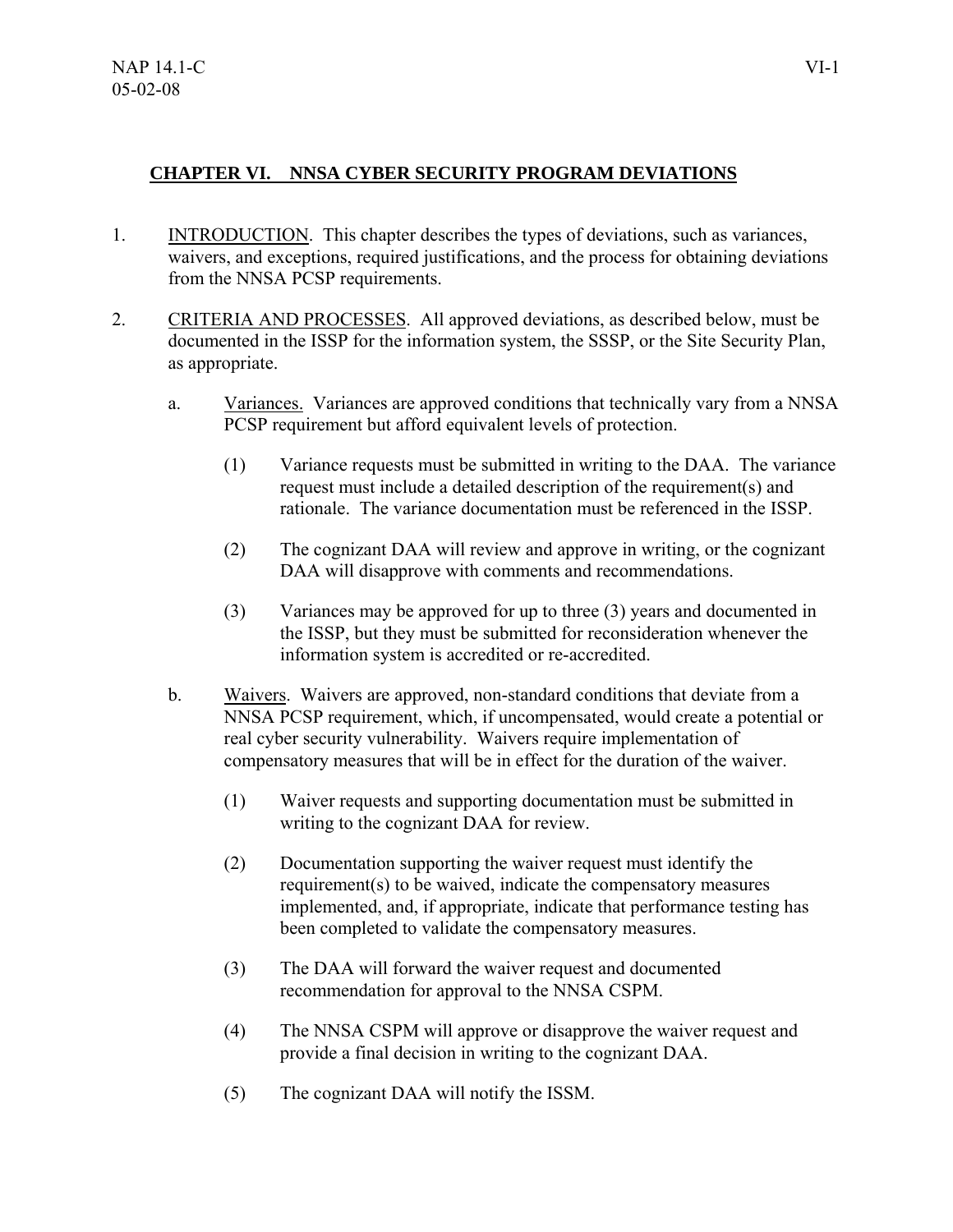- (6) Approved waivers may remain in effect for up to the expiration of the C&A, which may be less than two years to a maximum of three years. Approved waivers must be referenced in the ISSP. If an extension is necessary, the waiver request must be re-submitted.
- c. Exceptions. Exceptions are approved deviations from an NNSA PCSP requirement that creates a security vulnerability. Exceptions shall only be approved when correction of the condition is not feasible or cost effective and compensatory measures are inadequate to preclude the acceptance of risk by the cognizant DAA.
	- (1) Requests for exceptions and supporting documentation must be submitted in writing to the cognizant DAA for review.
	- (2) Documentation supporting the exception request must identify the requirement(s) that cannot be met, indicate any compensatory measures implemented, and, if appropriate, indicate that performance testing has been completed to validate the compensatory measures.
	- (3) The DAA will forward the exception request and documented recommendation for approval to the NNSA CSPM.
	- (4) Exceptions must be documented in the ISSP.
	- (5) The NNSA CSPM, or higher authority, will approve or disapprove the exception request and provide a final decision in writing to the cognizant DAA.
	- (6) The cognizant DAA will notify the ISSM.
	- (7) Approved exceptions may remain in effect for one year.
	- (8) The cognizant DAA must review and validate the need for each exception.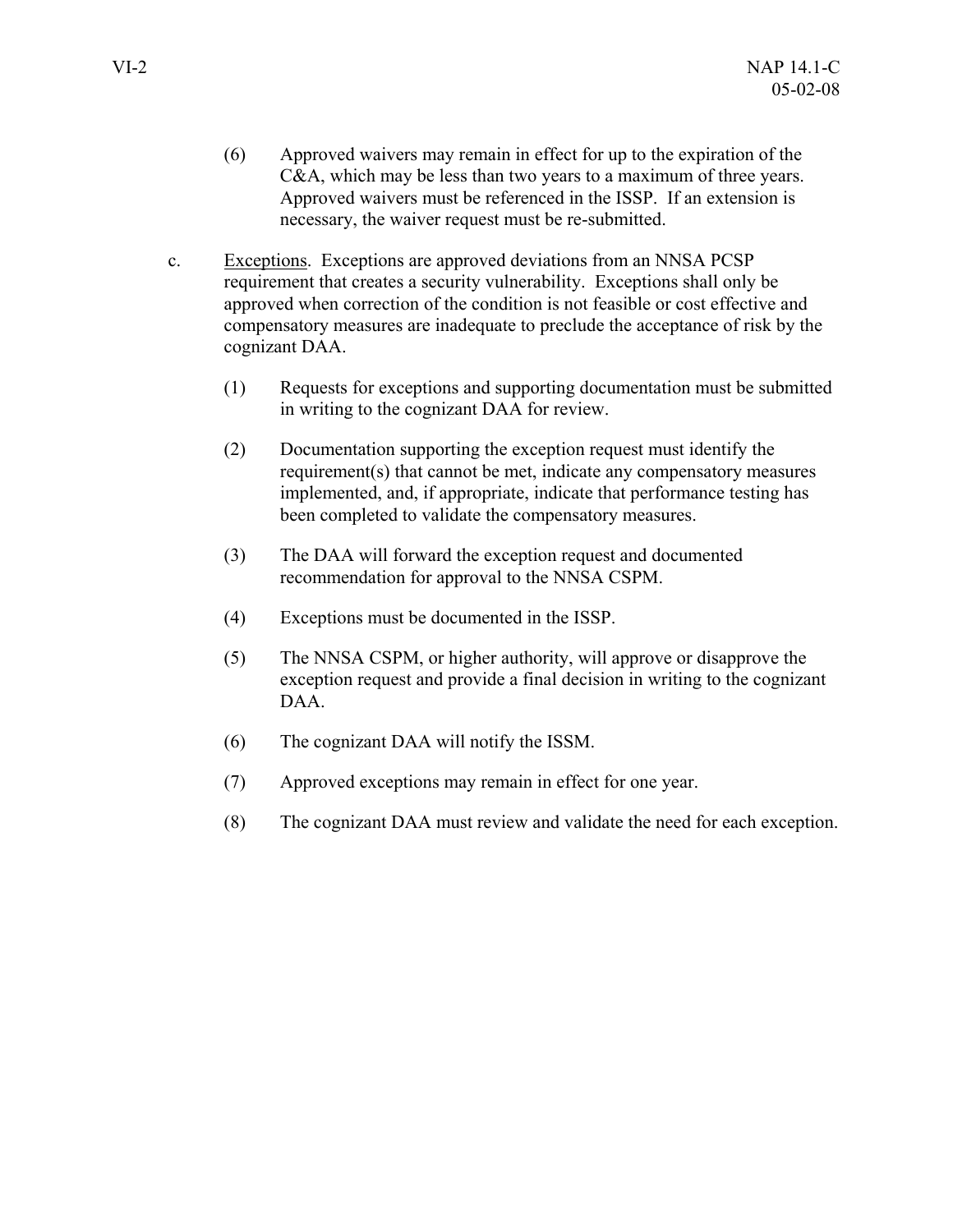# **CHAPTER VII. INCIDENT MANAGEMENT**

1. INTRODUCTION. This chapter establishes the minimum criteria and processes for reporting and responding to cyber security incidents involving NNSA information systems.

#### 2. REPORTING CRITERIA AND PROCESSES.

- a. Reportable Cyber Security Incidents. The site's CSPP must document the processes for reporting cyber security incidents that are IMI-1 and IMI-2. Cyber security-related incidents must be coordinated with Safeguards and Security. In addition, cyber security-related incidents must be reported that meet one or more of the following criteria:
	- (1) Incidents of Security Concern. Report the cyber security aspects of the following Incidents of Security Concern involving National Security Systems, as adapted from DOE M 470.4-1, *Safeguards and Security Program Planning and Management*.
		- (a) Impact Measurement Index (IMI-1). Report incidents that pose an immediate danger or short-term threat to National Security interests and/or critical NNSA or DOE assets, that potentially create a serious security situation, or that create high media visibility interest. The following cyber security incidents must be reported according to the procedures in this NAP, in addition to the reporting requirements in DOE M 470.4-1. These incidents must be reported within one working hour of discovery.
			- (i) Confirmed or suspected loss, theft, diversion, or unauthorized release of Weapon Data contained in an information system or on cyber media.
			- (ii) Confirmed or suspected loss, theft, diversion, unauthorized release of TOP SECRET information or Special Access Program (SAP) information contained in an information system or on cyber media.
			- (iii) Confirmed or suspected intrusions, hacking, or break-ins into NNSA information systems containing TOP SECRET or SAP information.
		- (b) Impact Measurement Index (IMI-2). Report incidents that pose a near- or long-term threat to National Security interests and/or critical NNSA or DOE assets, or incidents that potentially create a crisis or dangerous situation. The following cyber security incidents must be reported according to the procedures in this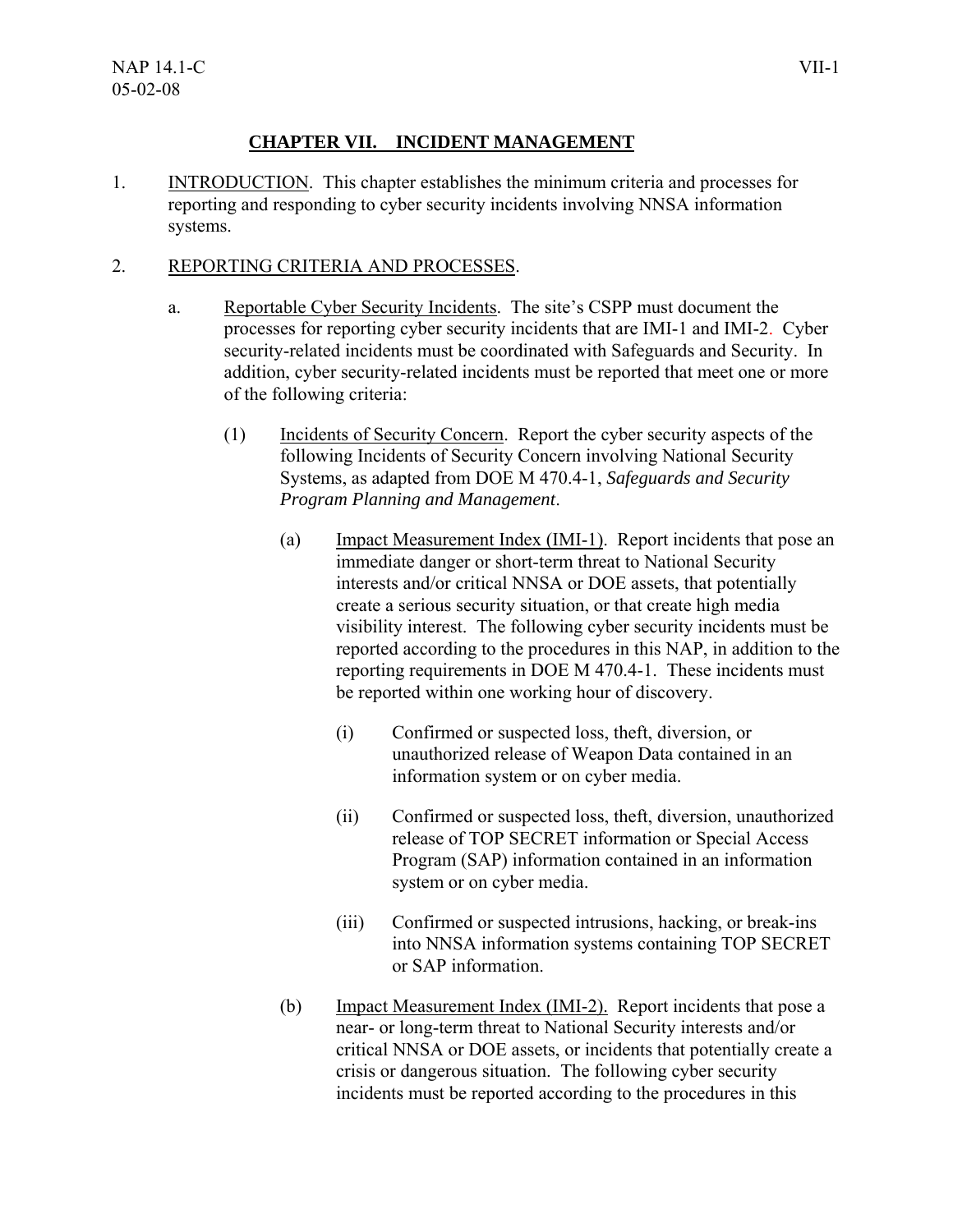NAP, in addition to any other reporting. These incidents must be reported within eight working hours of discovery.

- (i) Confirmed or suspected intrusions, hacks, or break-ins into NNSA information systems or cyber media, containing Confidential Non-Nuclear Weapons Information or Secret Restricted Data Information.
- (ii) Confirmed or suspected intrusions, hacking, or break-ins into NNSA information systems or cyber media containing Confidential Non-Nuclear Weapons Information or Secret Restricted Data Information.
- (iii) Loss of classified information that must be reported to other Government agencies or foreign associates.
- (iv) The loss of any DOE classified information involving NNSA information systems or cyber media, which requires State or local government or other Federal agency notification.
- (c) Impact Measurement Index (IMI-3). Report incidents that pose long-term threats to NNSA or DOE security interests, or incidents that could potentially degrade the overall effectiveness of the NNSA or the Department's protection programs. The following cyber security incidents must be reported according to the procedures in this NAP, in addition to any other reporting. These incidents must be reported within eight working hours of discovery.
	- (i) Confirmed or suspected unauthorized disclosure, loss or potential loss of CONFIDENTIAL matter via intrusions, hacking, or break-ins into NNSA information systems or cyber media.
	- (ii) Confirmed or suspected unauthorized disclosure, loss/potential loss of Unclassified Mandatory Protection Information via intrusions, hacking, or break-ins into NNSA information systems or loss/potential loss of cyber media.

 Table VII-1 on the following page provides the incident reporting requirements for Incidents of Security based on the IMI.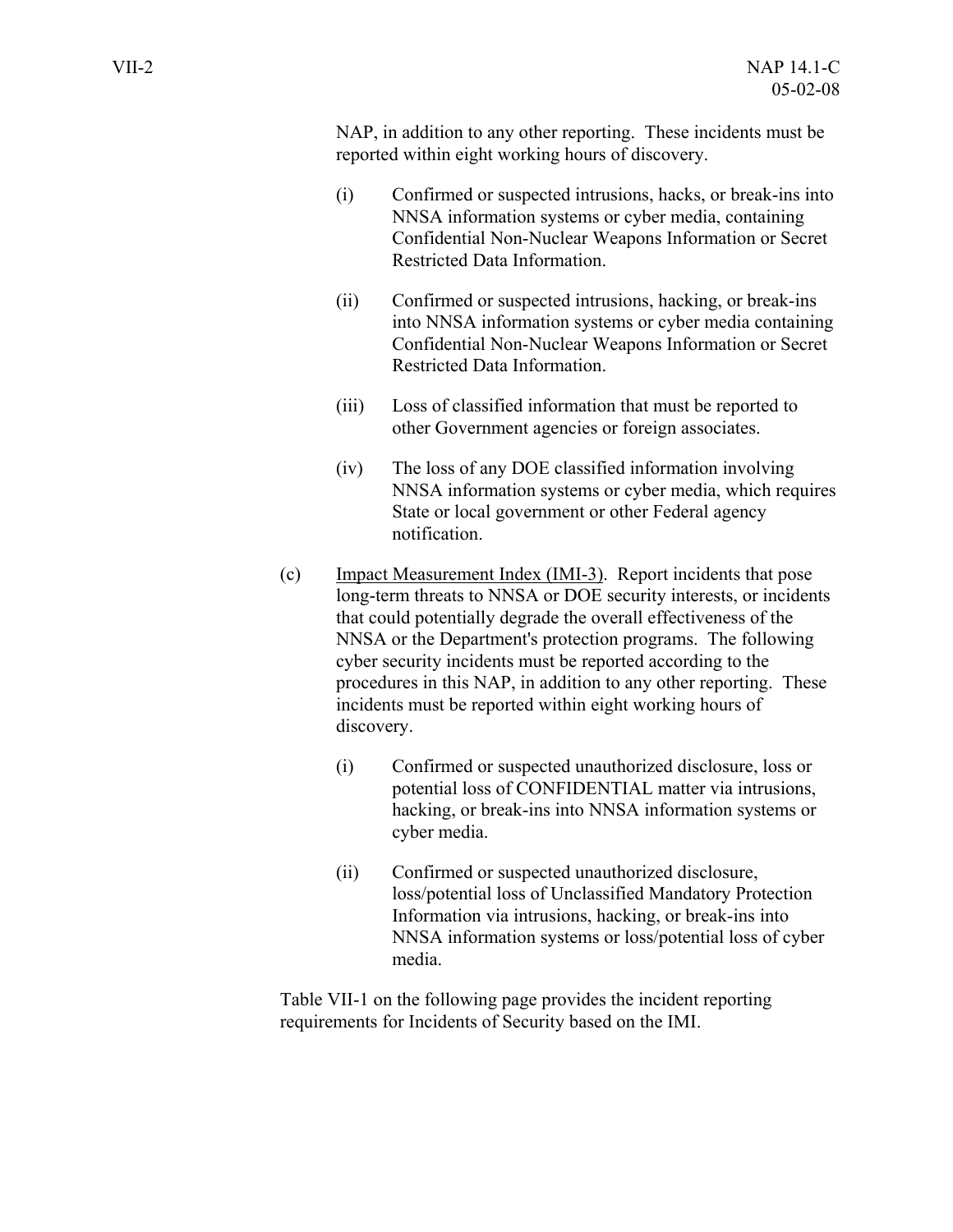| <b>IMI Designation</b> | <b>Time Frame</b>                   |
|------------------------|-------------------------------------|
| IMI-1                  | Within 1 working hour of discovery  |
| $IMI-2$                | Within 8 working hours of discovery |
| $IMI-3$                | Within 8 working hours of discovery |

### **Table VII-1. Required Time Frame for Reporting Incidents of Security Concern Based on Impact Measurement Index**

- (2) Incidents of NNSA Cyber Security Concern. These incidents must be reported based on the Type and System Impact Category, as defined below. Incidents may be, but are not limited to, the result of cyber security alerts received and investigated by the site.
	- (a) Type 1 incidents are successful incidents that potentially create serious breaches of DOE and/or NNSA cyber security, or have the potential to generate negative media interest. The following are the currently defined Type 1 incidents.
		- (i) Compromise or Intrusion. All unintentional or intentional instances of system compromise or intrusion by unauthorized persons must be reported, including userlevel compromises, root (administrator) compromises, and instances in which users exceed privilege levels.
		- (ii) Web Site Defacement. All instances of a defaced Web site must be reported.
		- (iii) Malicious Code. All instances of successful large network site-wide infection, or persistent attempts at infection by malicious code, such as viruses, Trojan horses, or worms, must be reported.
		- (iv) Denial of Service. Intentional or unintentional denial of service (successful or persistent attempts) that affects or threatens to affect a critical service, or that denies access to all or one or more large portions of a network, must be reported.
		- (v) Critical Infrastructure Protection (CIP). Any activity that adversely affects an asset identified as critical infrastructure must be reported. NNSA CIP assets are determined by the NNSA Administrator.
		- (vi) Unauthorized Use. Unauthorized use should be construed as any activity that adversely affects an information system's normal, baseline performance and/or is not recognized as being related to NNSA's mission. For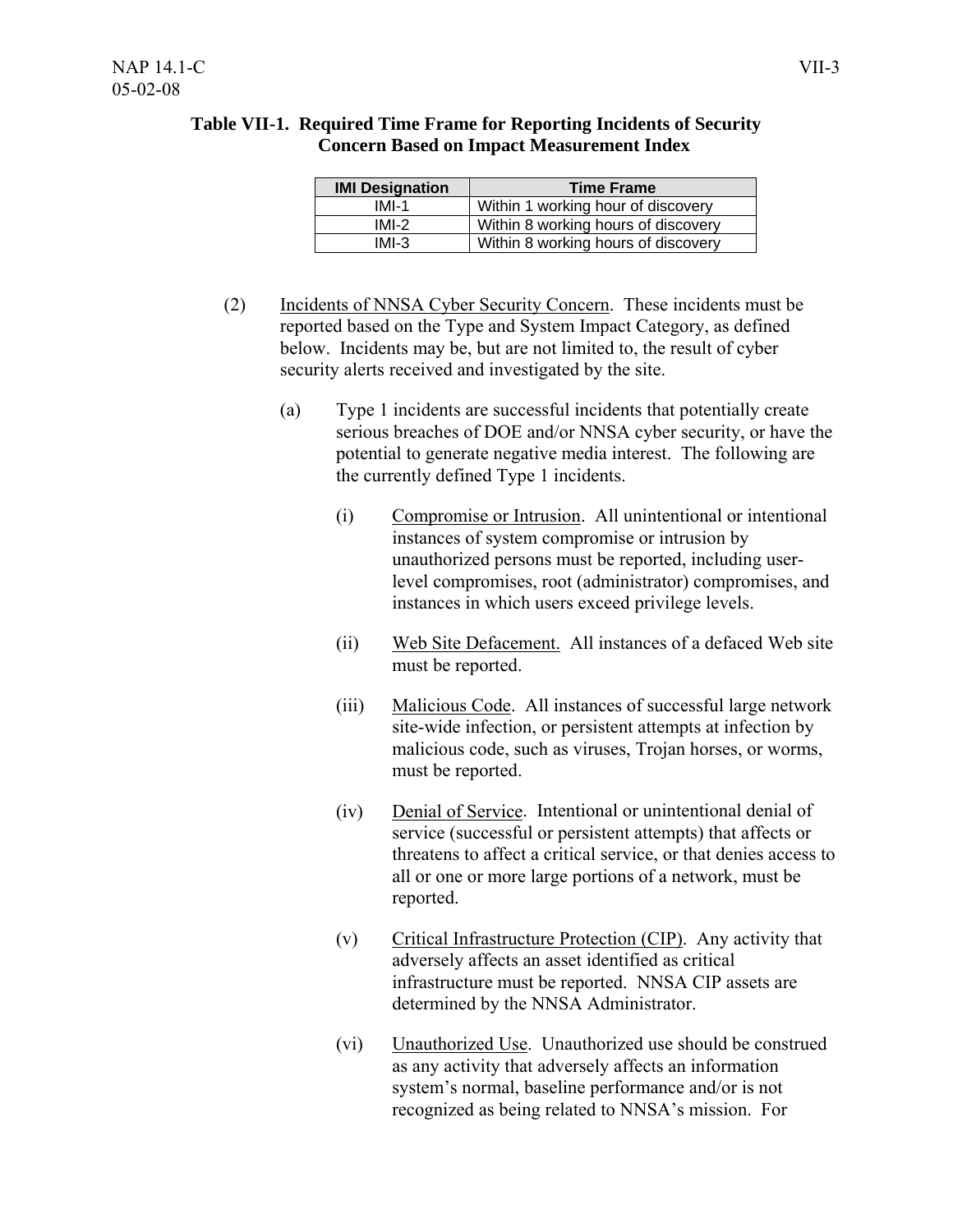example, unauthorized use can be using a DOE or NNSA computer to obtain Government data without authorization. Unauthorized use can involve using systems to break the law. Unauthorized use includes, but is not limited to, port scanning that excessively degrades performance. Note that these activities may only be performed when authorized by the DAA: IP (Internet protocol) spoofing; network reconnaissance; monitoring; hacking into servers; running traffic-generating applications that generate unnecessary network broadcast storms or drive large amounts of traffic to computers; or using illegal (or misusing copyrighted) software images, applications, data, and music.

- (b) Type 2 incidents are attempted incidents that pose potential longterm threats to DOE and/or NNSA cyber security interests, or that may degrade the overall effectiveness of the Department's cyber security posture. The following are the currently defined Type 2 incidents.
	- (i) Attempted Intrusion. A significant and/or persistent attempted intrusion that stands out above the daily activity or noise level, as determined by the system owner, and that would result in unauthorized access (compromise) if the system were not protected.
	- (ii) Reconnaissance Activity*.* Persistent surveillance and resource mapping probes and scans that stand out above the daily activity or noise level and represent activity that is designed to collect information about vulnerabilities in a network and map network resources and available services.
- b. System Impact Categories. System impact categories characterize the potential impact of incidents that compromise DOE or NNSA information and information systems. Such incidents may impact DOE or NNSA operations, assets, individuals, missions, or reputations. System impact categories identify the level of sensitivity and criticality of information and information systems by assessing the impact of the LOC, integrity, and availability. Performing this impact analysis is a fundamental step in risk assessment. Each of the security objectives, such as confidentiality, integrity, and availability, is assessed according to categories in Table VII-2 on the following page.
	- (1) Low Impact. Loss of system confidentiality, integrity, and availability could be expected to have a limited adverse effect on DOE or NNSA operations, assets, or individuals, requiring minor corrective actions or repairs.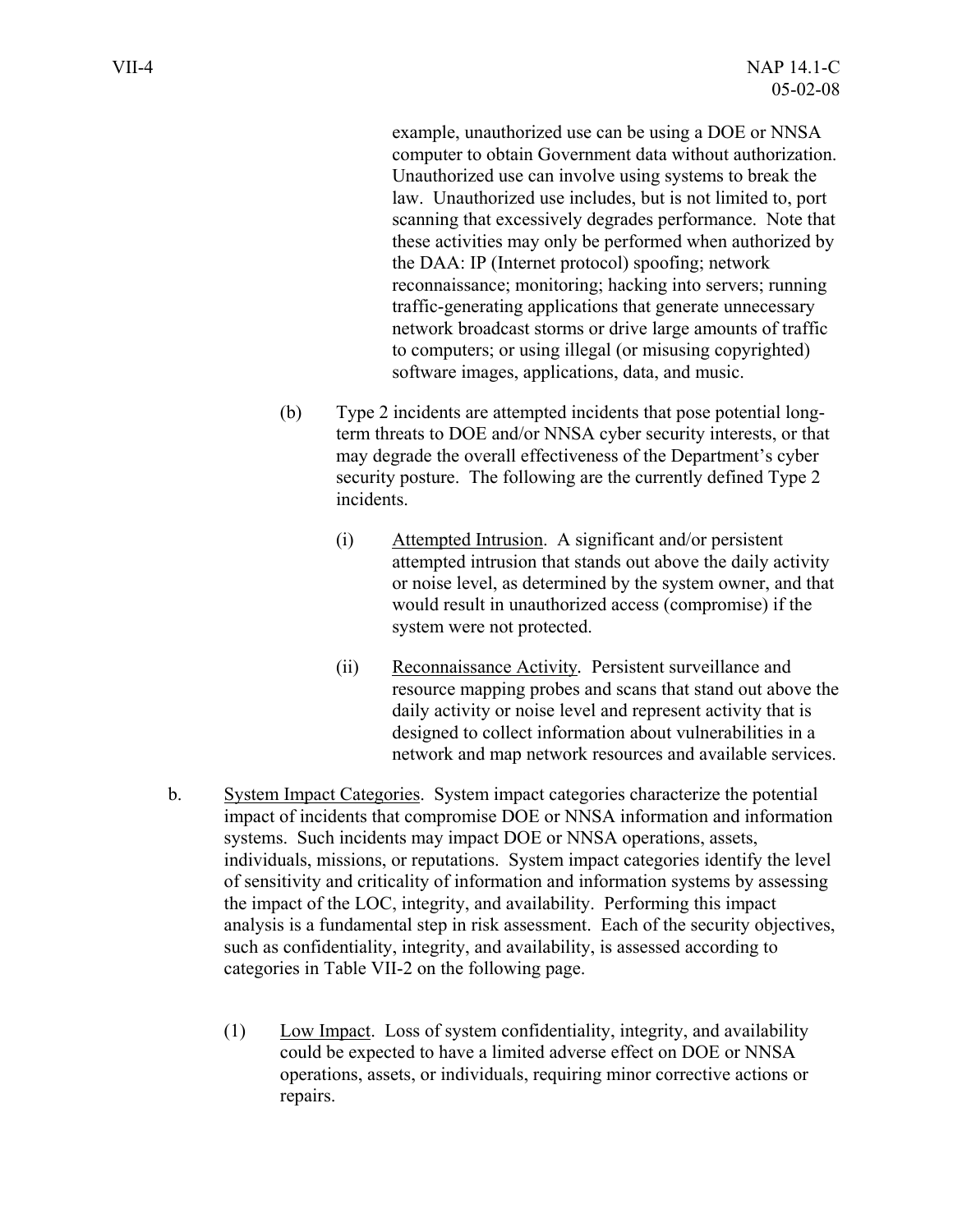- (2) Moderate Impact. Loss of system confidentiality, integrity, and availability could be expected to have a serious adverse effect on DOE or NNSA operations, assets, or individuals, including significant degradation or major damage, requiring extensive corrective actions or repairs.
- (3) High impact. Loss of system confidentiality, integrity, and availability could be expected to have a severe or catastrophic adverse effect on DOE and NNSA operations, assets, or individuals. The incident could cause the loss of mission capability for a period that poses a threat to human life or results in the loss of major assets.

#### **Table V11-2. Required Time Frame for Reporting Cyber Security Incidents to the Information Assurance Response Center (IARC)**

|                                                  | <b>System Impact Category</b> |                   |                   |
|--------------------------------------------------|-------------------------------|-------------------|-------------------|
| <b>Incident Type</b>                             | Low                           | <b>Moderate</b>   | High              |
| Type 1                                           | Within 4 hours                | Within 1 hour     | Within 1 hour     |
| Type 2                                           | Within 1 week                 | Within 24 hours   | Within 24 hours   |
| Personally<br>Identifiable<br>Information (PII)* | Within 35 minutes             | Within 35 minutes | Within 35 minutes |

\* Based on mandated reporting requirements for PII, all suspected or confirmed incidents involving PII must be reported within 35 minutes regardless of the Type or System Impact. See definition and examples in Appendix XVIII for further clarification.

Figure VII-1 illustrates the process for reporting NNSA cyber security incidents. For PII, see Figures VII-2 and VII-3.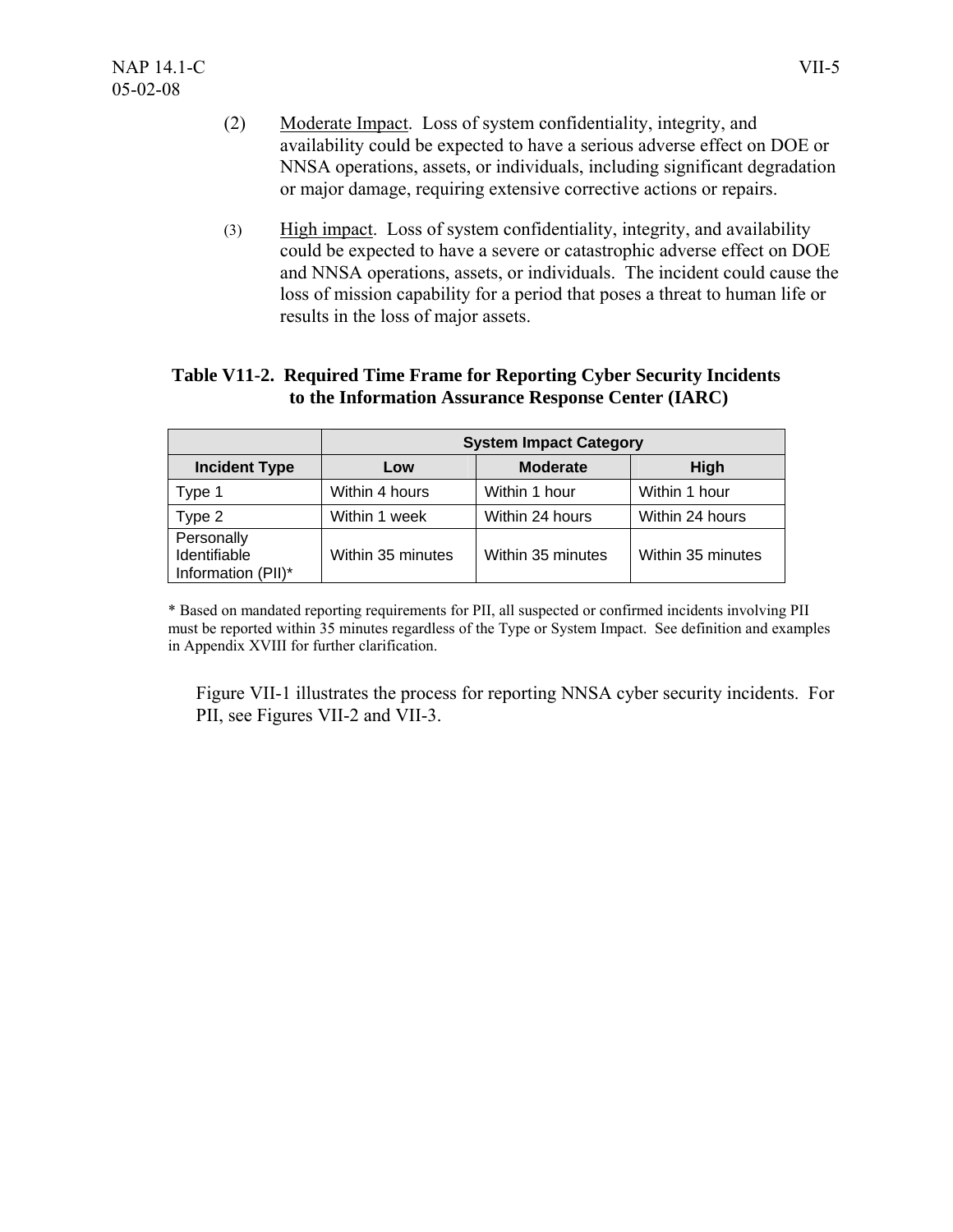

**Figure VII-1. NNSA Cyber Security Incident Reporting Process**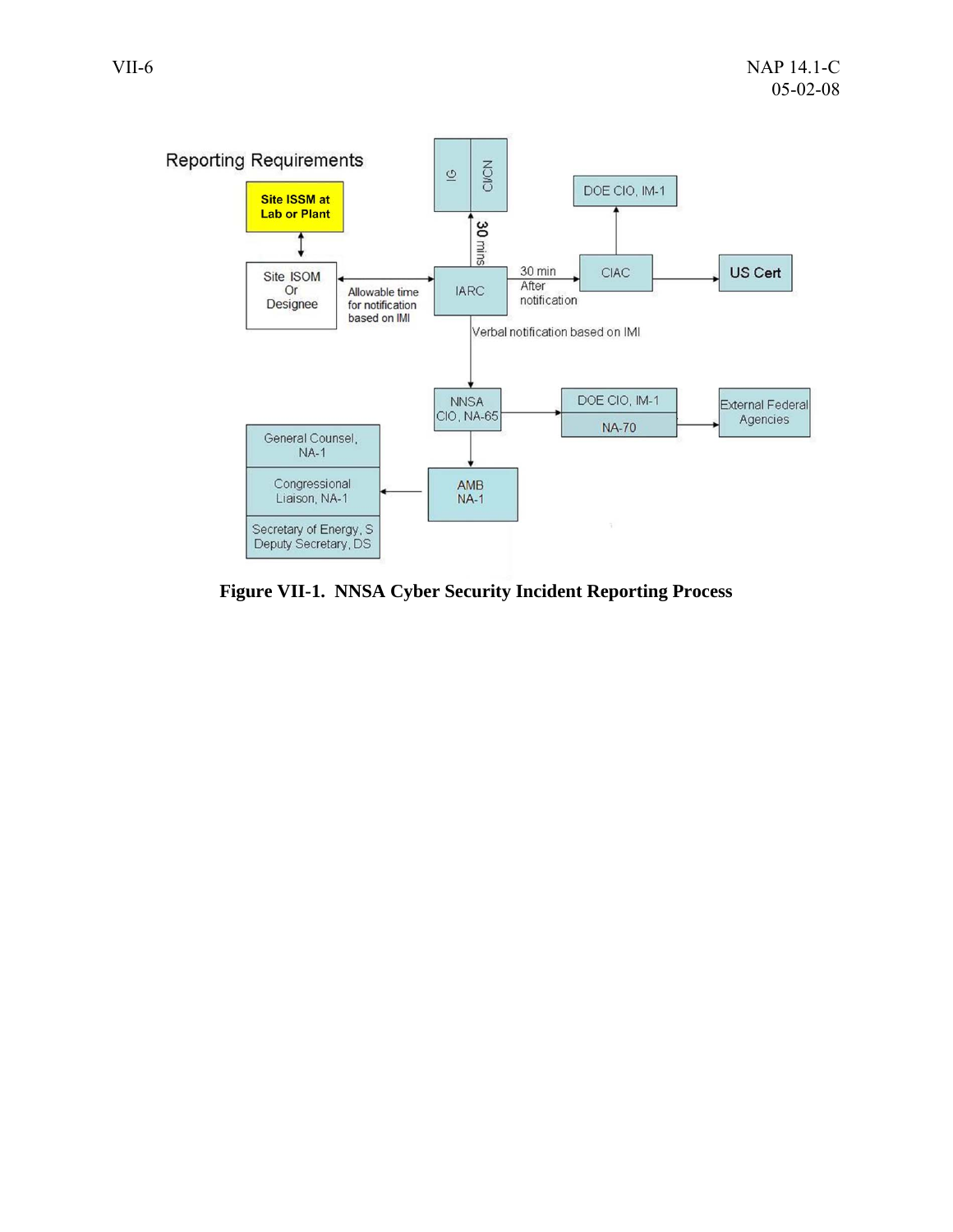

**Figure VII-2. NNSA PII Cyber Security Incident Reporting Process**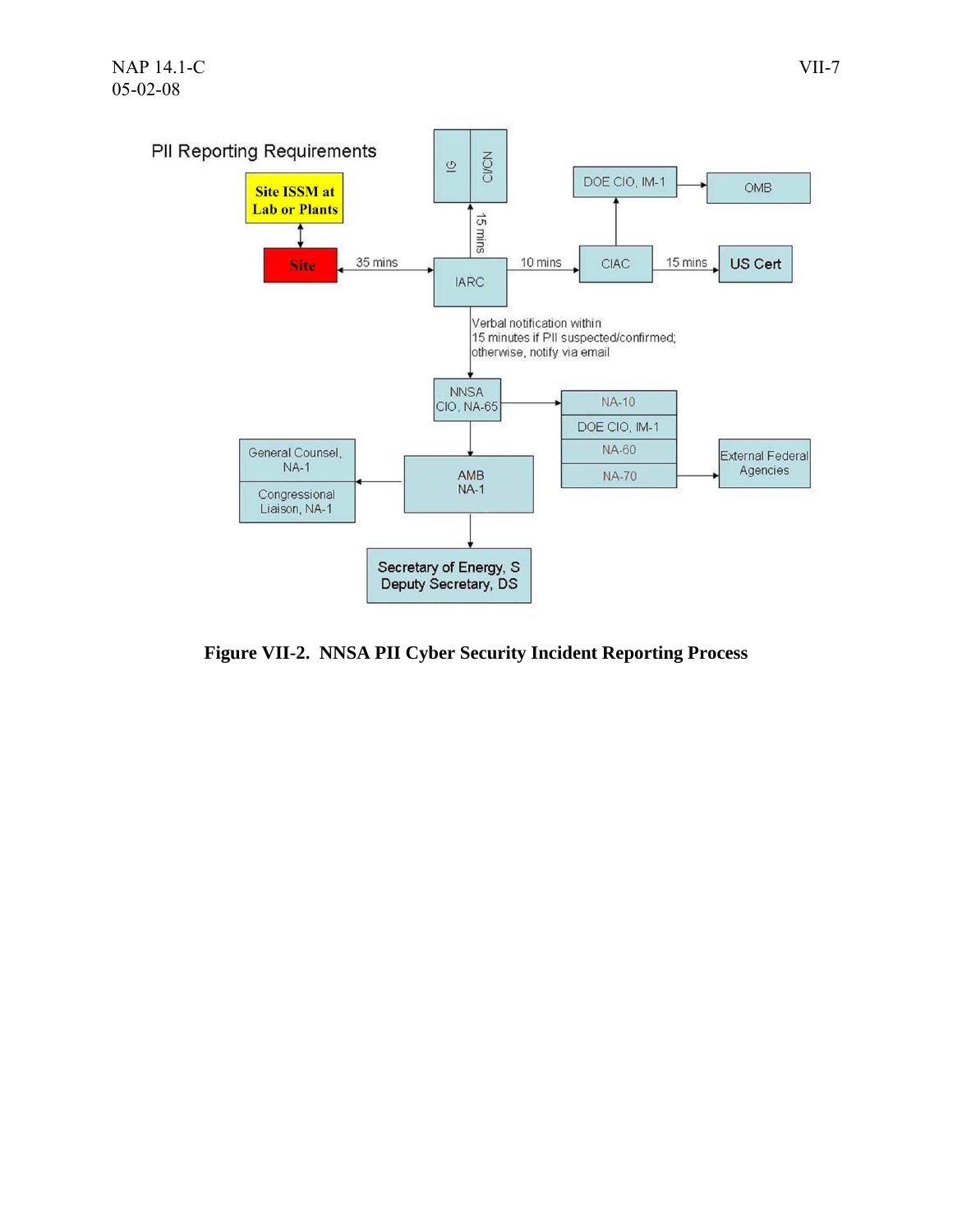

# PII Management - Lost or Stolen Data

**Figure VII-3. NNSA PII Management – Lost or Stolen Data Process Flow** 

- c. The cognizant ISOM must be notified within 24 hours of discovery of an incident by the NNSA site. Monthly reports on the status of incident resolution, whether or not any reportable, successful, or attempted incidents have occurred during the month, must also be transmitted to the ISOM.
- d. Cyber Security Incident Report Content. The content and format of an incident report will be specified by the IARC. At a minimum, incident reports must include date(s), time(s), type, source, corrective actions taken, if any, resources affected, site impact, and site point-of-contact. Sources may vary depending on the type of attack, but may include Internet Protocol (IP) address, e-mail address, or other identifying source characteristics. Additional content may be specified by the DAA and/or IARC, as incident situations change.
- e. Incidents Involving PII. All suspected or confirmed cyber security incidents involving PII as defined in Appendix B, *Definitions*, must be reported to the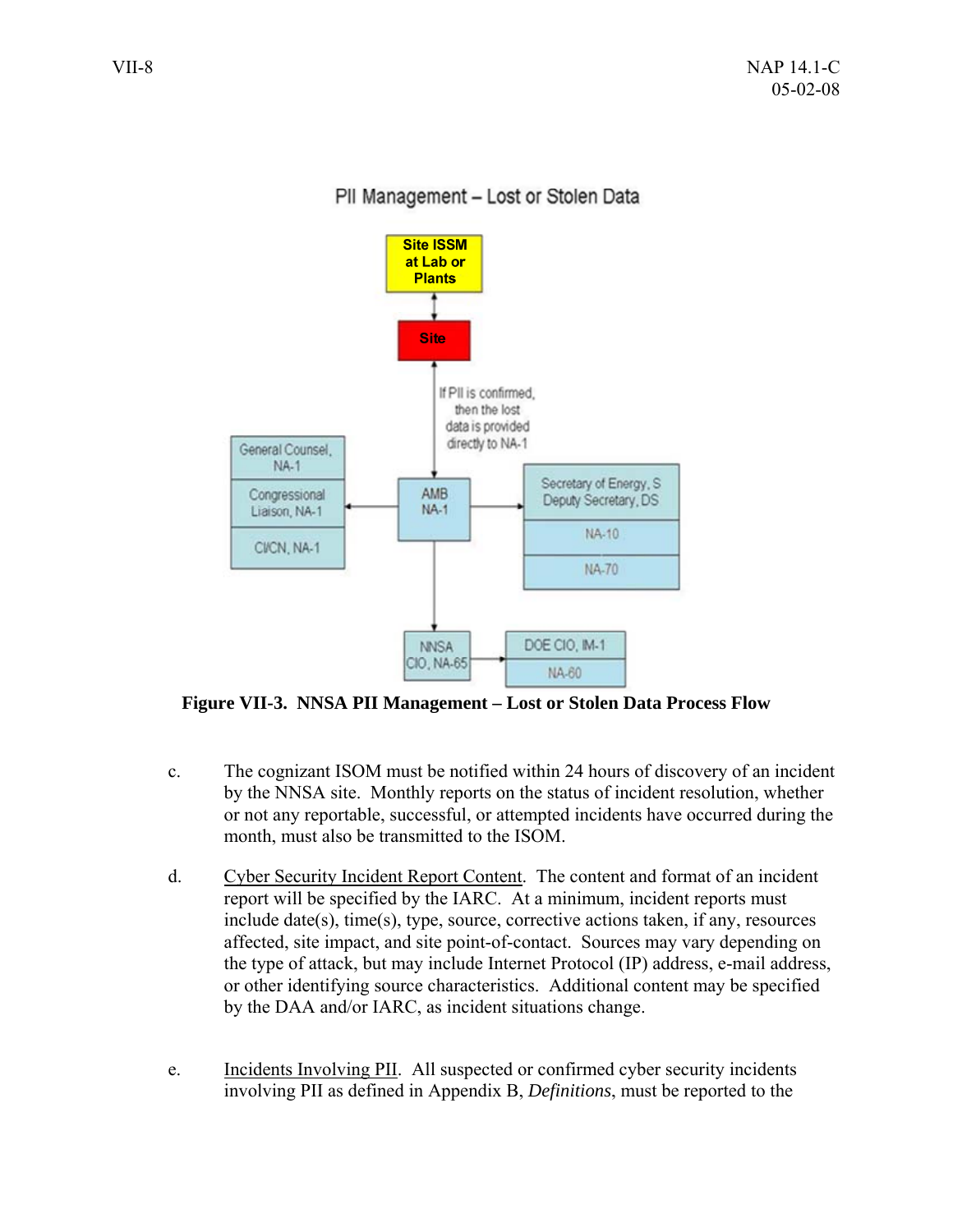IARC within 35 minutes of discovery. Discovery is defined as the moment that the CSSM or their staff have determined that a reported incident could involve PII. This notification can be verbal or written via e-mail. As additional information is discovered pertaining to the incident, the impacted site must provide IARC with the updated information within 35 minutes. Note that if a primary impacted site has solicited the assistance of another secondary site during the investigation, the primary site has the responsibility for reporting all information to the IARC.

- f. Archiving Cyber Security Incident Information. Sites must store all information related to a reportable incident, as defined in paragraph 2.a of this chapter for at least one year. Storage methods, including custody, must comply with applicable evidentiary requirements for possible future law enforcement use.
- g. Counterintelligence Reporting. Events identified in DOE O 475.1, *Counterintelligence Program,* must be reported by the IARC to the Office of Intelligence and Counterintelligence (OICI), in accordance with the reporting procedures in DOE O 475.1.
- h. Automated Systems. Automated systems may be used to implement these protocols.
- 3. CIAC CYBER SECURITY ALERTS. Cyber security alerts issued by CIAC shall be investigated, analyzed, and reported as an incident. Positive feedback from the sites is required in response to an alert, and the incident reporting mechanism provides the necessary information.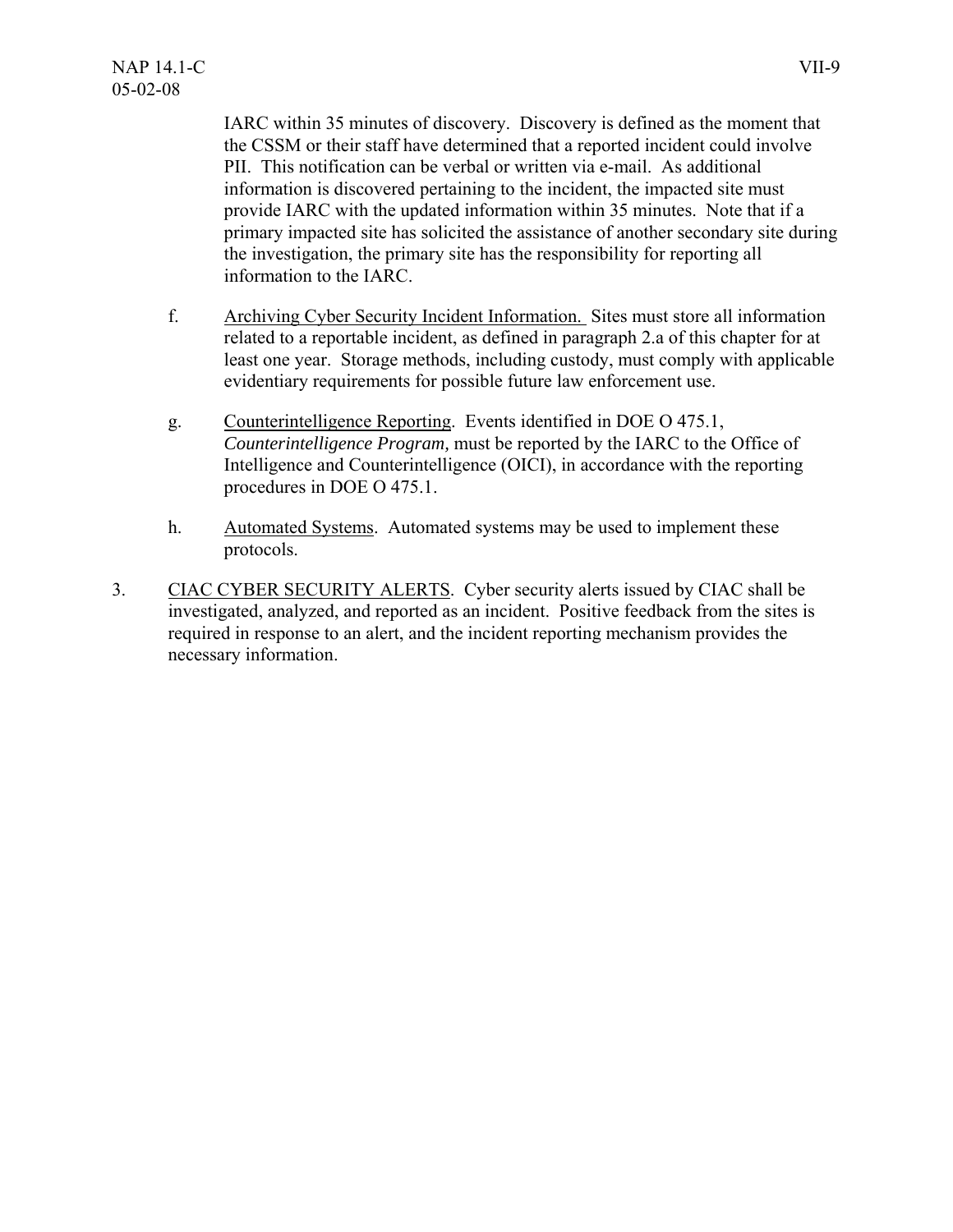**This page intentionally left blank.**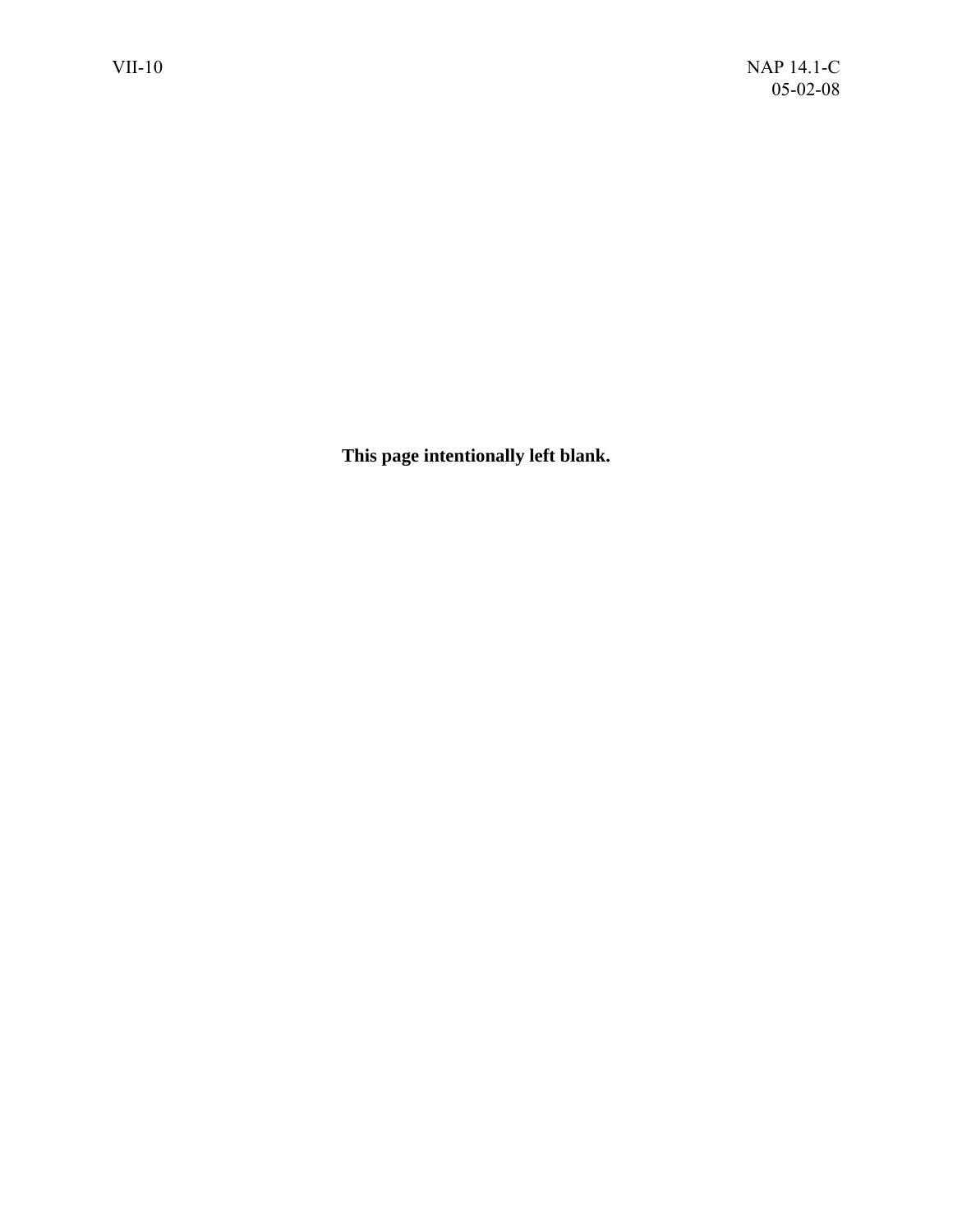### **CHAPTER VIII. INFORMATION CONDITION (INFOCON)**

1. INTRODUCTION. This chapter describes the minimum preparations and actions required to react uniformly to warnings of cyber security incidents, heighten or reduce the cyber defensive posture, defend against computer network attacks, and mitigate sustained damage to NNSA information and infrastructure, including computer and telecommunications networks and systems. The INFOCON is a comprehensive defense posture and response based on the status of information systems, NNSA operations, and intelligence assessments of adversary capabilities and intent. The INFOCON system impacts all personnel who use NNSA information systems, protects systems while supporting mission accomplishment, and coordinates the overall defensive effort through adherence to standards.

The INFOCON system presents a structured, coordinated approach to react to adversarial attacks on NNSA information, computer systems, and networks and systems. While all systems are vulnerable to some degree, factors such as low-cost, readily available information technology, increased system connectivity, and remote access capability make Computer Network Attack (CNA) an attractive option to an adversary. CNA is defined as "operations to disrupt, deny, degrade, or destroy information resident in computers and computer networks, or the computers and networks themselves." INFOCON also outlines countermeasures to scanning, probing, and other suspicious activity, unauthorized access, and data browsing. NNSA INFOCON measures focus on computer network-based protective measures due to the unique nature of CNA. Each level reflects a defensive posture based on the risk to NNSA operations through the disruption of information systems and networks.

#### 2. CRITERIA AND PROCESSES.

- a. Each NNSA site's INFOCON response measure must be documented in the site's CSPP.
- b. INFOCON procedures must be well integrated with the site's Security Condition (SECON) procedures, emergency procedures, Continuity of Operations plans, and incident handling processes.
- c. Cyber security incidents must be reported as described in Chapter VII.
- d. DAAs may evaluate their situation and recommend changes in the INFOCON to the NNSA Site Manager for sites under their cognizance; however, the INFOCON must remain at least at high as the current INFOCON directed by NNSA. If the NNSA Site Manager agrees to the recommended change in INFOCON status, the DAA must report the change to the CSPM within 4 hours.
- e. The CSPM will notify DAA when the NNSA INFOCON is changed, through the most rapid means available, and must notify the CSPM if recommended or directed INFOCON response measures conflict with organization or mission priorities within 2 hours of NNSA determination of INFOCON response measures.
- f. The DAA must disseminate INFOCON information within their organization and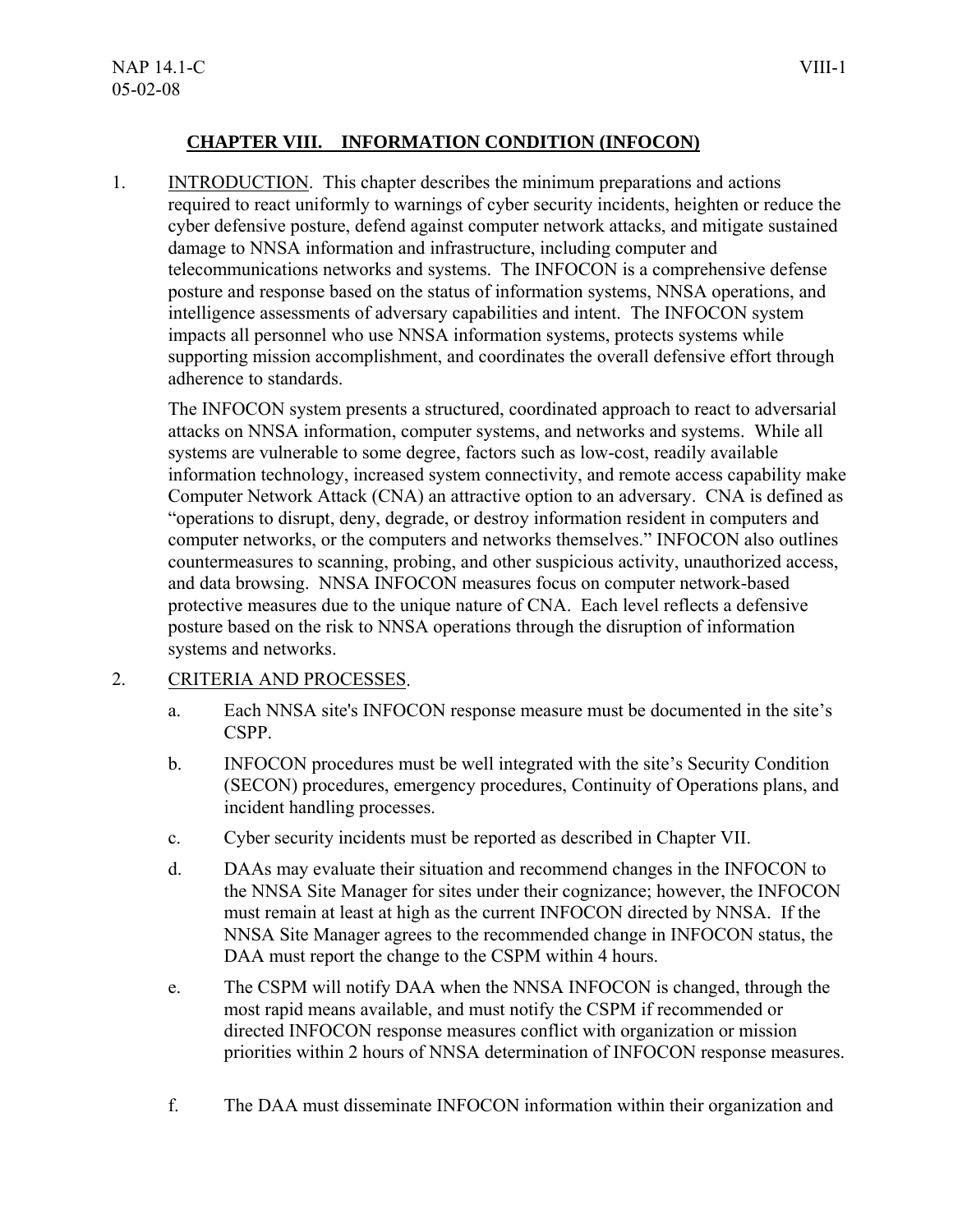to organizations under their cognizance, through the most rapid means available.

- 3. NNSA INFOCON. Several critical assumptions were made about the nature of CNA and Computer Network Exploit (CNE) in developing the NNSA INFOCON system. Understanding these assumptions is essential to effective implementation of this system.
	- a. Shared Risk. In today's network-centric environment, risk assumed by one NNSA site is risk shared by all. Unlike most other security activities, a successful network intrusion in one NNSA location may, in many cases, facilitate access at other locations. This necessitates a common understanding of the situation and responses associated with the declared NNSA INFOCON. These actions must be carried out concurrently at all NNSA locations for an effective defense.
	- b. Advance Preparation. Preparation is key, given the speed and reduced signature of CNA and CNE. Protective measures must be planned, prepared, exercised, and often executed well in advance of an attack. Preventive measures are emphasized in INFOCON responses because there may be little time to react effectively during the attack. Prevention of system compromise is preferable but may not be achievable.
	- c. Anonymity of Attacker. Attributing the attack to its ultimate source, if possible, will normally not occur until after the attack has been executed. This limits the range and type of options available to INFOCON decision makers. To effectively operate in this environment, knowledge of the adversary's identity cannot be a prerequisite to execution of defensive strategies and tactics.
	- d. Characterization of the Attack. Distinguishing between hacks, attacks, system anomalies, and operator error may be difficult. The most prudent approach is to assume malicious intent until an event is assessed otherwise. See Chapter VII for various assessments to consider.
	- e. INFOCON Levels. The NNSA INFOCON system presents a structured, coordinated approach to defend against and react to adversarial attacks on NNSA information, computer systems, and telecommunication networks and systems. The NNSA INFOCON system identifies the five levels of CNA and CNE conditions within NNSA, as shown in Table VIII-1.

#### **Table VIII-1. INFOCON Levels**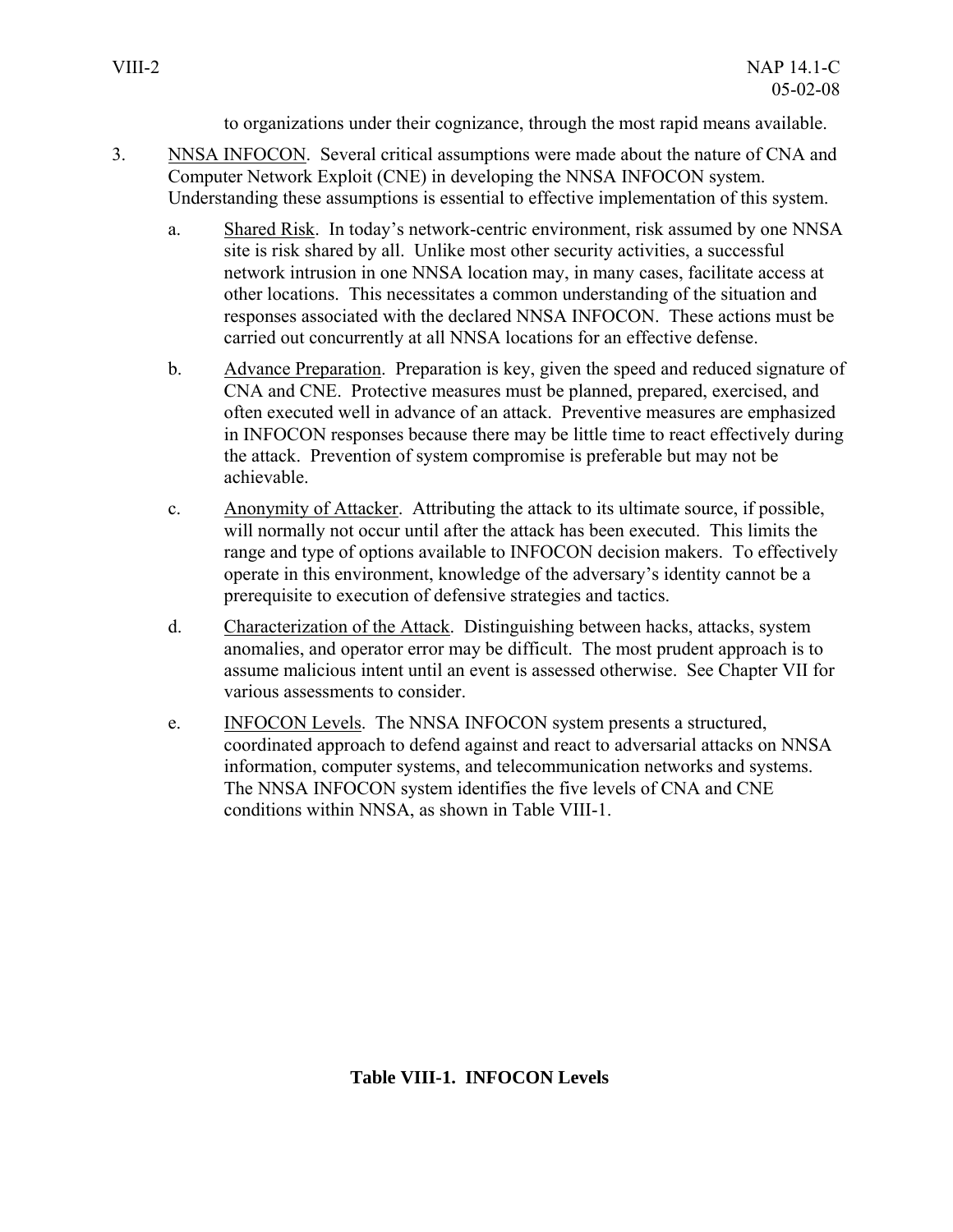| <b>INFOCON</b><br>Level | <b>Description</b>                                                                                                                                                                              |
|-------------------------|-------------------------------------------------------------------------------------------------------------------------------------------------------------------------------------------------|
|                         | Successful information system attack(s) detected that impact NNSA operations such as a<br>Type 1 compromise and/or intrusion or DOS, with a moderate or high impact.                            |
| <b>RED</b>              | Widespread incidents that undermine ability to function effectively.                                                                                                                            |
| (Critical)              | Significant risk of mission failure.                                                                                                                                                            |
|                         | Computer Network Attack against national infrastructure or National Security element.<br>Indications and warnings (I&W) indicate targeting of specific system, location, unit, or<br>operation. |
| <b>YELLOW</b>           | Significant level of network probes, scans, or activities detected, indicating a pattern of<br>concentrated reconnaissance.                                                                     |
| (Elevated)              | Network penetration or DOS attempted with no impact to NNSA or DOE operations, such<br>as Type 2 attempted intrusion with a low impact.                                                         |
|                         | Incident occurs at NNSA site that affects an NNSA Enterprise System, or it may impact<br>another NNSA site, such as a Type 1 compromise and/or intrusion with a low impact.                     |
|                         | Intelligence indicates imminent attack against NNSA or DOE site.<br>I&W indicate general threat.                                                                                                |
|                         | Regional events occurring that affect U.S .interests and are likely to affect NNSA interests.<br>May involve potential adversaries with suspected or known CNA capability.                      |
| <b>BLUE</b>             | Information system probes, scans, or other activities detected indicating a pattern of<br>surveillance, such as Type 2 reconnaissance activity with a moderate or high impact.                  |
| (Guarded)               | Nation-or Internet-wide computer network exploits, such as a Type 1 Web site<br>defacement, malicious code, or denial of service (DOS), with an impact of low.                                  |
|                         | Increased and/or more predictable threat events.                                                                                                                                                |
|                         | Incident occurs at NNSA or DOE site.<br>No significant activity.                                                                                                                                |
|                         | Normal operations.                                                                                                                                                                              |
| <b>GREEN</b>            | Network penetration or denial of service attempted with no impact to NNSA,<br>DOE, or site operations such as Type 2 reconnaissance activity or intrusion<br>attempts with a low impact.        |
| (Normal)                | Minimal attack success, successfully counteracted, such as a Type 1 unauthorized use<br>with a low impact.                                                                                      |
|                         | General threat unpredictable.                                                                                                                                                                   |

# 4. INFOCON ACTIVITIES.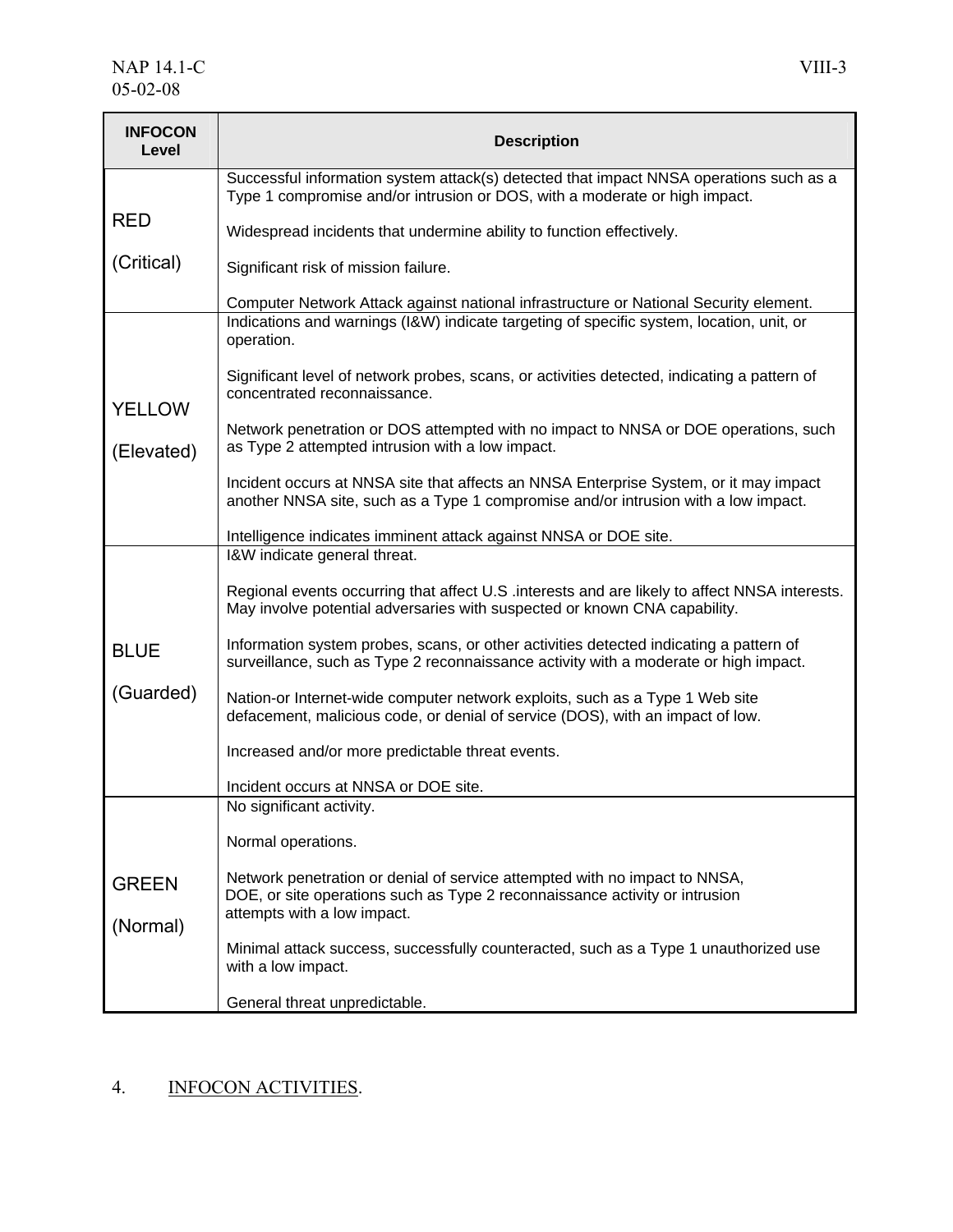- a. Determining the INFOCON. There are three broad categories of factors that influence the INFOCON: operational, technical, and intelligence, including foreign intelligence and law enforcement intelligence. Some factors may fall into more than one category. The INFOCON level is based on significant changes in one or more of them. Appendix C describes several factors that may be considered when determining the INFOCON. The decision to change the INFOCON should be tempered by the overall operational and security context at that time. For example, an intruder could gain unauthorized access and not cause damage to systems or data. This may only warrant INFOCON BLUE or GREEN during peacetime, but it may warrant INFOCON ORANGE during a crisis. Also, the incident may warrant a high INFOCON at the affected site but not throughout the NNSA as a whole.
- b. Declaring INFOCONs. The NNSA CSPM will recommend changes in NNSA INFOCON to the NNSA CIO, who is responsible for declaring an NNSA INFOCON. Assimilation and evaluation of information to assess the CNA and CNE situation NNSA-wide will be a collaborative effort coordinated by the CSPM.
- c. Managers of NNSA sites are responsible for assessing the situation and establishing the proper INFOCON, based on evaluation of all relevant factors. See Appendix D and E for criteria and guidance, respectively. NNSA site managers may change the INFOCON of their organizations or site(s); however, they must remain at least as high as the current INFOCON directed by NNSA. Managers changing the INFOCON of their organization or site(s) must report to the CSPM using the same reporting format described in paragraph 4.d of this chapter.
- d. Response Measures. Ideally, CNA/CNE operations will be based on advanced warning of an attack. Measures should be commensurate with the risk, the adversary's assessed capability and intent, and mission requirements. Overaggressive countermeasures may result in self-inflicted degradation of system performance and communication ability, which may contribute to the adversary's objectives. Managers must also consider what impact of imposing a higher INFOCON for their organization will have on connectivity with computer networks and systems of other NNSA sites and operations. Managers will notify the CSPM, through the cognizant ISOM, if recommended or directed response measures conflict with organization or mission priorities. Regardless of the INFOCON level declared at the affected site, it is incumbent upon the affected site to report all unauthorized accesses in a timely manner, in accordance with the NNSA PCSP. Each NNSA site shall have documented procedures to guide their responses and ensure these procedures are well integrated with other site SECON, emergency procedures, and Continuity of Operations plans. See Appendix D and E for recommended action activities.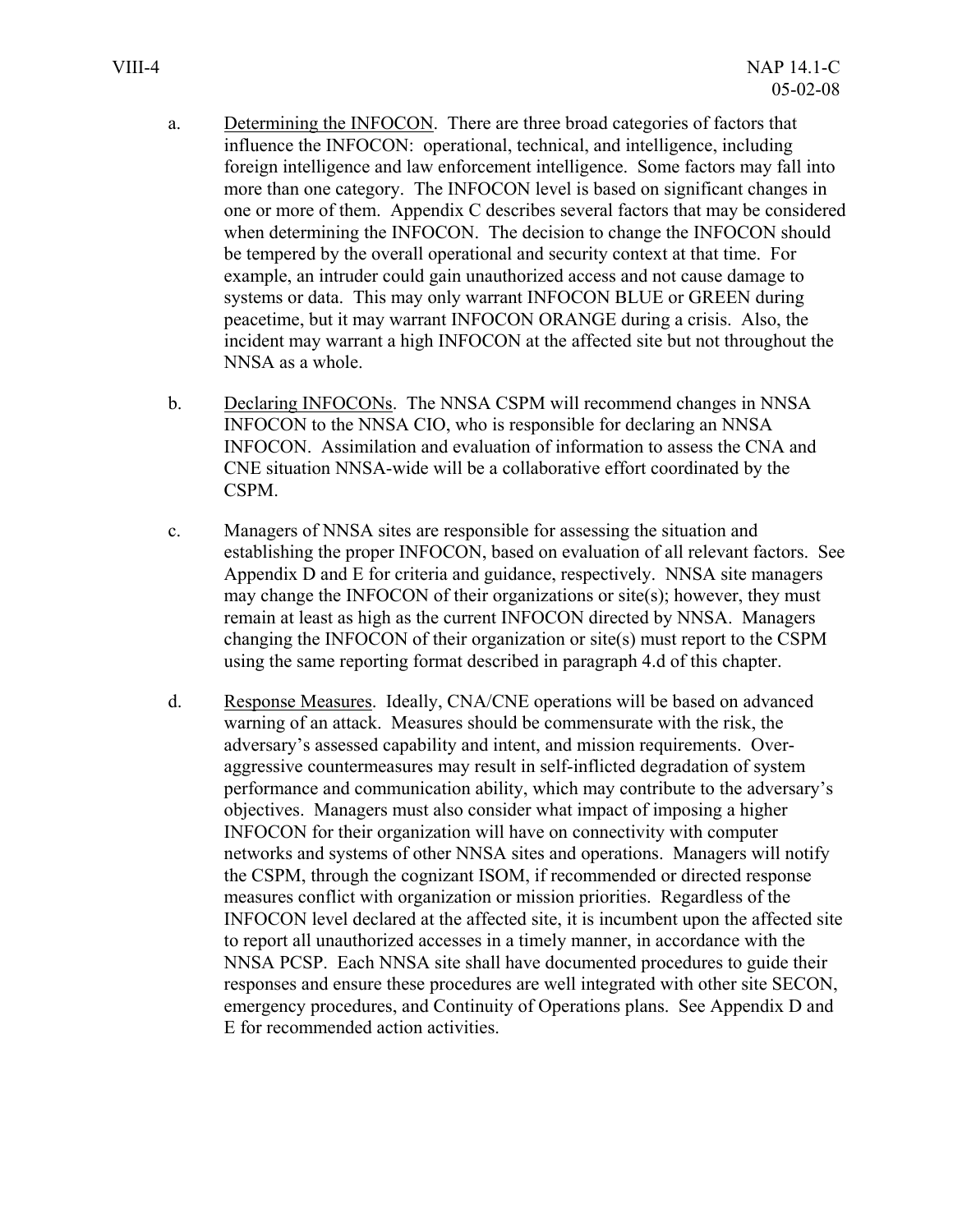- e. Reporting. Reporting of cyber security incidents must be accomplished as described in Chapter VII. Note, however, that INFOCONs assess potential and/or actual impact to NNSA operations and must be reported as follows:
	- (1) Reporting Channels. NNSA sites must report INFOCON changes to the NNSA CSPM and the cognizant DAA.
	- (2) Reporting Frequency. NNSA sites must report INFOCON changes for their sites no later than 4 working hours after the INFOCON has changed. Provide whatever information is available at the time and indicate information that is unknown or unavailable. Information missing from the initial report will be forwarded in a follow-up report within 24 hours of the initial report.
	- (3) Report Formats. Reports of changes in INFOCON should be accompanied by an operational assessment of the situation, when appropriate. Appendix E outlines a process for assessing the operational impact of a CNA. Report contents shall include, as a minimum:
		- (a) For all INFOCONs: Organization and location, date and time of report, current INFOCON, reason for declaration of this INFOCON, response actions taken, and POC name and contact information.
		- (b) INFOCON YELLOW and Higher. All of the above, plus U. S. Computer Emergency Response Team (CERT) or NNSA IARC Number (IARC will report to CIAC) and Law Enforcement Agency (LEA) case number, with POC name and contact information, when available.
		- (c) INFOCON ORANGE and Higher: All of the above, plus system(s) affected; degree to which operational functions are affected; impact (actual and/or potential) on current and planned missions; and/or general capabilities; restoration priorities; and workarounds.
- f. Dissemination of NNSA INFOCON. The CSPM will notify the DAA when the NNSA INFOCON is changed, through the most rapid means available. The DAA sites must notify the CSPM, if recommended or directed INFOCON response measures conflict with organizational or mission priorities, within two (2) hours of NNSA determination of INFOCON response measures. NNSA sites are responsible for rapid dissemination of the INFOCON information within their organization, and to contractor organizations under their cognizance. Notification will include the following information:
	- (1) Date and time of report.
	- (2) Current INFOCON.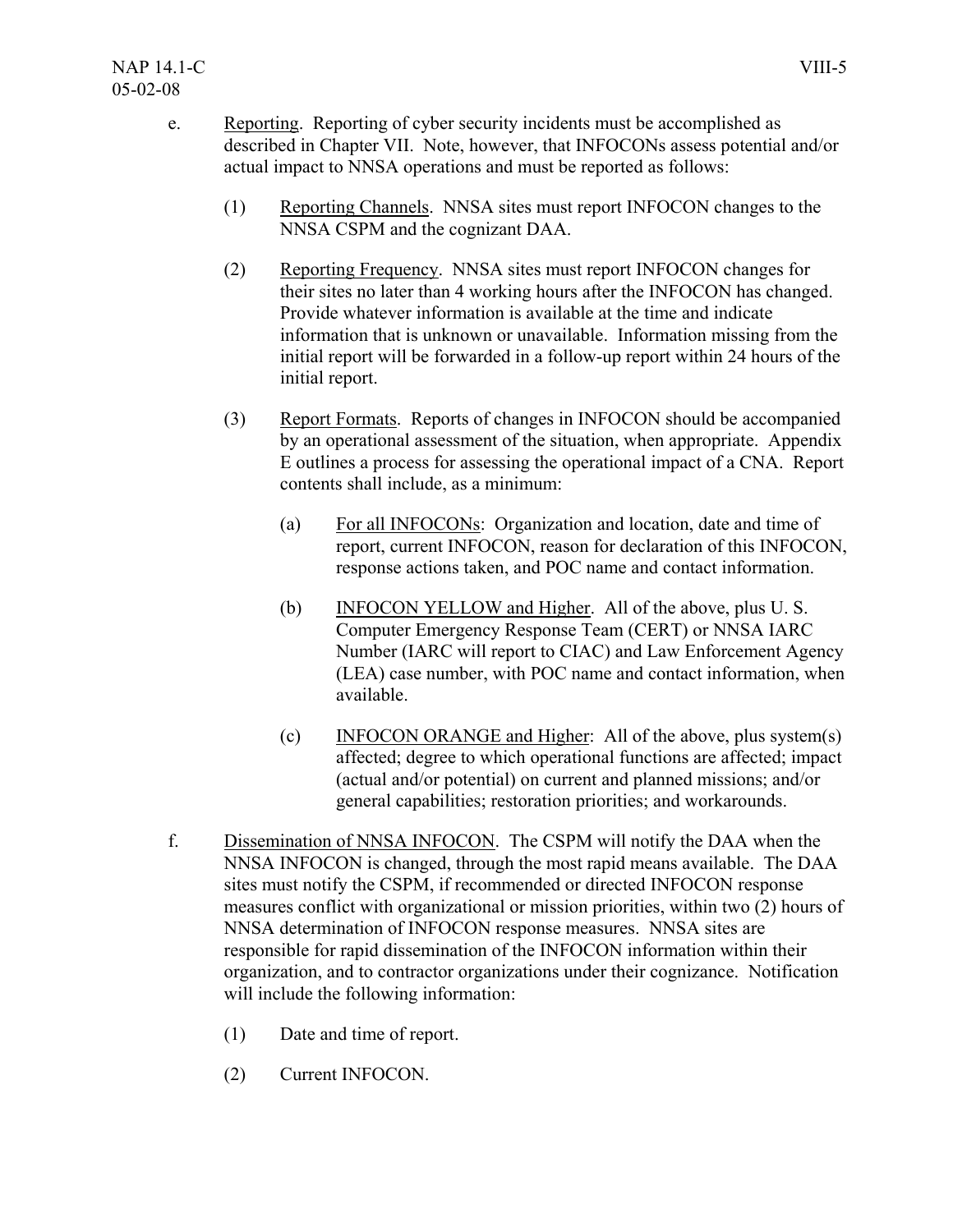- (3) Reason for declaration of this INFOCON that includes a detailed description of the causal activities and Type and System-Impact Category.
- (4) Current and planned operation(s) or capabilities, units and/or organizations, networks, systems, applications, or data assessed to be impacted or at risk.
- (5) Recommended or NNSA-directed actions.
- (6) References to relevant technical advisories and intelligence assessments
- (7) POC information.
- (8) Information that may assist sites in their response times. See Appendices D and E.
- 5. RELATIONSHIP OF INFOCON TO OTHER ALERT SYSTEMS. The INFOCON and SECON may complement each other. The INFOCON may be changed based on the national or global situation, the intelligence community's level of concern, or other factors. Likewise, a change in INFOCON may prompt a corresponding change in other alert systems.
	- EXERCISES. INFOCON procedures shall be practiced at all NNSA sites as part of their selfassessment program to include operational impact assessments. See Appendix D and E.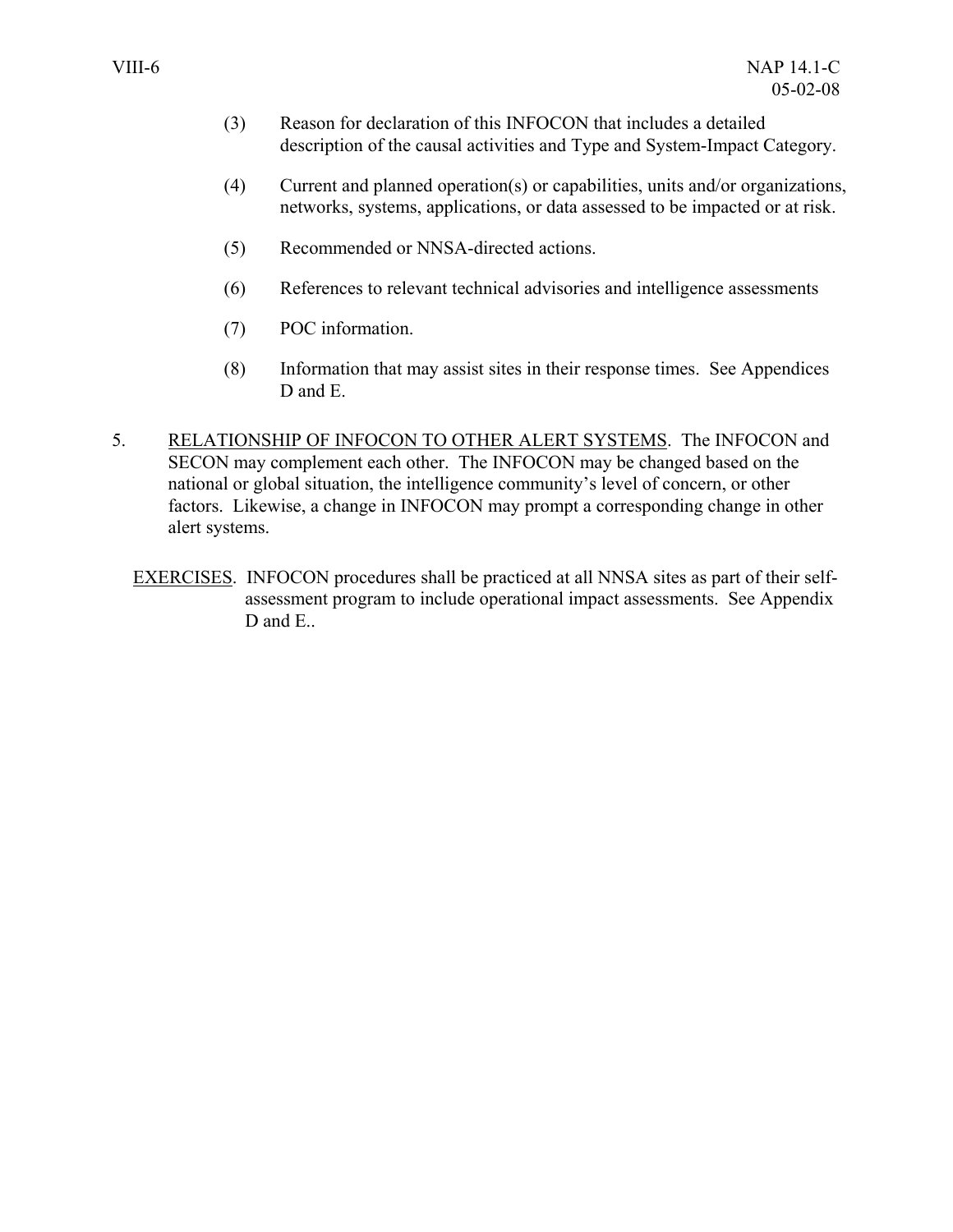### **CHAPTER IX. PLAN OF ACTIONS AND MILESTONES.**

1. INTRODUCTION. This chapter documents the minimum requirements for establishing a management tracking tool for the documentation and correction of security program and system-level findings and incidents. The primary intent of the Plan of Action and Milestones (POA&M) is to assist NNSA management with tracking and mitigating program weaknesses. Additionally, the POA&M assists external regulatory agencies with oversight responsibilities.

A *finding* is a determined vulnerability pertaining to technology, operations, and/or people that allow compromise to an organization's information or associated information systems. *Findings* are identified through various activities, such as risk management, self assessment, audits, and ST&E processes.

All NNSA Elements must develop, document, and implement POA&M policies and procedures consistent with the following requirements and commensurate with the level of security required for the organization's environment and specific needs.

This chapter is compliant with DOE TMR-6, *Plan of Action and Milestones*.

### 2. CRITERIA AND PROCESSES.

- a. POA&M Content Requirements. Each NNSA Element must define a site-specific POA&M process in their respective CSPPs. The Element's POA&M documentation must include the following information, at a minimum:
	- (1) Reporting all program and system-level findings identified by the Office of HSS, the General Accounting Office (GAO), the Office of Inspector General (OIG), and other outside external regulatory agencies. Findings or incidents identified by internal assessment activities, security reviews, or operations are tracked by the POA&M at the determination of the DAA.
	- (2) Tracking program and system-level findings with open Corrective Action Plans (CAPs).
	- (3) Validating and associated documentation of closure for each POA&M finding.
	- (4) Integration of the POA&M process with the internal self-assessment program.
	- (5) Identification of the office or organization responsible for tracking and reporting of POA&M information to the NNSA OCIO, on at least a quarterly basis.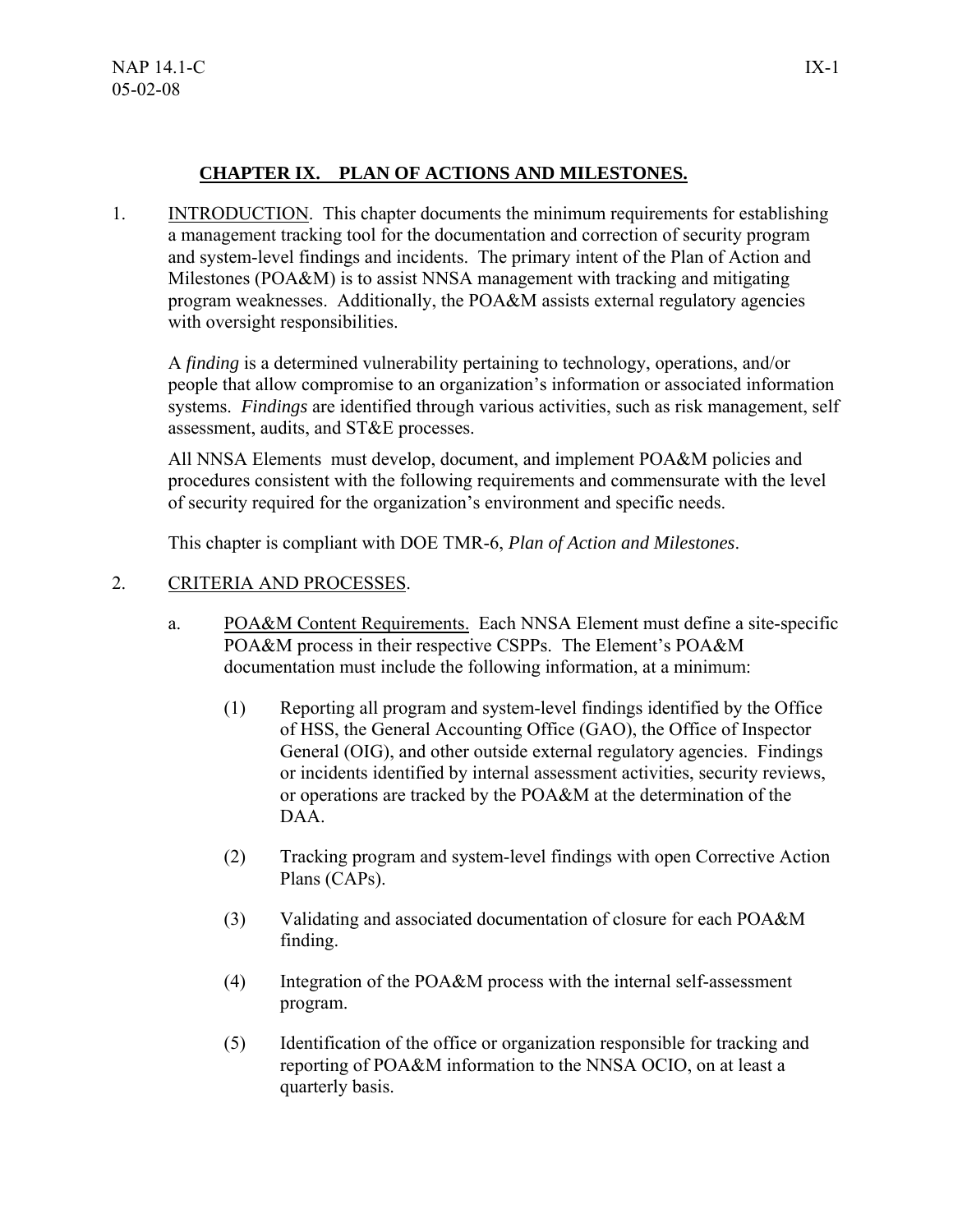- (6) Process used to assess POA&M activities on at least a quarterly basis.
- (7) Once the POA&M has been reported, changes are allowed to be made to the original description of the finding, key milestones, schedule completion dates, or source under the direction of the DAA. Notations for any modifications to the original entry are to be made separately, and identified as "Changes to Milestones."
- (8) POA&M Reports are to be marked and protected as appropriate; at a minimum, reports are to be considered Official Use Only (OUO).
- b. Corrective Action Plans. Not all identified findings tracked in the POA&M will have corresponding CAPs. Note, however, that all findings will have associated mitigation milestones tracked within the POA&M. Each NNSA Element must document CAPs at a minimum for any cyber security-related finding identified by the Office of Inspector General and the Office of HSS. If the finding has not been closed within a year of its determination, the NNSA CSPM or cognizant DAA may require that other program or system-level findings be documented in the CAP, based on its impact.
- c. CAP Content. For documented cyber-security-related findings, and for program and/or system-level weaknesses that require corrective action plans, CAP must contain, at a minimum, the following content:
	- (1) A brief overview and summary of the identified weakness, vulnerability, or finding.
	- (2) Root cause analysis, addressing any systemic program weaknesses.
	- (3) Mitigation and resolution and recurrence prevention strategies.
	- (4) Office or organization responsible for remediation.
	- (5) Resource requirements and expected costs associated with remediation. For system-level POA&Ms, the unique project identifier and project name from the OMB Exhibit 300 or Exhibit 53, where applicable; and for Exhibit 53 systems, the security costs must also be included.
	- (6) Scheduled start and completion date.
	- (7) At least one major milestone and estimated completion date.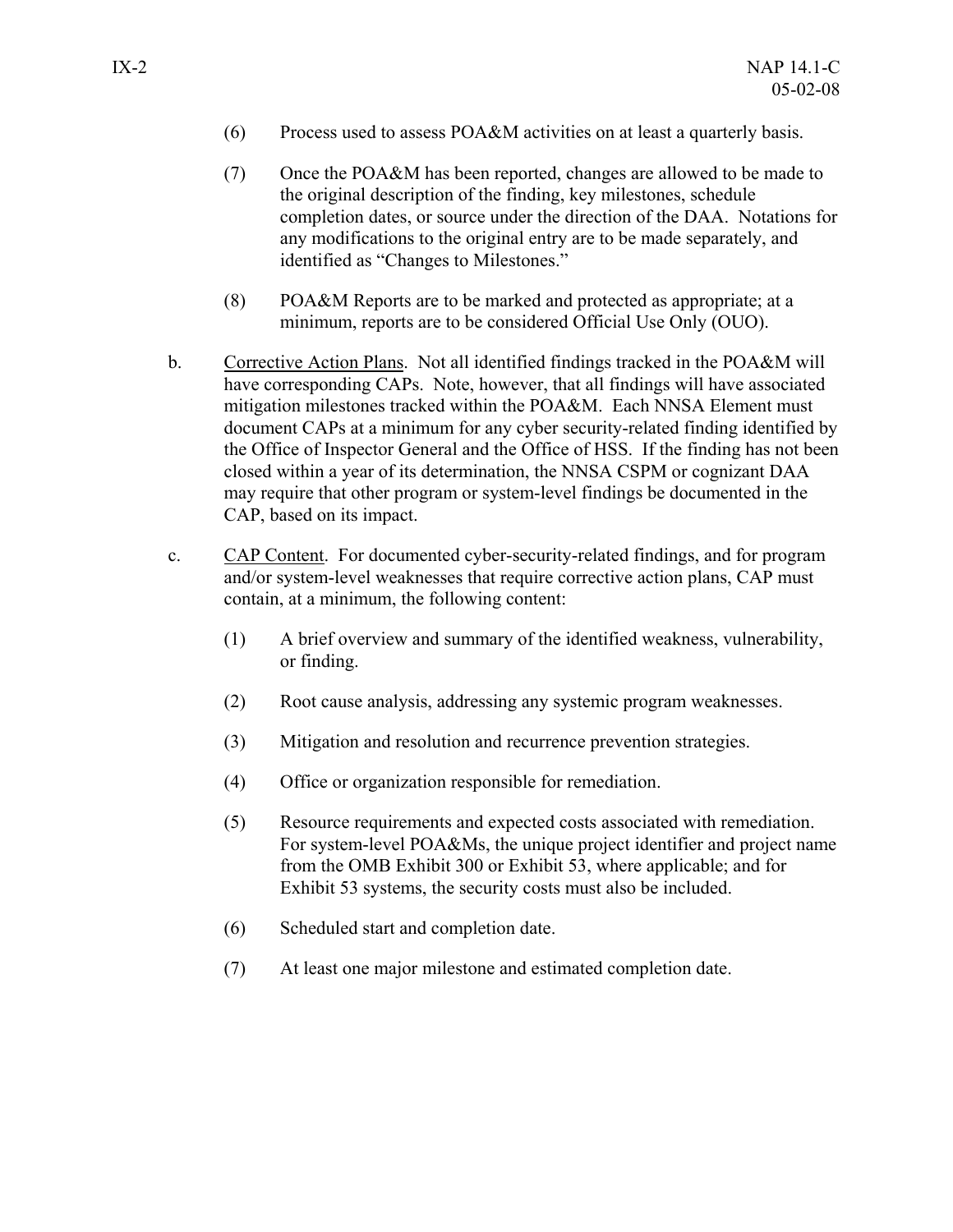- d. CAP Requirements. In addition to documenting the CAP, as outlined above, the responsible office or organization must also complete the following activities for each CAP.
	- (1) Risk assessment and acceptance, approval, and communication to impacted organizations and personnel.
	- (2) Track and update implementation status for each CAP milestone, as directed by the cognizant DAA.
	- (3) Verify and document the closure of each CAP milestone.
	- (4) Coordinate the independent validation of milestone completions as directed by the cognizant DAA.
- e. POA&M Reports. In accordance with FISMA requirements, NNSA Elements (to include the NNSA HQ Element, must develop, implement, and manage POA&Ms for all cyber security weaknesses and vulnerabilities requiring corrective action, whether or not a CAP has been prepared. POA&M Reports must contain, at a minimum, the following content:
	- (1) A brief overview and summary of the identified weakness, vulnerability, or finding.
	- (2) Office or organization responsible for remediation.
	- (3) Scheduled start and completion date.
	- (4) At least one major milestone and completion date.
	- (5) Reported closure of findings and milestones, as validated by someone other than the individual responsible for documenting and tracking the milestones. The POA&M must include the following:
		- (a) Date of closure.
		- (b) Finding or milestone closure validated? (Yes or No).
		- (c) Name, position, and title of validating individual.
		- (d) Date of validation.

### f. POA&M Assessment Requirements.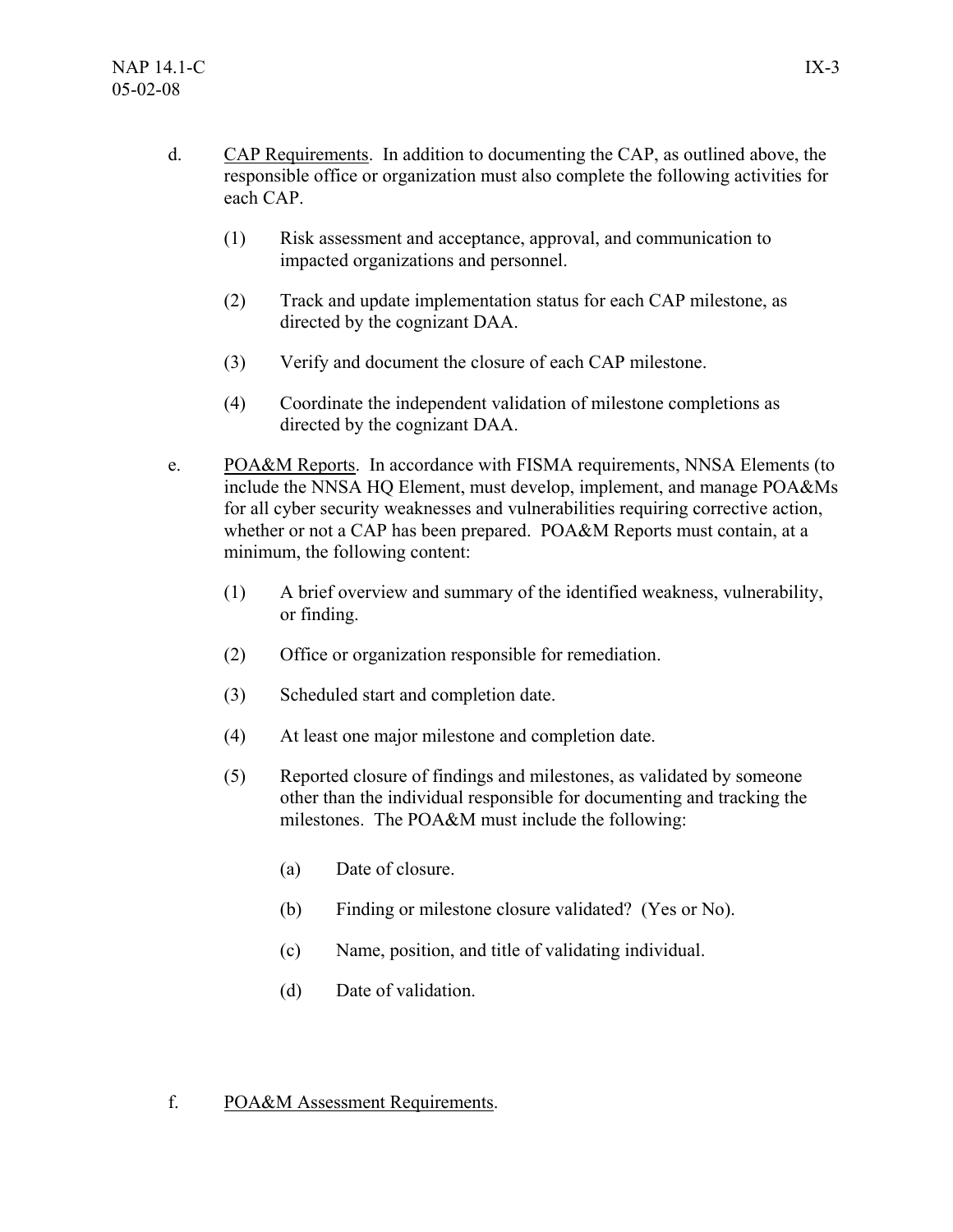- (1) POA&M-related activities must be tracked, reviewed, and prioritized on at least a quarterly basis. Reviews must include verification that all applicable findings are being tracked and managed.
- (2) An assessment of POA&M activities must be conducted when there are changes in organizational roles responsible for POA&M activities; when new Departmental guidance is issued; and/or new findings are identified via an audit, internal review, or self-assessment.
- g. Minimum POA&M Reporting Requirements.
	- (1) POA&M Reports must include program-and system-level findings identified by the Office of HSS, the GAO, the OIG, and other outside external regulatory agencies, as well as any findings and/or weaknesses identified by internal assessment activities or security reviews.
	- (2) POA&M Reports must include required documentation needed for each system-level finding, such as self-assessments, risk assessments, security plans, certification and accreditation, and contingency plans.
	- (3) POA&M Reports must include closed findings and milestones for up to one year after formal and validated closure.
	- (4) NNSA Elements required to report remediation progress on findings and milestones as required by the cognizant DAA, but they are not to report less frequently than quarterly as required by the Office of Management and Budget (OMB).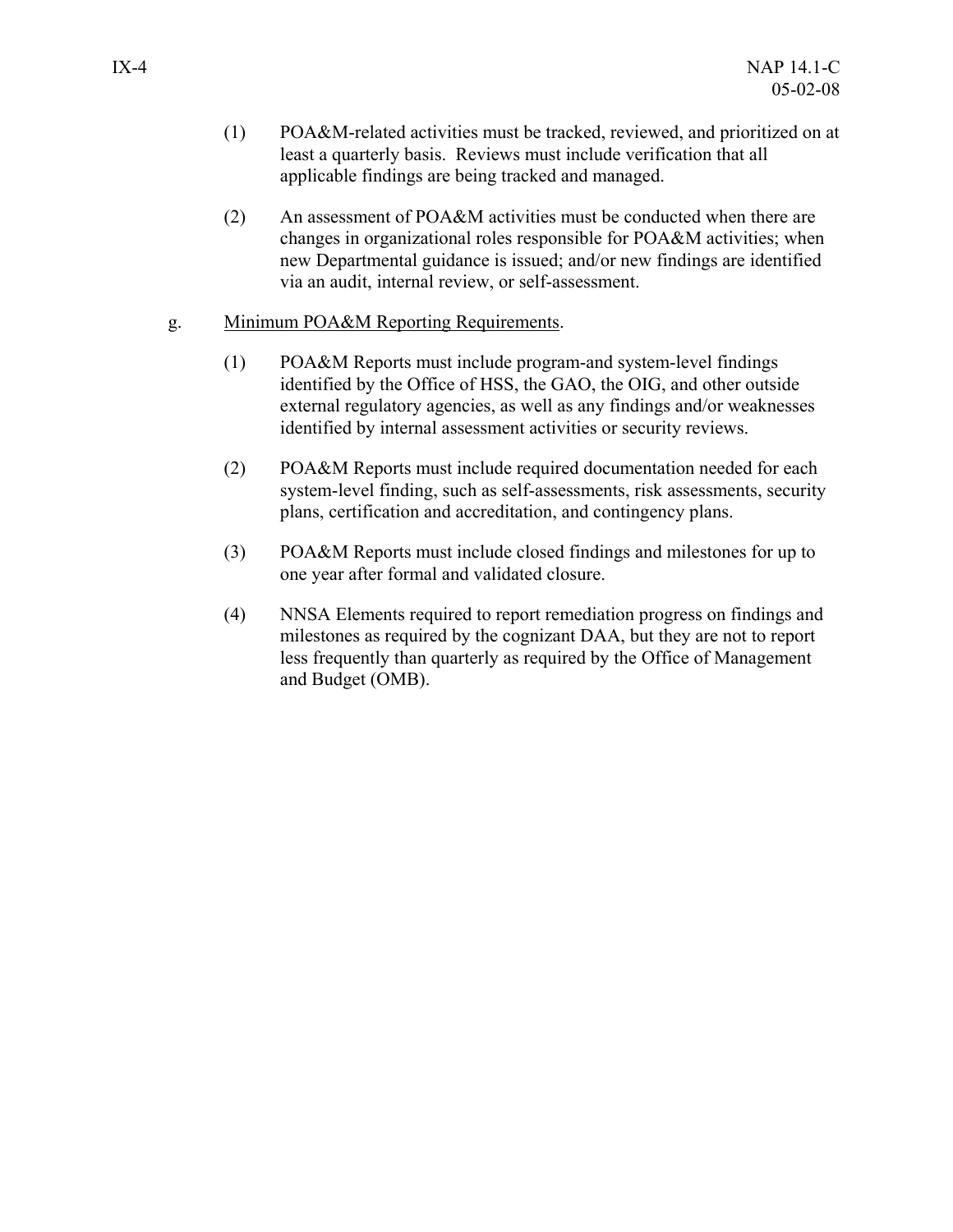# **CHAPTER X. VULNERABILITY MANAGEMENT**

1. INTRODUCTION. This chapter establishes the minimum requirements for developing a vulnerability management program, including patch management, for NNSA information systems. Vulnerability management is a measurable, proactive process implemented to secure information systems and to improve regulatory compliance posture. Patch management is one method for addressing vulnerabilities. Note that, because not all vulnerabilities have applicable patches, it is essential that security controls, such as remediations, be implemented based on an analysis of possible vulnerabilities associated with an information system. In addition, such controls help to mitigate the impact of a successful exploitation of an unknown vulnerability. This chapter applies to all NNSA Elements that operate and manage information systems that collect, create, process, transmit, store, and/or disseminate unclassified and classified NNSA information.

#### 2. CRITERIA AND PROCESSES.

- a. Cyber Security Program Plan. Each NNSA Element must address the following vulnerability management program Elements in its site CSPP.
	- (1) Vulnerability management activities, including processes for analyzing, detecting, communicating, and remediating vulnerabilities, as well as interfaces to incident management and configuration processes.
	- (2) The roles and responsibilities of all key personnel responsible for decisions and activities regarding vulnerability management.
	- (3) Awareness, training, and education requirements for all key personnel responsible for vulnerability management activities.
- b. Vulnerability Management Program. Each NNSA Element must implement a vulnerability management program that addresses at a minimum the following requirements:
	- (1) Identification, analysis, and dissemination of vulnerability information.
	- (2) An inventory of information technology resources, including hardware, operating systems, and software applications, used in the organization.
	- (3) Remediation strategies and processes.
	- (4) Prioritization of vulnerability remediation or mitigations.
	- (5) A standardized vulnerability naming scheme.
	- (6) Vulnerability documentation to include POA&M Reports and incident management, as required.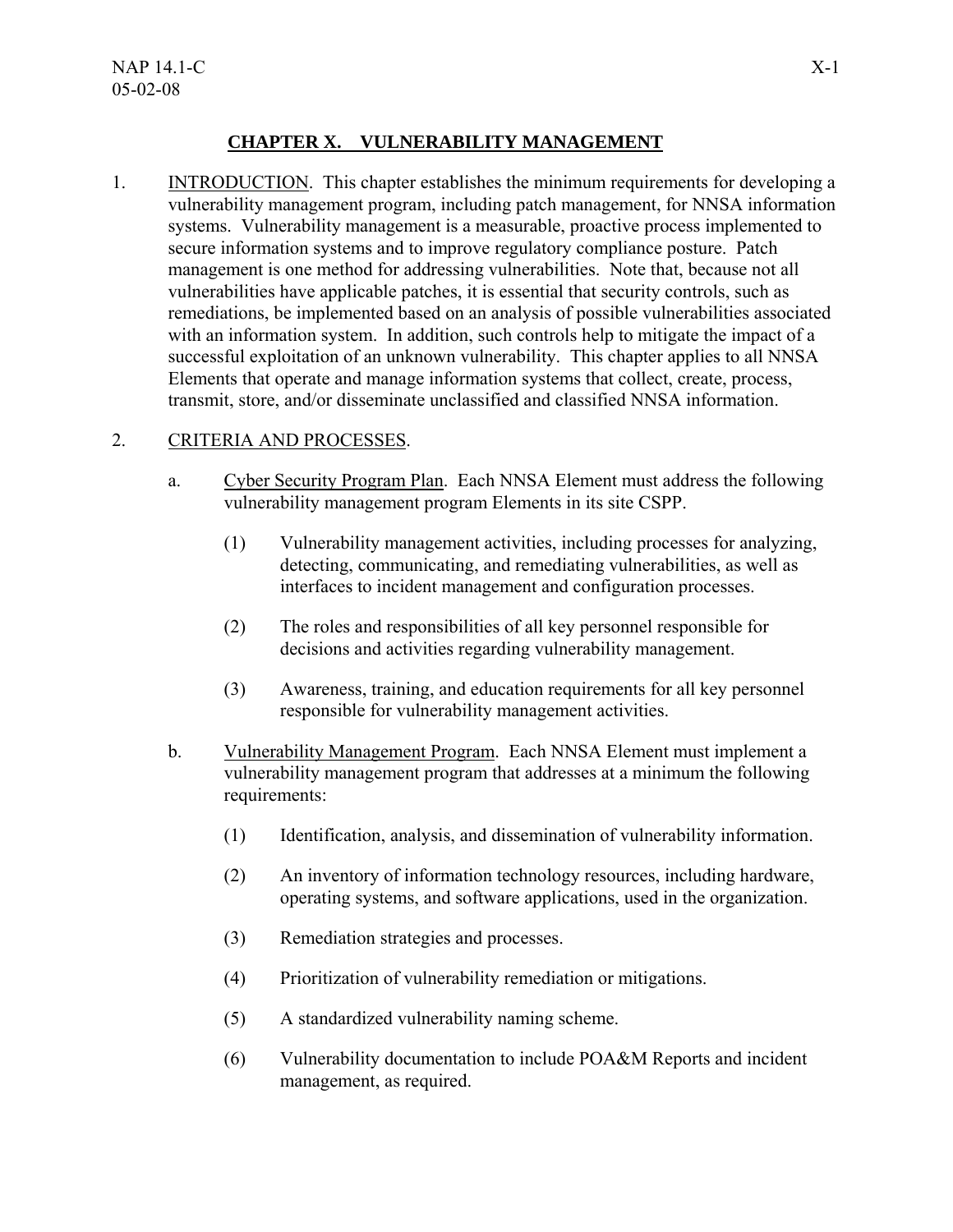- (7) Metrics for testing the effectiveness of the vulnerability management program.
- (8) Communication and coordination processes, including internal and external reporting of vulnerabilities and remediation.
- (9) A process for identifying, documenting, and communicating lessonslearned regarding vulnerability scanning processes and remediation.
- (10) Risk-based standards establishing scan frequency, techniques, and technologies.
- (11) A documented vulnerability scanning process that includes the following at a minimum.
	- (a) Organizational element(s) responsible for conducting vulnerability scanning activities.
	- (b) Frequency of scanning activities; critical assets and servers must be scanned quarterly.
	- (c) Identification and prioritization of scanning targets.
	- (d) Alternate examination methodologies for resources for which operations and production cannot be interrupted.
	- (e) Identification of resources that cannot be scanned from a central network location.
- c. Patch Management Process. Each NNSA operating unit must implement a patch management process that includes at a minimum the following requirements:
	- (1) Patch prioritization based on criticality of system, network, and specialized tooling.
	- (2) Testing procedures for patch installation.
	- (3) Procedures for automated and manual patch deployment.
	- (4) Identification of those resources that cannot be patched from a central network location.
	- (5) Patch installation verification processes and methods.
	- (6) Documentation of residual risk acceptance and integration with CM processes.
	- (7) Scheduling to ensure that all assets are scanned twice annually, and critical assets and servers are scanned quarterly.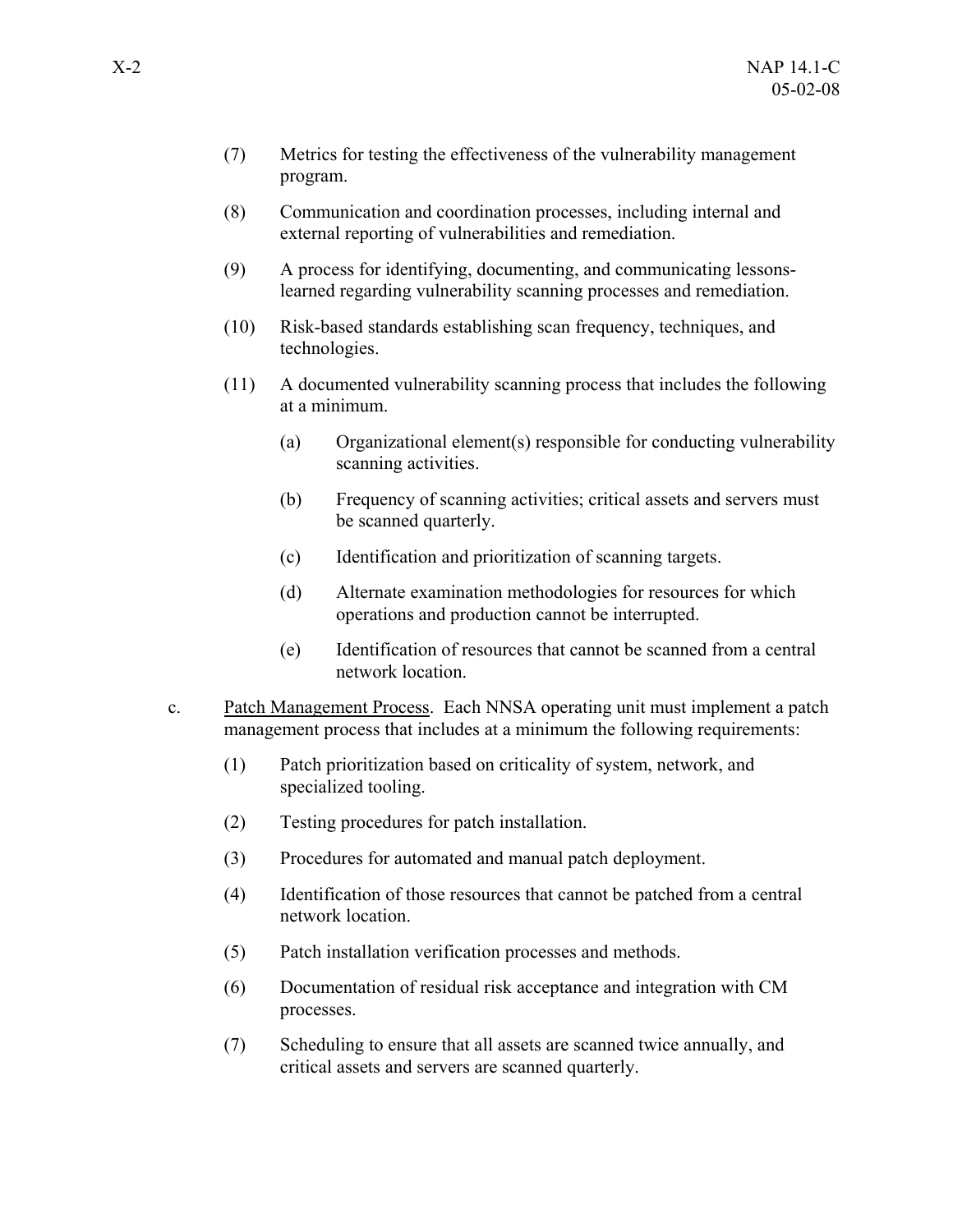# **CHAPTER XI. PORTABLE COMPUTING DEVICES**

RESERVED – THIS CHAPTER WILL BE DEVELOPED AT A LATER DATE.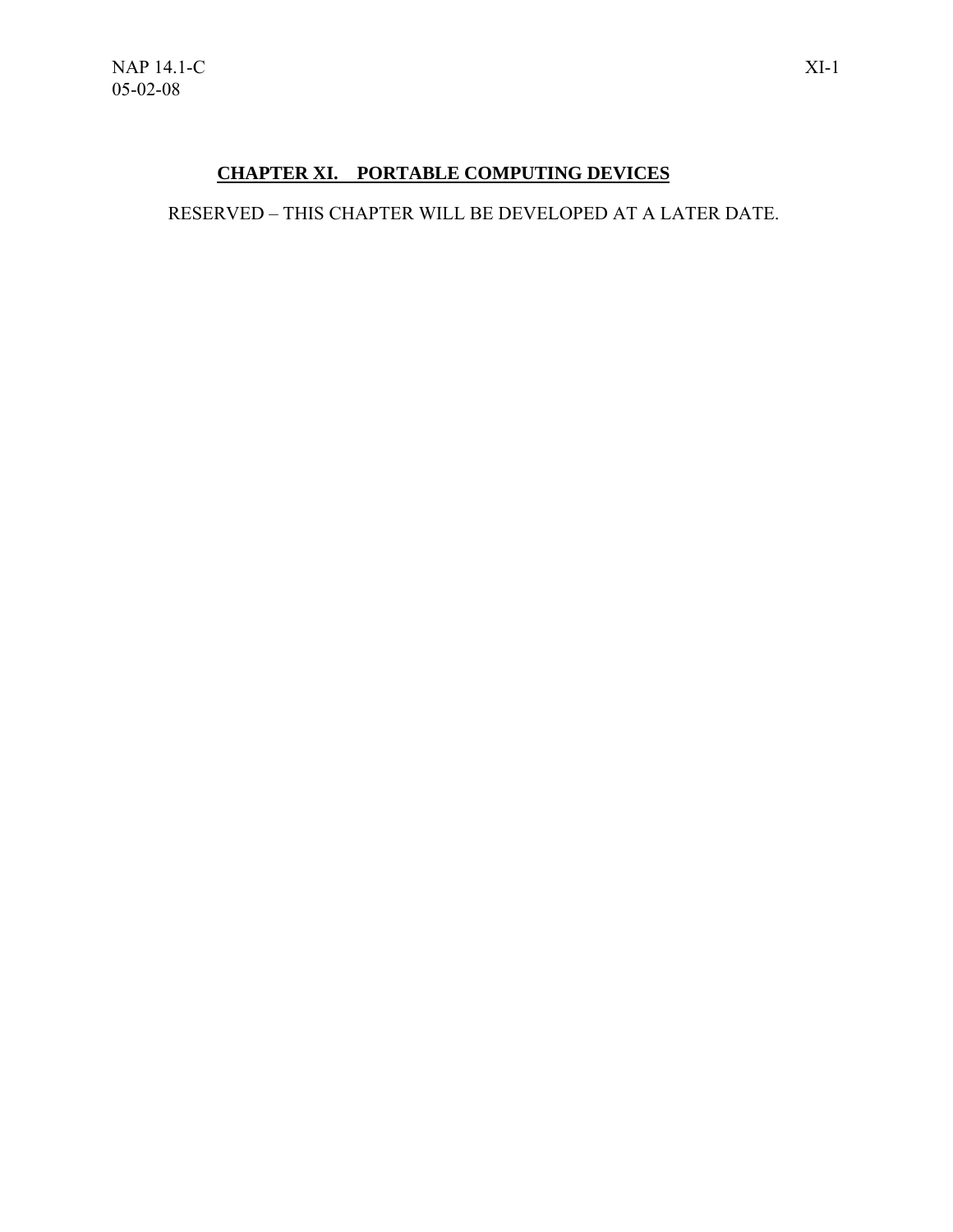**This page intentionally left blank.** 

.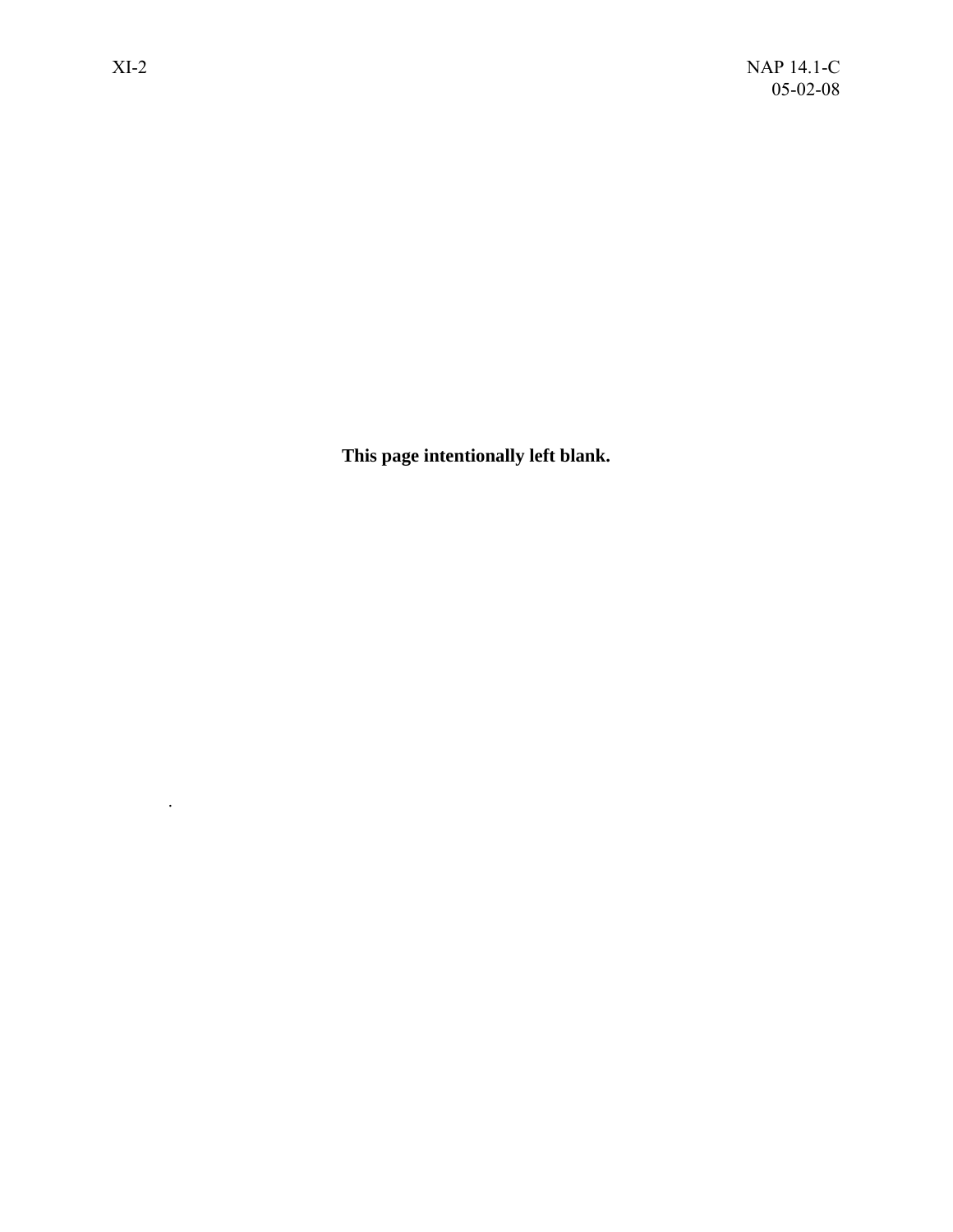### **CHAPTER XII. PASSWORD GENERATION, PROTECTION, AND USE**

1. INTRODUCTION. This chapter establishes minimum criteria and processes for the generation, protection, and use of passwords to support authentication when accessing classified and unclassified NNSA information systems, applications, and resources. This chapter applies to any multi-user information system at a NNSA site that collects, stores, transmits, or processes unclassified or classified information, and uses passwords to authenticate users or applications.

### 2. CRITERIA AND PROCESSES.

- a. Password Generation and Verification. Password generation or verification software must ensure that passwords are generated using the following features:
	- (1) Passwords contain at least eight non-blank characters.
	- (2) Passwords contain a combination of letters, preferably a mixture of upper and lowercase numbers, and at least one special character within the first seven positions, provided such passwords are allowed by the operating system or application.
	- (3) Passwords used on information systems that collect, store, transmit, or process classified information must be machine generated, or use DAAapproved alternative methods of authenticating users or generating passwords.
	- (4) Passwords employed by a user on unclassified information systems must be different than passwords employed by the same user on classified information systems.
	- (5) Two-factor authentication should be required for all privileged users, accounts, and actions.
- b. Password Protection.
	- (1) Passwords used to access information systems processing classified data must be protected at a level commensurate with the classification level and most restrictive category of the information to which they allow access.
	- (2) Passwords used to access information systems processing unclassified data must be protected in accordance with the information with the highest impact level for confidentiality or integrity on the system to which they allow access.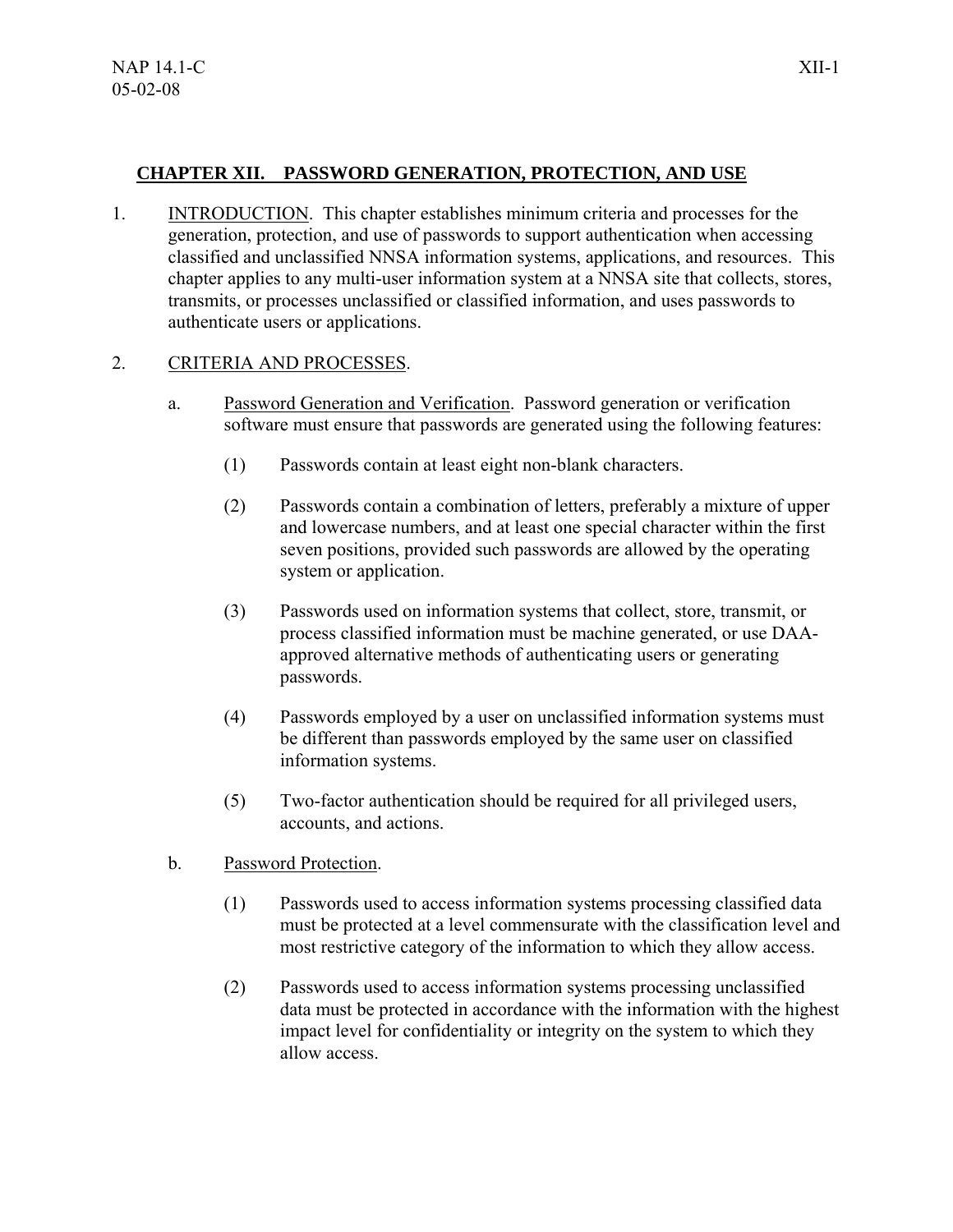- (3) Passwords must not:
	- (a) Contain the User Account Identifier (User ID).
	- (b) Contain any common English dictionary word, spelled forward or backwards; dictionaries for other languages may also be used if justified by risk and cost benefit analysis, as documented in the approved ISSP or the CSPP.
	- (c) Employ common names, including the name of any fictional character or place, spelled forward or backwards.
	- (d) Contain any commonly used numbers, such as the employee serial number, Social Security number, birth date, or telephone number associated with the user of the password.
	- (e) Contain any simple pattern of letters or numbers, such as "qwertyxx" or "xyz123xx."
- (4) In cases of user-created passwords on unclassified information systems, ensure through verification software and training that selected passwords are consistent with password requirements listed in paragraphs 2a. and b. above.
- (5) When an information system cannot prevent a password from being echoed, as in a half-duplex connection, an overprint mask must be printed before the password is entered to conceal the typed password.
- (6) Individuals must not:
	- (a) Share passwords except in emergency circumstances or when there is an overriding operational necessity, as described in the information system's approved ISSP or the site's CSPP.
	- (b) Enable applications to retain passwords for subsequent reuse, except as described in the information system's approved ISSP.
	- (c) Create their passwords if the password is used for access to classified information.
	- (d) Use group passwords, such as a single password used by a group of users, without some other mechanism that can assure accountability, such as separate and unique network User ID.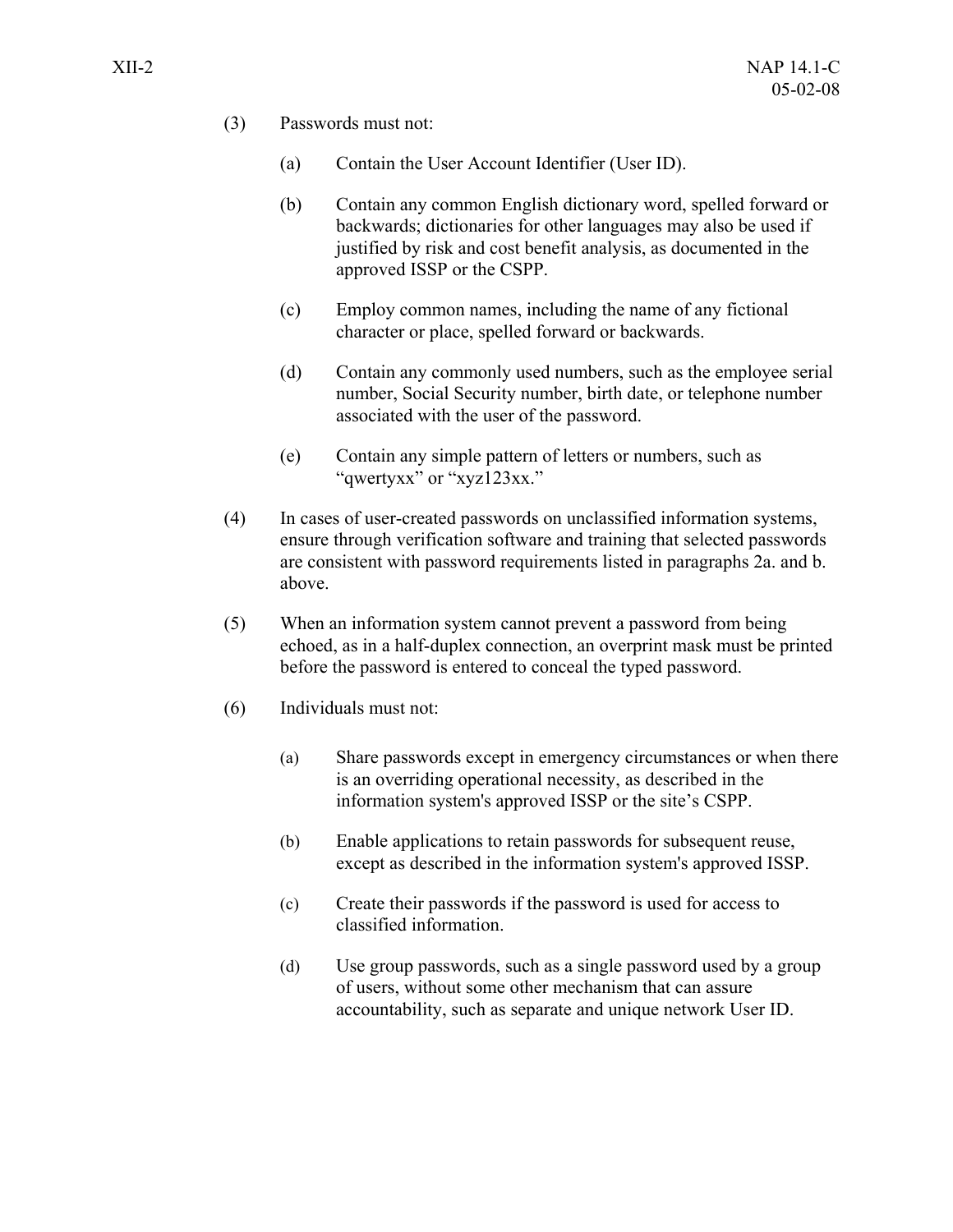- (e) Share group passwords outside the group of authorized users. Group passwords must be changed when any individual in the group is no longer authorized to access the information system where the group password is used. Group passwords must *never* be reused.
- c. Standard Passwords. User software, including operating systems and other security-relevant software, may be supplied with standard identifiers, such as System, Test, and Master, and passwords already enrolled in the system. Passwords for all standard identifiers must be changed before allowing the general user population access to the information system. These passwords must be changed after a new system version is installed or after other action is taken that might result in restoration of these standard passwords.
- d. Password Changing. Passwords must be changed:
	- (1) At least every 6 months.
	- (2) Immediately, but within one business day, after a password has been shared, compromised, or after the user suspects that a password has been compromised.
	- (3) On direction from management or the DAA.
- e. Administration. The information system, application, or resource where passwords are used for user authentication must, where technically feasible, ensure:
	- (1) Five consecutive failed attempts to provide a legitimate password for an access request results in an access lockout. The process for restoration of an account must be documented or referenced in the approved ISSP.
	- (2) The user password, whether user-selected or automatically generated, is rejected if the password does not meet the criteria in this chapter.
	- (3) Before expiration or lockout will occur, individuals are notified that their passwords are about to expire and must be changed.
	- (4) Any file, folder, database, or other collection of one or more user passwords is protected from access by unauthorized individuals.
	- (5) Periodic monthly or quarterly validation of conformance to password policy, as directed by site policy.
- f. Clear Text Passwords. The use of clear text passwords must be eliminated from all information systems, applications, and resources.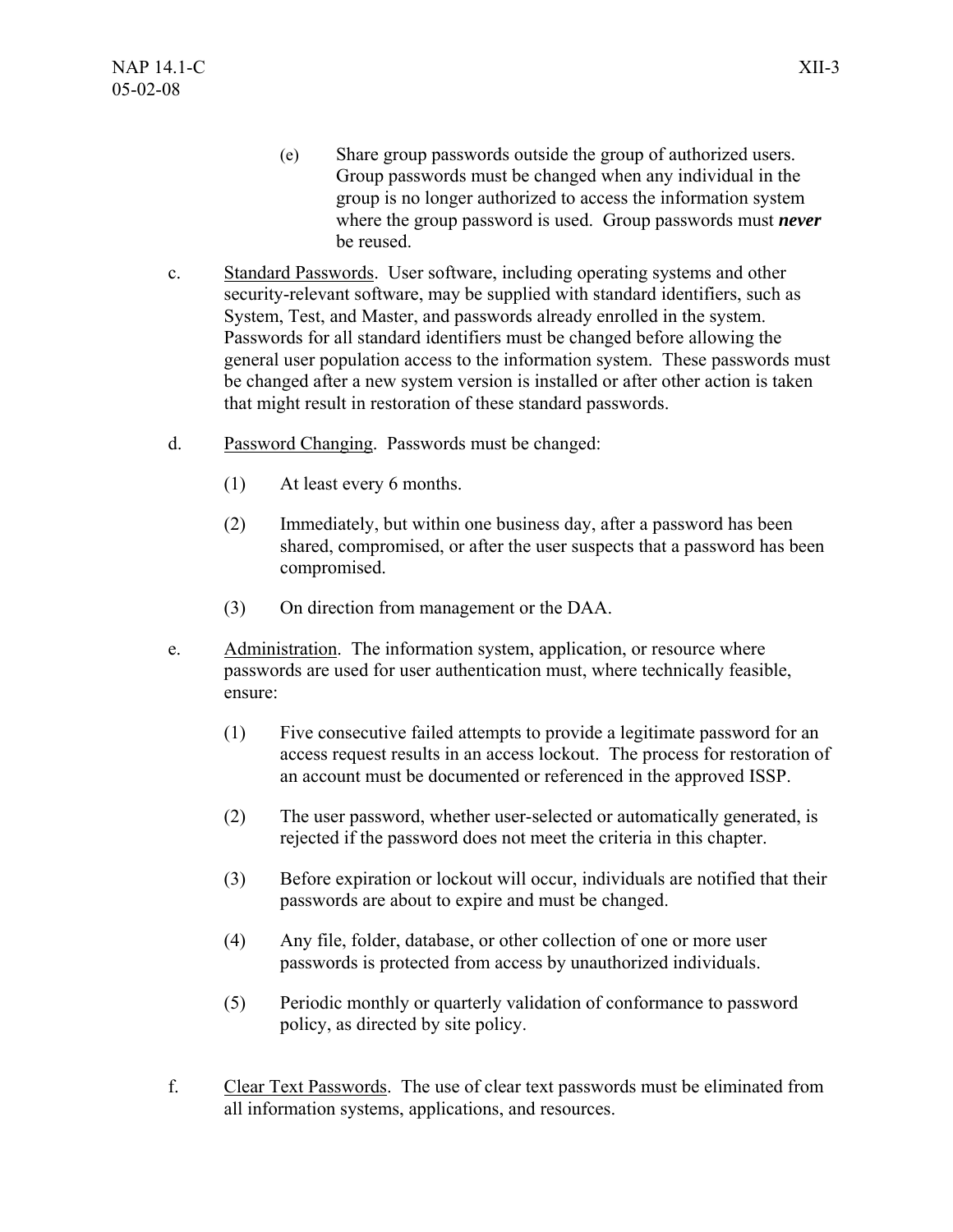- (1) Each NNSA Element's CSPP shall include a plan, with schedules and milestones, to eliminate the use of clear text, reusable passwords from existing electronic information systems and resources.
- (2) Each NNSA Element shall develop procedures to ensure that clear text, reusable passwords are removed from new information systems, applications, and resources before the systems, applications, or resources are placed into production use.
- (3) Other mitigation strategies must be in place and must automatically result in a POA&M.
- g. Pass-phrase and Entropy-based Passwords. In situations where Pass phrases or entropy-based passwords are used, password generation or verification software must ensure that such passwords meet the following criteria.
- h. Pass phrases must contain 25 or more characters and at least 2 special characters, and must not begin or end with a special character.
- i. Password generation based on an entropy approach must comply with the guidance for a Level 1 Authentication Mechanism as described in NIST SP 800- 63, *Electronic Authentication Guideline: Recommendations of the National Institute of Standards and Technology*

### 3. CRITERIA AND PROCESSES FOR PRIVILEGED USERS

- a. Privileged Users. Privileged Users are individuals who have access to system control, monitoring, or administration function, such as system administrators, information system security officers, maintainers, and system programmers.
- b. Privileged accounts. Privileged accounts are accounts belonging to Privileged Users. Privileged accounts are created for users to perform privileged functions only; that is, privileged users use non-privileged accounts for all non-privileged functions.

The use of mandatory multi-factor authentication process is required for system administrator and privileged user access to systems where passwords are used as one authentication method.

.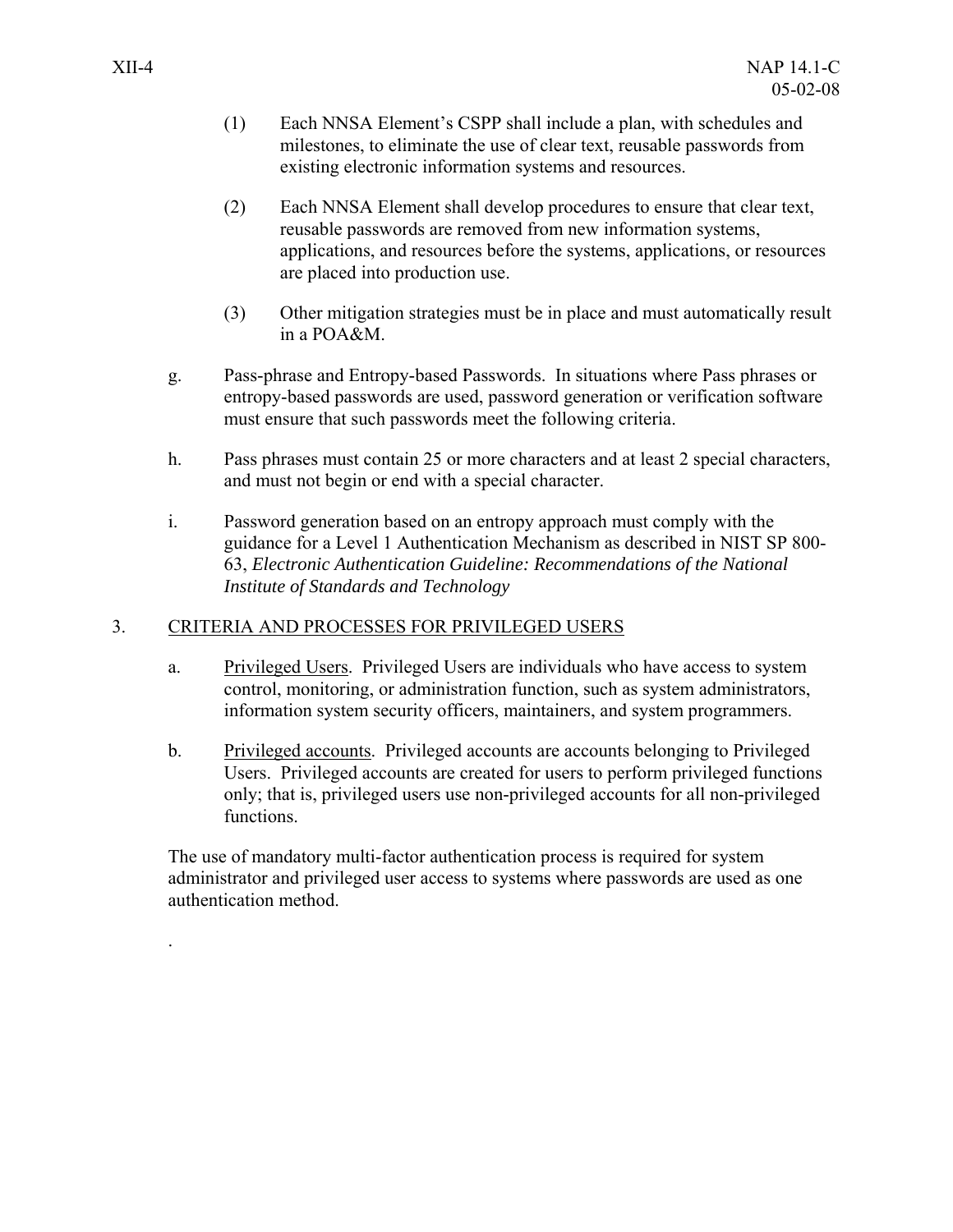# **CHAPTER XIII. WIRELESS TECHNOLOGIES**

- 1. INTRODUCTION. This chapter establishes the minimum security controls that are to be enforced by NNSA sites using wireless technologies to ensure that security risks posed by wireless applications, devices, and network implementations are analyzed appropriately, and controlled. This chapter applies to any wireless technologies that collect, store, transmit, process, create, or disseminate unclassified or classified NNSA information. In addition, this chapter applies to any wireless technology lifecycle, including development of new wireless applications, incorporation of wireless devices into an infrastructure, incorporation of wireless devices outside the infrastructure, development of prototype wireless technologies, and the reconfiguration or upgrade of existing wireless technologies and legacy systems. Land mobile radios, one-way receiveonly devices, and mobile satellite services are excluded from this chapter.
- 2. CRITERIA AND PROCESSES. In order to ensure that security risks posed by wireless technologies are sufficiently analyzed and appropriately controlled, NNSA sites must establish a systematic process for managing risks posed by wireless technologies, and ensure that the process is described fully in their CSPP. The process must:
	- a. Identify the roles and responsibilities of all personnel responsible for the decision whether to incorporate wireless into the environment, including personnel responsible for telecommunications; TEMPEST; Protected Transmission Systems (PTS); and Technical Surveillance Countermeasures (TSCM) program compliance.
	- b. Evaluate the business needs for deploying wireless technologies, to include costbenefit analysis, and whether more secure technologies, such as expansion of the wired network, are feasible.
	- c. Include a risk assessment to evaluate risks to the confidentiality, integrity, and availability of site information resources, in the context of exposing information to the hazards associated with utilizing wireless networking devices, and the entire spatial volume through which the transmitted signal is capable of being received. National Institute of Standards and Technology (NIST) Special Publication (SP) 800-48, *Wireless Network Security 802.1, Bluetooth and Handheld Devices*, may be used to assist in decision making.
	- d. Ensure that risks for connecting to site LANs are evaluated, and security controls are in place to protect systems and LANs.
	- e. Evaluate planned wireless networking applications, with respect to specific wireless technologies, physical location on site, proximity to sensitive or classified information processing areas, connectivity of wireless devices to site computers and networks, and the Information Groups and information systems connected to wireless information systems.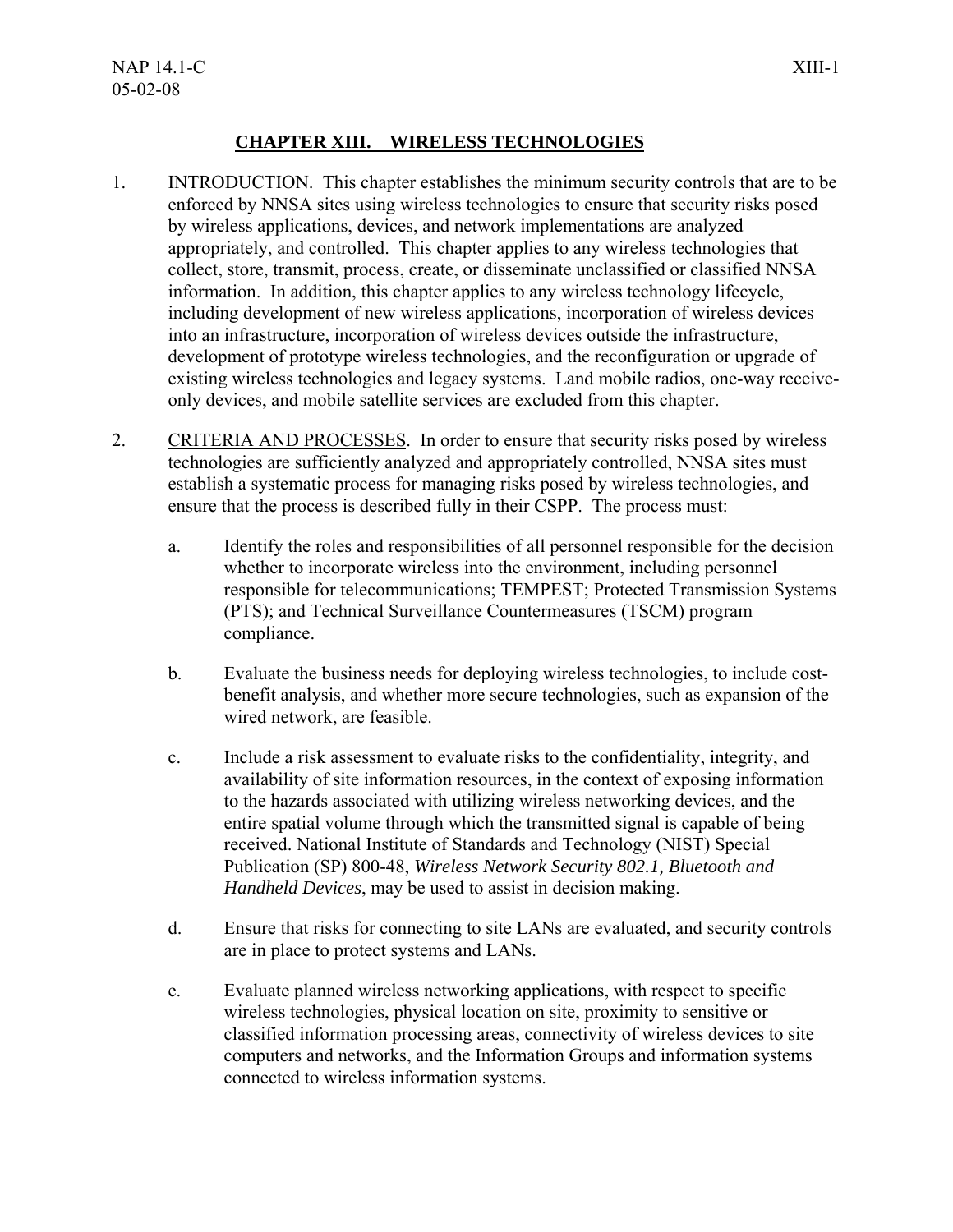- f. Identify specific security mechanisms implemented through technical, operational, management, and assurance controls that will ensure risk is maintained at an acceptable level, and the schedule for testing such controls to ensure they operate as intended. At a minimum, these controls must:
	- (1) Require semi-annual performance reviews to ensure accuracy of access point inventory, security of configurations, or identification of unauthorized devices.
	- (2) Require proper installation and physical control of all access points.
	- (3) Ensure NIC and access-point firmware is up-to-date.
	- (4) Ensure that only authorized people can reset the access points.
	- (5) Assign strong passwords to access points. In addition, access points must be administered via the site's wired network, or locally via the access point's built-in COM ports.
	- (6) Utilize static IP addresses for clients and access points.
	- (7) Ensure the capability to detect transmissions by unauthorized access points and/or wireless clients is in place and operational before authorized use.
	- (8) Require the regular application of patches and security enhancements.
	- (9) Adopt strong encryption methods that encompass end-to-end encryption of information as it passes throughout the wireless network. Use Type II or III products to encrypt transmission of information to or from non-National Security Systems.
	- (10) Address the DOE TEMPEST/Technical Security Countermeasures (TSCM) concerns, such as wireless, audio, video, and infrared, when allowing operation of these devices in security areas.
- g. NNSA Elements utilizing wireless technologies accredited for use with National Security Systems must implement, at a minimum, the following controls:
	- (1) The wireless device must not be used to download or load any shareware, extraneous software, or unauthorized freeware.
	- (2) The wireless device must not be synchronized with any unclassified system.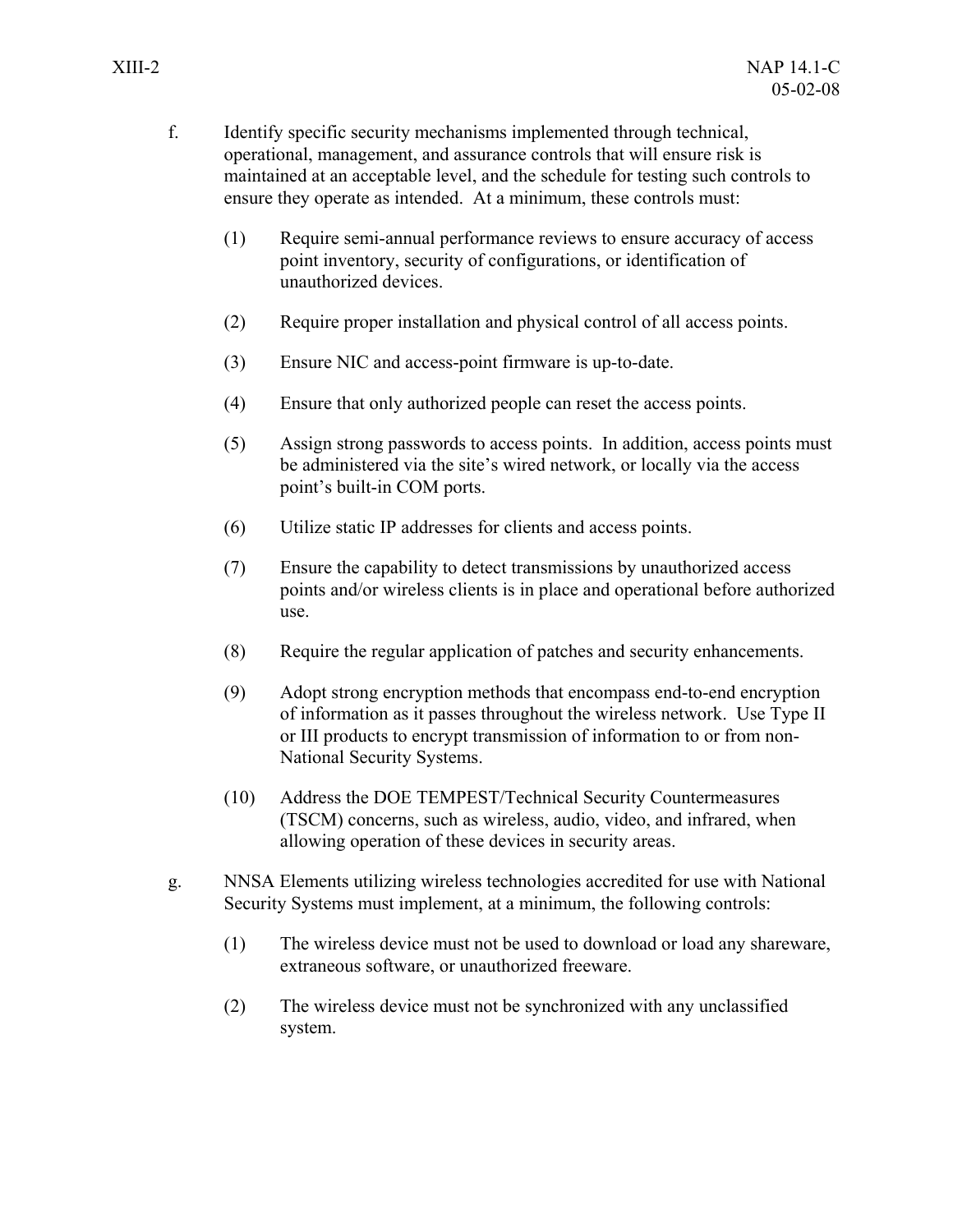- (4) Wireless networks must be monitored to detect unencrypted signals transmitted from areas where classified information is being electronically stored, processed, or transmitted, to ensure that unauthorized signals are not transmitted beyond approved boundaries.
- (5) Wireless networks must use security mechanisms compatible and interoperable with those mechanisms used on wired voice and data telecommunication networks and computing devices.
- (6) Wireless networks must implement identification and authentication measures at both the device and network level.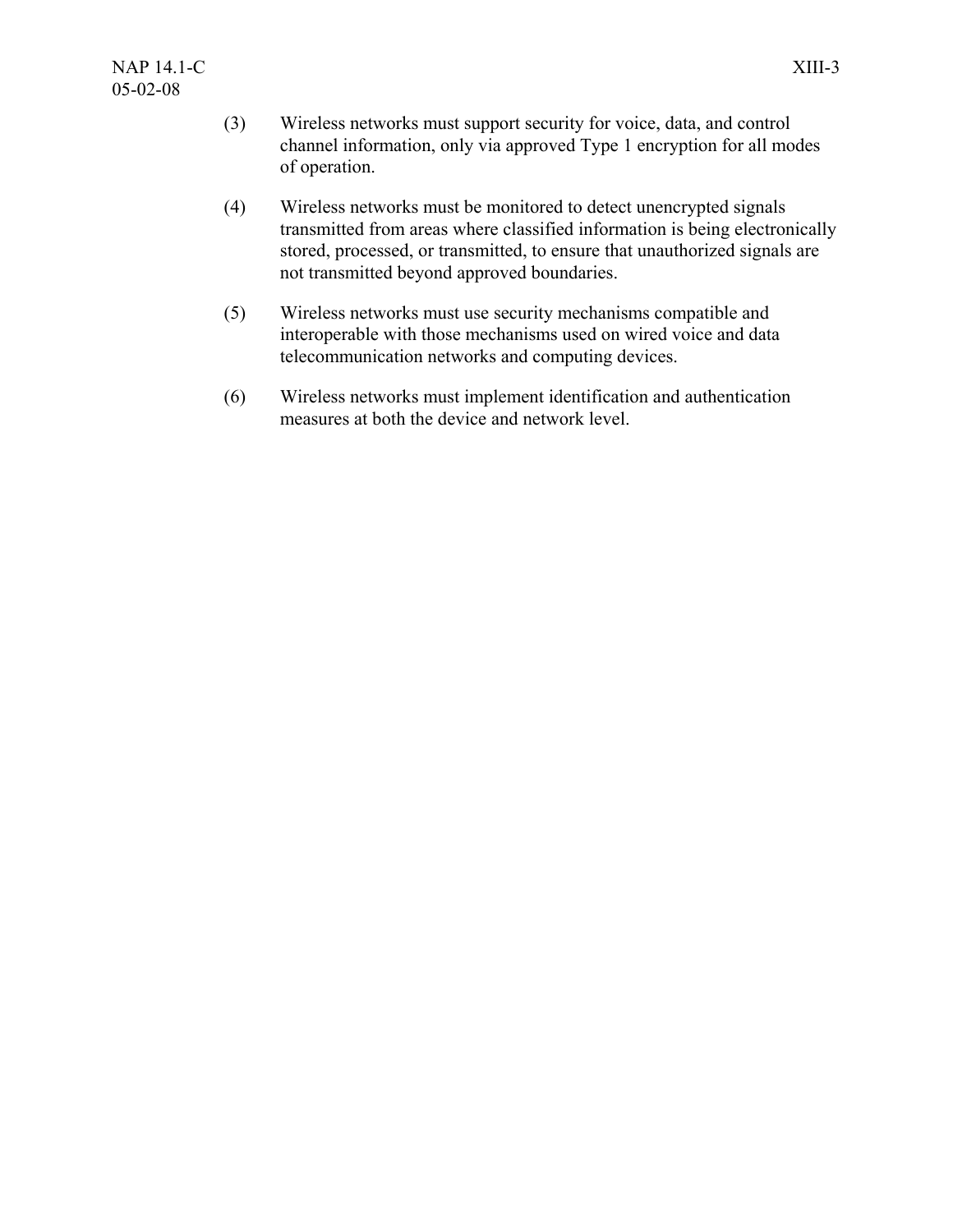**This page intentionally left blank.**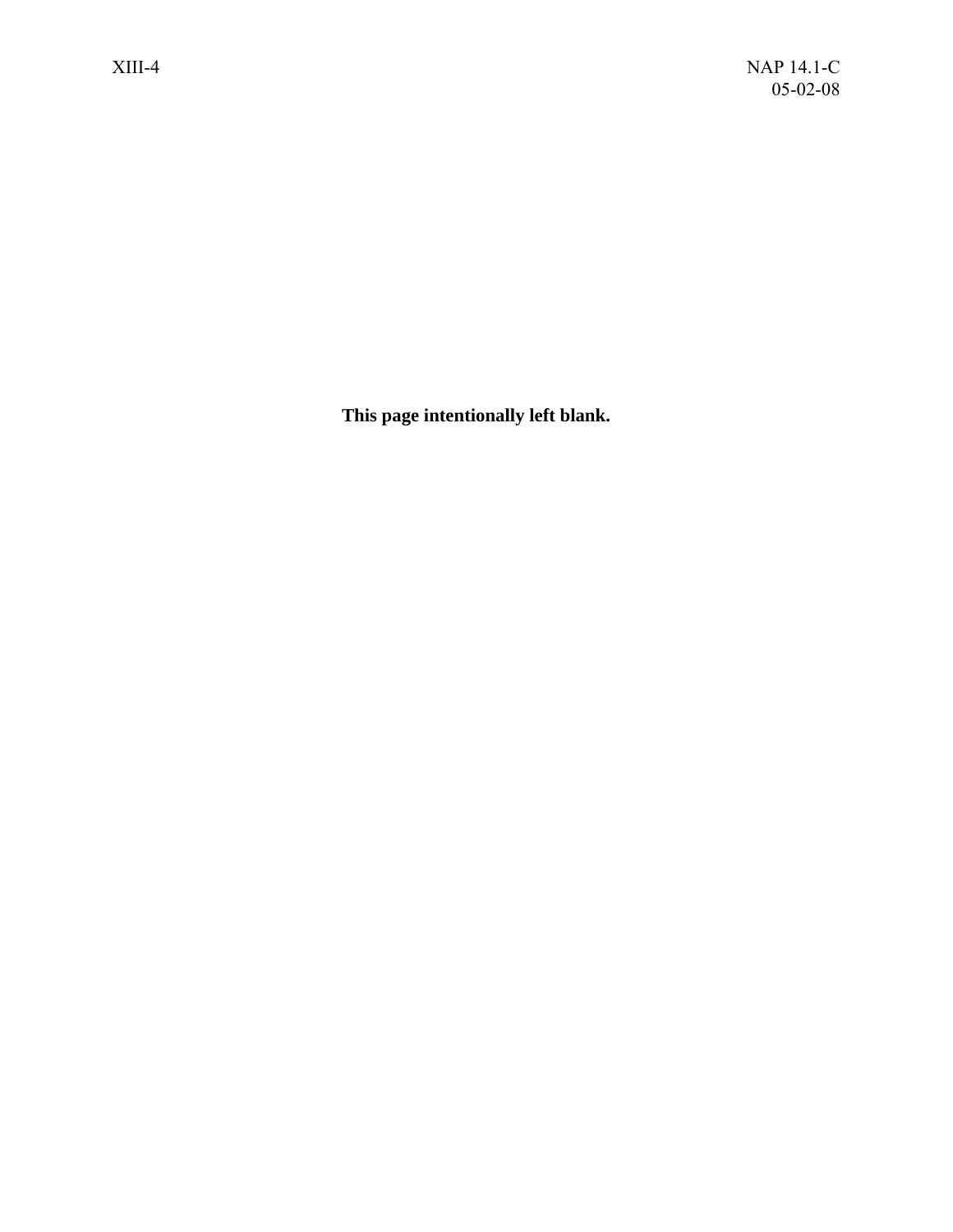### **CHAPTER XIV. REMOTE ACCESS**

1. INTRODUCTION. Remote access is defined as accessing an information system, at the system or application level, from a location outside the confines of a network, as defined in each site's CSPP. This chapter does not address risks associated with or criteria and processes specific to wireless networks and devices. Criteria and processes for these are addressed in Chapter XI. Remote access to NNSA information and systems can promote cost-effective benefits to the NNSA mission and workforce. At the same time, remote access can introduce significant risk to those systems. Federal law and implementing policies require agencies to develop, document, and implement programs to assess the risk and magnitude of harm that could result from the unauthorized access, use, disclosure, disruption, modification, or destruction of information and information systems that support agency operations and assets. The remote system used to access a NNSA information system may not have been evaluated through the NNSA PCSP C&A process; therefore, its security policy is unknown. Based upon documented risk assessments, agencies must provide adequate security to maintain an acceptable level of risk to agency operations and assets.

### 2. CRITERIA AND PROCESSES.

- a. All NNSA sites must develop and implement policies, processes, and procedures to govern remote access of NNSA information systems by users utilizing NNSA and non-NNSA owned equipment. These processes and procedures are documented as part of the site's CSPP. All policies, processes, and procedures must address the following:
	- (1) Use of Government- and non-Government-owned computers to access remotely NNSA information resources or information.
	- (2) Protection of information on non-Government-owned computers.
	- (3) Prohibition by the Department of Commerce of export from the United States of any encryption program or algorithm in excess of 128 bits.
	- (4) ISSP modifications, when remote access capabilities are to be introduced into legacy applications or systems.
	- (5) Additional security measures required for remote access to SUI, as defined in Appendix B, Glossary.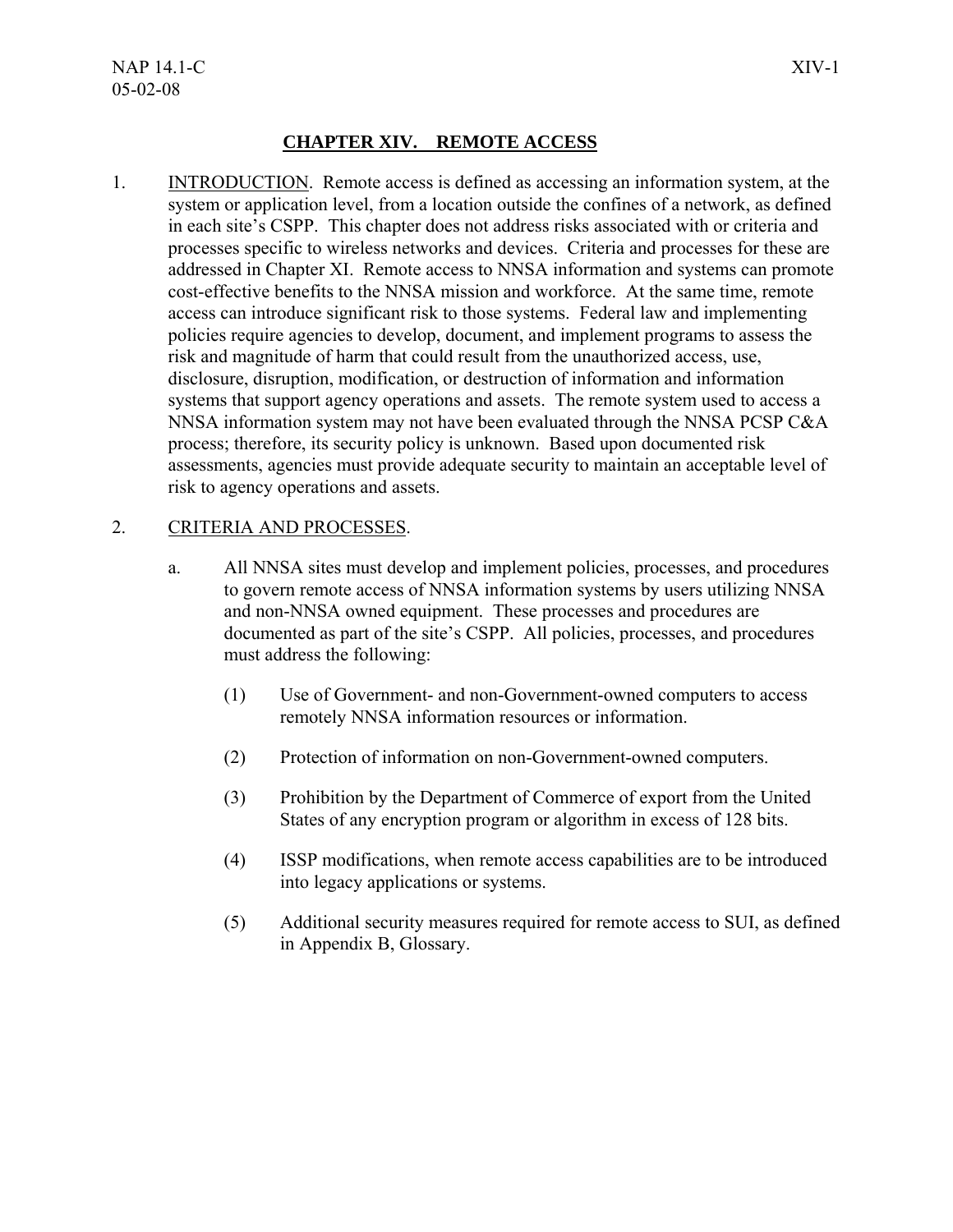- (6) National Security Systems. Remote access to any DOE and/or NNSA National Security System is authorized via approved methods, such as Type I encryption. The NNSA Element will ensure that only personnel with access authorization and Need-to-Know can access National Security Systems. The risk associated with remote access shall be documented in the relevant ISSP and in the Risk Assessment. Personnel accessing these systems shall be trained, and training shall be documented as required by the ISSP.
- (7) Management Controls on Remote Access must describe:
	- (a) Boundary Protection Services and automated tools, such as firewalls, virtual private networks, encryption, intrusion detection, anti-virus software, audit log analysis provided to manage remote access services and detect intrusions and/or intrusion attempts.
	- (b) Procedures to report and respond to remote access security incidents.
	- (c) Rules of behavior and operations and consequences for violating remote access policies and procedures, including prohibition of entering classified information on any computing resource not approved for such information.
	- (d) Specific security and awareness training for those authorized to use remote access services to access information in all Information Groups, except the Open Public Access Information Group, and those who perform system administration duties.
	- (e) Process(es) to perform a risk assessment if new threats are introduced by allowing remote access to NNSA information and systems, including trusted and non-trusted environments.
	- (f) Procedures to ensure that management's initial and periodic approval of operational need of each user's remote access capability is obtained.
	- (g) Procedures to ensure NNSA systems are protected from malicious code on equipment used for remote access.
	- (h) Process for organizations and users to obtain approval from system owners and data custodians prior to implementing remote network access.
	- (i) Processes to ensure that remote access services are controlled, and that user profiles are managed to reflect user job responsibilities.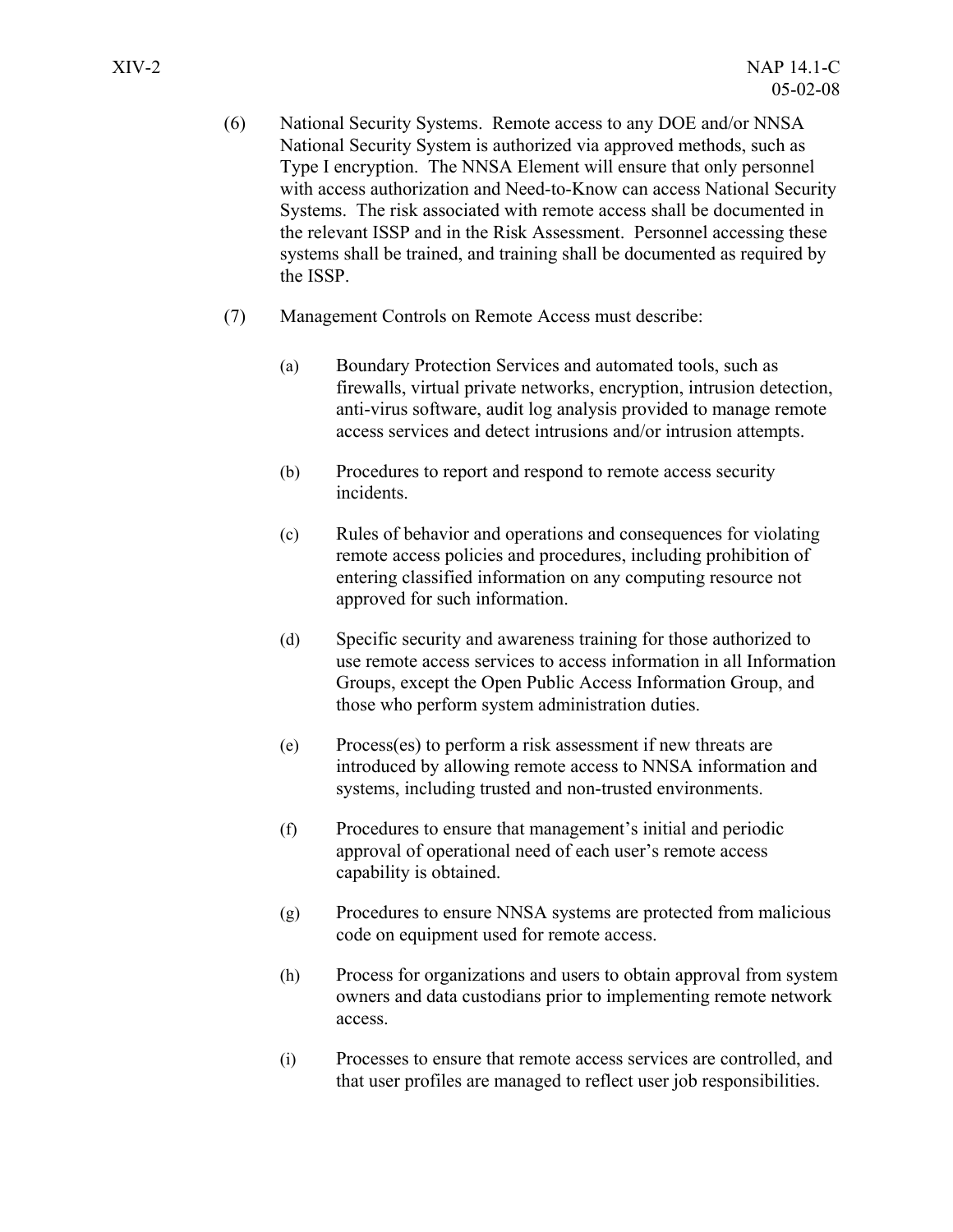- (j) Processes to ensure periodic reviews and random security evaluations of remote access security controls.
- (k) Processes to ensure that remote access issues, vulnerabilities, requirements, and technology changes are incorporated into training for all affected NNSA and contractor personnel, including, as appropriate, the permitted extent of personal use.
- (l) Remote access requirements in the ISSP of the system being accessed remotely.
- (8) Operational Controls on Remote Access must describe the following:
	- (a) Minimum requirements for operating systems and application software for users who use non-NNSA owned equipment to connect remotely to NNSA networks, for access to all Information Groups, except the Open Public Access Information Group.
	- (b) Procedures for obtaining user commitment to the understanding and acknowledgement of minimum requirements and remote access rules of behavior, through user signatures on a User Responsibility Statement that includes requirements for remote access.
	- (c) Procedures for remote access of NNSA systems from wireless Internet systems in coffee shops, public libraries, or in other such public locations.
- (9) Technical Controls. Develop or define and describe the following:
	- (a) Acceptable levels and types of authentication, and personal identification for remote access.
		- i. Two-factor authentication, where one of the factors is provided separately from the computer gaining access, such as a RSA token or biometric solution.
		- ii. Clear-text, reusable passwords for remote access are prohibited. Legacy systems that use clear text passwords are prohibited from participating in remote access.
	- (b) Establishment of a trusted path prior to transmission of data in all Information Groups except the Open Public Access Information Group.
	- (c) Time-out function for remote access requiring user reauthentication after user inactivity of 15 minutes for unclassified systems, and 10 minutes for National Security Systems.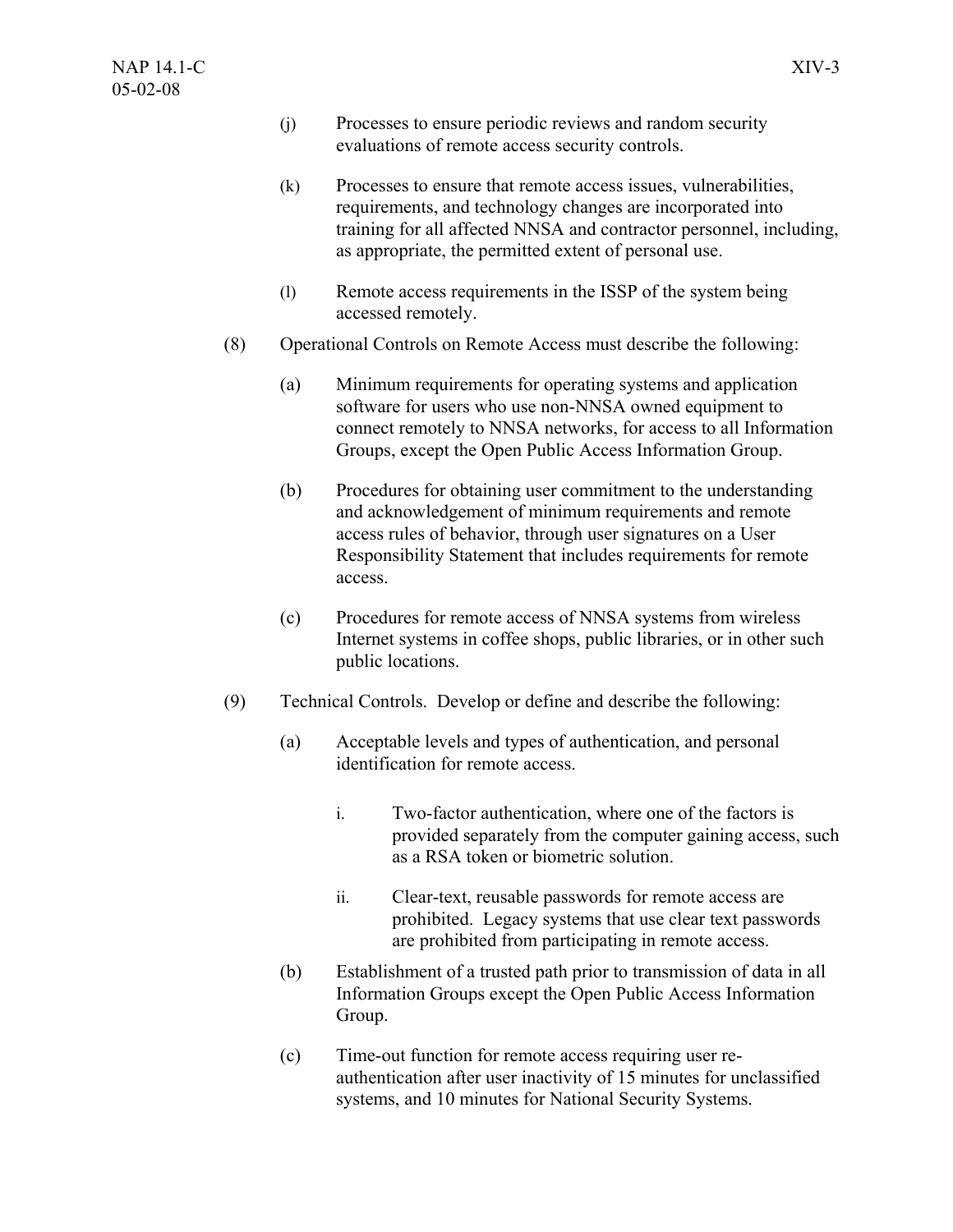- (d) Minimum requirements for the operating system and application software and for controlling and safeguarding Government-issued cryptographic keying material on all equipment used for remote access.
- (e) Standard minimum security configurations for all information systems.
- b. Significant Changes. Owners and operators of interconnected applications and systems must be apprised of any significant change to interconnection agreements. Any site's application or system that uses remote access for which the above criteria are not met must be documented as a weakness in applicable CAPs and POA&Ms.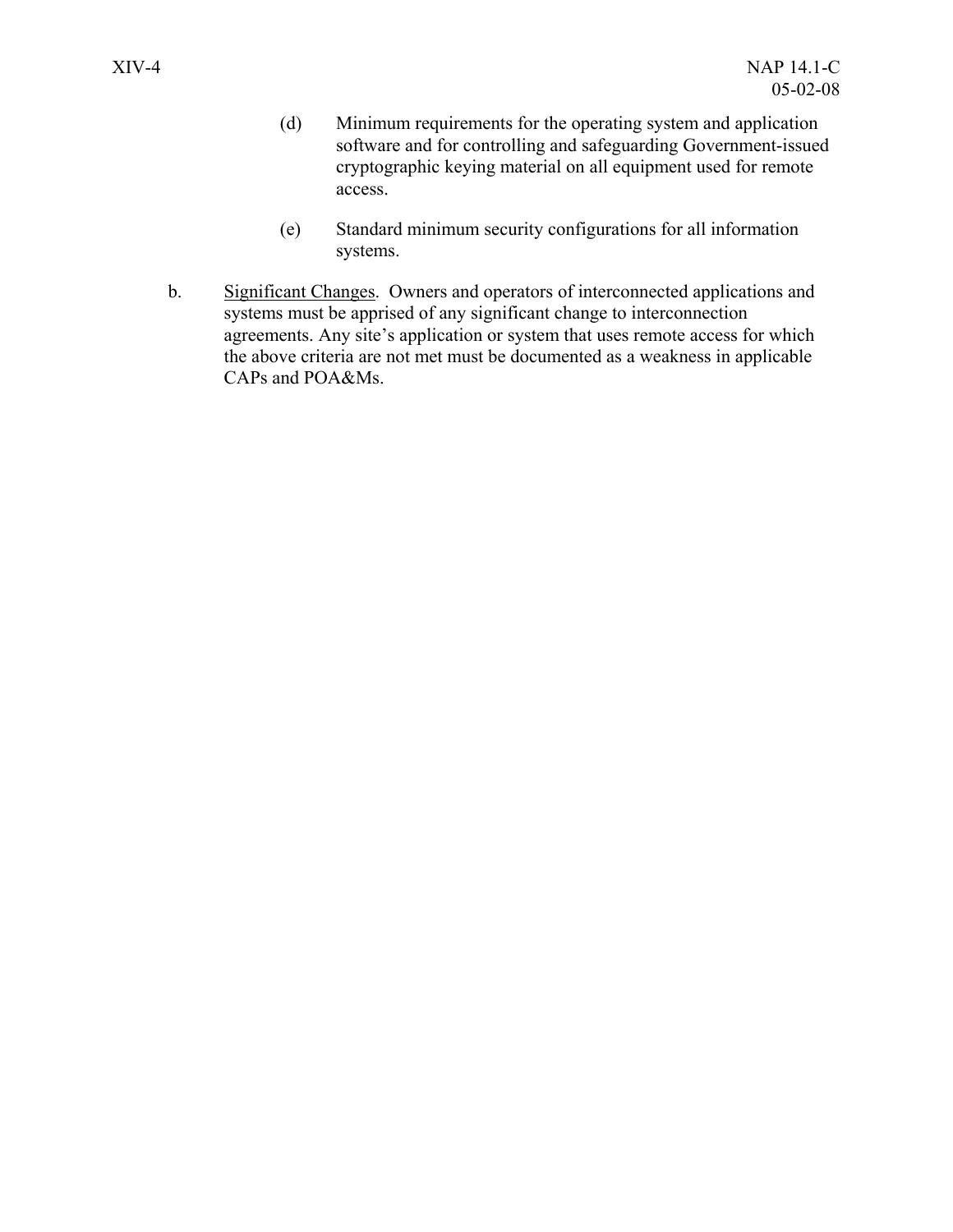## **CHAPTER XV. CONTINGENCY PLANNING**

- 1. INTRODUCTION. Information systems are essential to NNSA mission success; therefore, it is critical that the services provided by these systems be able to operate effectively without excessive interruption. Contingency planning refers to a coordinated strategy involving plans, procedures, and technical measures that enable recovery of systems operations and data after a disruption. Contingency planning generally includes either restoring operations at an alternate location, using alternate equipment, or reverting to a manual process. NNSA recognizes one contingency plan may cover multiple systems, such as one plan that would cover all unclassified desktops.
- 2. CONTINGENCY PLANNING. The NNSA Contingency Planning Process consists of the following six progressive steps that must be accomplished during the NNSA C&A process.
	- a. Site Planning Policy Statement. The site's Contingency Planning Policy Statement must define the site's overall contingency objectives; establish the framework; define contingency planning responsibilities and the criteria; safety of personnel; extent of damage to the site, facility, or system; criticality of the system to the site's mission; and anticipated disruption for activating the contingency plan(s). Major Elements to be covered in the statement are roles and responsibilities, resource requirements, training requirements, exercise and test schedules, plan maintenance schedule, frequency of backups, storage of backup media, and compliance with NNSA policy.
	- b. Business Impact Analyses (BIAs). The site shall conduct BIAs to identify systems that provide services critical to site operations and prioritize these systems and their components. These BIAs are to provide sufficient information to enable the Contingency Plan Coordinator (CPC) to fully characterize system requirements, processes, and interdependencies to determine contingency requirements and priorities. The purposes of the BIA are to correlate specific systems and components with the critical services that they provide and, based on that information, to characterize the consequences of a disruption to the system components.
		- (1) A BIA for any system designated a Critical Infrastructure or Key Resource may be limited to a determination of critical components required to maintain essential operation of these systems.
		- (2) BIAs for the remaining systems under the purview of the site must include all elements of the BIA.
		- (3) Identify critical information system resources.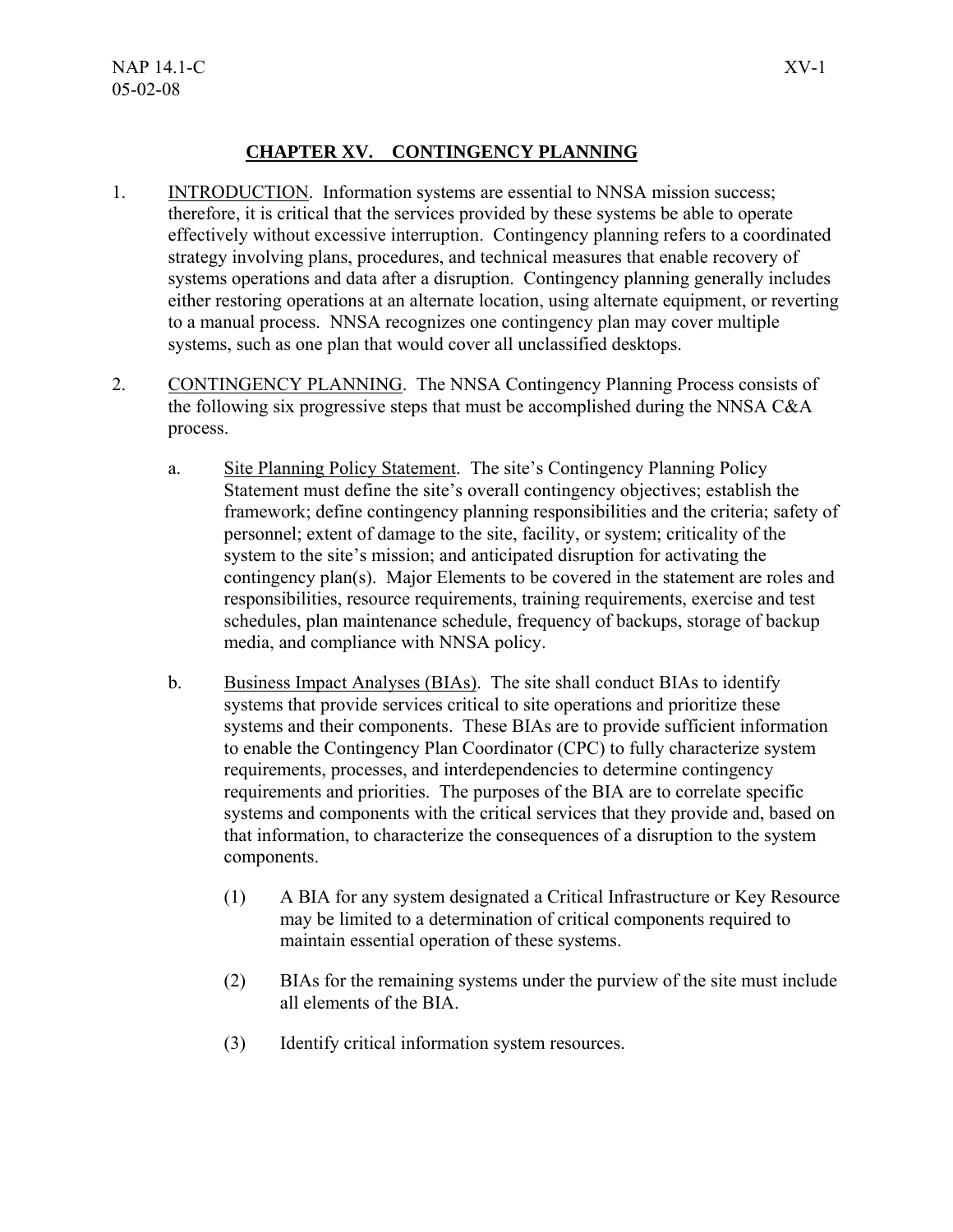- (4) Identify data on the systems and specify protection measures of the data based on level of confidentiality or classification, such as encryption of backups or secure storage.
- (5) Identify data users, providers, and flows.
- (6) Identify system components and infrastructure, such as electric power, servers, routers, authentication servers, required to extract or enter data.
- (7) Identify disruption impacts and allowable outage times.
- (8) Identify magnitude of expected disruptions from site-level plans, such as Disaster Recovery, Continuity of Operations, and Occupant Emergency Plans, to determine the threats from natural, human, or environmental sources.
- (9) Identify the maximum allowable time the system or system component may be unavailable before it prevents a mission-essential function from being performed.
- (10) Identify any related or dependent systems and processes that will be disrupted by the unavailability of the system.
- (11) Identify the point in time where the cost of system inoperability and the cost of restoration are equal.
- (12) Develop recovery priorities.
- (13) Use data obtained from previous activities to prioritize recovery for systems and system components.
- (14) Determine recovery timeline for each system component.
- (15) Initiate preparation of POA&Ms for any systems that are prioritized below current funding capabilities.
- c. Preventive Controls. Identify measures taken or to be taken to reduce the effects of system disruptions.
	- (1) Identify the vulnerabilities to natural, human, or environmental threats.
	- (2) Develop mitigation strategies to reduce or eliminate impacts to system components, in priority order, based on the BIAs.
	- (3) Update POA&Ms as necessary for any system that is prioritized below current funding capabilities.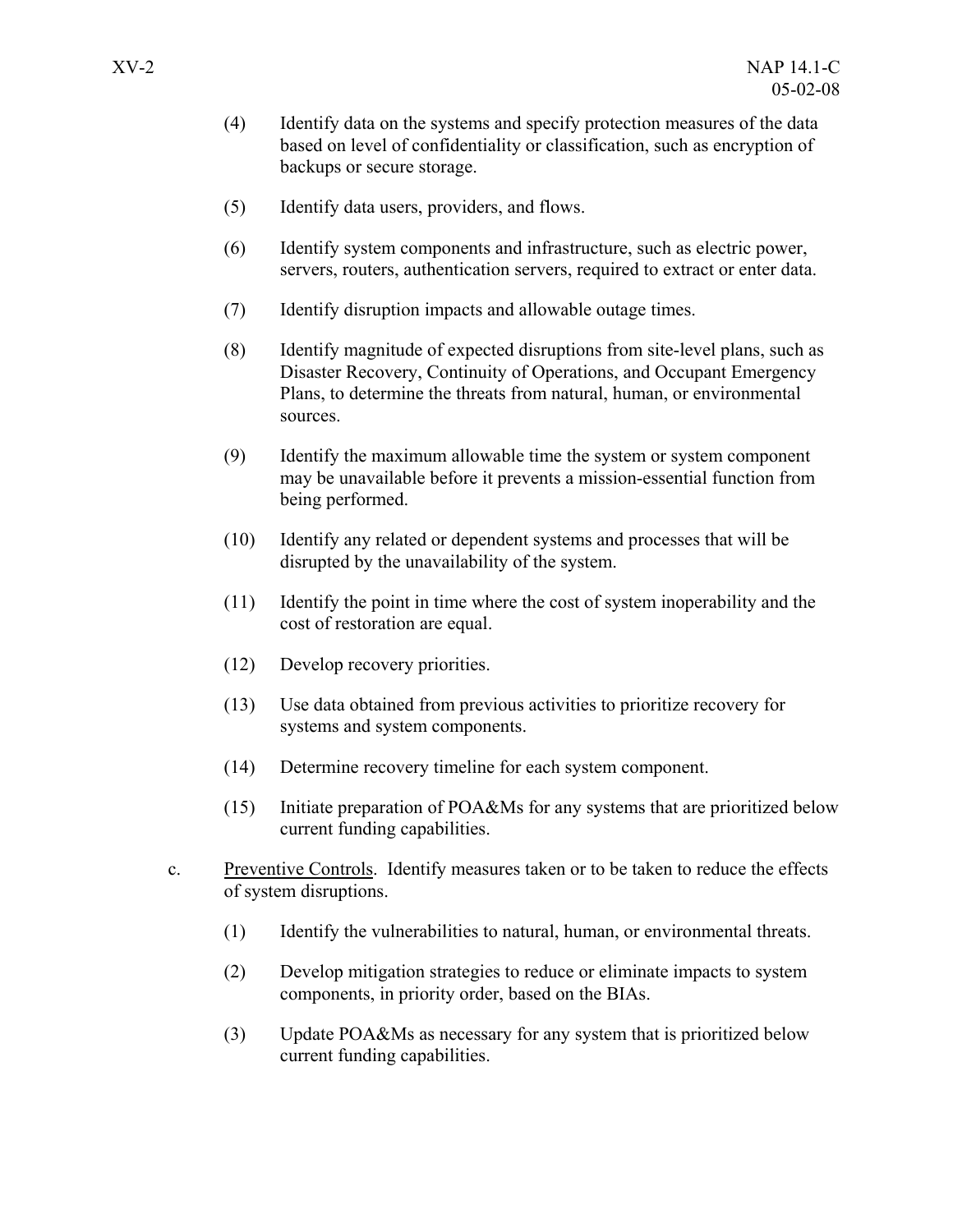- d. Recovery Strategies. Develop thorough recovery strategies to ensure that the system may be recovered as effectively and as quickly as needed following a disruption.
	- (1) Identify threats and/or vulnerabilities that could not be mitigated.
	- (2) Develop recovery strategies, such as Alternate Sites, Hot Sites, Mirrored Sites, rapid equipment replacement, and/or reallocation of existing site equipment, based on the disruption impacts and the allowable outage times from the BIAs.
	- (3) Note that different types of contingency situations will necessitate different readily available staff with particular skills. The plan should identify those personnel or teams to accomplish the decision making, coordination, administrative, and technical functions required for contingency plan execution, such as:
		- (a) Management
		- (b) Damage Assessment
		- (c) Alternate Site Recovery and Coordination
		- (d) Hardware Salvage
		- (e) Data Recovery
		- (f) Database Recovery
		- (g) Application Recovery
		- (h) LAN and/or WAN Recovery
		- (i) Telecommunications
		- (j) Network Operations Recovery
		- (k) Software and Data Recovery
		- (l) System Software
		- (m) Operating System Administration
		- (n) System Recovery
		- (o) Server Recovery
		- (p) Administrative Support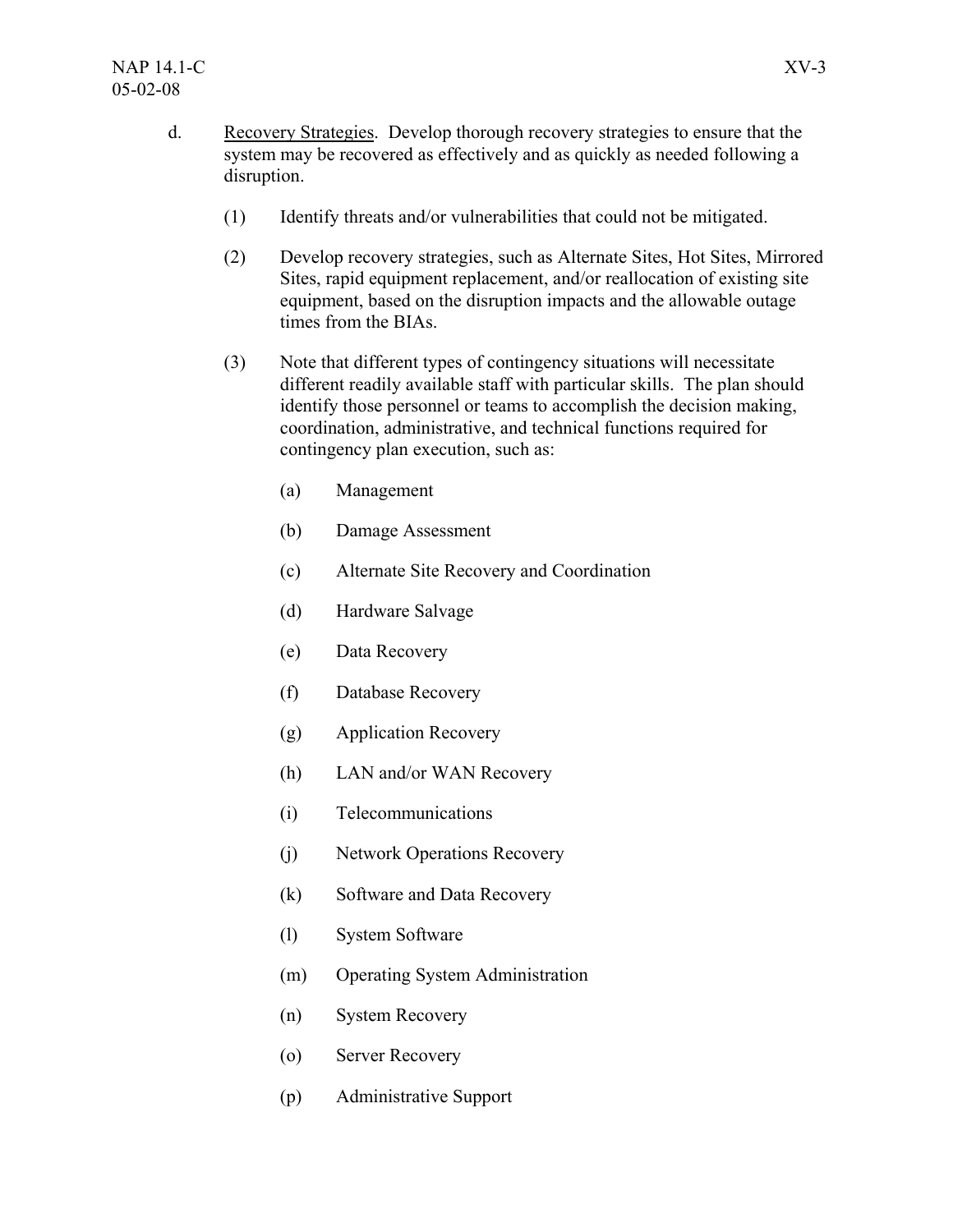- (q) Original Site Restoration and Salvage Coordination
- (r) Test
- (s) Procurement (equipment and supplies)
- (t) Physical and Personnel Security
- (u) Transportation and Relocation
- (v) Media Relations
- (w) Legal Affairs
- (4) Update the POA&M as necessary to include resource requirements to implement this portion of the CP.
- e. Testing, Training, and Exercises. Testing the plan identifies planning gaps. Exercises identify planning and implementation gaps, whereas training prepares recovery personnel for plan activation. These activities improve plan effectiveness and overall site preparedness.
	- (1) Testing a CP involves the definition of a scenario, test objectives, and criteria that must be met to successfully complete the test of each CP element.
	- (2) The results of all testing must be documented in a test report.
	- (3) Test reports for Critical Infrastructure and Key Resources must be forwarded to the Office of the NNSA CIO through the SOM or SCD, as applicable.
	- (4) Testing may take four forms, as follows:
		- (a) Structured Walkthrough. The most basic type of test. A Structured Walkthrough takes place in a group meeting type of setting, where the main goal is to confirm that critical personnel from all areas are familiar with the BCP – provides an orientation. This test does not usually involve the entire organization, nor does it test the team's ability to execute it.

(b) Tabletop Exercise. This takes place in a classroom-type environment and emulates particular recovery scenarios. During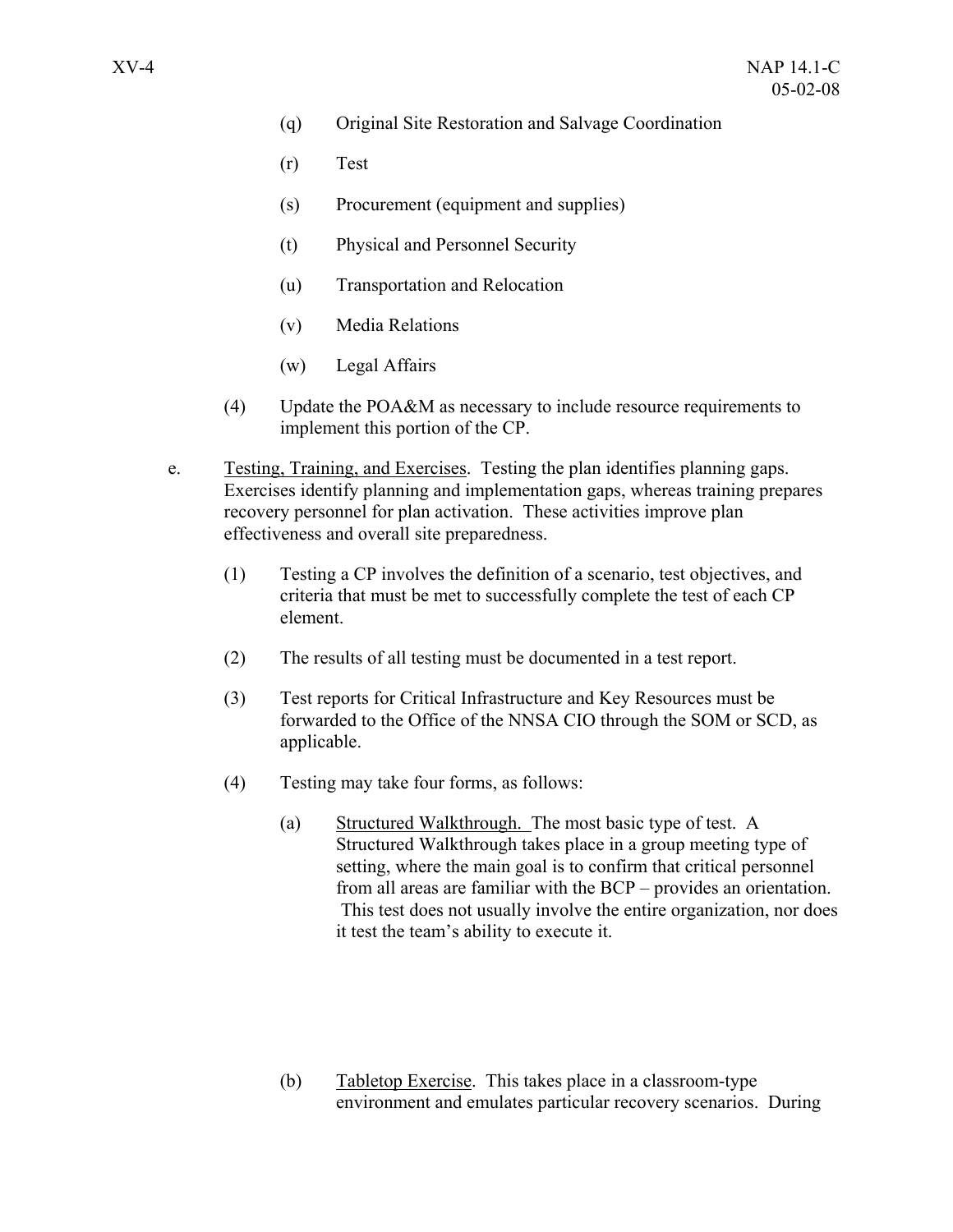plan development, tabletop exercises are conducted on portions of the plan to detect and correct initial errors and misconceptions. Tabletop exercises also provide familiarity for recovery personnel throughout the lifecycle of the system. At a minimum, a Tabletop Exercise of CPs for all systems must be conducted annually, when a Functional Exercise is not conducted.

- (c) Functional Exercise. This takes place in a simulated environment and utilizes physical testing of procedures, alternate equipment, and alternate locations, to ensure the correctness of procedures, capability of recovery personnel, and technical capabilities of equipment. A Functional Exercise of Critical Infrastructure and Key Resource CP must be conducted annually. All Moderate and High category information systems should undergo a Functional Exercise at least every 2 years to include elements of Notification and Activation, Recovery, and Reconstitution, as a minimum.
- (d) Full-Scale Exercise. The most comprehensive test is the Full-Scale Exercise, also known as the Operational Exercise. During this test, all or most of the BCP is put into action. The main goal is to simulate an actual recovery situation as closely as possible. The exercise will evolve and develop just as they would in an actual crisis.
- (5) Training. Recovery personnel must be trained to understand the CP and their applicable role. This training will be accomplished annually and as part of changes to the CP. The following plan elements shall be included in training:
	- (a) Purpose of the plan.
	- (b) Cross-team coordination and communication.
	- (c) Reporting procedures.
	- (d) Security requirements.
	- (e) Team-specific processes such as notification and activation, recovery, and reconstitution.
	- (f) Individual responsibilities in contingency processes.
- (6) POA&M Update. Update the POA&M as necessary, to include resource requirements to implement this portion of the CP.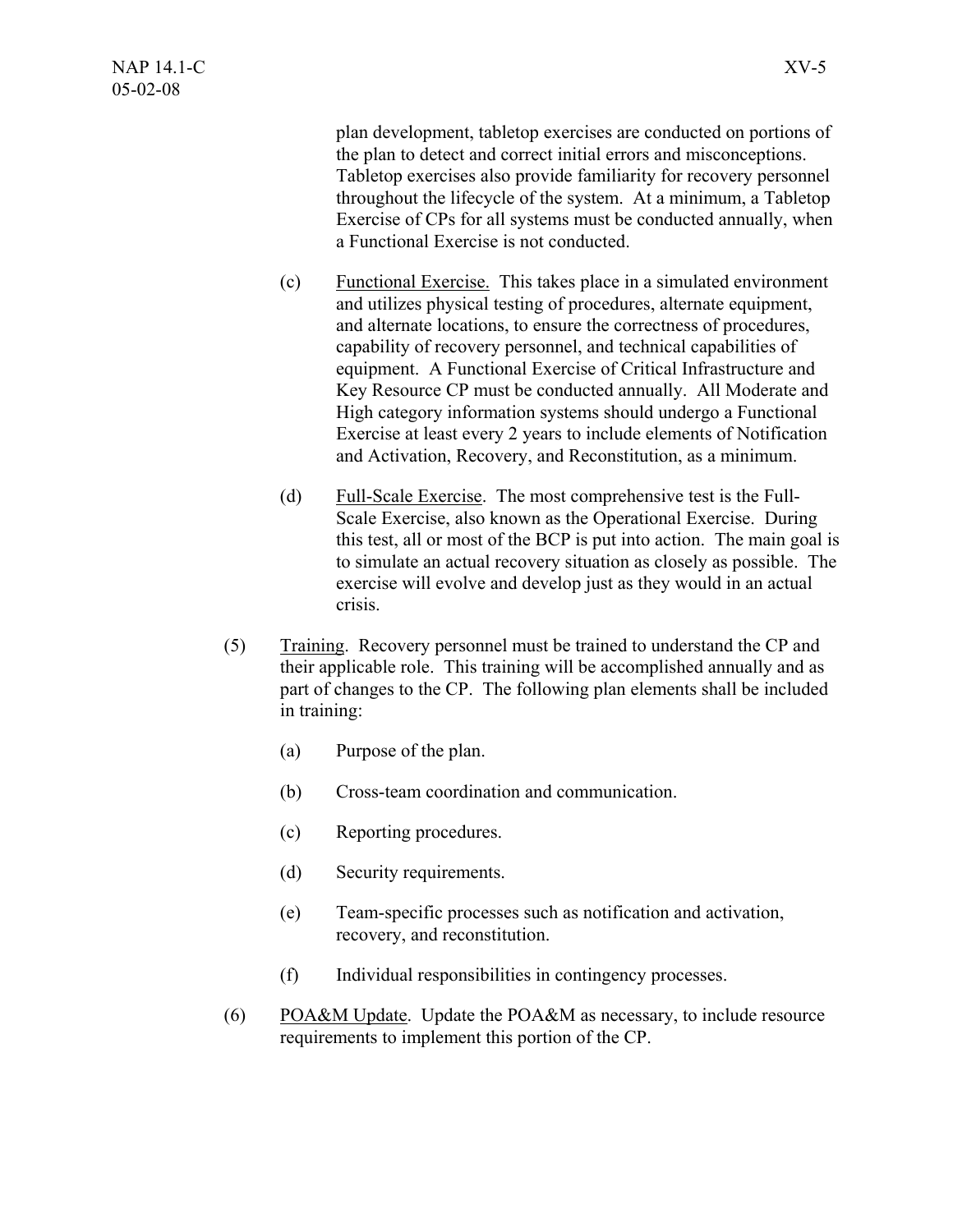f. Plan Maintenance. The plan is a living document that is reviewed and updated annually to remain current with system enhancements, results of plan testing, team staffing changes, and changes in NNSA priorities.

The CP shall be a configuration item and maintained as part of the ISSP. A change to the system or its environment, which includes CP elements, requires the modified ISSP to be approved prior to implementing the changes.

- 3. CONTINGENCY PLAN DEVELOPMENT. The CP contains detailed roles, responsibilities, teams, and procedures associated with restoring an IT system following a disruption. The CP should document technical capabilities designed to support contingency operations and be tailored to the site and its requirements. A site-level CP may be written to describe processes that are common to all CPs, with system-specific detail as addendums or separate contingency plans; however, plans should provide quick and clear directions in the event that personnel unfamiliar with the plan or the systems are called on to perform recovery operations. Plans should be clear, concise, and easy to implement in an emergency. Where possible, checklists and step-by-step procedures should be used.
	- a. Introduction. The Introduction includes background and contextual information that makes the plan easier to understand, implement, and maintain, and to orient the reader to the type and location of information contained in the plan.
		- (1) Purpose. This subparagraph establishes the reason for writing the plan.
		- (2) Applicability. The organization(s) impacted by the CP is documented, and the relationship to any other plans supporting or supported by the plan, such as Emergency Management Plans, is described.
	- b. Scope. This paragraph discusses the issues, situations, and conditions addressed and not addressed in the CP. The types of contingency situations the plan is intended to cover should be discussed. These situations may range from a temporary loss of commercial power to disaster recovery operations. The system, location(s) for the system or system components covered, and any assumptions are described.
	- c. References and Requirements. This subparagraph identifies the NNSA, Program, and site requirements for contingency planning.
	- d. Record of Changes. This subparagraph describes the configuration history of the CP by recording dates, version, and reason for CP changes.
	- e. Concept of Operations. The Concept of Operations (CONOPS) element provides additional details about the system, planning framework, response activities, recovery activities, and resumption activities.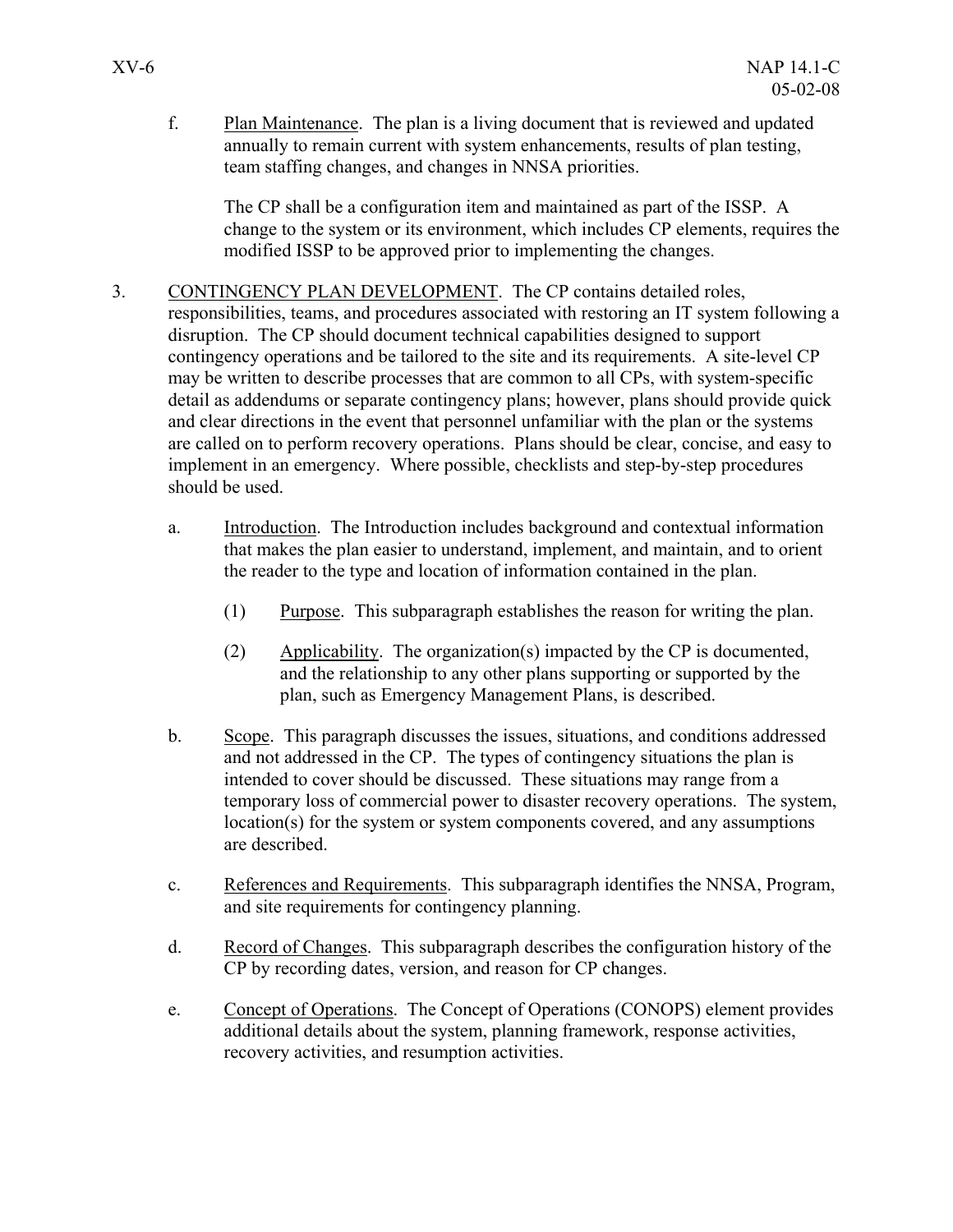- f. System Description. The system description should include system architecture, location(s), internal and external connections, security components, and any other technical detail that would assist contingency teams in understanding the system configuration and operation.
	- (1) Line of Succession. The order of succession identifies the personnel responsible for assuming authority in the event the designated person is unavailable.
	- (2) Responsibilities. This subparagraph describes the overall structure of the contingency teams. Coordination mechanisms and requirements, as well as an overview of team member roles and responsibilities are also described.
- g. Notification and Activation. The Notification and Activation element defines the initial actions to be accomplished to notify personnel, assess damage, and implement the plan once a disruption or emergency has been detected or is expected.
- h. Notification Procedures. The method(s) of notification of each team member must take into account the possibilities of widespread disasters, the ability to contact personnel on short notice during and after business hours, and the necessity to contact alternate personnel. Personnel to be notified may be listed in an appendix that identifies the person, their team position, home address, telephone number, pager number, cell phone number, and personal and business e-mail address. Notifications to interconnected systems staff, internal or external to the site, would also be made. These POCs are identified in the ISSP Memorandum of Agreement (MOA)/System Interconnect (SIA) Agreement, but should also be listed in the CP for ease of use when needed.
- i. Damage Assessment. In order to appropriately implement the CP, the nature and extent of damage must be assessed as early as possible. Personnel performing damage assessment must be sufficiently trained in their part(s) of these procedures that performance can be accomplished without written procedures available. Specific damage assessment procedures may be unique to each system, but the following areas must be addressed:
	- (1) The cause of the emergency or disruption.
	- (2) The potential for additional disruptions or damage.
	- (3) Area affected by the emergency.
	- (4) Status of physical infrastructure, such as structural integrity of the building or room, electric power availability, HVAC, and telecommunications.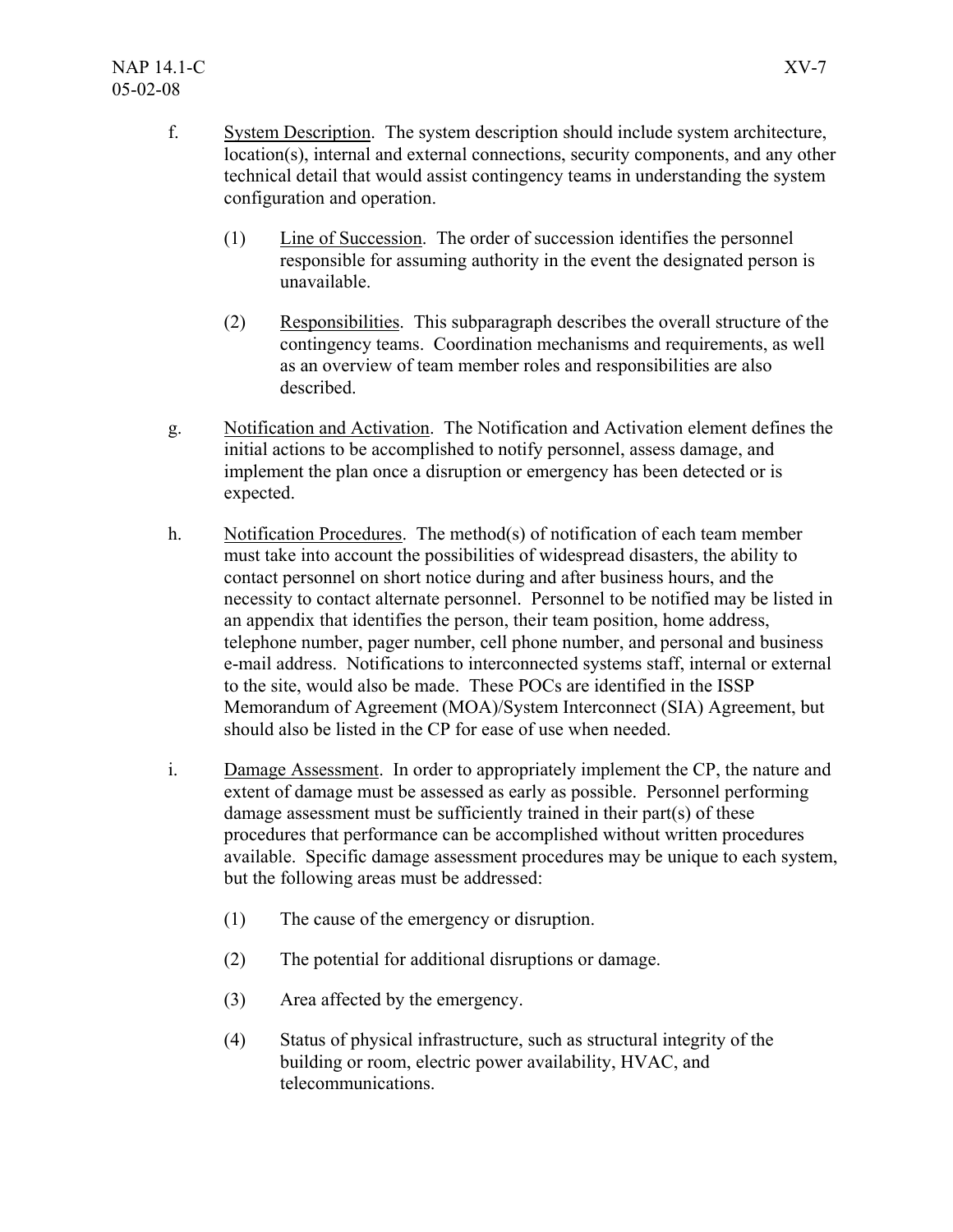- (5) Inventory and functional status of system components.
- (6) Type of damage to system components, such as water, fire and heat, physical, and electric surge.
- (7) System components to be replaced.
- (8) Estimated time required to restore normal system operation.
- j. Plan Activation. The CPC evaluates the result of the damage assessment against the plan activation criteria and determines the strategy to be used if the plan is to be activated. The detailed activation criteria are located in this paragraph of the plan, and it covers personnel safety, extent of damage to the facility, extent of damage to the system, criticality to the site's mission, and anticipated duration of disruption.
- k. Recovery. The Recovery element includes the operations that begin after the CP has been activated, damage assessment has been completed, if possible, personnel have been notified, and appropriate teams have been mobilized. Recovery activities focus on contingency measures to execute temporary processing capabilities, repair damage to the original system, and restore operational capabilities at the original or new facility. Upon completion of the Recovery Phase, the system will be operational and performing the functions designated in the plan.
- l. Recovery Sequence. The sequence of recovery activities should reflect the system's allowable outage time to avoid significant impacts to related systems and their application. Procedures should be written in a stepwise, sequential format so that system components can be restored in a logical manner. The most critical items to restoring service and the system foundation items should be recovered first. Procedures must include coordination activities with other teams or external organizations that are dependent on completion of certain steps, such as when time frames are not being met, a step has been completed that allows another team to proceed, or when items must be procured.
- m. Recovery Procedures. Recovery procedures are to be written that allow personnel unfamiliar with the site, facility, or system configuration to perform the recovery. Recovery procedures are to include date and time of step completion and the name of the team member who completed it. Particular procedures are to be assigned to the appropriate recovery team and address the following:
	- (1) Obtaining approval to access damaged facilities or areas.
	- (2) Notifying internal and external organizations associated with the system.
	- (3) Obtaining office supplies and work space.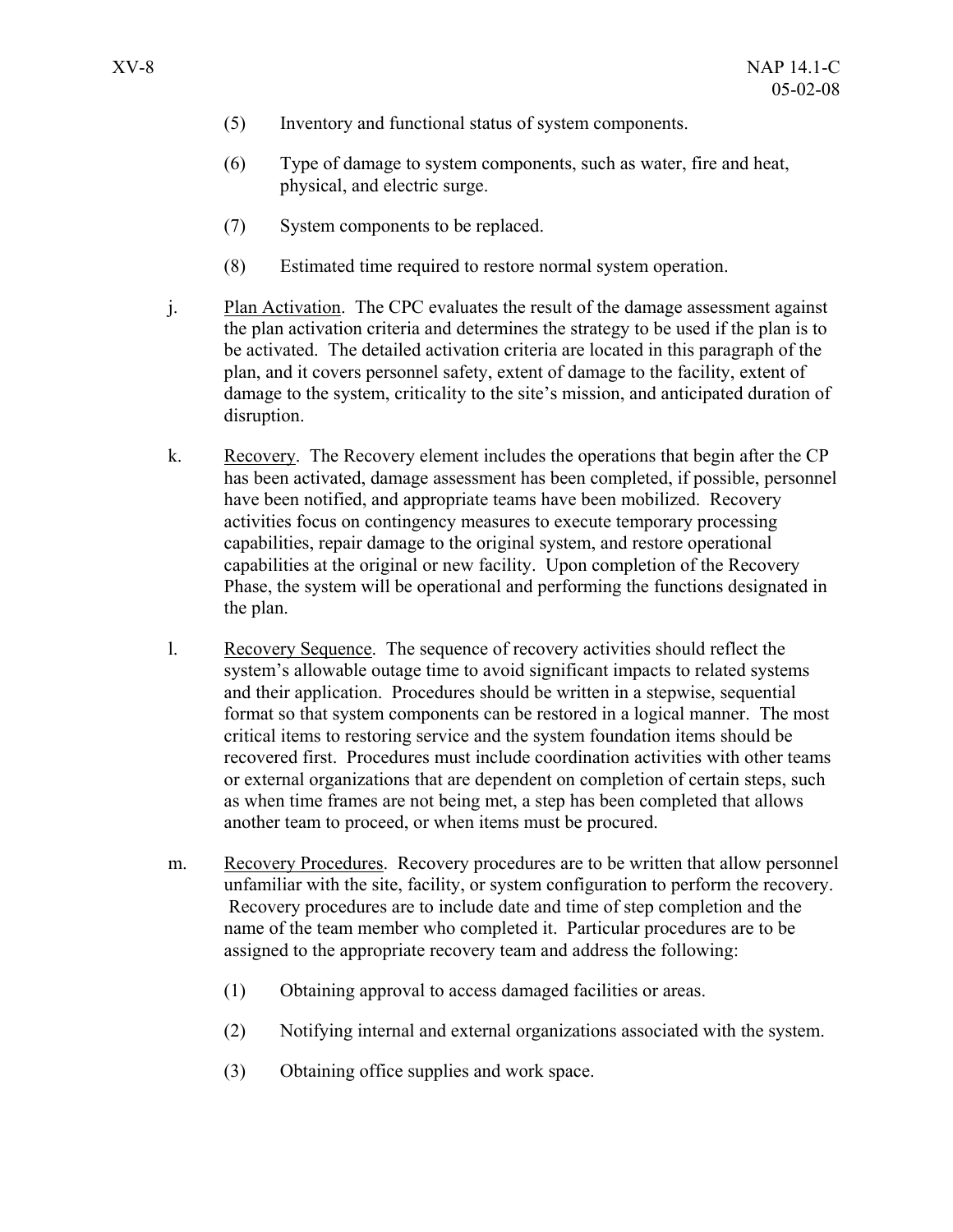- (5) Obtaining backup media.
- (6) Restoring operating and application software.
- (7) Restoring system and application data.
- (8) Testing system functionality and security.
- (9) Notification to user(s).
- (10) Operating alternate equipment.
- n. Reconstitution. Once the original or new site or facility is restored to the level that it can support the system and its normal processes, the system may be transitioned back to the original or to the new site and/or facility. Until the primary system is restored and tested, the alternate system should continue to be operated.
- o. The CP should specify teams responsible for restoring or replacing both the facility and the system. The following major activities are addressed:
	- (1) Ensuring adequate infrastructure support, such as electric power, water, telecommunications, security, environmental controls, office equipment, and supplies.
	- (2) Establishing connectivity and interfaces with network components and external systems.
	- (3) Installing system hardware, software, and firmware. This activity should include detailed restoration procedures similar to those followed in Recovery.
	- (4) Testing system operations and security to ensure full functionality.
	- (5) Backing up operational data on the contingency system and uploading to restored system.
	- (6) Shutting down the alternate system.
	- (7) Terminating contingency operations.
	- (8) Securing, removing, and/or relocating all sensitive materials at the alternate site.
	- (9) Arranging for recovery personnel to return to the original facility.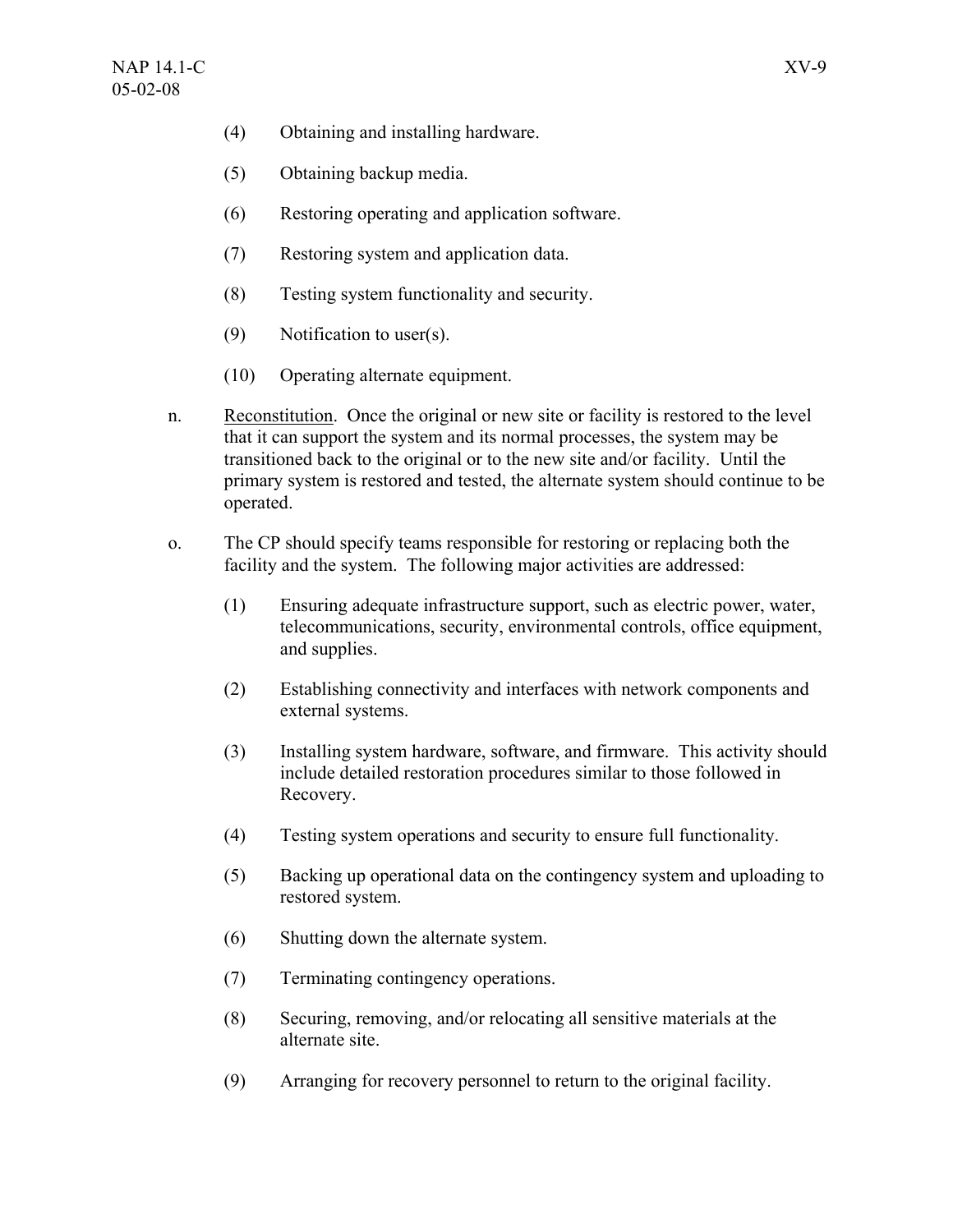- 4. CONTINGENCY PLAN STRUCTURE. The structure of a CP is based on the importance of systems for which the plan is written. The following paragraphs describe the mandatory CP elements based on the designation of the system. Refer to Appendix G, Contingency Plan Structure.
	- a. Critical Infrastructure. Critical Infrastructure CPs must address each of the elements described in paragraph 3 in sufficient detail to allow technically competent personnel unfamiliar with the system to create and operate the system in a different location.
	- b. Key Resources. Key Resource CPs must address each of the elements indicated in the following paragraph in sufficient detail for personnel familiar with the system to create and operate the system in a different location.
		- (1) Introduction (3.a)
		- (2) Scope (3.b)
		- (3) Concept of Operations (3.c)
		- (4) Notification and Activation (3.d)
		- (5) Recovery Procedures (3.e)
		- (6) Reconstitution (3.f)
	- c. Remaining Systems. All other system CPs must address each of the elements, as indicated in the paragraphs below in sufficient detail for personnel who normally operate the systems to restore operations.
		- (1) Introduction (3.a)
		- (2) Scope (3.b)
		- (3) Concept of Operations (3.c.)
		- (4) System Description (3.c.(1))
		- (5) Line of Succession (3.c.(3))
		- (6) Notification and Activation
		- (7) Notification Procedures (3.d.(1))
		- (8) Plan Activation (3.d.(3))
		- (9) Recovery Procedures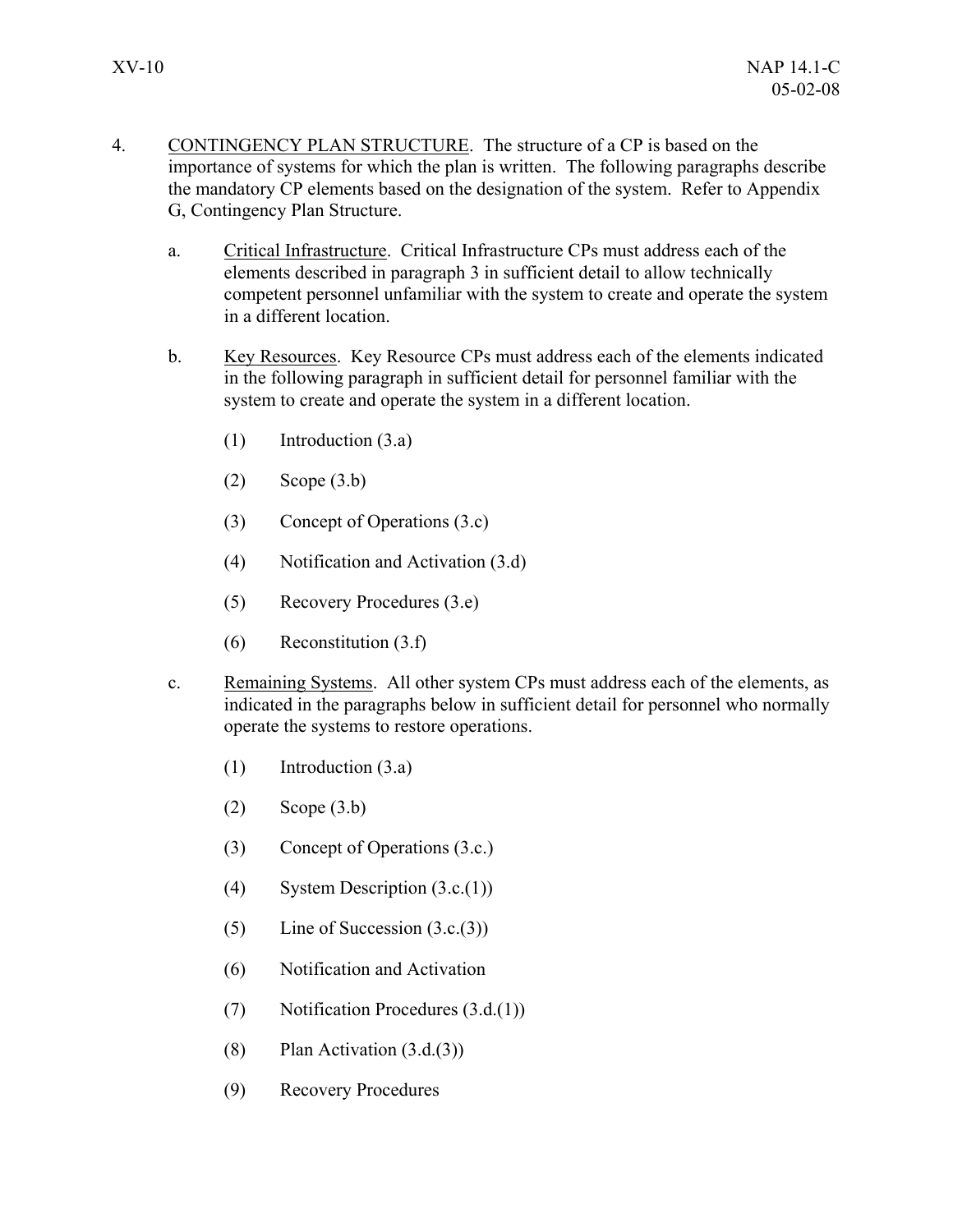- (10) Hardware Installation (3.e.(2)(d))
- (11) Backup Media (3.e.(2)(e))
- (12) Software Restoration (3.e.(2)(f))
- (13) Functional and Security Testing (3.e.(2)(h))
- (14) User Notification (3.e.(2)(i))
- (15) Operating Equipment (3.e.(2)(j)
- (16) Reconstitution
- (17) Infrastructure Support (3.f.(1))
- (18) Internal and External Networking (3.f.(3))
- (19) Functional and Security Testing (3.f.(4))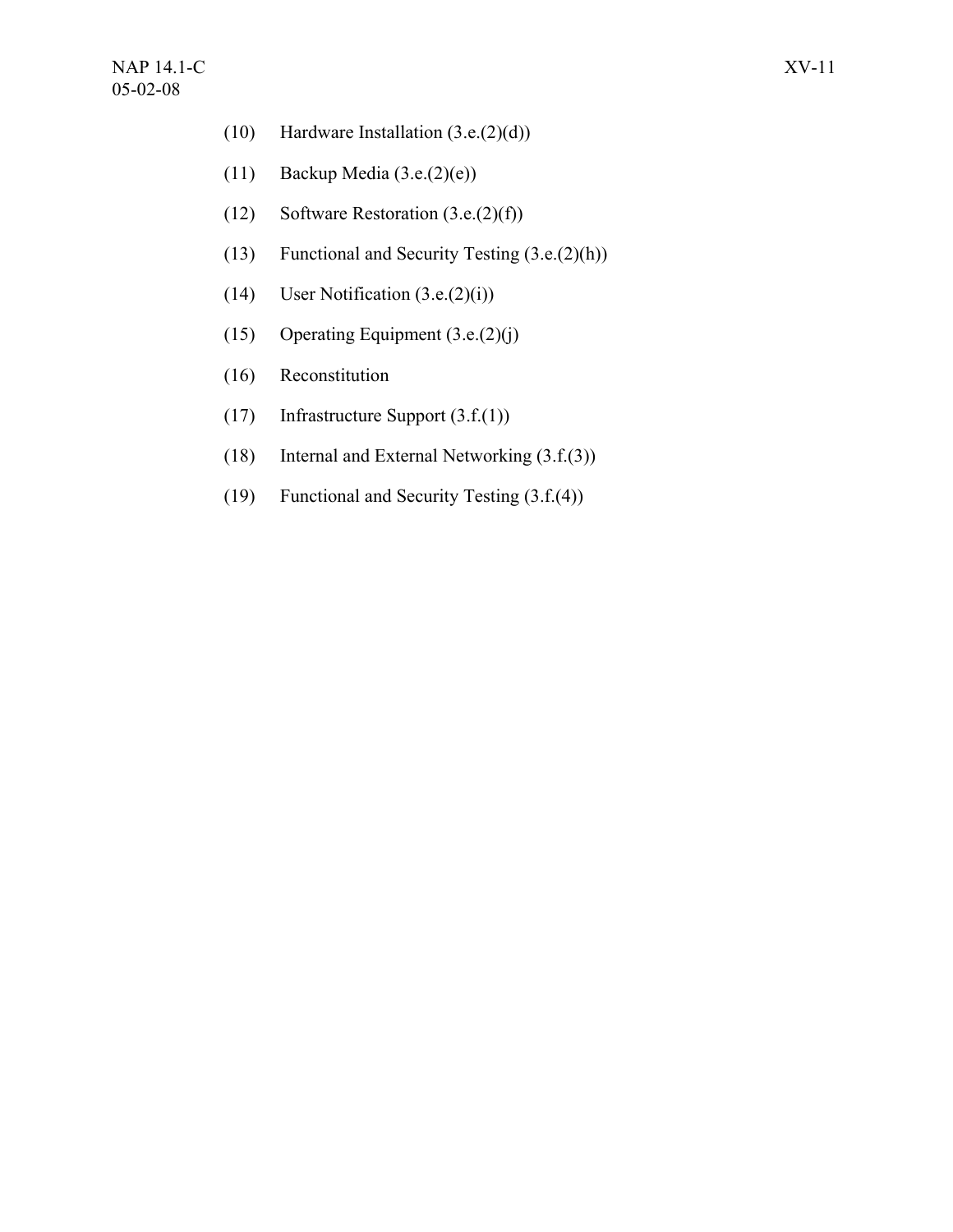**This page intentionally left blank.**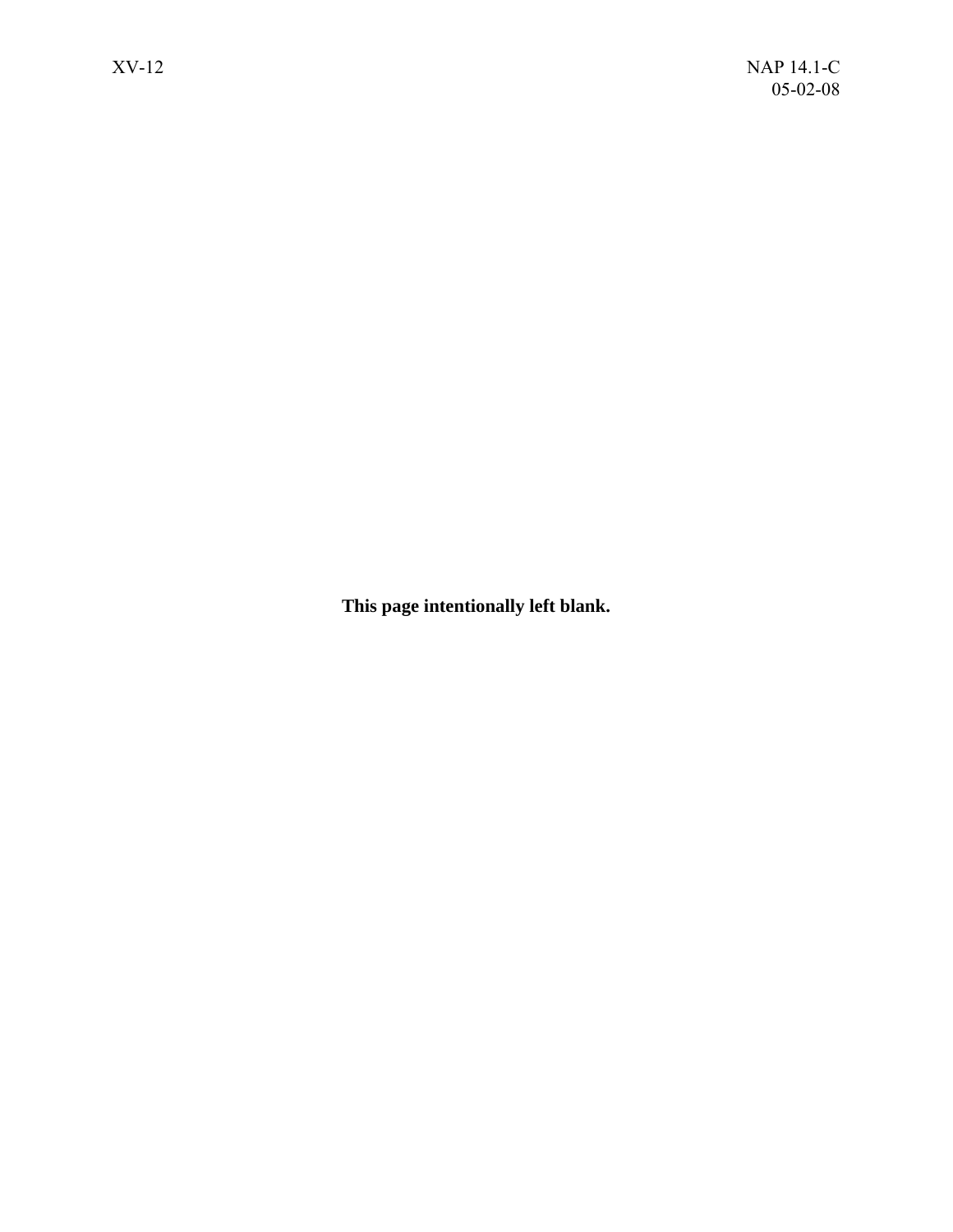# **CHAPTER XVI. CLEARING, PURGING, AND DESTROYING MEDIA**

- 1. INTRODUCTION. This chapter establishes NNSA policy requirements and responsibilities for clearing, purging, and destroying NNSA information system storage media, memory devices, and other related hardware, hereafter referred to as storage media. Specifically, this chapter provides the following:
	- a. Instructions for clearing, purging, and destroying storage media to preserve the confidentiality of the stored information.
	- b. Instructions for handling classified storage media that will be reused in controlled environments.
	- c. Instructions for sanitizing storage media that has become contaminated with classified or unclassified sensitive information.
	- d. Direction to ensure that no unauthorized information can be retrieved from unclassified NNSA and DOE computer equipment, and storage media that is to be transferred or declared surplus.
	- e. Direction to ensure that all NNSA Element personnel are made aware of requirements for clearing, purging, and destroying information system storage media, memory devices, and related hardware.

## 2. CRITERIA AND PROCESSES.

- a. Approved Processes. NNSA-approved processes for clearing, purging, and destroying information system storage media, memory devices, and related hardware that have been used to process, store, or contain unclassified or classified information are listed in the following paragraphs. Decisions to clear, purge, or destroy information system storage media, memory, and other related hardware must be based on the confidentiality of the most sensitive information ever recorded on the storage media. Implementation of these processes and plans for clearing, purging, and destroying information system storage media must be documented in the appropriate CSPPs, including the requirement for documented methods for independently verifying the clearing and purging results.
- b. CSPP. The CSPP must identify or reference procedures used for the sanitization (clearing, purging, and destruction) that implement the concepts and processes listed below.
	- (1) Maintenance on equipment and tools used for clearing, purging, and destruction is regularly scheduled and performed to ensure proper operation and calibration.
	- (2) All maintenance on equipment and tools used for clearing, purging, and destruction are thoroughly documented.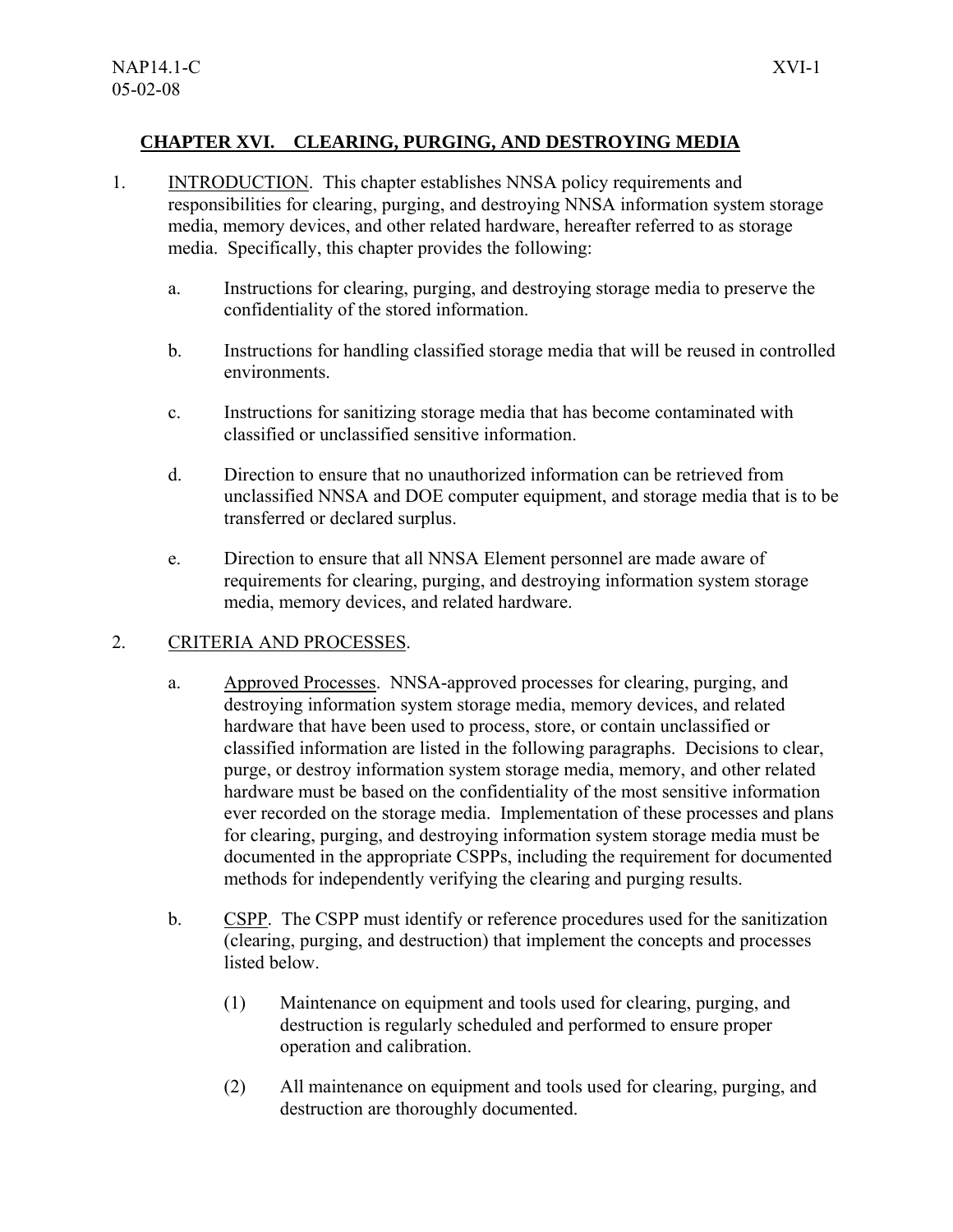- (3) Systems media and storage hardware are purged before release to personnel without authorization to access the information, including Need-to-Know, on the media or hardware.
- (4) Processes for handling and control of media, electronic devices, and hardware prior to clearing, purging, or destruction are documented and followed.
- (5) Storage media used in SUI processing is tracked and controlled until it is purged or destroyed.
- (6) The storage media must be tracked and destroyed if the confidentiality impact is moderate or high, unclassified information is located in bad sectors, or the storage media cannot be cleared or purged.
- (7) Storage media that has been used in classified processing and is no longer being used or needed for archiving is tracked and controlled until it is destroyed, and the destruction is documented as required by the DOE Classified Matter Protection and Control (CMPC) program.
- (8) Sanitization procedures, software, equipment and tools, and special processes are identified, documented and approved by the DAA.
- (9) Decision and handling processes regarding reuse of classified storage media at lower classification level(s) include formal risk and cost analyses and testing and are documented and justified.
- (10) Requirements for removing information from storage media, memory devices, and related hardware are to be included in the training and awareness program and reviewed with all users on a regular basis.
- (11) Personnel performing or verifying clearing, purging, or destruction of storage media, memory devices, and other hardware are to be trained in equipment and tool operation, approved techniques, and procedures.
- (12) No fewer than 20 percent of the purged media are sampled on a controlled, random basis to verify the purging process has been successfully completed.
- (13) Verification is conducted by individuals other than those performing the purging processes**.**
- (14) The completion and verification of the purging process is documented.
- c. Minimum Sanitization Criteria. Table XVII-1 through Table XVII-3 outline the basic sanitization processes and tools based on different technologies and media types.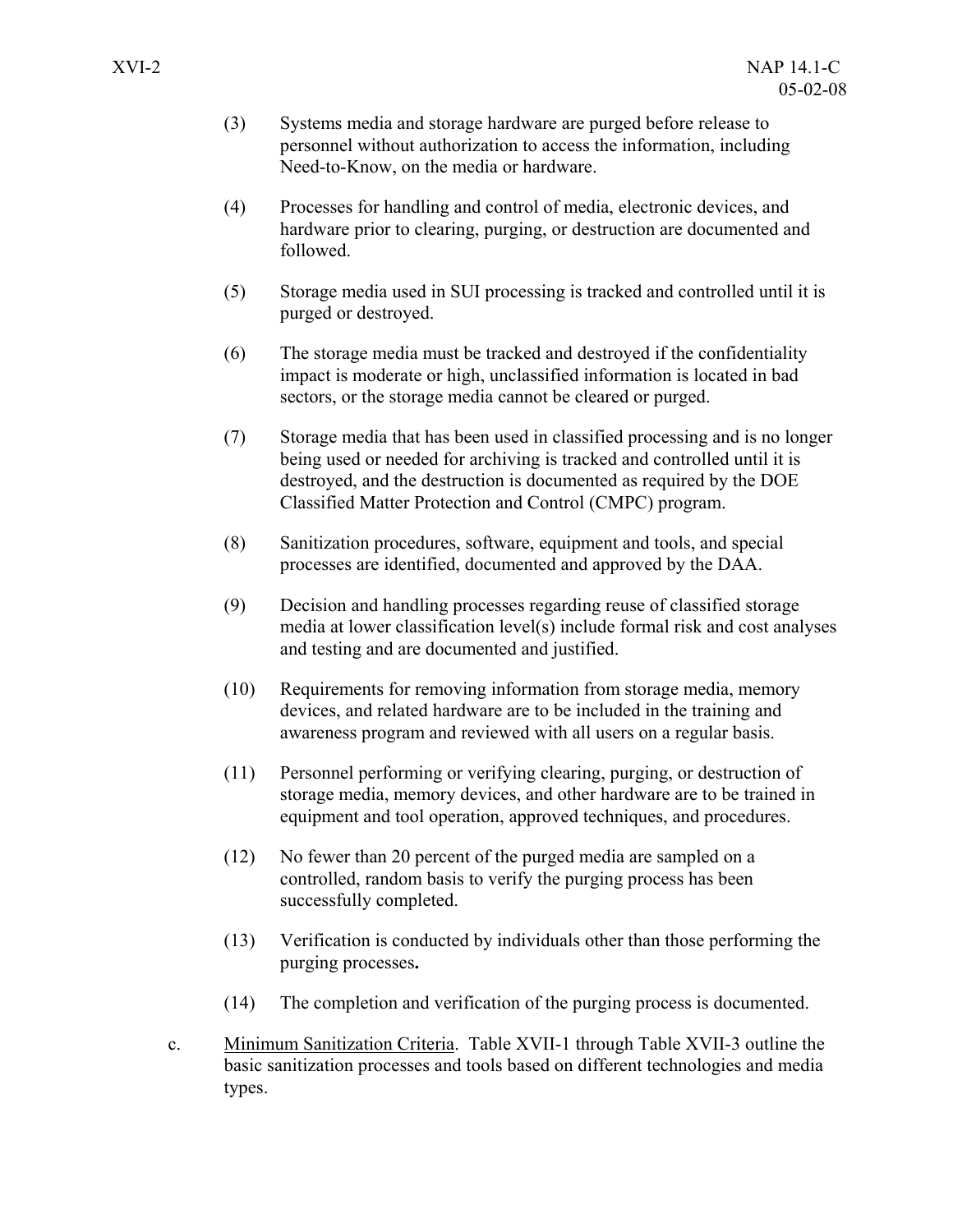- (1) NSA/CSS Manual 9-12/20 or subsequent update may be used as a supplement for these processes.
- (2) NIST SP 800-88, *Guidelines for Media Sanitization*, or subsequent update may be used as a supplement for these processes.
- (3) Refer technologies and media types not listed in the tables or references through the NNSA CSPM to DOE OCIO for defining clearing, purging, and destroying processes.
- d. Unclassified Storage Media Processes.
	- (1) In addition to the clearing processes listed in Tables XVI-1 through XVI-3, processes to clear unclassified storage media are to include the following:
	- (2) Storage media hosting Government information is to be cleared if it will be reused by a potential user who has a different authority for access, including Need-to-Know, or in a system that contains information whose Security Category (confidentiality, impact) is the same or higher.
	- (3) Only overwriting software and hardware that are compatible with media to be overwritten and approved by the DAA will be used. Care should be used to ensure a match of software and hardware to the media, considering the make, model, and manufacturing date of the media.
	- (4) One-pass overwrites are sufficient for clearing storage media that does not contain SUI. If the storage media contains SUI, three-pass overwrites must be performed.
	- (5) Individuals performing unclassified storage media clearing must certify and document successful completion of the process to include the following:
		- (a) Purpose of clearing (reuse or release).
		- (b) Storage media unique identifiers, such as serial number, make, and model.
		- (c) The Information Type with the highest confidentiality impact hosted on the media prior to clearing.
		- (d) The procedure used.
		- (e) The date, the printed name, and signature of the certifying individual.
	- (6) All unclassified storage media will not be released to the public.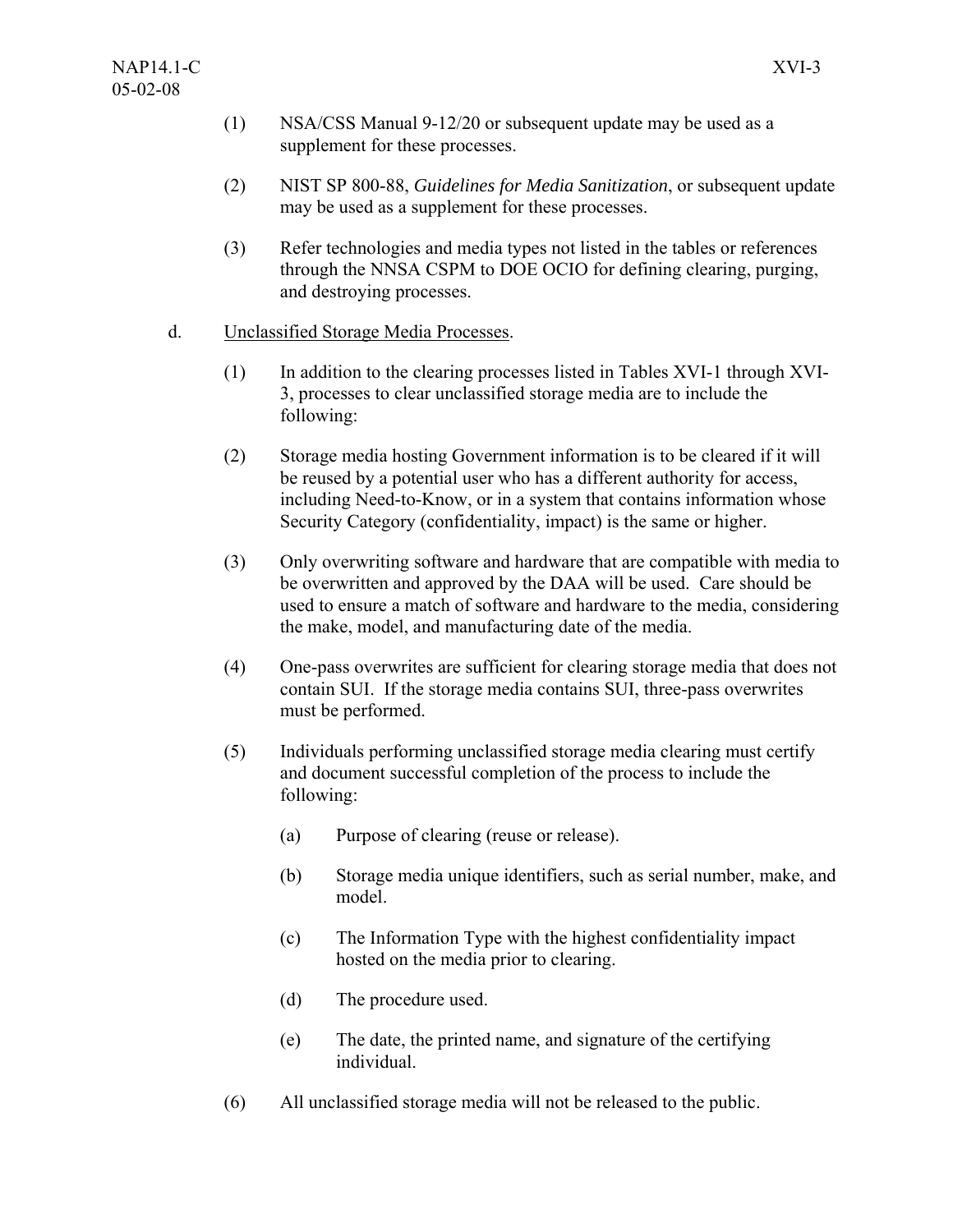- (7) Individuals performing unclassified storage media purging must certify that the purging process has been successfully completed by affixing a label to the storage media. At a minimum, the label must document the following:
	- (a) Storage media unique identifiers, such as serial number, make, and model.
	- (b) The Information Type with the highest confidentiality impact hosted on the storage media prior to purging.
	- (c) Purpose of purging.
	- (d) The procedure used.
	- (e) The date, printed name, and signature of the certifying individual.
	- (f) Storage media that cannot be purged must be destroyed.
- e. Classified Storage Media Processes.
	- (1) In addition to the clearing processes listed in Tables XVI-1 through Table XVI-3, processes to clear classified storage media must include the following:
	- (2) Storage media that will be reused on a different system for the same or more restrictive Information Group or a potential user has a different Need-to-Know must be cleared.
	- (3) Only overwriting software and hardware that are compatible with media to be overwritten and approved by the DAA will be used.
	- (4) Cleared storage media that has been used in classified processing must be protected commensurate with the highest Information Group it has ever contained. The media must be handled in accordance with applicable DOE Classified Matter Protection and Control processes.
	- (5) Individuals involved in clearing classified storage media must certify and document the successful completion of the process to include:
		- (a) Storage media unique identifiers, such as serial number, make, and model, and ACREM accountability number.
		- (b) Most restrictive Information Group hosted prior to clearing.
		- (c) Purpose for clearing.
		- (d) The procedure used.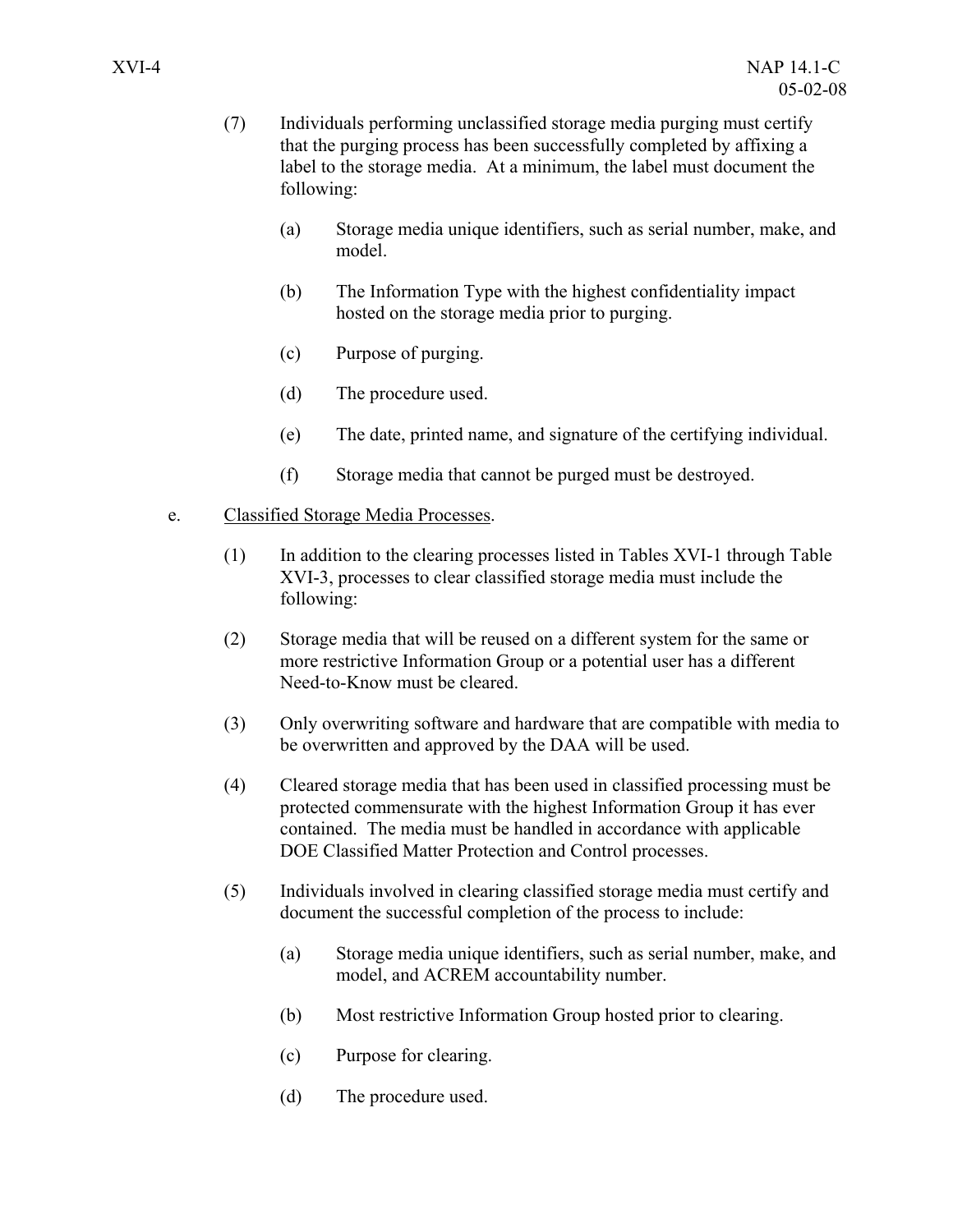- (e) The date, the printed name, and the signature of the certifying individual.
- (6) In addition to the purging processes listed in Tables XVI-1 through XVI-3, processes to purge classified storage media are to include the following.
	- (a) Classified storage media that cannot be reused at a lower level must be destroyed.
	- (b) Classified storage media that has been purged may not be donated, sold, or released from the DOE environment to outside organizations.
	- (c) Individuals performing purging of classified storage media must certify the process has been successfully completed by affixing a label to the storage media. At a minimum, the label must document the following:
		- (i) Storage media unique identifiers, such as serial number, make, and model.
		- (ii) Most restrictive Information Group hosted prior to purging.
		- (iii) Purpose of purging.
		- (iv) A statement that the storage media contains no classified information.
		- (v) The procedure used.
		- (vi) The date, printed name, and signature of the certifying individual.
- f. Special Circumstances. The use of storage media in a lower classification is described below.
	- (1) Reusing Classified Storage Media.
		- (a) The decision to reuse storage media at a lower classification level may be acceptable if formal risk and cost analyses are conducted, and the results of these analyses and testing of the implemented procedures verify that the National Security of the United States is not adversely affected. Testing, risk and cost analysis procedures must be documented in the site's approved CSPP.
		- (b) Reuse of storage media must be identified in the ISSP of the system where the media is used and the media must be tracked and controlled until it is purged or destroyed.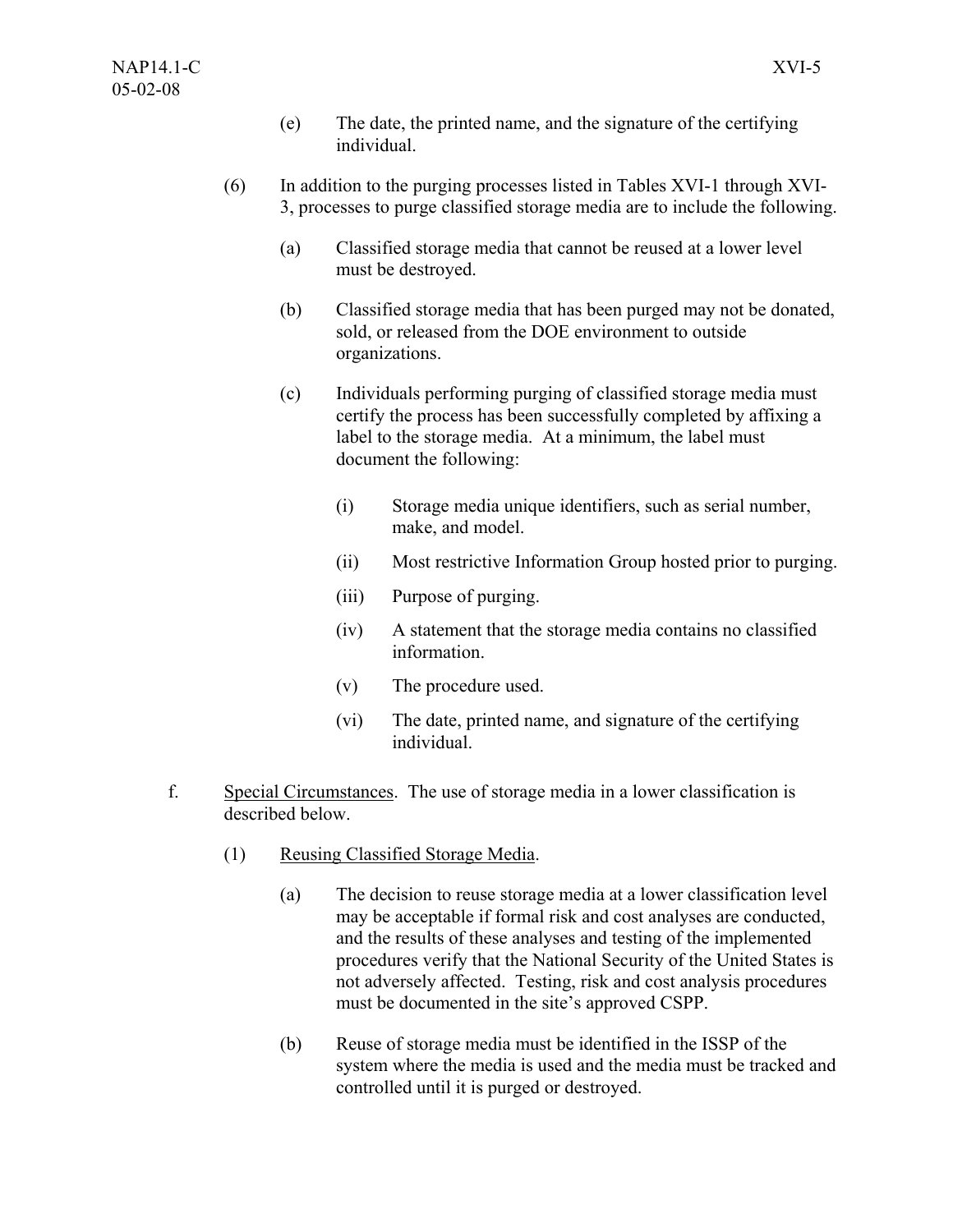- (c) Classified storage media that will not be reused at a lower classified level must be destroyed.
- (d) The storage media must be purged by overwriting the entire storage media using the three-pass process described in Table XVI-1 of this document.
- (e) The software used is to provide information about sectors overwritten and bad sectors that cannot be overwritten.
- (f) Quality controls are to be documented and deployed for review of overwrite process results and verification that all the classified information was completely overwritten
- (g) Storage media must be destroyed if classified information is located in bad sectors or the storage media cannot be purged.
- (h) Individuals performing purging of the classified storage media planned for reuse must certify the process has been successfully completed by affixing a label to the storage media. At a minimum, the label must document the following:
	- (i) Storage media unique identifiers, such as serial number, make, and model, and ACREM accountability number.
	- (ii) Most restrictive Information Group hosted prior to purging.
	- (iii) Purpose of purging.
	- (iv) A statement that the storage media contains no classified information.
	- (v) The procedure used.
	- (vi) The date, printed name, and signature of the CA.
- (2) Purging Partially Contaminated Storage Media. Areas of non-removable and removable storage media partially contaminated with an information type of a higher confidentiality impact or more restrictive Information Group may be purged using the three-pass process described in Table XVI-1 and continue use in its current information system in the following situations:
	- (a) When the classified storage media is contaminated with relatively small amounts of information from a more restrictive Information Group (less than 0.1 percent of the capacity of the non-removable storage media).
	- (b) When unclassified storage media is contaminated with relatively small amounts of unclassified information with a confidentiality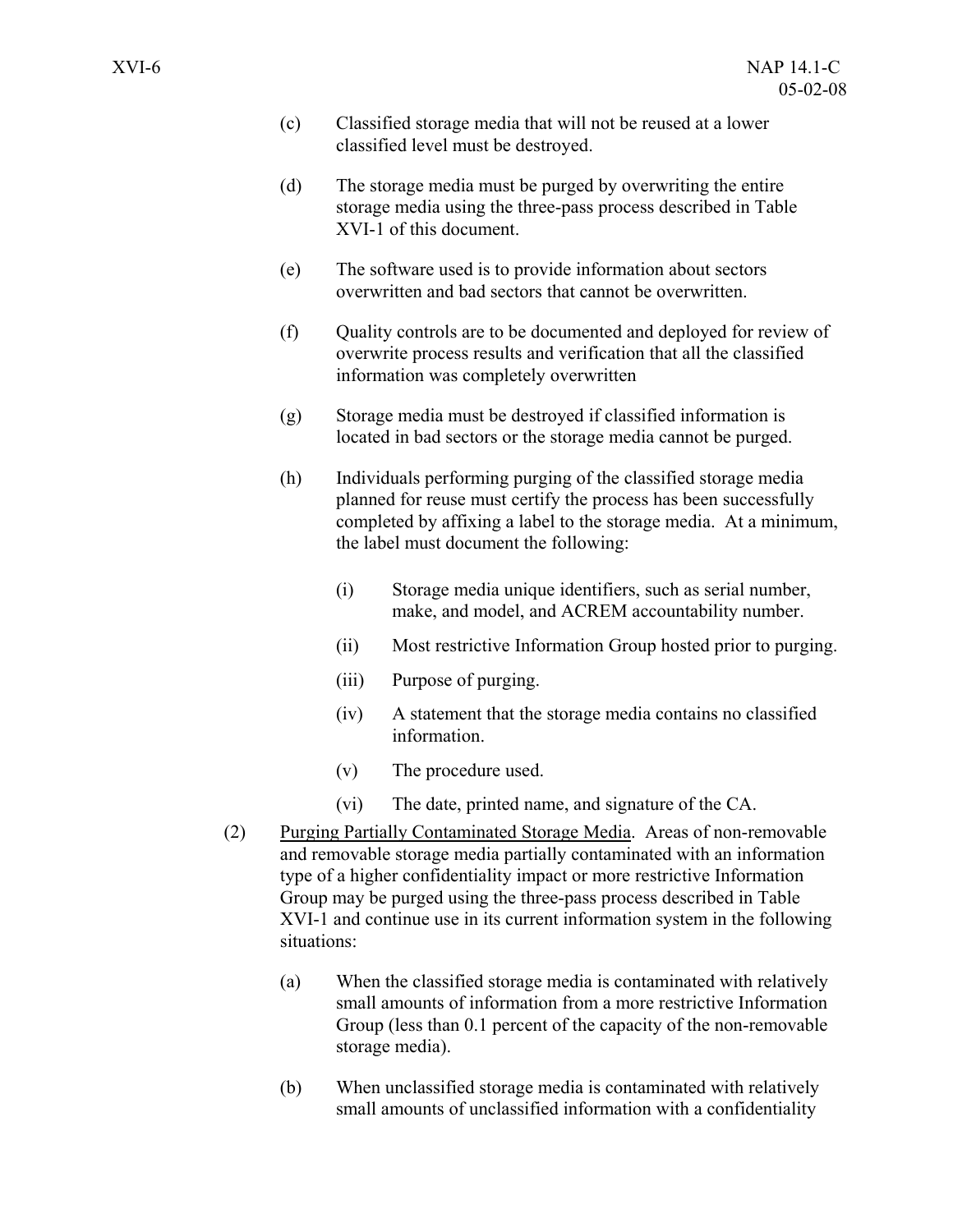impact of moderate or high (non-Public) (less than 0.1 percent of the capacity of the non-removable storage media).

- (c) The software used to overwrite contaminated storage media must overwrite all contaminated locations, including temporary data file locations, file slack, free space, and directories; provide confirmation of overwrite of specified areas and of successful completion; and provide information about sectors overwritten and bad sectors that cannot be overwritten.
- (d) Quality controls are to be documented and deployed for review of overwrite process results and verification that all the contaminating information was completely overwritten.
- (e) Storage media must be destroyed if classified information is located in bad sectors, or the storage media cannot be purged.
- (f) Records to be maintained, as a minimum, are listed below.
	- (i) Storage media unique identifiers, such as serial number, make, and model.
	- (ii) Contaminating Information Group.
	- (iii) Purpose of purging.
	- (iv) A statement that the storage media no longer contains the Information Group.
	- (v) The procedure used.
	- (vi) The date, printed name, and signature of the certifying individual.

Table XVII-1 shows the approved processes for clearing, purging, and destroying storage media. **Table XVI-1. Approved Processes for Managing Storage Media** 

| <b>Media Type</b>     | Clearing <sup><math>†</math></sup> | Purging <sup>‡</sup> | Destroying <sup>‡</sup> |  |
|-----------------------|------------------------------------|----------------------|-------------------------|--|
| <b>Magnetic Tapes</b> |                                    |                      |                         |  |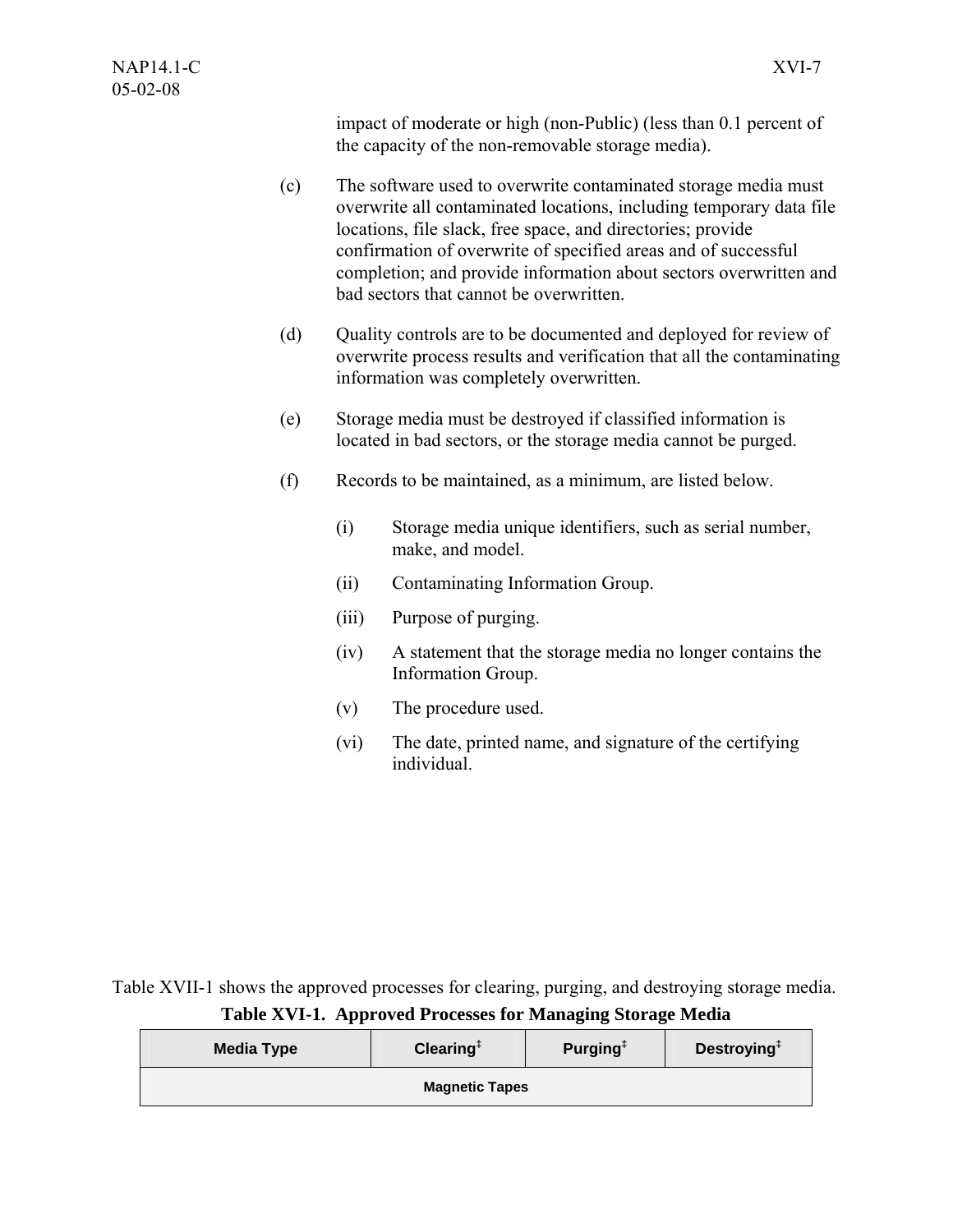| <b>Media Type</b>            | Clearing <sup><math>†</math></sup> | Purging <sup>†</sup> | Destroying <sup>#</sup> |  |  |
|------------------------------|------------------------------------|----------------------|-------------------------|--|--|
| Type I                       | 1, 2, or 3                         | 1, 2, 3, or 4        | 5                       |  |  |
| Type II                      | 1, 2, or 3                         | 2, 3, or 4           | 5                       |  |  |
| Type III                     | 2 or 3                             | 3 or 4               | 5                       |  |  |
|                              | <b>Magnetic Disks</b>              |                      |                         |  |  |
| Floppies, Zip drives         | 1, 2, 3, or 4                      | X                    | 5                       |  |  |
| <b>Bernoulli Boxes</b>       | 1, 2, 3, or 4                      | X                    | 5                       |  |  |
| Removable Hard Disks         | 1, 2, 3, or 4                      | 1, 2, 3, or 4        | 5 or 6                  |  |  |
| Non-removable Hard Disks     | $\overline{4}$                     | 1, 2, 3, or 4        | 5 or 6                  |  |  |
| <b>Optical Disks</b>         |                                    |                      |                         |  |  |
| Magneto-optical: Read Only   | X                                  | X                    | $\overline{4}$          |  |  |
| Write Once, Read Many (WORM) | X                                  | X                    | 4                       |  |  |
| Read Many, Write Many        | X                                  | X                    | 4                       |  |  |
| <b>Other</b>                 |                                    |                      |                         |  |  |
| Floptical                    | X                                  | X                    | 5                       |  |  |
| Helical-scan Tapes           | X                                  | X                    | 5                       |  |  |
| Cartridges                   | X                                  | X                    | 5                       |  |  |
| Optical                      | X                                  | X                    | 5                       |  |  |
| CD-R, -RW, -ROM              | X                                  | X                    | 5 or 7                  |  |  |
| <b>DVD</b>                   | X                                  | X                    | 5 or 7                  |  |  |

‡ Numbers in the table refer to the processes listed.

§ All degaussing products used to clear or sanitize media must be certified by the National Security Agency (NSA), and be listed on the Degausser Products List of the NSA Information Systems Security Products and Services Catalogue.

#### **Processes: †**

Degauss with a Type 1 degausser.§

- 1. Degauss with a Type 2 degausser.§
- 2. Degauss with a Type 3 degausser.§
- 3. Overwrite all locations with a pseudorandom pattern twice and then with a known pattern.
- 4. Pulverize, smelt, incinerate, disintegrate, or use other appropriate mechanisms to ensure media are physically destroyed.
- 5. Remove the entire recording surfaces by sanding or applying acid.
- 6. Grind surface of CD or DVD to ensure the entire recording surface is removed. Only NSA Group D equipment and associated processes approved for the specific media may be used.
- X. No process authorized.

Table XVII-2 illustrates the approved processes for clearing, purging, and destroying electronic memory devices.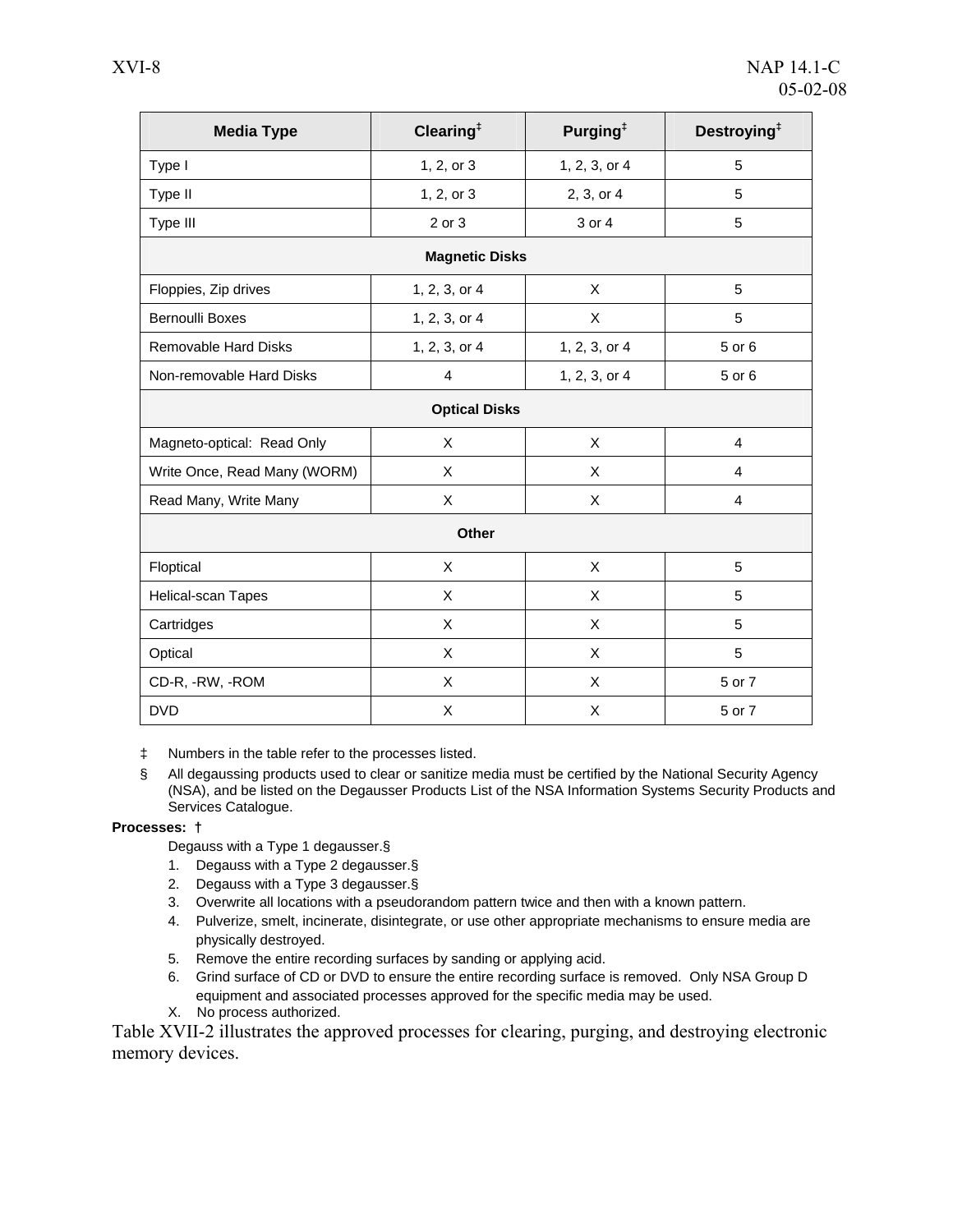| <b>Media Type</b>                        | Clearing <sup><math>†</math></sup> | Purging <sup><math>\ddagger</math></sup> | Destroying <sup>#</sup> |
|------------------------------------------|------------------------------------|------------------------------------------|-------------------------|
| Magnetic Bubble Memory                   | 2                                  | 1 or 2                                   | 10                      |
| <b>Magnetic Core Memory</b>              | 2                                  | 1 or $2$                                 | 10                      |
| <b>Magnetic Plated Wire</b>              | 2                                  | $2$ and $3$                              | 10                      |
| <b>Magnetic-Resistive Memory</b>         | 2                                  | X                                        | 10                      |
| Read-Only Memory (ROM)                   | X                                  | X                                        | 10 (see 11)             |
| Random Access Memory (RAM)<br>(Volatile) | 2 or 4                             | 4, then 9                                | 10                      |
| Programmable ROM (PROM)                  | X                                  | X                                        | 10                      |
| Erasable PROM (UV PROM)                  | 6                                  | 6, then 2 and                            | 10                      |
| Electrically Alterable PROM (EAPROM)     | 8                                  | 7, then 2 and                            | 10 <sup>1</sup>         |
| Electrically Erasable PROM (EEPROM)      | $\mathcal{P}$                      | 8, then 2 and<br>9                       | 10                      |
| Flash Erasable PROM (FEPROM)             | 8                                  | 8, then 2 and<br>9                       | 10                      |

**Table XVI-2. Approved Processes for Managing Electronic Memory Devices** 

‡ Numbers in the table refer to the processes listed.

§ All degaussing products used to clear or sanitize media must be certified by the National Security Agency (NSA) and be listed on the Degausser Products List of the NSA Information Systems Security Products and Services Catalogue.

#### **Processes:** ‡

- 1. Degauss with a NSA approved Type III degausser.§
- 2. Overwrite all locations with a pseudorandom pattern twice and then with a known pattern.
- 3. Purging is not authorized if data resided in same location for more than 72 hours; sanitization is not complete until each overwrite has resided in memory for a period longer than the classified data resided in memory.
- 4. Remove all power, including batteries and capacitor power supplies, from RAM circuit board.
- 5. Perform an ultraviolet erase according to manufacturer's recommendation.
- 6. Perform an ultraviolet erase according to manufacturer's recommendation, but increase time requirements by a factor of 3.
- 7. Pulse all gates.
- 8. Perform a full chip purge/ erase (see manufacturer's data sheet for procedure).
- 9. Check with ISSO to determine whether additional processes are required.
- 10. Pulverize, smelt, incinerate, disintegrate, or use other appropriate mechanisms to ensure media are physically destroyed.
- 11. Destruction required only if ROM contained a classified algorithm or classified data.
- X. No process authorized.

Table XVII-3 shows the approved processes for clearing, purging, or destroying hardware.

**Table XVI-3. Approved Processes for Managing Hardware** 

| <b>Media Type</b> | Clearing <sup><math>#</math></sup> | Purging $†$ | Destroying <sup><math>#</math></sup> |
|-------------------|------------------------------------|-------------|--------------------------------------|
|-------------------|------------------------------------|-------------|--------------------------------------|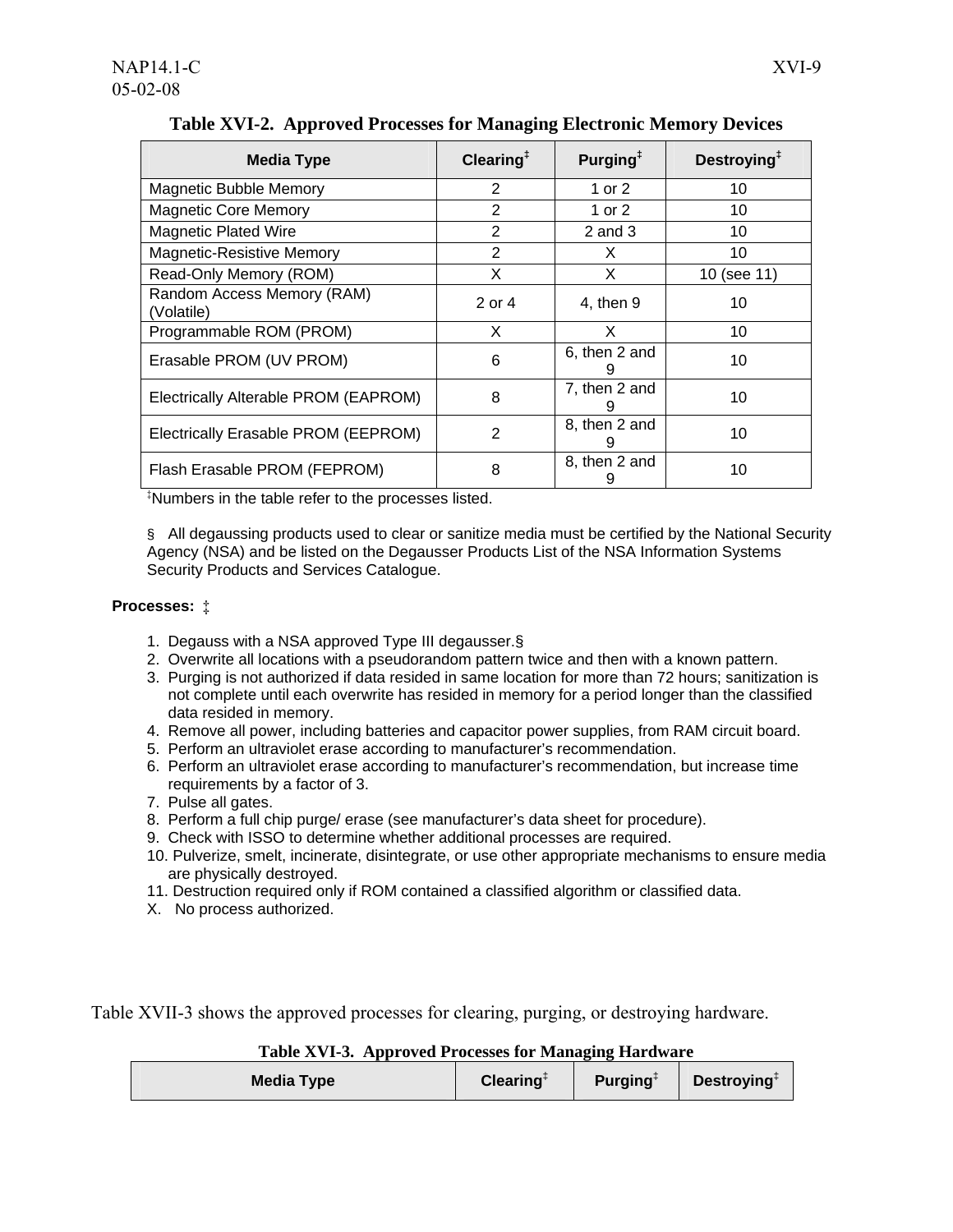| <b>Media Type</b>                                           | Clearing <sup><math>‡</math></sup> | Purging $†$ | Destroying <sup><math>‡</math></sup> |
|-------------------------------------------------------------|------------------------------------|-------------|--------------------------------------|
| <b>Printer Ribbons</b>                                      | 6                                  | 6           | 6                                    |
| <b>Platens</b>                                              | X                                  | 1           | 6                                    |
| <b>Toner Cartridges</b>                                     | 5                                  | 5           | X                                    |
| Laser Drums                                                 | 3                                  | 3           | 6                                    |
| Cathode-Ray Tubes (If there is Classified<br>Burn-In)       | X                                  | 6           | 6                                    |
| <b>Fax Machines</b>                                         | $\overline{\mathbf{4}}$            | 4           | 6                                    |
| Cell Phones                                                 | 7                                  | X           | 6                                    |
| Personal Digital Assistant (PDA) (Palm,<br>Pocket PC, etc.) | $\overline{7}$                     | X           | 6                                    |
| Routers/Copy machines                                       | 7                                  | X           | 6                                    |
| All other storage media devices                             | X                                  | X           | 6                                    |

‡Numbers in the table refer to the processes listed.

#### **Processes:**

- †
- 1. Chemically clean so no visible trace of data remains.
- 2. Print at least five pages of randomly generated unclassified data. The pages should not include any blank spaces or solid black areas.
- 3. Print three blank copies. If unable to get a clean output, print an unclassified test pattern or black copy; then run three blank copies.
- 4. For fax machines that have memory and other storage media incorporated, treat each component per processes listed in tables 1 and 2 of this chapter.
- 5. Upon completion of copying or facsimile processing of classified material, users are required to run ten (10) blank copies to ensure the removal of all classified materials from processing device.
- 6. Pulverize, smelt, incinerate, disintegrate, or use other appropriate mechanisms to ensure the media is physically destroyed.
- 7. Manually delete all information, then perform a full manufacturers reset to reset the instrument back to factory default settings.
- X. Not applicable.

**Note:** All copies printed for clearing and sanitization purposes must be destroyed as classified waste.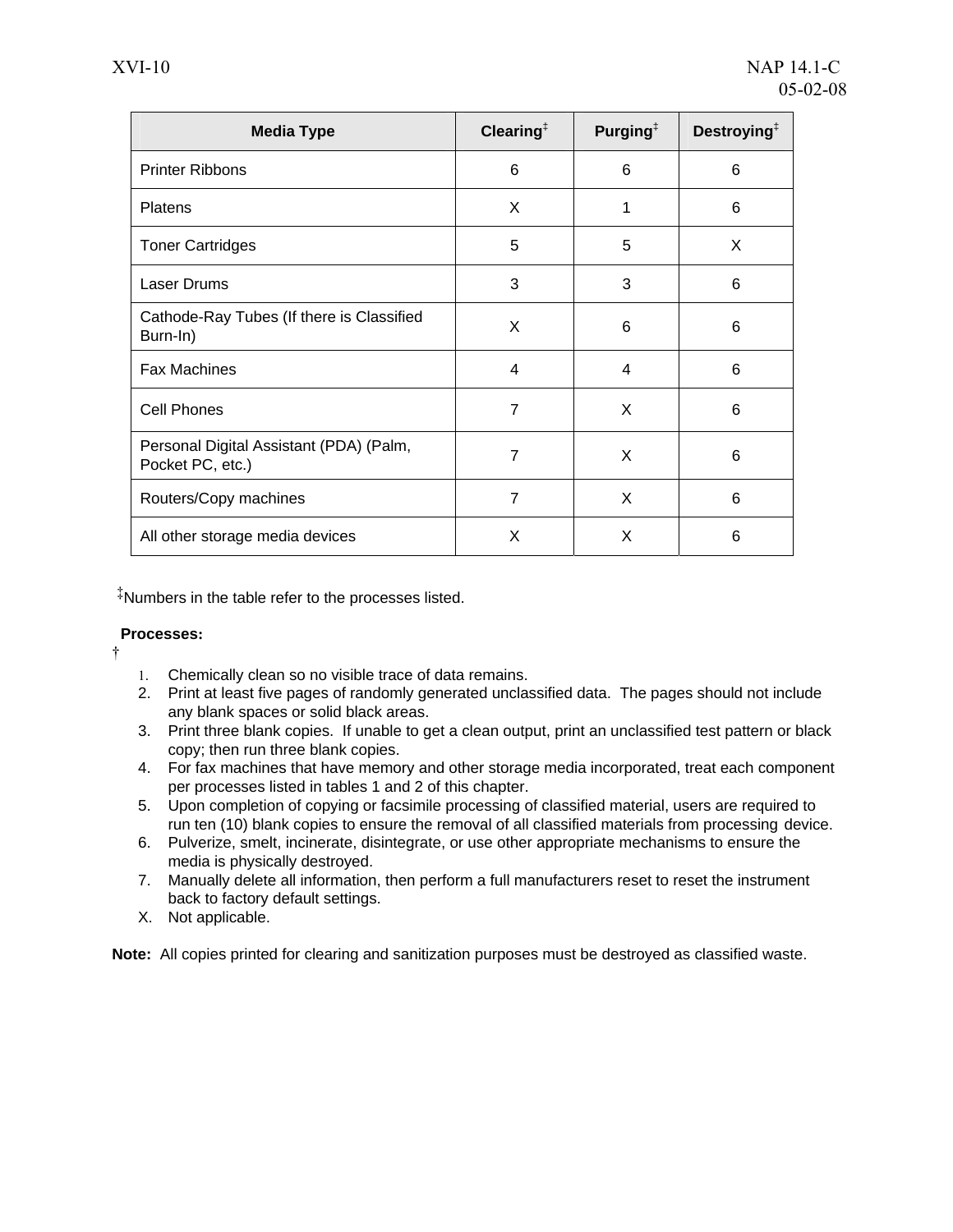# **CHAPTER XVII. SENSITIVE UNCLASSIFIED INFORMATION**

- 1. INTRODUCTION. This chapter describes the terms Sensitive Unclassified Information (SUI), including Personally Identifiable Information (PII) as defined by DOE. NAP 14.2-C, NNSA Certification and Accreditation (C&A) Process, establishes the minimum security criteria and processes for protecting this type of information. All NNSA Elements must develop, document, and implement policies for protecting SUI, including PII.
- 2. CRITERIA AND PROCESSES. To ensure that SUI, including PII, on NNSA information systems is appropriately managed, each NNSA site must establish policies and procedures that address the following:
	- a. Sensitive Unclassified Information. SUI is defined as unclassified information requiring protection mandated by policy or laws, such as OUO; Export Control Information (ECI); Unclassified Controlled Nuclear Information (UCNI); Naval Nuclear Power Information (NNPI); Personally Identifiable Information (PII); and other information specifically designated as requiring SUI protection. Extensions of the definition of SUI must be documented in the Element's CSPP and ISSP.

The OMB definition of PII is included below. This definition is not to be modified by Senior DOE Management or its elements. Senior DOE Management should interpret this definition by applying the working examples of what is and what is not considered PII, provided in Appendix B, to identify PII within their organizations.

b. Personally Identifiable Information (PII) (as defined by OMB)**.** Personally Identifiable Information (PII) is any information about an individual maintained by an Agency, including but not limited to, education, financial transactions, medical history, and criminal or employment history and information which can be used to distinguish or trace an individual's identity, such as their name, social security numbers, date and place of birth, mother's maiden name, biometric records, including any other personal information that is linked or linkable to an individual. In some instances, PII overlaps with Privacy Act information.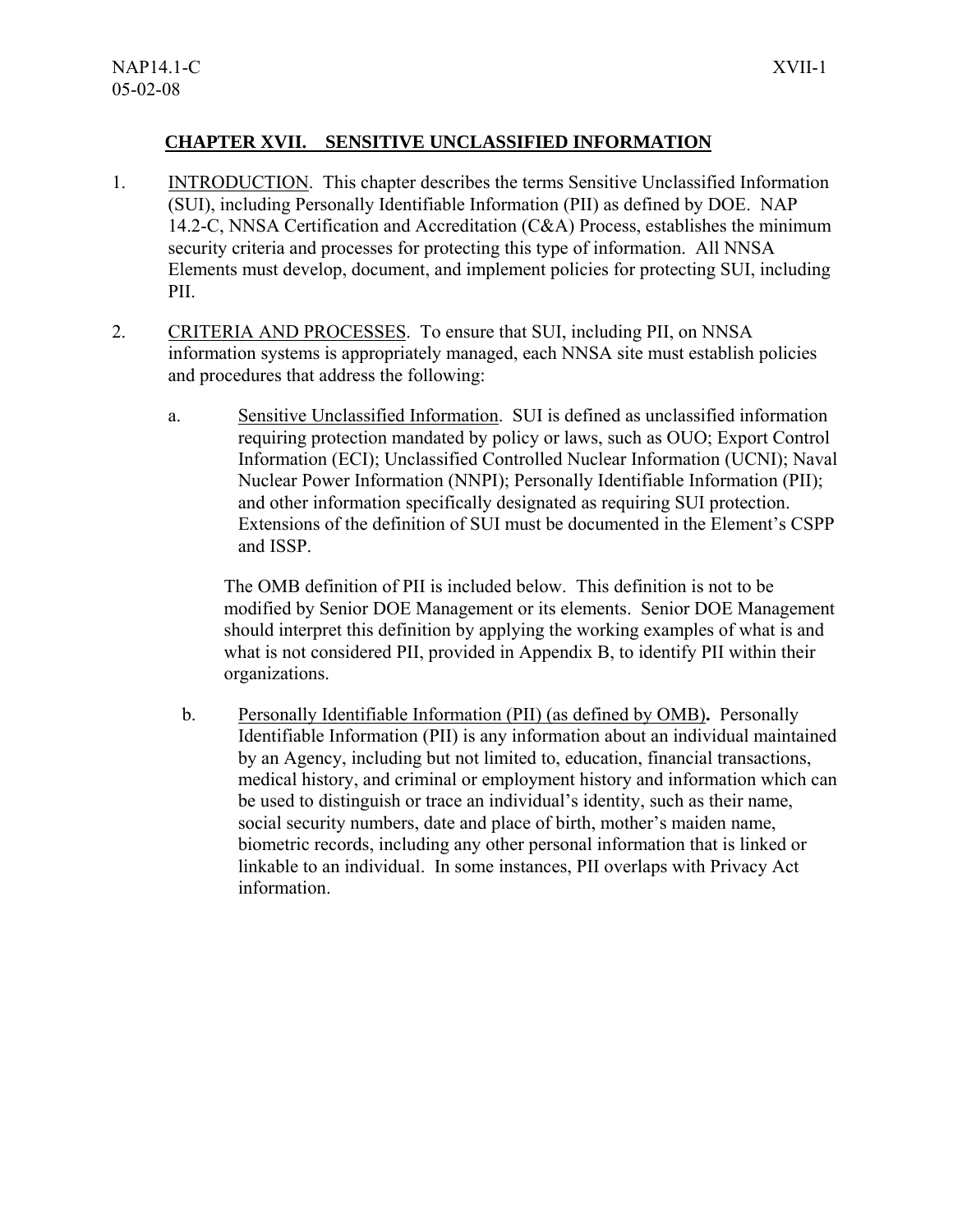**This page intentionally left blank.**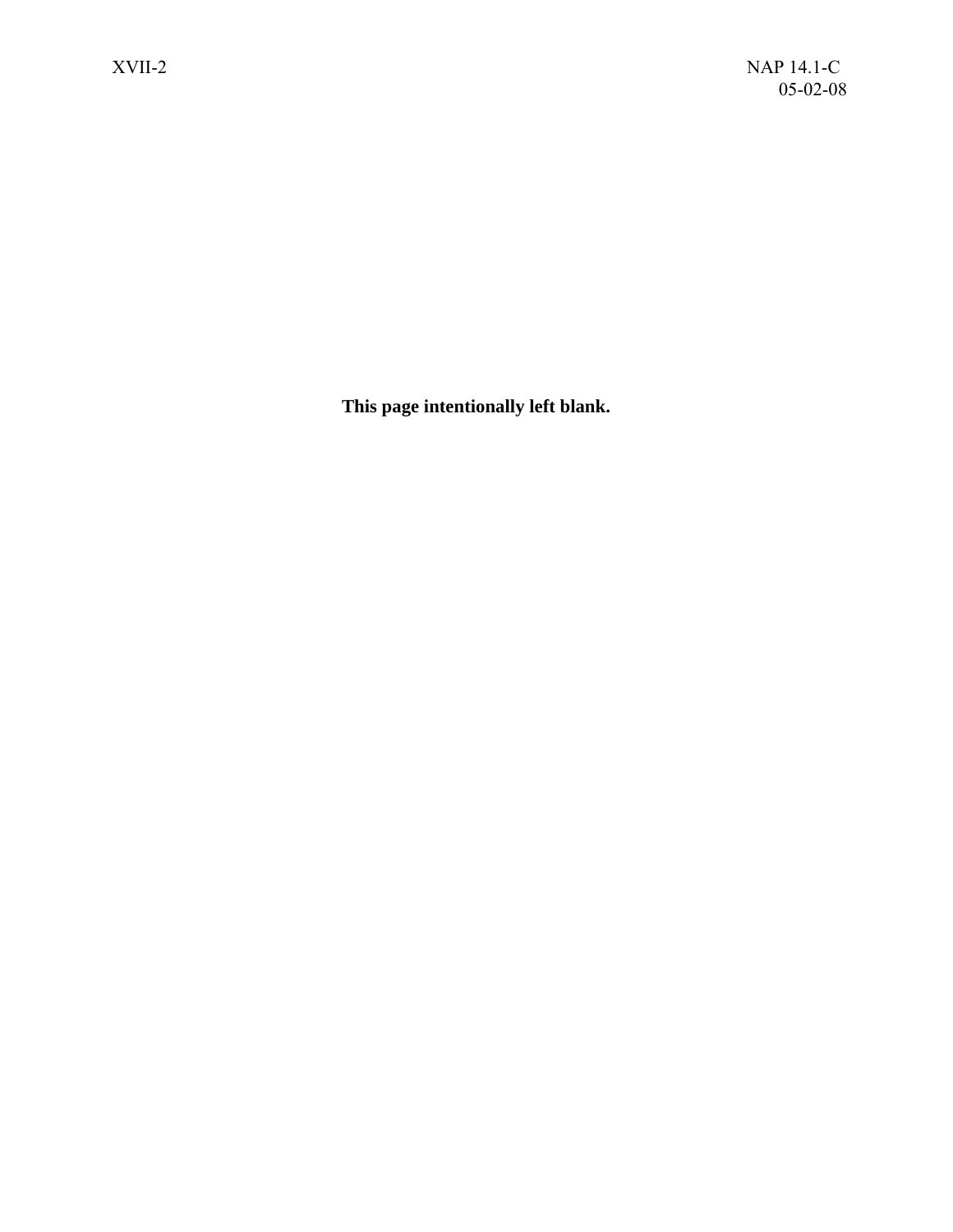## **CHAPTER XVIII. PEER-TO-PEER (P2P) NETWORKING**

- 1. INTRODUCTION. Peer-to-peer (P2P) technology, services, and applications are useful but introduce significant risks that must be mitigated to maintain the security of DOE systems and networks. All NNSA Elements must use a risk-based approach when evaluating the possible use of P2P technologies, as well as address the following minimum security requirements.
- 2. CRITERIA AND PROCESSES. NNSA Elements must develop and implement riskbased policies and procedures that govern the consideration and possible implementation of P2P technologies in accordance with the following security criteria:
	- a. The default condition is that P2P applications, technology, or services are not to be used on DOE systems that contain or process SUI.
	- b. P2P applications are prohibited from being employed in any National Security System.
	- c. If the application of P2P technology or service is required to meet programmatic or mission requirements, then each application of the technology must be justified and approved by the DAA during the C&A process. At a minimum, the justification must include:
		- (1) Description of the P2P protocol(s) and application(s).
		- (2) Risk assessments for systems where P2P technology or services are to be used.
		- (3) Identification of controls at the system and network levels to detect improper use and attempted evasion of security controls.
	- d. If a NNSA Element does implement P2P technology based on a DAA-approved justification, the following management and technical security controls (at a minimum) are to be addressed and implemented for applications, system components, and networks that are part of, or may come in contact with, P2P technologies or services. Implemented controls are to be documented and tested in all associated ISSPs during the C&A process.
		- (1) Technical controls that do not allow the P2P server-client applications to automatically reply (Pongs) to broadcasts for locating another serverclient (Pings).
		- (2) Management controls describing the rules of behavior for users.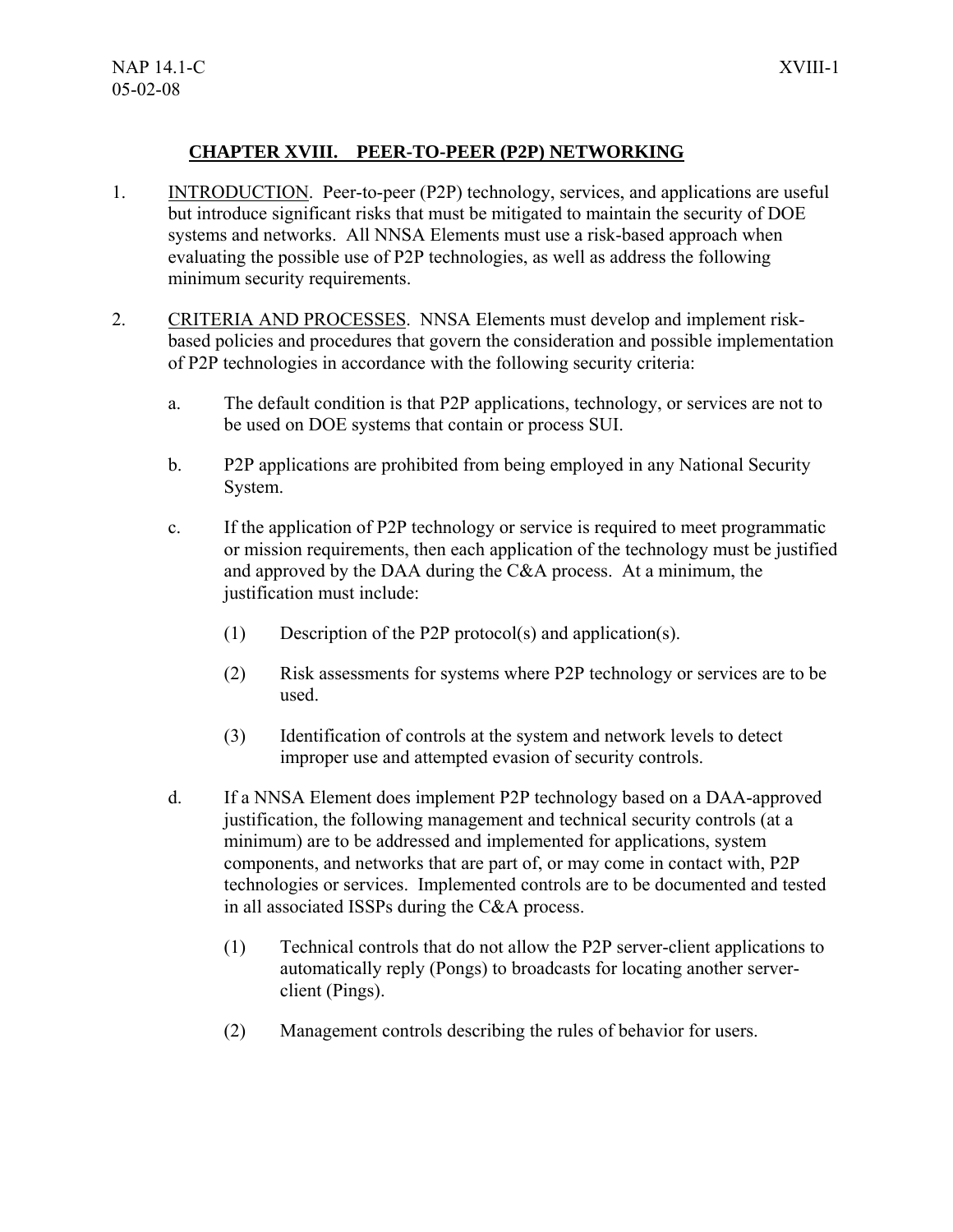- (3) Protocols specific to P2P server-client applications are not passed between systems or on the network unless specifically authorized in an ISA for each system hosting a P2P server-client application.
- (4) Firewall rules and access control lists (ACL) must be specifically established to allow, should be restrictive to specific systems, and be appropriately documented.
- (5) Technical controls that provide the capability for boundary protection services to detect and block unauthorized P2P applications, services, and software ports.
- (6) Need-to-Know and access authorizations are enforced and implemented as required for the Information Groups and security categorization of the affected system.
- (7) Technical controls that limit operation of a server-client application to downloading (pull), and that does not accept remote writing to the system disk hosting the P2P application from another system or system component (push).
- (8) Technical controls that limit ports authorized for use be P2P applications. P2P is denied/disabled on all systems and must be specifically approved to be enabled.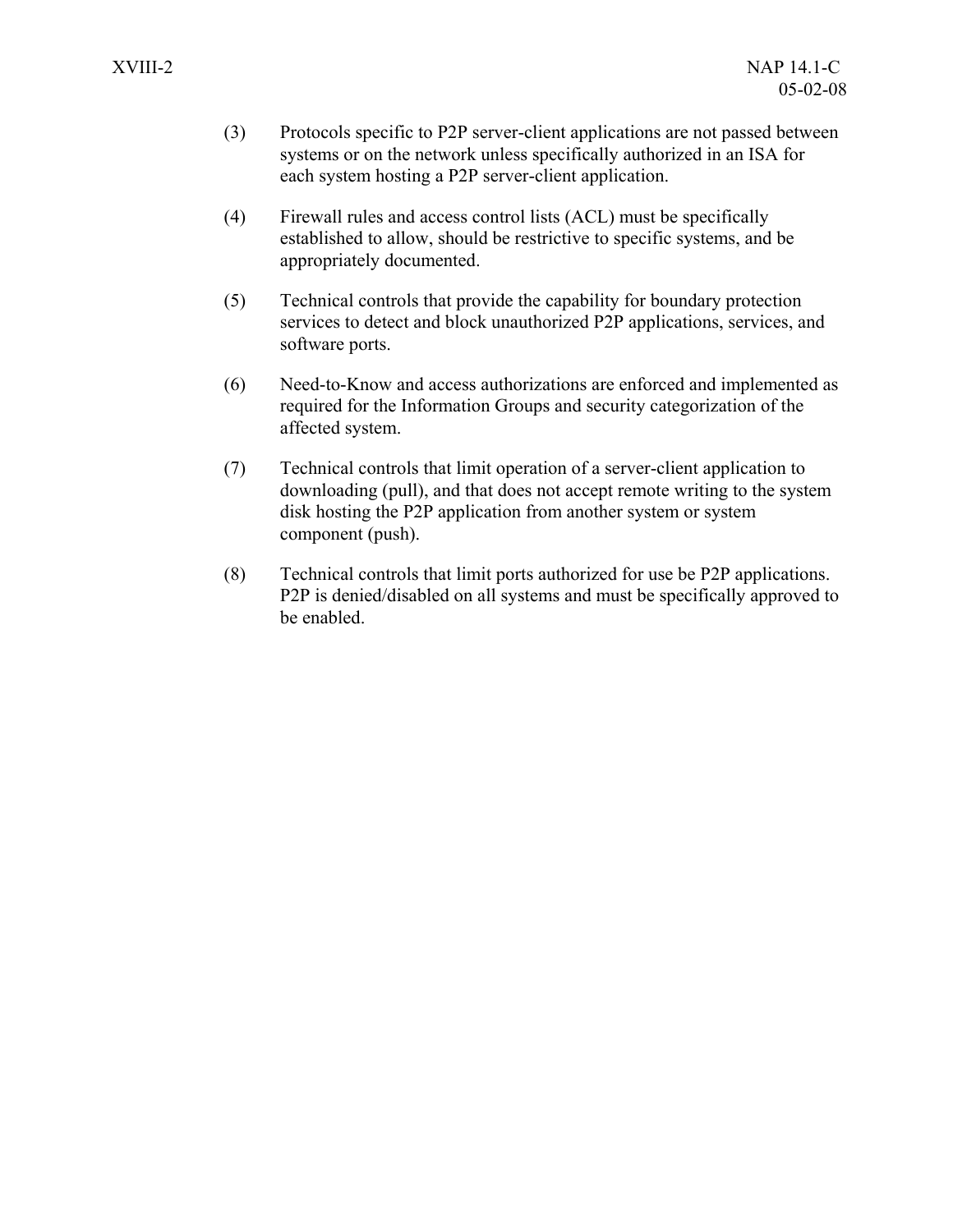### **CHAPTER XIX. FOREIGN NATIONAL ACCESS**

- 1. INTRODUCTION. This chapter establishes the requirements for defining Foreign National Access to NNSA information and the information systems that contain such information. Information systems include, but are not limited to, computers, networks, associated servers, data storage devices, and portable and mobile devices. A process for defining Foreign National Access to NNSA information systems is needed to enforce access restrictions based on Need-to-Know, therefore providing adequate protection to information assets. All NNSA Elements must develop, document, and implement policies pertaining to information system access by Foreign Nationals, as dictated by the following criteria. Further, such policies must be commensurate with the level of security required for the organization's environment and specific needs.
- 2. CRITERIA AND PROCESSES. To ensure that Foreign National Access to NNSA information systems is managed appropriately in an effort to reduce the risk of unauthorized access to information assets, each NNSA Element must establish policies and procedures that include the following criteria, at a minimum.
	- a. Roles and responsibilities of personnel involved in approving, implementing, and monitoring Foreign National Access to NNSA information systems.
	- b. Specific requirements for approval, documentation, and review of Foreign National Access to information systems as required by DOE O 142.3, *Unclassified Foreign Visits and Assignments*, and DOE O 142.1, *Classified Visits Involving Foreign Nationals.*
	- c. Access to National Security systems by Foreign Nationals must include an access approval by the system owner via the processes detailed in DOE O 142.1.
	- d. Policies specifying the use, or prohibition, of Foreign National-owned computing equipment connected to NNSA information systems. Such equipment includes computer systems, external computing devices, and electronic media.
	- e. Policies describing the screening process for Foreign National Access to NNSA information systems dependent on the security category of the information system, the information type, and the level of access required by the Foreign National, such as general user, privileged user, or System Administrator.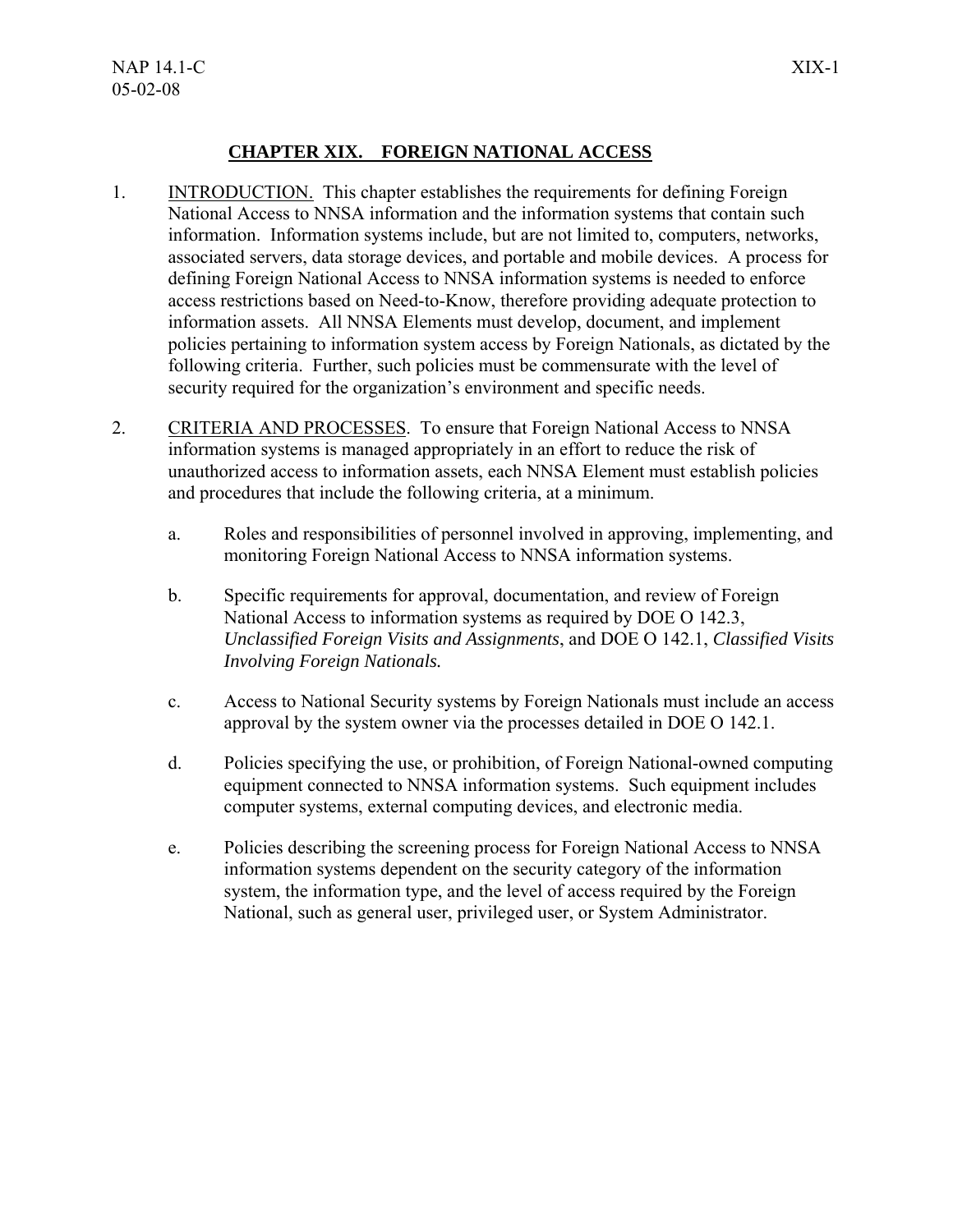- f. Access to SUI systems by Foreign Nationals must include the following:
	- (1) If a general user, a background screening that includes a Human Resources Background Check and a National Agency Check.
	- (2) If a privileged user, a background screening that includes a Human Resources Background Check and a National Agency Check with Inquiries.
	- (3) Processes for monitoring and evaluating the effectiveness of Foreign National Access policies and procedures.
	- (4) Policies prohibiting Foreign National use of non-DOE equipment to access National Security systems.
- 3. CYBER SECURITY PROGRAM PLANS. Each NNSA Element must document policies for allowing Foreign National Access to NNSA information systems consistent with the following criteria in their site CSPP.
	- a. Access to information systems by Foreign Nationals must be approved and documented.
	- b. Approval documentation must identify the applicable security plan, as required by DOE O 142.1 and/or DOE O 142.3, the information and information systems(s) to which access is granted, and the time period of access.
	- c. The official accountable for the access approval decision is to be identified in the documentation.
	- d. Access is granted based on a documented risk assessment and identification of access controls.
	- e. The approved risk assessment must be referenced in the security plan, and the specific information system access controls must be documented in the security plan.
	- f. The risk assessment must address certain security factors, such as type of security area where work will be accomplished or visited, sensitivity of all information accessible during the work or visit, and Foreign National affiliation with sensitive countries or countries identified as state sponsors of terrorism. In addition, the risk assessment must address the results of subject matter expert (SME) reviews as required by DOE O 142.3.
	- g. Procedures for reviewing and managing Foreign National Access to NNSA information systems must be documented. The procedures must include: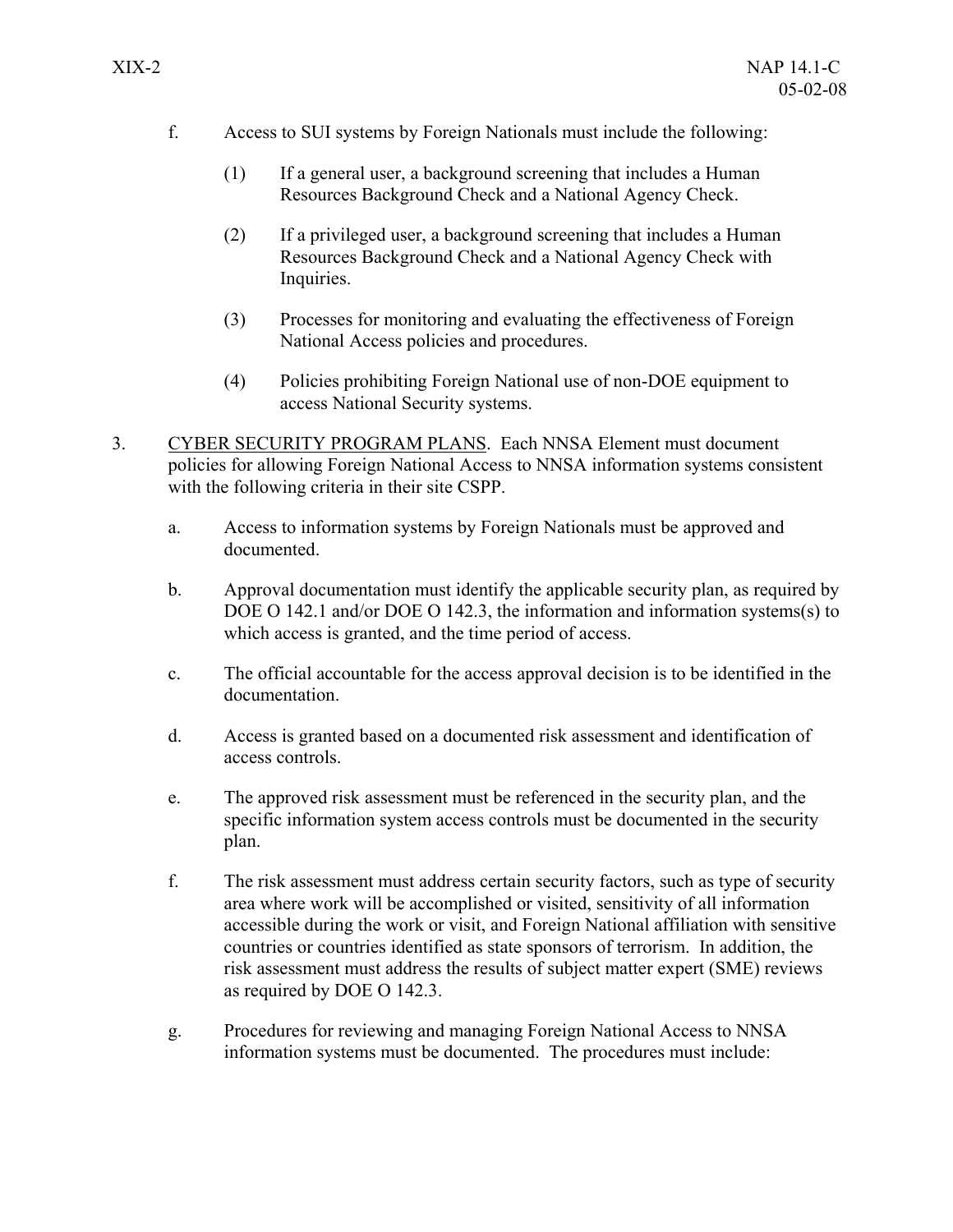- (1) Documenting, monitoring, and tracking Foreign National Access to NNSA information systems.
- (2) Auditing Foreign National Access to NNSA information systems consistent with the documented risk assessment.
- (3) Security incident reporting and resolution involving Foreign National Access.
- (4) Training for approval authorities and Foreign National sponsors or supervisors as described in DOE O 142.1 and DOE O 142.3.
- (5) Policies prohibiting the use of encryption software provided by foreign governments.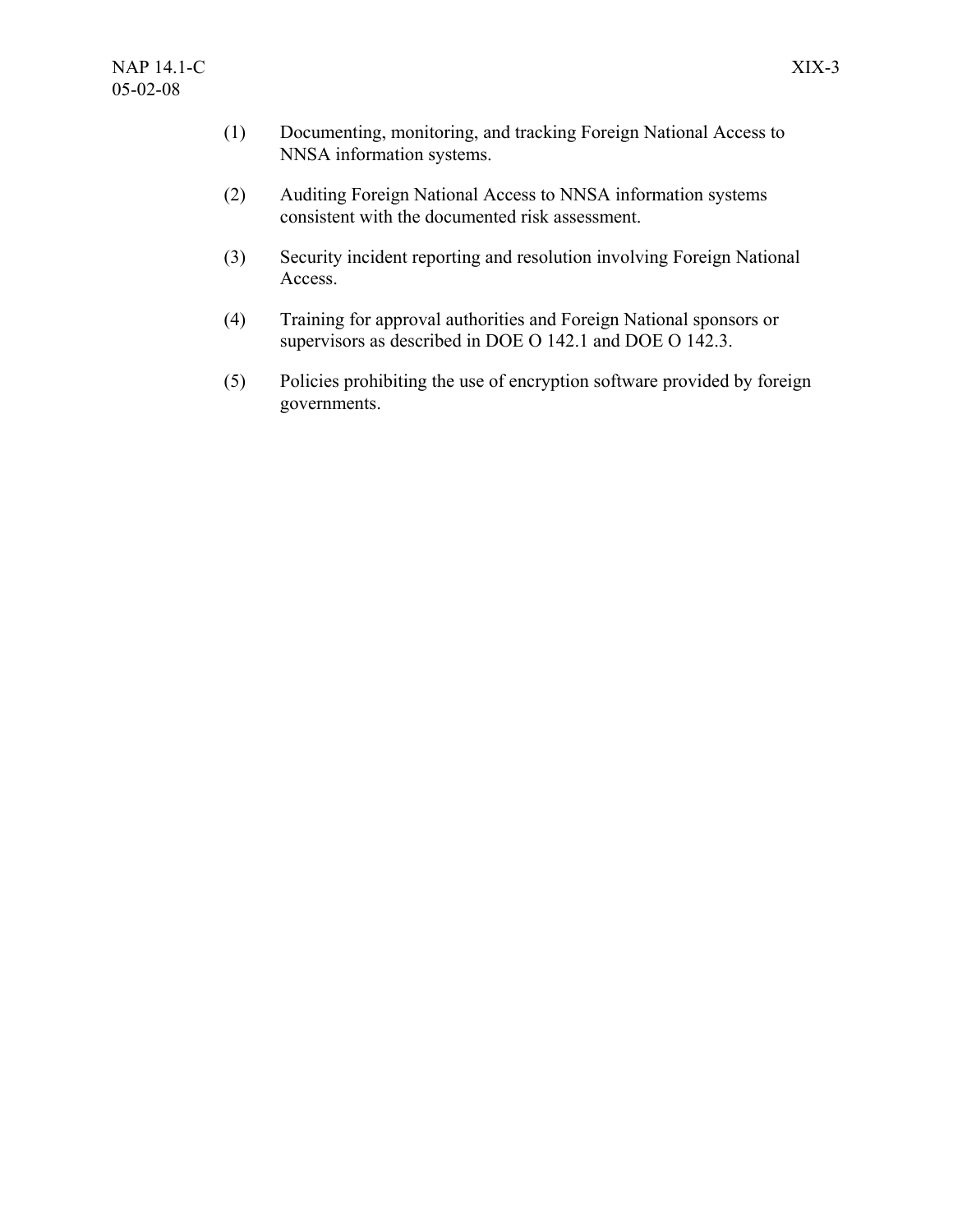**This page intentionally left blank.**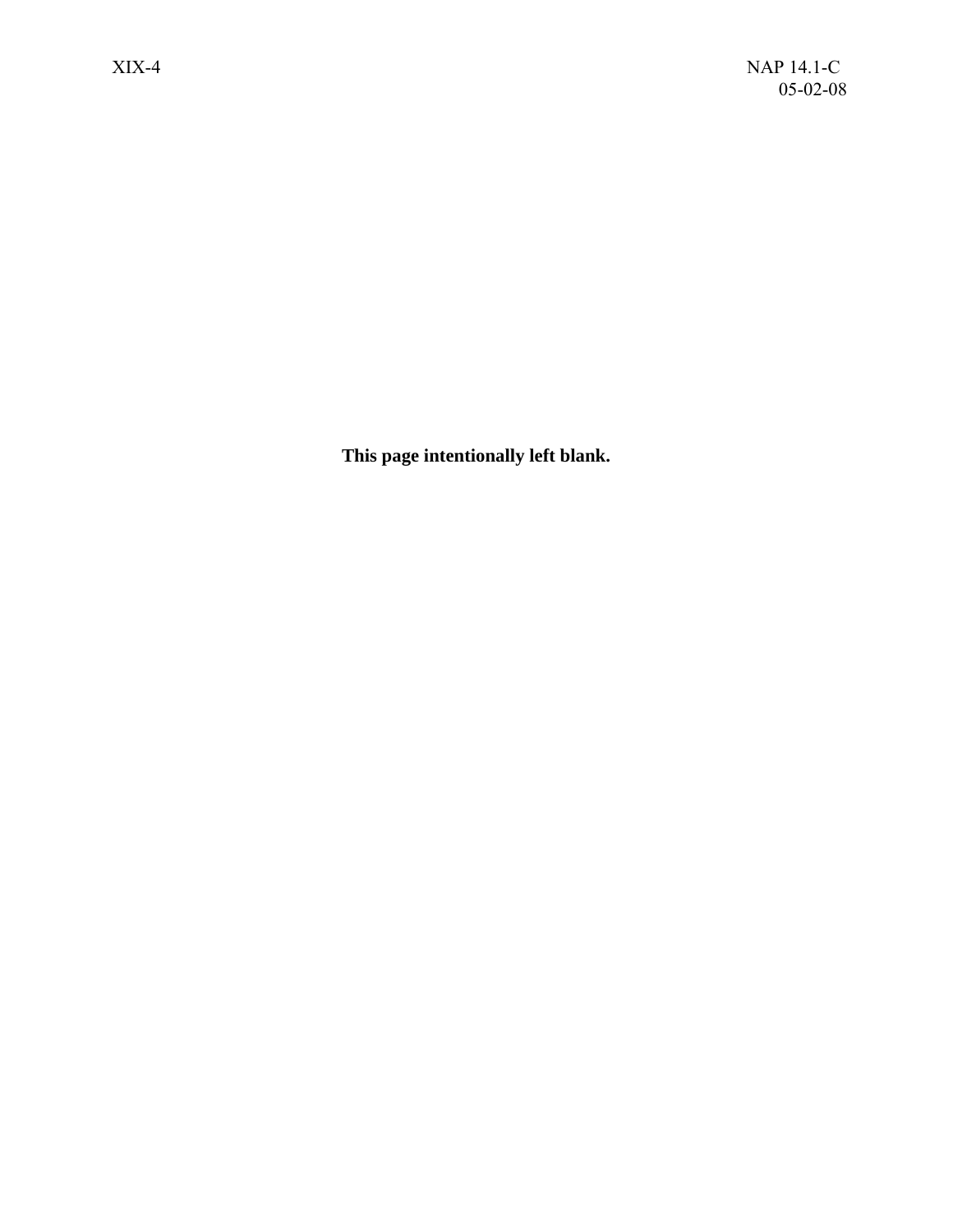### **CHAPTER XX. NNSA INTER-SITE NETWORK INTERCONNECTION APPROVAL PROCESS, APPROVAL AUTHORITY, AND CONNECTION REQUIREMENTS**

- 1. INTRODUCTION. The purpose of this NNSA Inter-site Network Interconnection Approval Process and Connection Requirements document is to establish the connection approval process, approval authority, and connection requirements for all of the NNSA inter-site connections, including: (1) "site to Enterprise," (2) "site to site," (3) "site to non-NNSA."
- 2. OBJECTIVES.
	- a. The objectives are to ensure that:
		- (1) All inter-site connections are compliant with established directives and guidance; meet all technical and interoperability requirements.
		- (2) Operational requirements have been met and validated; sub networks, systems, and other connected components.
		- (3) Sub networks, systems, and other connected components:
			- (a) Provide adequate security.
			- (b) Have been accredited by the proper authority; and connection requirements are established, and site compliance validation visits are performed.
		- (4) Connection requirements are established, and site compliance validation visits are performed.
- 3. REQUIREMENTS. All inter-site network interconnections must meet the following mandatory requirements for an authority to connect to be granted.
	- a. Authority to Operate (ATO) or Interim Authority to Operate (IATO). Each information system connected to an NNSA site will have been granted an ATO or IATO by the associated Federal DAA. Each NNSA DAA that is responsible for a network interconnection will verify that a current ATO or IATO acceptance letter exists for each network and related systems included and impacted by the interconnection. Where appropriate, the DAA may also choose to review the system ISSP.
	- b. Interconnection Security Agreement. Every NNSA Inter-site network connection that involves networks and systems supported by a different DAA requires an ISA. Each DAA that is responsible for a network interconnection involving an NNSA site will review and sign the ISA, which documents technical security specifications for the interconnection between connecting systems. The ISA must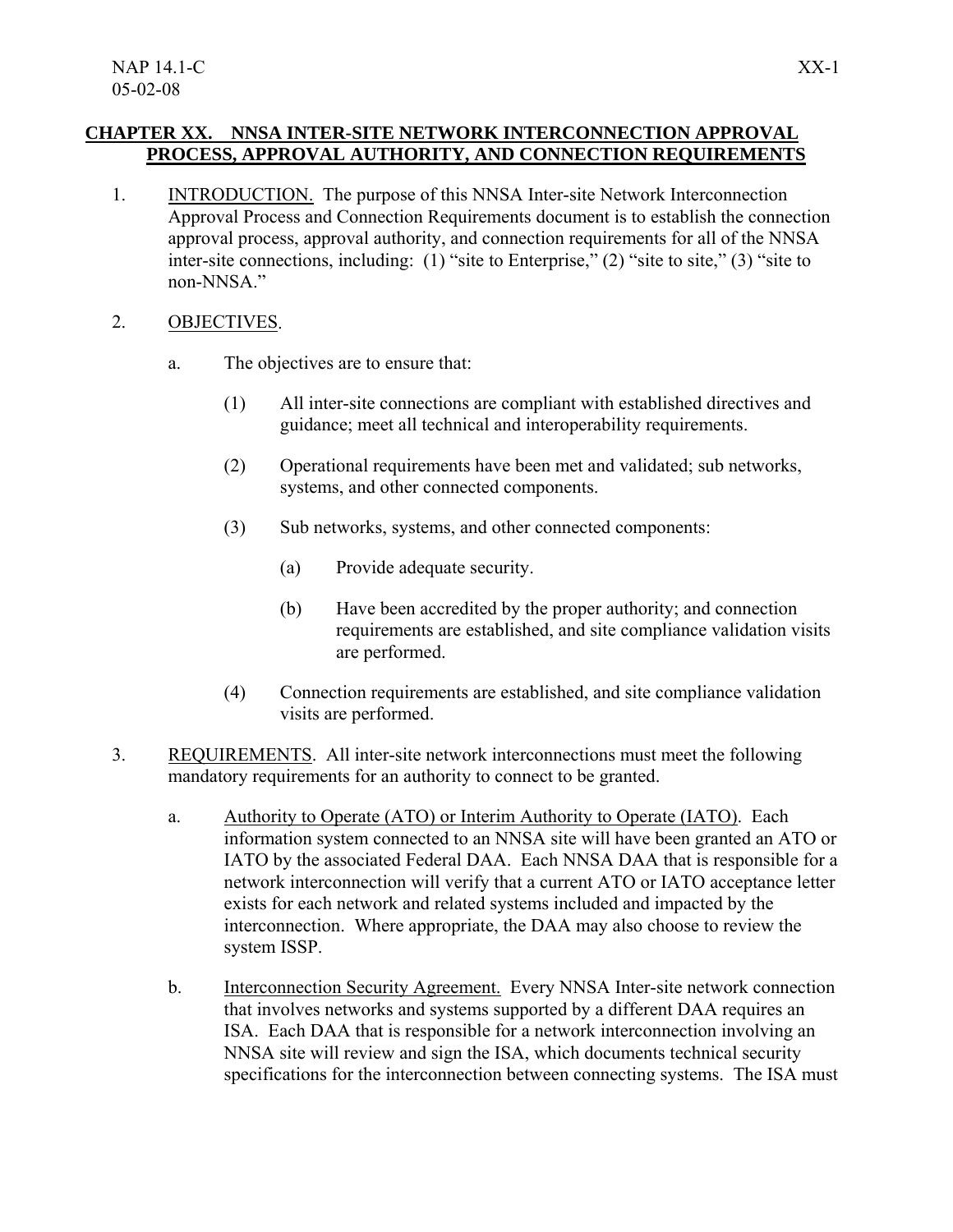include, or refer to an external document such as the ISSP that includes, the following:

- c. Interconnection Statement of Requirements.
	- (1) Business requirement for the interconnection as well as a reference to the risk analysis conducted to justify the interconnection.
	- (2) Names of the systems being connected and personnel points of contact for the interconnected systems, including the cognizant DAAs.
	- (3) Reference to MOU associated with ISA.
- d. System Security Considerations.
	- (1) General Information and Data Description. A description of the information and data that will be made available, exchanged, or passed one-way only by the interconnection of the two systems.
	- (2) Services Offered. The nature of the information services, such as e-mail, file transfer protocol (FTP), database query, file query, or general computational services offered over the interconnection by each organization must be described and include network ports, protocols, direction of data flow, services being utilized.
	- (3) Data Sensitivity. The sensitivity level of the information that will be handled through the interconnection, including the highest level of sensitivity involved, and the most restrictive protection measures required, must be explicitly defined.
	- (4) User Community. A description of the users that will be served by the interconnection, including their approved access levels and the lowest approval level of any individual who will have access to the interconnection, must be described. The description must include any applicable requirements for background investigations and security clearances, and what access is permitted by foreign nationals.
	- (5) Information Exchange Security. A description of all system security technical services pertinent to the secure exchange of data between the connected systems must be documented to include the method for authenticating the legitimacy of the requesting system.
	- (6) Trusted Behavior Expectations. A summary of the aspects of behavior expected from users who will have access to the interconnection must be documented. Each system is expected to protect information belonging to the other through the implementation of security controls that protect against intrusion, tampering, and viruses, among others.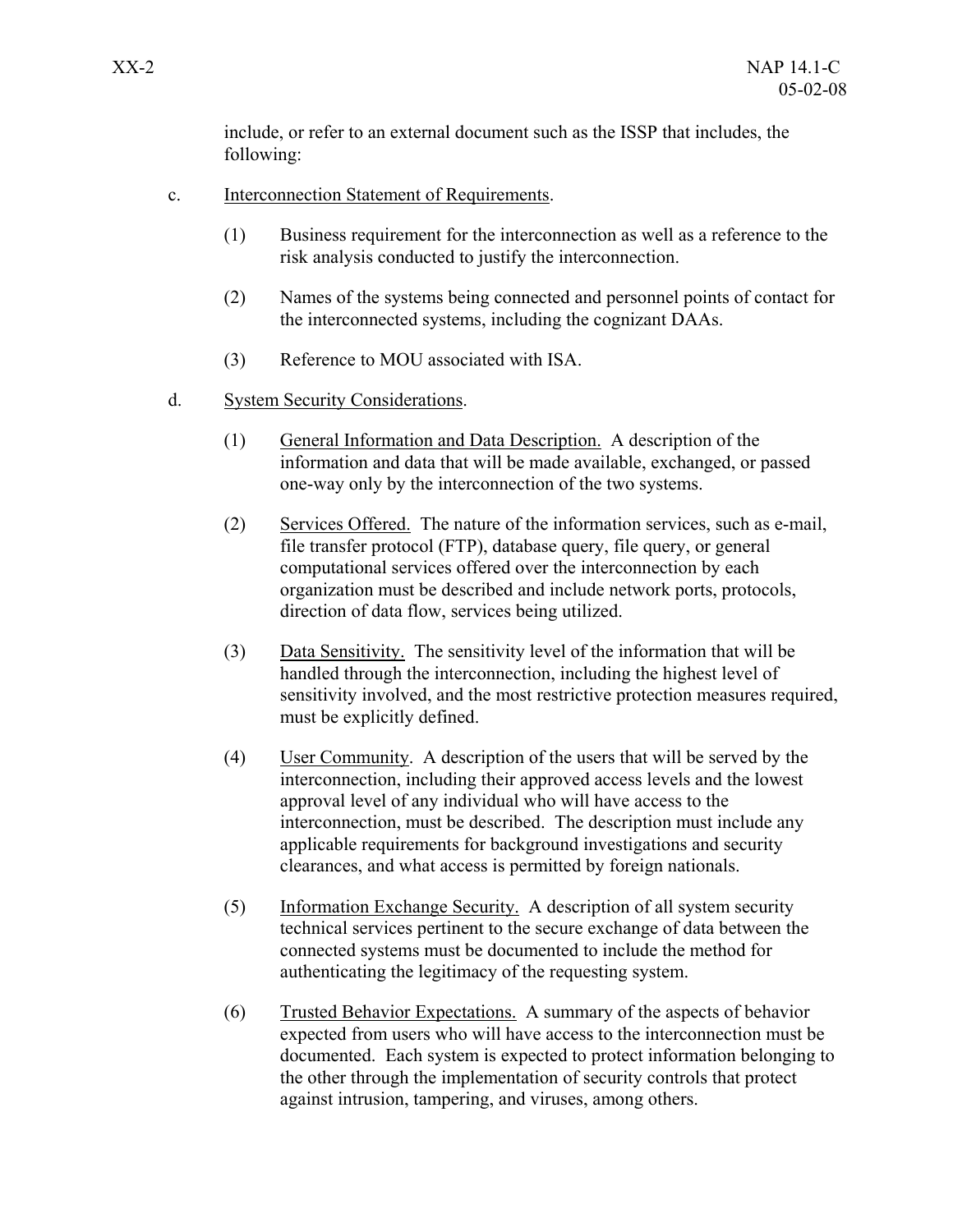- (7) Telecommunication Channel. A description of the telecommunications channel and requirements surrounding the connection must be outlined, including information about whether the connection traverses a public network and what vendor is supporting the solution.
- (8) Enclave Protection. Protection mechanisms for each network should be described, to include the implementation of controlled interfaces, firewalls, and Intrusion Detection Systems (IDS).
- (9) Compliance Deviations.All NNSA deviations from NNSA security requirements will be documented for each network involved in the intersite network connection.
- (10) Configuration Management.The responsibilities and processes for mutual management, maintenance, operation, and configuration maintenance for the interconnection must be documented.
- e. Topological Drawing. A topological drawing must be included that provide the following elements:
	- (1) Defines the system's boundaries.
	- (2) Includes communications paths, circuits, and other components used for the interconnection.
	- (3) Depicts the logical location of all components, such as firewalls, routers, switches, hubs, servers, encryption devices, and computer workstations, including IP addresses.
	- (4) Depicts all other network connections, including remote access services.
	- (5) Is marked at the top and bottom of each page with an appropriate handling requirement, minimally "Official Use Only."
- f. Signatory Authority.
	- (1) Expiration date of the agreement.
	- (2) Periodic review requirements. The requirements for periodic review of the agreement must be explicitly stated. The stated review period must be at least annual.
	- (3) Signatures of the applicable DAA for each system and network participating in the interconnection.
	- (4) Memorandum of Understanding. For interconnections that involve two or more DAAs, an MOU must be developed that defines the responsibilities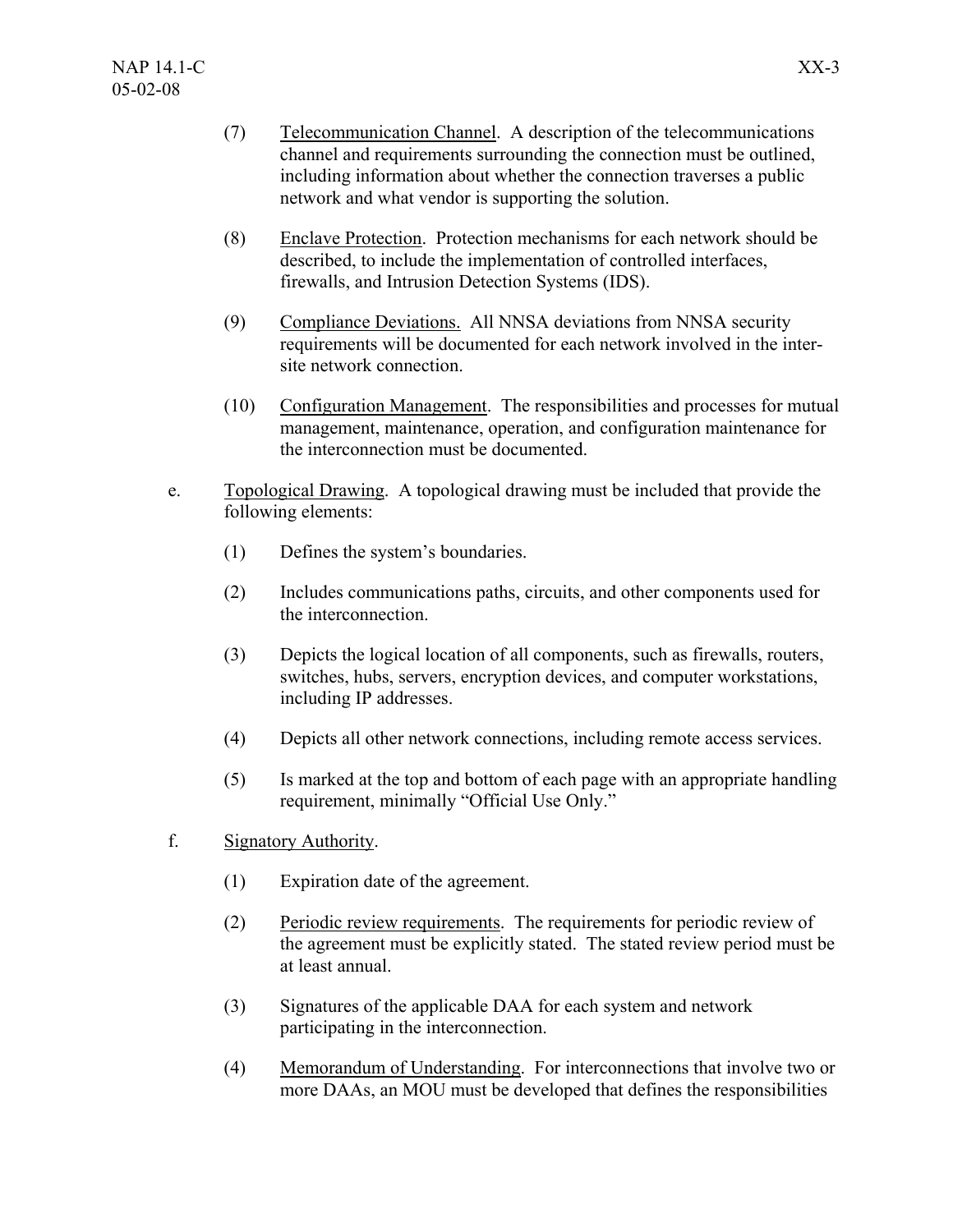of the participating organizations and individuals. Additionally, the MOU defines the purpose of the interconnection, identifies relevant authorities, specifies the responsibilities of both organizations, and defines the terms of agreement and the timeline for terminating or reauthorizing the interconnection. Each NNSA DAA responsible for a participating system and network connection must review and sign the MOU. Refer to Appendix I for a sample MOU.

- g. Security. Both parties must agree to abide by the security arrangements specified in the ISA. In addition, state that both parties certify that their respective system is designed, managed, and operated in compliance with all relevant Federal laws, regulations, and policies. Each DAA must agree to inform the other affected DAA about any changes to the security posture of the network, including the addition of new network connections.
- h. Incident Reporting. Describe the agreements made regarding the reporting of and response to information security incidents for both organizations.
- i. Audit Trail Responsibilities. Where applicable, describe how the audit trail responsibility will be shared by the organizations and what events each organization will log. Specify the length of time that the logs shall be retained. If no audit trail is performed, so state.
- j. Timeline. Identify the expiration date of the memorandum and procedures for authorizing this.
- k. Authority to Disconnect**.** The memorandum may be terminated with written notice from any affected DAA. Responsibilities related to disconnection and reconnection must be described.
- l. Consent to Monitor. Approving authorities for networks that connect to an NNSA network must agree to monitor user activity to ensure official use only of NNSA information systems.
- m. Consent to Test. Approving authorities for networks that connect to an NNSA network must agree to completion of a remote compliance assessment directed by the NNSA Cyber Security Program Office and/or the NNSA "Red Team" for "site to enterprise" connections and random remote compliance assessment of "site to site" and "site to non-NNSA." The NNSA Cyber Security Program Office will provide prior notification.
- n. Account Management. Responsibilities and processes for establishing crossdomain accounts must be documented.
- o. Controlled Interface. A control interface is used to control information flow based on the information type; to maintain the confidentiality, integrity, and availability of information being transmitted; and to provide protection services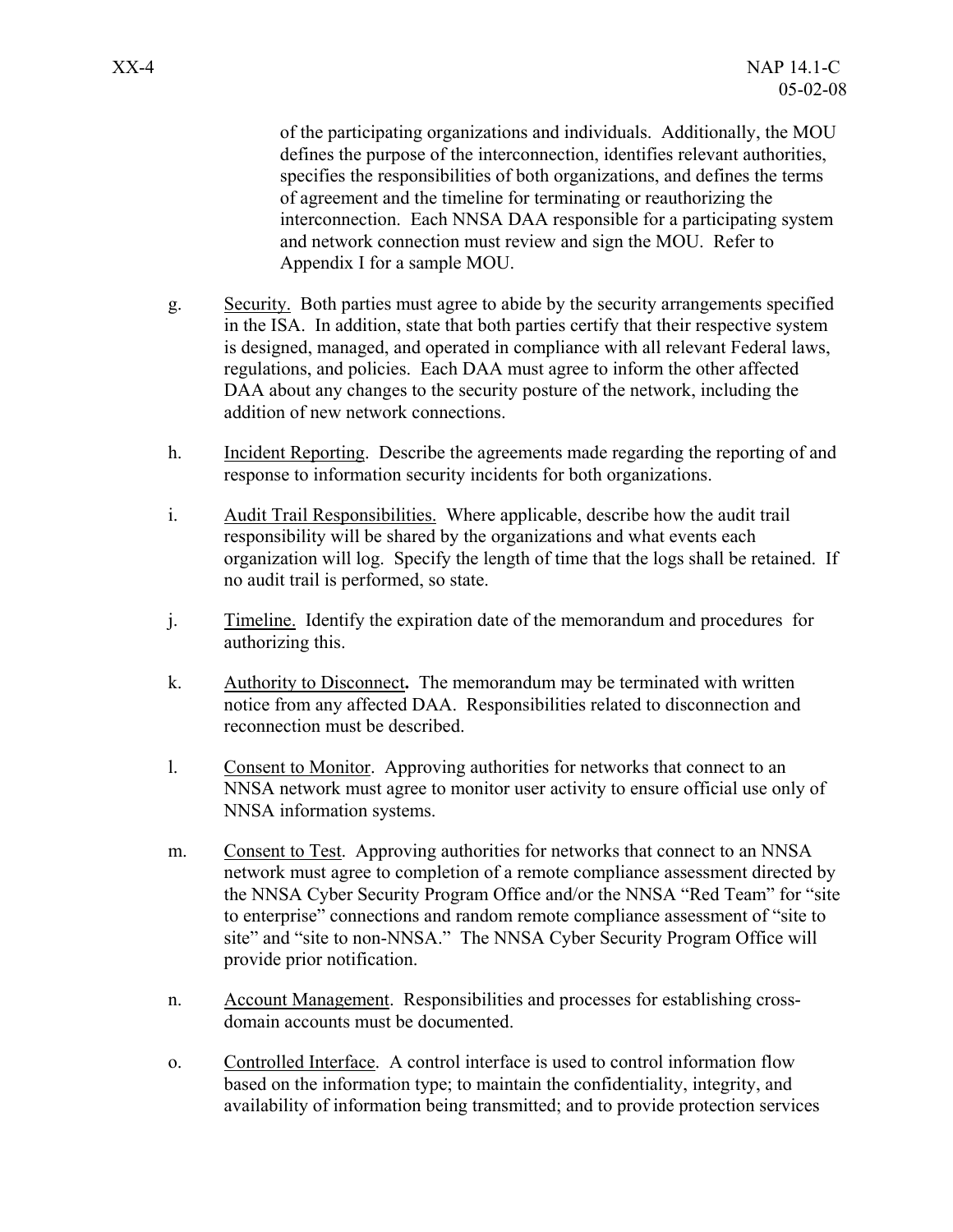for the interconnected systems. Refer to DOE Cyber Security Technical and Management Requirements for Interconnected Systems Management (TMR-5) for functional requirements of a controlled interface. A controlled interface must be used in the following circumstances.

- (1) For unclassified information systems with different security impact levels, a controlled interface must be used to adjudicate the differences in security policies and practices. Note that in cases where the security impact levels are equal, each system's implemented security controls can be relied on to preserve information confidentiality and Need-to-Know.
- (2) For classified information systems with different protection indices, a controlled interface is required to adjudicate the differences in security policies and practices. Note that in cases where the protection indices are equal, each system's implemented security controls can be relied on to preserve information confidentiality and Need-to-Know. However, users are responsible for ensuring that the recipient of information has a Needto-Know to include formal access to any Sigma level for the information.
- (3) A controlled interface must be used when interconnecting NNSA information systems to other systems outside of DOE, such as the Internet, public switch networks, or DOD systems.
- p. Review System and Network Accreditations. The introduction of inter-site network connections, including those that affect only one DAA, requires a review of the vulnerabilities and residual risks to the affected NNSA networks and an update to the ISSP. For interconnections that only affect one DAA, all security documentation requirements must be included in the applicable ISSPs for each interconnecting information system.
- 4. INTER-SITE NETWORK INTERCONNECTION APPROVAL PROCESS. Federal policy requires Federal agencies to establish interconnection agreements. Specifically, OMB Circular A-130, Appendix III, requires agencies to obtain written management authorization before connecting their information technology systems to other systems, based on an acceptable level of risk. The written authorization should define the rules of behavior and security controls that must be maintained for the system interconnection and it should be included in the organization's system security plan. Because the interconnection may affect the security posture for each involved network and/or system, the process for instituting and maintaining the interconnection is intertwined with the process for maintaining an accreditation for each of the networks individually. The process outlined below defines the general steps necessary to initiate and maintain the interconnectivity. Figure XX-1 illustrates the process flow for approval.
	- a. Define and Review Business Case. A business case must be developed that describes the mission or organizational need for the interconnection. The two affected organizations should work together to assure that the purpose and intent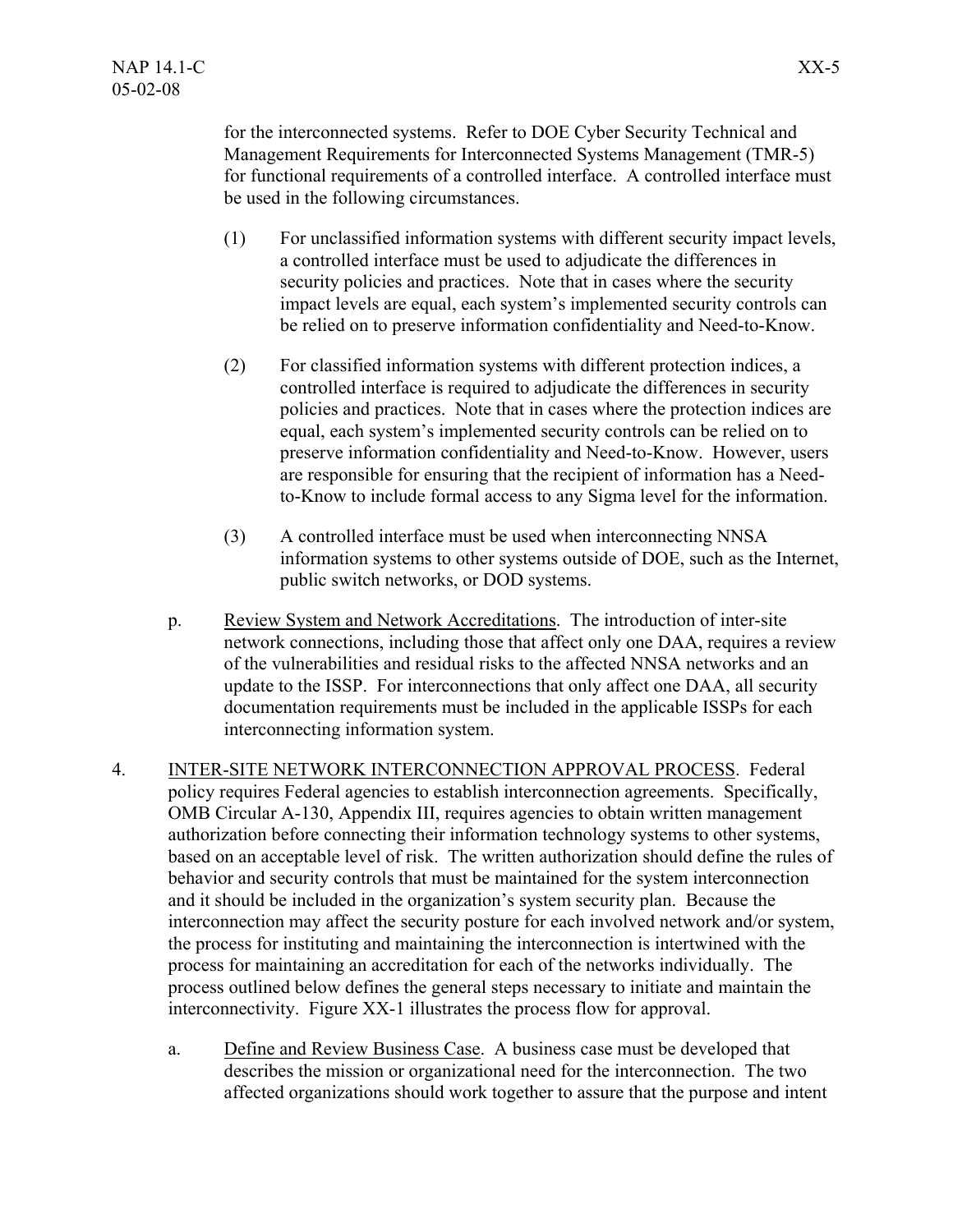of the interconnection is of mutual benefit and is aligned with their respective mission requirements, After the interconnection has been established, the business case should be reviewed periodically to confirm that the requirements are still valid.

- b. Verify and Review Existing Systems. NNSA information systems being considered for interconnection must be covered by an existing ISSP and an ATO or IATO. Before interconnection can be formally approved, the ISSP and ATO or IATO must be reviewed to verify completion and the inclusion of necessary controls. If the system being considered for interconnection is in the development phase, the draft ISSP must include or reference the interconnection specifics.
- c. Develop Formal ISA. The ISA is a security document that specifies the technical and security requirements for establishing, operating, and maintaining the interconnection. It also supports the MOU between the organizations. The ISA documents the requirements for connecting the IT systems, describes the security controls that will be used to protect the systems and data, contains a topological drawing of the interconnection, and provides a signature line. Appendix I is a sample MOU.
- d. Develop Formal MOU. The MOU details the management agreement and describes the responsibilities between organizations with interconnected information systems. It documents the terms and conditions for sharing data and information resources in a secure manner. Appendix J is a sample ISA.
- e. Revisit of ATO or IATO for Systems. The establishment of a network interconnection may introduce new vulnerabilities and alter the security posture for systems. Both organizations should update their ISSP and related documents to reflect the changed security environment in which their respective system operates.
- f. Approve or Reject. The interconnection is approved when both the ISA and MOU have been signed. A formal letter of rejection should be provided by the DAA, if the connection is denied, to indicate the reasons and any additional expectations.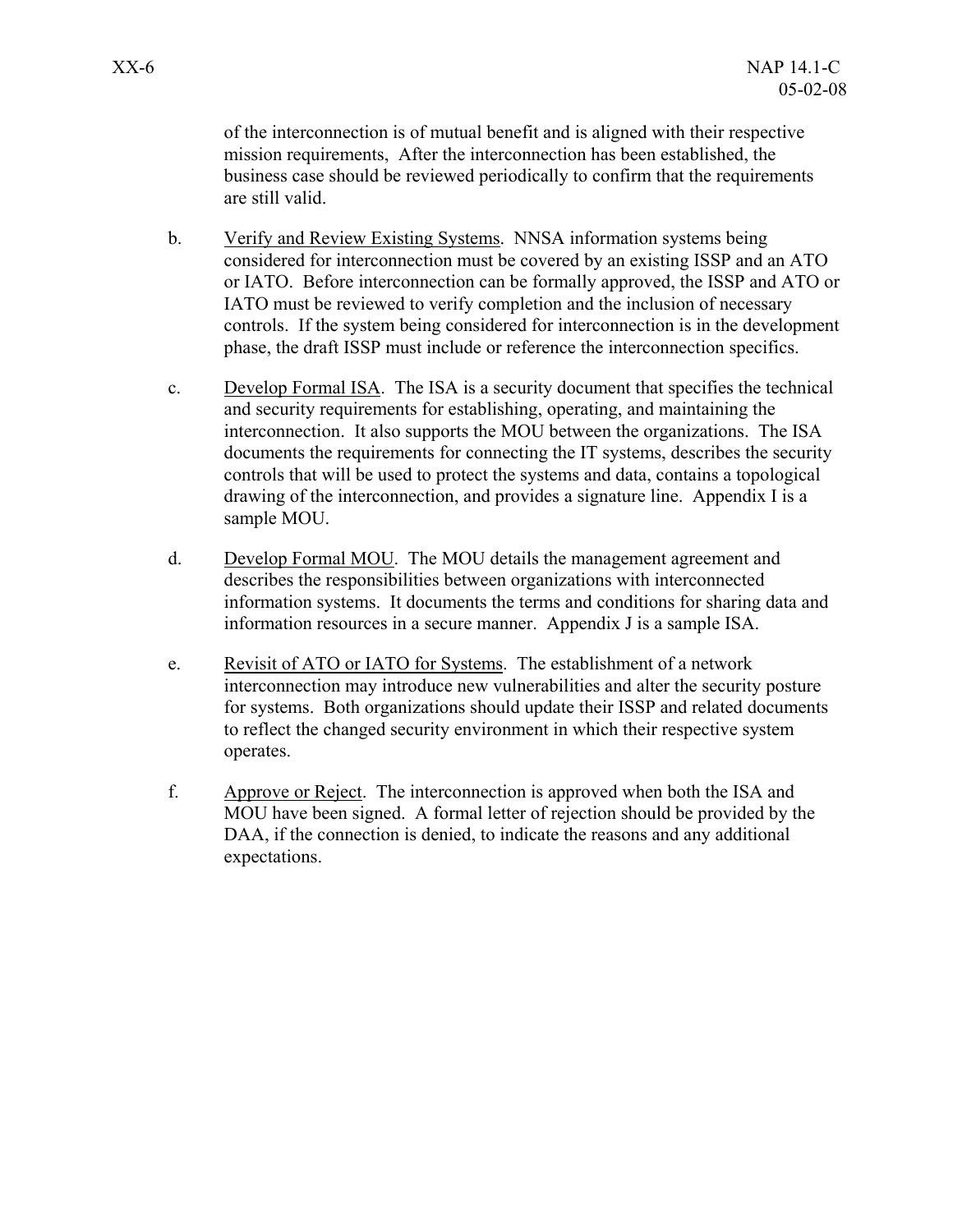

**Figure XX-1. Interconnectivity Process Flow**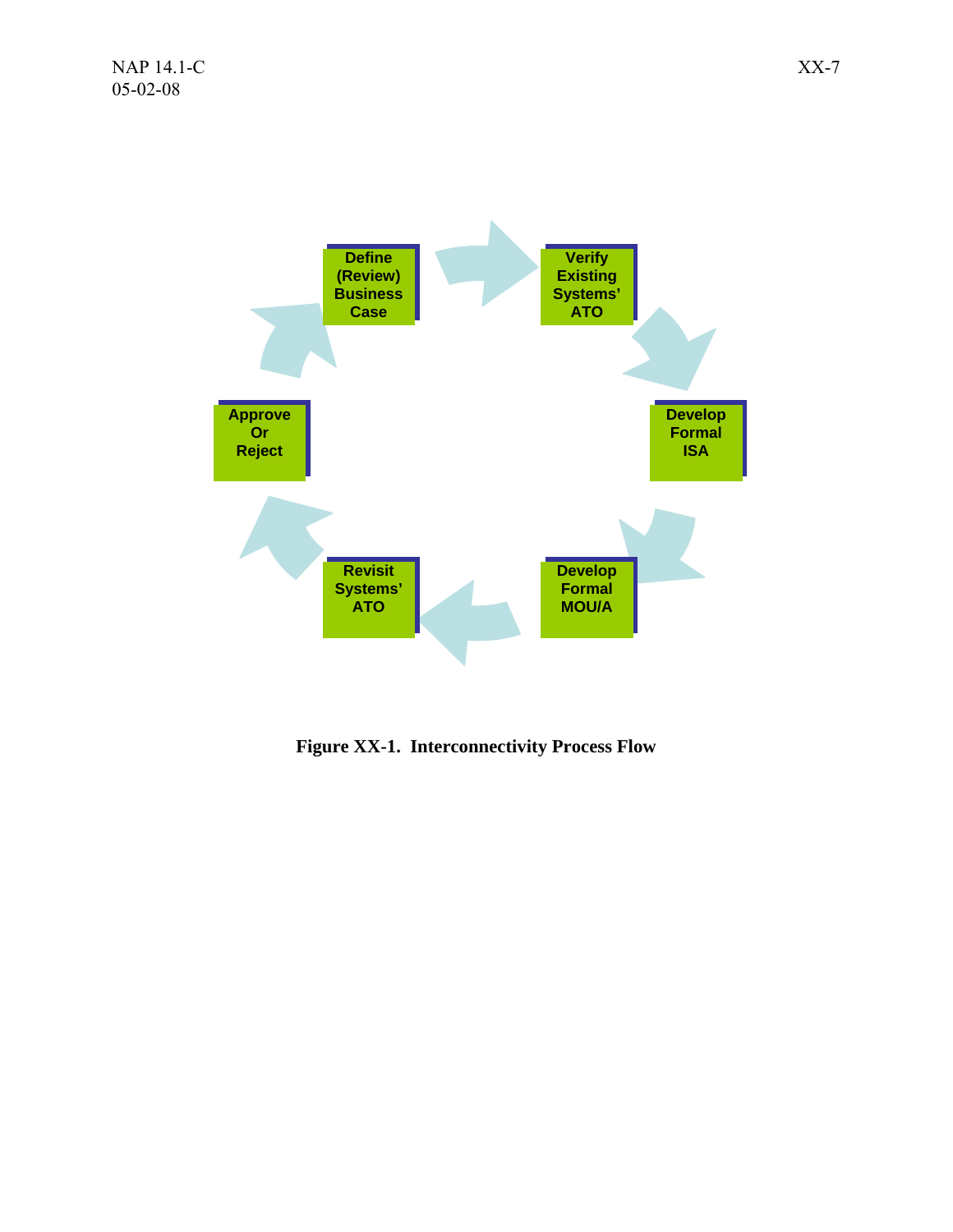**This page intentionally left blank.**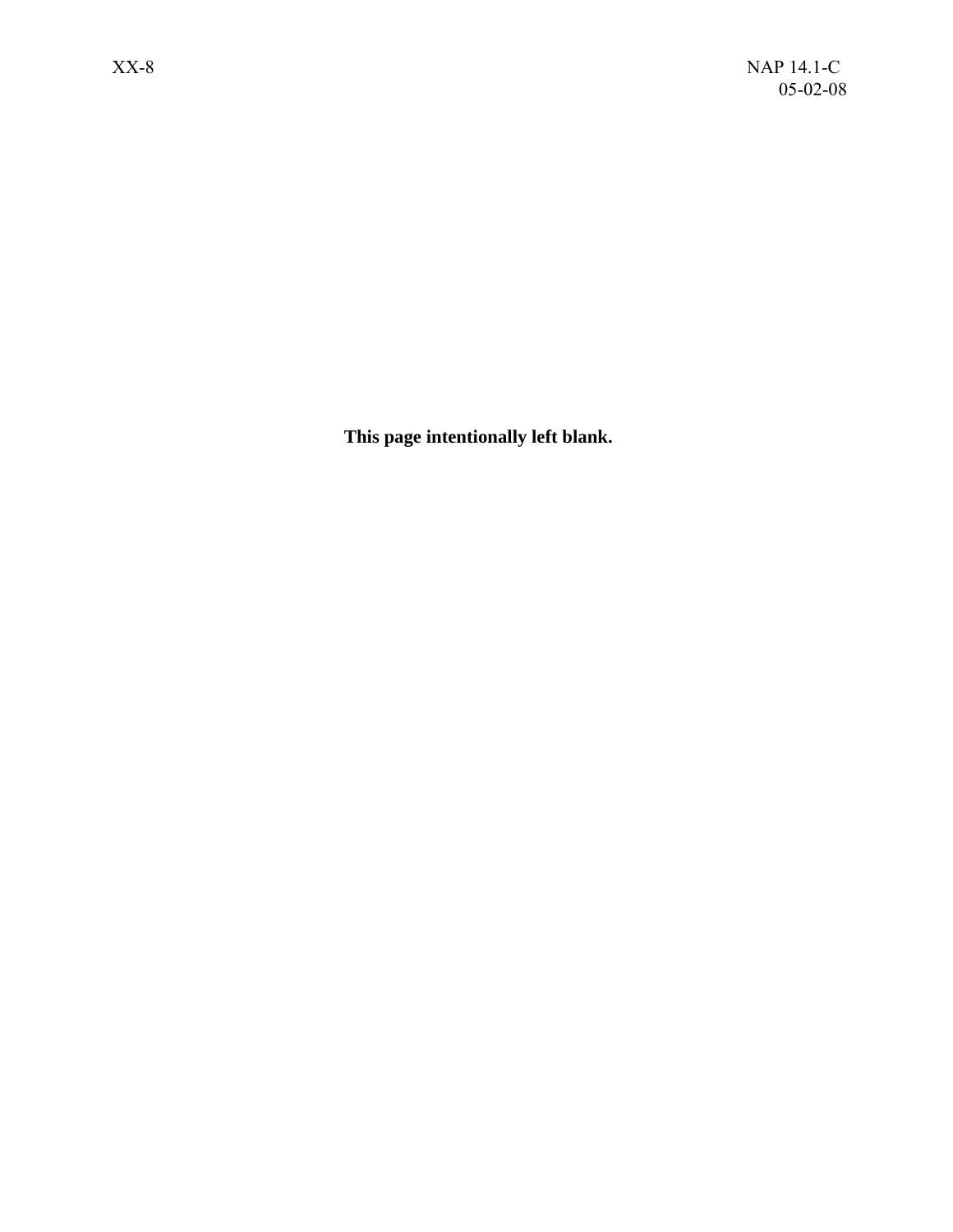## APPENDIX A: ACRONYMS

| AA             | <b>Approving Authority</b>                                             |
|----------------|------------------------------------------------------------------------|
| <b>ATO</b>     | Approval to Operate                                                    |
| C&A            | Certification and Accreditation                                        |
| <b>CFO</b>     | <b>Chief Financial Officer</b>                                         |
| <b>CMPC</b>    | <b>Classified Matter Protection and Control</b>                        |
| CAN            | <b>Computer Network Attack</b>                                         |
| <b>CNE</b>     | <b>Computer Network Exploit</b>                                        |
| <b>CNSS</b>    | <b>Committee on National Security Systems</b>                          |
| <b>CNSSI</b>   | Committee on National Security Systems Instruction                     |
| <b>CNNSP</b>   | Committee on National Security Systems Policy                          |
| COMSEC         | <b>Communication Security</b>                                          |
| <b>CSPM</b>    | <b>Cyber Security Program Manager</b>                                  |
| <b>CSPP</b>    | <b>Cyber Security Program Plan</b>                                     |
| <b>DAA</b>     | Designated Approving Authority                                         |
| <b>DCID</b>    | Director of Central Intelligence Directive                             |
| <b>DOD</b>     | Department of Defense                                                  |
| <b>DOE</b>     | Department of Energy                                                   |
| ECI            | <b>Export Controlled Information</b>                                   |
| <b>FOIA</b>    | Freedom of Information Act                                             |
| HQ             | Headquarters                                                           |
| <b>IATO</b>    | Interim Approval to Operate                                            |
| <b>IATT</b>    | Interim Approval to Test                                               |
| IG             | <b>Inspector General</b>                                               |
| <b>INFOCON</b> | <b>Information Condition</b>                                           |
| <b>INFOSEC</b> | <b>Information Security</b>                                            |
| <b>IRM</b>     | <b>Information Resources Management</b>                                |
| <b>ISO</b>     | <b>Information System Owner</b>                                        |
| <b>ISOM</b>    | <b>Information System Security Office Manager</b>                      |
| <b>ISSM</b>    | <b>Information System Security Site Manager</b>                        |
| <b>ISSO</b>    | <b>Information System Security Officer</b>                             |
| <b>ISSP</b>    | <b>Information System Security Plan</b>                                |
| IT             | <b>Information Technology</b>                                          |
| LAN            | Local Area Network                                                     |
| <b>NAP</b>     | <b>NNSA Policy</b>                                                     |
| MC&A           | Material Control and Accountability                                    |
| <b>NIACAP</b>  | National Information Assurance Certification and Accreditation Process |
| <b>NIST</b>    | National Institute of Standards and Technology                         |
| <b>NISPOM</b>  | National Industrial Security Program Operating Manual                  |
| <b>NNPI</b>    | Naval Nuclear Propulsion Information                                   |
| <b>NNSA</b>    | National Nuclear Security Administration                               |
| <b>OMB</b>     | Office of Management and Budget                                        |
| <b>OPSEC</b>   | <b>Operations Security</b>                                             |
| <b>PCSP</b>    | Program Cyber Security Plan                                            |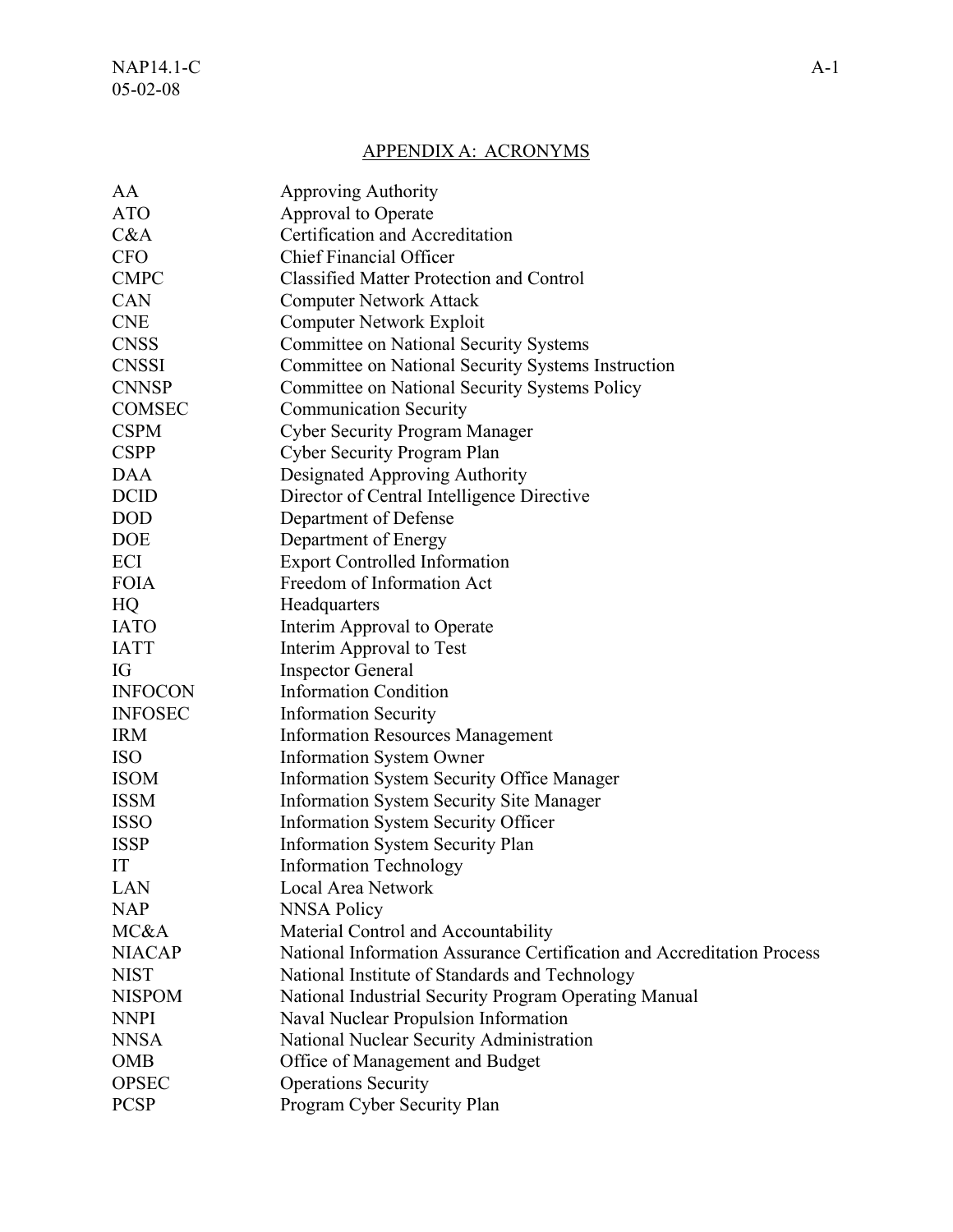| <b>PDA</b>     | Personal Digital Assistant                    |
|----------------|-----------------------------------------------|
| PII.           | Personally Identifiable Information           |
| POA&M          | Plan of Action and Milestones                 |
| <b>PTS</b>     | <b>Protected Transmission System</b>          |
| <b>SCI</b>     | Sensitive Compartmented Information           |
| <b>SP</b>      | <b>Special Publication</b>                    |
| <b>SSSP</b>    | Site Safeguards & Security Plan               |
| <b>TSCM</b>    | <b>Technical Surveillance Countermeasures</b> |
| <b>TEMPEST</b> | not an acronym                                |
| <b>UCNI</b>    | Unclassified Controlled Nuclear Information   |
| <b>WAN</b>     | Wide Area Network                             |
|                |                                               |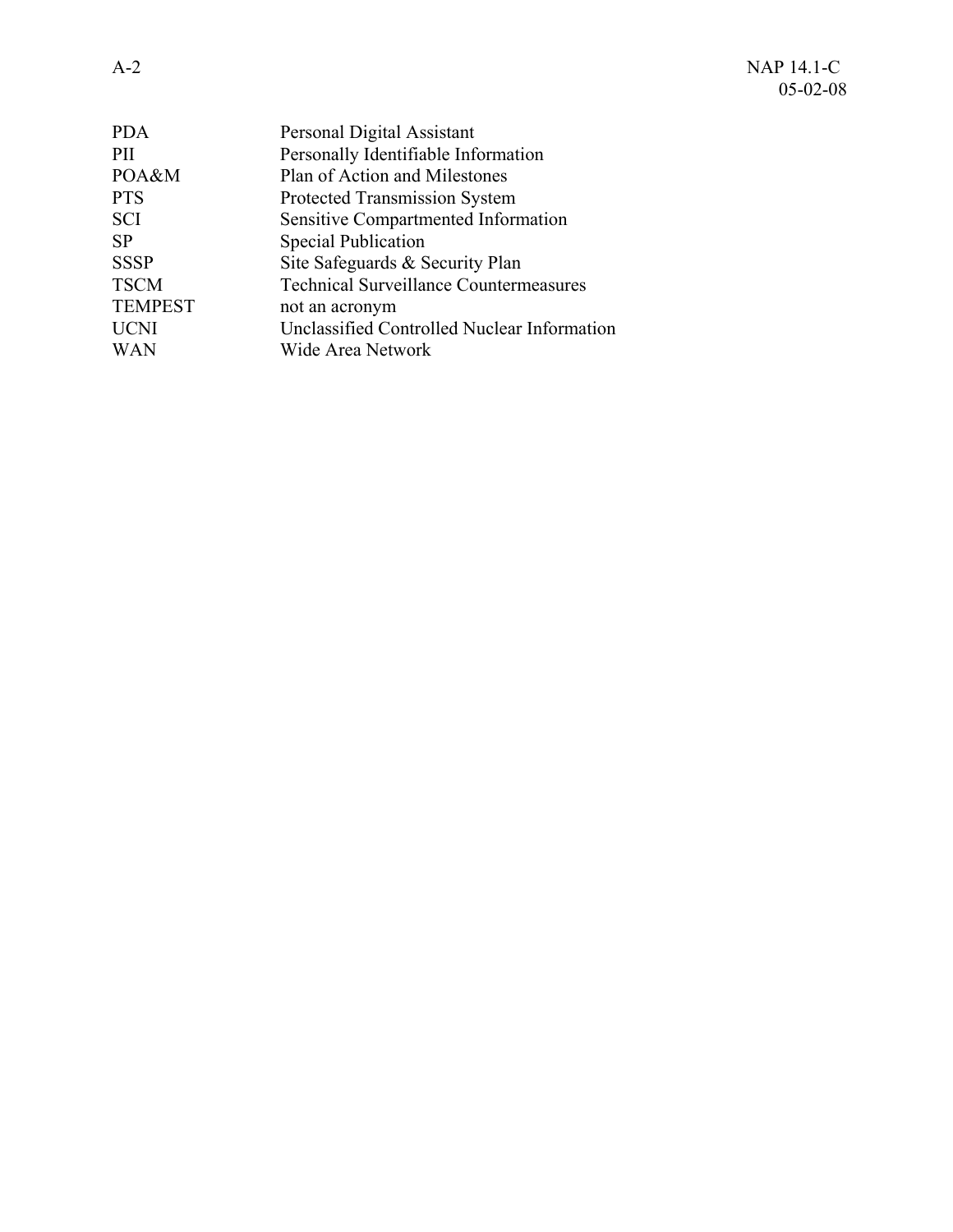## APPENDIX B: GLOSSARY

The following are terms and definitions used in this NAP that are not found in The Committee on National Security Systems (CNSSI) 4009, National Information Assurance Glossary, dated May 2003; revised June 2006. [http://www.cnss.gov/Assets/pdf/cnssi\\_4009.pdf](http://www.cnss.gov/Assets/pdf/cnssi_4009.pdf)

| Architecture                                                          | The configuration of any equipment or interconnected systems<br>or subsystems of equipment that is used in the automatic<br>acquisition, storage, manipulation, management, movement,<br>control, display, switching, interchange, transmission, or<br>reception of data or information; includes computers, ancillary<br>equipment and services, including support services and related<br>resources. |
|-----------------------------------------------------------------------|--------------------------------------------------------------------------------------------------------------------------------------------------------------------------------------------------------------------------------------------------------------------------------------------------------------------------------------------------------------------------------------------------------|
| Certification and Accreditation (C&A) perimeter (See Perimeter below) |                                                                                                                                                                                                                                                                                                                                                                                                        |
|                                                                       | All components of a system that are to be accredited by the<br>DAA and excluding separately accredited systems to which the<br>system is connected.                                                                                                                                                                                                                                                    |
| Configuration Management Plan (CMP)                                   |                                                                                                                                                                                                                                                                                                                                                                                                        |
|                                                                       | The CMP describes the methodology and procedures used for<br>controlling configuration changes to information systems that<br>impact the approved security posture. This plan is maintained<br>throughout the C&A process and system lifecycle.                                                                                                                                                        |
| Consequence of Loss                                                   | An expression of the consequences of loss of the information's<br>integrity, availability, or confidentiality.                                                                                                                                                                                                                                                                                         |
| Contingency Plan                                                      | Measures established to assist an organization in their ability to<br>quickly and cost effectively restore an information system<br>following a disruption.                                                                                                                                                                                                                                            |
| <b>Cyber Security</b>                                                 | Measures and controls that ensure confidentiality, integrity,<br>and availability of the information processed and stored by a<br>computer.                                                                                                                                                                                                                                                            |
| <b>Cyber Security Incident</b>                                        | A cyber security incident is any adverse event caused by an<br>outsider or an insider that threatens the security of information<br>resources. Adverse events may include compromises of<br>integrity, denial-of-service attacks, compromises of<br>confidentiality, loss of accountability, or damage to any part of                                                                                  |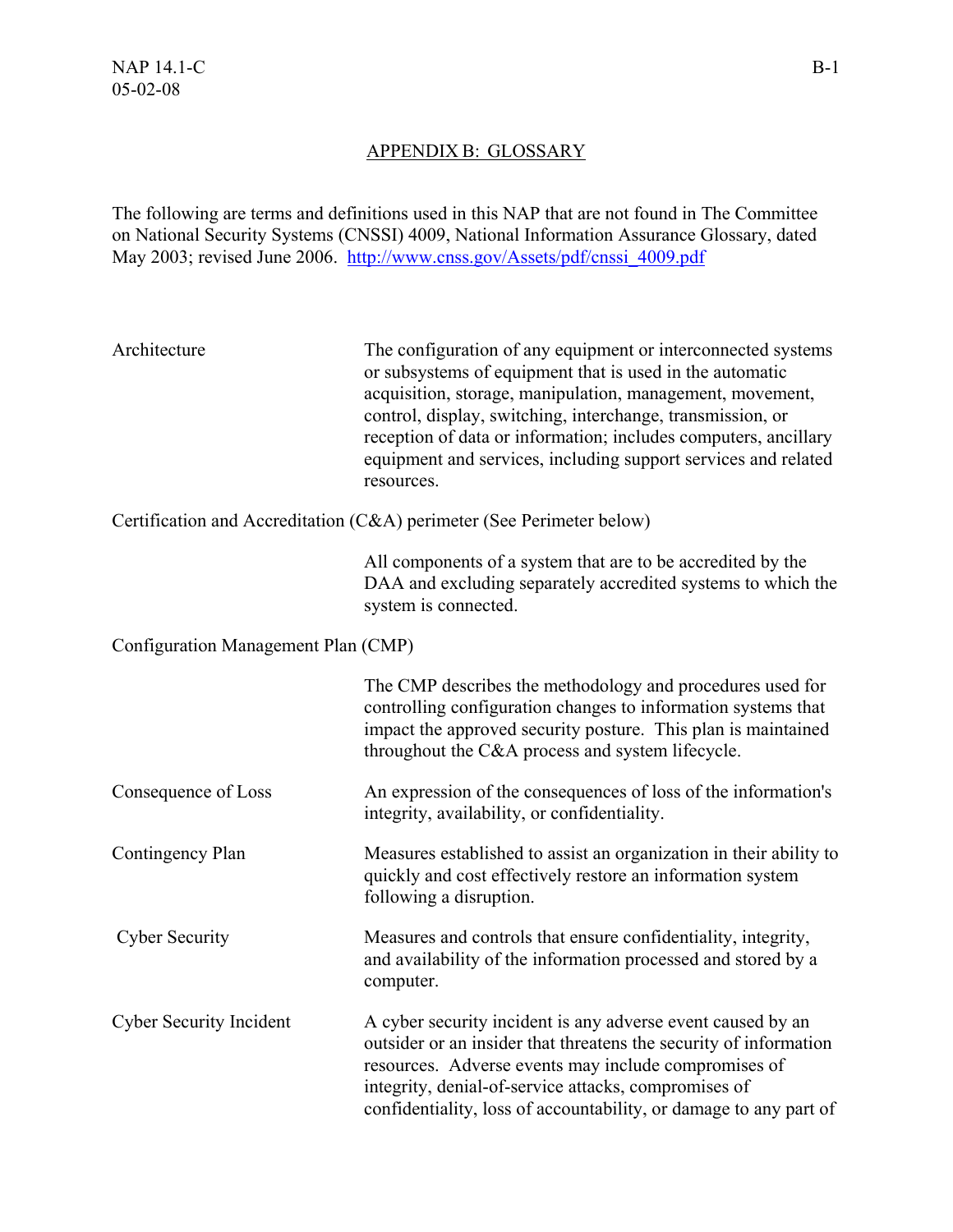|                                      | the system. Examples include the insertion of malicious code,<br>such as viruses, Trojan horses, or back doors, unauthorized<br>scans or probes, successful and unsuccessful intrusions, and<br>insider attacks.                                                                                                                                                                                                                                                                                                                                                                                                                                                                           |
|--------------------------------------|--------------------------------------------------------------------------------------------------------------------------------------------------------------------------------------------------------------------------------------------------------------------------------------------------------------------------------------------------------------------------------------------------------------------------------------------------------------------------------------------------------------------------------------------------------------------------------------------------------------------------------------------------------------------------------------------|
| Data Owner                           | The person responsible for having information reviewed for<br>sensitivity and classification. This person is responsible for its<br>generation, management, and destruction.                                                                                                                                                                                                                                                                                                                                                                                                                                                                                                               |
| Data Steward/Custodian               | The person acting on behalf of the data owner for the<br>generation, management, and destruction of data and to ensure<br>the review of information sensitivity and classification.                                                                                                                                                                                                                                                                                                                                                                                                                                                                                                        |
| DAA Representative (DAA Rep)         |                                                                                                                                                                                                                                                                                                                                                                                                                                                                                                                                                                                                                                                                                            |
|                                      | A technical and programmatic expert in cyber security that<br>performs programmatic and technical reviews and makes<br>operational and approval recommendations for risk acceptance<br>to the DAA. Within the NNSA, the DAA Representative can<br>accept risk.                                                                                                                                                                                                                                                                                                                                                                                                                             |
| Destroying                           | Actions taken to ensure that media cannot be reused as<br>originally intended and information is virtually impossible or<br>prohibitively expensive to recover.                                                                                                                                                                                                                                                                                                                                                                                                                                                                                                                            |
| Direct User                          | A user with physical or electronic access to any component of<br>the information system.                                                                                                                                                                                                                                                                                                                                                                                                                                                                                                                                                                                                   |
| <b>Enterprise Information System</b> | An information system with components within the perimeter<br>that is located on separate facilities or sites.                                                                                                                                                                                                                                                                                                                                                                                                                                                                                                                                                                             |
| Foreign National                     | A person who was born outside the jurisdiction of the U.S. is a<br>citizen of a foreign government, and has not been naturalized<br>under U.S. law.                                                                                                                                                                                                                                                                                                                                                                                                                                                                                                                                        |
| General Support System (GSS)         | An interconnected set of information resources under the same<br>direct management control that share common functionality. A<br>system normally includes hardware, software, information,<br>data, applications, communications, and people. A system can<br>be, for example, a Local Area Network (LAN), including smart<br>terminals that supports a branch office, an agency-wide<br>backbone, a communications network, a Departmental data<br>processing center including its operating system and utilities, a<br>tactical radio network, or a shared information processing<br>service organization. [From Office of Management and<br>Budget (OMB) Circular A-130, Appendix III.] |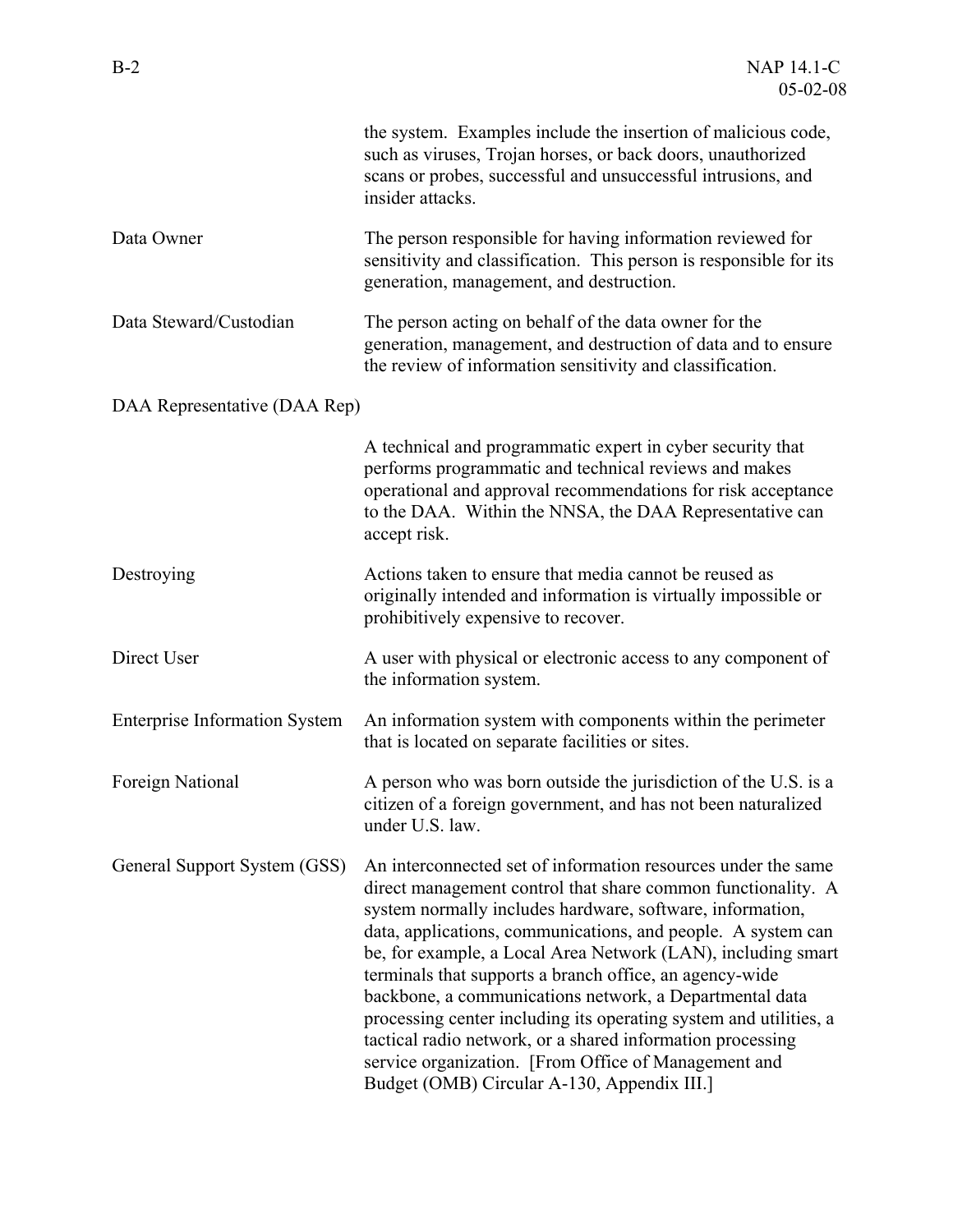| <b>IARC</b>                             | NNSA Information Assurance Response Center located in Las<br>Vegas, NV. 702-942-2611                                                                                                                                                                                                                                                                                                                                                                                                                                                                                                                                                                                                                                                                                                                                                         |
|-----------------------------------------|----------------------------------------------------------------------------------------------------------------------------------------------------------------------------------------------------------------------------------------------------------------------------------------------------------------------------------------------------------------------------------------------------------------------------------------------------------------------------------------------------------------------------------------------------------------------------------------------------------------------------------------------------------------------------------------------------------------------------------------------------------------------------------------------------------------------------------------------|
| Information Integrity                   | The preservation of unaltered states as information is<br>transferred through the system and between components.                                                                                                                                                                                                                                                                                                                                                                                                                                                                                                                                                                                                                                                                                                                             |
| <b>Information System</b>               | An information system is a set of information resources<br>organized for the collection, storage, processing, maintenance,<br>use, sharing, dissemination, disposition, display, or transmission<br>of information. The process of uniquely assigning information<br>resources to an information system defines the security<br>accreditation boundary for that system. NNSA elements have<br>flexibility in determining what constitutes an information system<br>(i.e., major application or general support system) and the<br>resulting security accreditation boundary that is associated with<br>that information system. Both major applications and general<br>support systems will be treated as an information system (i.e.,<br>"system") and will undergo the certification and accreditation<br>process described in NAP 14.2-C. |
| Information System Security Plan (ISSP) |                                                                                                                                                                                                                                                                                                                                                                                                                                                                                                                                                                                                                                                                                                                                                                                                                                              |
|                                         | A formal agreement among the DAA, the ISSM(s), and the<br>system owner(s). It is used throughout the NNSA C&A<br>process to guide actions, and to document decisions, security<br>requirements, certification tailoring and level-of-effort,<br>certification results, ISSM's certification, and the DAA's<br>accreditation to operate.                                                                                                                                                                                                                                                                                                                                                                                                                                                                                                      |
| Information Technology (IT)             | The hardware, firmware, and software used as part of the<br>information system to perform information functions. This<br>definition includes computers, telecommunications, automated<br>information systems, and automatic data processing equipment.<br>IT includes any assembly of computer hardware, software,<br>and/or firmware configured to collect, create, communicate,<br>compute, disseminate, process, store, and/or control data or<br>information.                                                                                                                                                                                                                                                                                                                                                                            |
|                                         | Any equipment or interconnected system or subsystem of<br>equipment, that is used in the automatic acquisition, storage,<br>manipulation, management, movement, control, display,<br>switching, interchange, transmission, or reception of data or<br>information by an executive agency. For purposes of the<br>preceding sentence, equipment is used by an executive agency,<br>if the equipment is used by the executive agency directly or is<br>used by a contractor under a contract with the executive<br>agency, which $(1)$ requires the use of such equipment, or $(2)$                                                                                                                                                                                                                                                            |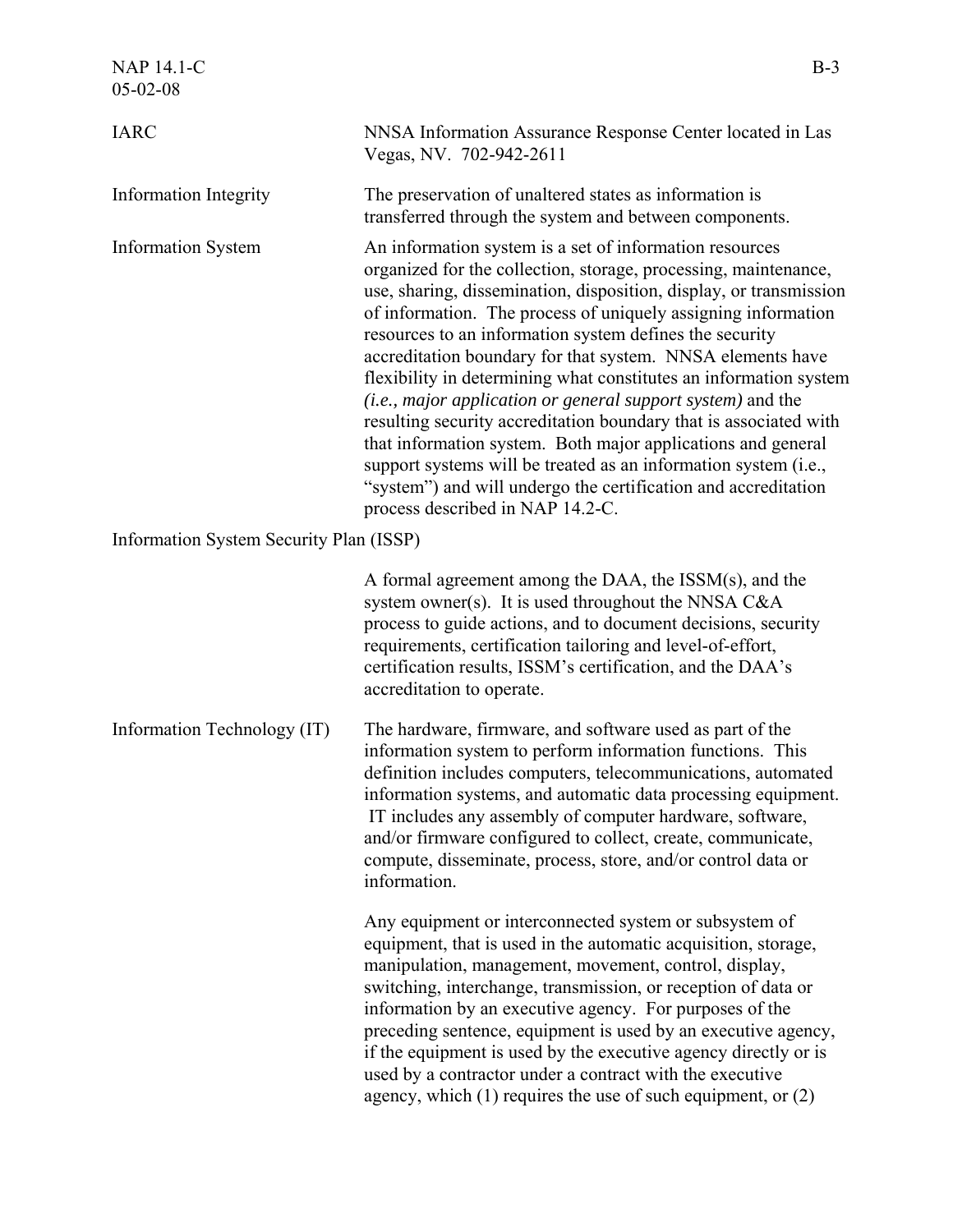|                           | requires the use, to significant extent of such equipment, in the<br>performance of a service or the furnishing of a product. The<br>term "information technology" includes computers, ancillary<br>equipment, software, firmware and similar procedures,<br>services, including support services, and related resources.<br>The term "information technology" does not include any<br>equipment that is acquired by a Federal contractor incidental to<br>a Federal contract. The term "information technology" does<br>not include National Security systems as defined in the<br>Clinger-Cohen Act of 1996 (40 U.S.C. 1452). [Office of<br>Management and Budget, Circular A-130, Nov 30, 2000. |
|---------------------------|----------------------------------------------------------------------------------------------------------------------------------------------------------------------------------------------------------------------------------------------------------------------------------------------------------------------------------------------------------------------------------------------------------------------------------------------------------------------------------------------------------------------------------------------------------------------------------------------------------------------------------------------------------------------------------------------------|
| Interconnection           | The direct connection of two or more information systems for<br>the purpose of sharing data and other information resources. A<br>system interconnection has three basic components: two<br>information systems and the communication mechanism by<br>which data is made available, exchanged, or passed one-way<br>only. Each information system maintains its own intra-system<br>services and controls and protects its own resources.                                                                                                                                                                                                                                                          |
| <b>Key Resources</b>      | Publicly or privately controlled resources essential to the<br>minimal operations of the economy and government.                                                                                                                                                                                                                                                                                                                                                                                                                                                                                                                                                                                   |
| Legacy information system | An operational information system that existed prior to the<br>implementation of the NNSA C&A process.                                                                                                                                                                                                                                                                                                                                                                                                                                                                                                                                                                                             |
| Major Application         | A major application is an application that requires special<br>attention to security because of the risk and magnitude of the<br>harm resulting from the loss, misuse, or unauthorized access to<br>or modification of the information in the application. Note:<br>All Federal applications require some level of protection.<br>Certain applications, because of the information in them;<br>however, require special management oversight and should be<br>treated as major. Adequate security for other applications<br>should be provided by security of the systems in which they<br>operate. [From Appendix III, OMB A-130]                                                                 |
| Mission                   | The assigned duties to be performed by an information system<br>or site.                                                                                                                                                                                                                                                                                                                                                                                                                                                                                                                                                                                                                           |
| Multi-User System         | A system, that under normal operations has more than one user<br>accessing it simultaneously. Systems accessed by more than<br>one user sequentially (one user at a time) without undergoing<br>the necessary procedure to remove residual data between users<br>are also considered multi-user systems.                                                                                                                                                                                                                                                                                                                                                                                           |
|                           | NNSA-Controlled Environment An area within NNSA-controlled premises or within NNSA                                                                                                                                                                                                                                                                                                                                                                                                                                                                                                                                                                                                                 |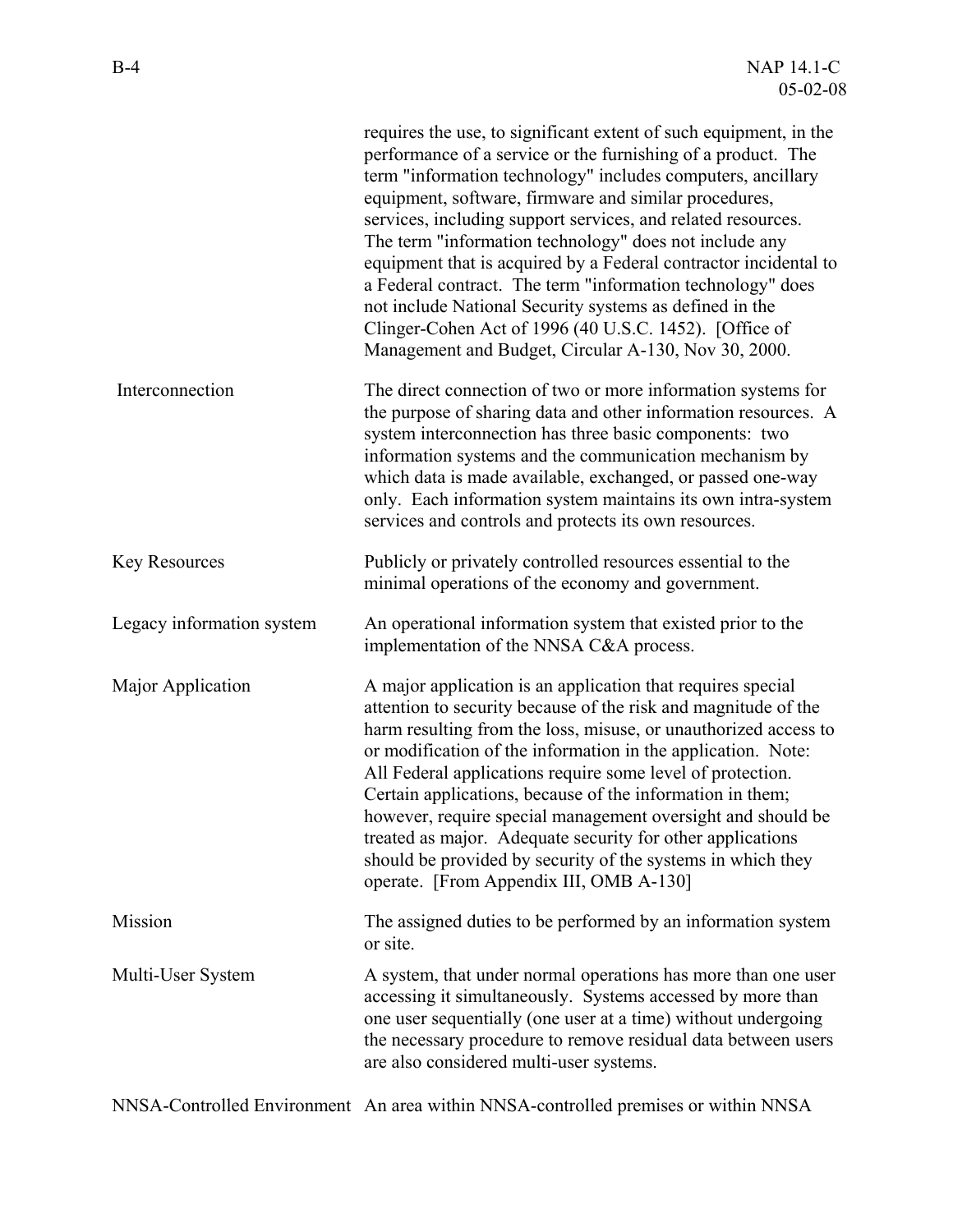|                             | contractor-controlled premises.                                                                                                                                                                                                                              |
|-----------------------------|--------------------------------------------------------------------------------------------------------------------------------------------------------------------------------------------------------------------------------------------------------------|
| <b>NNSA Elements</b>        | NNSA HQ Site Organizations, Service Center, Site Offices,<br>NNSA contractors, and subcontractors which may be referred<br>to as NNSA Elements or sites.                                                                                                     |
| Non-Removable Media         | Fixed storage devices, such as hard drives, which provide<br>internal information/data storage.                                                                                                                                                              |
| One-way Receive Only Device | Device with a wireless receiver and no transmitter. The device<br>is not capable of transmitting any Wireless RF (i.e., there is no<br>wireless communication between the device and any base<br>station, not even station keeping or "keep alive" signals.) |
| Personal Computer           | A computer built around a microprocessor for use by an<br>individual, as in an office or at home or school, without the<br>need to be connected to a larger computer.                                                                                        |
| Personally Owned            | An item that is owned by an individual and is intended solely<br>for their personal use.                                                                                                                                                                     |

Personally Identifiable Information (PII)

 Personal information that is associated to an individual such as social security number; place of birth; date of birth; mother's maiden name; biometric records, fingerprint, Iris scan, DNA; medical history, previous diseases, metric information, weight, height, BP; criminal history; employment history, ratings, disciplinary actions; financial information, credit card numbers, bank account numbers; and security clearance history.

# WHAT PII IS:

- 1. Social Security Numbers in any form are PII
- 2. Place of Birth associated with an individual
- 3. Date of Birth associated with an individual
- 4. Mother's maiden name associated with an individual
- 5. Biometric record associated with an individual
	- a. Fingerprint
	- b. Iris scan
	- c. DNA
- 6. Medical history information associated with an individual
	- a. Previous diseases
	- b. Metric information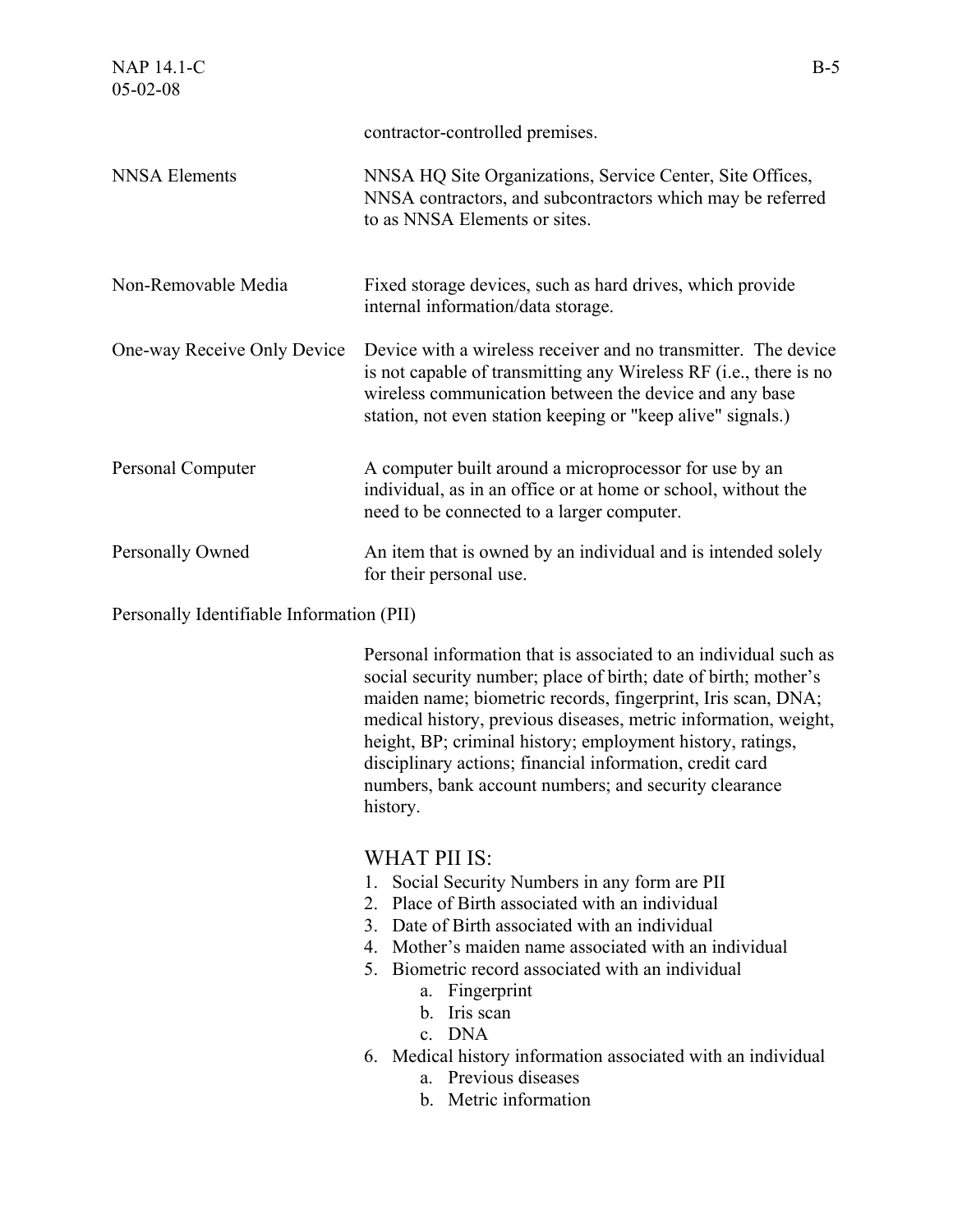- c. Weight
- d. Height
- e. BP
- 7. Criminal history associated with an individual
- 8. Employment history associated with an individual
	- a. Ratings
	- b. Disciplinary actions
- 9. Financial information associated with an individual
	- a. Credit card numbers
	- b. Bank account numbers
- 10. Security clearance history or related information

#### WHAT PII IS NOT:

- 1. Phone numbers (Work, home, cell)
- 2. Street addresses (Home, work, other)
- 3. E-mail addresses (Work or personal)
- 4. Digital pictures
- 5. Birthday cards
- 6. Birthday e-mails
- 7. Grade and Step information for Federal Employees
- 8. Medical Information pertaining to work status (X is out sick today)
- 9. Medical information included in a health or safety report (X broke their arm when…)
- 10. Resumes unless it includes SSN
- 11. Job titles for employment history, resume, or written biography
- 12. Federal salaries
- 13. Federal bonuses
- 14. Written biographies, such as the ones used in pamphlets of speakers.
- 15. Alma Mater or degree level in biographies
- 16. Personal information stored by individuals on their personal workstation or laptop (unless a SSN)

Portable Computing Device Portable Computing Devices are any portable devices that provide the capability to collect, create, process, transmit, store, and disseminate information. They include, but are not limited to, Personal Digital Assistants (PDAs), palm tops, hand-held or portable computers and workstations, non-Webenabled cell phones, Web based enhanced cell phones, twoway pagers, and wireless e-mail devices.

Privacy Impact Assessment (PIA)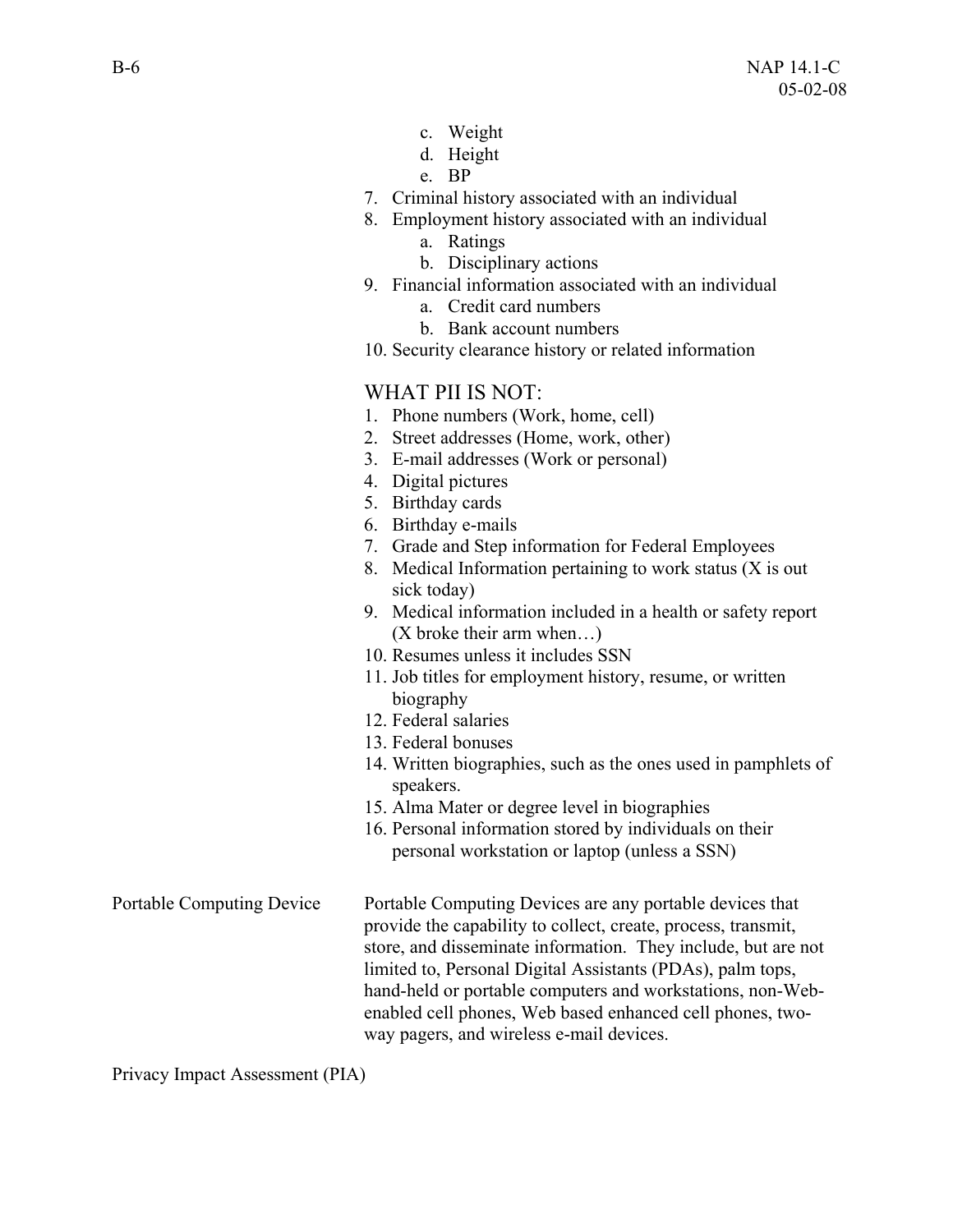|                                    | A PIA is an analysis of how information is handled: (1) to<br>ensure handling conforms to applicable legal, regulatory, and<br>policy requirements regarding privacy; (2) to determine the<br>risks and effects of collecting, maintaining and disseminating<br>information in identifiable form in an electronic information<br>system; and (3) to examine and evaluate protections and<br>alternative processes for handling information to mitigate<br>potential privacy risks. |
|------------------------------------|------------------------------------------------------------------------------------------------------------------------------------------------------------------------------------------------------------------------------------------------------------------------------------------------------------------------------------------------------------------------------------------------------------------------------------------------------------------------------------|
| <b>Pseudorandom Number</b>         | Of, relating to, or being a consistent, characteristic form of<br>random numbers generated by a definite, nonrandom<br>computational process.                                                                                                                                                                                                                                                                                                                                      |
| Removable Media                    | Nonvolatile electronic storage media that can be physically<br>removed from an information system, meaning the storage<br>media is not attached to the information system via the internal<br>bus. Examples of removable media include diskettes, hard<br>drives, zip drives, thumb drives, tapes, cartridges, optical disks,<br>disk packs, etc.                                                                                                                                  |
| Reusable Password                  | A data item associated with a user identifier that remains<br>constant and is used for multiple access requests over some<br>explicit time interval.                                                                                                                                                                                                                                                                                                                               |
| <b>Security Category</b>           | The characterization of information or an information system<br>based on an assessment of the potential impact that a loss of<br>confidentiality, integrity, or availability of such information or<br>information system would have on organizational operations,<br>organizational assets, or individuals.                                                                                                                                                                       |
| <b>Security Documentation</b>      | All documents which describe the security requirements,<br>design descriptions of security-relevant software and hardware,<br>certification packages, and ISSPs. The ISSP is the basic<br>system protection document and evidence that the proposed<br>system or major application, or update to either, meets the<br>protection requirements.                                                                                                                                     |
| <b>Security Process</b>            | The series of activities that monitor, evaluate, test, certify,<br>accredit, and maintain the system accreditation throughout the<br>system lifecycle.                                                                                                                                                                                                                                                                                                                             |
| <b>Security Significant Change</b> | A security significant change is defined as a change that<br>impacts the risk or security posture accepted by the DAA. A<br>security significant change may result from a single change or<br>an accumulation of changes. The change could be an<br>introduction of new technologies, changes in system                                                                                                                                                                            |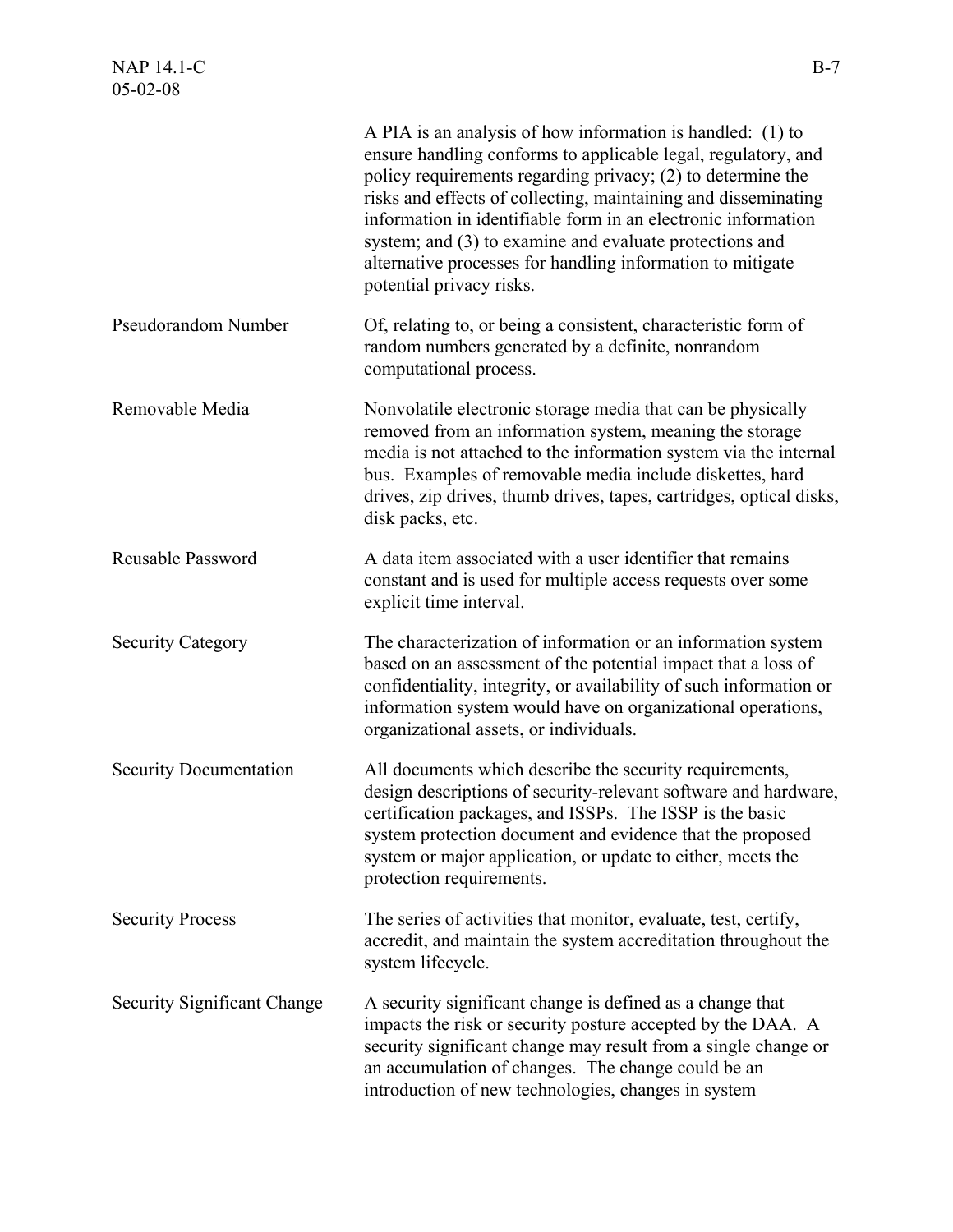configuration, changes in the systems environment (network, physical, operational), operational procedures, or the identification of vulnerabilities For example, incorporating wireless devices or networks into a wired legacy information system, or identifying new vulnerabilities or threats.

Sensitive Unclassified Information (SUI)

|                                      | SUI includes unclassified information requiring protection<br>mandated by policy or laws, such as Privacy Act information,<br>Official Use Only (OUO) information, Export Controlled<br>Information (ECI), Unclassified Controlled Nuclear<br>Information (UCNI), and Personally Identifiable Information<br>(PII).                                                                            |
|--------------------------------------|------------------------------------------------------------------------------------------------------------------------------------------------------------------------------------------------------------------------------------------------------------------------------------------------------------------------------------------------------------------------------------------------|
| Site                                 | An NNSA facility: can be a NNSA Service Center, NNSA Site<br>Office, NNSA contractor or subcontractor facility, or the<br>NNSA HQ Site activity that has a responsibility to protect<br>NNSA information systems. It has a set of geographical<br>boundaries as defined in a NNSA Site Safeguards and Security<br>Plan or Site Security Plan. NNSA sites are also referred to<br>NNSA Element. |
| Site Manager                         | The person responsible for management of all activities at a<br>site.                                                                                                                                                                                                                                                                                                                          |
| Site Safeguards & Security Plan      | The SSSP is a risk management document that describes the<br>Safeguards and Security Program and its vulnerability and risk<br>analyses. SSSP authors draw conclusions in the document that<br>are intended to initiate and guide long-term planning for S&S<br>operations.                                                                                                                    |
| <b>Special Character</b>             | Any non-alphanumeric character.                                                                                                                                                                                                                                                                                                                                                                |
| System                               | The set of interrelated components within the same<br>accreditation boundary consisting of mission, environment, and<br>architecture as a whole. A system normally includes hardware,<br>software, information, data, applications, and communications.                                                                                                                                        |
| System Development Life Cycle (SDLC) |                                                                                                                                                                                                                                                                                                                                                                                                |
|                                      | A structured approach for systems development from planning<br>and support to disposal of the system.                                                                                                                                                                                                                                                                                          |
| <b>System Owner</b>                  | The person ultimately responsible for the overall procurement,<br>development, integration, modification, or operation and<br>maintenance of the information system. The system owner,<br>based on previous information, also has some security duties.                                                                                                                                        |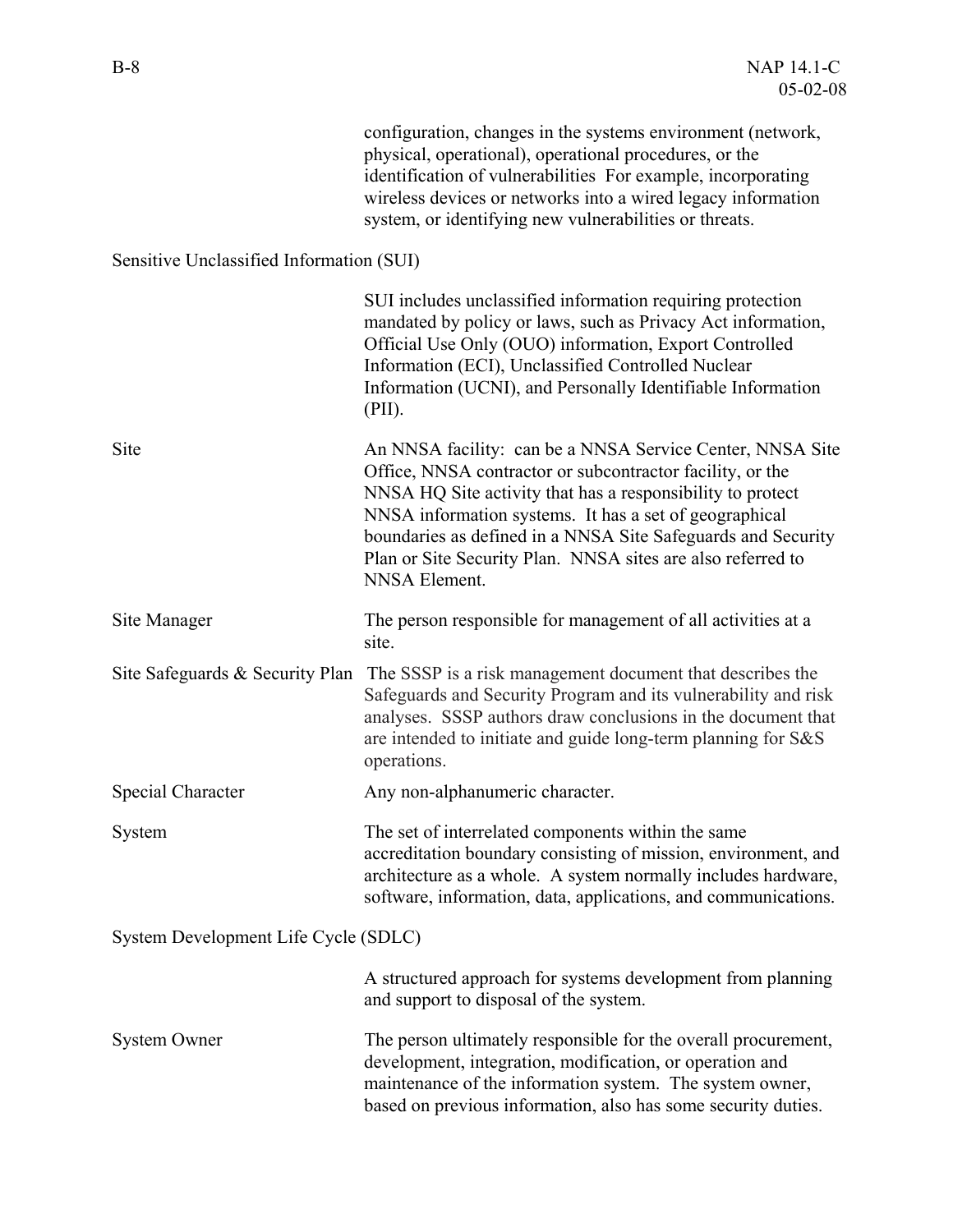Trusted Operating System (OS) An operating system configured to an approved standard. Weapon Data Restricted Data or Formerly Restricted Data concerning the design, manufacture, or utilization (including theory, development, storage, characteristics, performance, and effects) of nuclear weapons or nuclear weapon components, including information related to improvised nuclear devices.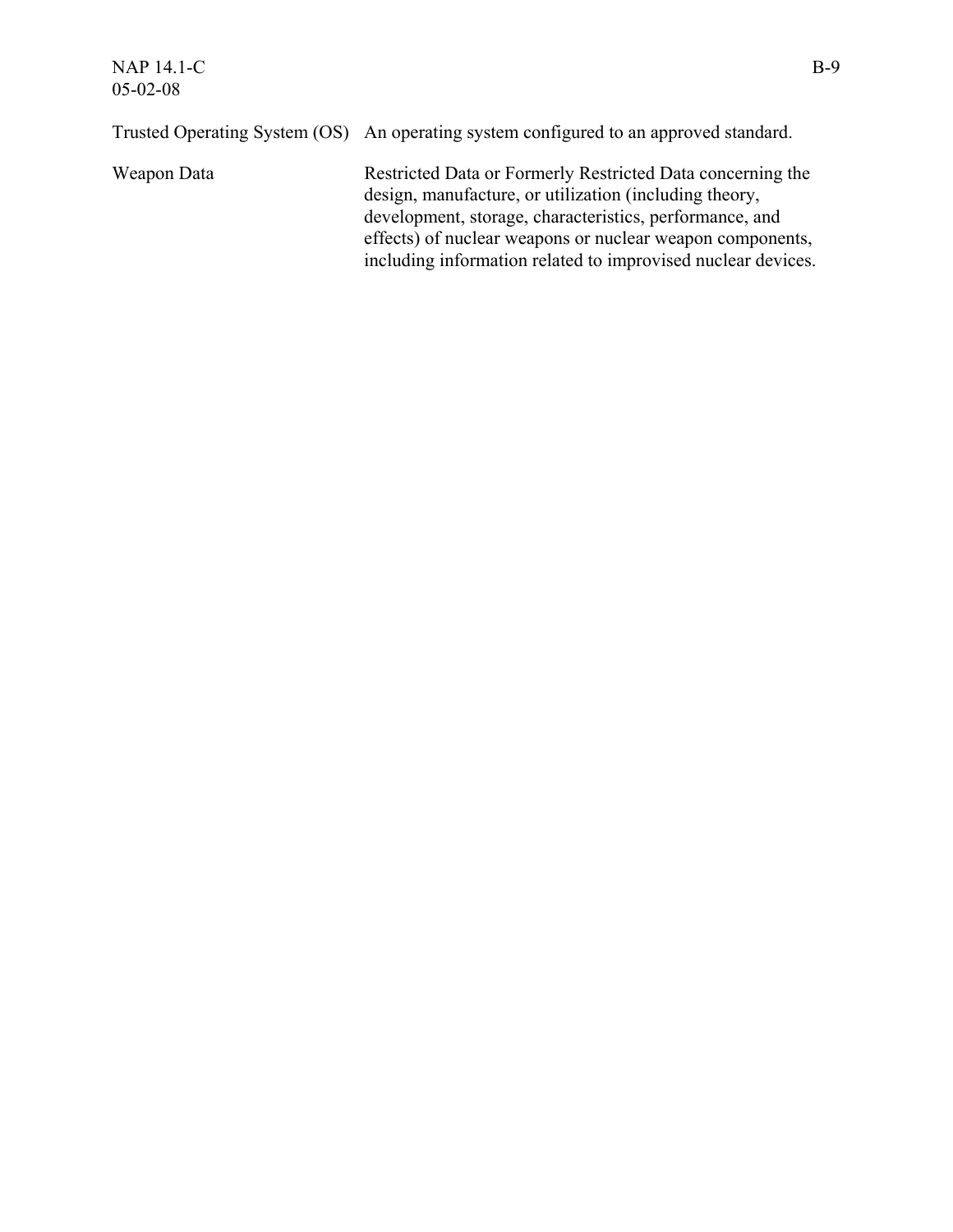**This page left intentionally blank.**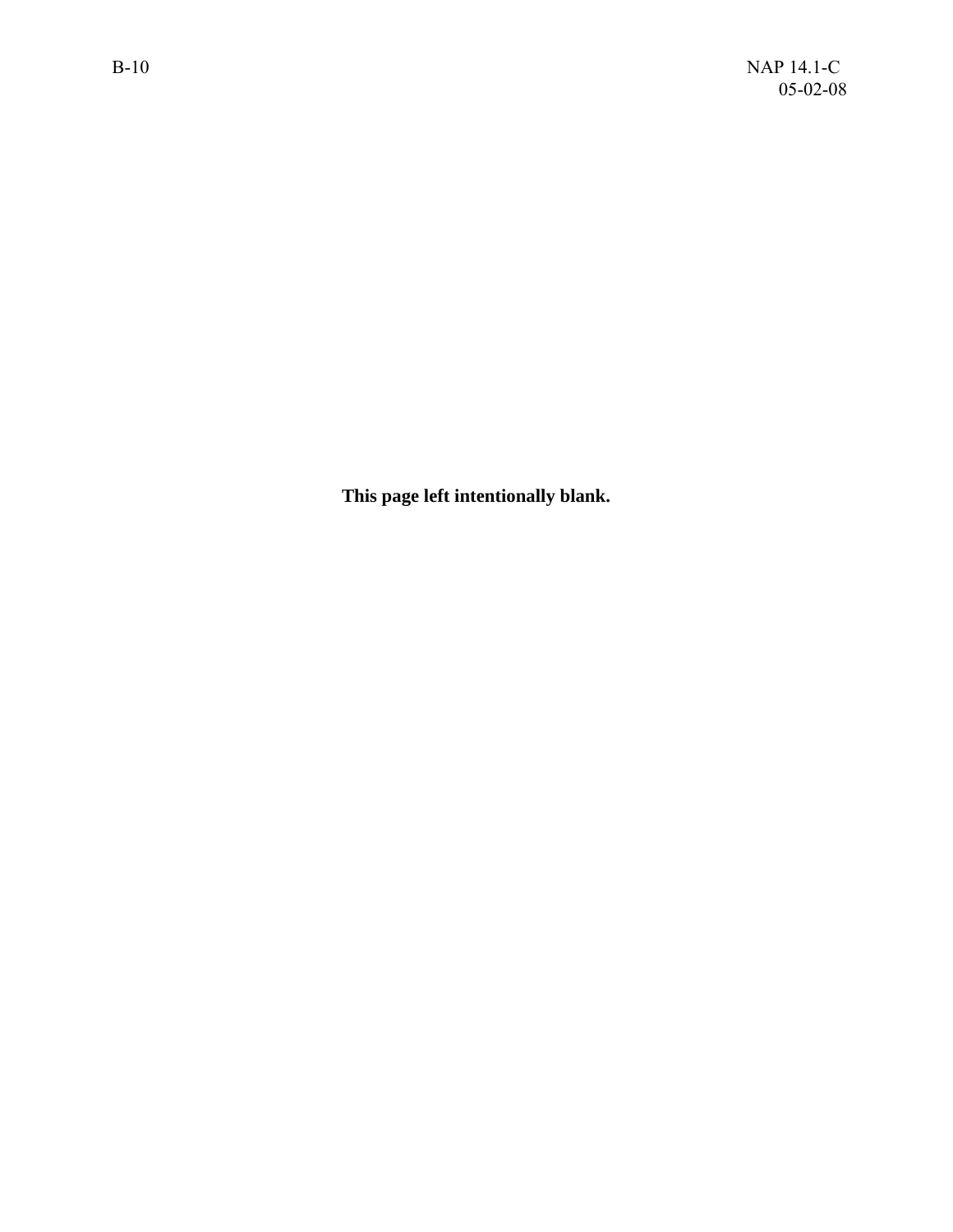### APPENDIX C: CONTRACTORS REQUIREMENTS DOCUMENT

This appendix provides the Contractors Requirements Document (CRD) for the NNSA CSP.

- 1. INTRODUCTION. This CRD establishes the requirements for National Nuclear Security Administration (NNSA) contractors and their employees. Regardless of the performer of the work, the contractor is responsible for compliance with the provisions and requirements of this CRD. The contractor is responsible for the flow down of these provisions and requirements to subcontracts at any tier to ensure the contractor's compliance with these provisions and requirements. The contractor will ensure that it and its subcontractors comply with the provisions and requirements of this CRD.
- 2. OVERVIEW. All information collected, created, processed, transmitted, stored, or disseminated by, or on behalf of, the NNSA on automated information systems requires some level of protection. The loss or compromise of information entrusted to NNSA contractors may affect the Nation's economic competitive position, the environment, the National security, NNSA missions, or the citizens of the United States. The risk management approach defined in the NNSA CSP provides for the graded, cost-effective protection of automated information systems containing unclassified or classified information.

The contractor must systematically integrate cyber security into management and work practices at all levels of the contractor's organization so that missions are accomplished while appropriately protecting all information on information systems and assign responsibilities for protecting information on information systems for the purpose of maintaining National security and ensuring the continuity of NNSA operations.

- 3. APPLICABILITY. This CRD applies to all contractors or subcontractors that collect, create, process, transmit, store, or disseminate information for the NNSA.
- 4. IMPLEMENTATION. A plan for the implementation of this CRD must be completed within 60 days after incorporation of this CRD into the contract. This implementation plan shall not exceed three years from the date of formal approval. Meaning, the NNSA Element's CSP must comply with all requirements set forth in this NAP. Further, all information systems must be protected in accordance with the requirements set forth in this NAP. The implementation plan must include, at a minimum, the program activity to be modified/created; the starting date of revision/ development; the estimated due date; and the responsible party for the stated activity.
- 5. REQUIREMENTS. Risk-based approaches and other means must be used to evaluate and verify the effectiveness of cyber security measures, to identify areas requiring improvement, and to validate implemented improvements.
	- a. Protection Measures. Protection measures for all NNSA information systems must conform to the protection measures described in the NNSA PCSP, CRDs, an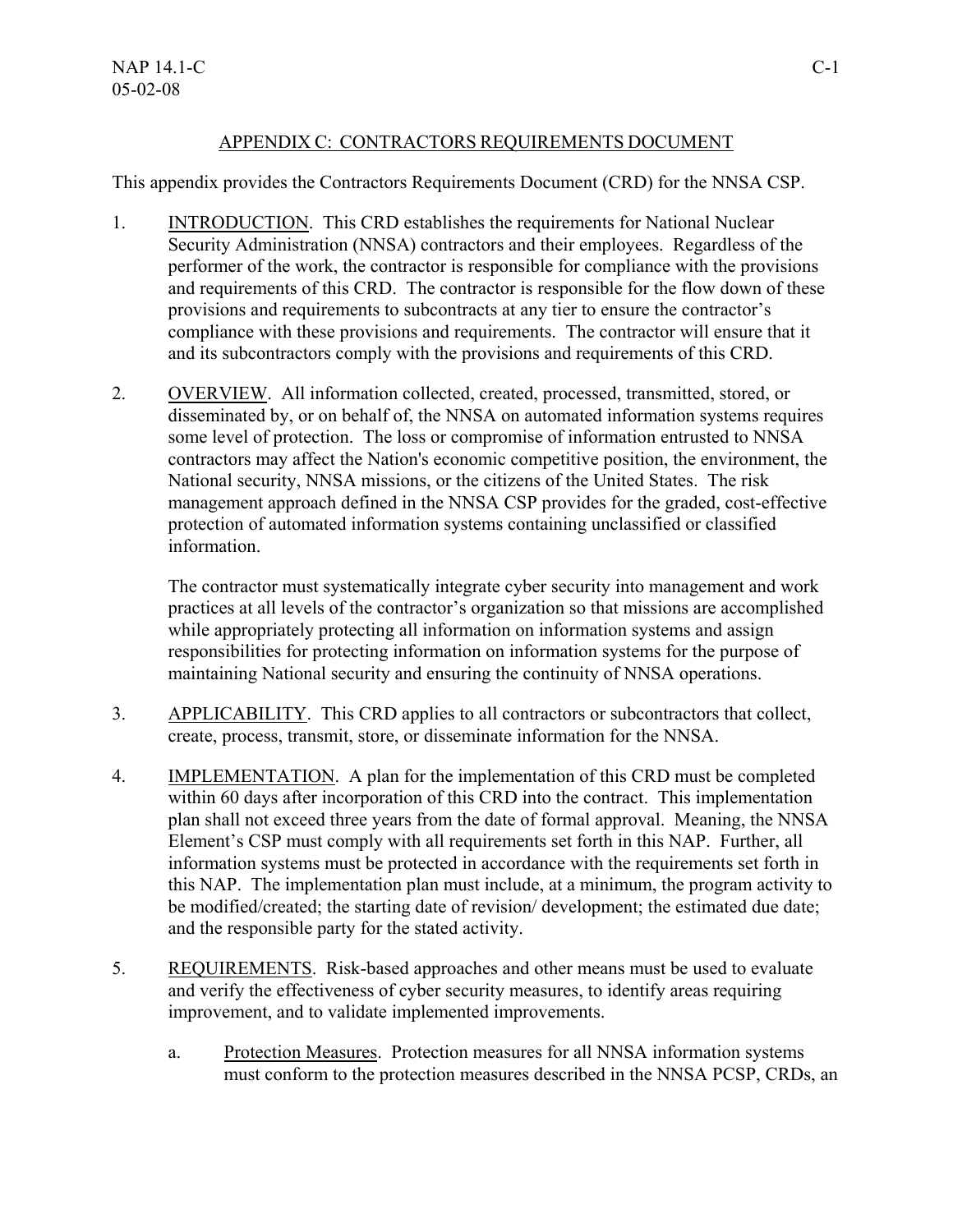NNSA-approved minimum information system security configuration, the contractor's CSPP, and the ISSP.

- b. Information Protection. As a minimum, the protection afforded information, and the information system(s) on which it resides, is based on a risk-based graded protection approach as defined by the NNSA PCSP.
	- (1) Protection measures may be strengthened based on an assessment of unique local threat(s) or the local evaluation of CoL.
	- (2) All Government information and any non-Government information on an NNSA information system must be considered when determining the system's protection measures.
- 6. Information Types/Groups. An Information Group contains all information that requires similar protection or is similar in content or use. All NNSA information must be identified as part of an NNSA-approved information group. Chapter V contains the definition of NNSA Information Groups. Chapter XVII and Appendix B further details what information is considered to be SUI, including PII.
	- a. Classified Information Access. Access to classified information must be granted only to persons with the appropriate access authorization and Need-to-Know in the performance of their duties according to NNSA policies and DOE M 470.4-5, *Personnel Security*.
	- b. Unclassified Information Access. Access to unclassified information must be granted to only those persons who have the appropriate Need-to-Know for the information in the performance of their duties. The individual disseminating the information is responsible for determining the recipient's Need-to-Know in accordance with the site's processes and NNSA policies and guidance.
	- c. Knowledge and Resources. All contractor personnel must possess the knowledge, skills, equipment, and resources to fulfill their cyber security responsibilities under both normal and emergency conditions.
	- d. Facility Clearance and Registration. Contractors with classified information systems must obtain prior approval through the Facility Clearance and Registration Process as outlined in DOE M 470.4-1.
	- e. Risk Management Process. The contractor must implement the risk management processes described in Appendix H.
	- f. Configuration Management. The contractor must implement NNSA CM policies for all information systems managed by the contractor as described in Chapter III.
	- g. Cyber Security Program Plan. The contractor must implement the CSPP processes described in Chapter IV.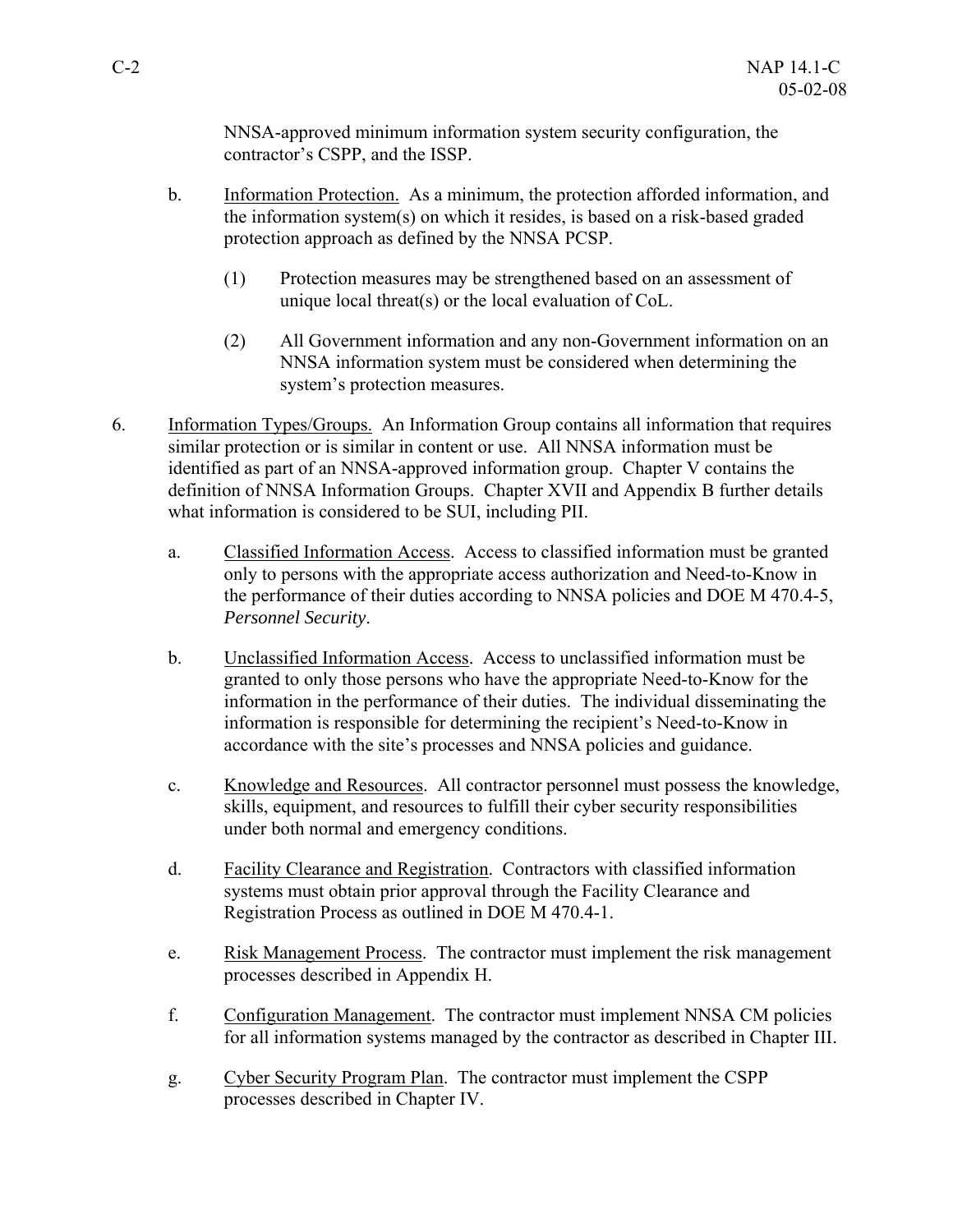- h. Deviations. The contractor must implement the deviation process as described in Chapter VI.
- i. Incident Management. Contractors must implement the criteria and processes for cyber security incident preparation, prevention, warning, reporting, and recovery involving NNSA information systems as defined in Chapter VII.
- j. INFOCON. Contractors shall develop and implement standardized procedures and responsibilities for authorizing and communicating INFOCONs throughout the NNSA as described in Chapter VIII.
- k. Plan of Actions and Milestones (POA&M). Contractors must establish a POA&M process for tracking and mitigating CSP and system-level weaknesses as described in Chapter IX.
- l. Vulnerability Management. Contractors must implement a vulnerability management program, to include patch management procedures, as described in Chapter X.
- m. Portable Computing Devices. Contractors shall implement the criteria and processes for the use of non-Government owned or Government-owned portable computers as defined in Chapter XI.
- n. Password Protection. Contractors shall implement policies for the generation, protection, and use of passwords to support authentication when accessing classified and unclassified NNSA information systems, applications, and resources as described in Chapter XII.
- o. Wireless, Remote, and Peer-to-Peer (P2P) Technologies. Contractors must implement minimum security controls as described in Chapters XIII, XIV, and XV to appropriately protect NNSA information assets when implementing wireless, remote access, and P2P technologies.
- p. Contingency Planning. Contractors must implement contingency planning procedures as described in Chapter XIIII for NNSA information systems for which they are responsible.
- q. Foreign National Access. Contractors must define requirements for allowing Foreign National Access to NNSA information systems to include, but not limited to computers, networks, associated servers, data storage devices, and portable/mobile devices as described in Chapter XX.

### 7. RESPONSIBILITIES.

a. Laboratory Director or Production Facility Manager. The Laboratory Director or Production Facility Manager must: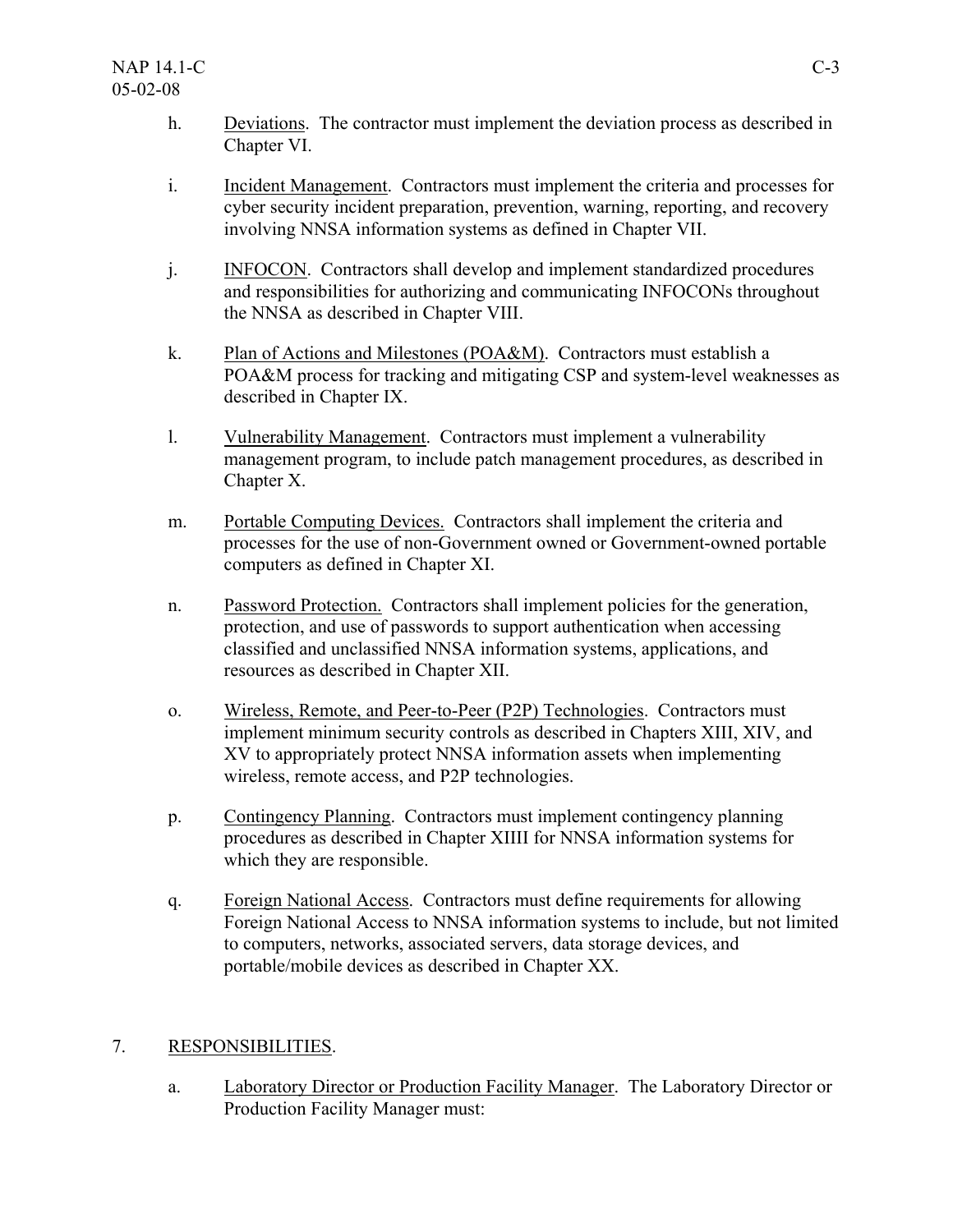- (1) Assume responsibility and accountability for the contractor's CSP.
- (2) Appoint, in writing, an ISSM responsible for implementing the NNSA PCSP at all facilities under the contract.
- (3) Ensure the appointment of an ISSO for each information system as described by an ISSP managed or operated by the contractor.
- (4) Ensure adequate resources are allocated to the contractor's CSP, including applicable Enterprise Information Systems and Major Applications.
- (5) Coordinate on Enterprise System and Major Application CSPPs.
- (6) Ensure that the effectiveness of the CSP is monitored through selfassessments and reviews.
- (7) Ensure the development, implementation, and maintenance of the contractor ISPP.
- (8) Submit the contractor's CSPP to the cognizant Site Office or Service Center for approval.
- (9) Ensure the contractor's ISSM, ISSO, ISO, users, and System Administrators are trained in their specific duties and the technologies for which they have responsibilities.
- b. Information System Security Site Manager (ISSM). The ISSM is appointed by the Laboratory Director or Production Facility Manager and is responsible for development of the contractor's CSPP and implementation of the CSP. The ISSM must have a working knowledge of system functions, cyber security policies, and cyber security protection measures.
	- (1) Maintains record copies of the contractor's CSPP and ensures that a record copy of each ISSP is maintained.
	- (2) Appoints ISSOs for information systems operated by the NNSA Element and ensures that each ISSO and system administrator is aware of and fulfills their cyber security duties as described in the PCSP and the Element's CSPP.
	- (3) Ensures the development, documentation, and presentation of information systems security education, awareness, and training activities for contractor management, cyber security personnel, application owner, data steward, and users.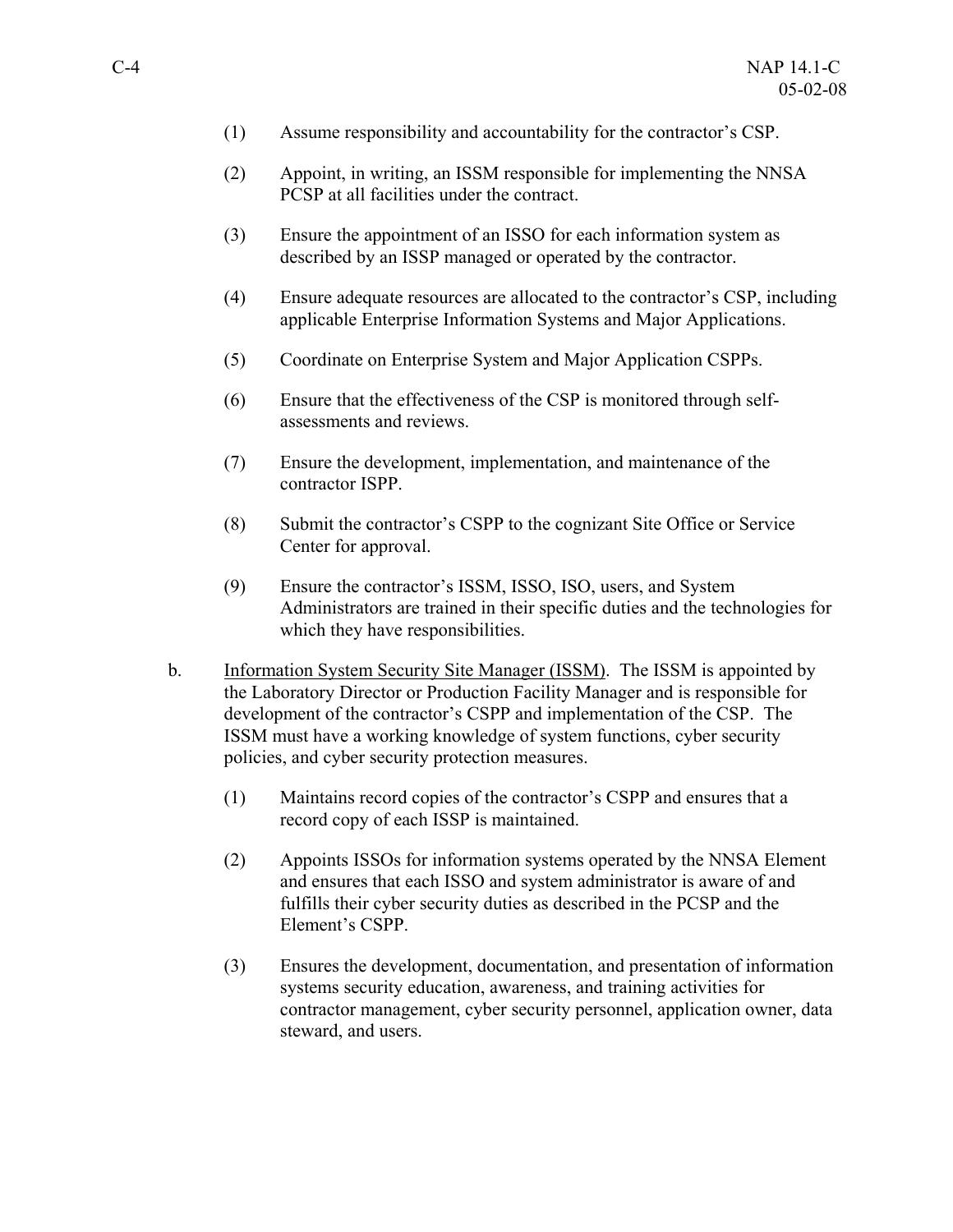- (4) Ensures that users are trained on the information systems cyber security features, operation, and safeguards prior to being allowed access to the system.
- (5) Ensures that ISSOs and systems administrators are trained on information systems cyber security requirements, operations, safeguards, INFOCON, and incident handling procedures.
- (6) Establishes, documents, and monitors the contractor's CSP implementation and ensures contractor compliance with the NNSA PCSP. Upon completion of each assessment or review, the ISSM must ensure that a corrective action plan is prepared and implemented for all findings or vulnerabilities as directed by DOE M 470.4-1.
- (7) Identifies and documents, in coordination with the contractor's Operations Security (OPSEC) program, site-specific threats to information systems and information at the site.
- (8) Develops and documents additional or modified protection measures for those threats and identifies any site-wide protection measures/practices that apply to all site systems.
- (9) Obtains approvals for modified protection measures from the cognizant DAA.
- (10) Ensures the CSPP is coordinated with other site plans and programs to include: disaster recovery, Site Safeguards and Security Plan (SSSP) or Site Security Plan, Classified Matter Protection and Control, Physical Security, Personnel Security, Telecommunications Security, TEMPEST, Technical Surveillance Countermeasures, Operations Security, and Nuclear Materials Control and Accountability.
- (11) Ensures the development of procedures to implement the contractor's CSP on all information systems.
- (12) If appointed as the Certification Agent, certifies to the cognizant DAA that the protection requirements described in the ISSP for each information system have been implemented and are operational.
- (13) Ensures that the cognizant DAA is notified when the information system is no longer needed or when changes occur that might affect the accreditation of the information system.
- (14) Participates in CSPM sponsored cyber security training within six months of their appointment.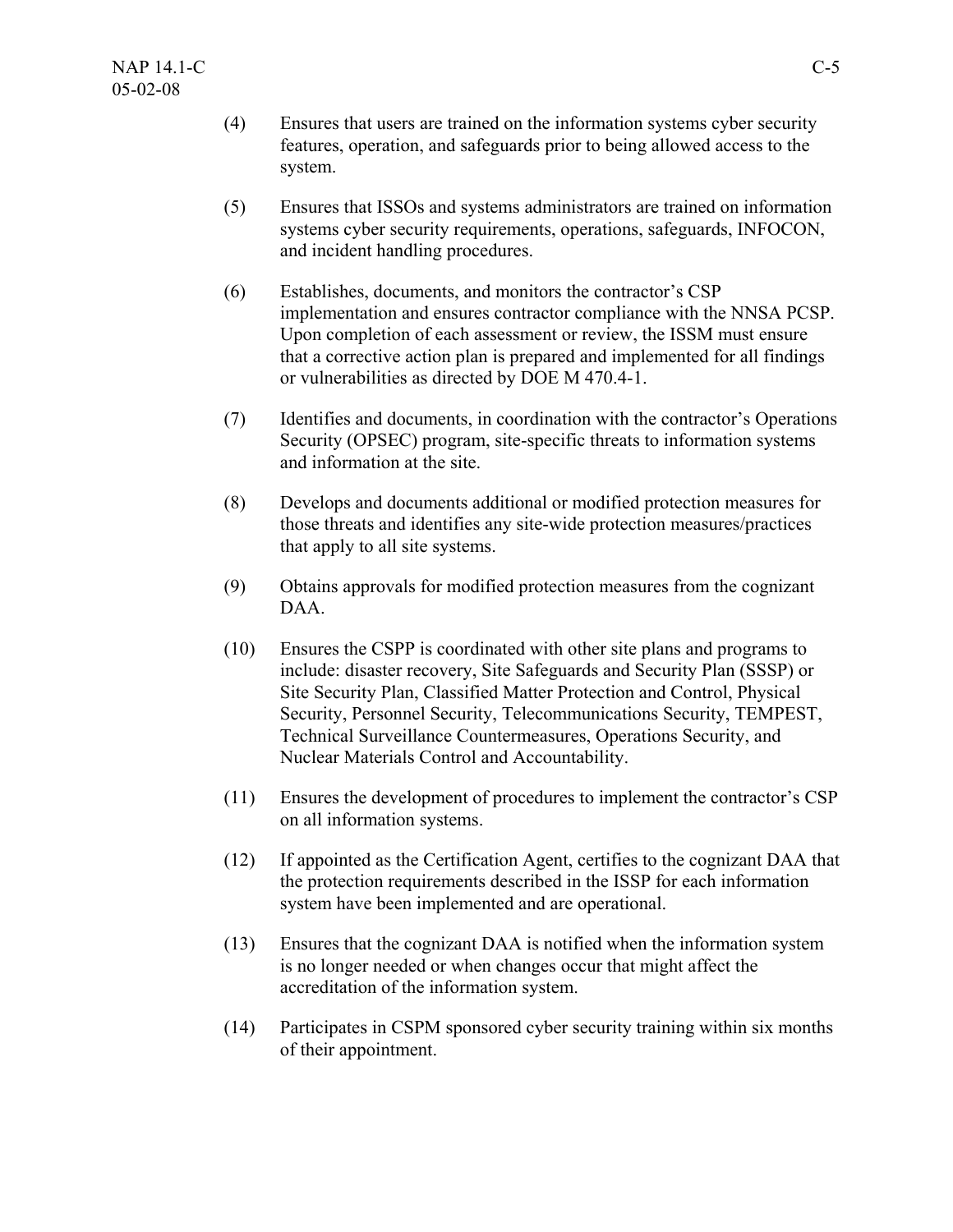- (15) Ensures the development, documentation, and presentation of cyber security training for escorts in information systems operational areas.
- (16) Ensures a DAA-approved overwrite method is used for sanitization and a review of the results of overwrites to verify that the method used completely overwrote all classified or sensitive information.
- (17) Ensures that each information system user acknowledges, in writing or electronically their responsibility (Code of Conduct) for the security of information systems and information.
- (18) Communicates individual incident reports to the ISOM so that the DAA can meet their reporting schedule.
- (19) Ensures investigation and documentation of suspected cyber security incidents, categorization of incidents as Type 1, Type 2, or No Incident, and retention of documentation.
- (20) Ensures analyses of and corrective actions for incidents and findings with status reporting to the DAA.
- (21) Conducts self-assessments in accordance with NNSA requirements.
- (22) Ensures each individual responsible for major applications within the site is aware of and fulfills their cyber security duties as described in the NNSA PCSP and the contractor's CSPP.
- (23) Recommends changes in the NNSA site INFOCON status to the DAA.
- c. Information System Owner. The ISO is the person or organization that is responsible for acquiring, operating or upgrading an information system. The ISO coordinates all aspects of the system for which he or she is responsible from initial concept, through development, to implementation and system maintenance. The information system owner:
	- (1) Ensures the preparation of the ISSP and the certification and accreditation package.
	- (2) Ensures the certification and accreditation of all information systems under their cognizance.
- d. Information System Security Officer (ISSO). The following roles and responsibilities apply to all information system for which the ISSO is responsible. Multiple information systems may be assigned to a single ISSO. ISSOs are responsible to the ISSM for fulfilling their duties.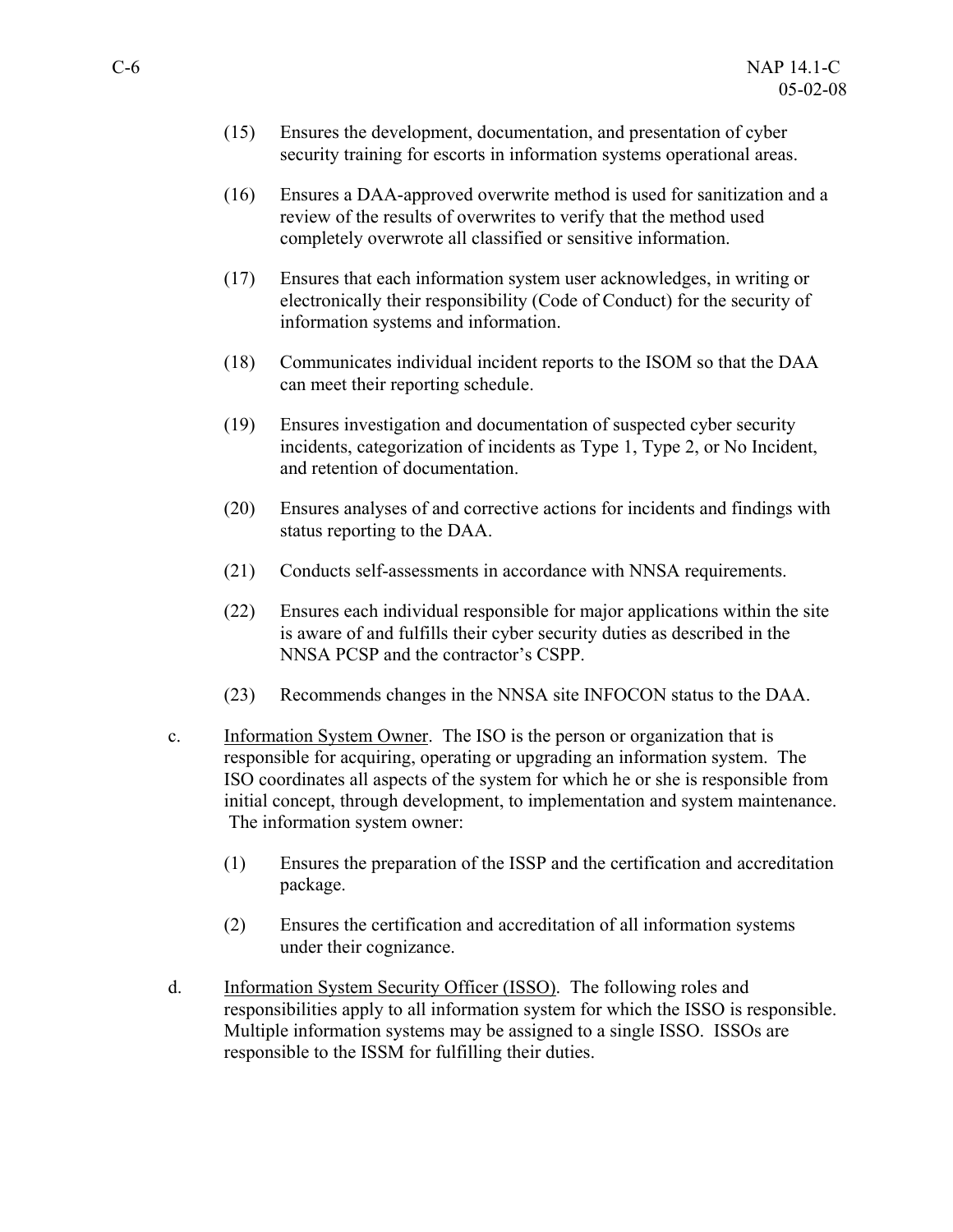- (1) Ensures the implementation of protection measures that are documented in the ISSP for each information system for which they are the ISSO.
- (2) Ensures that privileged users are granted access to information system's resources based on the least privilege principle.
- (3) Identifies, in coordination with the ISSM, and documents in the ISSP, unique threats to information systems for which they are responsible.
- (4) Ensures that the CoL of confidentiality, integrity, and availability for the information is determined prior to use of an information system.
- (5) Documents any special protection requirements identified by the application owner, data owner, or data steward and ensure that these requirements are included within the protection measures implemented in the information system.
- (6) Ensures each information system for which they are the ISSO is covered by an ISSP.
- (7) Maintains a recorded copy of the ISSP for each information system for which they are the ISSO.
- (8) Ensures the implementation of site procedures defined in the site CSPP and the ISSP for each information system for which they are the ISSO.
- (9) Ensures that the cognizant ISSM is notified when an information system is no longer needed or when changes occur that might affect the accreditation of the information system.
- (10) Ensures that information access controls and cyber protection measures are implemented for each information system as described by its ISSP.
- (11) Ensures that users and systems administrators are properly trained in information system security by identifying cyber security training needs and the personnel who need to attend the cyber security training program.
- (12) Conducts cyber security reviews and tests to ensure that the cyber security features and controls are functioning and effective.
- (13) Participates in the ISSM's self-assessment and training programs.
- (14) Ensures a risk assessment has been conducted for the system for which they are responsible.
- (15) Communicates individual incident reports to the ISSM to allow for the ISSM to meet their reporting schedule.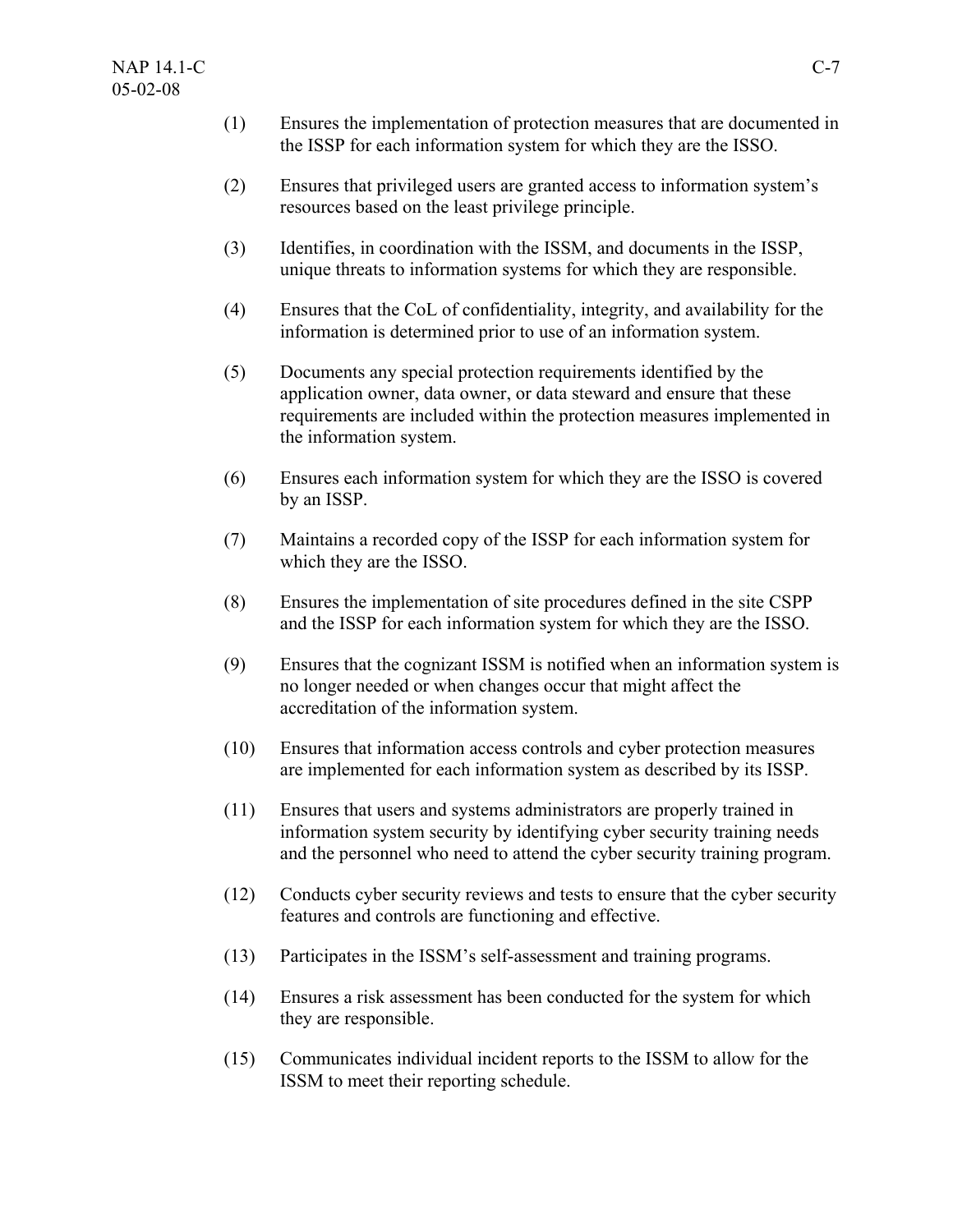- (16) Ensures the implementation of all applicable protection measures for each information system for which they are responsible.
- (17) Ensures that unauthorized personnel are not granted use of, or access to, the information system.
- e. Application Owners/ Data Owners/Data Stewards. These roles and responsibilities apply to all information systems.
	- (1) Determine and declare the sensitivity of the information prior to its being created, processed, stored, transferred, or accessed on the information system.
	- (2) Identify unique threats to their information and ensure that that such information is provided to the ISSO and ISSM.
	- (3) Advise the ISSO of any special confidentiality, integrity, or availability protection requirements for the information.
	- (4) Ensure that the information is processed only on a system that is approved at a level appropriate to protect the information.
	- (5) Determine and document the data and application(s) that are essential to fulfill the organizational mission to identify the criticality of the system and ensure that requirements for contingencies are determined, implemented, and tested.
	- (6) Approve access to their information.
	- (7) Ensure applications and/or data supporting Critical Infrastructure or Key Resources are identified.
	- (8) Provide resources to support the implementation and testing of CPs for the application data.
- f. Users. The roles and responsibilities apply to all cyber assets.
	- (1) Comply with the requirements of the NNSA PCSP, the contractor's CSPP, and the information system ISSP.
	- (2) Be aware of, and knowledgeable about, their responsibilities in regard to information systems security.
	- (3) Ensure that any authentication mechanisms, including passwords, issued for the control of their access to information on information systems are not shared and are protected at the same level of protection applied to the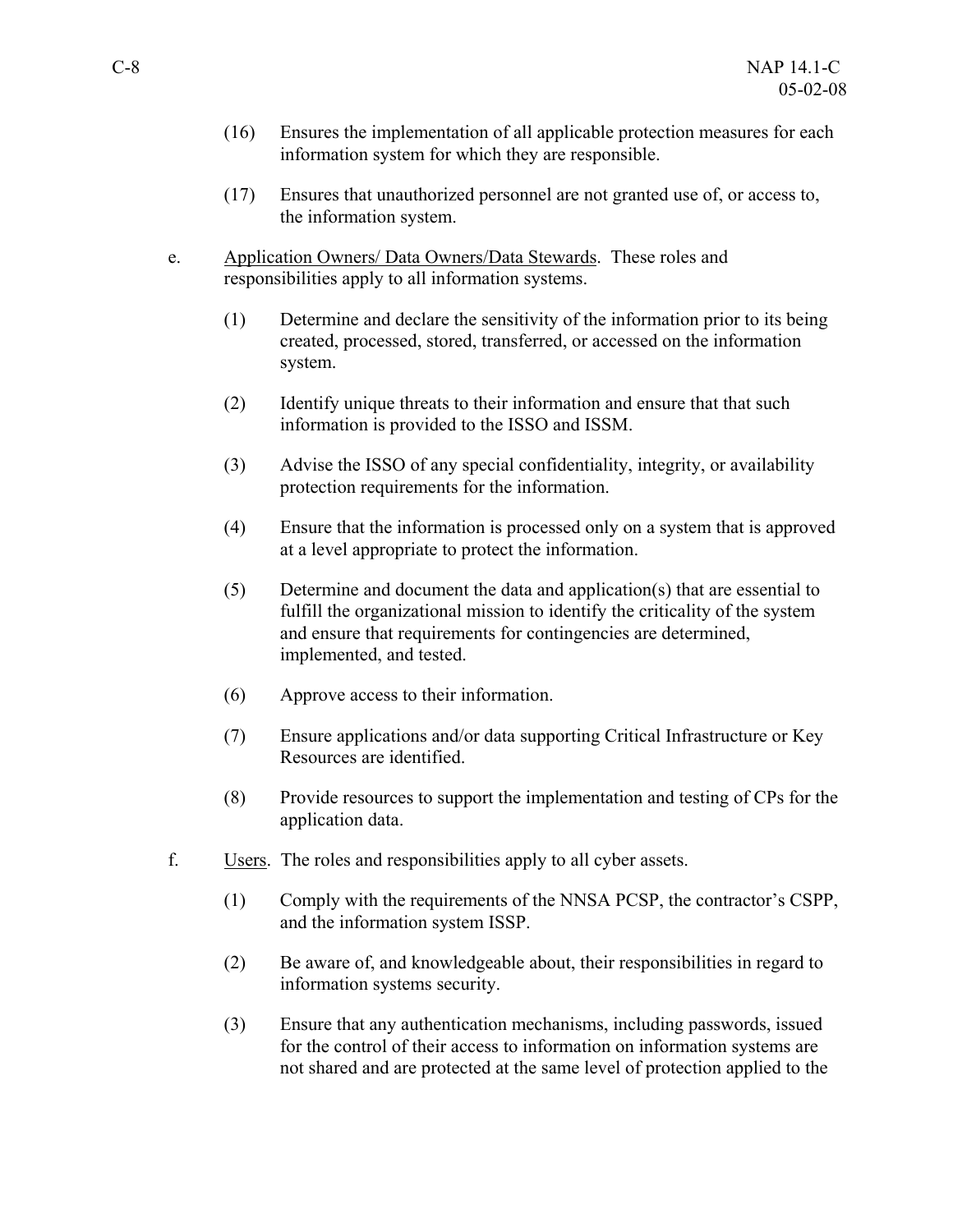information to which they permit access, and report any compromise or suspected compromise of an authenticator to the appropriate ISSO.

- (4) Be responsible and accountable for their actions on an information system.
- (5) Acknowledge via electronic signature or in writing their responsibilities (Code of Conduct) for protecting information systems and classified information.
- (6) Participate in training on the information system's prescribed security restrictions and safeguards before initial access to a system. As a followup to this initial training, participate in an ongoing security education, training, and awareness program.
- (7) Immediately report all security incidents and potential threats and vulnerabilities involving the information system to the appropriate ISSO.
- (8) Ensure that system media and system output are properly classified, marked, controlled, and stored.
- (9) Protect terminals from unauthorized access as described in the information system ISSP.
- (10) Inform the ISSO when access to a particular information system is no longer required, such as at the completion of a project, or a transfer, retirement, or resignation.
- (11) Observe rules and regulations governing the secure operation and authorized use of information systems.
- (12) Use the information system only for official Government business or other activities authorized by NNSA, the Laboratory Director, or Production Facility Manager.
- g. Privileged Users.
	- (1) The number of privileged users must be limited to the minimum number needed to manage the system.
	- (2) All privileged users must be responsible for all requirements for general users.
	- (3) Privileged users are responsible to ensure that user access to the information system's resources and information is based on the least privilege principle.
	- (4) All privileged users must: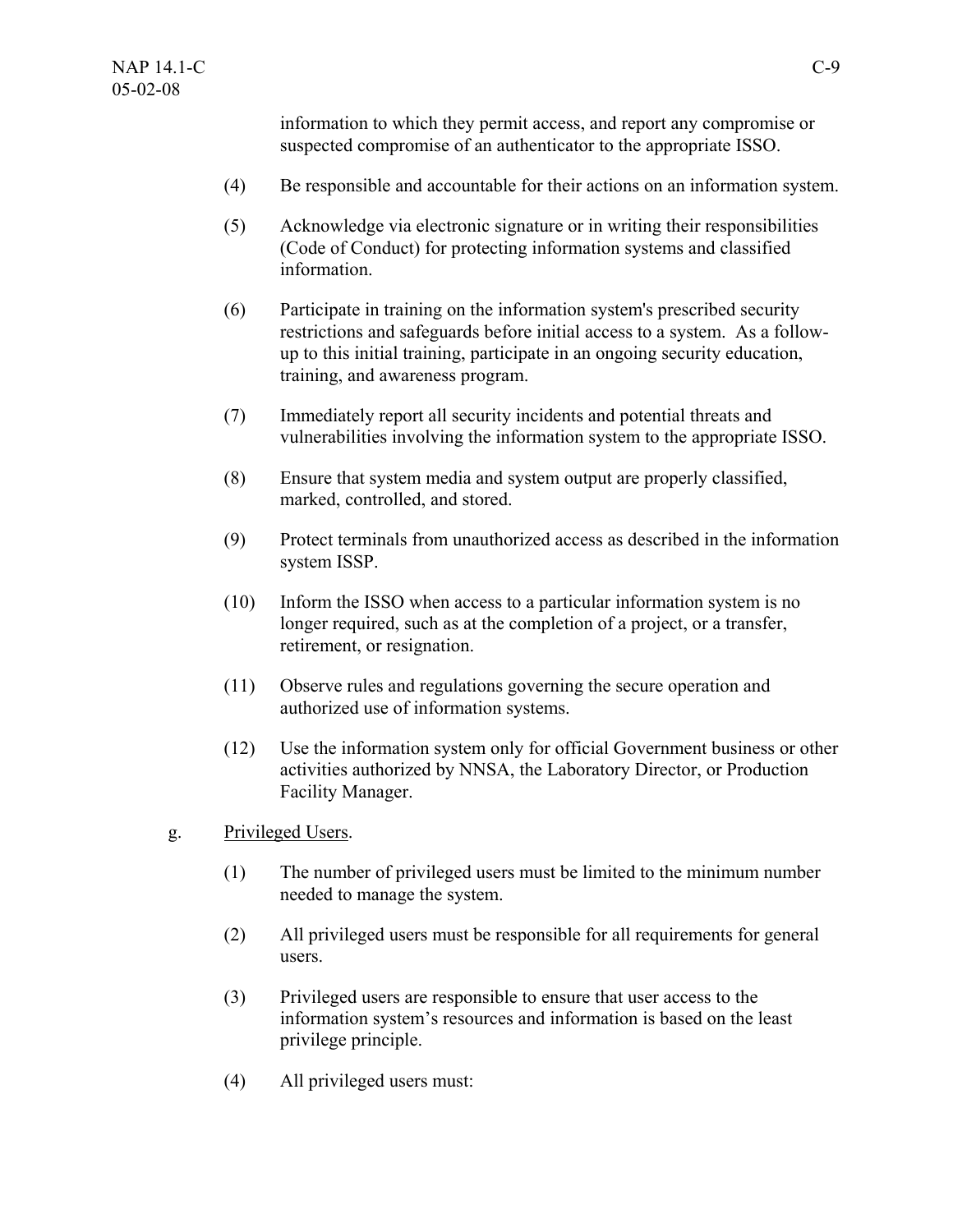- (a) Be U.S. citizens, unless otherwise approved in accordance with the approved contractor CSPP or in writing by the cognizant DAA.
- (b) Possess approvals of Need-to-Know for all information on the system.
- (c) Possess an Access Authorization sufficient for access to the highest classification and most restrictive category of data processed on the information system.
- (d) Use unique identifiers as described in the information system ISSP.
- (e) Protect the root or super-user authenticator at the highest level of data it secures.
- (f) Be responsible for all super-user or root actions under their account.
- (g) Report any and all security relevant information system problems to the ISSO.
- (h) Use the special access or privileges granted only to perform authorized tasks and functions.
- h. Certification Agent . The Certification Agent (CA) is designated to perform security certification where certification is the comprehensive evaluation of the technical and non-technical security features of an information system and other safeguards made in support of the accreditation process, to establish the extent to which a particular design and implementation meets a set of specified security requirements. The ISSM may fulfill the role of the CA. General duties of the certifier include:
	- (1) Ensuring that risk analyses and security evaluations are completed prior to information system, network and application certification.
	- (2) Certifying the extent to which systems, networks and applications meet prescribed security requirements.
	- (3) Preparing the certification report and forwarding the report after certification is completed to the ISSM with any recommendations on accreditation. If the ISSM is the CA, then the report will be forwarded to the DAA.
	- (4) Maintaining and providing other records and reports of certification activities, as necessary.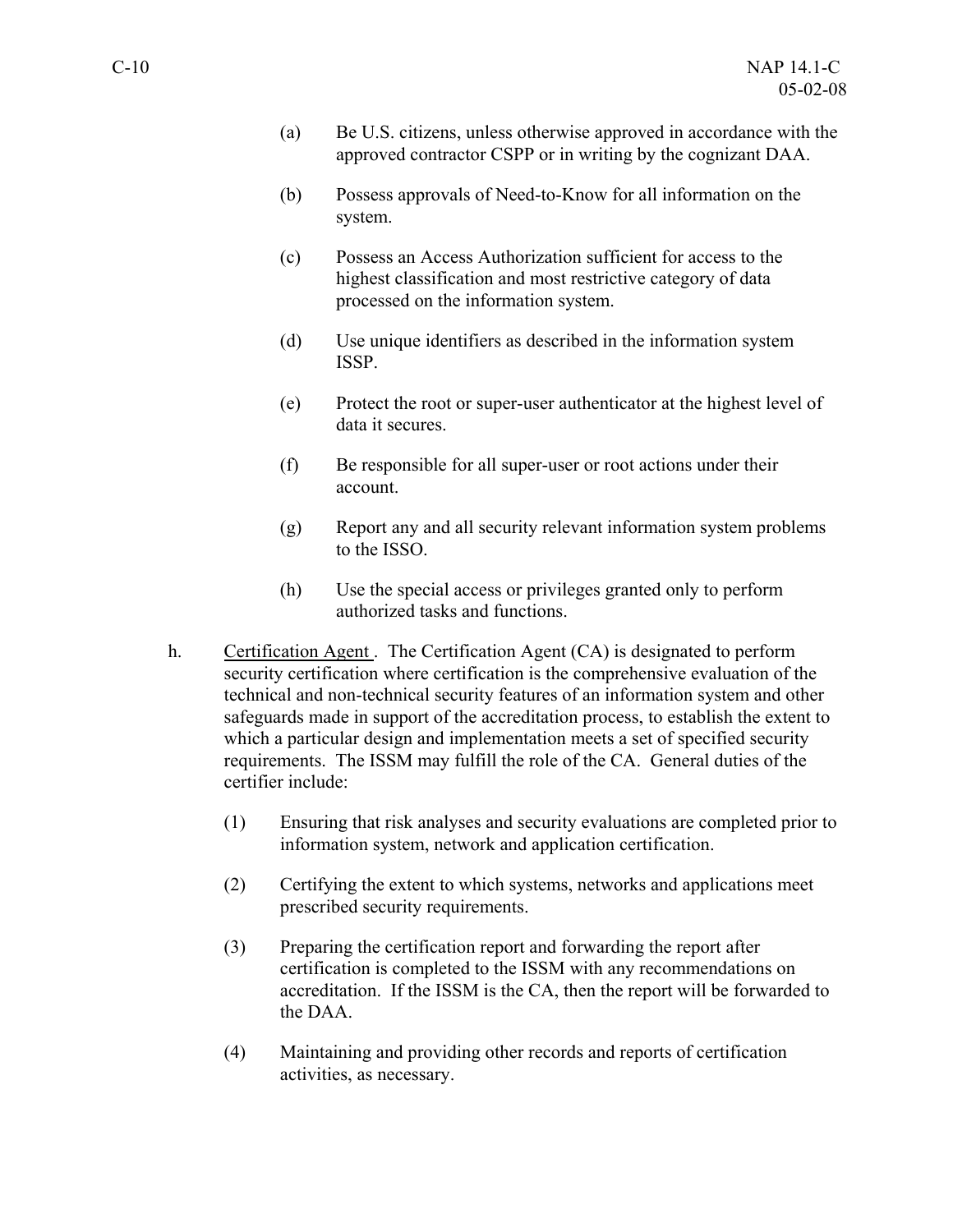- (5) Reviewing all information contained in the ISSP.
- (6) Evaluating the technical and non-technical security features of an information system and other safeguards made in support of the accreditation process, to establish the extent to which a particular design and implementation meets a set of specified security requirements.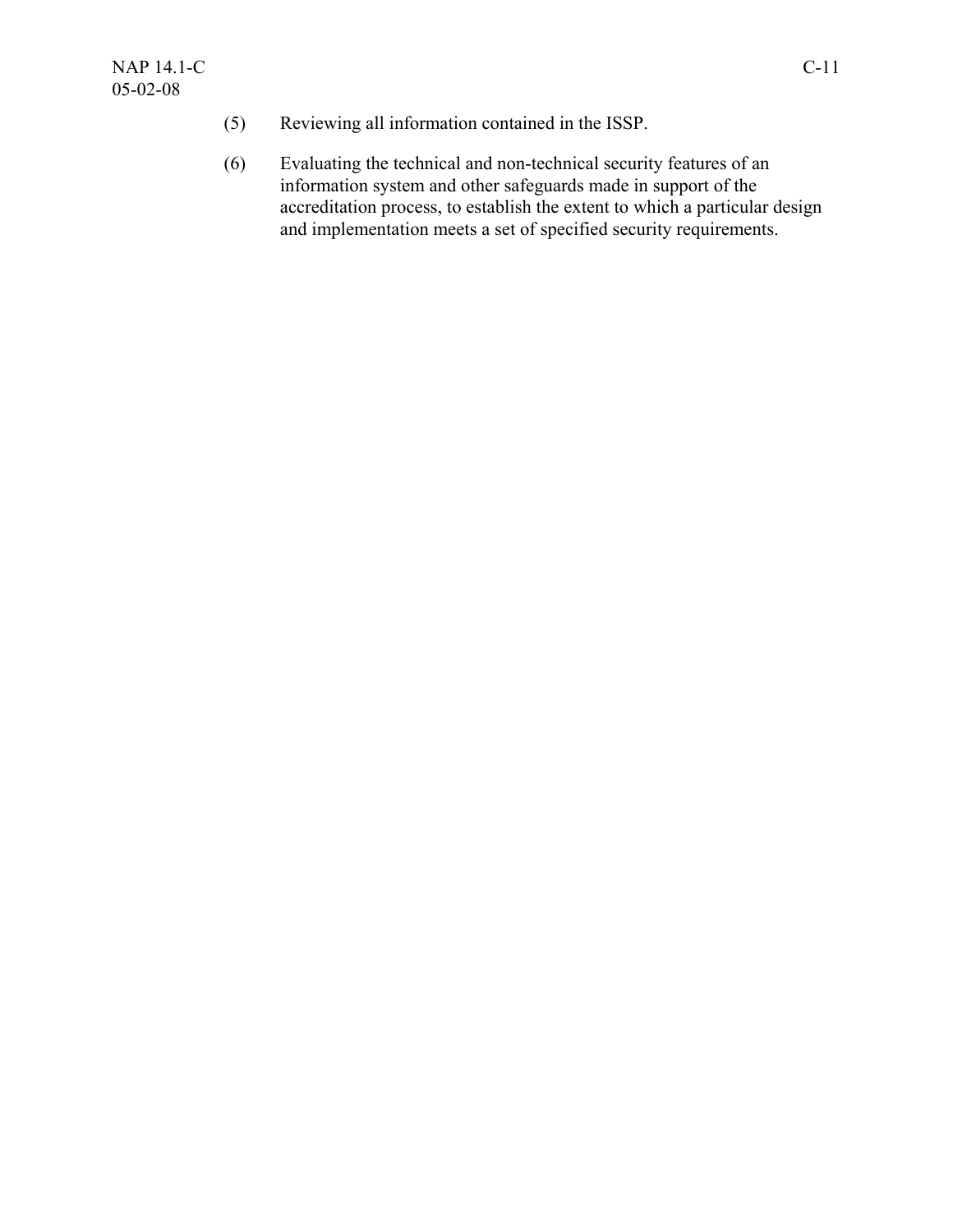**This page intentionally left blank.**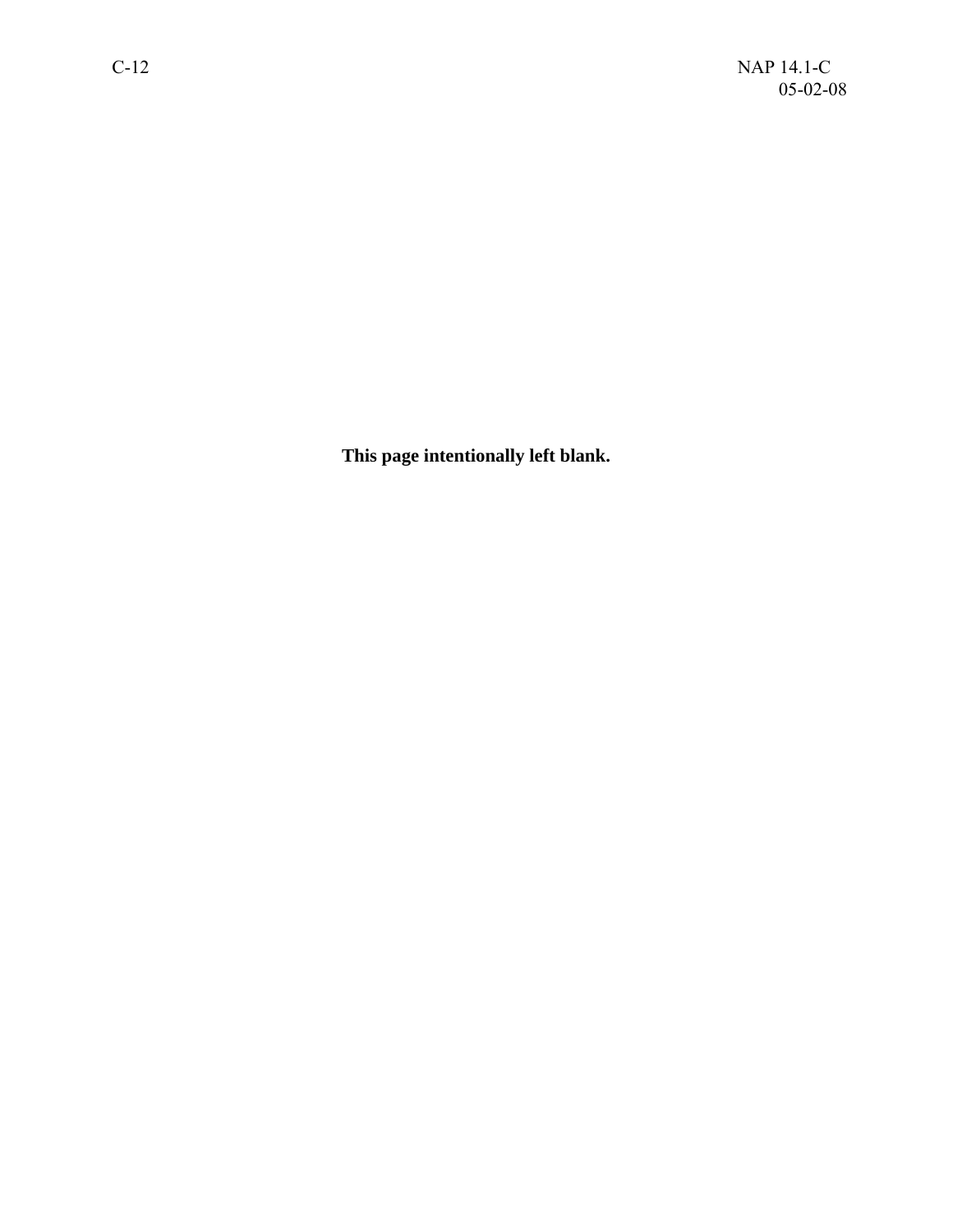#### APPENDIX D: RECOMMENDED ACTIONS FOR INFOCON LEVELS

| <b>LABEL</b><br>(DESCRIPT<br>ION) | <b>CRITERIA</b>                                                                                                                                                                                                                                                                                                                                                                                                                                                                                                                                 | <b>RECOMMENDED ACTIONS</b>                                                                                                                                                                                                                                                                                                                                                                      |
|-----------------------------------|-------------------------------------------------------------------------------------------------------------------------------------------------------------------------------------------------------------------------------------------------------------------------------------------------------------------------------------------------------------------------------------------------------------------------------------------------------------------------------------------------------------------------------------------------|-------------------------------------------------------------------------------------------------------------------------------------------------------------------------------------------------------------------------------------------------------------------------------------------------------------------------------------------------------------------------------------------------|
| <b>GREEN</b>                      | No significant activity.<br>Normal operations.<br>General threat unpredictable.                                                                                                                                                                                                                                                                                                                                                                                                                                                                 | Ensure all mission critical information and information<br>systems (including applications and databases) are<br>identified.<br>Ensure all points of access and operational necessity<br>are identified.<br>On a continuing basis, conduct normal cyber security<br>practices.<br>Periodically review and test higher INFOCON<br>actions.                                                       |
| <b>BLUE</b>                       | Indications and warnings (I&W)<br>indicate general threat.<br>Regional events occurring that<br>affect US interests and involve<br>potential adversaries with<br>suspected or known CNA<br>capability.<br>Information system probes; scans<br>or other activities detected<br>indicating a pattern of surveillance.<br>Increased and/or more predictable<br>threat events<br>Nation- or Internet-wide computer<br>network exploit.<br>Incident occurs at NNSA or DOE<br>site.<br>Intelligence indicates imminent<br>attack against NNSA or DOE, | Accomplish all actions at INFOCON Normal, plus the<br>following:<br>Execute appropriate cyber security practices.<br>Heighten user awareness.<br>Execute appropriate defensive actions.<br>Follow NNSA reporting procedures identified in<br>NNSA cyber security policies.<br>Review higher INFOCON actions.<br>Consider proactive execution of some, or all, higher<br><b>INFOCON</b> actions. |

### **Table D-1. Recommended Actions for INFOCON Levels**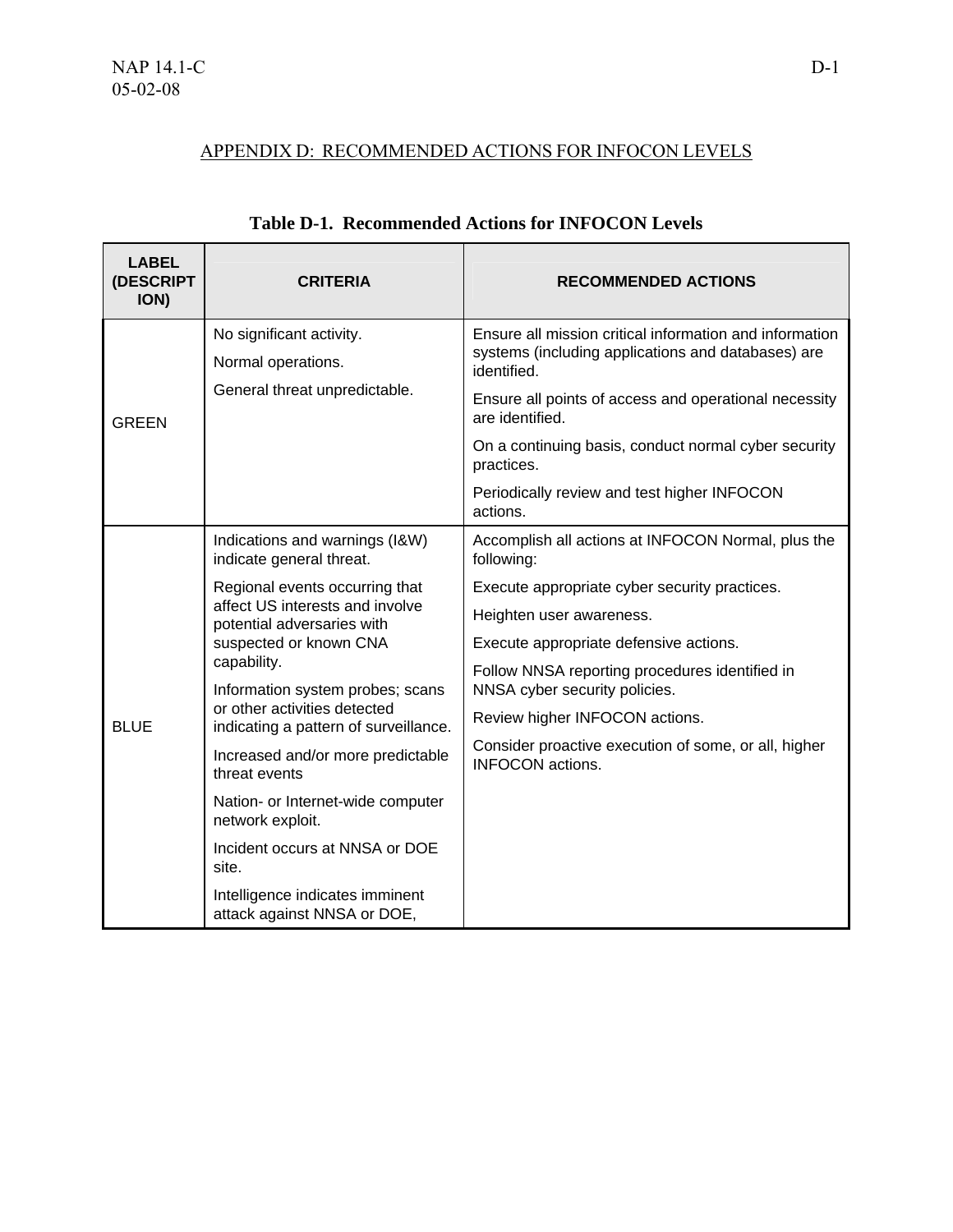| <b>LABEL</b><br>(DESCRIPT<br>ION) | <b>CRITERIA</b>                                                                                                                 | <b>RECOMMENDED ACTIONS</b>                                                                                                    |
|-----------------------------------|---------------------------------------------------------------------------------------------------------------------------------|-------------------------------------------------------------------------------------------------------------------------------|
|                                   | I&W indicate targeting of specific<br>system, location, unit or operation.                                                      | Accomplish all actions at INFOCON BLUE, plus the<br>following:                                                                |
|                                   | Significant level of network probes,<br>scans or activities detected<br>indicating a pattern of concentrated<br>reconnaissance. | Execute, as appropriate, the following cyber security<br>practices (recommended practices in NNSA cyber<br>security policies) |
|                                   | Network penetration or denial of                                                                                                | Increase level of auditing on critical systems.                                                                               |
| <b>YELLOW</b>                     | service attempted with no impact<br>to NNSA or DOE operations.                                                                  | Immediately review for security, and patch, as<br>needed, all critical systems.                                               |
|                                   | Incident occurs at NNSA site that<br>affects an NNSA enterprise system                                                          | Consider limiting connections and traffic that cross<br>site perimeter.                                                       |
|                                   | or may impact another NNSA site.                                                                                                | Isolate compromised systems immediately.                                                                                      |
|                                   | Intelligence indicates imminent<br>attack against NNSA or DOE site.                                                             | Follow NNSA reporting procedures identified in<br>NNSA cyber security policies.                                               |
|                                   |                                                                                                                                 | Review higher INFOCON actions.                                                                                                |
|                                   |                                                                                                                                 | Consider proactive execution of some, or all higher<br><b>INFOCON</b> actions.                                                |
|                                   | Intelligence attack assessment(s)<br>indicate a limited attack.                                                                 | Accomplish all actions at INFOCON YELLOW, plus<br>the following:                                                              |
|                                   | Information system attack(s)<br>detected with limited impact to<br>NNSA or DOE operations:                                      | Execute, as appropriate, the following cyber security<br>practices (recommended practices in NNSA cyber<br>security policies) |
|                                   | Minimal attack success,                                                                                                         | Increase level of auditing on critical systems.                                                                               |
|                                   | successfully counteracted.<br>Few or no data or systems<br>compromised.<br>Site able to accomplish                              | Minimize connections and traffic to absolute minimum<br>needed for current mission operations.                                |
| <b>ORANGE</b>                     |                                                                                                                                 | Reconfigure systems to minimize access points and<br>increase security.                                                       |
|                                   | mission.                                                                                                                        | Consider disconnecting all non-mission-critical                                                                               |
|                                   | <b>Computer Network Exploit</b><br>$\bullet$<br>at a DOE or NNSA site.                                                          | systems and networks from the Internet.<br>Isolate any compromised systems immediately.                                       |
|                                   | Nation- or Internet-wide<br>$\bullet$<br>computer network exploit.                                                              | Follow NNSA reporting procedures identified in<br>NNSA cyber security policies.                                               |
|                                   | Intelligence indicates<br>$\bullet$                                                                                             | Review higher INFOCON actions.                                                                                                |
|                                   | imminent attack against<br>national infrastructure or<br>National Security element.                                             | Consider proactive execution of some, or all, higher<br>INFOCON actions.                                                      |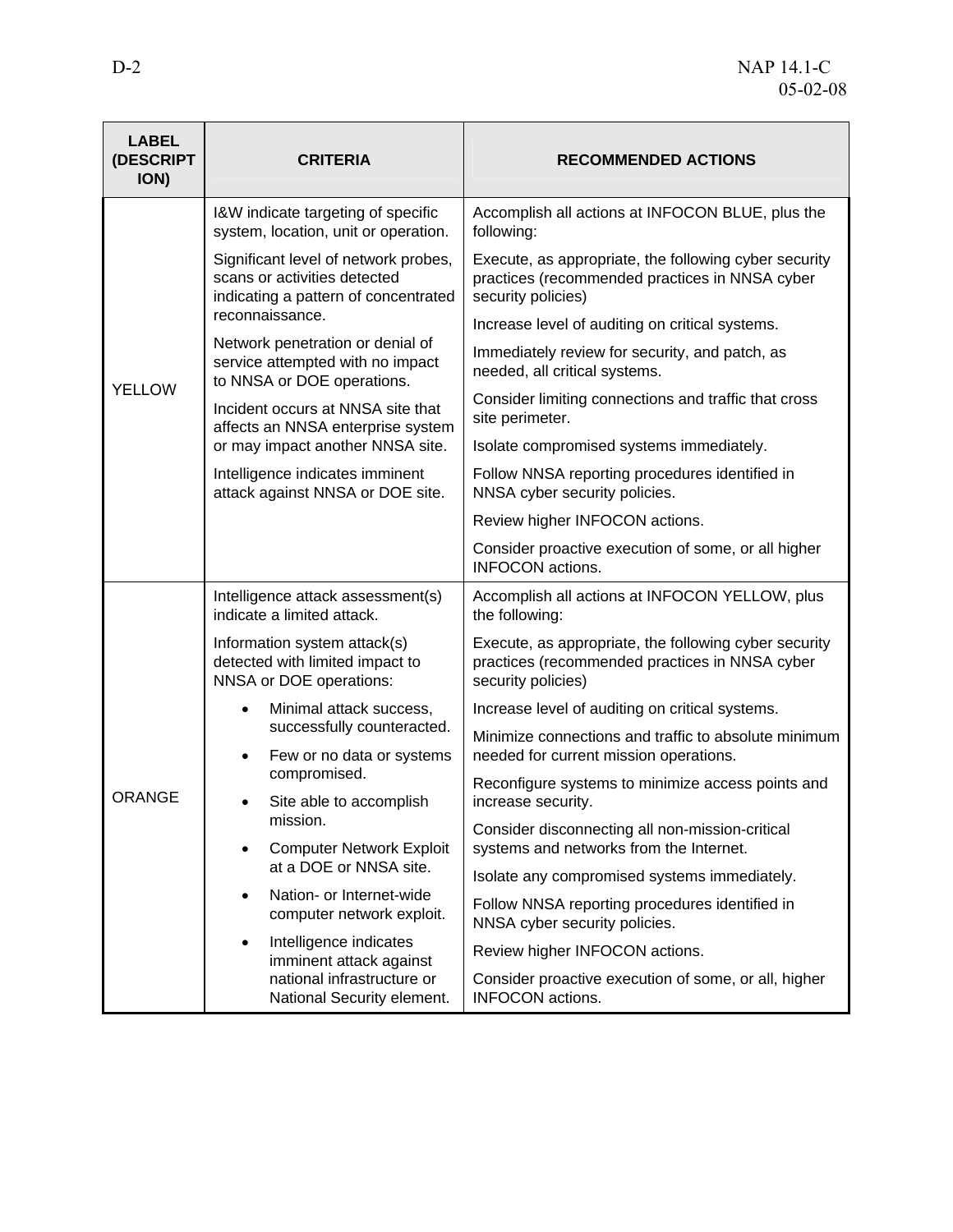| <b>LABEL</b><br>(DESCRIPT<br>ION) | <b>CRITERIA</b>                                                                                                                                                                                                                                                                                           | <b>RECOMMENDED ACTIONS</b>                                                                                                                                                                                                                                                                                                                                                                                                                                                                                                                                                                                                                                                                                               |
|-----------------------------------|-----------------------------------------------------------------------------------------------------------------------------------------------------------------------------------------------------------------------------------------------------------------------------------------------------------|--------------------------------------------------------------------------------------------------------------------------------------------------------------------------------------------------------------------------------------------------------------------------------------------------------------------------------------------------------------------------------------------------------------------------------------------------------------------------------------------------------------------------------------------------------------------------------------------------------------------------------------------------------------------------------------------------------------------------|
| <b>RED</b>                        | Successful information system<br>attack(s) detected which impact<br>NNSA operations.<br>Widespread incidents that<br>undermine ability to function<br>effectively.<br>Significant risk of mission failure.<br>Computer Network Attack against<br>national infrastructure or National<br>Security element. | Accomplish all actions at INFOCON ORANGE, plus<br>the following:<br>Execute, as appropriate, the following cyber security<br>practices (recommended practices in NNSA cyber<br>security policies).<br>Designate and reconfigure information systems and<br>networks to use controlled connections and traffic.<br>Execute procedures for ensuring graceful<br>degradation of information systems and network(s).<br>Disconnect all non-mission-critical systems and<br>networks from Internet.<br>Implement procedure for 'stand-alone" or manual<br>operations.<br>Follow NNSA reporting procedures identified in<br>NNSA cyber security policies.<br>Execute applicable portions of Continuity of<br>Operations plans. |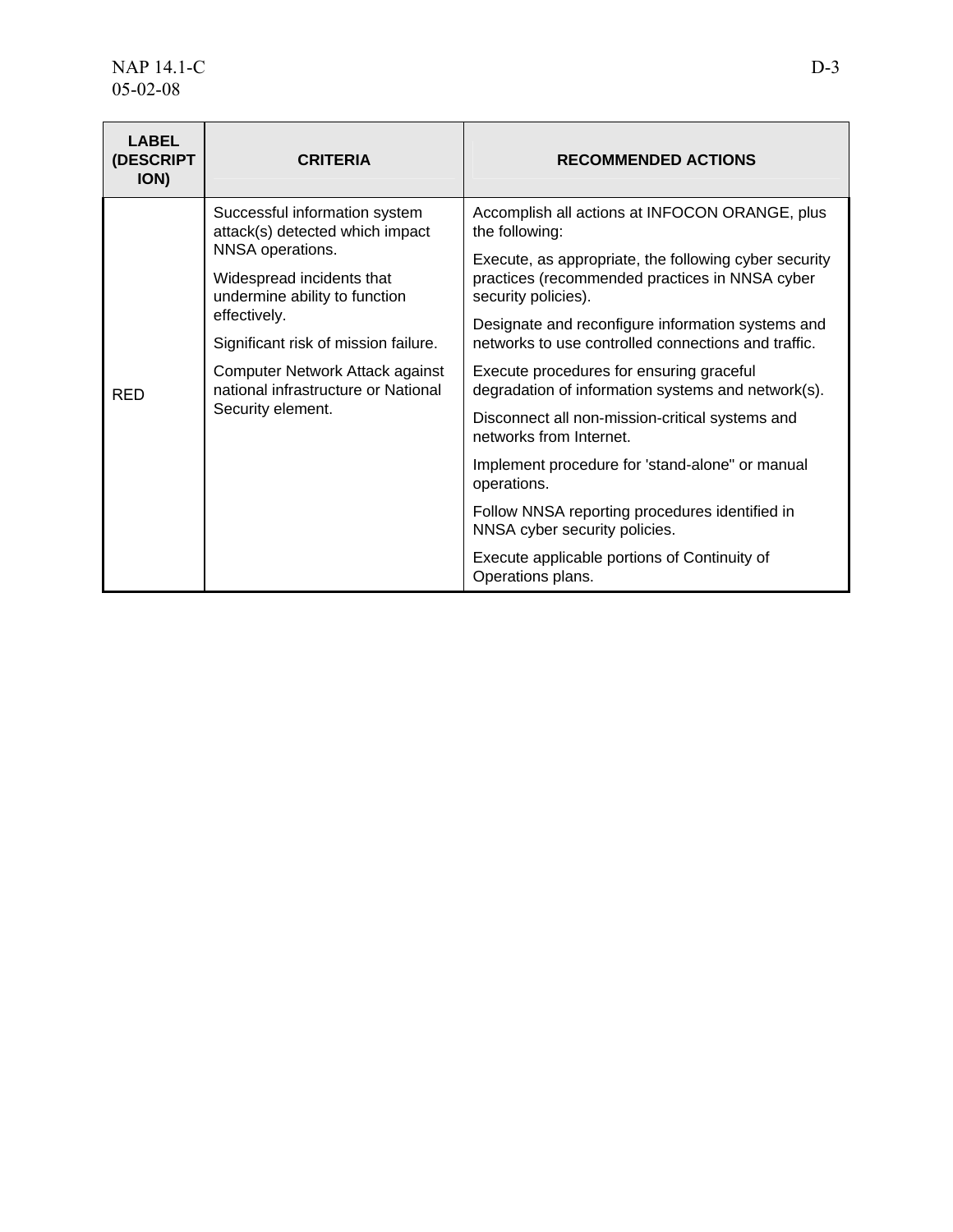**This page left intentionally blank.**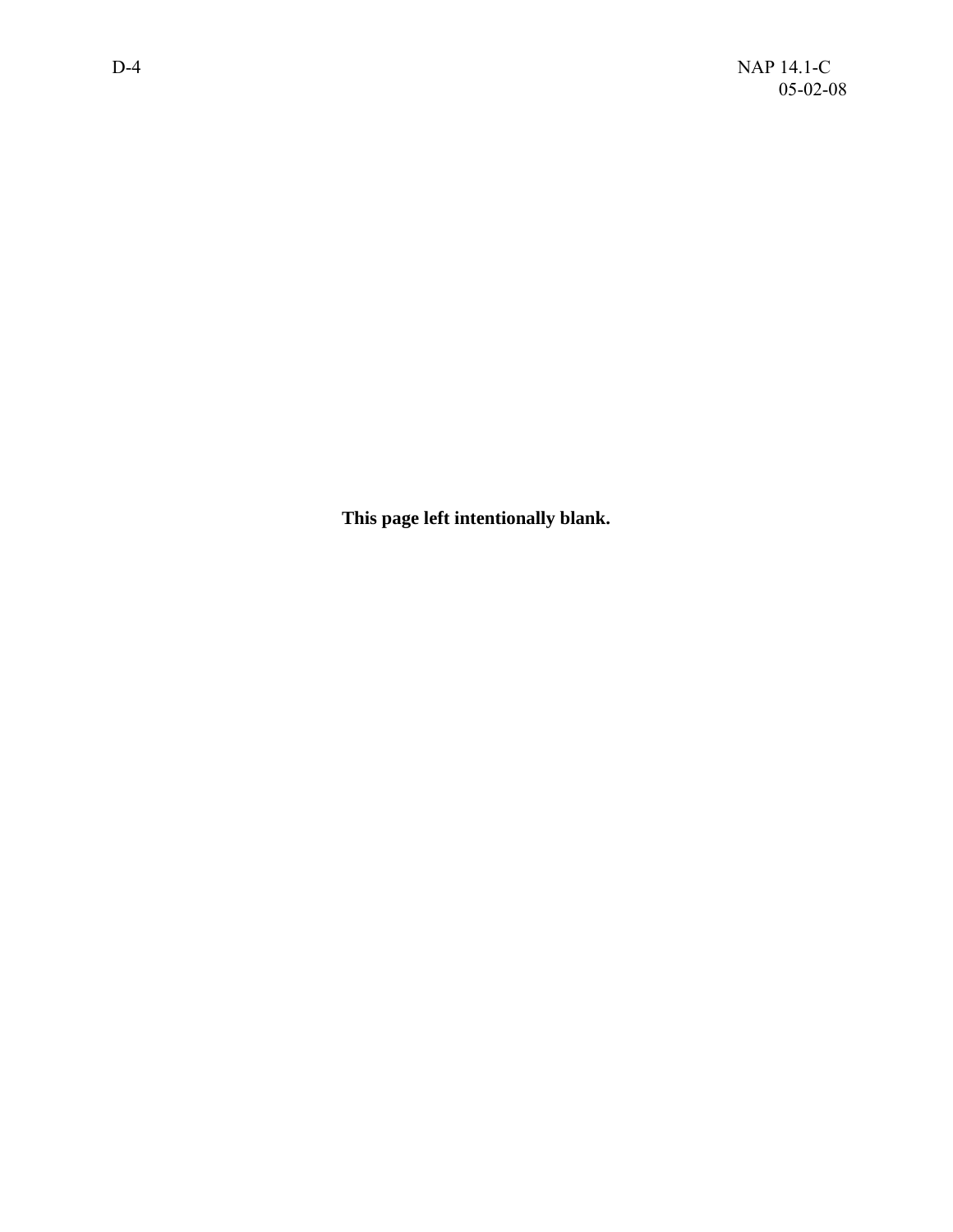#### APPENDIX E: FACTORS INFLUENCING INFOCON

When determining the appropriate defensive posture, many factors must be considered. This appendix lists several factors that managers should consider when determining the INFOCON. Note that this list is offered as broad guidance; other factors may also be considered.

- Other indications and warnings (including domestic threats). NSA IPC Alerts; National Infrastructure Protection Center (NIPC) advisories, threats, warnings; and law enforcement agency intrusion reports.
- CNA intelligence assessments.
- Current world situation. Increased tensions with a nation possessing CNA capability may precede CNA operations against us.
- Other alert systems such as SECON, etc. Managers must determine if a change in one alert status will cause a corresponding change in another alert status.
- Dependence of NNSA functions upon particular information systems. This type of analysis may suggest the degree to which a particular network, system, application or database is mission critical.
- Manager's assessment of mission-critical information system readiness. This readiness may be determined from the networks' security posture, vulnerability, extent of compromise, etc.
- Manager's assessment of readiness to coordinate the protection of critical infrastructure and key resources identified under Homeland Security Presidential Directive-7 (HSPD-7), *Critical Infrastructure Identification, Prioritization, and Protection*
- Incident reports. These are roughly analogous to attack assessment.
- Trend analyses. Reports showing number, type, and frequency of attacks, systems targeted, and hot IP addresses.
- Technical impact assessment. This information may be included in an incident report or may result from follow-on analysis. This assessment may include the extent of system compromise and/or disruption and the degree to which system confidentiality, integrity, availability, and authentication have been affected.
- Operational impact assessment. A key element in determining the INFOCON. See Appendix F. The process for assessing operational impact also lays the groundwork for executing preventive measures, developing workarounds, and establishing restoration priorities.
- ISSM's assessment of the potential for an information attack. Although much objective data is available on which to base the decision, the final judgment for declaring an INFOCON change rests with the DAA. Objective assessment of the situation and prudent analysis of all available information must be integrated with the manager's experience and leadership to determine the organization's appropriate defensive posture.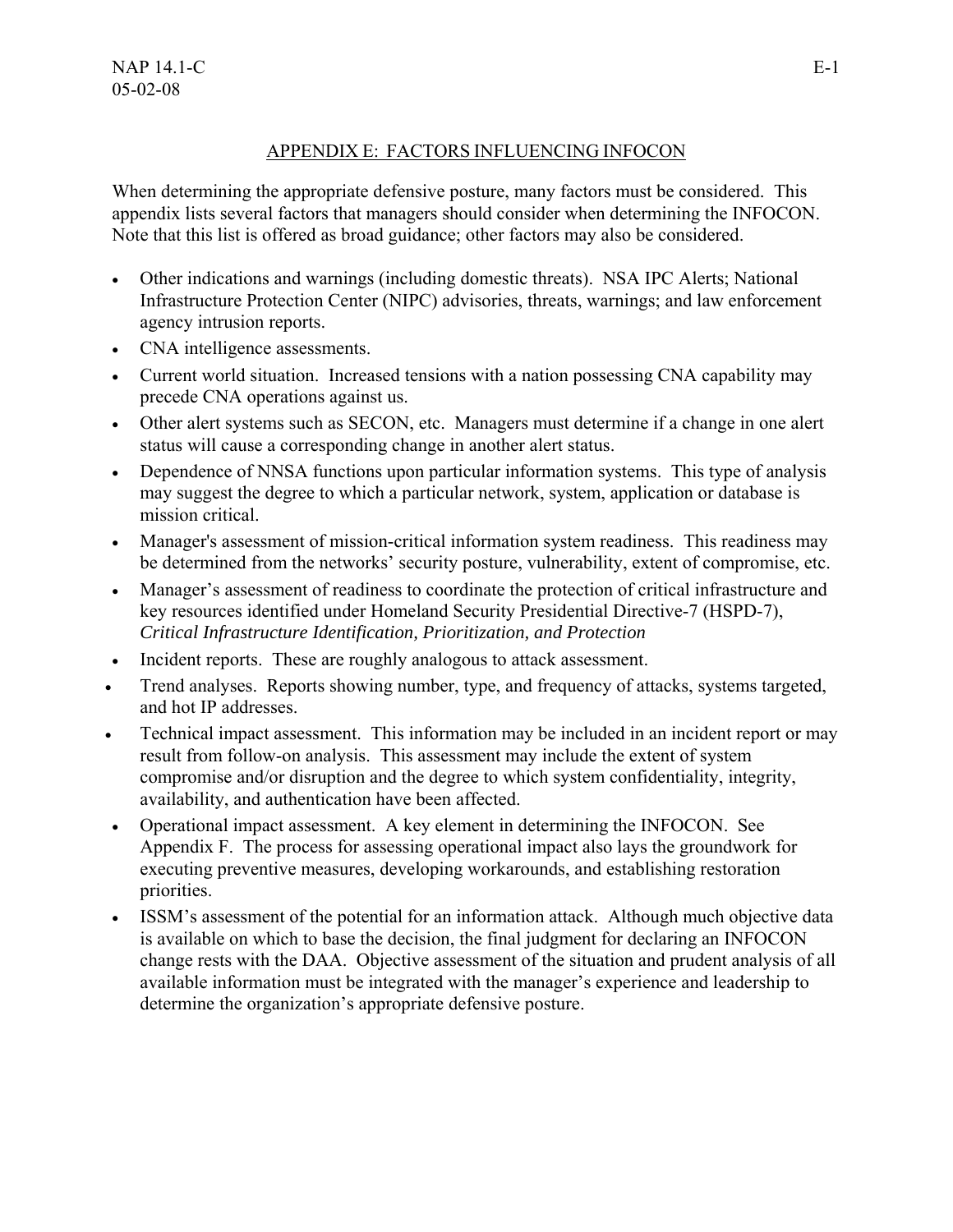**This page intentionally left blank.**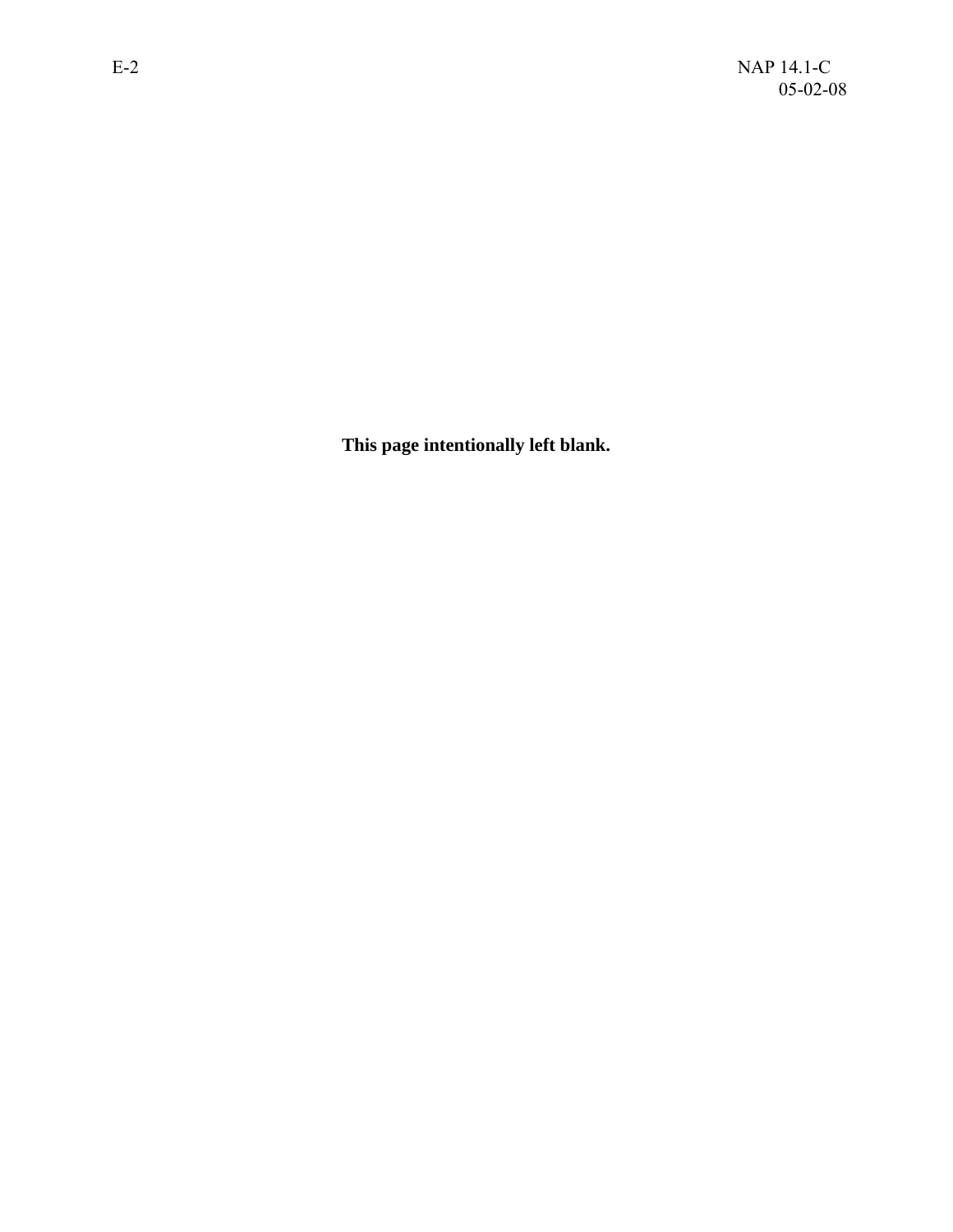#### APPENDIX F: OPERATIONAL IMPACT ASSESSMENT

Assessing the impact of CNE and CNA on our ability to conduct operations is key to conducting damage assessment, prioritizing response actions, and assisting in identifying possible adversaries. This appendix offers an operational impact assessment process that may be used when reporting changes in INFOCON. Note that assessment results are classified SECRET at a minimum. The assessment process itself is unclassified.

Prior to an attack:

- Identify all critical information systems.
- For each critical information system, identify all resident critical applications and databases.
- Determine which NNSA functions are supported by each application or database

After an attack or attempted attack has been detected:

- Identify all critical information systems that are, or appear to be, targeted.
- For each information system targeted, determine the technical impact, such as to what degree are confidentiality, integrity, availability, and authentication affected? What critical applications and databases are impacted?
- For the technical impacts identified, estimate the time and resources required to restore functionality. Identify any interim workarounds.
- Determine how the technical impact of the attack affect the organization's ability to function.
- Determine how the impact to the organization's ability to function affect support to current/projected operations? If no specific operations are ongoing or projected, determine how is general capability or readiness affected?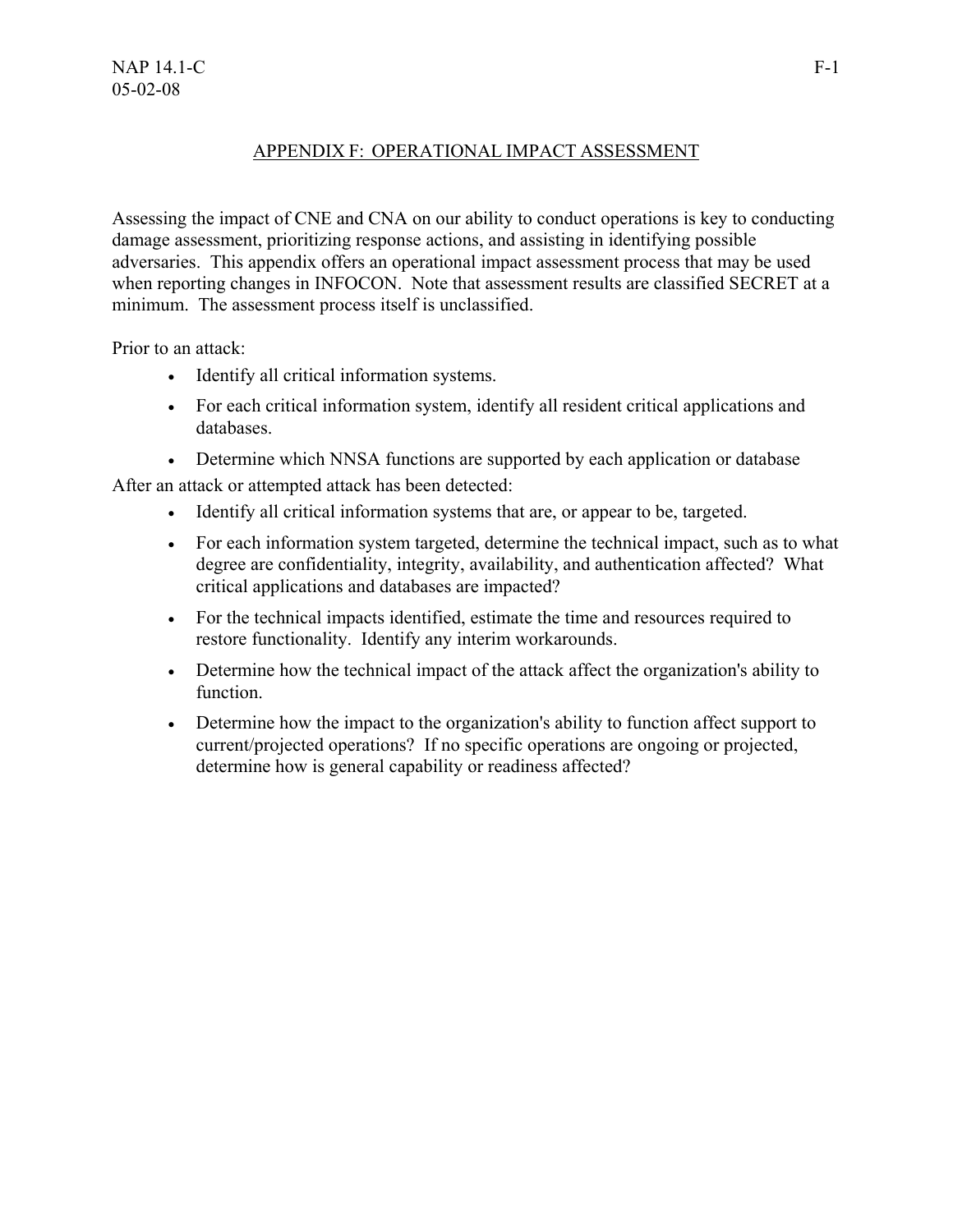**This page intentionally left blank.**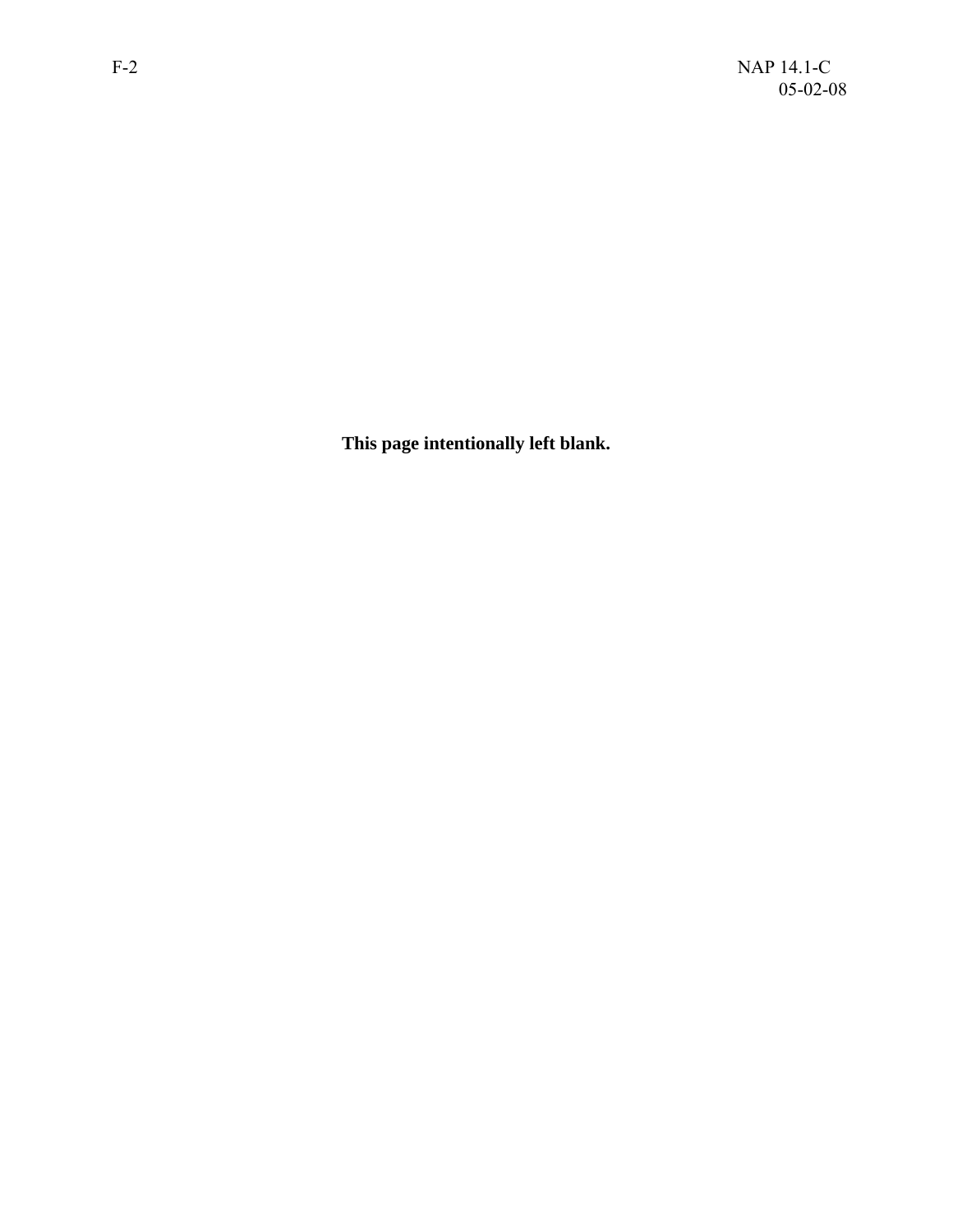#### APPENDIX G: CONTINGENCY PLAN STRUCTURE

| <b>Plan Content</b>                    | <b>Critical Infrastructure</b><br><b>Systems</b> | <b>Key System</b><br><b>Resources</b> | Remaining<br><b>Systems</b> |
|----------------------------------------|--------------------------------------------------|---------------------------------------|-----------------------------|
| Introduction                           |                                                  |                                       |                             |
| Purpose                                | X                                                |                                       |                             |
| Applicability                          | X                                                |                                       |                             |
| Scope                                  | X                                                | X                                     | X                           |
| References/Requirements                | X                                                |                                       |                             |
| Record of Changes                      | X                                                |                                       |                             |
| <b>Concept of Operations</b>           |                                                  |                                       |                             |
| <b>System Description</b>              | X                                                | X                                     | X                           |
| Line of Succession                     | X                                                | X                                     | X                           |
| Responsibilities                       | X                                                | X                                     |                             |
| Notification/Activation                |                                                  |                                       |                             |
| <b>Notification Procedures</b>         | X                                                | X                                     | X                           |
| Damage Assessment                      | X                                                | X                                     |                             |
| Plan Activation                        | X                                                | X                                     | X                           |
| Recovery                               |                                                  |                                       |                             |
| Recovery Sequence                      | X                                                |                                       |                             |
| <b>Recovery Procedures</b>             | X                                                | X                                     | X                           |
| <b>Facility Access</b>                 | X                                                | X                                     |                             |
| Internal/External Notification         | X                                                | X                                     |                             |
| <b>Administrative Support</b>          | X                                                | X                                     |                             |
| Hardware Installation                  | Χ                                                | Χ                                     | Χ                           |
| Media Backup                           | X                                                | $\boldsymbol{\mathsf{X}}$             | X                           |
| Software Restoration                   | X                                                | $\pmb{\times}$                        | X                           |
| Data Restoration                       | $\mathsf{X}$                                     | $\mathsf X$                           |                             |
| <b>Functional and Security Testing</b> | $\mathsf{X}$                                     | $\pmb{\times}$                        | $\mathsf{X}$                |
| <b>User Notification</b>               | $\mathsf{X}$                                     | $\mathsf{X}$                          | X                           |
| <b>Operating Environment</b>           | X                                                | X                                     | X                           |

## **Table G-1. Contingency Plan Structure**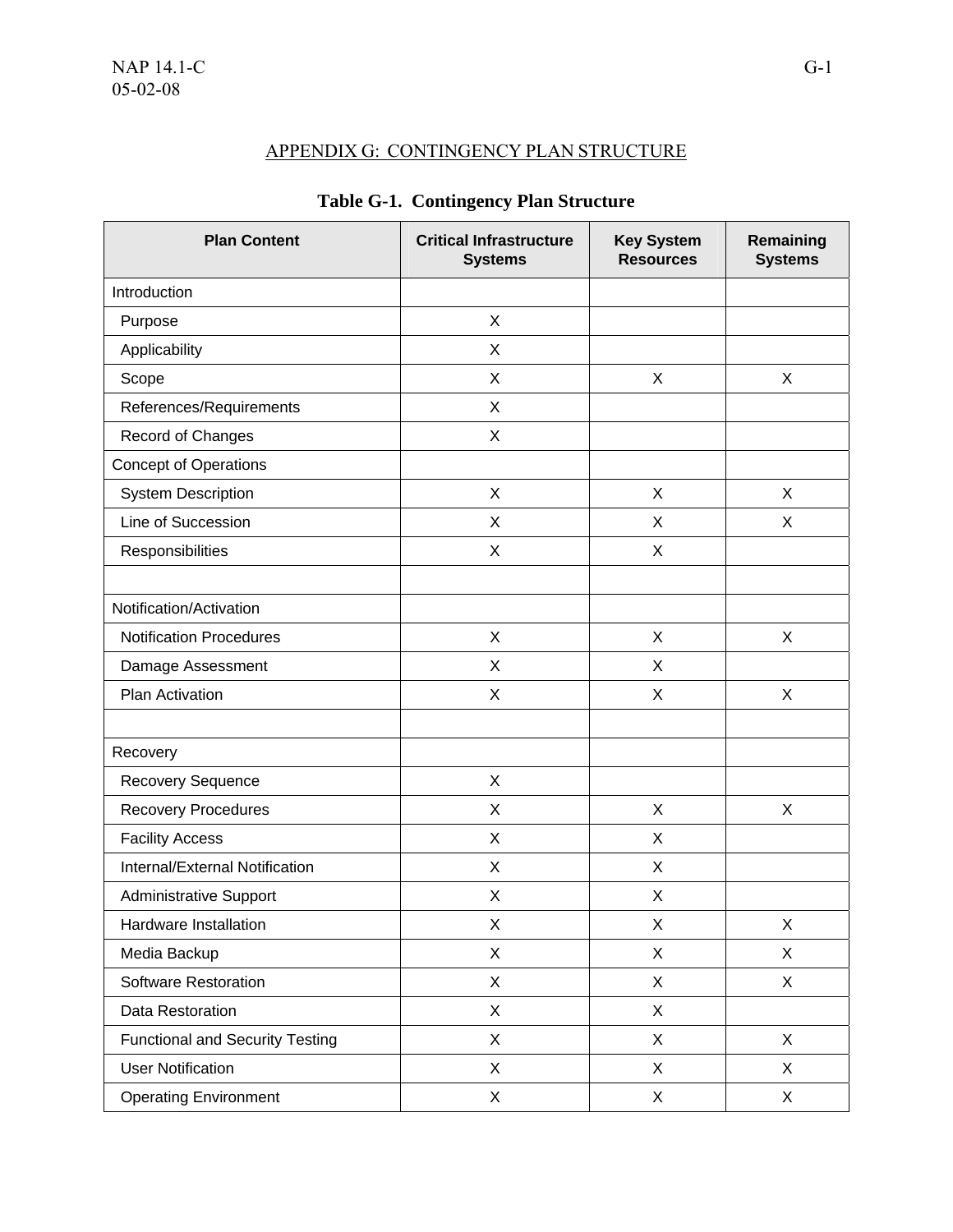| <b>Plan Content</b>                    | <b>Critical Infrastructure</b><br><b>Systems</b> | <b>Key System</b><br><b>Resources</b> | Remaining<br><b>Systems</b> |
|----------------------------------------|--------------------------------------------------|---------------------------------------|-----------------------------|
|                                        |                                                  |                                       |                             |
| Reconstitution                         |                                                  |                                       |                             |
| Infrastructure Support                 | X                                                | X                                     | X                           |
| Hardware/Software Installation         | X                                                | X                                     |                             |
| Internal and External Networking       | X                                                | X                                     | X                           |
| <b>Functional and Security Testing</b> | X                                                | X                                     | X                           |
| Data Restoration                       | X                                                | X                                     |                             |
| <b>Contingency Shutdown</b>            | X                                                | X                                     |                             |
| <b>Contingency Termination</b>         | X                                                | X                                     |                             |
| <b>Securing Contingency Site</b>       | X                                                | X                                     |                             |
| Personnel Return                       | X                                                | X                                     |                             |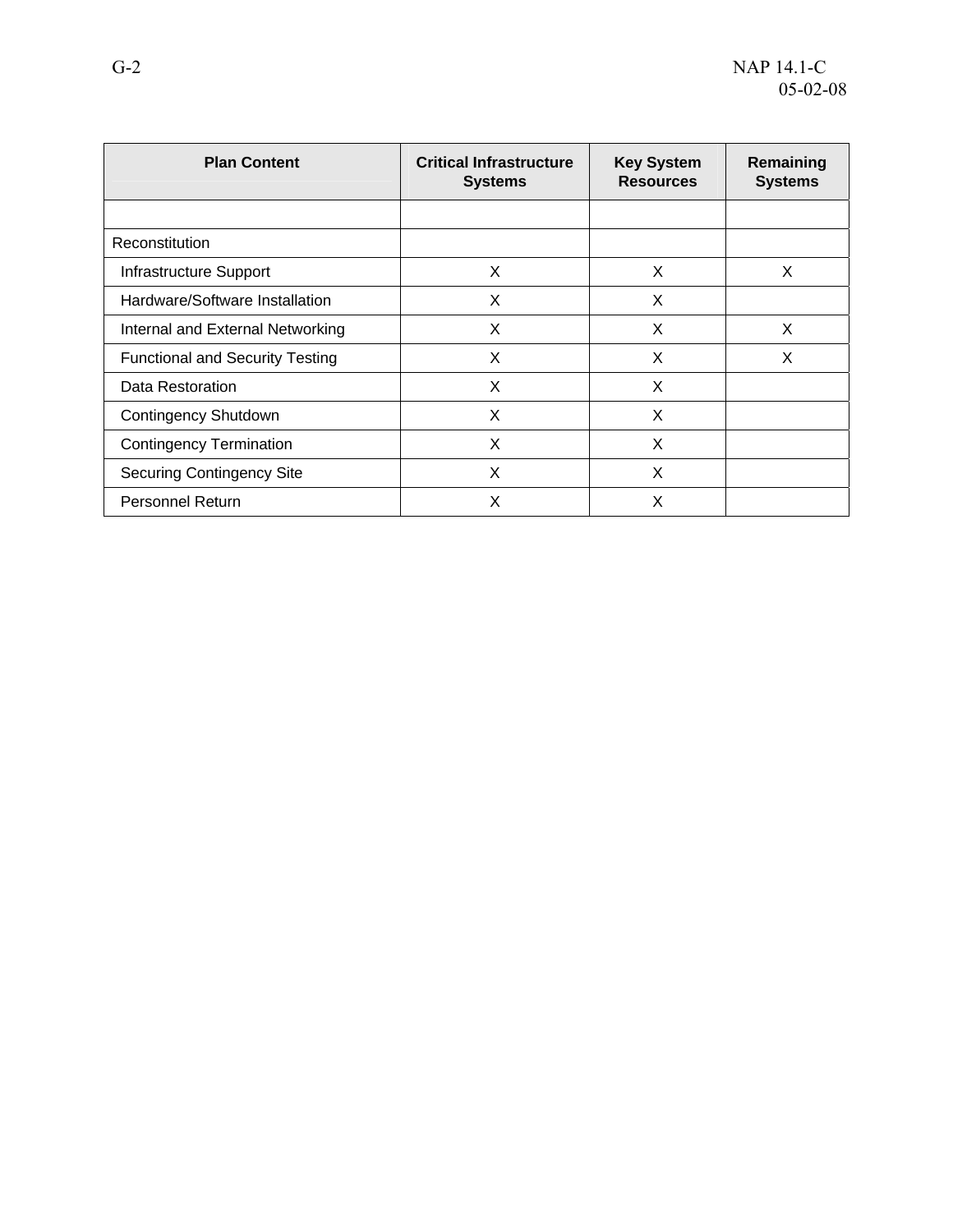APPENDIX H: RISK ASSESSMENT METHODOLOGY

# **NNSA Risk Assessment Methodology (RAM) Guidelines**

**DRAFT Version 1.0 September 13, 2007**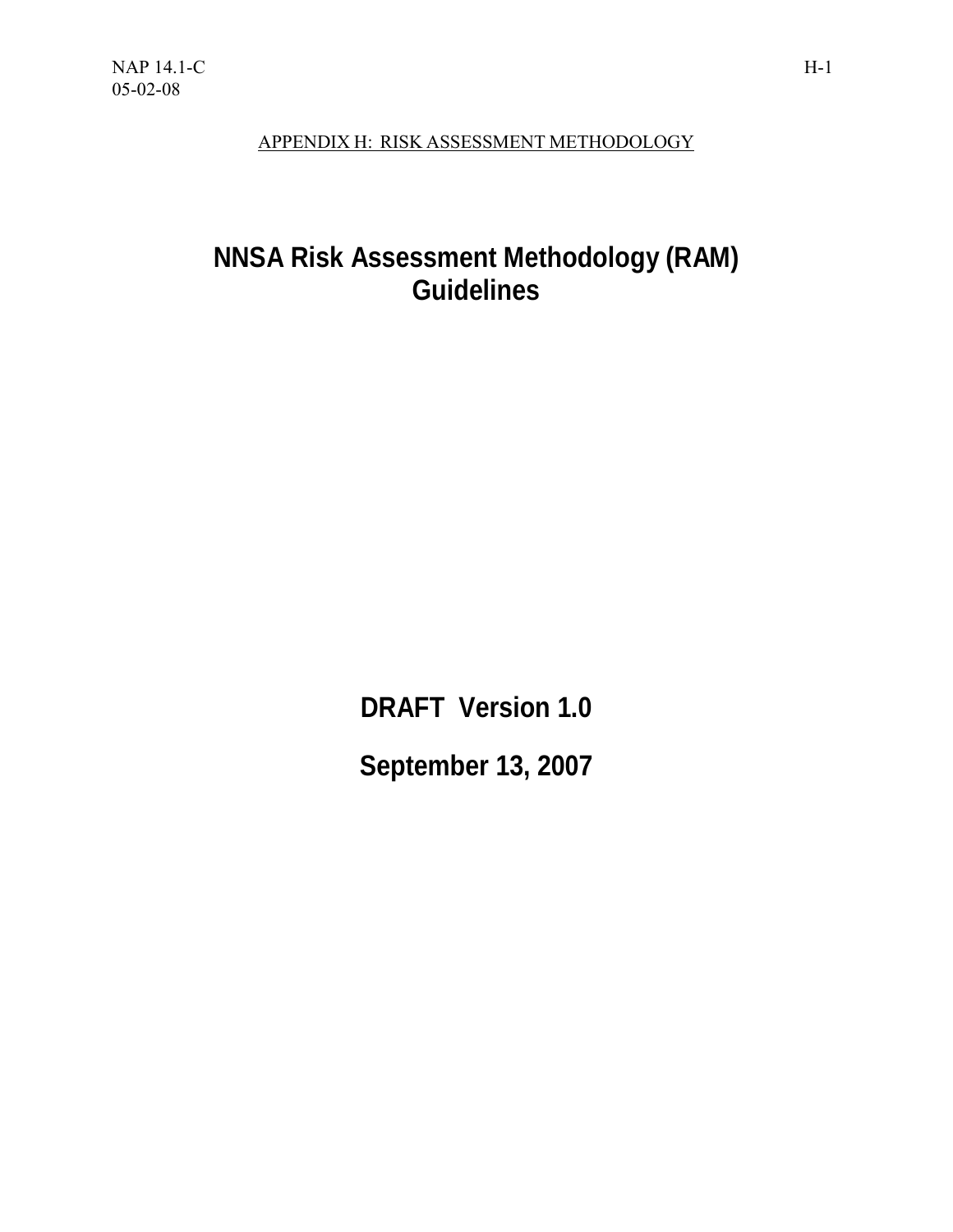# **Table of Contents**

| <b>CHAPTER I. INTRODUCTION</b>                | 6                                                                                                                                                                                                                                         |
|-----------------------------------------------|-------------------------------------------------------------------------------------------------------------------------------------------------------------------------------------------------------------------------------------------|
| <b>PURPOSE</b>                                | 6                                                                                                                                                                                                                                         |
| <b>OBJECTIVE</b>                              | 6                                                                                                                                                                                                                                         |
| <b>REQUIREMENTS</b>                           | 7                                                                                                                                                                                                                                         |
| <b>RAM FREQUENCY</b>                          | 7                                                                                                                                                                                                                                         |
| <b>CONCEPT DEFINITIONS</b>                    | 7                                                                                                                                                                                                                                         |
| <b>APPENDICES</b>                             | 9                                                                                                                                                                                                                                         |
| <b>CHAPTER II. RISK ASSESSMENT PROCESS</b>    | 10                                                                                                                                                                                                                                        |
| <b>SYSTEM CHARACTERIZATION</b>                | 11                                                                                                                                                                                                                                        |
| System-Related Information                    | 11                                                                                                                                                                                                                                        |
|                                               | 14                                                                                                                                                                                                                                        |
| THREAT ANALYSIS [THREAT IDENTIFICATION]       | 14                                                                                                                                                                                                                                        |
| <b>VULNERABILITY IDENTIFICATION</b>           | 22                                                                                                                                                                                                                                        |
| <b>Vulnerability Sources</b>                  | 24                                                                                                                                                                                                                                        |
|                                               | 25                                                                                                                                                                                                                                        |
|                                               | 26                                                                                                                                                                                                                                        |
|                                               | 28                                                                                                                                                                                                                                        |
|                                               | 29<br>30                                                                                                                                                                                                                                  |
| Control Analysis Technique                    | 30                                                                                                                                                                                                                                        |
| <b>LIKELIHOOD DETERMINATION</b>               | 30                                                                                                                                                                                                                                        |
| <b>IMPACT ANALYSIS (14.2-C)</b>               | 31                                                                                                                                                                                                                                        |
| Consequences of Loss - Classified Information | 32                                                                                                                                                                                                                                        |
| <b>RISK DETERMINATION</b>                     | 34                                                                                                                                                                                                                                        |
| Risk-Level Matrix                             | 35                                                                                                                                                                                                                                        |
| Description of Risk Level                     | 36                                                                                                                                                                                                                                        |
| PROTECTION REQUIREMENT RECOMMENDATIONS        | 36                                                                                                                                                                                                                                        |
| <b>RESULTS DOCUMENTATION</b>                  | 37                                                                                                                                                                                                                                        |
| <b>CHAPTER III. RISK ASSESSMENT REPORT</b>    | 40                                                                                                                                                                                                                                        |
| <b>Appendices</b>                             |                                                                                                                                                                                                                                           |
| <b>APPENDIX A: ACRONYMS</b>                   | 42                                                                                                                                                                                                                                        |
| APPENDIX B: RISK ASSESSMENT QUESTIONNAIRE     | 44                                                                                                                                                                                                                                        |
| APPENDIX C: RISK ASSESSMENT SAMPLE QUESTIONS  | 45                                                                                                                                                                                                                                        |
| <b>Figures</b>                                |                                                                                                                                                                                                                                           |
|                                               | <b>Information-Gathering Techniques</b><br><b>System Security Testing</b><br>Development of Security Requirements Checklist<br>ANALYSIS OF PROTECTION MEASURES [CONTROLS ANALYSIS]<br><b>Control Methods</b><br><b>Control Categories</b> |

| FIGURE 1. ASSET ANALYSIS                         | 14 |
|--------------------------------------------------|----|
| FIGURE 2. RISK ASSESSMENT WORKSHEET              | 16 |
| FIGURE B-1. SAMPLE RISK ASSESSMENT QUESTIONNAIRE | 44 |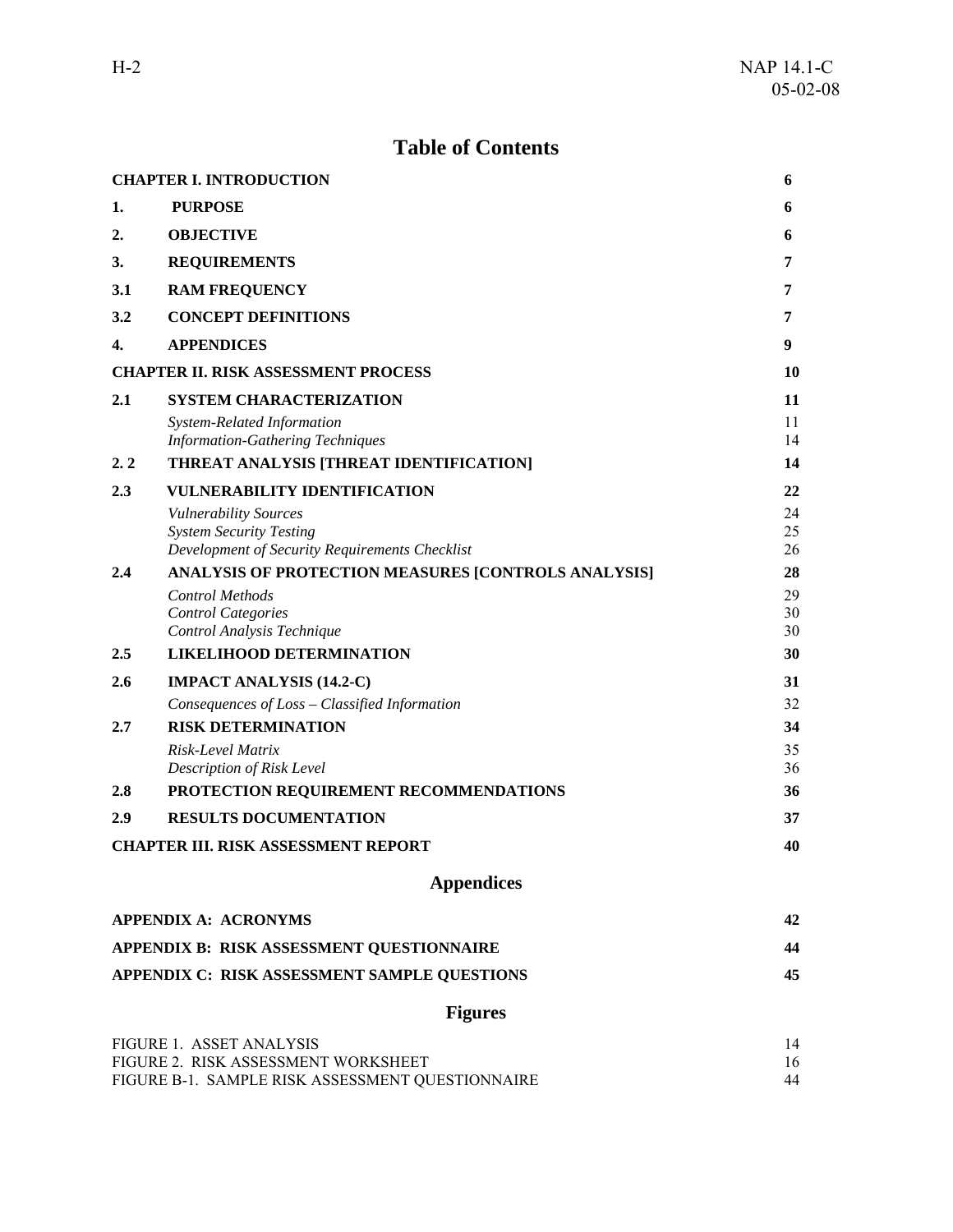NAP 14.1-C H-3 05-02-08

#### **Tables**

| <b>TABLE 1. RISK ASSESSMENT STEPS</b>                         | 9  |
|---------------------------------------------------------------|----|
| TABLE 2. ASSET EVALUATION TABLE                               | 12 |
| TABLE 3. INSIDE AND OUTSIDE THREAT SOURCES                    | 18 |
| TABLE 4. HUMAN THREAT FACTORS                                 | 21 |
| TABLE 5. VULNERABILITY/THREAT PAIRS                           | 22 |
| <b>TABLE 6. ASSET MAPPING RESULTS</b>                         | 24 |
| TABLE 7. ASSET-BASED THREAT TABLE                             | 24 |
| TABLE 8. SECURITY CRITERIA                                    | 27 |
| TABLE 9. CONTROL VULNERABILITIES BY CATEGORY                  | 29 |
| TABLE 10. VULNERABILITIES BY GROUPED PROTECTION MEASURES      | 31 |
| TABLE 11. LIKELIHOOD DEFINITIONS                              | 31 |
| TABLE 12. CONSEQUENCES OF LOSS OF CONFIDENTIALITY             | 32 |
| TABLE 13. CONSEQUENCES OF LOSS OF INTEGRITY                   | 33 |
| TABLE 14. CONSEQUENCES OF LOSS OF AVAILABILITY                | 33 |
| TABLE 15. CONSEQUENCES OF LOSS OF CONFIDENTIALITY, INTEGRITY, |    |
| AND AVAILABILITY                                              | 34 |
| TABLE 16. RISK-LEVEL MATRIX                                   | 35 |
| TABLE 17. VULNERABILITY RISK TABLE                            | 36 |
| TABLE 18. RISK SCALE AND NECESSARY ACTIONS                    | 36 |
| TABLE 19. SAMPLE RISK ASSESSMENT REPORT VULNERABILITY SUMMARY | 38 |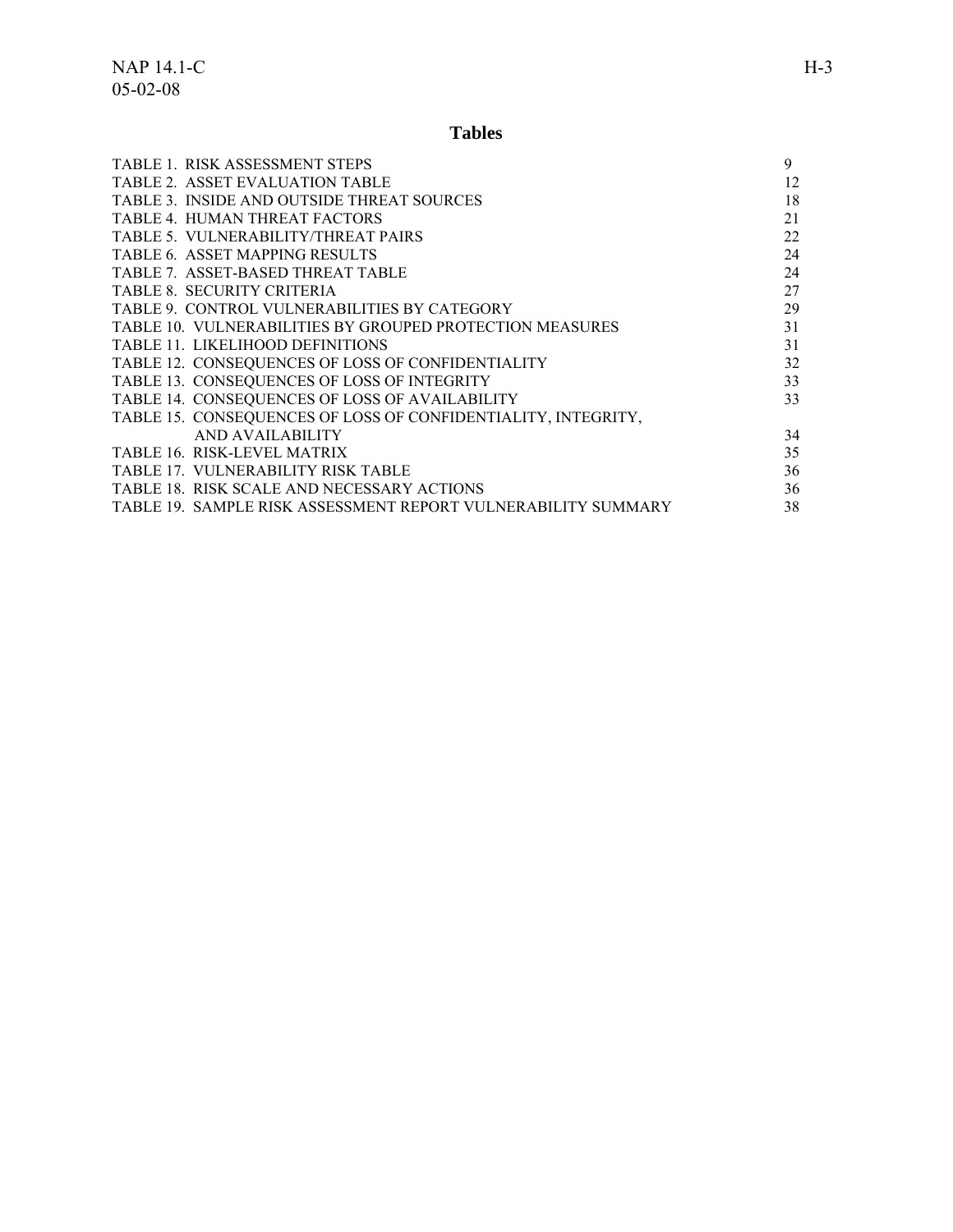#### ACKNOWLEDGEMENT

The Risk Assessment Methodology within NNSA Policy (NAP) 14.1-C was developed by a NNSA Cyber Security Work Group comprised of both Federal and contractor staff and was reviewed by the Designated Approval Authority Council comprised of all Federal staff. The Work Group was chaired by Kimberly Rasar (Deputy Associate CIO for Cyber Security) and members were Miguel Adams, Ernie Crossland, Gus Dahik, Michael Denton, Mark Schaffer, Rex Stratton, and Patricia Valles.

The NAP 14.1-C was developed through a process that was informed by input from the NNSA Management and Operating Contractors. The work group was chaired by Sue Flores (Designated Approval Authority, Service Center) and comprised of the NNSA Designated Approval Authority Council. The NAP 14.1-C is approved through the NNSA Directives Process.

"I would like to thank these individuals for bringing the Risk Assessment Methodology and the NAP 14.1-C to a high quality and successful completion through their hard work, insights, and innovation."

Wayne Jones, Associate CIO for Cyber Security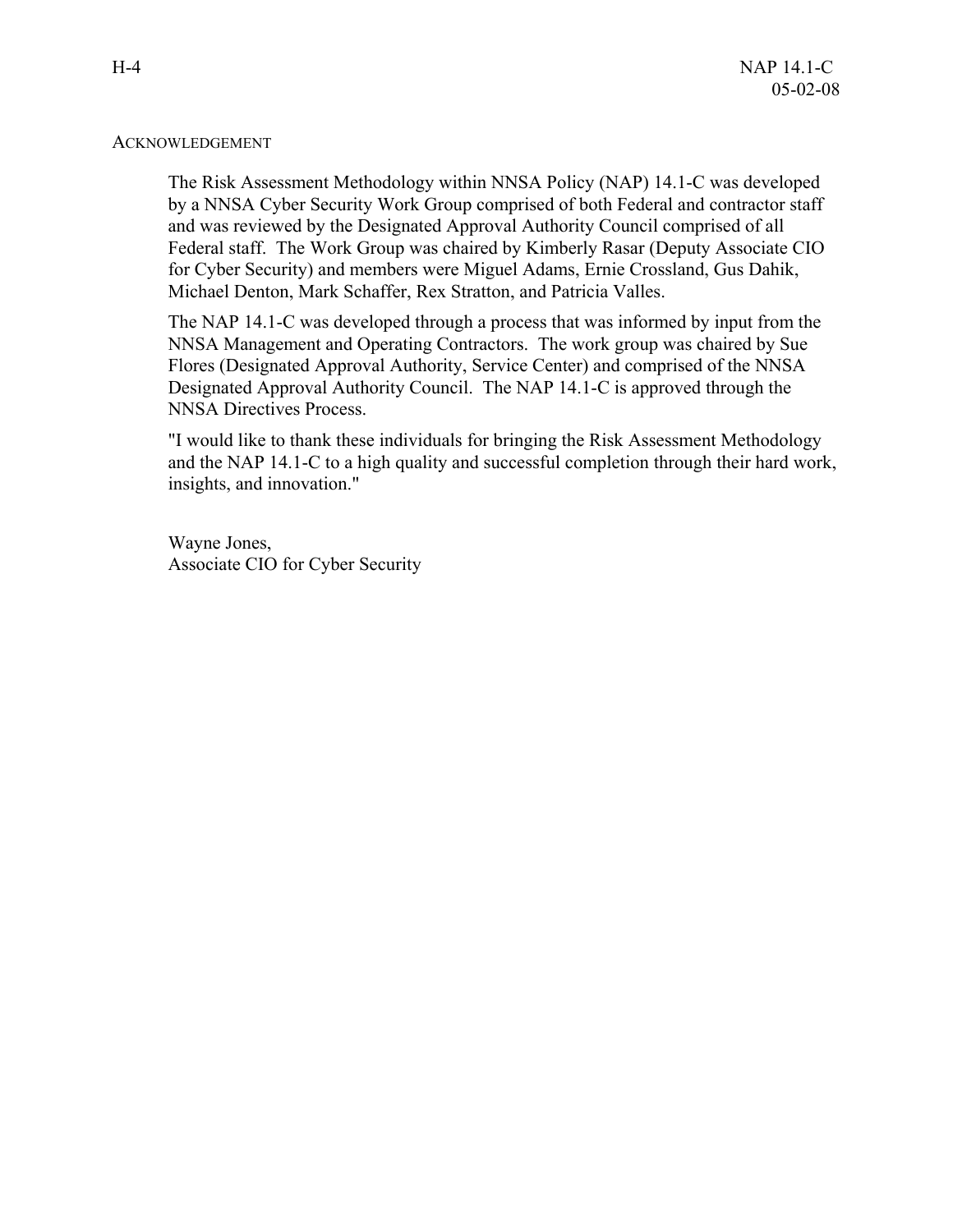#### **CHAPTER I. INTRODUCTION**

#### 1. PURPOSE.

The purpose of the Risk Assessment Methodology (RAM) is to provide the NNSA with a repeatable procedure to conduct information technology risk assessments to use during the information system's entire life-cycle. The RAM satisfies one element of the entire risk management process by helping to identify and analyze risk. As one part of the overall risk management process, NNSA and NNSA Elements will use the RAM to understand agency threats and threat sources.

As suggested by A Classification Scheme for Risk Assessment Methods (Campbell, P. & Jason Stamp, 2004), although risk suggestion can be an art form qualitatively surmised, a documented and repeatable process can help raise the information system's level of assurance by increasing the system's performance level, reducing loss, and minimizing risk through building on a framework of risk assessments. Building on a continual risk assessment process will raise an understanding of the threats associated with a system. The results will help satisfy the certification and accreditation (C&A), package risk assessment requirement, IAW NAP 14.2-C, and may be presented as a stand-alone report to the OCIO, CSPM, or local DAA. Furthermore, a repeatable procedure will help satisfy management's continuous monitoring role and due diligence responsibility.

#### 2. OBJECTIVE.

Campbell and Stamp categorize three categories of assessment methods (Campbell 2004):

- The "temporal" method focuses on technological tests used to evaluate the system's performance under stress
- The "comparative" method compares a procedure against a standard
- The "functional" method balances the approaches of the temporal and comparative methods for a balanced risk assessment method.

As part of the information security program of the NNSA, the RAM provides NNSA Elements with a functional framework used to satisfy the risk assessment and help deliver a systematic and repeatable method in producing a risk assessment to the OCIO, CSPM, local DAA, and certification team. The risk assessment method helps to mitigate inherent weaknesses in all of information system products, procedures, and services. In addition, the method will help to provide the NNSA Elements with a historical record of the assumptions reached during the procedure that can increase the risk assessment's level of assurance during subsequent and review periods.

In other words, the process will build on previous knowledge and continually improve through adaptation of historical, current, and future potential risks.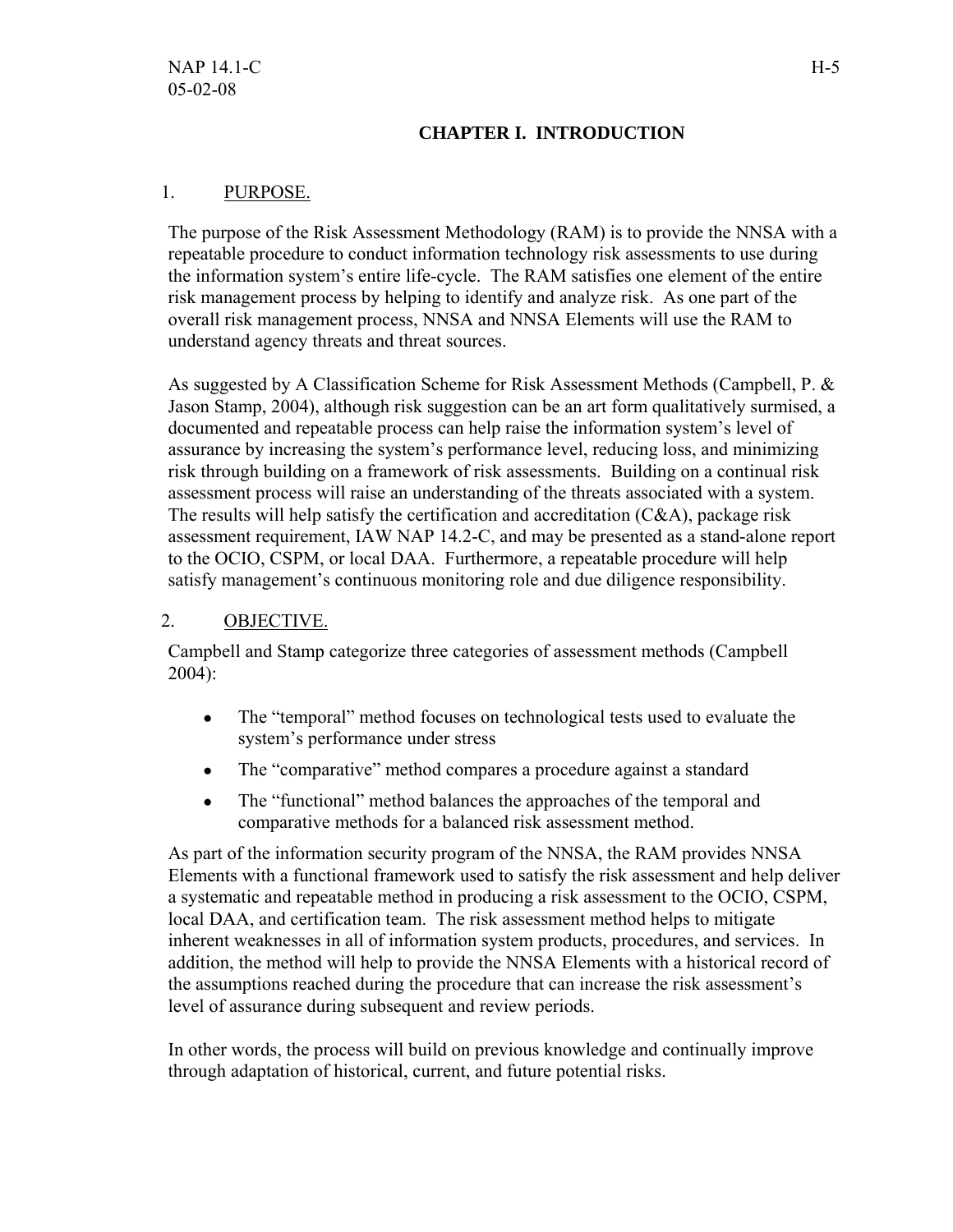#### 3. REQUIREMENTS.

This process satisfies the requirements set forth in OMB Circular A-130, Appendix III; the Federal Information Security Management Act (FISMA) of 2002, Public Law 107- 347; and the NAP 14.2-C.

#### 3.1 RAM Frequency

Risk assessments are part of the system's life-cycle. C&A policy requires a risk assessment during the process of certifying and accrediting an information technology system, and when reaccrediting a system on a minimum three year schedule. In addition, the risk assessment can help build on the system's threat statement. At a minimum, a risk assessment must be conducted on the information system:

- During the C&A mandated periods, or at the three-year C&A reaccreditation (see note).
- After an incident on or that affected the information or information system
- A raise in the vulnerability awareness, for example, after system penetration tests.
- DAA directed
- CSPM directed
- OCIO directed

The RAM is a dynamic and continually evolving process within the overall NNSA cyber security strategic mission.

**Note:** A re-assessment of the information system's security controls is required on a yearly basis, and the risk assessment includes an assessment of the security controls. Conducting a risk assessment on a yearly basis will fulfill both of these requirements.

#### 3.2 Concept Definitions.

This paragraph defines the concepts described in the RAM Guidelines.

- Risk
- Risk assessment
- Threat
- Threat source
- Vulnerability
- Likelihood
- Likelihood determination
- Impact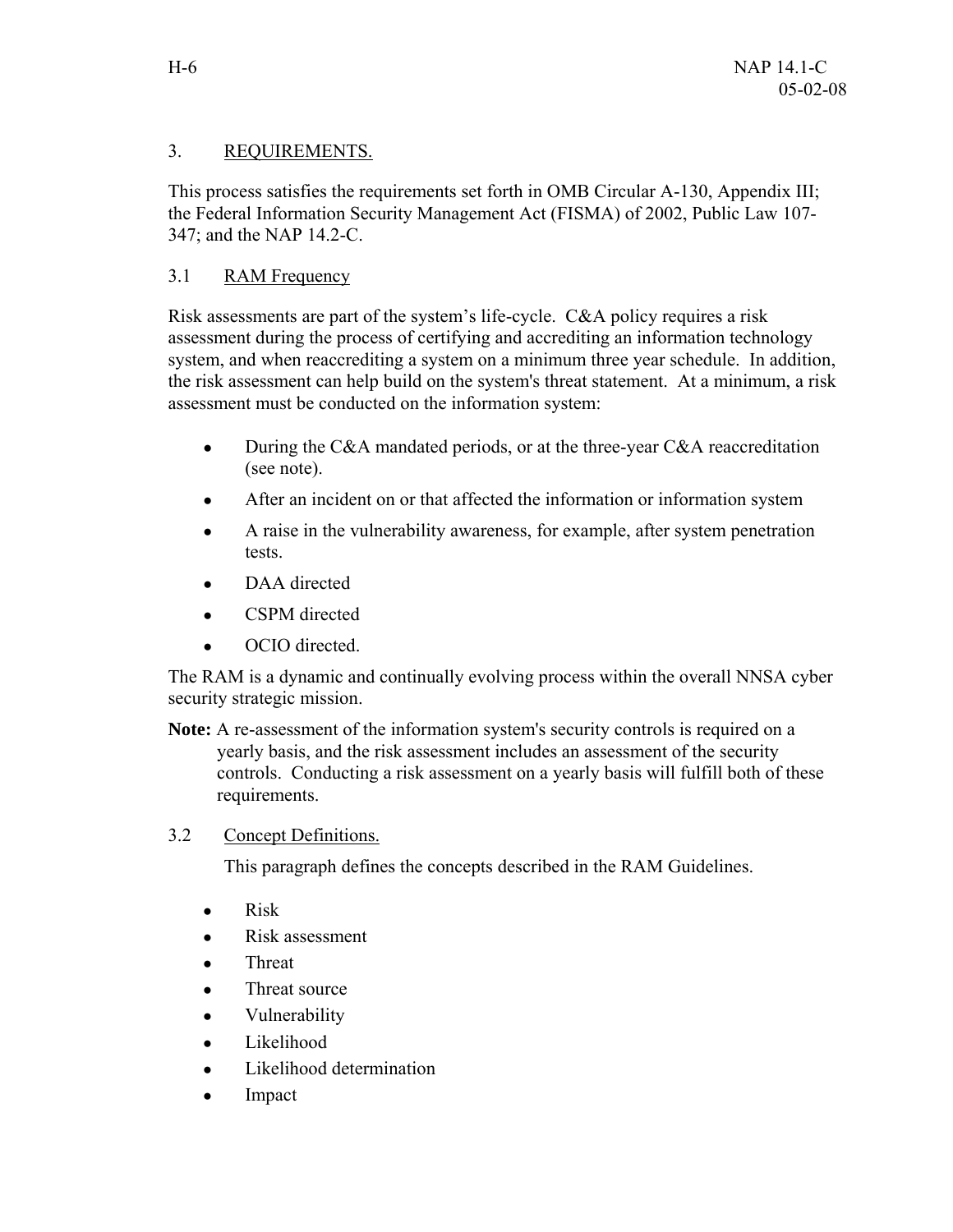Notice that, by the definition's very nature, the unknowns of a risk assessment will contain both objective and subjective elements. The risk assessment mitigates a vulnerability to the information system by providing the functional analysis needed to conduct a risk assessment.

**Risk —** Risk is a function of the likelihood of a given threat source's exercising a particular potential vulnerability, and the resulting impact of that adverse event on the organization.

During the risk assessment process, several independent and unknown factors will determine risks inherent in all systems, process, and procedures. These factors include:

- Likelihood that a threat will occur to the information system
- Likelihood that a threat will result in an adverse impact to the information system
- Severity in an actual attack to the information system
- Threat source of the attack
- Vulnerability of the attack.

**Risk Assessment** — Risk assessment is the process of characterizing the system; identifying threats and vulnerabilities to the system; determining the likelihood, impact, and risk determination to the system; recommending controls or countermeasures against the vulnerabilities, and documenting the results to fulfill the requirements in 14.2-C, and OMB Circular A-130.

**Threat** — A threat is the possibility, or probability, that a threat source will exploit a particular vulnerability, or weakness, of a given asset. A threat cannot exploit an asset if there is not weakness. Unfortunately, weaknesses exist in most, if not all of our assets, and careful consideration is required in this analysis, or risk jeopardizing the analysis by overwhelming the security features. An overwhelmed analysis will only confuse the assessment, serving no purpose, however, a careful and concise study of the threat sources entrance (boundary) and motivation will serve the enterprise well.

**Threat Source —** The threat agent that has the potential of exploiting a vulnerability or weakness in the system. Threat sources can be human events (intentional or unintentional), natural events (for example, hurricane, tornado, flooding), or environmental events (weak building structure, or heating, ventilation, or air conditioning).

**Vulnerability —** A flaw or weakness in system security procedures, design, implementation, or internal controls that could be exercised (intentional or unintentional) and result in a security breach or a violation of the system's security policy.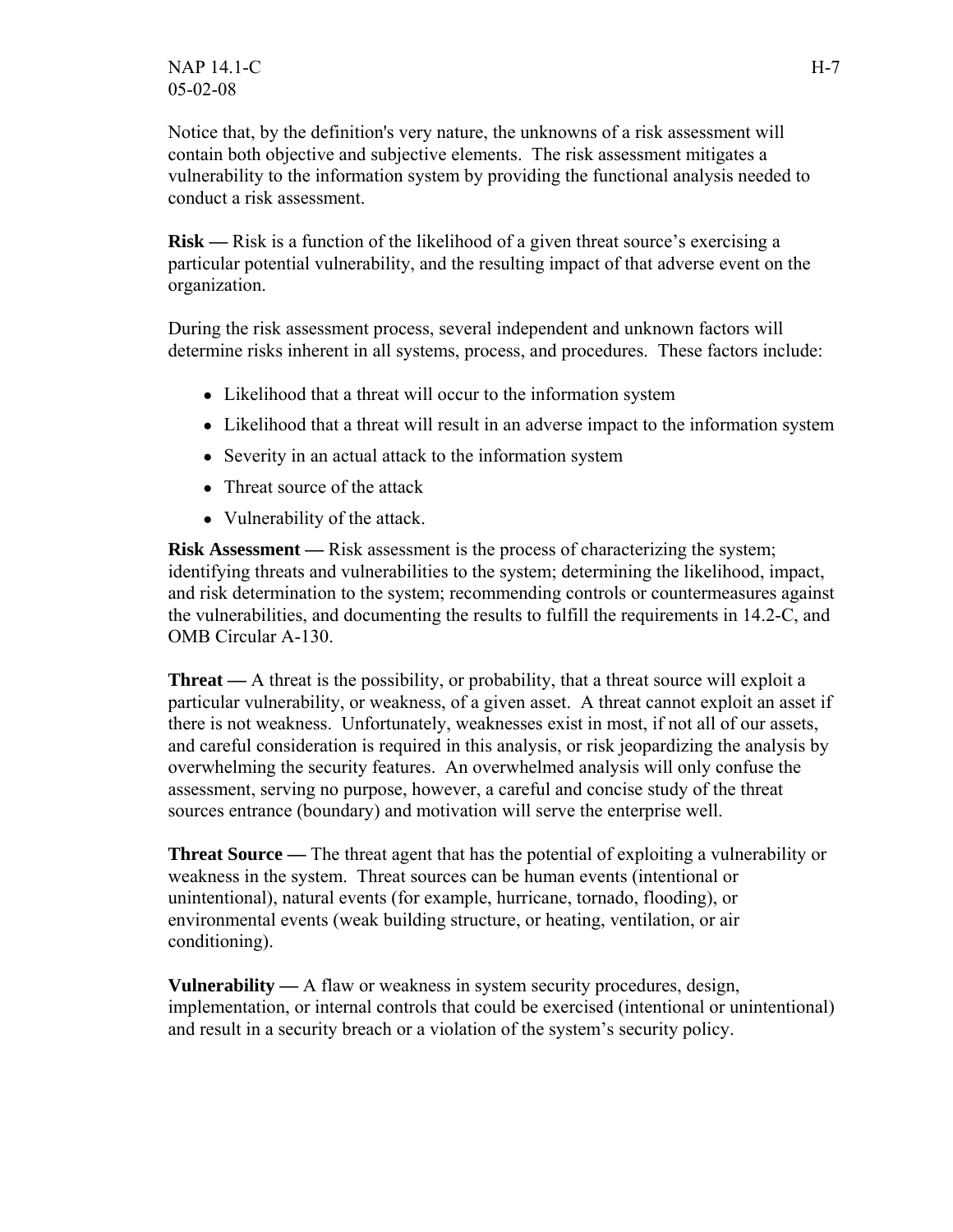**Likelihood —** The possibility (High, Moderate, or Low) that a threat source will succeed in breaching vulnerability (weakness).

Likelihood Determination — Consideration of the threat sources' motivation and capability of exploiting vulnerability, the nature of the vulnerability, the existence of security controls, and the effectiveness of mitigating security controls.

**Impact** — The effect of the successful breach in the system and/or information, confidentiality, integrity, availability, or non-repudiation.

#### 4. APPENDICES

There are four appendixes to this document. These include the following:

- 1. Appendix A lists the acronyms used in this document.
- 2. Appendix B provides a sample questionnaire form.
- 3. Appendix C provides sample interview questions.
- 4. Appendix D lists the references used in this document.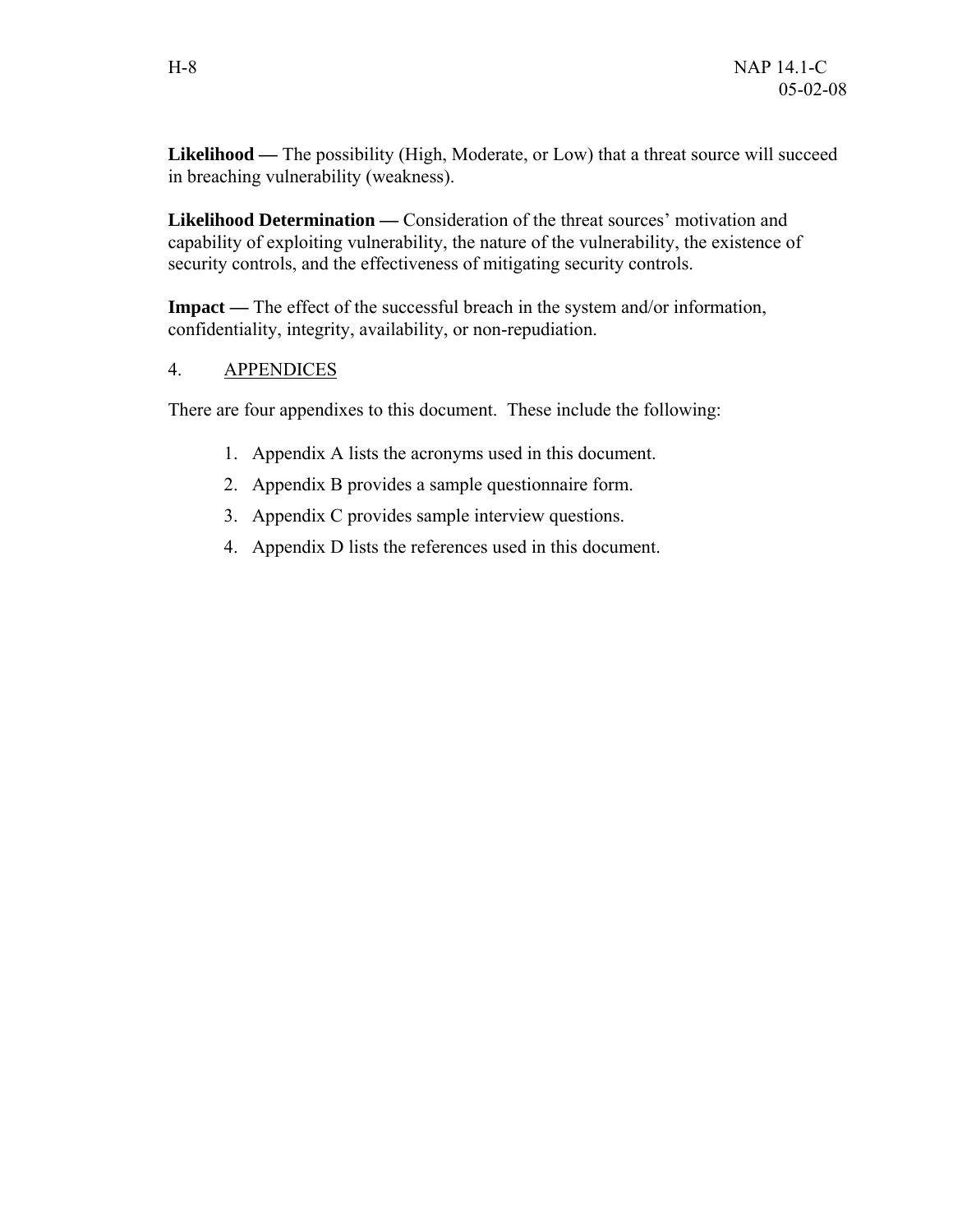#### **CHAPTER II. RISK ASSESSMENT PROCESS**

A risk assessment is the first process in the risk management methodology. Organizations use risk assessment to determine the extent of the potential threat and the risk associated with a system throughout its System Development Life Cycle (SDLC). The output of this process helps to identify appropriate controls for reducing or eliminating risk during the risk mitigation process.

To determine the likelihood of a future adverse event, threats to a system must be analyzed in conjunction with the potential vulnerabilities and the controls in place for the system. Impact refers to the magnitude of harm that could be caused by a threat's exercise of a vulnerability. The level of impact is governed by the potential mission impacts and in turn produces a relative value for the assets and resources affected (for example, the criticality and sensitivity of the system components and data). The risk assessment methodology encompasses nine primary steps. These steps are consistent with the Risk Assessment steps described in NIST SP 800-30, Risk Management Guide for Information Technology Systems.

Notice that, in several instances, step names differ; where there is a name difference, the NIST step is displayed in brackets.

Table 1 lists the nine steps are discussed in the sections below:

| <b>Step</b> | <b>Topic</b>                                                               |
|-------------|----------------------------------------------------------------------------|
| 1           | <b>System Characterization</b>                                             |
| 2           | <b>Threat Analysis [Threat Identification]</b>                             |
| 3           | Vulnerability Identification                                               |
| 4           | Analysis of Protection Measures<br>[Controls Analysis]                     |
| 5           | Likelihood Determination                                                   |
| 6           | Impact Analysis                                                            |
| 7           | <b>Risk Determination</b>                                                  |
| 8           | <b>Protection Requirement Recommendations</b><br>[Control Recommendations] |
| 9           | <b>Results Documentation</b>                                               |

**Table 1. Risk Assessment Steps** 

Steps 2, 3, 4, and 6 can be conducted in parallel after Step 1 has been completed.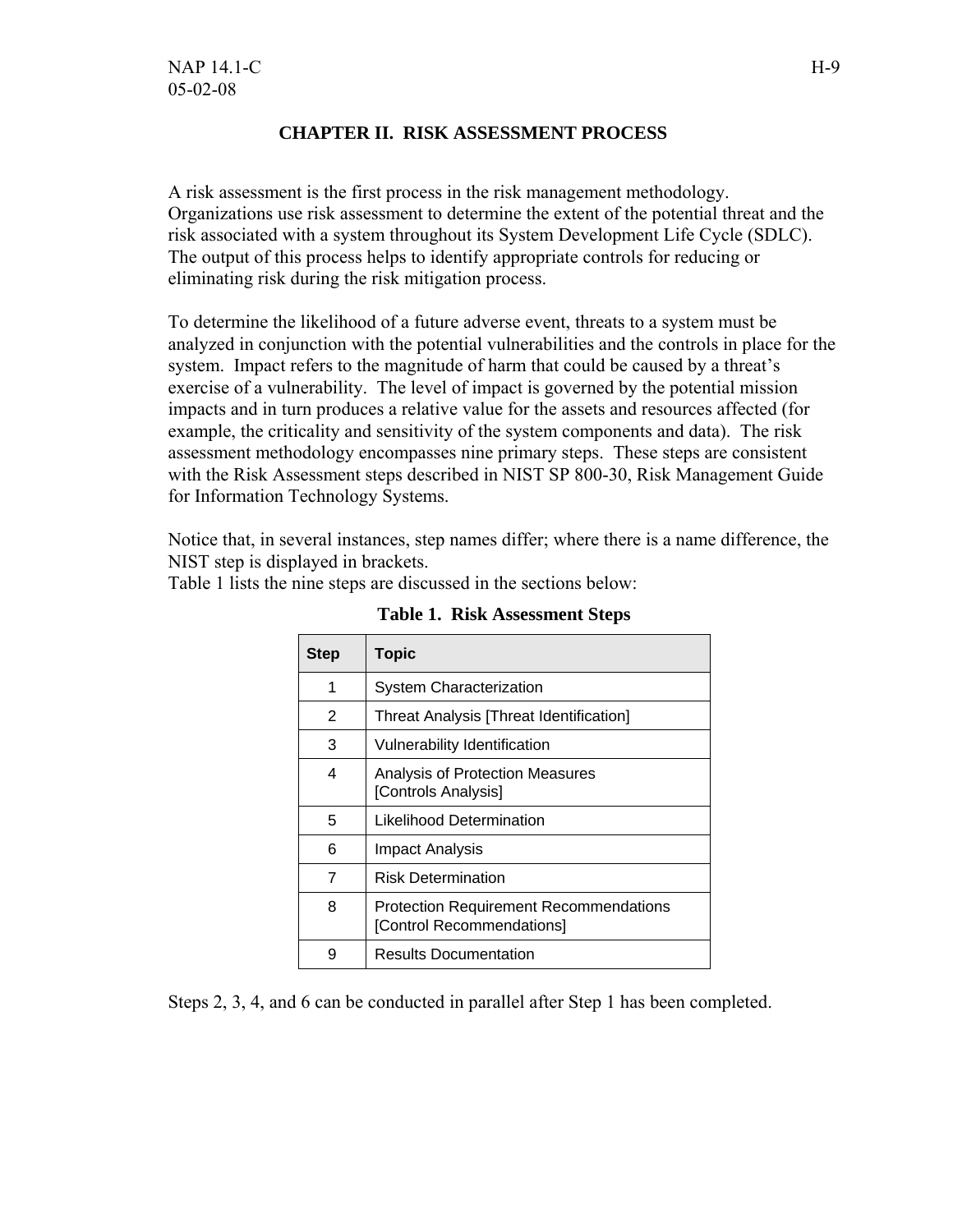#### 2.1 System Characterization.

Step 1 in the RAM process is Build an asset-based threat profile of the system. For the purposes of the RAM, the system is a combination of hardware, software, people, contract vehicles, policies, interfaces, and information. The system may or may not be networked to other information systems, it may be a standalone personal computer, a personal electronic device (PED), or the system may be an enterprise network with server and client relationships. Regardless, the system's function is to processes NNSA information or NNSA-related information that requires protection.

This section describes the system-related information used to characterize a system and its operational environment. Several information-gathering techniques that may solicit information relevant to the system's processing environment are provided. The methodology described in this document can be applied to assessments of single, multiple, or interrelated systems. In the latter case, it is important that the domain of interest and all interfaces and dependencies be well defined prior to applying the methodology.

#### **System-Related Information**

Identifying risk for a system requires a keen understanding of its assets. Step 1 in the process describes the collection of system-related information. The step aligns assets to current security practices, begins to identify potential vulnerabilities, and prioritizes critical assets.

The threat profile gathers system information by collecting knowledge of the system. Use the following steps to gather information relating to the system:

- 1. Step 1.a: Build an asset-based profile
- 2. Step 1.b: Identify current security practices
- 3. Step 1.c: Identify current organizational and system vulnerabilities (weaknesses)
- 4. Step 1.d: Identify and prioritizing critical assets

#### **Step 1a: Build an asset-based profile**

A comprehensive protect and defend philosophy requires a full accounting of all the assets within the system. The RAM process is designed to build threat scenarios based on system assets, and this collection of system assets can help satisfy the NNSA C&A risk assessment requirement in 14.2-C.

The asset descriptions below describe typical assets found in a system. The list does not impose additional requirements under the C&A policy, but it used to describe the complexity in defining assets that may pose a risk to the information system.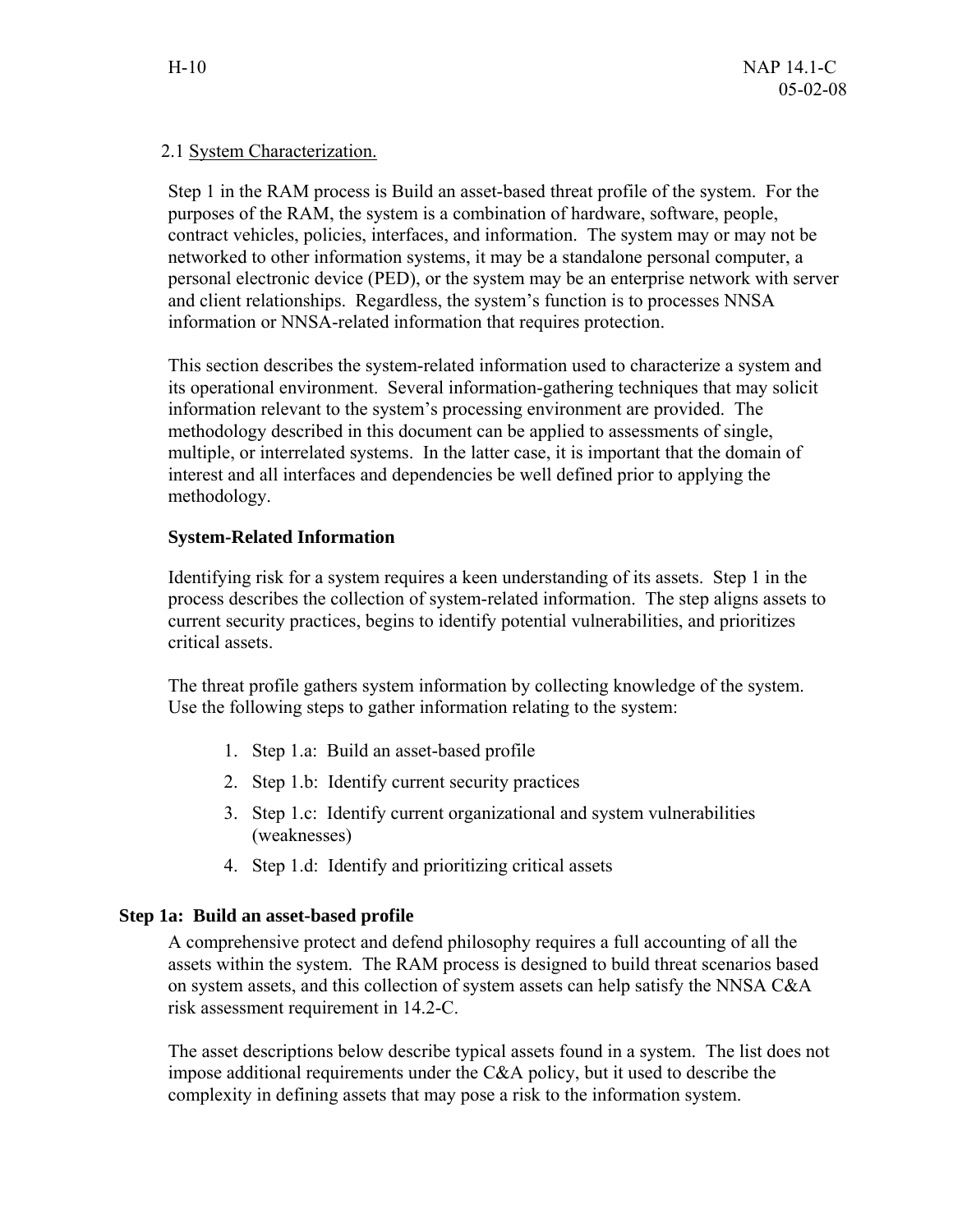#### NAP 14.1-C H-11 05-02-08

This list is not comprehensive.

Typical system assets include:

- Likelihood that a threat will occur to the information system
- People—information system users, maintainers, operators, support personnel
- Data and information—classified or unclassified data process by the system
- Automated or manual procedures and/or system support processes work instructions, manuals, standard operating procedures
- Software—self explanatory
- Hardware—information technology and networking components
- Policies, standards, or procedures—auditing policies/procedures, account creation, hiring practices, or termination procedures
- Information technology standards or protocols—TCP/IP, FTP, SMTP, H.323
- System interfaces—interconnected systems outside of C&A boundary
- Contract support vehicles—memorandums of understanding, service level agreements, and off-site contract support vehicles
- Physical environment—server room, HVAC, doors and alarms, and fire extinguishers
- Logical environment—domains, enclaves, access control methods

#### **Step 1.b: Identify current security practices**

Build a list of current security practices against the asset. Note that security practices differ from current security policies. Practices account for how something is done. Policies may direct how something is to be done.

#### **Step 1.c: Identify current organizational and system vulnerabilities (weaknesses)**

With knowledge of current security practices, list the potential weakness against current practices, or list what the organization could do better. This step is not a comprehensive security, testing, and evaluation (ST&E). It is a reasonable analysis of the vulnerabilities presented based on the organization's current security practices against the asset. For example, suppose the firewall access control change procedures were unstipulated and allowed unvetted changes to the system. The vulnerability or weakness presented in the change management process could easily open a vulnerable port. ST&E testing is in paragraph 2.3, Vulnerability Identification (Step 3) of the RAM process.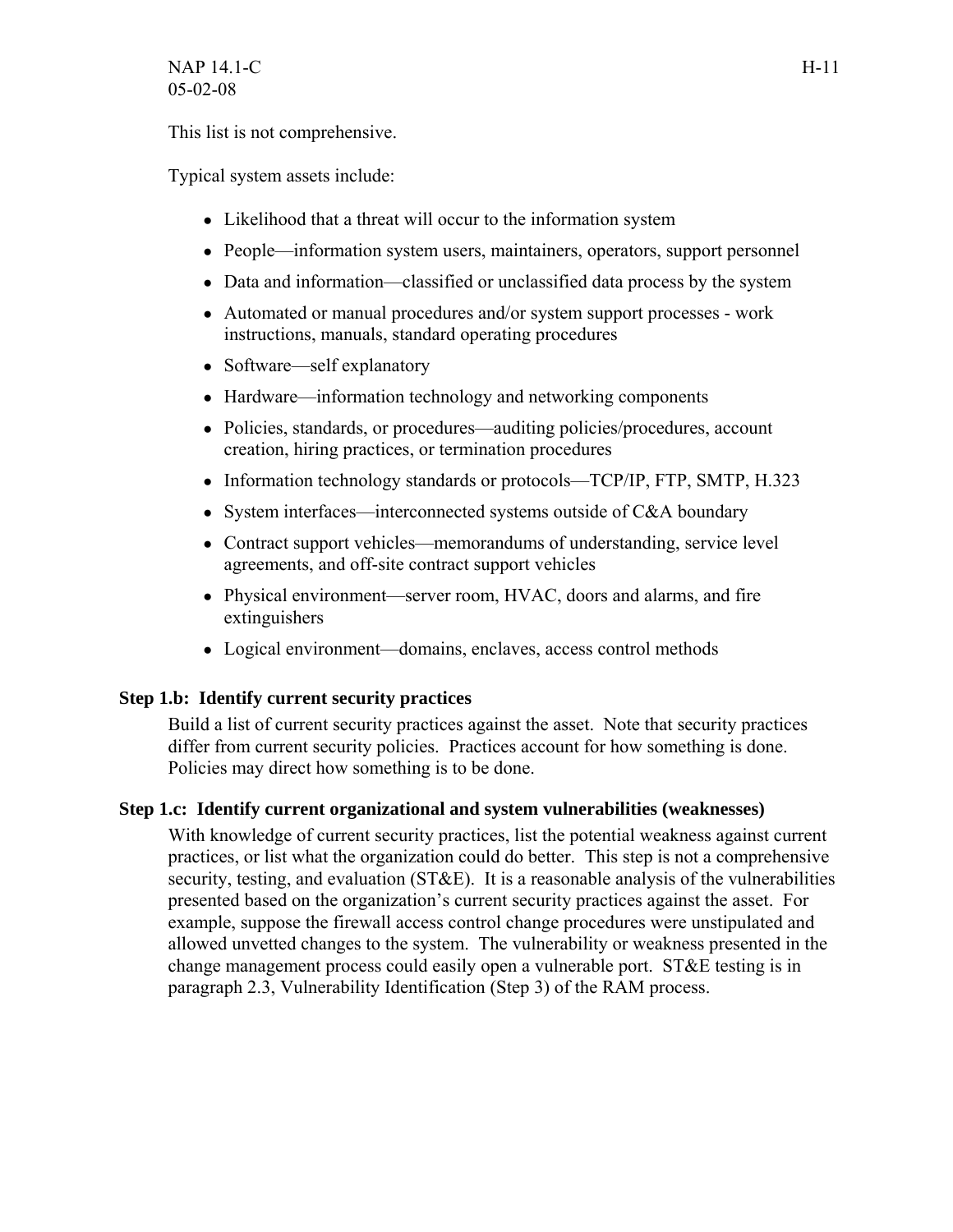#### **Step 1.d: Identify and prioritize critical assets**

Map and prioritize critical assets to determine what the organization's priorities based on asset protection and influence to the information's security requirements. This priority order only helps to identify the organization's critical assets. Table 2 provides a guide to the sample outcome derived from Steps 1.a through 1.d previously described. The priorities are listed in descending order, with 1 being the highest priority.

| <b>Asset</b><br><b>Priority</b> | <b>Asset</b><br><b>Description</b> | <b>Current Security</b><br><b>Practice</b> | <b>Vulnerability</b><br><b>Description</b>        |
|---------------------------------|------------------------------------|--------------------------------------------|---------------------------------------------------|
| 4                               | Servers                            | Entry control                              | Tailgating possible                               |
|                                 |                                    | <b>HVAC</b>                                | No gauges or lack of<br>accuracy                  |
|                                 |                                    | Warranty                                   | Expires in one year                               |
| 2                               | Software<br>(operating             | <b>System Administrators</b>               | Root access is controlled by<br>one person log on |
| system)                         |                                    | Configuration<br>management                | Baseline open to<br>modification                  |
|                                 |                                    | License                                    | <b>None</b>                                       |
| 1                               | People                             | Roles and<br>responsibilities              | No acknowledgement forms                          |
|                                 |                                    | <b>FISMA</b> training                      | Not 100% accountable                              |
|                                 |                                    | Policy adherence                           | No metric                                         |
|                                 |                                    | Termination procedures                     | <b>None</b>                                       |
|                                 |                                    | Incident reporting                         | Not tested                                        |
| 3                               | Firewall                           | Authorized ports and<br>protocols          | No change control                                 |
|                                 |                                    | Authorized<br>administrators               | Not updated                                       |

**Table 2. Asset Evaluation Table** 

**Note:** The information contained in this table is for illustration purposes only.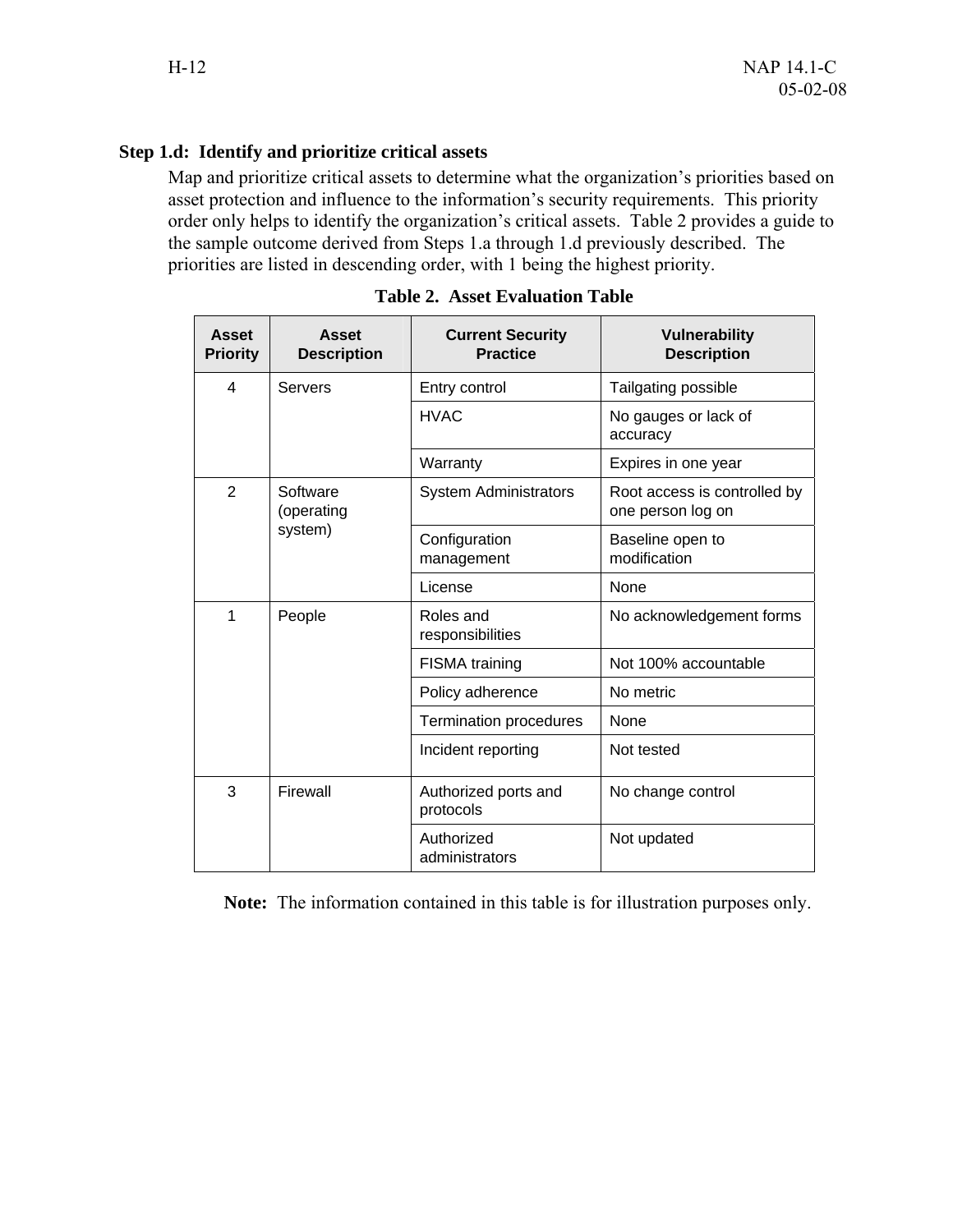#### **Information-Gathering Techniques**

This topic describes the information gathering techniques used in identifying current security practices. During the identification and building of an asset profile (Steps 1.a through 1.d), the following information-gathering techniques should be employed:

**Questionnaires.** To collect relevant information, risk assessment personnel can develop a questionnaire concerning the management and operational controls planned or used for the system. This questionnaire should be distributed to the applicable technical and nontechnical management personnel who are designing or supporting the system. The questionnaire could also be used during on-site visits and interviews. Appendix B provides sample questionnaire forms used in risk assessments.

**On-site Interviews.** Interviews with system support and management personnel can enable risk assessment personnel to collect useful information about the system (for example, how the system is operated and managed). On-site visits also allow risk assessment personnel to observe and gather information about the physical, environmental, and operational security of the system.

**Appendix C** contains sample interview questions asked during interviews with site personnel to achieve a better understanding of the operational characteristics of an organization. For systems still in the design phase, the on-site visit would be face-to-face data gathering exercises, and could provide the opportunity to evaluate the physical environment in which the system will operate.

**Use of Automated Scanning Tool.** Proactive technical methods can be used to collect system information efficiently. For example, a network mapping tool can identify the services that run on a large group of hosts and provide a quick way of building individual profiles of the target systems. Information gathering can be conducted throughout the risk assessment process, from Step 1, (System Characterization) through Step 9 (Results Documentation).

#### 2.2 Threat Analysis [Threat Identification]

From the list of identified assets in Step 1, Step 2 identifies potential threats to the assets. This process will help in producing a specific threat statement for the information system. It begins to formalize the critical thinking of threats to individual assets based on threat source, threat introduction or boundary, threat source motivation, effect to security requirement (confidentiality, availability, and integrity), and impact level should the threat occur. Categorizing potential threats to the assets, regardless of probability, will help to analyze all possibilities. Step 5 determines likelihood of the attack.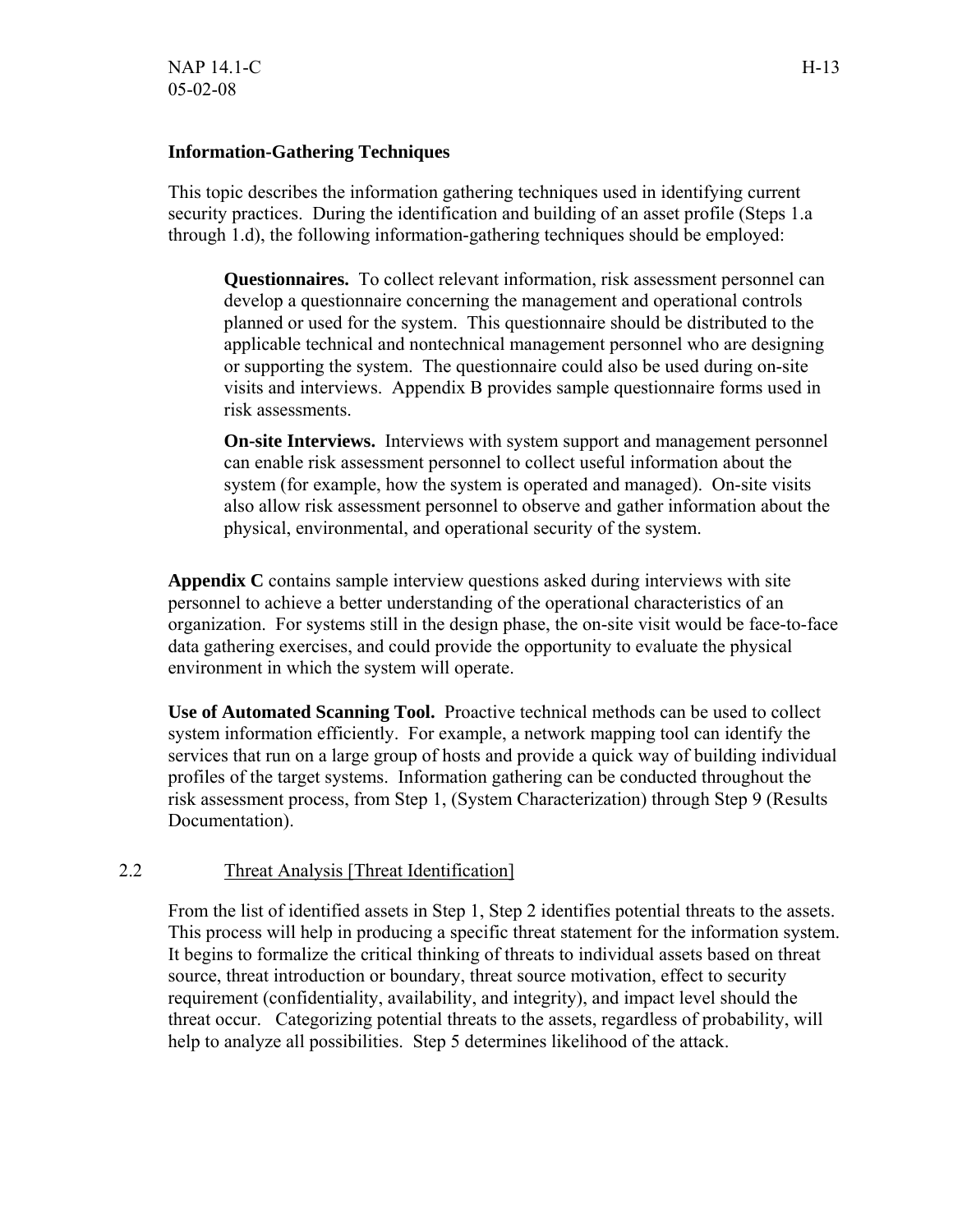Figure 1 provides an overview of the entire process in the Threat Identification (Step 2) step.



**Figure 1. Asset Analysis** 

Figure 1 is a Risk Assessment Worksheet that should help the team to identify potential threat sources and impacts to the assets. It is important that these worksheets be retained as a historical document to help determine the rationale for the specific threats and to help with future iterations of the RAM. Building on this information is vital to the entire RAM process.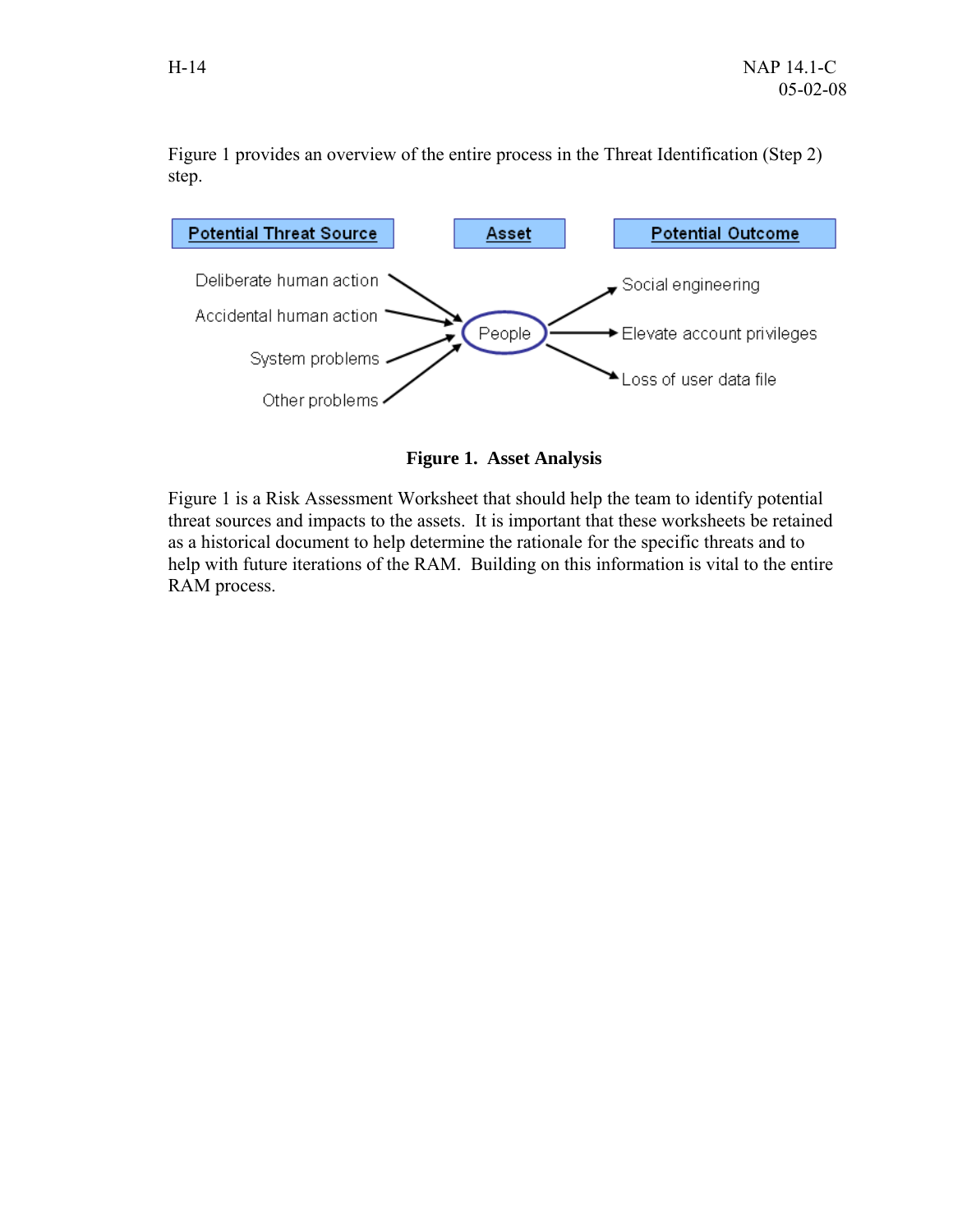

**Figure 2. Risk Assessment Worksheet**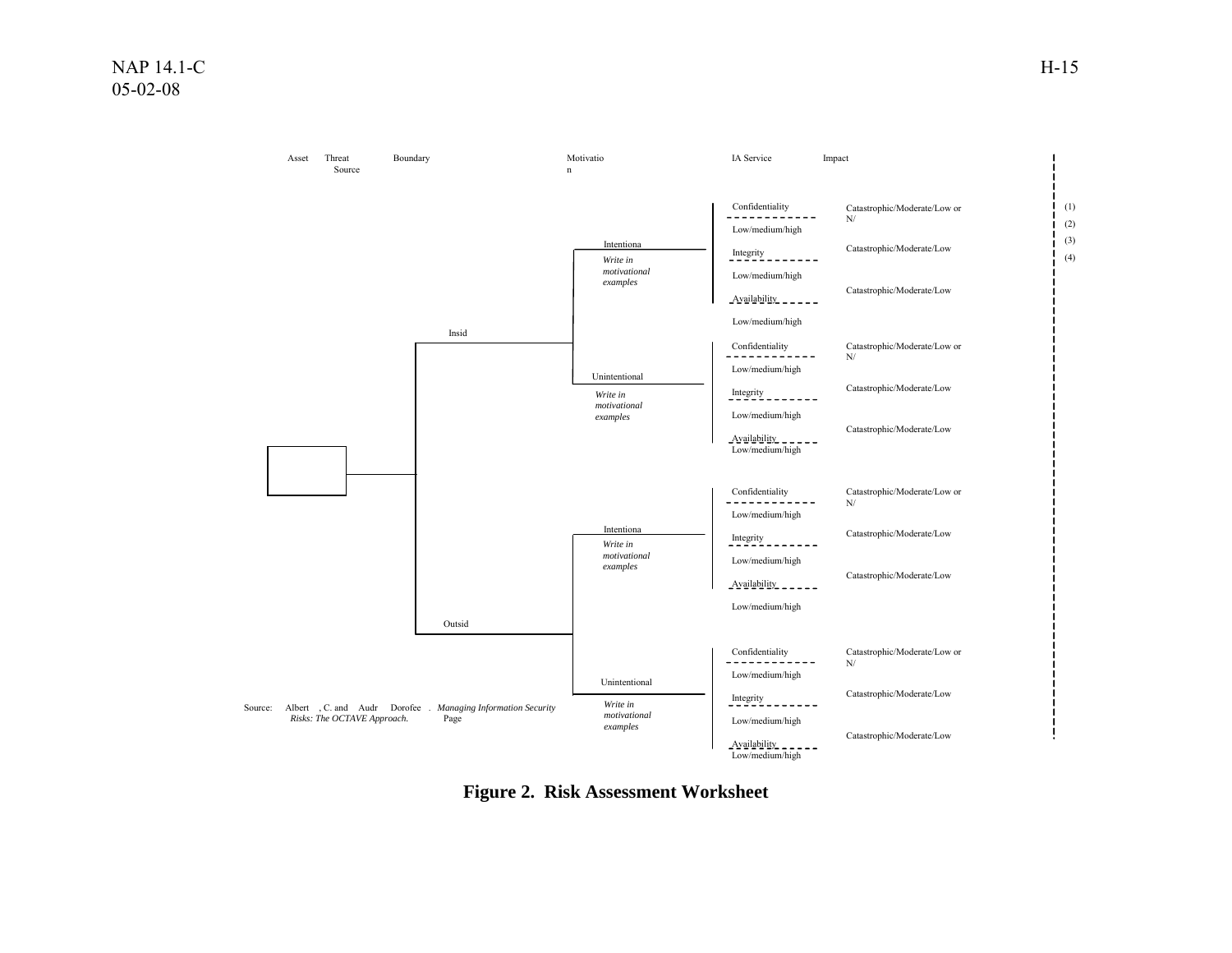An explanation of the risk assessment worksheet (Figure 2) is provided below.

The empty box represents the asset (for example, firewall, server, user, and so forth).

**Threat Sources** — Threats use threat sources as its vehicle to move through the vulnerability, reaching the asset. Categorizations of threat sources include manmade, natural, and environmental.

Man-made threat sources, as the name implies, come from people. They can be malicious, intentional, or unintentional. They can be internal to the organization, or external of the organization. External threat sources receive most of the attention, and get many of resources allocated for defending the network, at the risk of forgetting that internal threat sources are many times more threatening than external threat sources.

The network's Demilitarized Zone (DMZ) and Intrusion Detection System (IDS) are examples of highly expensive resources allocated toward protecting the network's borders. There are teams dedicated to monitor these devices, reporting their activity to management, and ensuring that their configuration is tightly controlled. These procedures are in place to protect the network; however, few allocated resources measure the standard workstation configuration and report non-compliance, increasing the vulnerability of the entire network.

Natural threat sources include fires, floods, hurricanes, or tornadoes. Prominent natural threat sources for the area includes hurricanes, windstorms, snowstorms, iced power lines, or hazardous road conditions due to icing and heavy rain downpours. Natural threat sources may not directly harm the availability of an asset by causing a power outage, but they can prevent essential personnel from arriving at a given location due to hazardous conditions.

Threat Source Identification (See Table 2-3) is the process of identifying the potential threat sources to the assets to help compile the threat statement that lists the potential threat sources capable of affecting the system. Common threat sources can be natural, human, or environmental (See Table 2.). In assessing threat sources, it is important to consider all potential threat sources that could cause harm to a system and its processing environment. For example, although the threat statement for a system located in a desert may not include "natural flood" because of the low likelihood of such an event's occurring, environmental threats such as a bursting pipe can quickly flood a computer room and cause damage to an organization's assets and resources. Humans can be threat sources through intentional acts, such as deliberate attacks by malicious persons or disgruntled employees, or unintentional acts, such as negligence and errors.

A deliberate attack can be one of the following:

● A malicious attempt to gain unauthorized access to a system (for example, by guessing passwords) in order to compromise system and data integrity, availability, or confidentiality (One example of this latter type of deliberate attack is a programmer's writing a Trojan horse program to bypass system security.)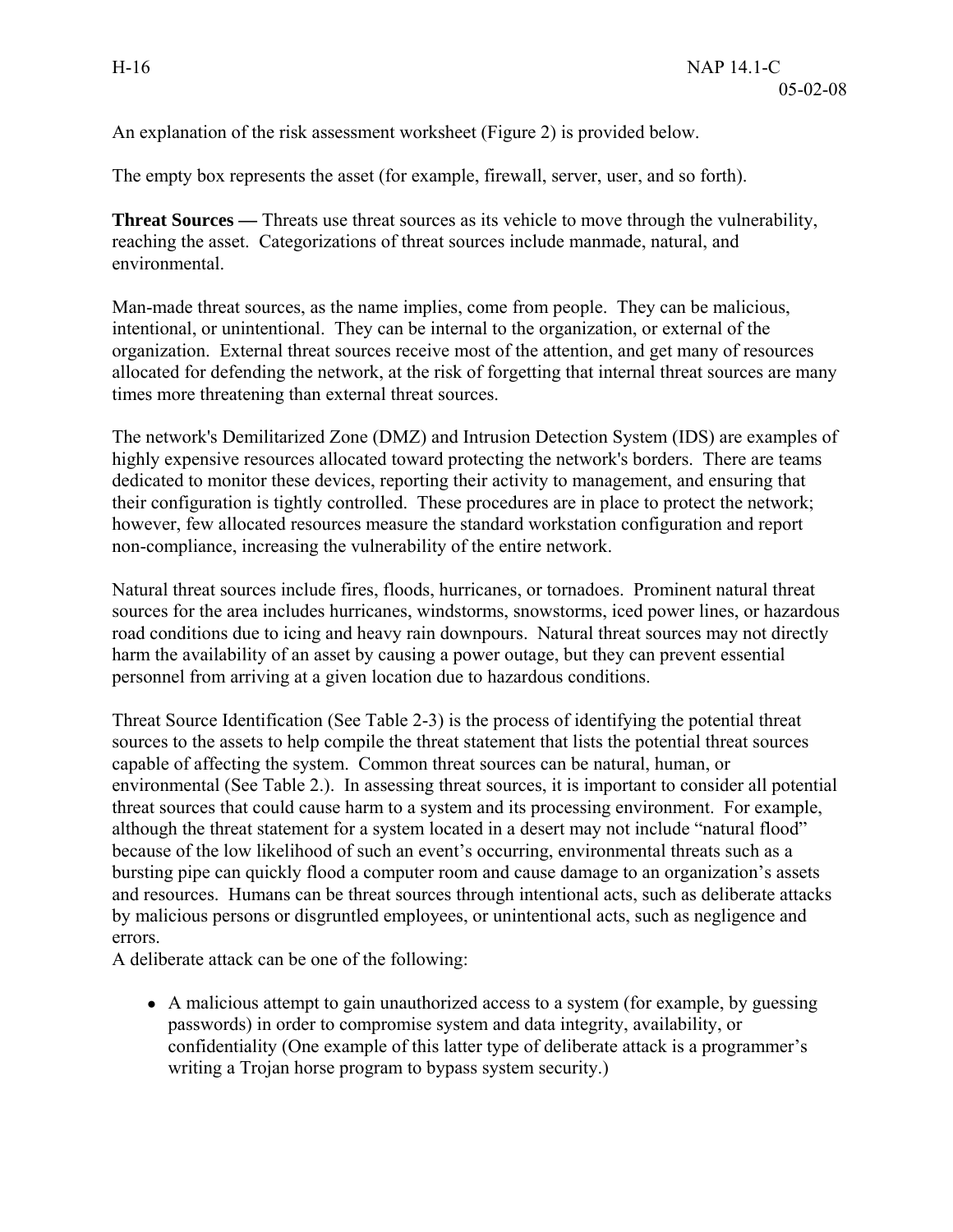• A benign, but nonetheless purposeful, attempt to circumvent system security in order to "get the job done."

**Boundary —** Boundaries describe how the threat source is approaching the asset. With the exception of natural disasters, boundaries can be internal (inside), external (outside), or both. Natural disasters will always be external.

**Threat Source Boundaries —** A threat source must operate through a boundary, or medium, in relation to the enterprise. The threat source has two possible mediums for attack; they can be internal (inside) to the enterprise, or external (outside) to the enterprise.

**Inside Boundary** — Characterized as within the enterprise, an inside boundary's medium typically does not cross the demilitarized zone (DMZ) or other layers of defense used to protect the trusted information system. The internal boundary includes any of the security domains established within the overall boundary of the information system. For example, a malcontent wanting to harm to the information system while using an approved workstation is an example of an internal threat source. Internal threat sources, intentional or unintentional, are the biggest threat to the system.

**Outside Boundary —** Characterized as outside entity from the enterprise, an external boundary's medium typically penetrates the boundaries of the information system through the DMZ or bypasses the layers of defense protecting the information system. For example, an authorized user accesses an untrusted Web site, executing an infected ActiveX component onto the user's workstation, bypassing and penetrating the normal defenses of the information system. Table 3 provides examples of inside and outside threat sources.

| <b>Threat Type</b>     | <b>Threat Source</b>                     |
|------------------------|------------------------------------------|
| Inside Threats         | Data corruption                          |
|                        | Elevated user privileges                 |
|                        | Unauthorized software downloading        |
|                        | No data back-up                          |
|                        | Loss of power                            |
|                        | Disgruntled employee                     |
| <b>Outside Threats</b> | Malicious coding                         |
|                        | Password sniffing                        |
|                        | Downloading of spyware                   |
|                        | Data destruction                         |
|                        | Natural Disasters (hurricanes, flooding) |
|                        | <b>Terrorists acts</b>                   |

**Table 3. Inside and Outside Threat Sources**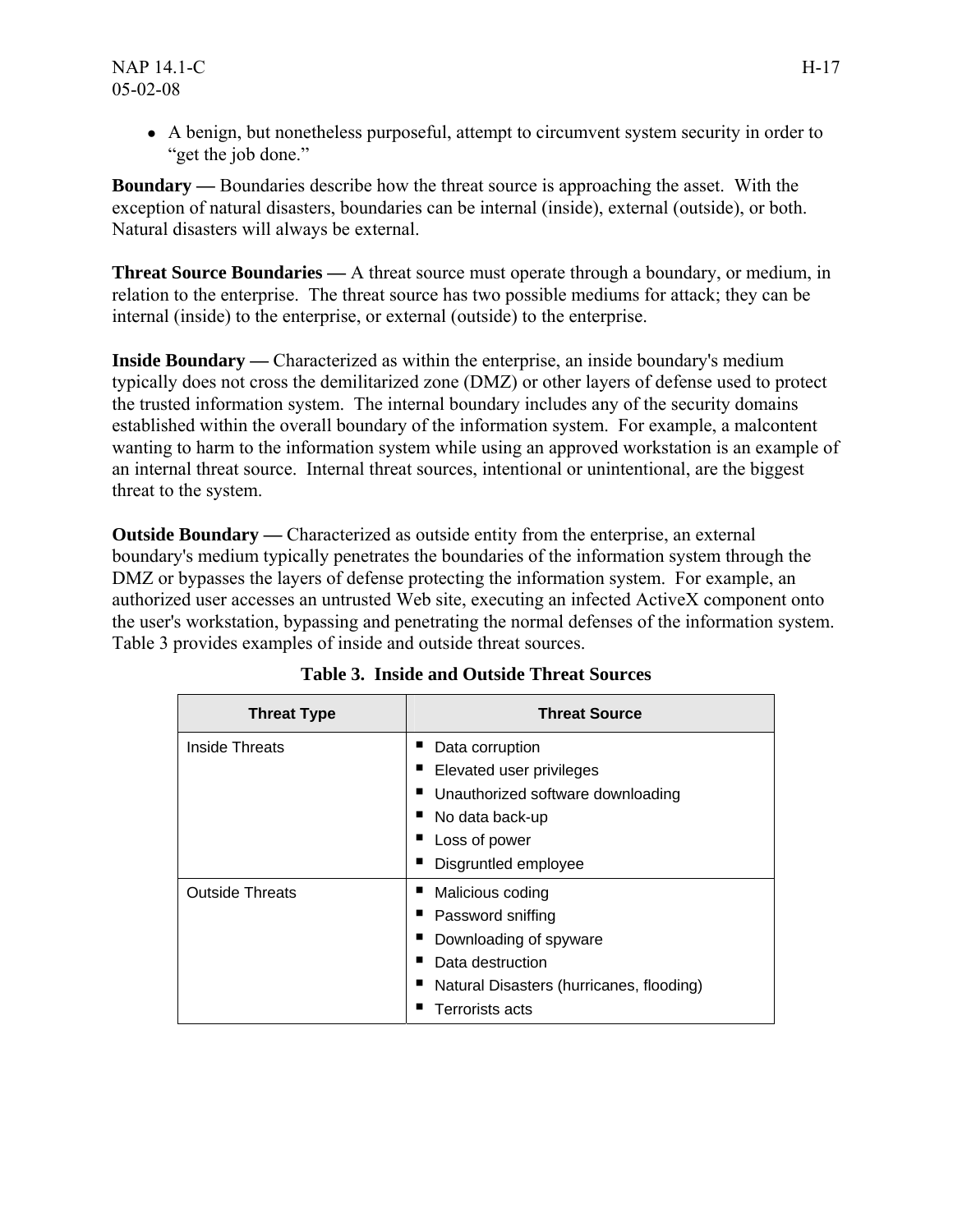**Motivation —** Motivation describes the intention or the threat sources' action – intentional or unintentional. It says why the threat source is acting. Understanding motivation helps to target the control or countermeasure, and thereby help reduce cost and increase the control's effectiveness. The below scenarios provide an example of the effectiveness of targeted controls. **Scenario #1:** Daily IDS reports identify a particular user downloading unauthorized software, and the motivation behind the threat source's action is unintentional. The user had no knowledge that he or she was downloading a particular malicious code during routine, and authorized, Web surfing.

**Action:** This scenario indicates that the person had no knowledge of the malicious downloading (unintentional motivation). A targeted investigation of the problem identified two factors: The Web site, although authorized by security policy, used ActiveX to download and execute code onto the user's workstation. This action sets off the IDS alarms, filing the daily reports.

The user's browser configuration incorrectly allowed the downloading of ActiveX controls from an untrusted Web site.

A targeted approach in implementing controls for scenario1 correctly identified two controls needed to prevent future incidents from occurring within the enterprise:

Block port 80 at the firewall, the Web site can no longer download ActiveX controls to any workstation in the enterprise.

A security policy review indicates that the browser's security setting was missconfigured, which allowed the downloading of ActiveX controls from untrusted Web sites. Changing this policy prevented future downloads of potentially malicious code through Active X; although, other dependencies still remain.

In Scenario  $#1$ , approach  $1 -$ blocking port  $80 -$  is the most secure with the greatest impact to user functionality. Approach 2 is less secure with greatest functionality. A detailed analysis could also indicate that user training would help decrease the likelihood of attack. A detailed approach is almost always needed, keeping in mind that simplicity is always best.

**Scenario #2:** a few days latter, the same user continues to trigger similar incidents of downloading unauthorized software. Pronounced intentional by system auditing and evidence of the same aggravated behavior, controls measures now target administrative measures, like suspending the user's Internet access or taking the matter up with management.

In both scenarios above, identifying the motivation behind the threat sources action helped increase the control's effectiveness and reduce the cost associated with the control. It would not have been productive to suspend the user's Internet access when the motivation was unintentional. Conversely, continued training to an intentional and harmful action will not stop future occurrences.

Motivation and the resources for carrying out an attack make humans potentially dangerous threat sources. Table 4 presents an overview of many of today's common human threats, their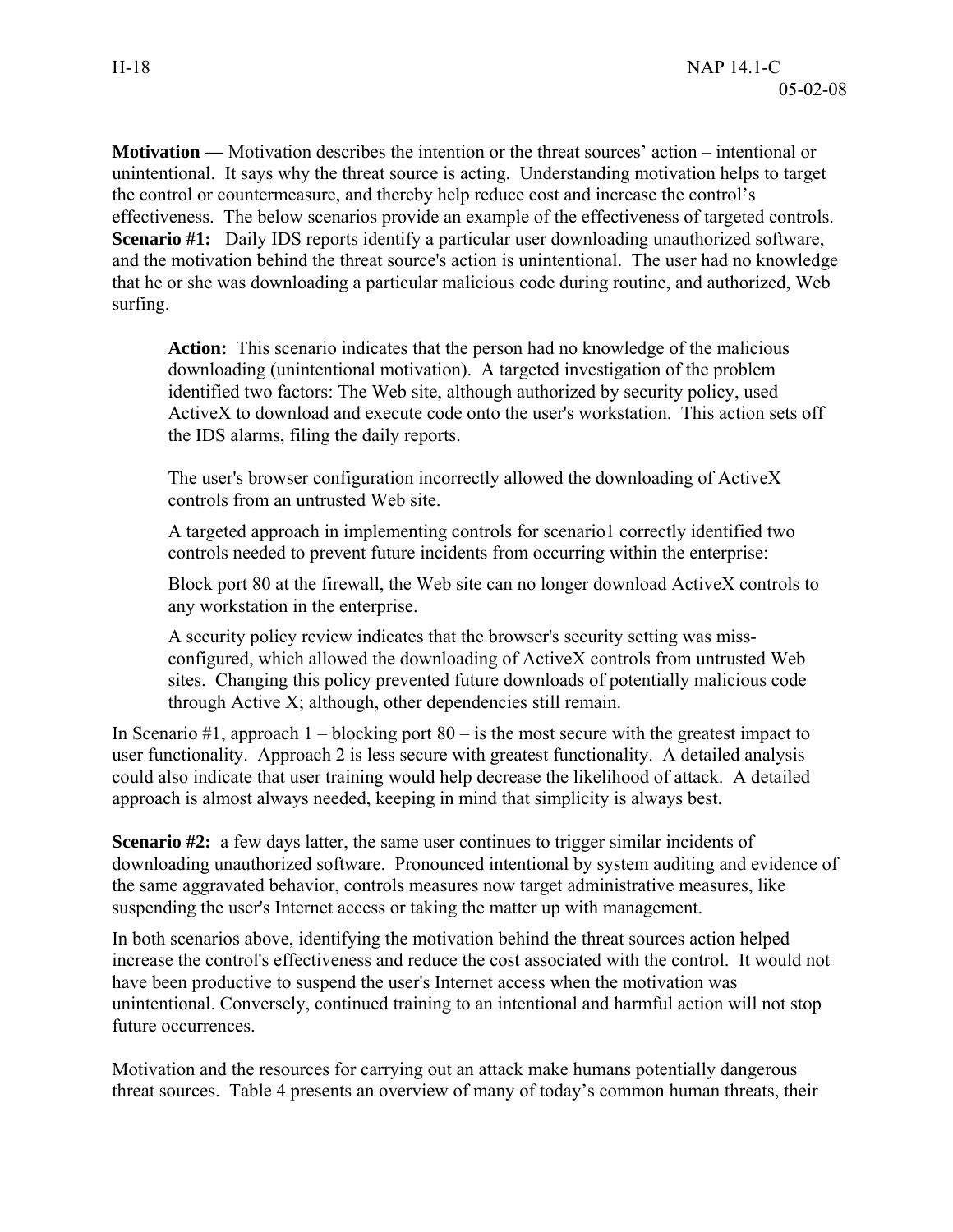NAP 14.1-C H-19 05-02-08

possible motivations, and the methods or threat actions by which they might carry out an attack. This information will be useful to organizations studying their human threat environments and customizing their human threat statements. In addition, reviews of the history of system breakins; security violation reports; incident reports; and interviews with the system administrators, help desk personnel, and user community during information gathering will help identify human threat sources that have the potential to harm a system and its data that may be a concern where a vulnerability exists.

Defining these qualities lead to the remediation or mitigation strategies necessary to reduce the vulnerabilities associated with the potential threats used to launch a successful attack on the information system.

With remediation and mitigation procedures exhausted through a systematic review of the findings, and of application of the NAP 14.2-C security controls, the DAA accepts the level of risk by being presented a C&A package by signing an Authority to Operate (ATO) or Interim Authority to Operated (IATO) for the information system.

An analysis of the motivation, resources, and capabilities that may be required to carry out a successful attack should be developed after the potential threat sources have been identified, in order to determine the likelihood of a threat's exercising a system vulnerability, as described in The Likelihood Determinations section.

Table 4 identifies and describes these potential human treat sources, motivations, threat sources, and threat actions.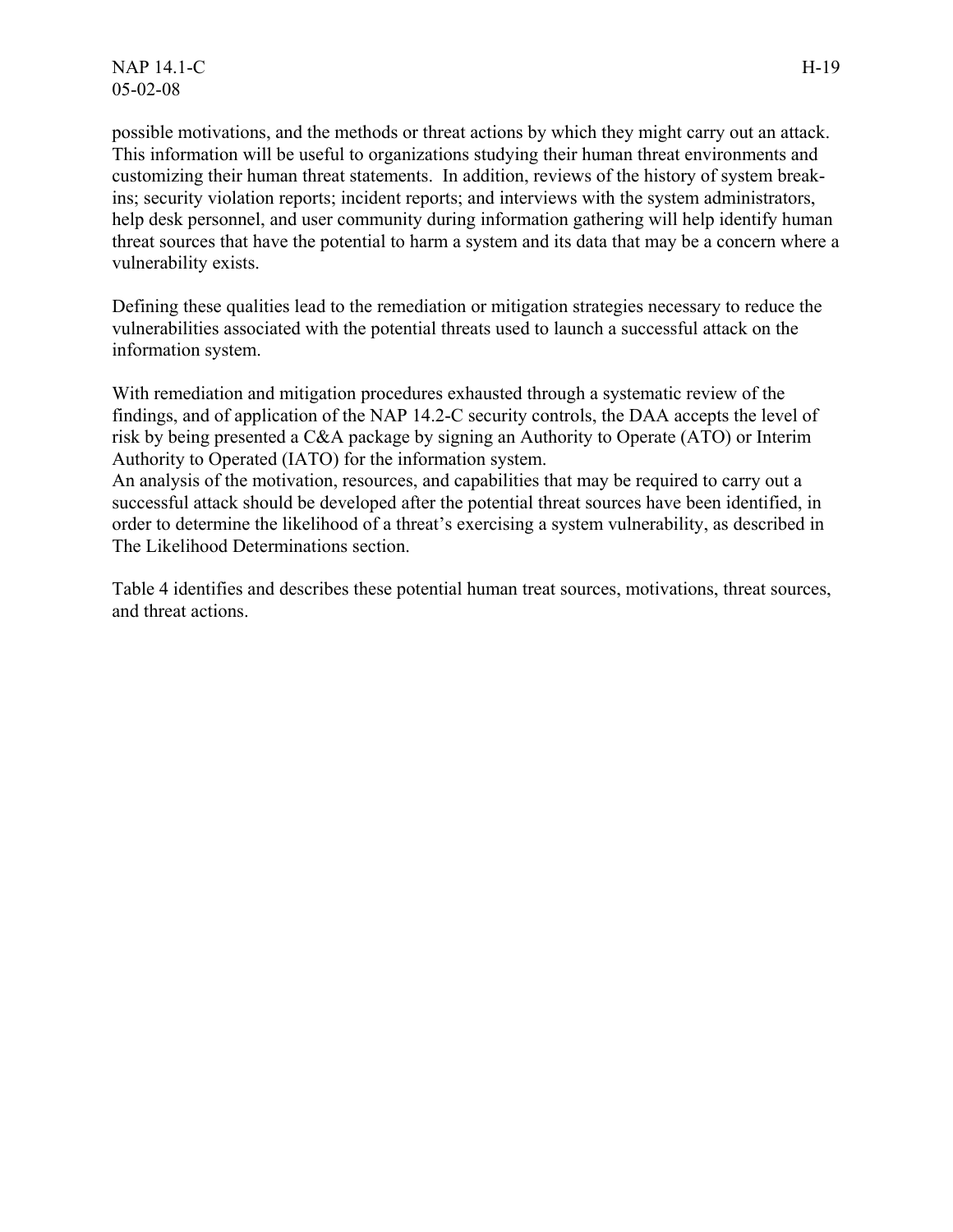| <b>Threat Source</b>                                                                              | <b>Motivation</b>                                                                                             | <b>Threat Actions</b>                                                                                                                                                                                                                                                     |
|---------------------------------------------------------------------------------------------------|---------------------------------------------------------------------------------------------------------------|---------------------------------------------------------------------------------------------------------------------------------------------------------------------------------------------------------------------------------------------------------------------------|
| Hacker, Cracker                                                                                   | Challenge<br>Ego<br>Rebellion                                                                                 | Hacking<br>ш<br>Social engineering<br>п<br>System intrusion, break-ins<br>Unauthorized<br>п<br>system access                                                                                                                                                              |
| <b>Computer Criminal</b>                                                                          | Destruction of information<br>Illegal information disclosure<br>Monetary gain<br>Unauthorized data aberration | п<br>Computer crime<br>(cyber stalking)<br>Fraudulent act<br>п<br>п<br>(replay,<br>impersonation,<br>interception)<br>п<br>Information bribery<br>Spoofing<br>П<br>System intrusion<br>ш                                                                                  |
| Terrorist                                                                                         | Blackmail<br>Destruction<br>Exploitation<br>Revenge                                                           | <b>Bomb or Terrorism</b><br>п<br>Information warfare<br>п<br>System attack<br>п<br>(distributed<br>denial<br>of<br>service)<br>System penetration<br>■ System tampering                                                                                                   |
| <b>Industrial Espionage</b><br>(companies, foreign<br>governments, other<br>government interests) | Competitive advantage<br>Economic espionage                                                                   | ш<br>Economic exploitation<br>Information theft<br>$\blacksquare$<br>ш<br>Intrusion on personal<br>privacy<br>Social engineering<br>System penetration<br>■ Unauthorized system<br>access (access to<br>classified, proprietary, or<br>technology-related<br>information) |

The threat statement, or the list of potential threat sources, should be tailored to the individual organization and its processing environment (for example, end-user computing habits). In general, information on natural threats (for example, floods, earthquakes, storms) should be readily available. Known threats have been identified by many government and private sector organizations. Intrusion detection tools also are becoming more prevalent, and government and industry organizations continually collect data on security events, thereby improving the ability to realistically assess threats.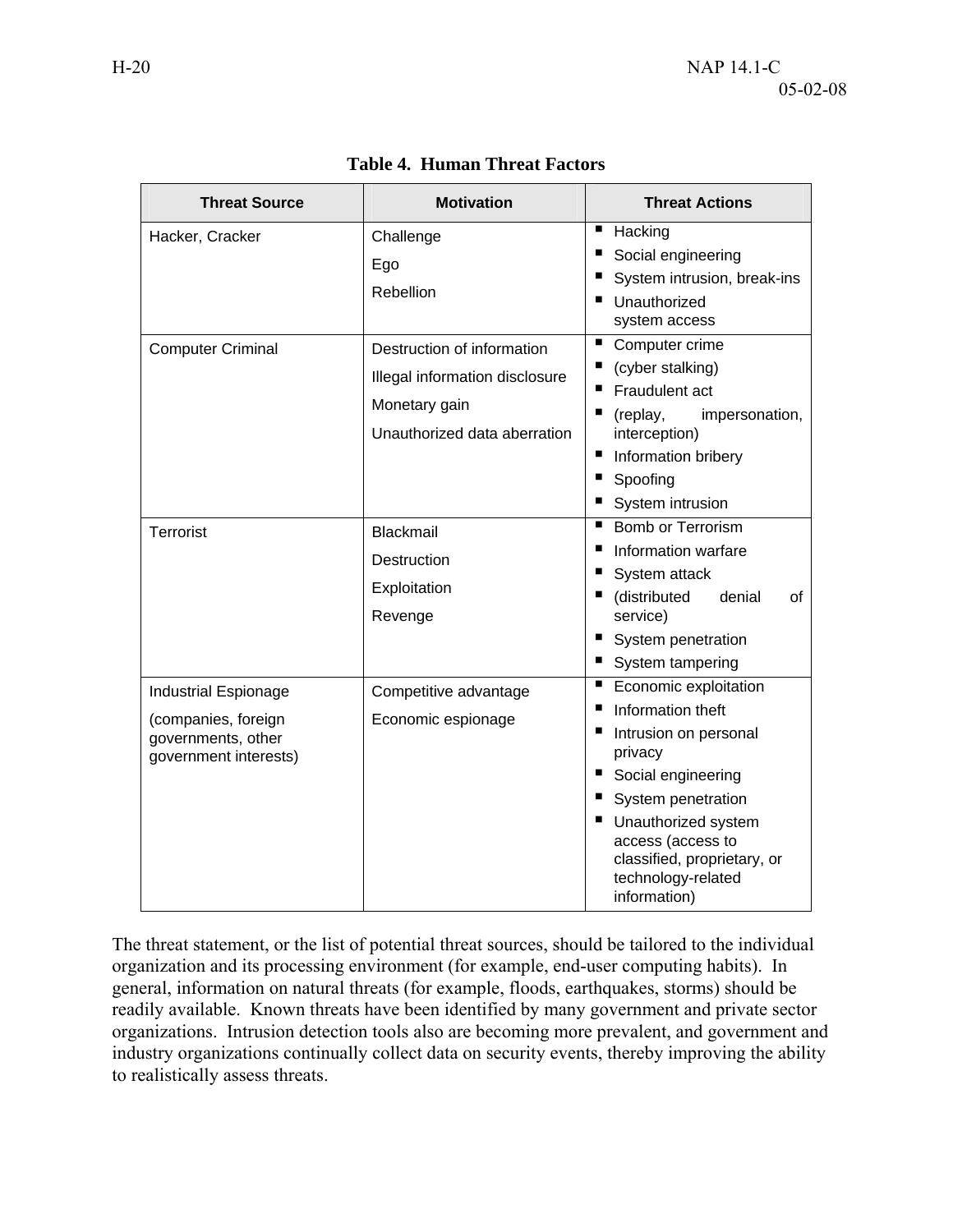Sources of information include, but are not limited to, the following:

- Intelligence agencies (for example, the Federal Bureau of Investigation's National Infrastructure Protection Center, at the DHS.
- United States Computer Emergency Readiness Team (US-CERT)
- Mass media, particularly Web-based resources such as SecurityFocus.com
- SecurityWatch.com, SecurityPortal.com, and SANS.org

#### 2.3 Vulnerability Identification

Step 3 is the identification and analysis of the vulnerabilities associated with the system environment, in keeping with an asset-based threat assessment. The goal of this step is to develop a list of asset-based vulnerabilities (flaws or weaknesses) that could be exploited by the potential threat sources. Table 5 presents examples of vulnerability/threat pairs.

| <b>Vulnerability</b>                                                                                                                       | <b>Threat Source</b>                                                                        | <b>Threat Action</b>                                                                                   |
|--------------------------------------------------------------------------------------------------------------------------------------------|---------------------------------------------------------------------------------------------|--------------------------------------------------------------------------------------------------------|
| Terminate employees' system<br>identities (ID) are not<br>removed from the system                                                          | Terminated employees                                                                        | Dialing into the network and<br>accessing proprietary data                                             |
| Firewall allows inbound telnet<br>and guest ID is enabled on<br>XYZ server                                                                 | Unauthorized users<br>(hackers, terminated<br>employees, computer<br>criminals, terrorists) | Using telnet to XYZ server<br>and browsing system files<br>with the guest ID                           |
| The vendor has identified<br>flaws in the security design of<br>the system; however, new<br>patches have not been<br>applied to the system | Unauthorized users<br>(hackers, terminated<br>employees, computer<br>criminals, terrorists) | Obtaining unauthorized<br>access to sensitive system<br>files based on known system<br>vulnerabilities |

**Table 5. Vulnerability/Threat Pairs** 

Recommended methods for identifying system vulnerabilities include the use of vulnerability sources, the performance of system security testing, and the development and manual review of a security requirements checklist. It should be noted that the types of vulnerabilities that will exist, and the methodology needed to determine whether the vulnerabilities are present, will usually vary depending on the nature of the system and the phase it is in, in the SDLC:

• If the system has not yet been designed, the search for vulnerabilities should focus on the organization's security policies, planned security procedures, system requirement definitions, and the vendors' or developers' security product analyses (for example, white papers). If the system is being implemented, the identification of vulnerabilities should be expanded to include more specific information, such as the planned security features described in the security design documentation and the results of system certification test and evaluation.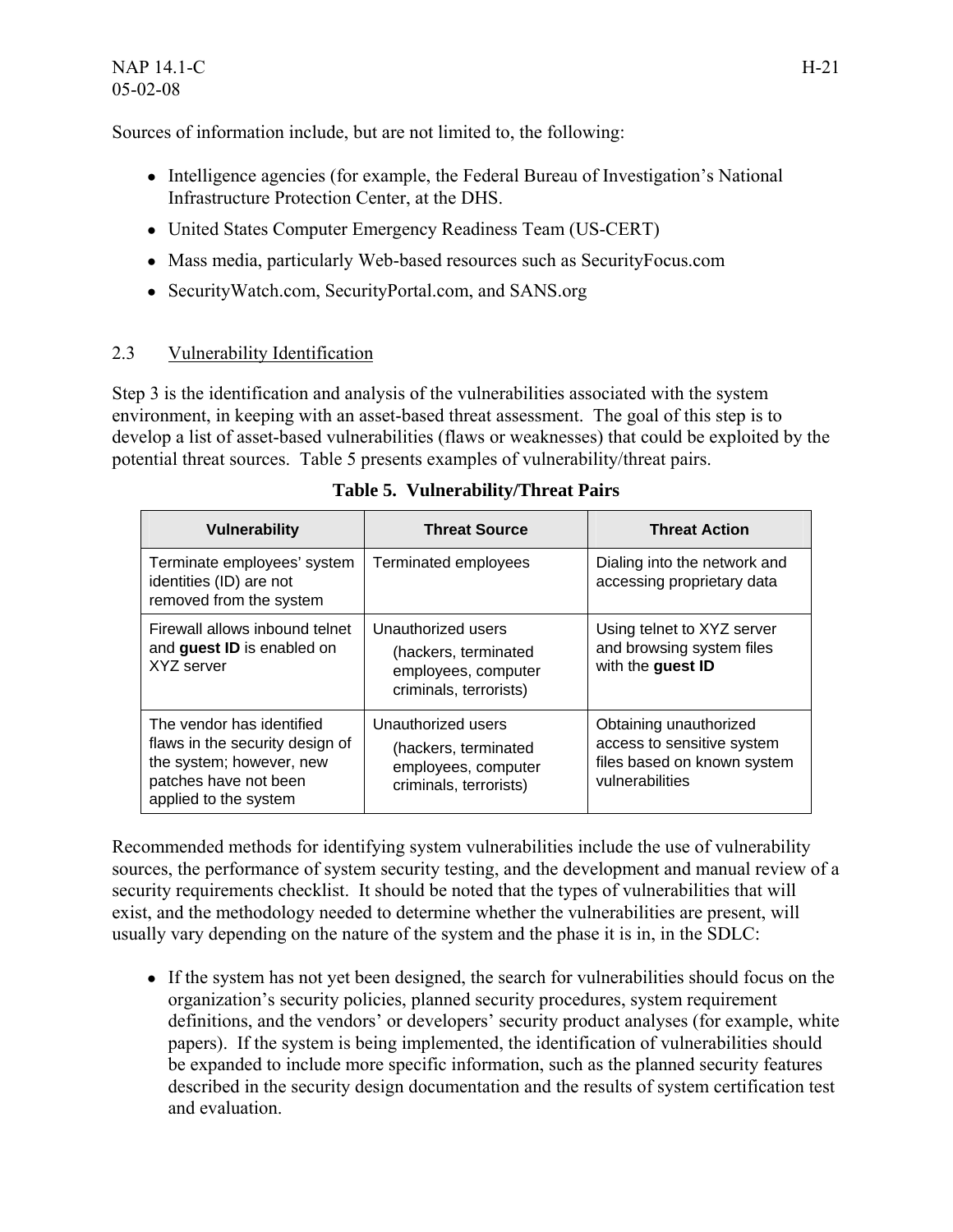• If the system is operational, the process of identifying vulnerabilities should include an analysis of the system security features and the security controls, technical and procedural, used to protect the system.

Conduct vulnerability identification through the use of tools (that is, questionnaires, interviews, worksheets, and so forth). The uses of automated vulnerability assessment engines are also apportioned against the technology. This is discussed in the system test and evaluation (STE) process (NAP 14.2-C.)

#### **Step 3.a: Map the enterprise**

A network topology map is crucial to understanding the protection measures needed. This diagram should include critical infrastructure components, such as firewalls, IDSs, routers, switches, servers, host workstations, remote access components, storage devices, and laptops, and so forth

#### **Step 3.b. Determine asset to tool mapping evaluation approach.**

The purpose of this step is to determine potential vulnerabilities in design, implementation, or configuration of the critical assets identified in the previous steps. Design vulnerabilities are inherent in the product.

#### **Example:** A software's control against overloading is undetermined

Implementation vulnerabilities results when execution errors exist with the product. Alarms in an intrusion detection system (IDS) go unanswered, for example. Configuration vulnerabilities results when design or administrative errors occur.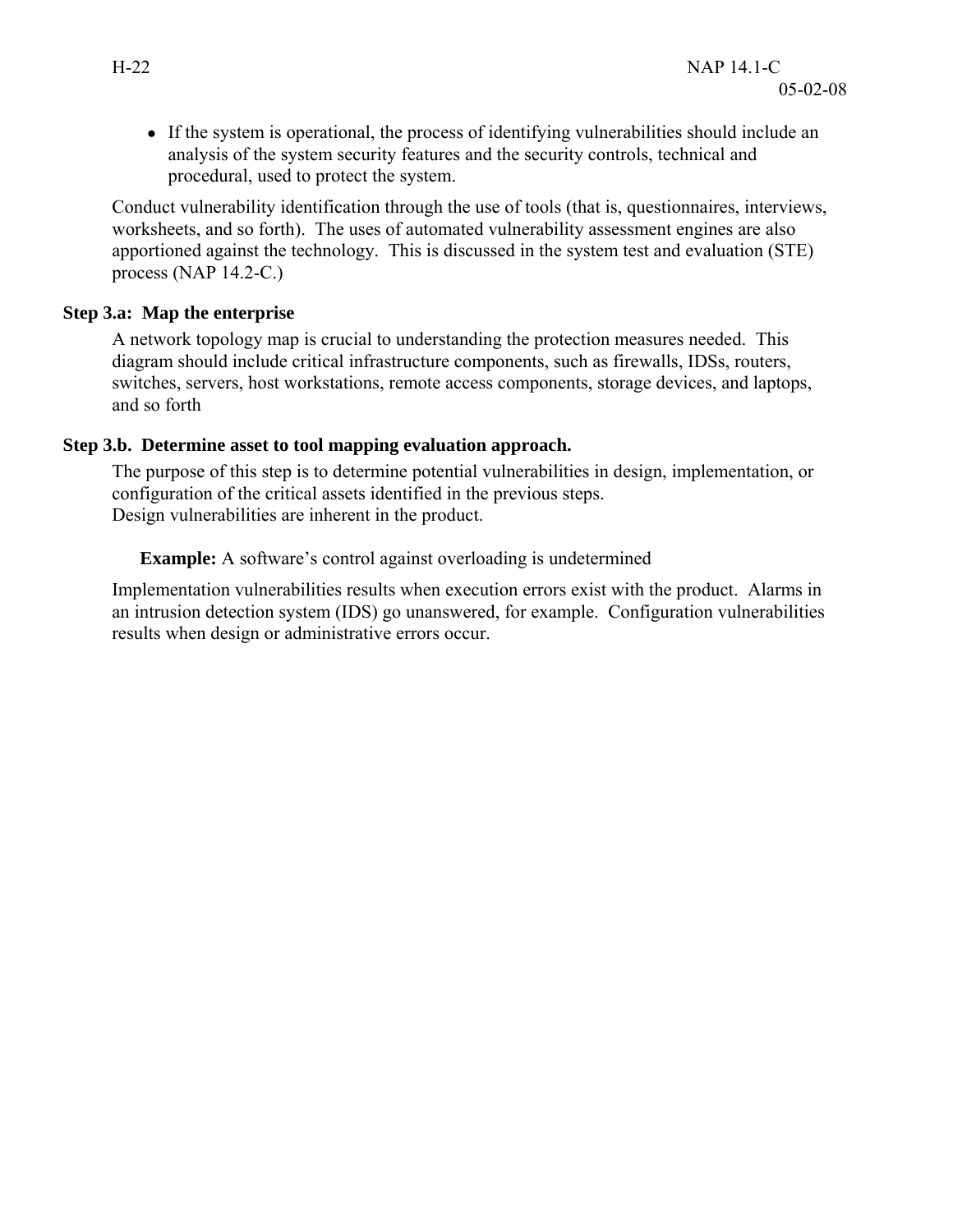Table 6 below depicts an example of the output of the assets and tool mapping results. In addition, NAP 14.2-C will assist in determining checklist creation and determination.

**Table 6. Asset Mapping Results** 

| Asset                   | <b>Automated Tool</b> | Worksheet         |
|-------------------------|-----------------------|-------------------|
| Windows Server 2003     | Windows Gold Disk     |                   |
| <b>Account Creation</b> |                       | $1.2.3$ (example) |

**Note:** The information contained in this table is for illustration purposes only.

#### **Step 3.c. Categorize vulnerabilities depicted in the automated tool against the requirement**

Automated tools will depict open, closed, unknown ports, or other vulnerabilities against the product. A categorization of the requirement (for example, SP 800-53 Revision 1 security control or other requirement) apportions the vulnerability to the products. See Table 7.

**Table 7. Asset-based Threat Table** 

| <b>Asset</b>              | Windows Server 2003              |  |
|---------------------------|----------------------------------|--|
| <b>Vulnerability</b>      | Latest hot fixes are not applied |  |
| NAP 14.2-C Control        | $SI-1$                           |  |
| <b>Protection Measure</b> | Apply applicable hot fixes       |  |

**Note:** The information contained in this table is for illustration purposes only.

#### **Vulnerability Sources**

The technical and nontechnical vulnerabilities associated with a system's processing environment can be identified by analyzing the information-gathering techniques A review of other industry sources (for example, vendor Web pages that identify system bugs and flaws) will be useful in preparing for the interviews and in developing effective questionnaires to identify vulnerabilities that may be applicable to specific systems (for example, a specific version of a specific operating system).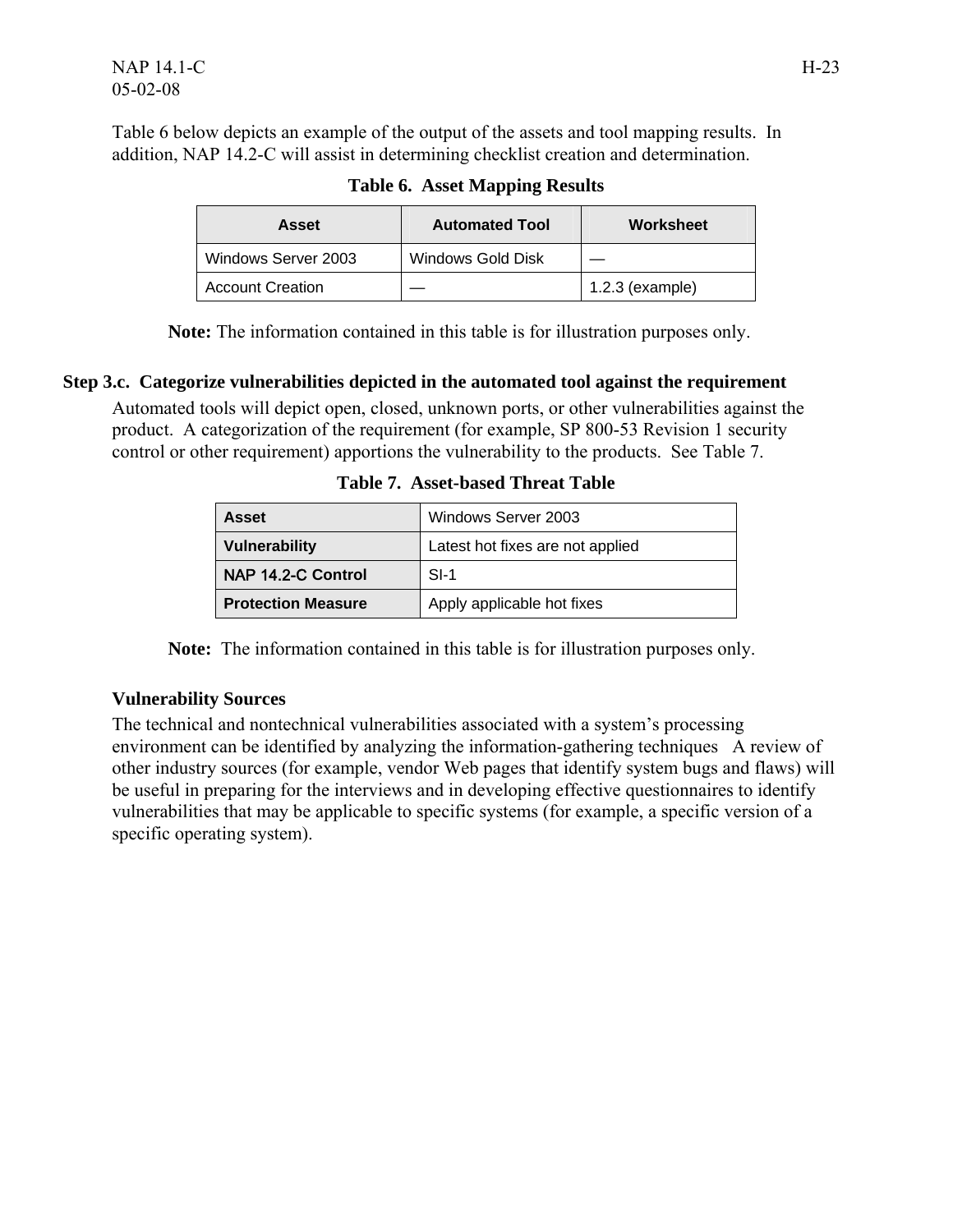Documented vulnerability sources that should be considered in a thorough vulnerability analysis include, but are not limited to, the following:

- Previous risk assessment documentation of the system assessed.
- The system's audit reports, system anomaly reports, security review reports, and system test and evaluation reports.
- Vulnerability lists, such as the NIST I-CAT vulnerability database ([http://icat.nist.gov](http://icat.nist.gov/)).
- Security advisories, such as US-CERT and the Department of Energy's Computer Incident Advisory Capability bulletins.
- Vendor advisories.
- Commercial computer incident/emergency response teams and post lists (for example, SecurityFocus.com forum mailings).
- Computer Emergency Response Team ([http://www.cert.org\)](http://www.cert.org/)
- Security Bulletins, Vulnerability Notes, or US-CERT Technical Alerts in the United States Computer Emergency Readiness Team (US-CERT) <http://www.us-cert.gov)
- Common Vulnerabilities and Exposure List [\(http://www.cve.mitre.org](http://www.cve.mitre.org/))
- System software security analyses

#### **System Security Testing**

Proactive methods, employing system testing, can be used to identify system vulnerabilities efficiently, depending on the criticality of the system and available resources (for example, allocated funds, available technology, persons with the expertise to conduct the test). Test methods include:

- Automated vulnerability scanning tool
- ST&E
- Penetration testing

The automated vulnerability scanning tool is used to scan a group of hosts or a network for known vulnerable services (for example, system allows anonymous File Transfer Protocol [FTP], send mail relaying). However, it should be noted that some of the potential vulnerabilities identified by the automated scanning tool may not represent real vulnerabilities in the context of the system environment. For example, some of these scanning tools rate potential vulnerabilities without considering the site's environment and requirements. Some of the "vulnerabilities" flagged by the automated scanning software may actually not be vulnerable for a particular site but may be configured that way because their environment requires it. Thus, this test method may produce false positives.

ST&E is another technique that can be used in identifying system vulnerabilities during the risk assessment process. It includes the development and execution of a test plan (for example, test script, test procedures, and expected test results). The purpose of system security testing is to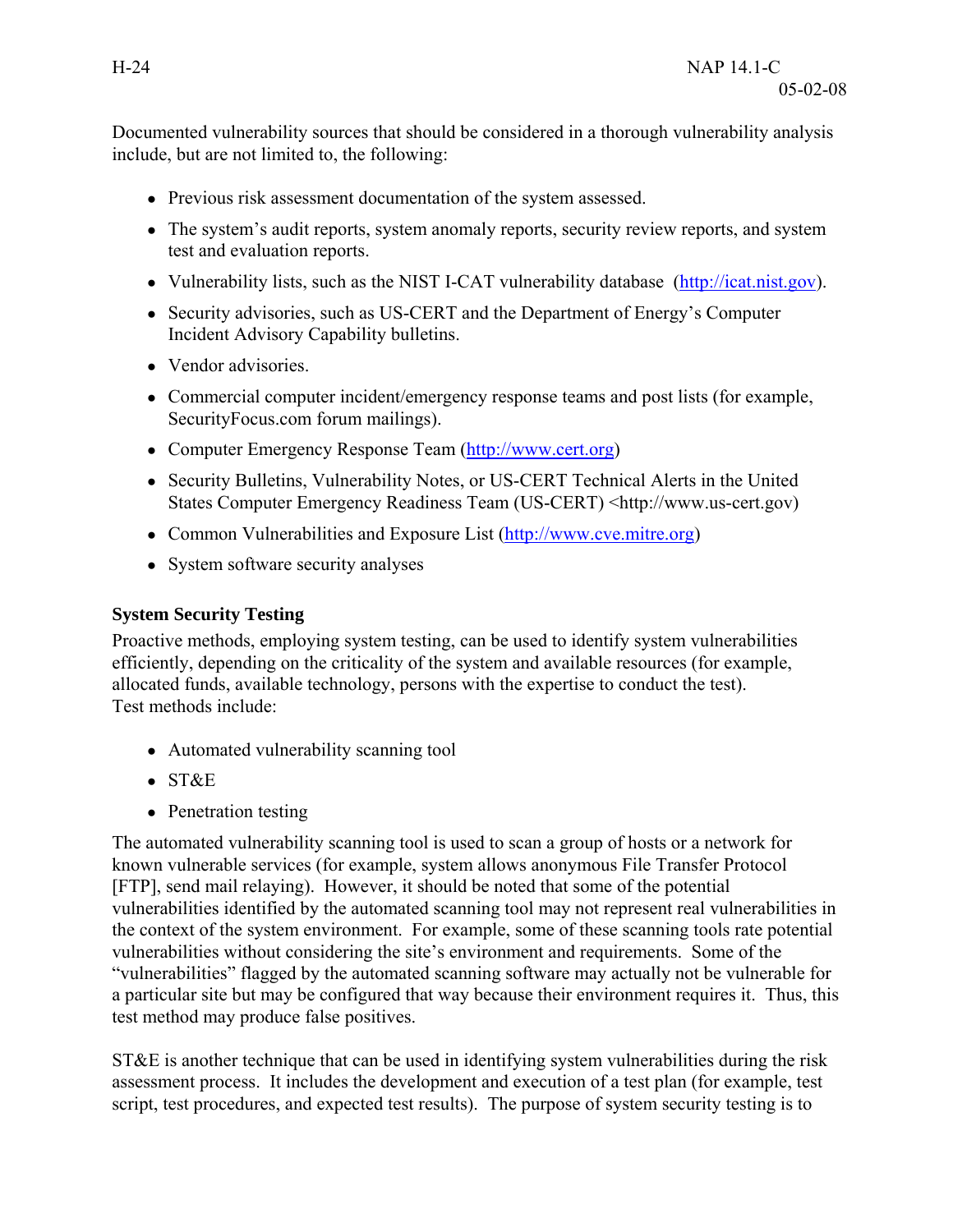NAP 14.1-C H-25 05-02-08

test the effectiveness of the security controls of a system as they have been applied in an operational environment. The objective is to ensure that the applied controls meet the approved security specification for the software and hardware and implement the organization's security policy or meet industry standards. Penetration testing can be used to complement the review of security controls and ensure that different facets of the system are secured. Automated scanning tools may also be employed.

Penetration testing, when employed in the risk assessment process, can be used to assess a system's ability to withstand intentional attempts to circumvent system security. Its objective is to test the system from the viewpoint of a threat source and to identify potential failures in the system protection schemes. The results of these types of optional security testing will help identify a system's vulnerabilities.

#### **Development of Security Requirements Checklist**

During this step, the risk assessment personnel determine whether the security requirements stipulated for the system and collected during system characterization are being met by existing or planned security controls. Typically, the system security requirements can be presented in table form, with each requirement accompanied by an explanation of how the system's design or implementation does or does not satisfy that security control requirement. A security requirements checklist contains the basic security standards that can be used to systematically evaluate and identify the vulnerabilities of the assets (personnel, hardware, software, and information), nonautomated procedures, processes, and information transfers associated with a given system in the following security areas:

- Management
- Operational
- Technical

Table 8 lists security criteria suggested for use in identifying a system's Vulnerabilities in each security area.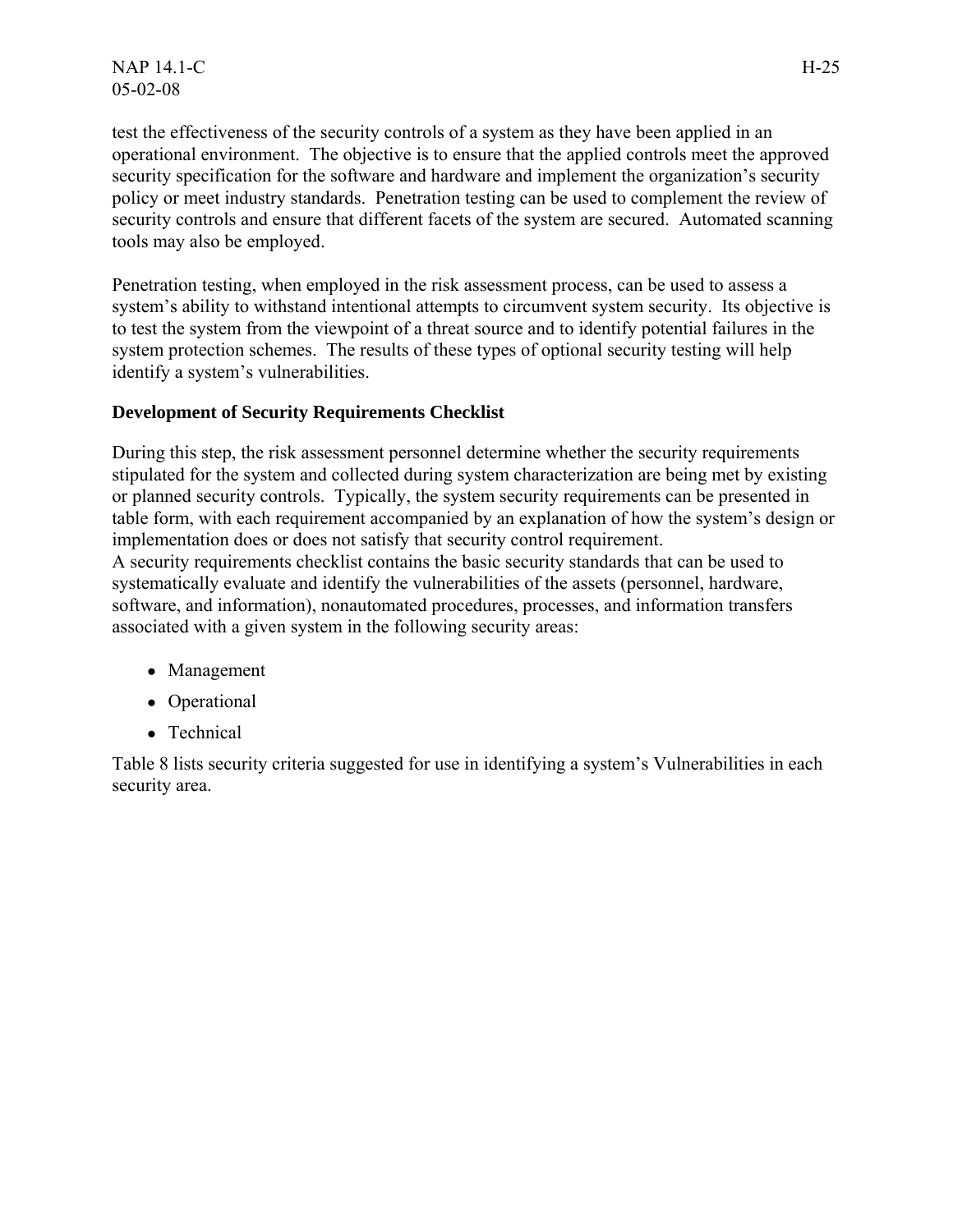| <b>Security Area</b>        | <b>Security Criteria</b>                                       |
|-----------------------------|----------------------------------------------------------------|
| <b>Management Security</b>  | Assignment of responsibilities                                 |
|                             | Continuity of support                                          |
|                             | ш<br>Incident response capability                              |
|                             | Periodic review of security controls                           |
|                             | Personnel clearance and background investigations              |
|                             | Risk assessment                                                |
|                             | Security and technical training                                |
|                             | Separation of duties                                           |
|                             | ■ System authorization and reauthorization                     |
|                             | System or application security plan                            |
| <b>Operational Security</b> | Control of air-borne contaminants<br>п                         |
|                             | (smoke, dust, chemicals)                                       |
|                             | Controls to ensure the quality of the electrical power         |
|                             | supply                                                         |
|                             | Data media access and disposal                                 |
|                             | External data distribution and labeling                        |
|                             | <b>Facility protection</b>                                     |
|                             | (computer room, data center, office)                           |
|                             | Humidity control                                               |
|                             | Temperature control                                            |
|                             | ■ Workstations, laptops, and stand-alone personal<br>computers |
| <b>Technical Security</b>   | п<br>Communications                                            |
|                             | (dial-in, system interconnection, routers)                     |
|                             | Cryptography                                                   |
|                             | Discretionary access control                                   |
|                             | Identification and authentication                              |
|                             | Intrusion detection                                            |
|                             | Object reuse                                                   |
|                             | System audit                                                   |

#### **Table 8. Security Criteria**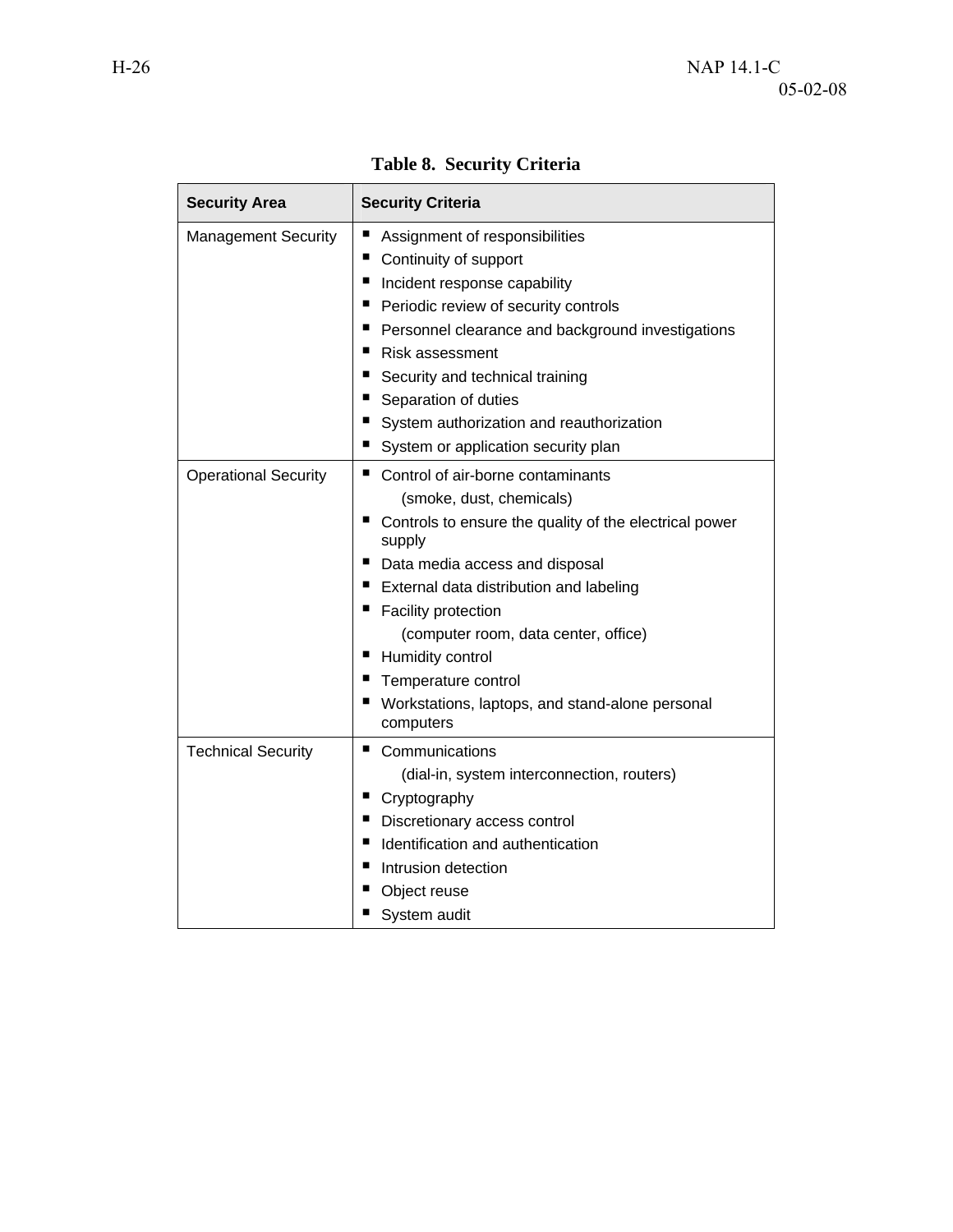## NAP 14.1-C H-27 05-02-08

The outcome of this process is the security requirements checklist. Sources that can be used in compiling such a checklist include, but are not limited to, the following government regulatory and security directives and sources applicable to the system processing environment:

- Computer Security Act (CSA) of 1987
- Federal Information Processing Standards Publications
- Federal Information Security Management Act of 2002 (FISMA).
- Privacy Act of 1974
- System security plan of the system assessed
- The organization's security policies, guidelines, and standards
- Industry practices.

The control objectives are abstracted directly from long-standing requirements found in statute, policy, and guidance on security and privacy. The results of the checklist (or questionnaire) can be used as input for an evaluation of compliance and noncompliance. This process identifies system, process, and procedural weaknesses that represent potential vulnerabilities.

## 2.4 Analysis of Protection Measures [Controls Analysis]

The goal of Step 4 is to analyze the controls that have been implemented, or are planned for implementation, by the organization, to minimize or eliminate the likelihood (or probability) of a threat exploiting a system vulnerability. See Table 9.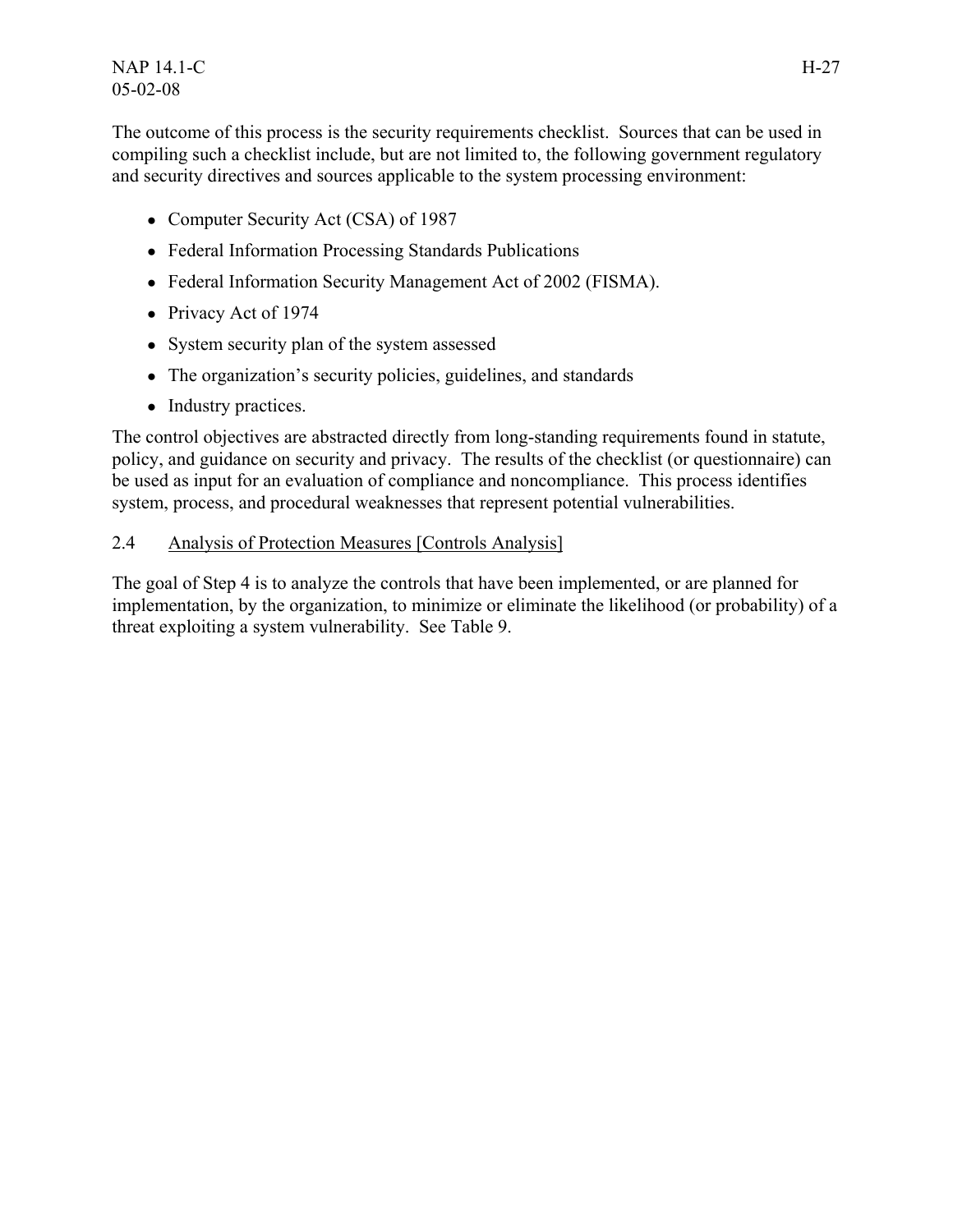| Category                                                  | <b>Vulnerability</b> | <b>Asset</b> |
|-----------------------------------------------------------|----------------------|--------------|
| <b>Access Control</b>                                     |                      |              |
| Audit and Accountability                                  |                      |              |
| Awareness and Training                                    |                      |              |
| Certification, Accreditation,<br>and Security Assessments |                      |              |
| <b>Configuration Management</b>                           |                      |              |
| <b>Contingency Planning</b>                               |                      |              |
| Identification and<br>Authentication                      |                      |              |
| Incident Response                                         |                      |              |
| Maintenance                                               |                      |              |
| <b>Media Protection</b>                                   |                      |              |
| Physical & Environmental<br>Protection                    |                      |              |
| Planning                                                  |                      |              |
| <b>Personnel Security</b>                                 |                      |              |
| <b>Risk Assessment</b>                                    |                      |              |
| System and Service<br>Acquisition                         |                      |              |
| <b>System and Communications</b><br>Protection            |                      |              |
| System and Information<br>Integrity                       |                      |              |

**Table 9. Control Vulnerabilities by Category** 

To derive an overall likelihood rating that indicates the probability that a potential vulnerability may be exercised within the construct of the associated threat environment (Step 5 below), the implementation of current or planned controls must be considered. For example, a vulnerability is not likely to be exercised or the likelihood is low if there is a low level of threat source interest or capability or if there are effective security controls that can eliminate, or reduce the magnitude of, harm.

## **Control Methods**

Security controls are categorized into technical and nontechnical methods. Technical controls are safeguards that are incorporated into computer hardware, software, or firmware (for example, access control mechanisms, identification and authentication mechanisms, encryption methods,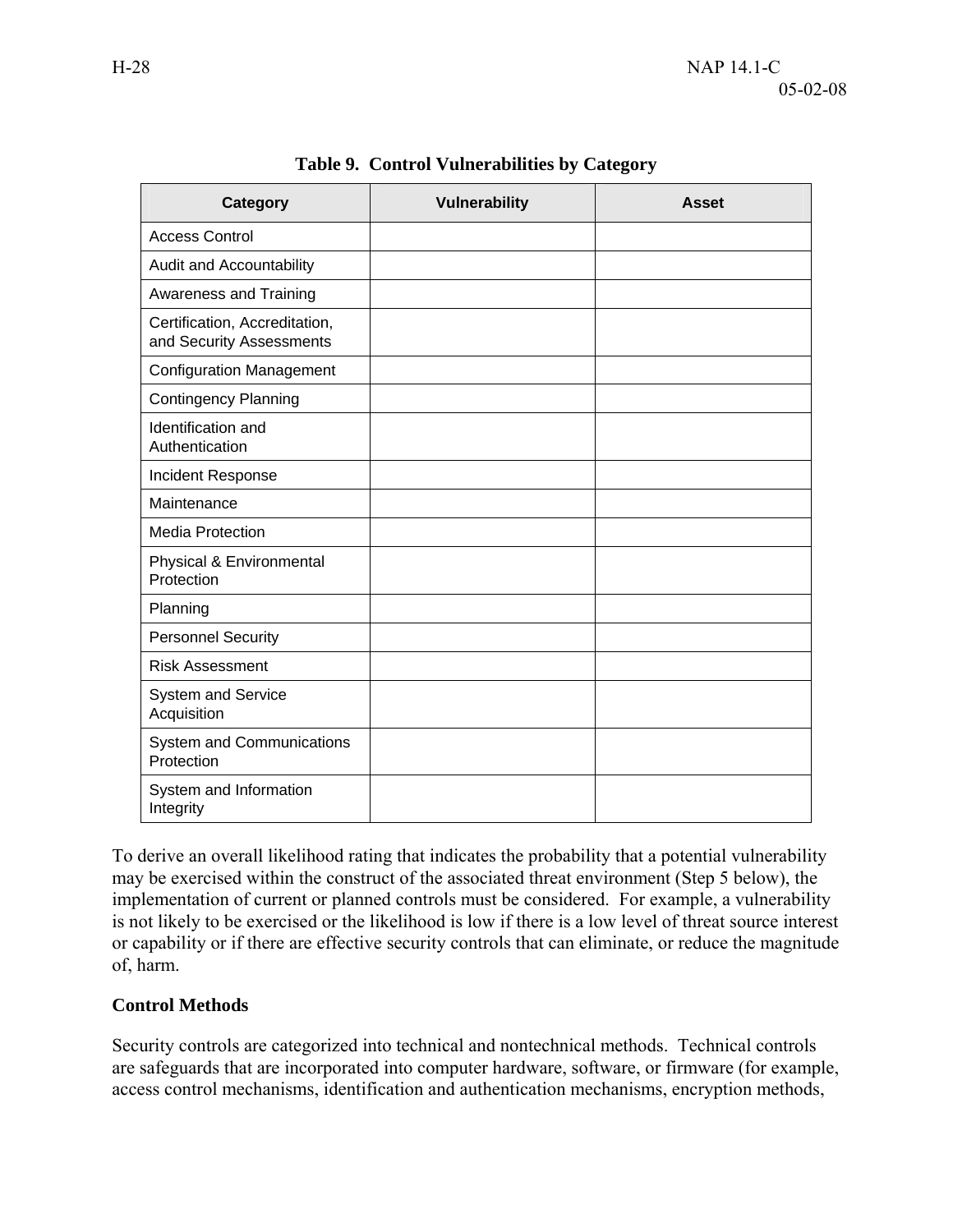# NAP 14.1-C H-29 05-02-08

intrusion detection software). Nontechnical controls are management and operational controls, such as security policies; operational procedures; and personnel, physical, and environmental security.

# **Control Categories**

The control categories for both technical and nontechnical control methods can be further classified as either preventive or detective. These two subcategories are explained as follows:

- Preventive controls inhibit attempts to violate security policy and include such controls as access control enforcement, encryption, and authentication.
- Detective controls warn of violations or attempted violations of security policy and include such controls as audit trails, intrusion detection methods, and checksums.

The implementation of such controls during the risk mitigation process is the direct result of the identification of deficiencies in current or planned controls during the risk assessment process (for example, controls are not in place or controls are not properly implemented).

# **Control Analysis Technique**

As discussed above, development of a security requirements checklist or use of an available checklist will be helpful in analyzing controls in an efficient and systematic manner. The security requirements checklist can be used to validate security noncompliance as well as compliance. Therefore, it is essential to update such checklists to reflect changes in an organization's control environment (for example, changes in security policies, methods, and requirements) to ensure the checklist's validity. The result of the control analysis is presented in Step 5 below.

# 2.5 Likelihood Determination

Step 5 is designed to derive an overall likelihood rating that indicates the probability that a potential vulnerability may be exercised within the construct of the associated threat environment. The following governing factors must be considered:

- Threat source motivation and capability
- Nature of the vulnerability
- Existence and effectiveness of current controls

The likelihood that a potential vulnerability could be exercised by a given threat source can be described as high, medium, or low. Table 10 on the following page describes vulnerabilities by grouped protection measures.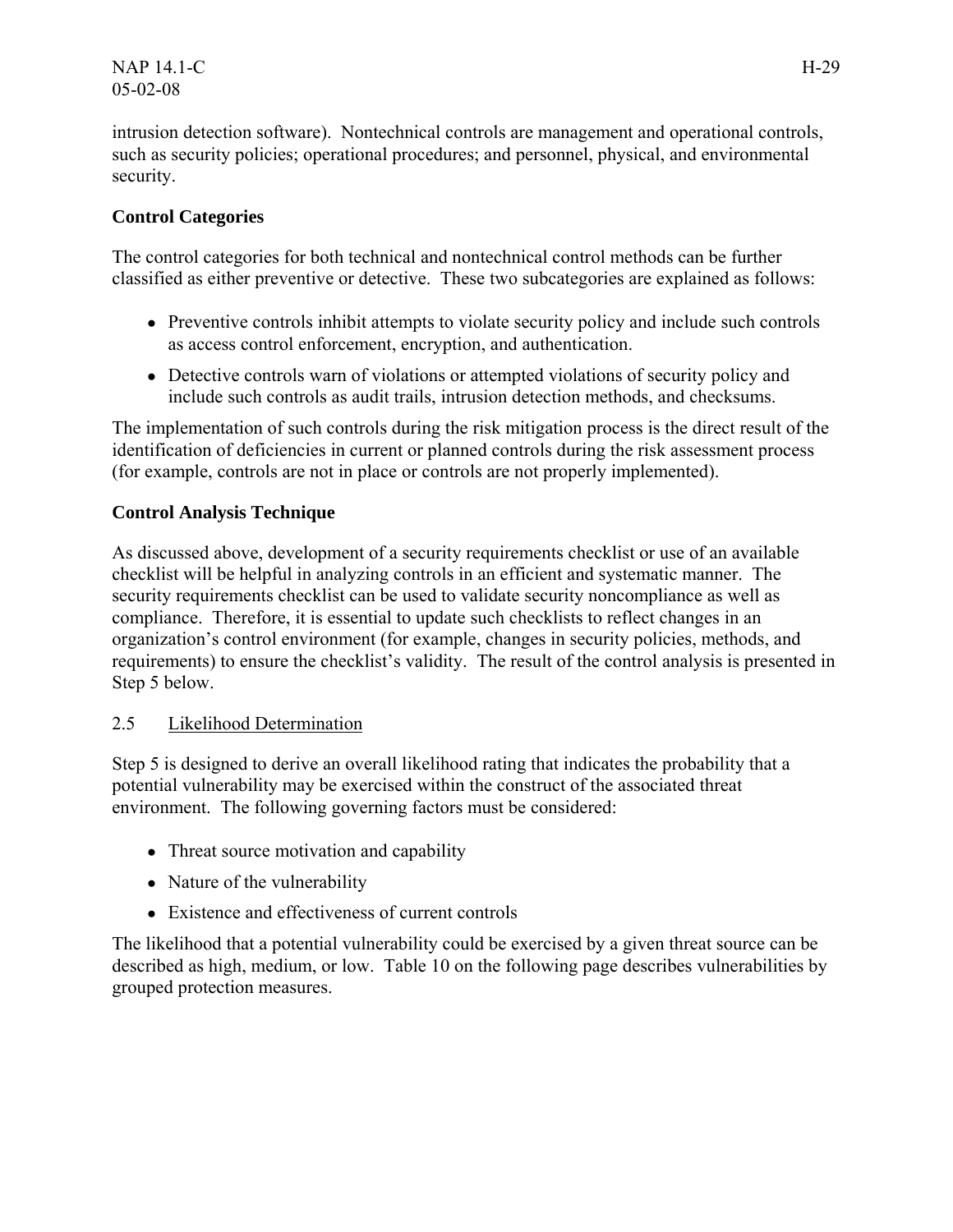| Group<br><b>Measures</b>                  | <b>Asset</b><br><b>Type</b> | <b>Vulnerability</b><br><b>Description</b>                                  | <b>NAP</b><br>$14.2 - C$<br><b>Control</b> | <b>Protection</b><br><b>Measure</b>                                                       | Likelihood<br>Level |
|-------------------------------------------|-----------------------------|-----------------------------------------------------------------------------|--------------------------------------------|-------------------------------------------------------------------------------------------|---------------------|
| Access control                            | Server                      | Guest account open                                                          | $AC-2$                                     | <b>Disable</b><br>Guest<br>Account                                                        | High                |
|                                           | Workstation                 | Regular system users have<br>elevated privileged accounts                   | $AC-6$                                     | Ensure<br>principle of<br>least<br>privilege<br>remains<br>throughout<br>all<br>processes | High                |
| System and<br>communication<br>protection | Web site                    | Connections to high-impact<br>security domains exists<br>without monitoring | $SC-7$                                     | <b>Begin</b><br>audit<br>controls<br>and<br>regular<br>Website<br>monitoring              | High                |

**Table 10. Vulnerabilities by Grouped Protection Measures** 

**Note:** The information contained in this table is for illustration purposes only. Table 11 lists the SP 800-30-defined likelihood levels.

|  | <b>Table 11. Likelihood Definitions</b> |  |
|--|-----------------------------------------|--|
|--|-----------------------------------------|--|

| Likelihood<br>Rating | <b>Likelihood Definition</b>                                                                                                                                        |
|----------------------|---------------------------------------------------------------------------------------------------------------------------------------------------------------------|
| High                 | The threat source is highly motivated and sufficiently capable, and controls<br>are ineffective to prevent the vulnerability from being exercised.                  |
| Moderate             | The threat source is motivated and capable, but controls are in place that may<br>impede successful exercise of the vulnerability.                                  |
| Low                  | The threat source lacks motivation or capability, or controls are in place to<br>prevent, or at least significantly impede, the vulnerability from being exercised. |

## 2.6 Impact Analysis (14.2-C)

Because the potential impact levels for the confidentiality, integrity, and availability, security objectives may not be identical for an information system. Step 6 uses the high water mark concept to determine the impact level of the information system. Thus, a low-impact system is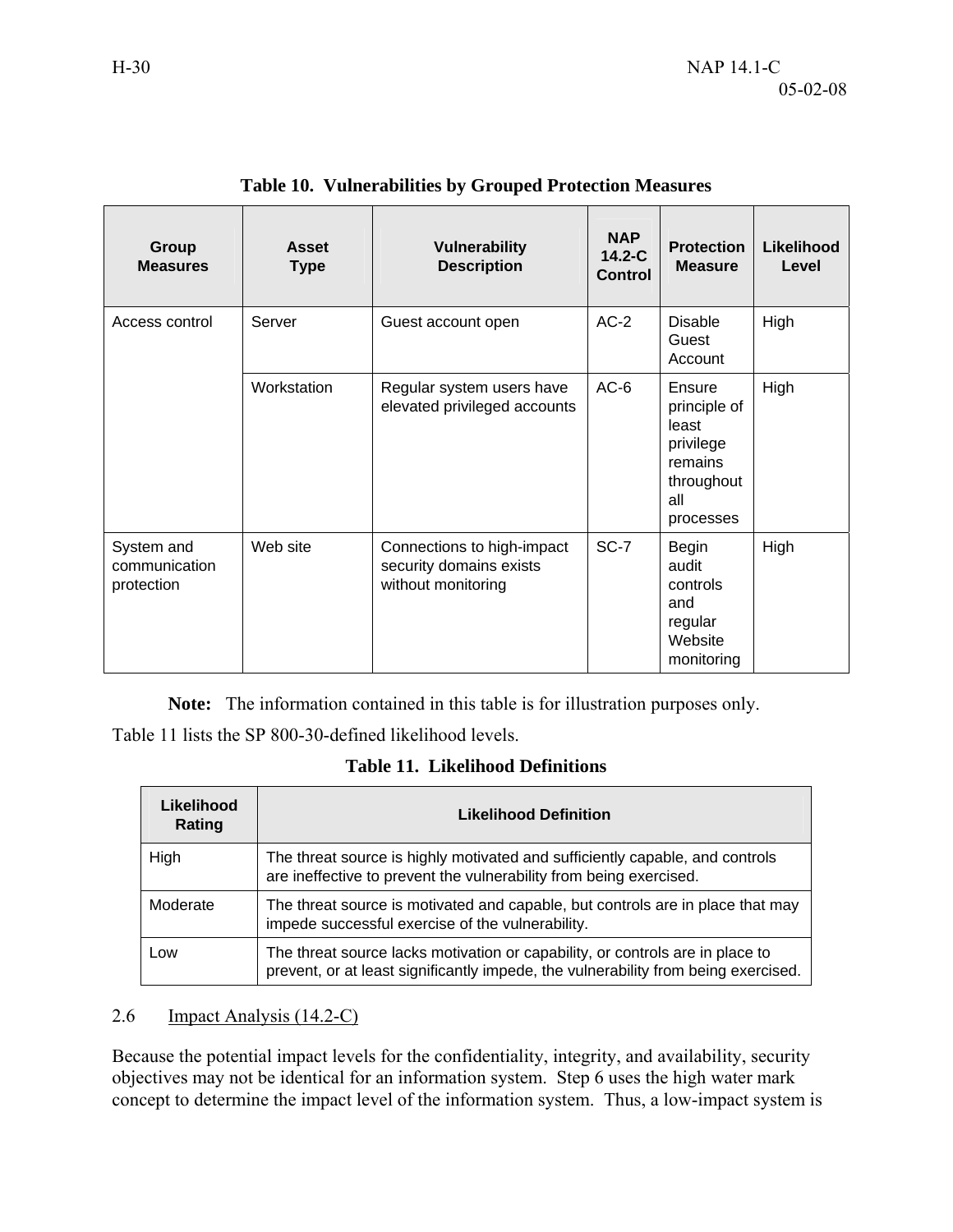defined as an information system in which all three of the security objectives are low. A moderate-impact system is an information system in which at least one of the security objectives is moderate and no security objective is high. And finally, a high-impact system is an information system in which at least one security objective is high. Once the overall impact level of the information system is determined, the minimum set of security control can be selected from the baseline controls.

The certification team must use the methodology defined below for determining the system categorization (that is, Protection Index) based on the information system boundary, identification of information group(s), and Consequence of Loss for Confidentiality. National security information is grouped (information group) based on sensitivity (classification level, category, and need-to-know). The following paragraph describes the information groups in increasing order of sensitivity (Top Secret Restricted Data considered the most sensitive). National Security Systems must be categorized based on the most sensitive information group they contain and the impact/Consequences of Loss (CoL) if the confidentiality, integrity and/or availability of the information is lost. The impact is determined through a CoL concept that ranks the perceived value of each information group in terms of confidentiality, integrity, and availability.

## **Consequences of Loss – Classified Information**

The tables in this section describe the criteria used to determine the CoL to confidentiality, integrity, and availability for all classified information.

| <b>Consequence</b><br>of Loss | <b>Confidentiality Description</b>                                                                                                                                                                                                                                                                                                                                                                                                |
|-------------------------------|-----------------------------------------------------------------------------------------------------------------------------------------------------------------------------------------------------------------------------------------------------------------------------------------------------------------------------------------------------------------------------------------------------------------------------------|
| High                          | Unauthorized, premature, or partial disclosure may have a grave effect<br>on National security, Senior DOE Management, DOE, or National<br>interests.                                                                                                                                                                                                                                                                             |
| Moderate                      | Serious damage to National security will result if confidentiality is lost;<br>Information requiring protection mandated by policy, laws, or<br>agreements between DOE, its contractors, and other entities, such as<br>commercial organizations or foreign Governments; Information<br>designated as mission-essential; or Unauthorized, premature, or partial<br>disclosure may have an adverse effect on site-level interests. |
| Low                           | Damage to National Security will result if confidentiality is lost;<br>Information designated as sensitive by the data owner; or unauthorized,<br>premature, or partial disclosure may have an adverse effect on<br>organizational interests.                                                                                                                                                                                     |

**Table 12. Consequences of Loss of Confidentiality**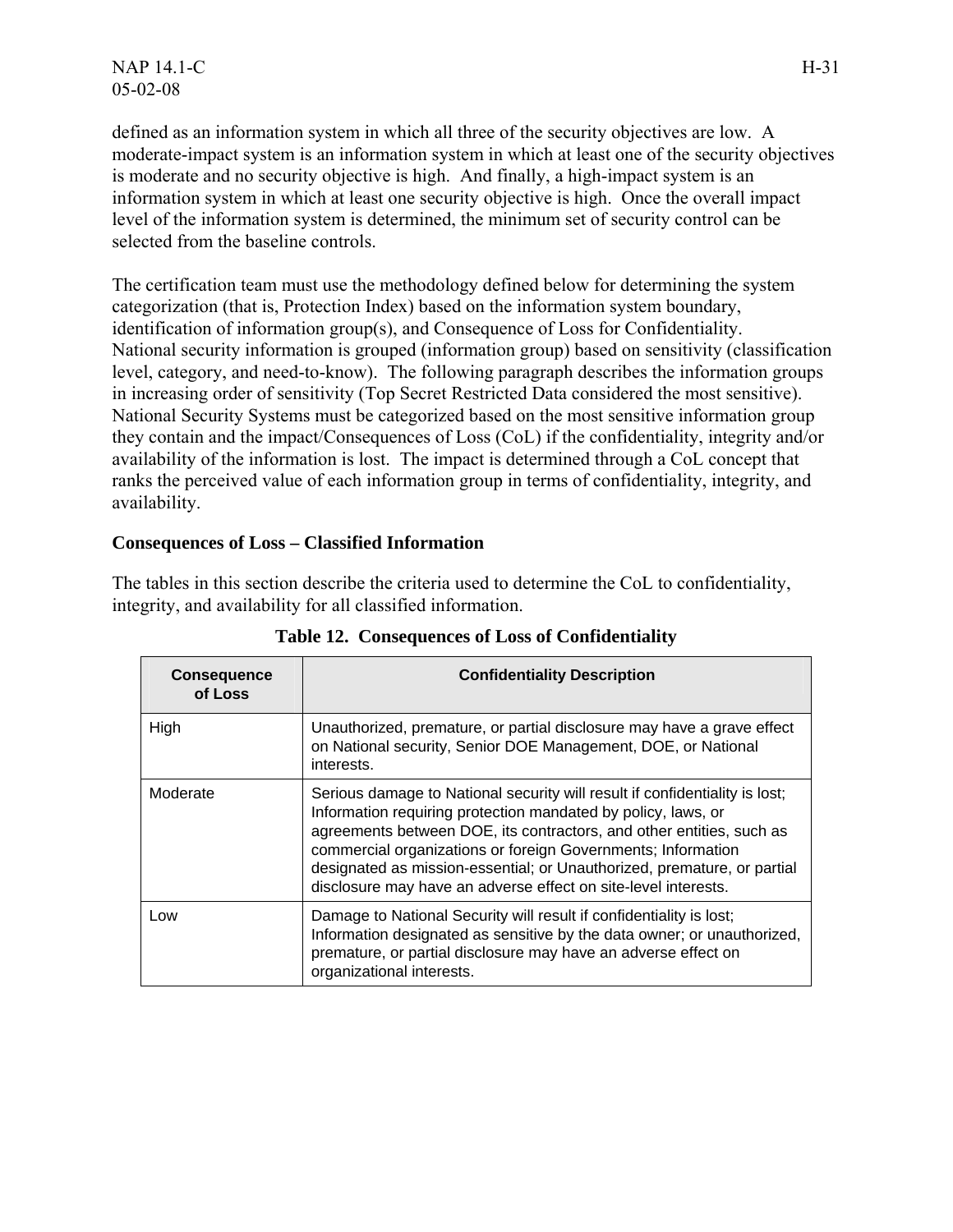| <b>Consequence</b><br>of Loss | <b>Integrity Description</b>                                                                                                                                                                                              |
|-------------------------------|---------------------------------------------------------------------------------------------------------------------------------------------------------------------------------------------------------------------------|
| High                          | Loss of integrity will have a serious effect on National-level interests or<br>Loss of integrity will have a serious effect on confidentiality.                                                                           |
| Moderate                      | A degree of integrity required for mission accomplishment, but not<br>absolute; Bodily injury might result from loss of integrity; or Loss of<br>integrity will have an adverse effect on organizational-level interests. |
| Low                           | Loss of integrity impacts only the missions of site- or office-level<br>organization.                                                                                                                                     |

# **Table 13. Consequences of Loss of Integrity**

| Tuble 1-6 Consequences of E0ss of Tryundship |                                                                                                                                                                                                                                                                                                                                                                                                                |  |
|----------------------------------------------|----------------------------------------------------------------------------------------------------------------------------------------------------------------------------------------------------------------------------------------------------------------------------------------------------------------------------------------------------------------------------------------------------------------|--|
| <b>Consequence</b><br>of Loss                | <b>Availability</b><br><b>Description</b>                                                                                                                                                                                                                                                                                                                                                                      |  |
| High                                         | Loss of life might result from loss of availability; Information must<br>always be available upon request, with no tolerance for delay; Loss of<br>availability will have an adverse effect on National-level interests;<br>Federal requirement (that is, requirement for Material Control and<br>Accountability (MC&A) inventory); or Loss of availability will have an<br>adverse effect on confidentiality. |  |
| Moderate                                     | Information must be readily available with minimum tolerance for delay;<br>Bodily injury might result from loss of availability; or Loss of availability                                                                                                                                                                                                                                                       |  |

## **Table 14. Consequences of Loss of Availability**

Note: In this context, "High – no tolerance for delay" means no delay;" "Moderate – minimum tolerance for delay" means a delay of seconds to hours;" and "Low – flexible tolerance for delay" means a delay of days to weeks

will have an adverse effect on organizational-level interests.

Table 15 provides the results of the evaluation of impact of loss for each National Security information group and represents the minimum Consequences of Lost (CoL) of value for each information group.

Low Information must be available with flexible tolerance for delay.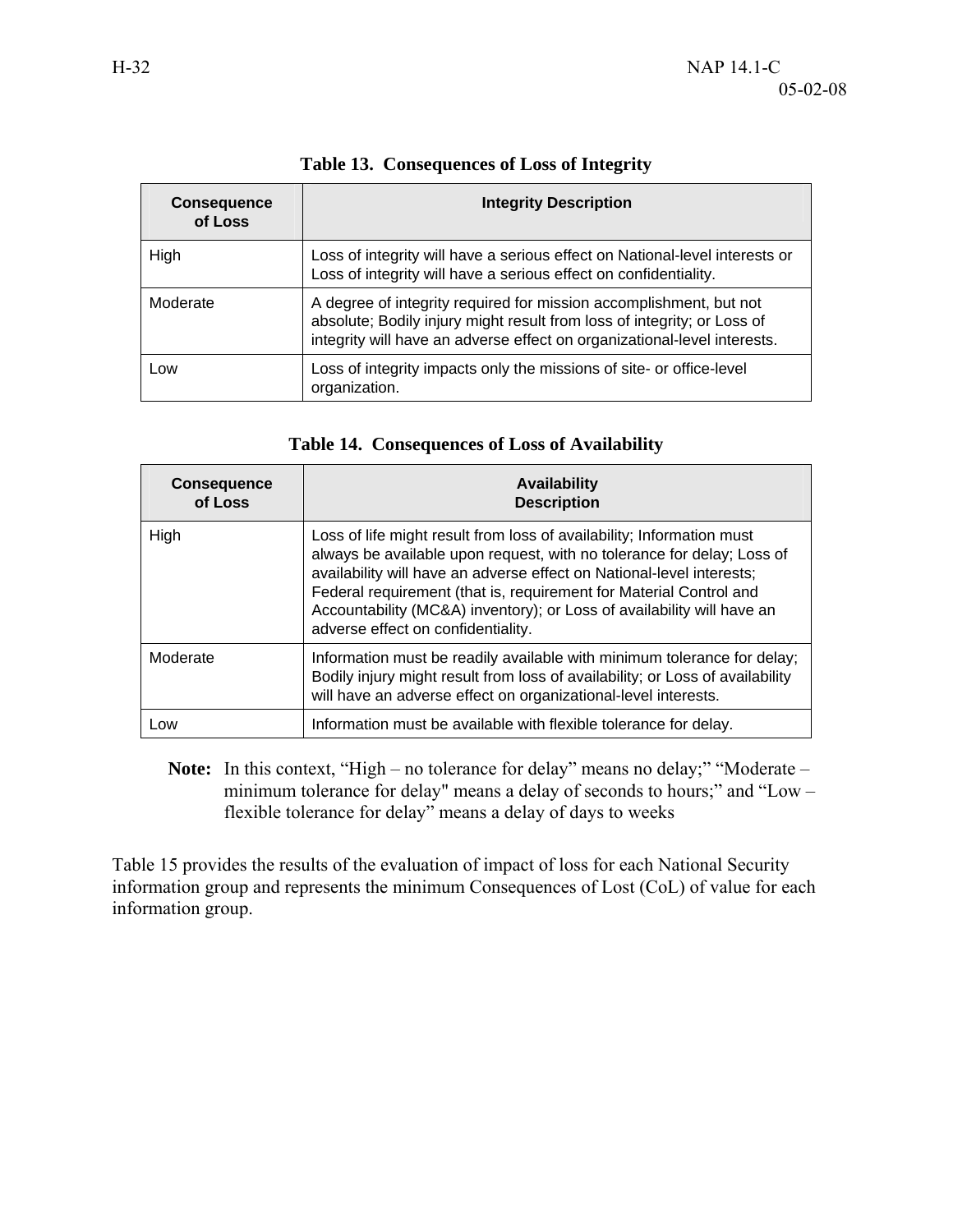| <b>Information Group</b>                | Loss of<br><b>Confidentiality</b> | <b>Loss of Integrity</b> | <b>Loss of Availability</b> |
|-----------------------------------------|-----------------------------------|--------------------------|-----------------------------|
| Confidential and<br>Secret Information* | Moderate                          | Low                      | Low                         |
| Secret** and Top<br>Secret Information  | High                              | ∟ow                      | Low                         |

**Table 15. Consequences of Loss of Confidentiality, Integrity, and Availability** 

- \* Includes SRD, Sigmas 1, 2, 3, 4, 5, 9, 10, 11, 12, 13, and 15
- \*\* includes SRD, Sigmas 14 and 20
- 1 Sigmas 6, 7, and 8 are not currently in use. Note: the levels in this table are the minimum values allowed by NNSA. Senior NNSA management or the operating unit may assign a higher level of consequence for any or all of the information groups.

The output of this step is displayed in Step 7.

#### 2.7 Risk Determination

The purpose of Step 7 is to assess the level of risk to the system. The determination of risk for a particular threat/vulnerability pair can be expressed as a function of:

- The likelihood of a given threat source's attempting to exercise a given vulnerability.
- The magnitude of the impact should a threat source successfully exercise vulnerability.
- The adequacy of planned or existing security controls for reducing or eliminating risk.

To measure risk, a risk scale and a risk-level matrix must be developed. The following page provides a standard risk-level matrix, and describes the resulting risk levels.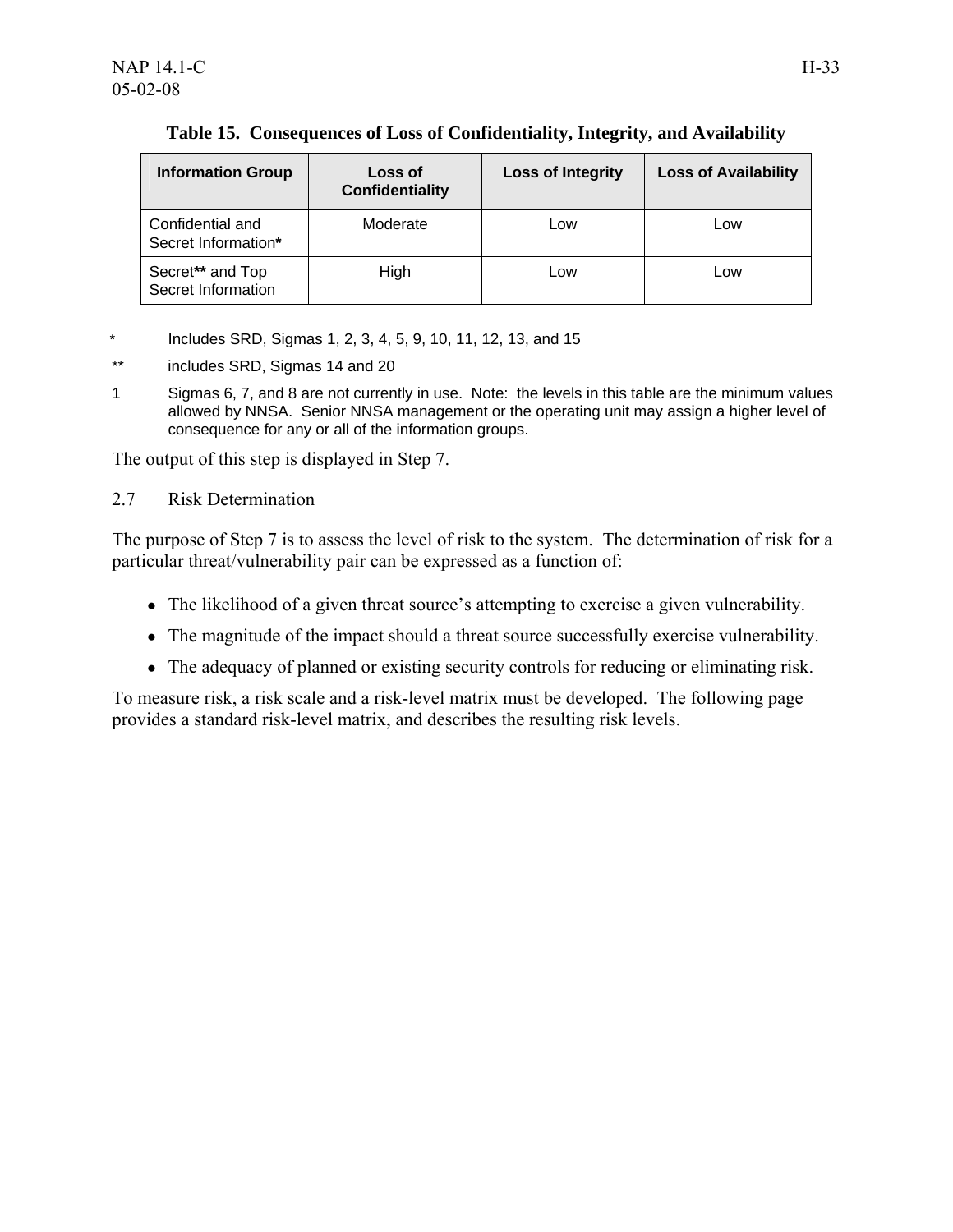## **Risk-Level Matrix**

The final determination of mission risk is derived by multiplying the ratings assigned for threat likelihood (for example, probability) and threat impact. Table 16 shows how the overall risk ratings might be determined based on inputs from the threat likelihood and threat impact categories. This matrix below a 3 x 3 matrix of threat likelihood (High, Medium, and Low), and threat impact (High, Medium, and Low). Depending on the site's requirements and the granularity of risk assessment desired, some sites may use a 4 x 4 or a 5 x 5 matrix. The latter can include a Very Low or Very High threat likelihood and a Very Low or Very High threat impact to generate a Very Low or Very High risk level. A Very High risk level may require possible system shutdown or stopping of all system integration and testing efforts.

The risk determination process uses the likelihood and impact assessments performed in the previous two steps and attempts to assign a determination factor. The determination factor uses a weighted high, medium, and low categorization (defined below), and attempts to assign a quantitative measurement to the level of risk based on a predetermined formula. The sample matrix in Table 16 shows how the overall risk levels of High, Medium, and Low are derived.

| <b>Threat Likelihood</b> | <b>Threat Impact</b><br>(Step 6) |                      |                        |  |
|--------------------------|----------------------------------|----------------------|------------------------|--|
| (Step 5)                 | Low                              | <b>Medium</b>        | High                   |  |
|                          | (10)                             | (50)                 | (100)                  |  |
| High $(1.0)$             | Low                              | Medium               | High                   |  |
|                          | $10 \times 1.0 = 10$             | $50 \times 1.0 = 50$ | $100 \times 1.0 = 100$ |  |
| Medium (0.5)             | Low                              | Medium               | High                   |  |
|                          | $10 \times 0.5 = 5$              | $50 \times 0.5 = 25$ | $100 \times 0.5 = 50$  |  |
| Low $(0.1)$              | Low                              | Medium               | High                   |  |
|                          | $10 \times 0.1 = 1$              | $50 \times 0.1 = 5$  | $100 \times 0.1 = 10$  |  |

**Note:** The information contained in this table is for illustration purposes only.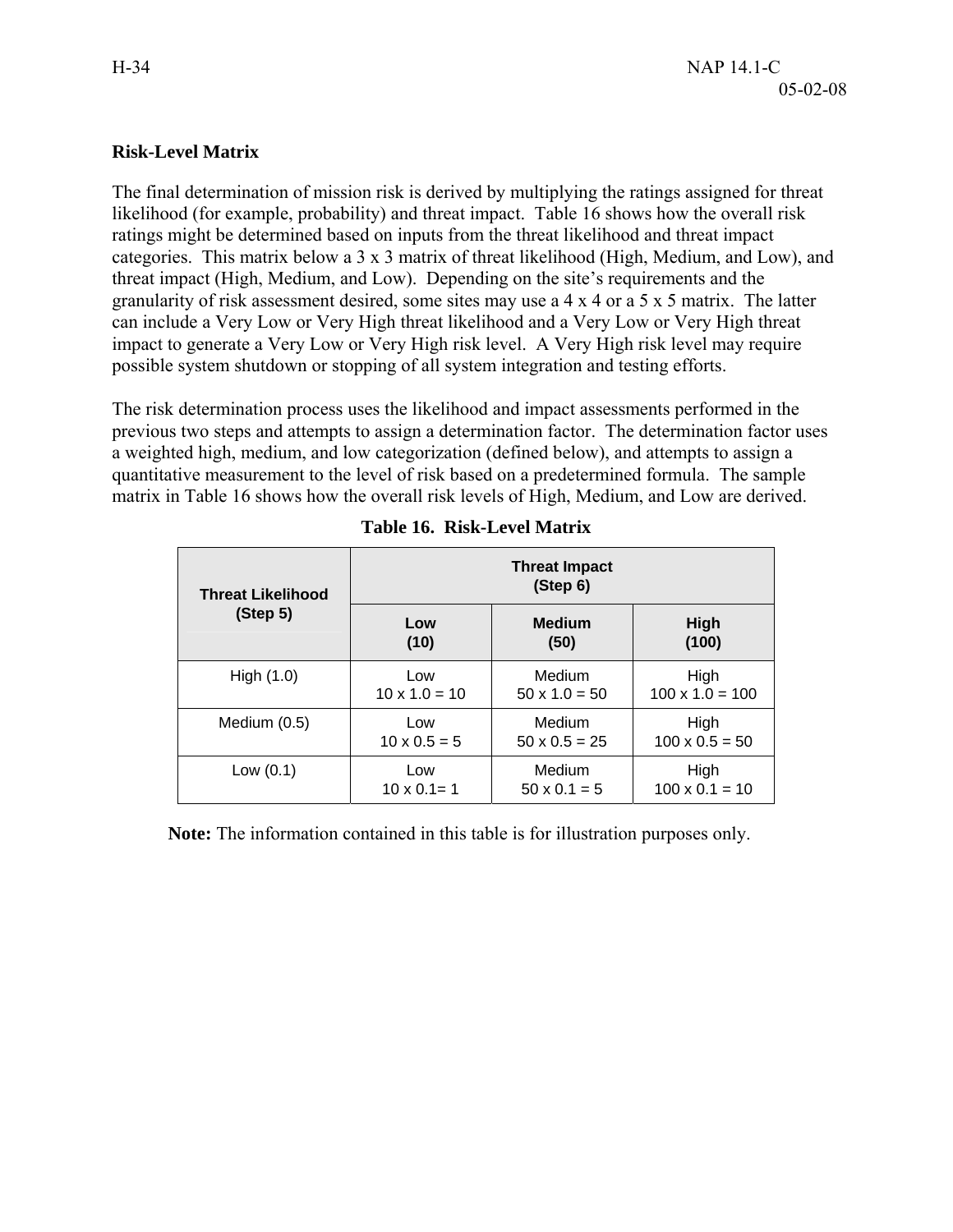Given the values of Threat Likelihood and Threat Impact, the Risk Determination for each threat can proceed, as shown in Table 17.

| Asset<br><b>Type</b> | <b>Vulnerability</b><br><b>Description</b> | <b>NAP 14.1-C</b><br><b>Security</b><br>Control | <b>Threat</b><br>Likelihood | <b>Threat</b><br><b>Impact</b> | <b>Risk Determination</b><br>Value |
|----------------------|--------------------------------------------|-------------------------------------------------|-----------------------------|--------------------------------|------------------------------------|
| Windows OS           | Latest hot fixes<br>not applied            | $SI-1$                                          | High<br>(1.0)               | High<br>(100)                  | High<br>$(100 \times 1.0 = 100)$   |
| Workstation          | Multiple users<br>use the same<br>password | $IA-2$                                          | High<br>(1.0)               | Medium<br>(50)                 | Medium<br>$(50 \times 1.0 = 50)$   |

**Table 17. Vulnerability Risk Table** 

**Note:** The information contained in this table is for illustration purposes only.

### **Description of Risk Level**

Table 18 describes the risk levels shown in the above matrix.

| <b>Risk Rating</b> | <b>Action Implementation</b>                                                                                                                    |
|--------------------|-------------------------------------------------------------------------------------------------------------------------------------------------|
| High               | High-risk levels create a strong need for corrective actions and the creation<br>of an action plan that is put in place as quickly as possible. |
|                    | Moderate-risk levels warrant corrective actions and a plan to incorporate<br>those actions within a reasonable period of time.                  |
| Low                | For low-risk levels, the application owner must decide whether corrective<br>actions are needed or whether the risks may be accepted.           |

**Table 18. Risk Scale and Necessary Actions** 

This risk scale, with its ratings of High, Medium, and Low, represents the degree or level of risk to which a system, facility, or procedure might be exposed if a given vulnerability were exercised. The risk scale also presents actions that senior management, the mission owners, must take for each risk level.

## 2.8 Protection Requirement Recommendations

This topic describes the protection requirement recommendations (control recommendations). During Step 8 of the process, controls that could mitigate or eliminate the identified risks, as appropriate to the organization's operations, are provided. The goal of the recommended controls is to reduce the level of risk to the system and its data to an acceptable level.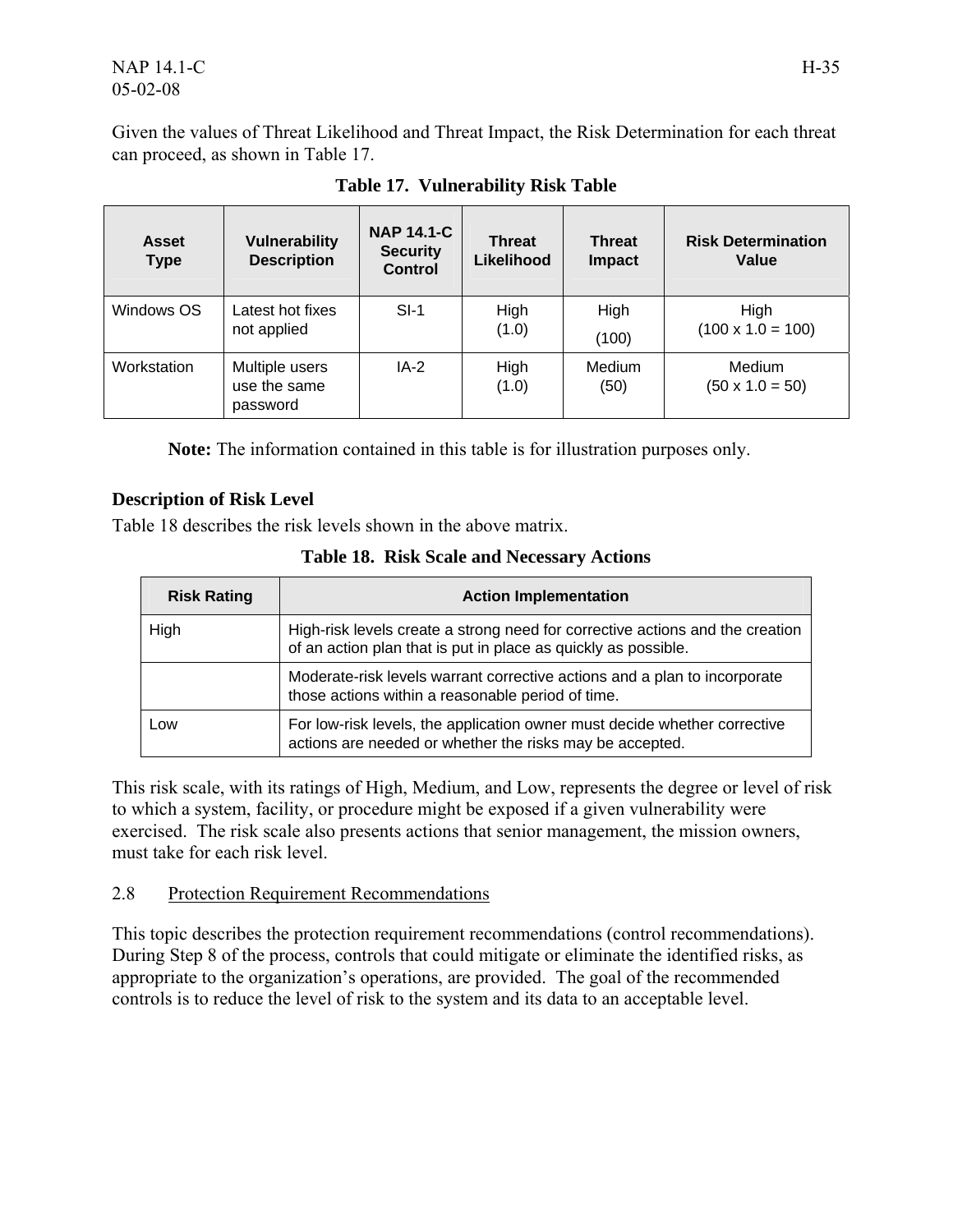The following factors should be considered in recommending controls and alternative solutions to minimize or eliminate identified risks:

- Existence and effectiveness of current controls
- Effectiveness of recommended options (for example, system compatibility)
- Legislation and regulation
- Organizational policy
- Operational impact
- Safety and reliability

The control recommendations are the results of the risk assessment process and provide input to the risk mitigation process, during which the recommended procedural and technical security controls are evaluated, prioritized, and implemented. It should be noted that not all possible recommended controls can be implemented to reduce loss. To determine which ones are required and appropriate for a specific organization, a cost-benefit analysis should be conducted for the proposed recommended controls, to demonstrate that the costs of implementing the controls can be justified by the reduction in the level of risk. In addition, the operational impact (for example, effect on system performance) and feasibility (for example, technical requirements, user acceptance) of introducing the recommended option should be evaluated carefully during the risk mitigation process.

# 2.9 Results Documentation

Once the risk assessment has been completed (threat sources and vulnerabilities identified, risks assessed, and recommended controls provided), Step 9 requires that the results of the risk assessment be documented in an official report or briefing.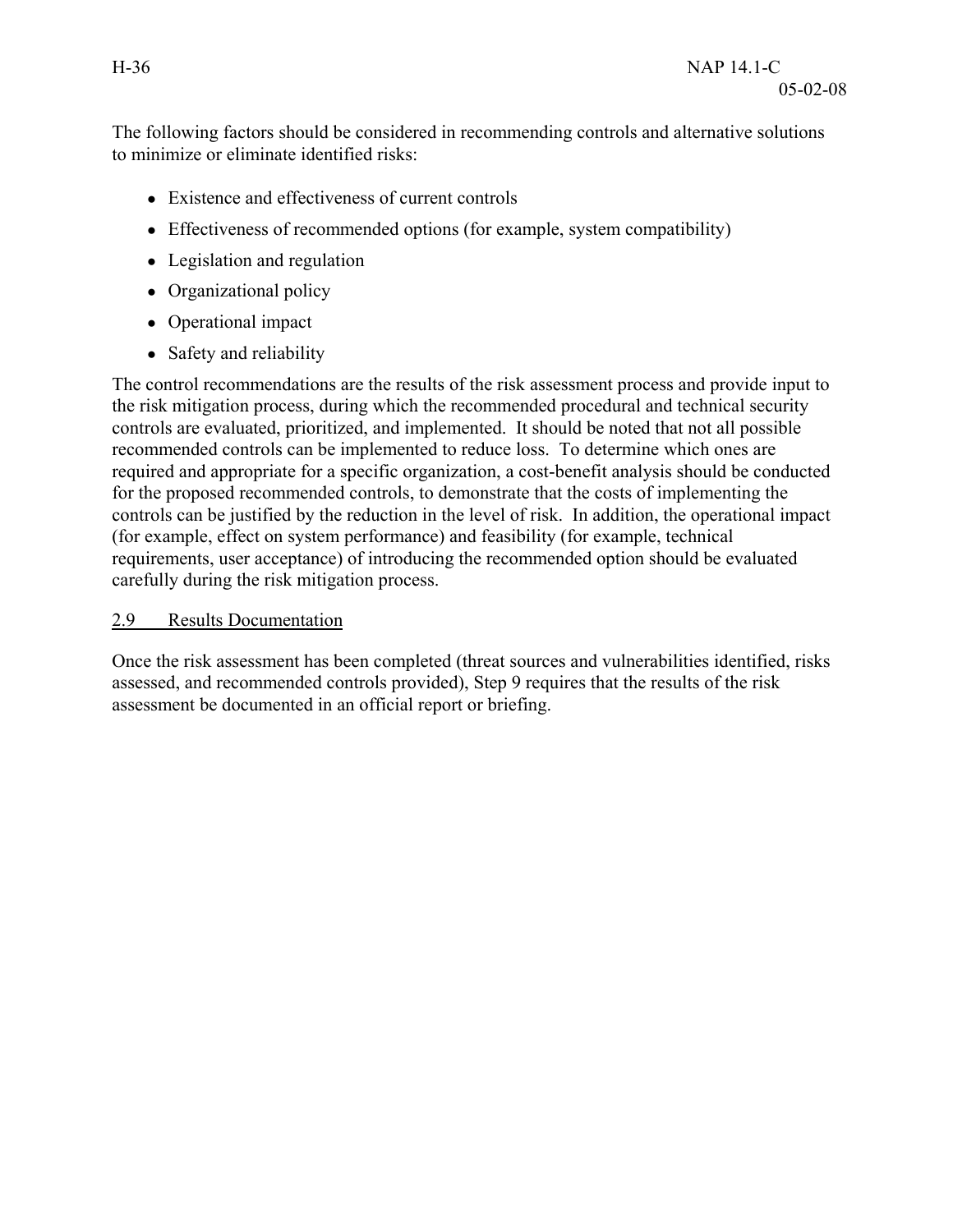## NAP 14.1-C H-37 05-02-08

Table 19 provides a sample Risk Assessment Report Vulnerability Summary table.

|  |  |  |  | Table 19. Sample Risk Assessment Report Vulnerability Summary |
|--|--|--|--|---------------------------------------------------------------|
|--|--|--|--|---------------------------------------------------------------|

| <b>Asset</b><br><b>Type</b> | <b>Vulnerability</b><br><b>Description</b> | <b>Threat</b><br><b>Source</b> | <b>NAP 14.1-C</b><br><b>Security</b><br><b>Control</b> | <b>Threat</b><br>Likelihood<br>(L) | <b>Threat</b><br><b>Impact</b><br>(1) | <b>Risk</b><br><b>Determination</b><br>Value $(L^*I = Risk)$ | <b>Risk</b><br>Determination<br>Value $(L^*I =$<br>Risk)                                        |
|-----------------------------|--------------------------------------------|--------------------------------|--------------------------------------------------------|------------------------------------|---------------------------------------|--------------------------------------------------------------|-------------------------------------------------------------------------------------------------|
| Windows OS                  | Latest hot fixes<br>not applied            | External cracker               | $SI-1$                                                 | High<br>(1.0)                      | High<br>(100)                         | High<br>$(100 \times 1.0 = 100)$                             | Apply relevant<br>software<br>updates                                                           |
| Database                    | Multiple users<br>use the same<br>password | Agency<br>employee             | $IA-2$                                                 | High<br>(1.0)                      | Medium<br>(50)                        | Medium<br>$(50 \times 1.0 = 50)$                             | Ensure each<br>user has a<br>unique<br>password<br>٠<br>Run<br>password<br>cracking tool<br>set |

**Note:** The information contained in this table is for illustration purposes only.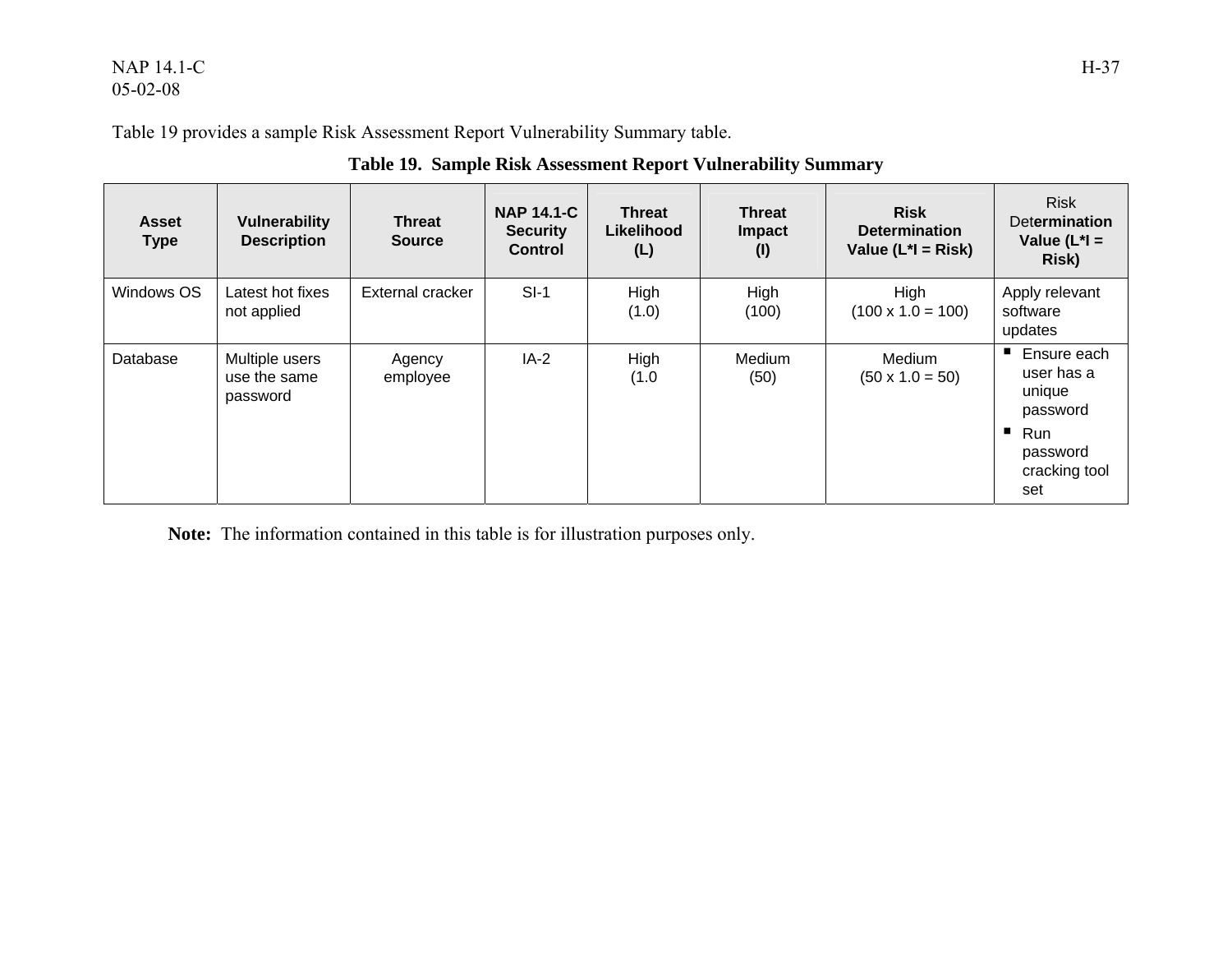**This page intentionally left blank.**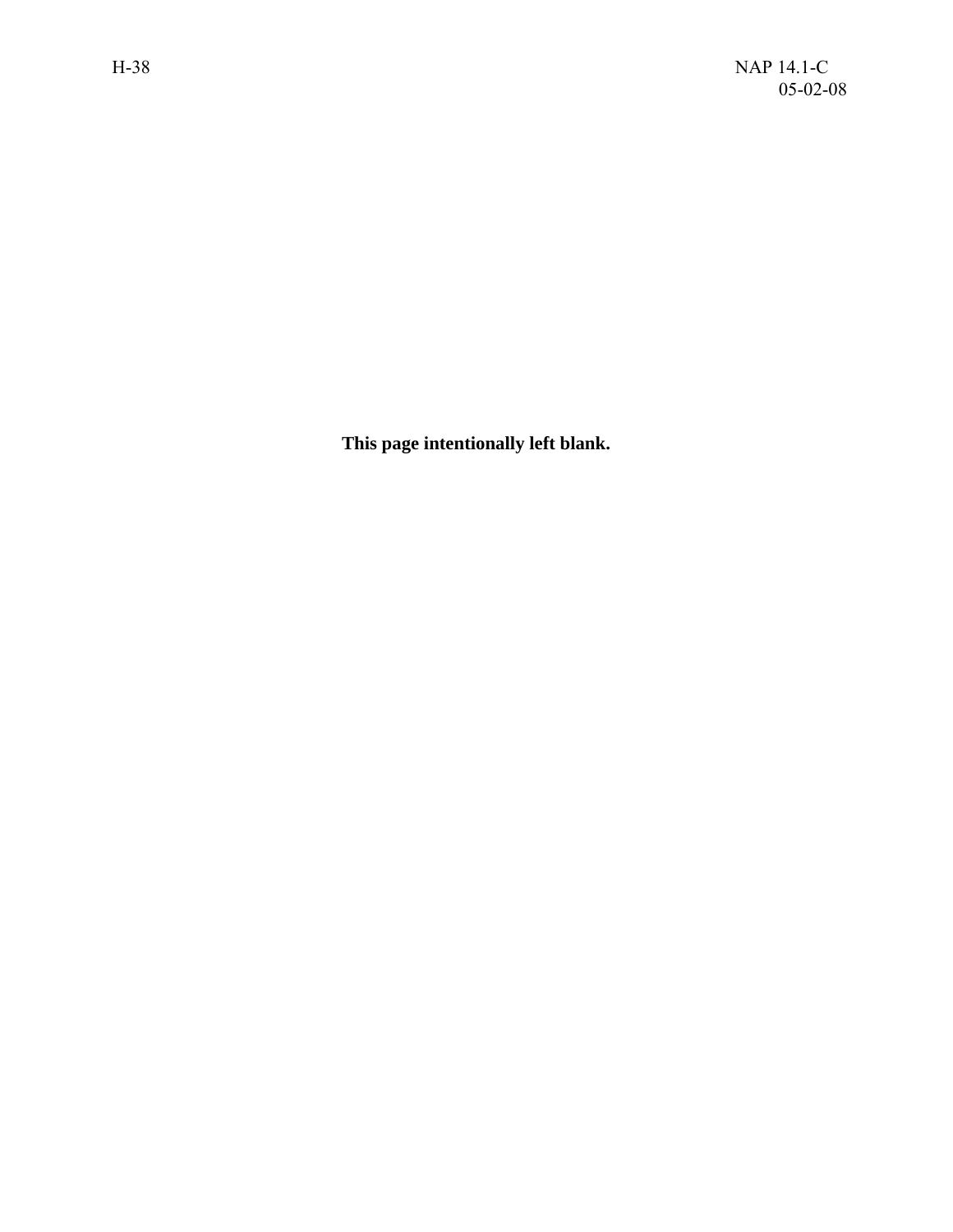NAP 14.1-C H-39 05-02-08

#### **CHAPTER III. RISK ASSESSMENT REPORT**

A Risk assessment report is prepared that describes the system threats and vulnerabilities, measures the risk, and provides recommendations for control implementation. A risk assessment report is a management report that helps senior management, the mission owners, make decisions on policy, procedural, budget, and system operational and management changes. A risk assessment report is a management report that helps senior management, the mission owners, make decisions on policy, procedural, budget, and system operational and management changes. Unlike an audit or investigation report, which looks for wrongdoing, a risk assessment report should not be presented in an accusatory manner but as a systematic and analytical approach to assessing risk so that senior management will understand the risks and allocate resources to reduce and correct potential losses. For this reason, some people prefer to address the threat/vulnerability pairs as observations instead of findings in the risk assessment report.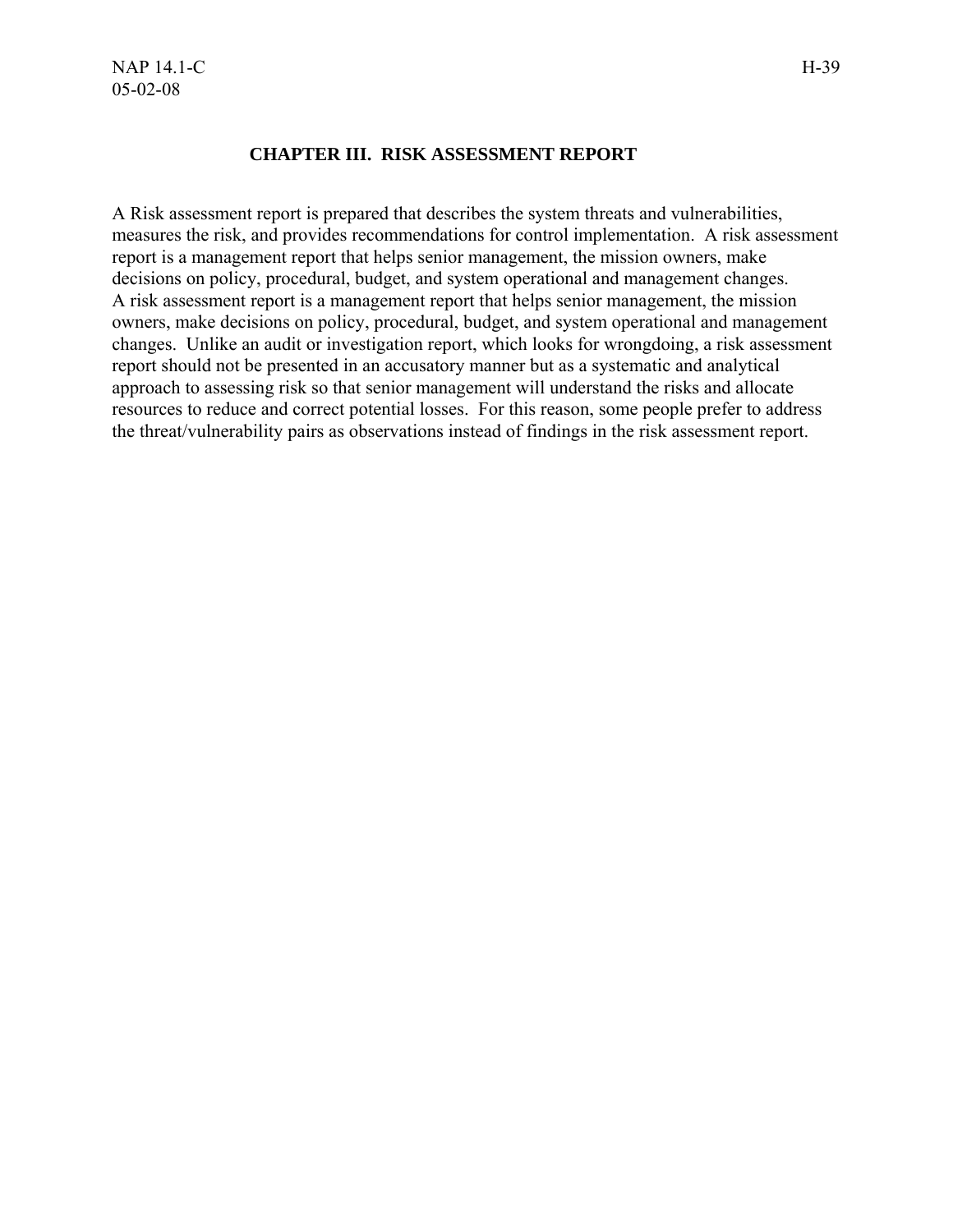**This page intentionally left blank.**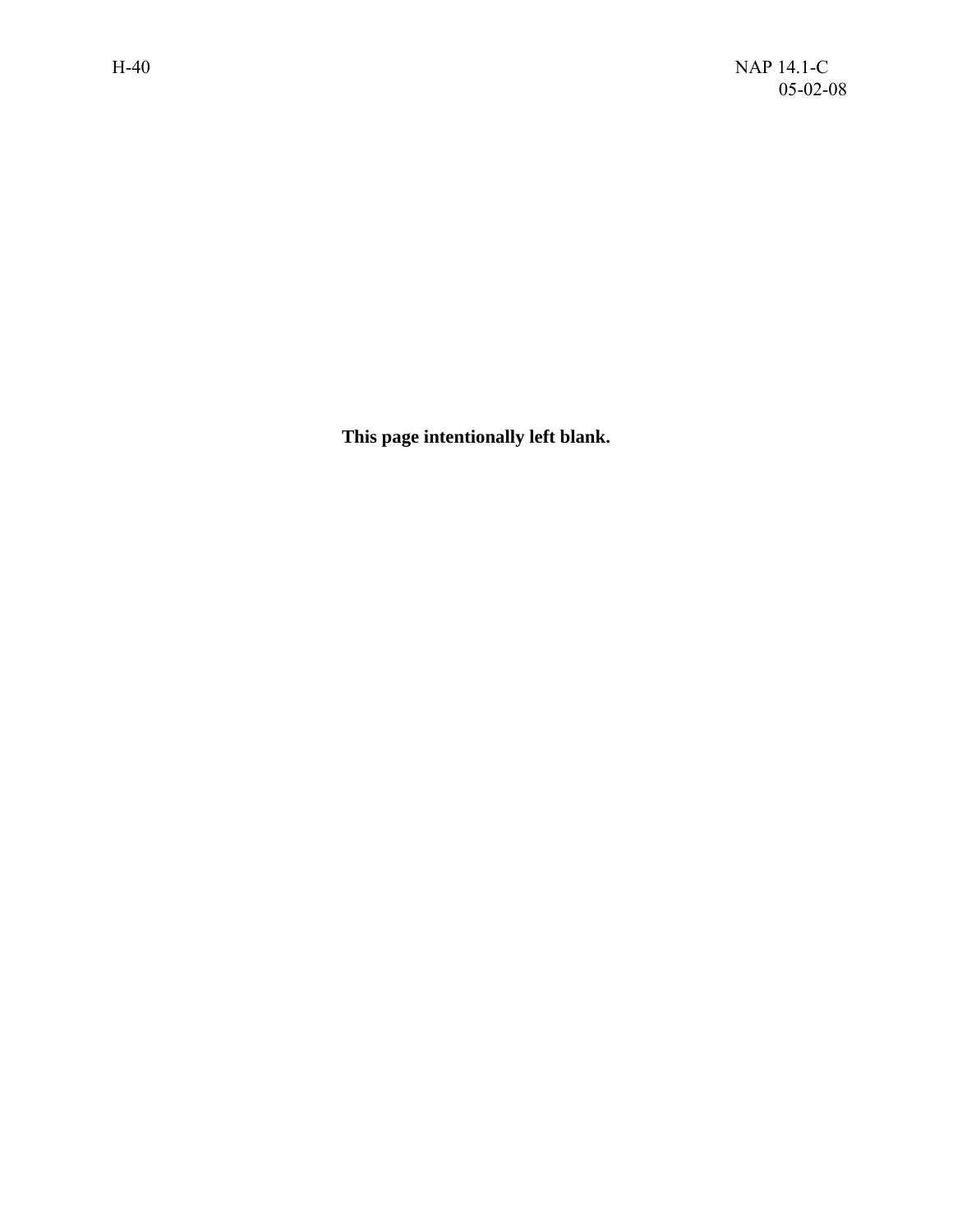# APPENDIX A: ACRONYMS

The list contains acronyms used in conjunction with security assessments.

| <b>ATO</b>     | <b>Authority to Operate</b>                                   |
|----------------|---------------------------------------------------------------|
| C&A            | Certification and Accreditation                               |
| CoL            | Consequence of Loss                                           |
| DMZ            | Demilitarized Zone                                            |
| <b>US-CERT</b> | United States Computer Emergency Readiness Team (US-<br>CERT) |
| <b>FISMA</b>   | <b>Federal Information Security Management Act</b>            |
| <b>IATO</b>    | Interim Authority to Operate                                  |
| <b>IDS</b>     | <b>Intrusion Detection System</b>                             |
| MC&A           | Material Control and Accountability                           |
| <b>RAM</b>     | <b>Risk Assessment Methodology</b>                            |
| <b>SDLC</b>    | System Development Life Cycle                                 |
| <b>STE</b>     | <b>System Test and Evaluation</b>                             |
| <b>US-CERT</b> | United States Computer Emergency Readiness Team               |
|                |                                                               |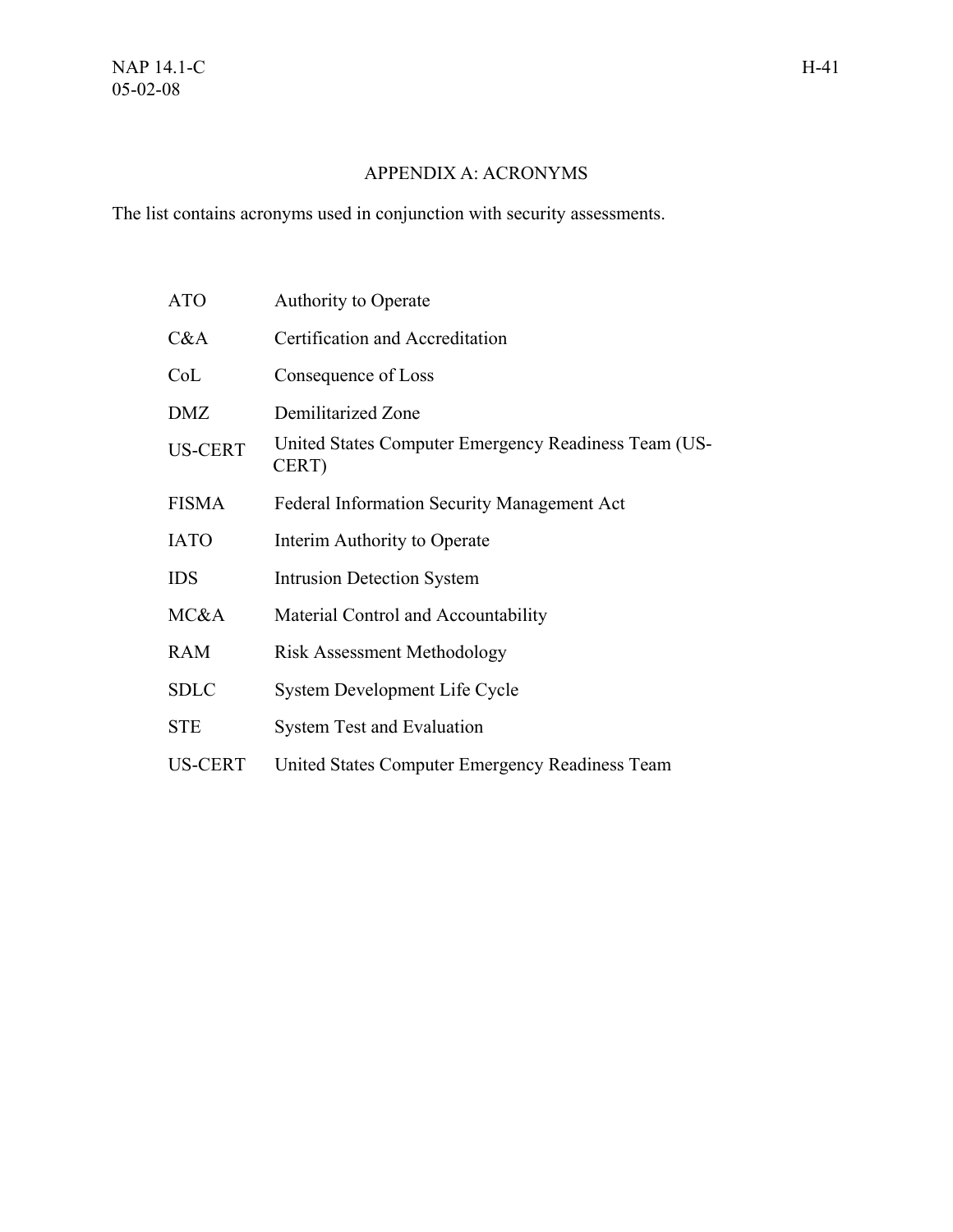**This page intentionally left blank.**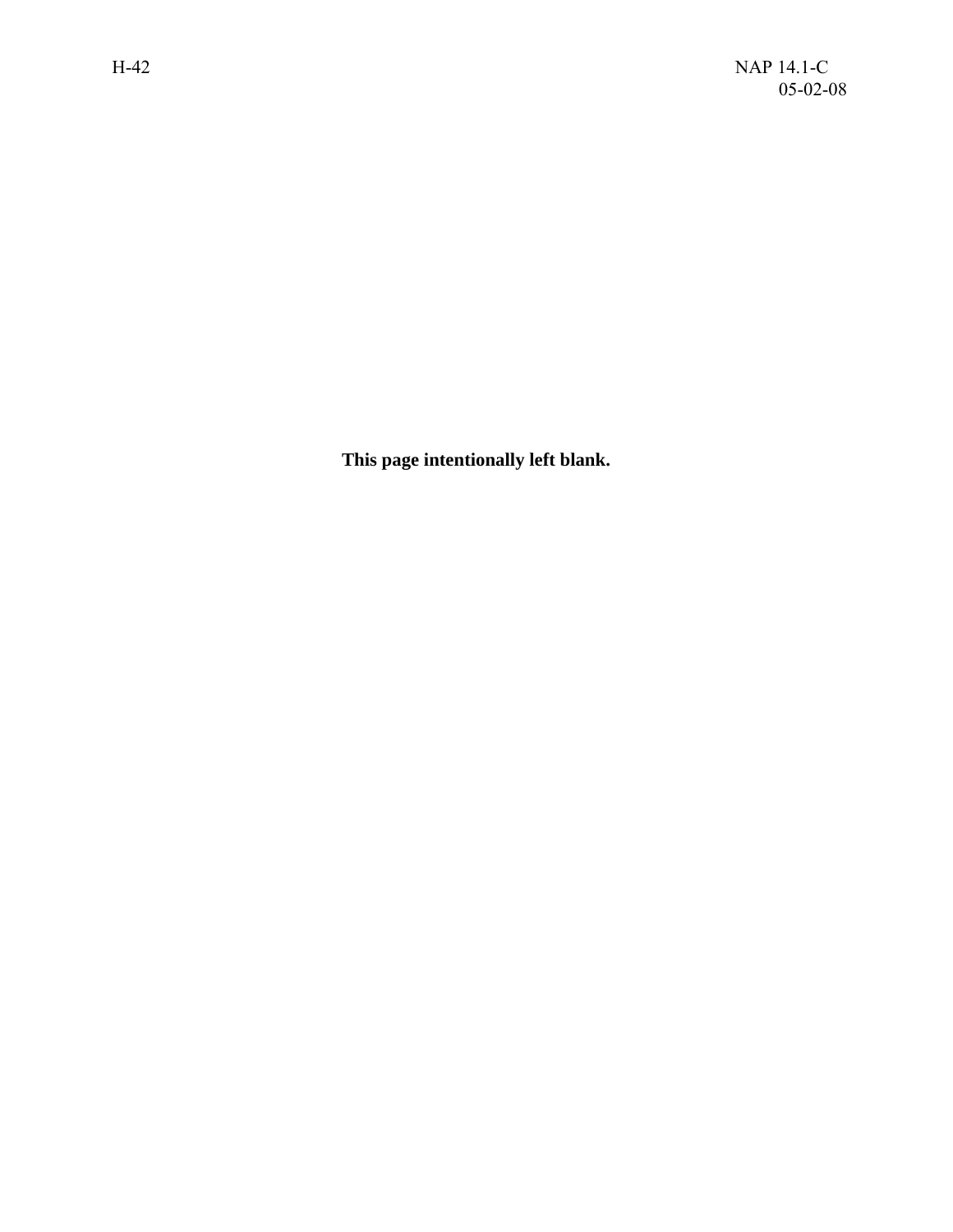### APPENDIX B: RISK ASSESSMENT QUESTIONNAIRE

Figure B-1 shows a sample Risk Assessment Questionnaire. Notice that this questionnaire is only a suggested approach to preparing a questionnaire and that variations will depend upon actual system environments and operational restraints.

| <b>Senior Management Survey</b>                                                                                                                                    |                                              |    |                        |  |  |
|--------------------------------------------------------------------------------------------------------------------------------------------------------------------|----------------------------------------------|----|------------------------|--|--|
| <b>Process</b>                                                                                                                                                     | Is this a process used by your organization? |    |                        |  |  |
| <b>Vulnerability Management</b>                                                                                                                                    |                                              |    |                        |  |  |
| Is there is a documented set of procedures for managing<br>vulnerabilities, including:<br>$\blacksquare$ Selecting vulnerability evaluation tools, checklists, and | Yes                                          | No | Don't Kno <del>w</del> |  |  |
| scripts                                                                                                                                                            |                                              |    |                        |  |  |
| $\blacksquare$ Keeping up to date with known vulnerability types and<br>attack methods                                                                             |                                              |    |                        |  |  |
| $\blacksquare$ Reviewing sources of information on vulnerability.<br>announcements, security alerts, and notices.                                                  |                                              |    |                        |  |  |
| ■ Identifying infrastructure components to be evaluated                                                                                                            |                                              |    |                        |  |  |
| $\blacksquare$ Scheduling of vulnerability evaluations.                                                                                                            |                                              |    |                        |  |  |
| Are vulnerability management procedures followed, and<br>are they periodically reviewed and updated?                                                               | Yes                                          | No | Don't Know             |  |  |
| Are technology vulnerability assessments performed on-<br>a periodic basis, and are vulnerabilities addressed when-<br>they are identified?                        | Yes                                          | No | Don't Know             |  |  |

# **Figure B-1. Sample Risk Assessment Questionnaire**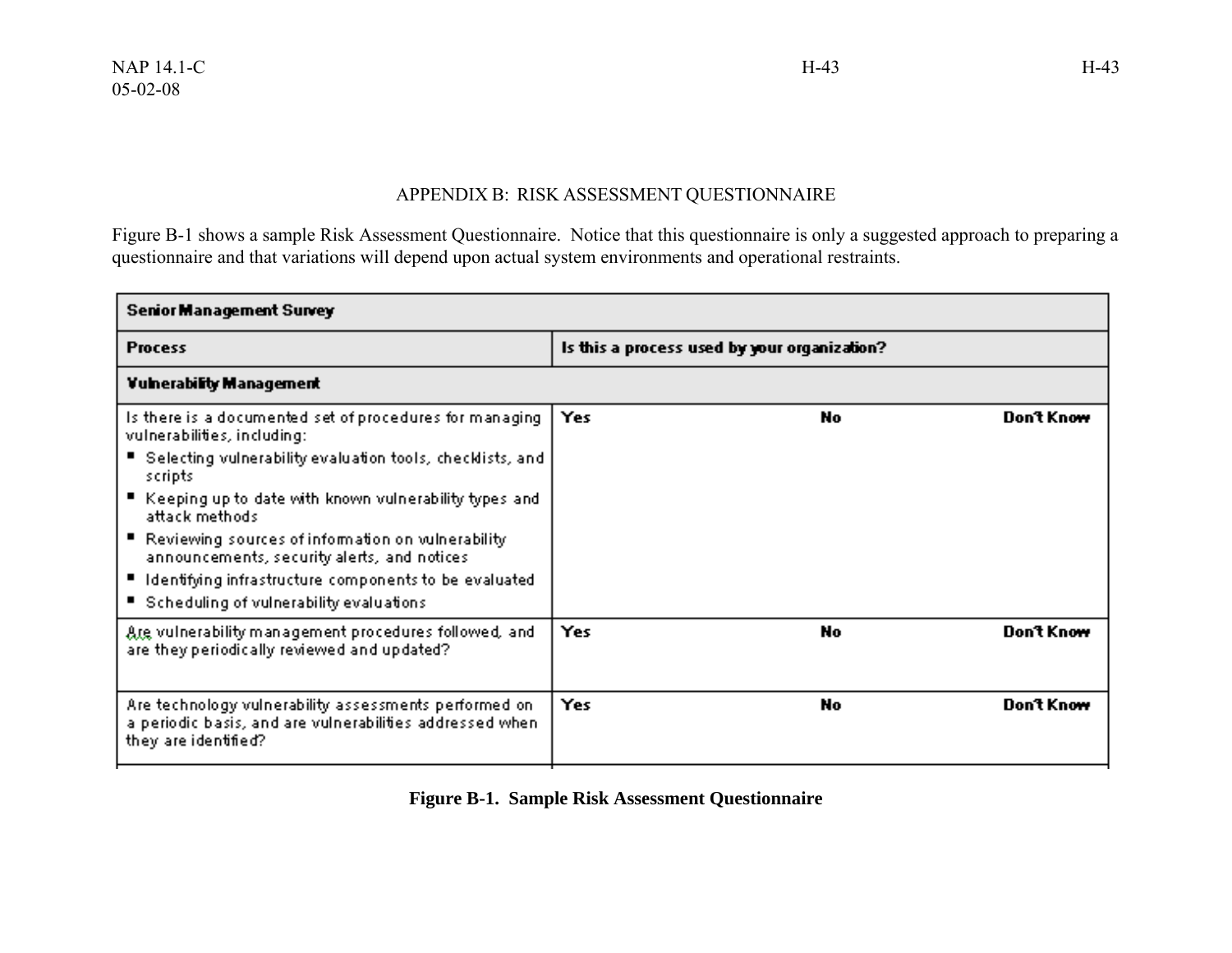### APPENDIX C: RISK ASSESSMENT SAMPLE QUESTIONS

This appendix provides sample interview question for a Risk Assessment Interview. Questions should be tailored based upon where the system assessed is in the system development lifecycle (SDLC). Suggested questions to be asked during interviews with site personnel are designed to obtain a good understanding of the operational and security profile characteristics of a system may include the following:

- Safety and reliability?
- Who are valid system users?
- What is the mission of the user organization?
- What is the purpose of the system in relation to the mission?
- How important is the system to the user organization's mission?
- What is the system-availability requirement?
- What information (both incoming and outgoing) is required by the organization?
- What information is generated by, consumed by, processed on, stored in, and retrieved by the system?
- How important is the information to the user organization's mission?
- What are the paths of information flow?
- What types of information are processed by and stored on the system (for example, financial, personnel, research and development, medical, command and control)?
- What is the sensitivity (or classification) level of the information?
- What SUI categories of information are used in the system?
- What information handled by or about the system should not be disclosed and to whom?
- Where specifically is the information processed and stored?
- What are the types of information storage?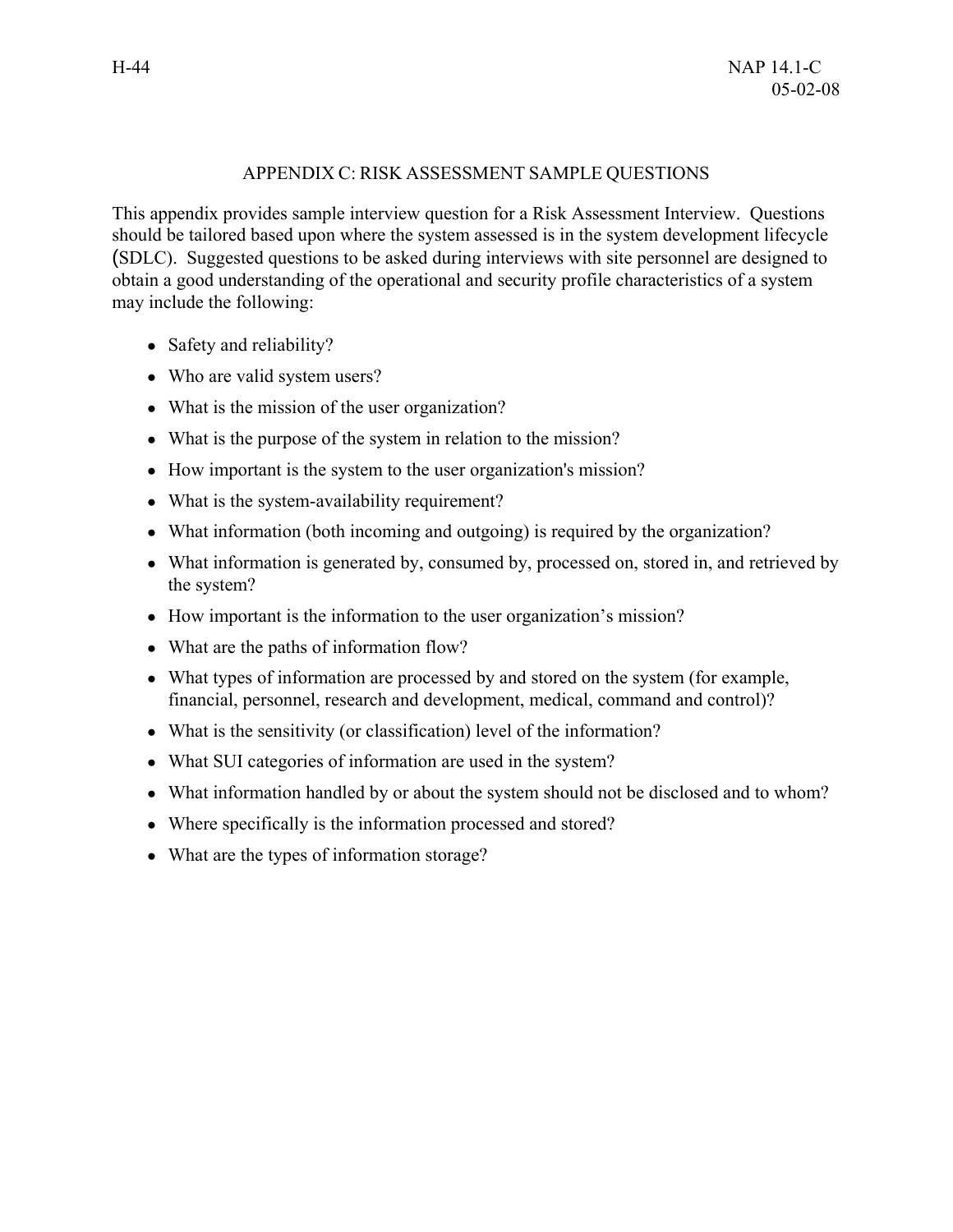**This page intentionally left blank.**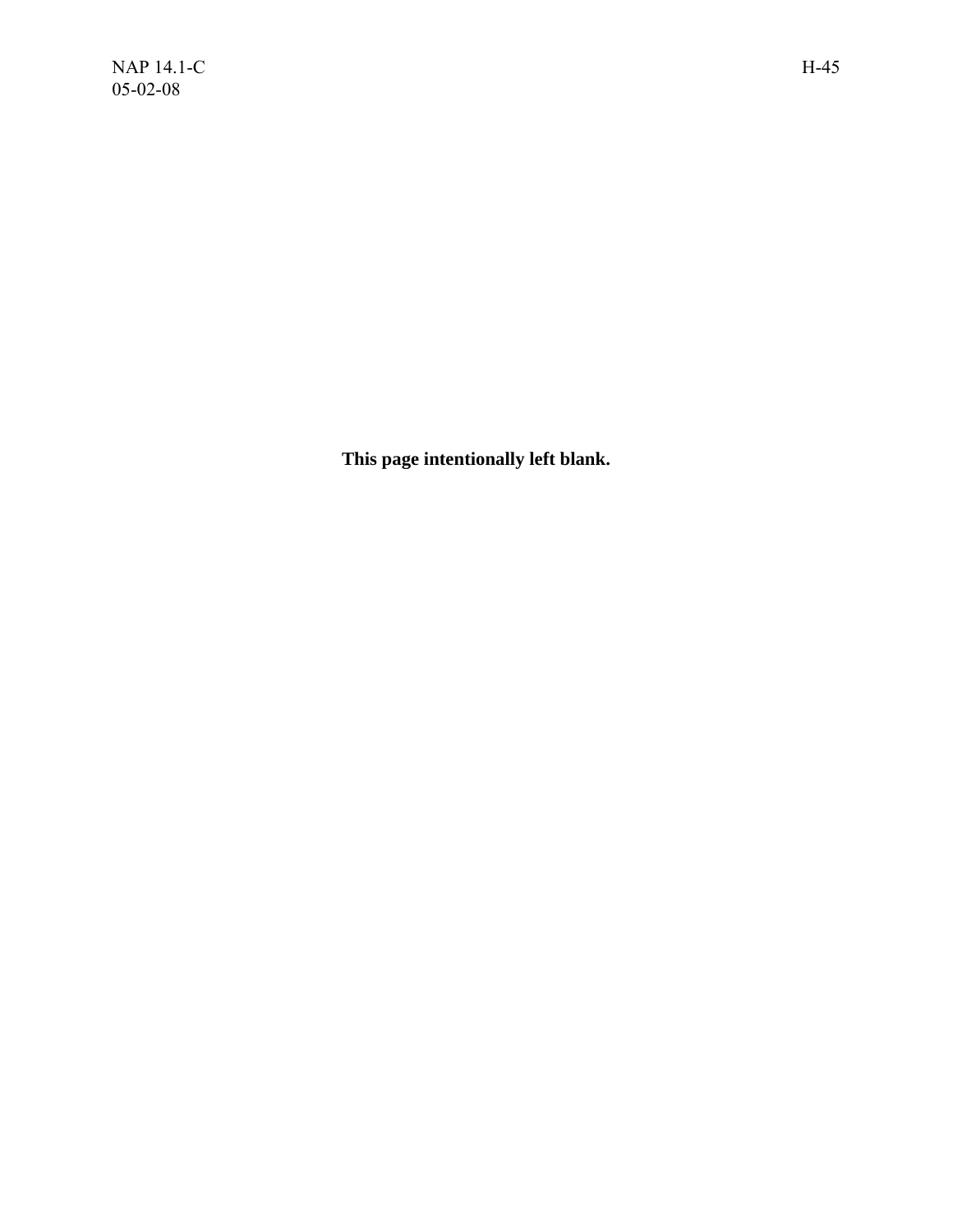#### APPPENDIX D: REFERENCES

This appendix lists the references used in this document.

Campbell, P. & Jason Stamp*. Classification Scheme for Risk Assessment Methods*. 2004.

Alberts, C, A. Dorofee, and J. Allen. OCTAVE Catalog of Practices, Version 2.0.

Carnegie Mellon, Software Engineering Institute. Oct 2001.

NIST SP 800-30*, Risk Management Guide for Information Technology Systems*.

NIST SP 800-37, *Guide for the Security Certification and Accreditation of Federal*

Information Systems. Department of Commerce. May 2004.

NIST SP 800-53, Revision 1, *Recommended Security Controls for Federal Information Systems*. Department of Commerce. Dec 2006.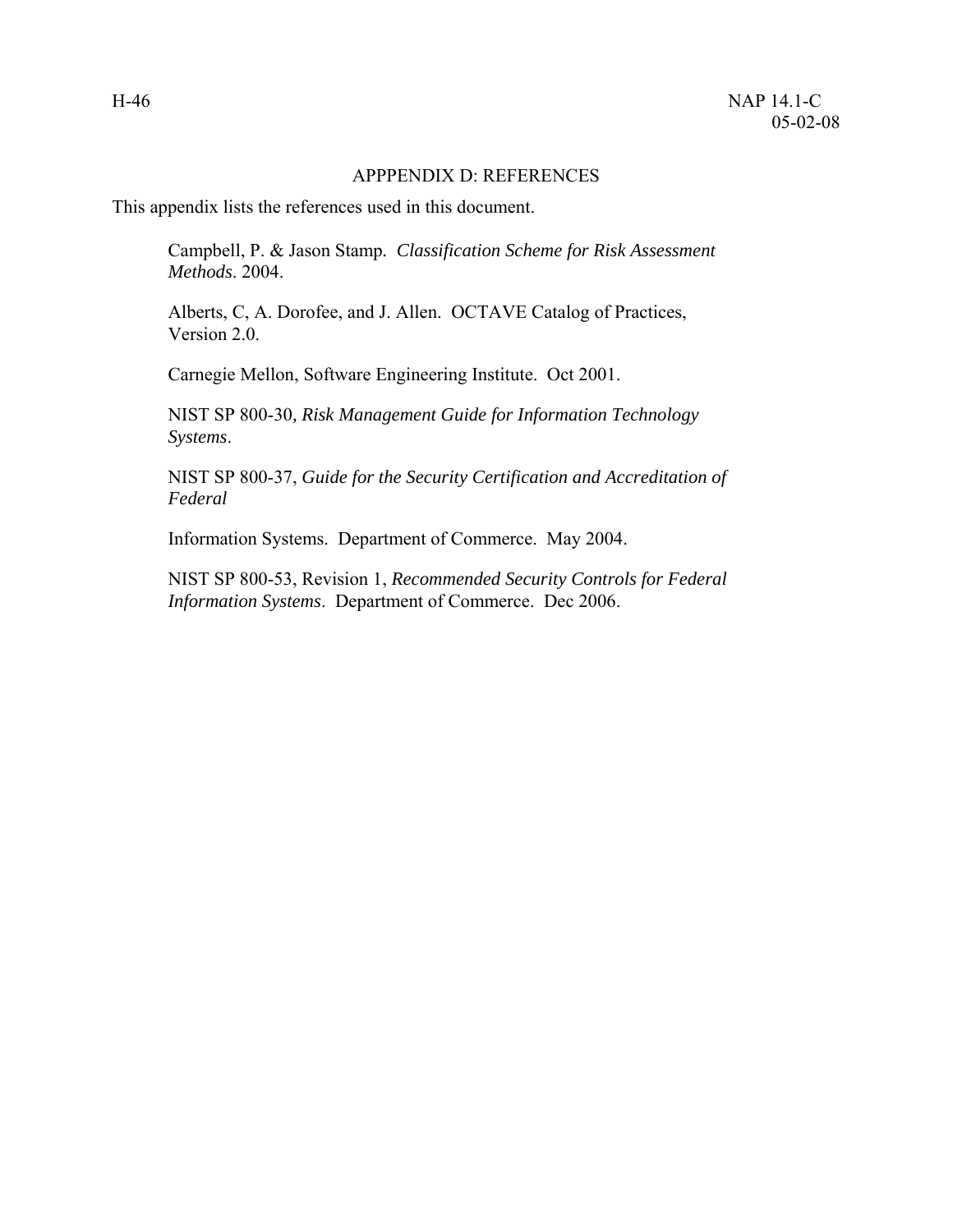#### APPENDIX I: SAMPLE MEMORANDUM OF UNDERSTANDING (MOU)

#### **SAMPLE MEMORANDUM OF UNDERSTANDING (MOU)**

**SUPERSEDES:** (None or document title and date)

#### **INTRODUCTION**

The purpose of this memorandum is to establish a management agreement between "Organization A" and "Organization B" regarding the development, management, operation, and security of a connection between "System A," owned by Organization A, and "System B," owned by Organization B. This agreement will govern the relationship between Organization A and Organization B, including designated managerial and technical staff, in the absence of a common management authority.

#### **AUTHORITY**

*The authority for this agreement is based on Interim Policy Letter XXX, NNSA Inter-site Network Interconnection Approval Process, Approval Authority, and Connection Requirements*.

#### **BACKGROUND**

It is the intent of both parties to this agreement to interconnect the following information technology (IT) systems to exchange data between "ABC database" and "XYZ database." Organization A requires the use of Organization B's ABC database, and Organization B requires the use of Organization A's XYZ database. The expected benefit of the interconnection is to expedite the processing of data associated with "Project R" within prescribed timelines.

Each IT system is described as follows:

#### **SYSTEM A**

- Name
- Function
- Location
- Description of data, including sensitivity or classification level

#### **SYSTEM B**

- Name
- Function
- Location
- Description of data, including sensitivity or classification level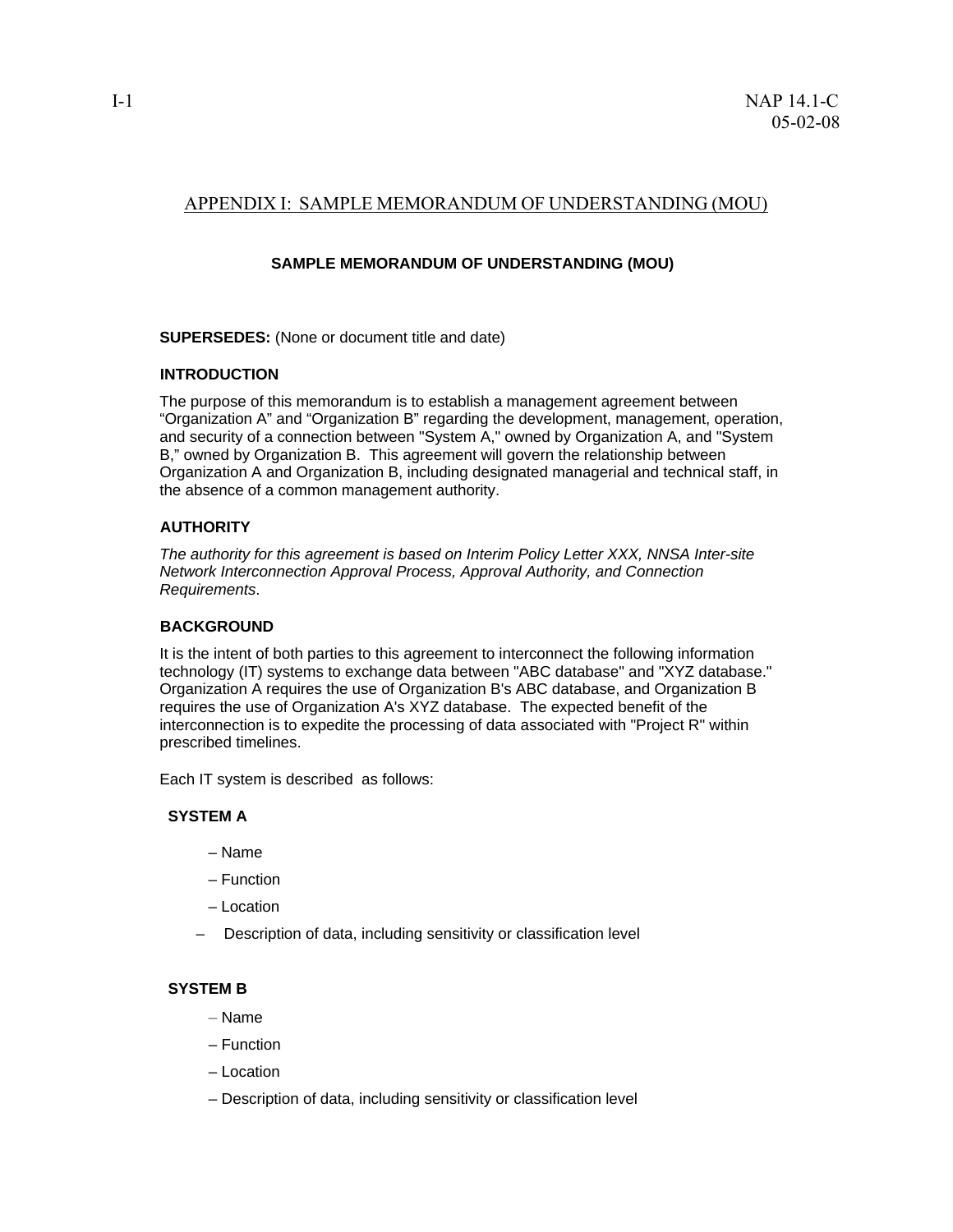#### **COMMUNICATIONS**

Frequent formal communications are essential to ensure the successful management and operation of the interconnection. The parties agree to maintain open lines of communication between designated staff at both the managerial and technical levels. All communications described herein must be conducted in writing unless otherwise noted.

The owners of System A and System B agree to designate and provide contact information for technical leads for their respective system, and to facilitate direct contacts between technical leads to support the management and operation of the interconnection to include establishing cross-domain accounts. To safeguard the confidentiality, integrity, and availability of the connected systems and the data they store, process, and transmit, the parties agree to provide notice of specific events within the time frames indicated as follows:

**SECURITY INCIDENTS:** Technical staff will immediately notify their designated counterparts by telephone or e-mail when a security incident(s) is detected, so the other party may take steps to determine whether its system has been compromised and to take appropriate security precautions. All NNSA security incidents will be reported to the IARC in accordance with incident reporting procedures defined in 14.1-C, *NNSA Baseline Cyber Security Program*.

**DISASTERS AND OTHER CONTINGENCIES:** Technical staff will immediately notify their designated counterparts by telephone or e-mail in the event of a disaster or other contingency that disrupts the normal operation of one or both of the connected systems. Additional contingency procedures must comply with the contingency plan or approved procedures as dictated by the applicable Information System Security Plan (ISSP).

**AUDIT TRAIL RESPONSIBILITIES**: Both parties are responsible for auditing application processes and user activities involving the interconnection. Activities that will be recorded include event type, date and time of event, user identification, workstation identification, success or failure of access attempts, and security actions taken by system administrators or security officers. Audit logs will be retained for one (1) year. Both parties must also *monitor* user activity to ensure that NNSA information systems are used for official purposes only.

**MATERIAL CHANGES TO SYSTEM CONFIGURATION:** Planned technical changes to the system architecture will be reported to technical staff before such changes are implemented. The initiating party agrees to conduct a risk assessment based on the new system architecture and to modify and re-sign the ISA within one (1) month of implementation.

**NEW INTERCONNECTIONS:** The initiating party will notify the other party at least one (1) month before it connects its information system with any other information system, including systems that are owned and operated by third parties.

**PERSONNEL CHANGES:** The parties agree to provide notification of the separation or long-term absence of their respective system owner or technical lead. In addition, both parties will provide notification of any changes in point of contact information. Both parties also will provide notification of changes to user profiles, including users who resign or change job responsibilities.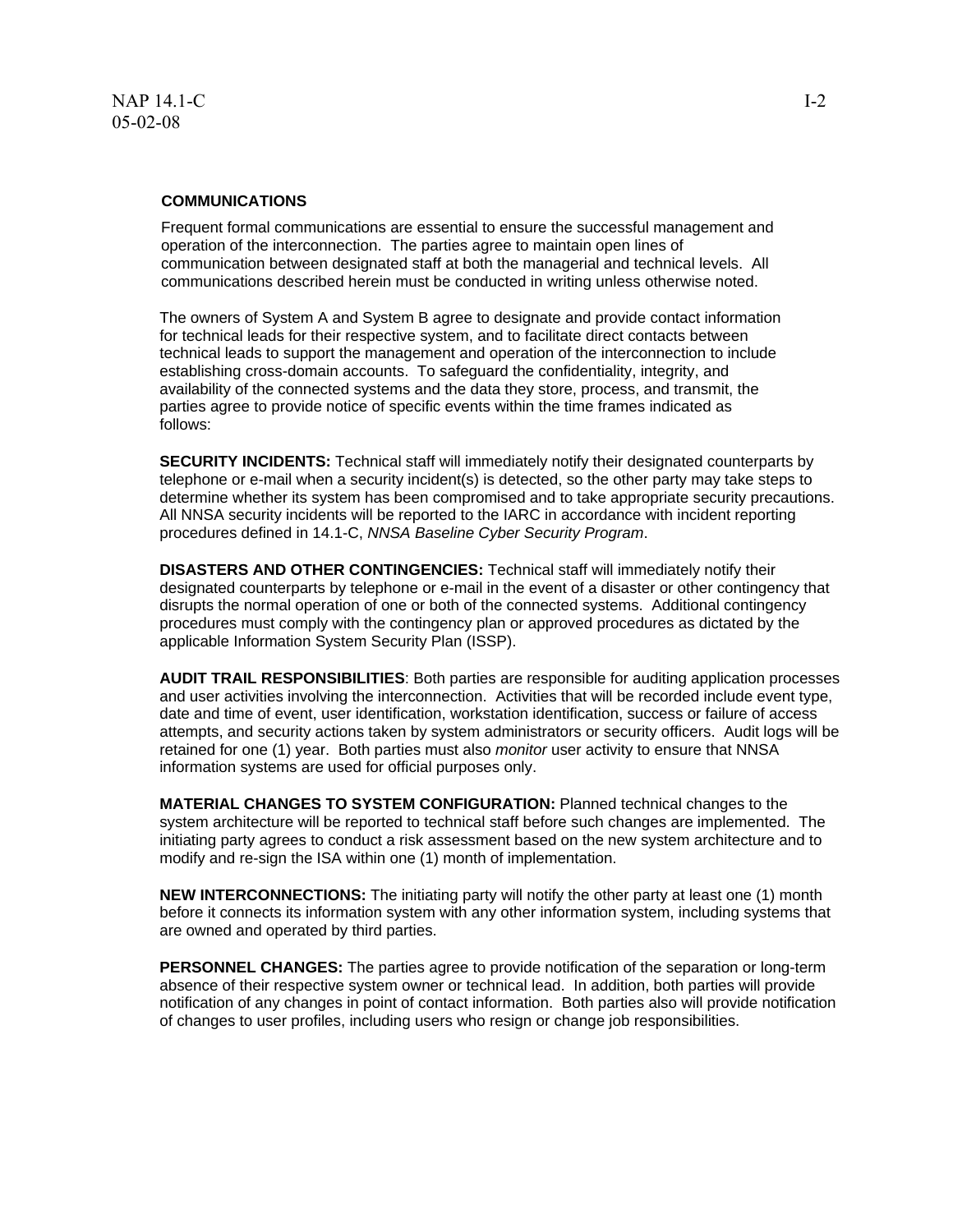#### APPENDIX J: SAMPLE NNSA INTERCONNECTION SECURITY AGREEMENT

#### **SAMPLE NNSA INTERCONNECTION SECURITY AGREEMENT**

#### **PARAGRAPH1: INTERCONNECTION STATEMENT OF REQUIREMENTS**

The requirements for interconnection between "Organization A" and "Organization B" are for the express purpose of exchanging data between "System A," owned by Organization A, and "System B," owned by Organization B. Organization B requires the use of Organization A's "XYZ database" and Organization A requires the use of Organization B's "ABC database." The expected benefit is to expedite the processing of data associated with "Project R" within prescribed timelines. The following individuals are the primary points of contact for System A and System B. [Insert listing of responsible individuals with phone numbers and e-mail addresses.]

For additional system security specifics and operational requirements for the referenced interconnected systems, refer to the applicable Information System Security Plan (ISSP) governing each system.

This Interconnection Security Agreement (ISA) is referenced in the applicable Memorandum of Understanding (MOU) governing this interconnection.

#### **PARAGRAPH2: SYSTEM SECURITY CONSIDERATIONS**

**General Information/Data Description.** The interconnection between System A, owned by Organization A, and System B, owned by Organization B, is a two-way path. The purpose of the interconnection is to deliver the XYZ database to Organization B's Data Analysis Department and to deliver the ABC database to Organization A's Research Office.

**Services Offered.** No user services are offered. This connection only exchanges data between Organization A's system and Organization B's system via a dedicated in-house connection.

**Data Sensitivity.** The sensitivity of data exchanged between Organization A and Organization B is Unclassified Mandatory Protection/Sensitive Unclassified Information.

**User Community.** All Organization A users with access to the data received from Organization B are U.S. citizens with a valid and current Organization A background investigation. All Organization B users with access to the data received from Organization A are U.S. citizens with a valid and current Organization B background investigation.

**Information Exchange Security.** The security of the information being passed on this two-way connection is protected through the use of FIPS 140-2 approved encryption mechanisms. The connections at each end are located within controlled access facilities, guarded 24 hours a day. Individual users will not have access to the data except through their systems security software inherent to the operating system. All access is controlled by authentication methods to validate the approved users.

**Trusted Behavior Expectations.** Organization A's system and users are expected to protect Organization B's ABC database, and Organization B's system and users are expected to protect Organization A's XYZ database, in accordance with the Privacy Act and Trade Secrets Act (18 U.S. Code 1905) and the Unauthorized Access Act (18 U.S. Code 2701 and 2710).